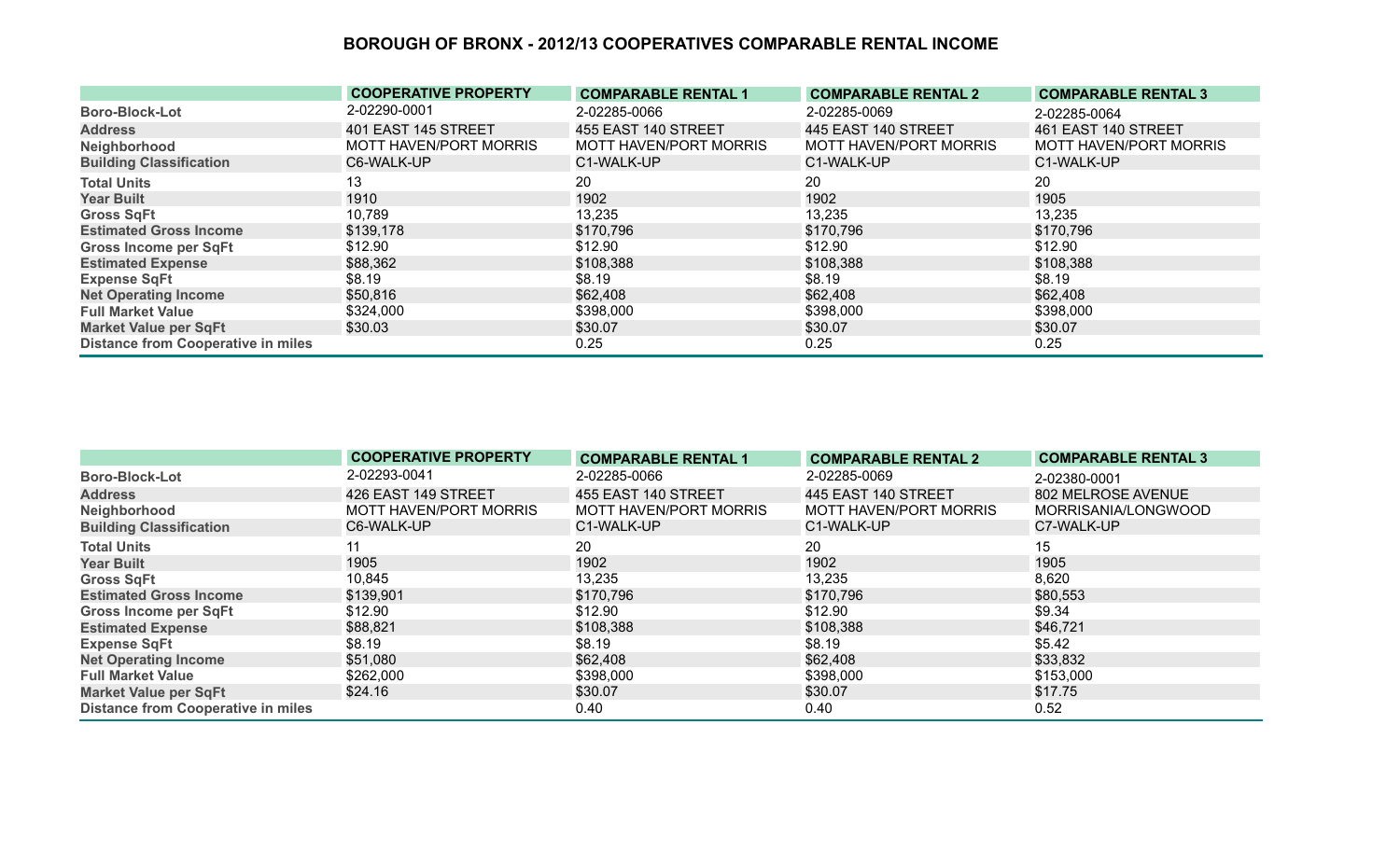|                                           | <b>COOPERATIVE PROPERTY</b> | <b>COMPARABLE RENTAL 1</b>   | <b>COMPARABLE RENTAL 2</b> | <b>COMPARABLE RENTAL 3</b>    |
|-------------------------------------------|-----------------------------|------------------------------|----------------------------|-------------------------------|
| <b>Boro-Block-Lot</b>                     | 2-02301-0004                | 2-02329-0083                 | 2-02285-0067               | 2-02285-0069                  |
| <b>Address</b>                            | 330 EAST 139 STREET         | <b>485 COURTLANDT AVENUE</b> | 451 EAST 140 STREET        | 445 EAST 140 STREET           |
| Neighborhood                              | MOTT HAVEN/PORT MORRIS      | MOTT HAVEN/PORT MORRIS       | MOTT HAVEN/PORT MORRIS     | <b>MOTT HAVEN/PORT MORRIS</b> |
| <b>Building Classification</b>            | C6-WALK-UP                  | C1-WALK-UP                   | C1-WALK-UP                 | C1-WALK-UP                    |
| <b>Total Units</b>                        |                             | 28                           | 20                         | 20                            |
| <b>Year Built</b>                         | 1931                        | 1900                         | 1902                       | 1902                          |
| <b>Gross SqFt</b>                         | 9,415                       | 23,440                       | 13,235                     | 13,235                        |
| <b>Estimated Gross Income</b>             | \$121,454                   | \$230,294                    | \$170,796                  | \$170,796                     |
| <b>Gross Income per SqFt</b>              | \$12.90                     | \$9.82                       | \$12.90                    | \$12.90                       |
| <b>Estimated Expense</b>                  | \$76,921                    | \$147,502                    | \$108,098                  | \$108,388                     |
| <b>Expense SqFt</b>                       | \$8.17                      | \$6.29                       | \$8.17                     | \$8.19                        |
| <b>Net Operating Income</b>               | \$44,533                    | \$82,792                     | \$62,698                   | \$62,408                      |
| <b>Full Market Value</b>                  | \$284,000                   | \$478,000                    | \$400,000                  | \$398,000                     |
| <b>Market Value per SqFt</b>              | \$30.16                     | \$20.39                      | \$30.22                    | \$30.07                       |
| <b>Distance from Cooperative in miles</b> |                             | 0.41                         | 0.20                       | 0.20                          |

|                                           | <b>COOPERATIVE PROPERTY</b> | <b>COMPARABLE RENTAL 1</b> | <b>COMPARABLE RENTAL 2</b> | <b>COMPARABLE RENTAL 3</b> |
|-------------------------------------------|-----------------------------|----------------------------|----------------------------|----------------------------|
| <b>Boro-Block-Lot</b>                     | 2-02360-0070                | 2-02657-0009               | 2-02376-0032               | 2-02699-0048               |
| <b>Address</b>                            | 530 EAST 159 STREET         | 754 EAST 161 STREET        | 415 EAST 154 STREET        | 993 INTERVALE AVENUE       |
| Neighborhood                              | MORRISANIA/LONGWOOD         | MORRISANIA/LONGWOOD        | MORRISANIA/LONGWOOD        | MORRISANIA/LONGWOOD        |
| <b>Building Classification</b>            | C6-WALK-UP                  | C1-WALK-UP                 | C1-WALK-UP                 | C7-WALK-UP                 |
| <b>Total Units</b>                        | 46                          | 29                         | 27                         | 25                         |
| <b>Year Built</b>                         | 1928                        | 1910                       | 1912                       | 1925                       |
| <b>Gross SqFt</b>                         | 46,210                      | 22,165                     | 17,785                     | 21,995                     |
| <b>Estimated Gross Income</b>             | \$453,782                   | \$241,221                  | \$174,723                  | \$200,357                  |
| <b>Gross Income per SqFt</b>              | \$9.82                      | \$10.88                    | \$9.82                     | \$9.11                     |
| <b>Estimated Expense</b>                  | \$289,275                   | \$143,371                  | \$111,304                  | \$100,179                  |
| <b>Expense SqFt</b>                       | \$6.26                      | \$6.47                     | \$6.26                     | \$4.55                     |
| <b>Net Operating Income</b>               | \$164,507                   | \$97,850                   | \$63,419                   | \$100,178                  |
| <b>Full Market Value</b>                  | \$898,000                   | \$584,000                  | \$366,000                  | \$562,000                  |
| <b>Market Value per SqFt</b>              | \$19.43                     | \$26.35                    | \$20.58                    | \$25.55                    |
| <b>Distance from Cooperative in miles</b> |                             | 0.34                       | 0.23                       | 0.73                       |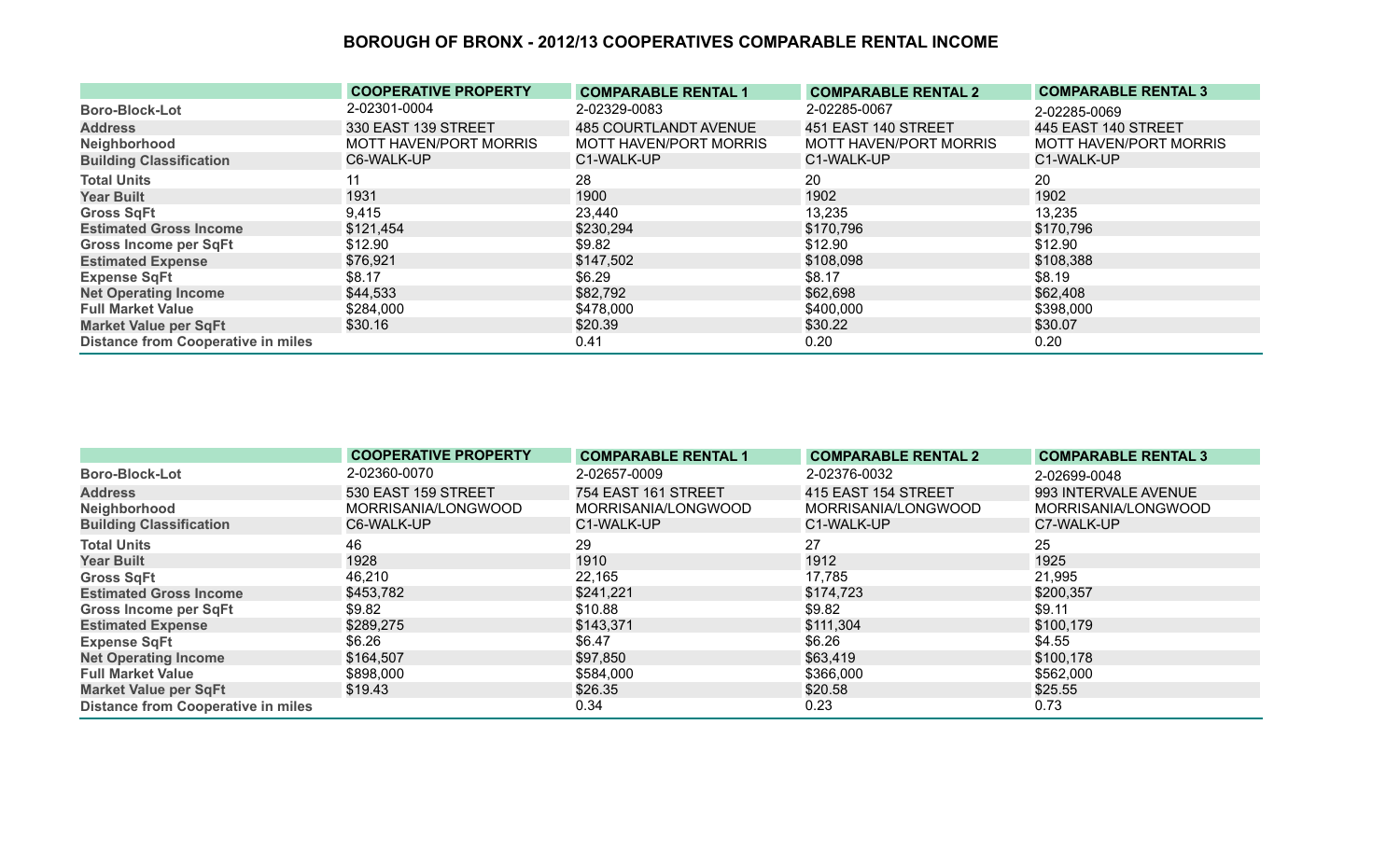|                                           | <b>COOPERATIVE PROPERTY</b> | <b>COMPARABLE RENTAL 1</b> | <b>COMPARABLE RENTAL 2</b> | <b>COMPARABLE RENTAL 3</b> |
|-------------------------------------------|-----------------------------|----------------------------|----------------------------|----------------------------|
| <b>Boro-Block-Lot</b>                     | 2-02373-0043                | 2-02608-0001               | 2-02427-0021               | 2-02427-0019               |
| <b>Address</b>                            | 3531 3 AVENUE               | 1071 FRANKLIN AVENUE       | 1276 CLAY AVENUE           | 1272 CLAY AVENUE           |
| Neighborhood                              | MORRISANIA/LONGWOOD         | MORRISANIA/LONGWOOD        | MELROSE/CONCOURSE          | MELROSE/CONCOURSE          |
| <b>Building Classification</b>            | C6-WALK-UP                  | C7-WALK-UP                 | C1-WALK-UP                 | C1-WALK-UP                 |
| <b>Total Units</b>                        | 15                          | 26                         | 12                         | 12                         |
| <b>Year Built</b>                         | 1920                        | 1904                       | 1929                       | 1909                       |
| <b>Gross SqFt</b>                         | 12,651                      | 19,105                     | 13,614                     | 11,345                     |
| <b>Estimated Gross Income</b>             | \$131,823                   | \$230,991                  | \$141,046                  | \$118,220                  |
| <b>Gross Income per SqFt</b>              | \$10.42                     | \$12.09                    | \$10.36                    | \$10.42                    |
| <b>Estimated Expense</b>                  | \$73,882                    | \$117,805                  | \$87,449                   | \$66,203                   |
| <b>Expense SqFt</b>                       | \$5.84                      | \$6.17                     | \$6.42                     | \$5.84                     |
| <b>Net Operating Income</b>               | \$57,941                    | \$113,186                  | \$53,597                   | \$52,017                   |
| <b>Full Market Value</b>                  | \$296,000                   | \$563,000                  | \$277,000                  | \$288,000                  |
| <b>Market Value per SqFt</b>              | \$23.40                     | \$29.47                    | \$20.35                    | \$25.39                    |
| <b>Distance from Cooperative in miles</b> |                             | 0.31                       | 0.21                       | 0.21                       |

|                                           | <b>COOPERATIVE PROPERTY</b> | <b>COMPARABLE RENTAL 1</b> | <b>COMPARABLE RENTAL 2</b> | <b>COMPARABLE RENTAL 3</b> |
|-------------------------------------------|-----------------------------|----------------------------|----------------------------|----------------------------|
| <b>Boro-Block-Lot</b>                     | 2-02375-0029                | 2-02657-0009               | 2-02371-0029               | 2-02624-0071               |
| <b>Address</b>                            | 425 EAST 153 STREET         | 754 EAST 161 STREET        | 494 EAST 167 STREET        | 671 CAULDWELL AVENUE       |
| Neighborhood                              | MORRISANIA/LONGWOOD         | MORRISANIA/LONGWOOD        | MORRISANIA/LONGWOOD        | MORRISANIA/LONGWOOD        |
| <b>Building Classification</b>            | C6-WALK-UP                  | C1-WALK-UP                 | C7-WALK-UP                 | C1-WALK-UP                 |
| <b>Total Units</b>                        | 25                          | 29                         | 22                         | 21                         |
| <b>Year Built</b>                         | 1912                        | 1910                       | 1907                       | 1900                       |
| <b>Gross SqFt</b>                         | 17,220                      | 22,165                     | 15,045                     | 19,055                     |
| <b>Estimated Gross Income</b>             | \$177,194                   | \$241,221                  | \$154,888                  | \$174,723                  |
| <b>Gross Income per SqFt</b>              | \$10.29                     | \$10.88                    | \$10.29                    | \$9.17                     |
| <b>Estimated Expense</b>                  | \$99,359                    | \$143,371                  | \$86,737                   | \$98,544                   |
| <b>Expense SqFt</b>                       | \$5.77                      | \$6.47                     | \$5.77                     | \$5.17                     |
| <b>Net Operating Income</b>               | \$77,835                    | \$97,850                   | \$68,151                   | \$76,179                   |
| <b>Full Market Value</b>                  | \$416,000                   | \$584,000                  | \$323,000                  | \$440,000                  |
| <b>Market Value per SqFt</b>              | \$24.16                     | \$26.35                    | \$21.47                    | \$23.09                    |
| <b>Distance from Cooperative in miles</b> |                             | 0.59                       | 0.79                       | 0.32                       |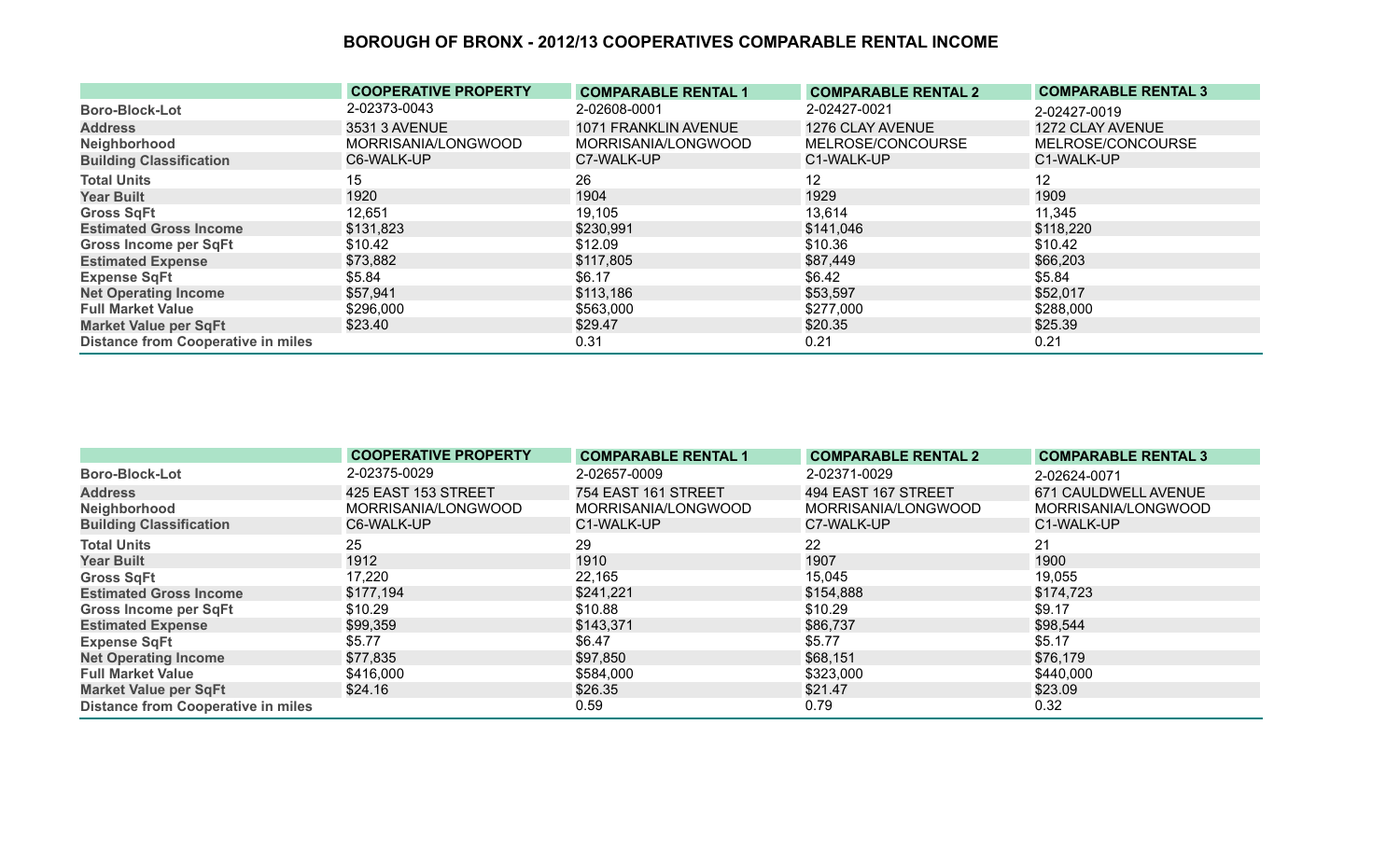|                                           | <b>COOPERATIVE PROPERTY</b> | <b>COMPARABLE RENTAL 1</b>       | <b>COMPARABLE RENTAL 2</b> | <b>COMPARABLE RENTAL 3</b> |
|-------------------------------------------|-----------------------------|----------------------------------|----------------------------|----------------------------|
| <b>Boro-Block-Lot</b>                     | 2-02410-0031                | 2-02511-0074                     | 2-02609-0035               | 2-02376-0032               |
| <b>Address</b>                            | 318 EAST 151 STREET         | 951 WOODYCREST AVENUE            | 1203 FULTON AVENUE         | 415 EAST 154 STREET        |
| Neighborhood                              | MELROSE/CONCOURSE           | <b>HIGHBRIDGE/MORRIS HEIGHTS</b> | MORRISANIA/LONGWOOD        | MORRISANIA/LONGWOOD        |
| <b>Building Classification</b>            | C6-WALK-UP                  | C1-WALK-UP                       | C1-WALK-UP                 | C1-WALK-UP                 |
| <b>Total Units</b>                        | 12                          | 28                               | 29                         | 27                         |
| <b>Year Built</b>                         | 1918                        | 1929                             | 1911                       | 1912                       |
| <b>Gross SqFt</b>                         | 6,948                       | 29,500                           | 20,825                     | 17,785                     |
| <b>Estimated Gross Income</b>             | \$82,681                    | \$367,565                        | \$247,841                  | \$174,723                  |
| <b>Gross Income per SqFt</b>              | \$11.90                     | \$12.46                          | \$11.90                    | \$9.82                     |
| <b>Estimated Expense</b>                  | \$42,174                    | \$201,710                        | \$126,399                  | \$111,304                  |
| <b>Expense SqFt</b>                       | \$6.07                      | \$6.84                           | \$6.07                     | \$6.26                     |
| <b>Net Operating Income</b>               | \$40,507                    | \$165,855                        | \$121,442                  | \$63,419                   |
| <b>Full Market Value</b>                  | \$251,000                   | \$1,045,000                      | \$752,000                  | \$366,000                  |
| <b>Market Value per SqFt</b>              | \$36.13                     | \$35.42                          | \$36.11                    | \$20.58                    |
| <b>Distance from Cooperative in miles</b> |                             | 1.05                             | 1.15                       | 0.31                       |

|                                           | <b>COOPERATIVE PROPERTY</b> | <b>COMPARABLE RENTAL 1</b>       | <b>COMPARABLE RENTAL 2</b> | <b>COMPARABLE RENTAL 3</b> |
|-------------------------------------------|-----------------------------|----------------------------------|----------------------------|----------------------------|
| <b>Boro-Block-Lot</b>                     | 2-02410-0032                | 2-02511-0074                     | 2-02609-0035               |                            |
| <b>Address</b>                            | 320 EAST 151 STREET         | 951 WOODYCREST AVENUE            | 1203 FULTON AVENUE         |                            |
| Neighborhood                              | MELROSE/CONCOURSE           | <b>HIGHBRIDGE/MORRIS HEIGHTS</b> | MORRISANIA/LONGWOOD        |                            |
| <b>Building Classification</b>            | C6-WALK-UP                  | C1-WALK-UP                       | C1-WALK-UP                 |                            |
| <b>Total Units</b>                        | 12                          | 28                               | 29                         |                            |
| <b>Year Built</b>                         | 1918                        | 1929                             | 1911                       |                            |
| <b>Gross SqFt</b>                         | 7,560                       | 29,500                           | 20,825                     |                            |
| <b>Estimated Gross Income</b>             | \$92,081                    | \$367,565                        | \$247,841                  |                            |
| <b>Gross Income per SqFt</b>              | \$12.18                     | \$12.46                          | \$11.90                    |                            |
| <b>Estimated Expense</b>                  | \$48,838                    | \$201,710                        | \$126,399                  |                            |
| <b>Expense SqFt</b>                       | \$6.46                      | \$6.84                           | \$6.07                     |                            |
| <b>Net Operating Income</b>               | \$43,243                    | \$165,855                        | \$121,442                  |                            |
| <b>Full Market Value</b>                  | \$270,000                   | \$1,045,000                      | \$752,000                  |                            |
| <b>Market Value per SqFt</b>              | \$35.71                     | \$35.42                          | \$36.11                    |                            |
| <b>Distance from Cooperative in miles</b> |                             | 1.05                             | 1.15                       |                            |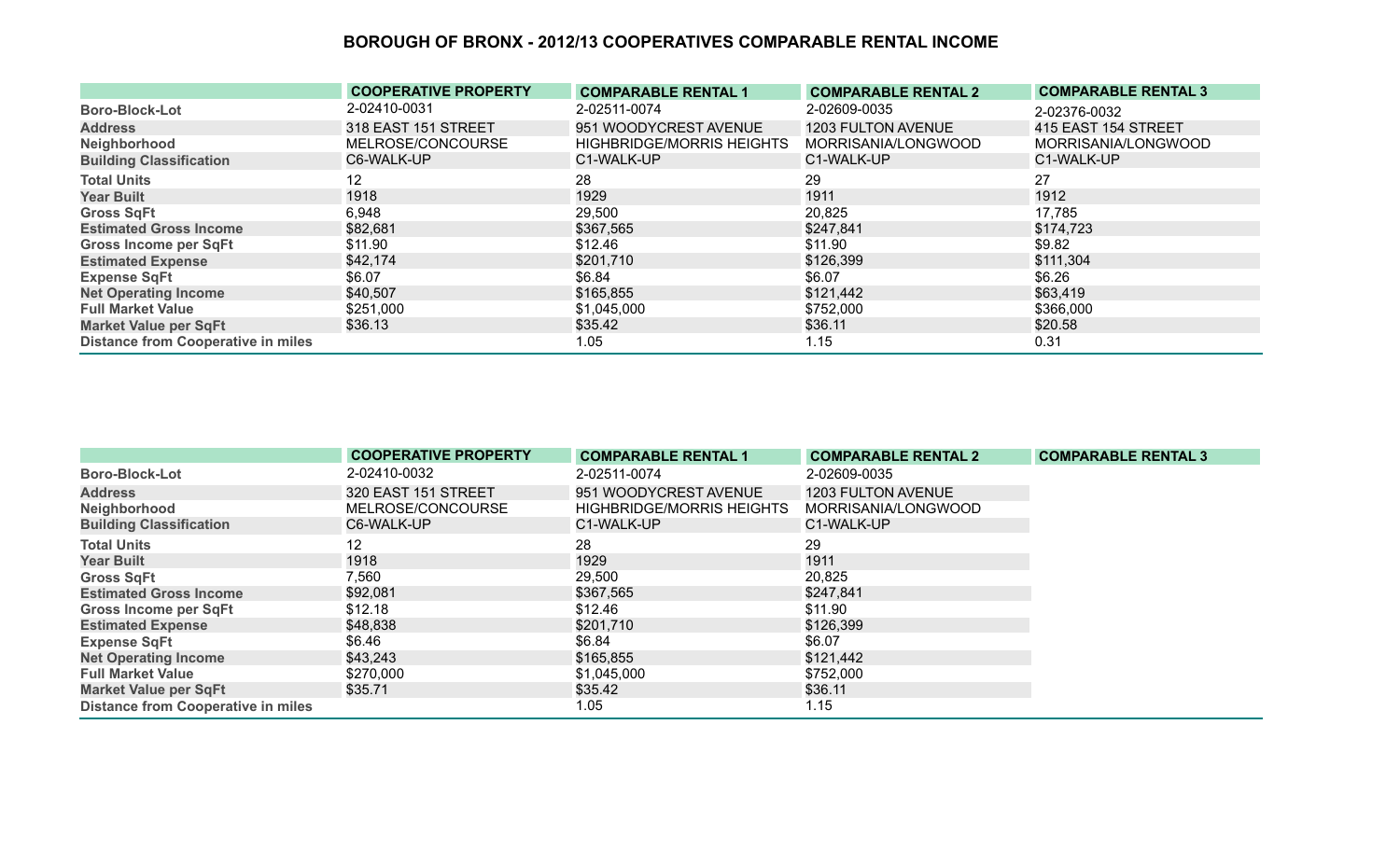|                                           | <b>COOPERATIVE PROPERTY</b> | <b>COMPARABLE RENTAL 1</b> | <b>COMPARABLE RENTAL 2</b> | <b>COMPARABLE RENTAL 3</b> |
|-------------------------------------------|-----------------------------|----------------------------|----------------------------|----------------------------|
| <b>Boro-Block-Lot</b>                     | 2-02421-0013                | 2-02607-0011               | 2-02426-0062               | 2-02365-0020               |
| <b>Address</b>                            | 270 EAST 162 STREET         | 3318 3 AVENUE              | 382 EAST 168 STREET        | 885 BROOK AVENUE           |
| Neighborhood                              | MELROSE/CONCOURSE           | MORRISANIA/LONGWOOD        | MELROSE/CONCOURSE          | MORRISANIA/LONGWOOD        |
| <b>Building Classification</b>            | C6-WALK-UP                  | C1-WALK-UP                 | C7-WALK-UP                 | C7-WALK-UP                 |
| <b>Total Units</b>                        |                             | 15                         | 11                         | 16                         |
| <b>Year Built</b>                         | 1931                        | 1910                       | 1929                       | 1925                       |
| <b>Gross SqFt</b>                         | 10,675                      | 7,125                      | 10,965                     | 15,560                     |
| <b>Estimated Gross Income</b>             | \$112,515                   | \$80,840                   | \$115,562                  | \$117,820                  |
| <b>Gross Income per SqFt</b>              | \$10.54                     | \$11.35                    | \$10.54                    | \$7.57                     |
| <b>Estimated Expense</b>                  | \$69,708                    | \$43,825                   | \$71,648                   | \$83,892                   |
| <b>Expense SqFt</b>                       | \$6.53                      | \$6.15                     | \$6.53                     | \$5.39                     |
| <b>Net Operating Income</b>               | \$42,807                    | \$37,015                   | \$43,914                   | \$33,928                   |
| <b>Full Market Value</b>                  | \$233,000                   | \$225,000                  | \$259,000                  | \$196,000                  |
| <b>Market Value per SqFt</b>              | \$21.83                     | \$31.58                    | \$23.62                    | \$12.60                    |
| <b>Distance from Cooperative in miles</b> |                             | 0.50                       | 0.53                       | 0.38                       |

|                                           | <b>COOPERATIVE PROPERTY</b> | <b>COMPARABLE RENTAL 1</b> | <b>COMPARABLE RENTAL 2</b> | <b>COMPARABLE RENTAL 3</b> |
|-------------------------------------------|-----------------------------|----------------------------|----------------------------|----------------------------|
| <b>Boro-Block-Lot</b>                     | 2-02422-0030                | 2-02842-0029               | 2-02434-0040               | 2-02376-0032               |
| <b>Address</b>                            | 943 TELLER AVENUE           | <b>25 ELLIOT PLACE</b>     | 1109 FINDLAY AVENUE        | 415 EAST 154 STREET        |
| Neighborhood                              | MELROSE/CONCOURSE           | MELROSE/CONCOURSE          | MELROSE/CONCOURSE          | MORRISANIA/LONGWOOD        |
| <b>Building Classification</b>            | C6-WALK-UP                  | C1-WALK-UP                 | C1-WALK-UP                 | C1-WALK-UP                 |
| <b>Total Units</b>                        | 37                          | 43                         | 11                         | 27                         |
| <b>Year Built</b>                         | 1920                        | 1925                       | 1921                       | 1912                       |
| <b>Gross SqFt</b>                         | 33,055                      | 32,190                     | 10,490                     | 17,785                     |
| <b>Estimated Gross Income</b>             | \$331,211                   | \$322,443                  | \$108,946                  | \$174,723                  |
| <b>Gross Income per SqFt</b>              | \$10.02                     | \$10.02                    | \$10.39                    | \$9.82                     |
| <b>Estimated Expense</b>                  | \$185,439                   | \$180,568                  | \$61,010                   | \$111,304                  |
| <b>Expense SqFt</b>                       | \$5.61                      | \$5.61                     | \$5.82                     | \$6.26                     |
| <b>Net Operating Income</b>               | \$145,772                   | \$141,875                  | \$47,936                   | \$63,419                   |
| <b>Full Market Value</b>                  | \$842,000                   | \$634,000                  | \$270,000                  | \$366,000                  |
| <b>Market Value per SqFt</b>              | \$25.47                     | \$19.70                    | \$25.74                    | \$20.58                    |
| <b>Distance from Cooperative in miles</b> |                             | 0.89                       | 0.34                       | 0.48                       |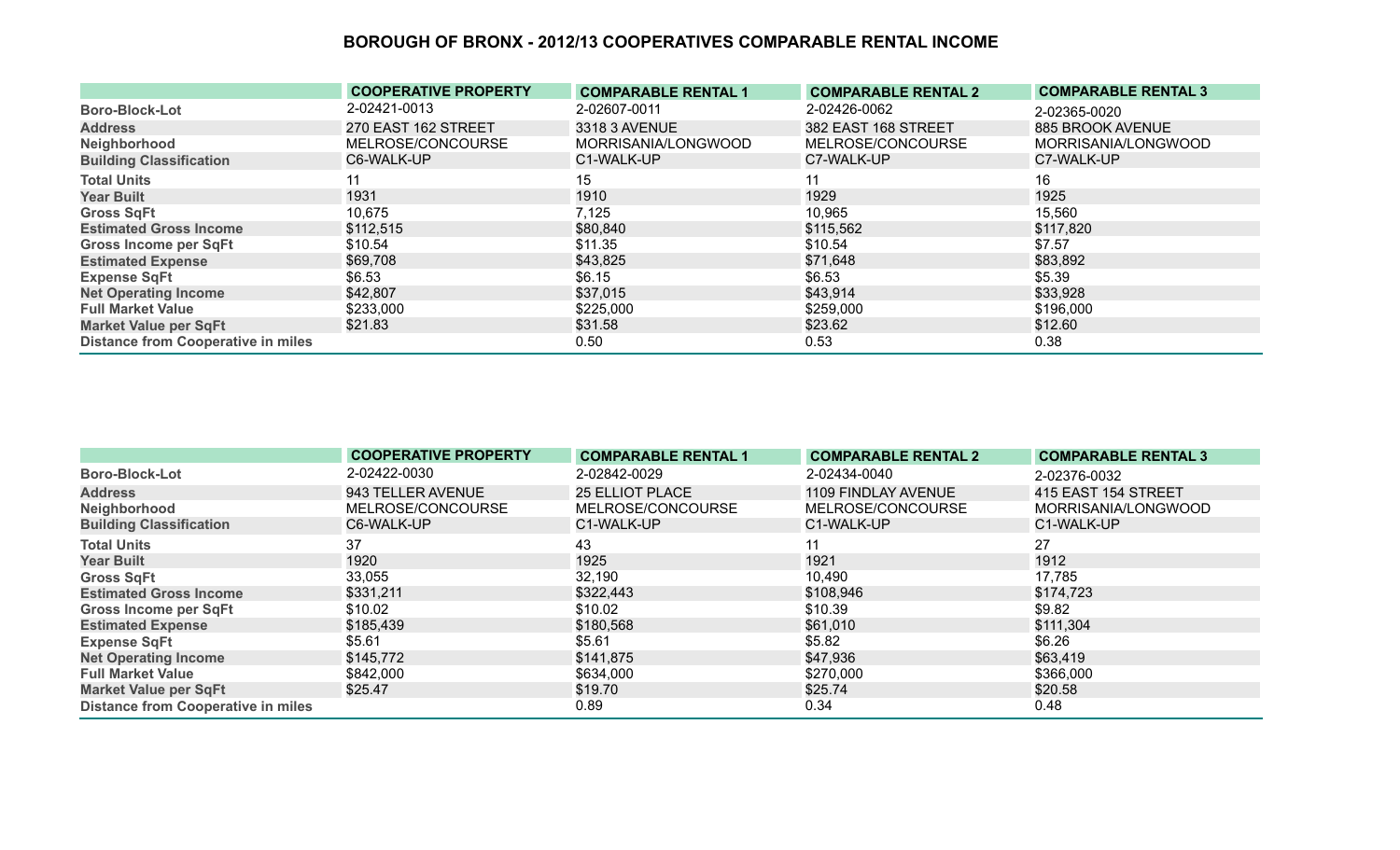|                                           | <b>COOPERATIVE PROPERTY</b> | <b>COMPARABLE RENTAL 1</b> | <b>COMPARABLE RENTAL 2</b> | <b>COMPARABLE RENTAL 3</b> |
|-------------------------------------------|-----------------------------|----------------------------|----------------------------|----------------------------|
| <b>Boro-Block-Lot</b>                     | 2-02430-0035                | 2-02450-0038               | 2-02427-0044               | 2-02782-0050               |
| <b>Address</b>                            | 1187 CLAY AVENUE            | 1271 MORRIS AVENUE         | 1241 WEBSTER AVENUE        | 1345 TELLER AVENUE         |
| Neighborhood                              | MELROSE/CONCOURSE           | MELROSE/CONCOURSE          | MELROSE/CONCOURSE          | MELROSE/CONCOURSE          |
| <b>Building Classification</b>            | C6-WALK-UP                  | C1-WALK-UP                 | C4-WALK-UP                 | C1-WALK-UP                 |
| <b>Total Units</b>                        | 12                          | 16                         | 16                         | 26                         |
| <b>Year Built</b>                         | 1913                        | 1916                       | 1929                       | 1910                       |
| <b>Gross SqFt</b>                         | 11,500                      | 12,115                     | 7,420                      | 18,950                     |
| <b>Estimated Gross Income</b>             | \$110,400                   | \$116,349                  | \$75,576                   | \$160,064                  |
| <b>Gross Income per SqFt</b>              | \$9.60                      | \$9.60                     | \$10.19                    | \$8.45                     |
| <b>Estimated Expense</b>                  | \$61,870                    | \$65,155                   | \$43,834                   | \$104,042                  |
| <b>Expense SqFt</b>                       | \$5.38                      | \$5.38                     | \$5.91                     | \$5.49                     |
| <b>Net Operating Income</b>               | \$48,530                    | \$51,194                   | \$31,742                   | \$56,022                   |
| <b>Full Market Value</b>                  | \$274,000                   | \$289,000                  | \$126,000                  | \$314,000                  |
| <b>Market Value per SqFt</b>              | \$23.83                     | \$23.85                    | \$16.98                    | \$16.57                    |
| <b>Distance from Cooperative in miles</b> |                             | 0.22                       | 0.14                       | 0.28                       |

|                                           | <b>COOPERATIVE PROPERTY</b> | <b>COMPARABLE RENTAL 1</b> | <b>COMPARABLE RENTAL 2</b> | <b>COMPARABLE RENTAL 3</b> |
|-------------------------------------------|-----------------------------|----------------------------|----------------------------|----------------------------|
| <b>Boro-Block-Lot</b>                     | 2-02443-9080                | 2-02460-0001               | 2-03142-0200               | 2-02621-0001               |
| <b>Address</b>                            | 780 CONCOURSE VILLAGE WES   | 900 GRAND CONCOURSE        | 1937 WEBSTER AVENUE        | 3250 3 AVENUE              |
| Neighborhood                              | MELROSE/CONCOURSE           | MELROSE/CONCOURSE          | <b>FORDHAM</b>             | MORRISANIA/LONGWOOD        |
| <b>Building Classification</b>            | D4-ELEVATOR                 | D7-ELEVATOR                | D1-ELEVATOR                | D6-ELEVATOR                |
| <b>Total Units</b>                        | 936                         | 301                        | 99                         | 187                        |
| <b>Year Built</b>                         | 1963                        | 1923                       | 1972                       | 1982                       |
| <b>Gross SqFt</b>                         | 862,500                     | 276,550                    | 199,500                    | 181,500                    |
| <b>Estimated Gross Income</b>             | \$11,428,125                | \$4,408,846                | \$2,644,246                | \$2,332,193                |
| <b>Gross Income per SqFt</b>              | \$13.25                     | \$15.94                    | \$13.25                    | \$12.85                    |
| <b>Estimated Expense</b>                  | \$5,632,125                 | \$2,511,749                | \$1,301,987                | \$1,348,788                |
| <b>Expense SqFt</b>                       | \$6.53                      | \$9.08                     | \$6.53                     | \$7.43                     |
| <b>Net Operating Income</b>               | \$5,796,000                 | \$1,897,097                | \$1,342,259                | \$983,405                  |
| <b>Full Market Value</b>                  | \$37,329,000                | \$12,957,000               | \$8,645,000                | \$6,265,000                |
| <b>Market Value per SqFt</b>              | \$43.28                     | \$46.85                    | \$43.33                    | \$34.52                    |
| <b>Distance from Cooperative in miles</b> |                             | 0.34                       | 2.18                       | 0.82                       |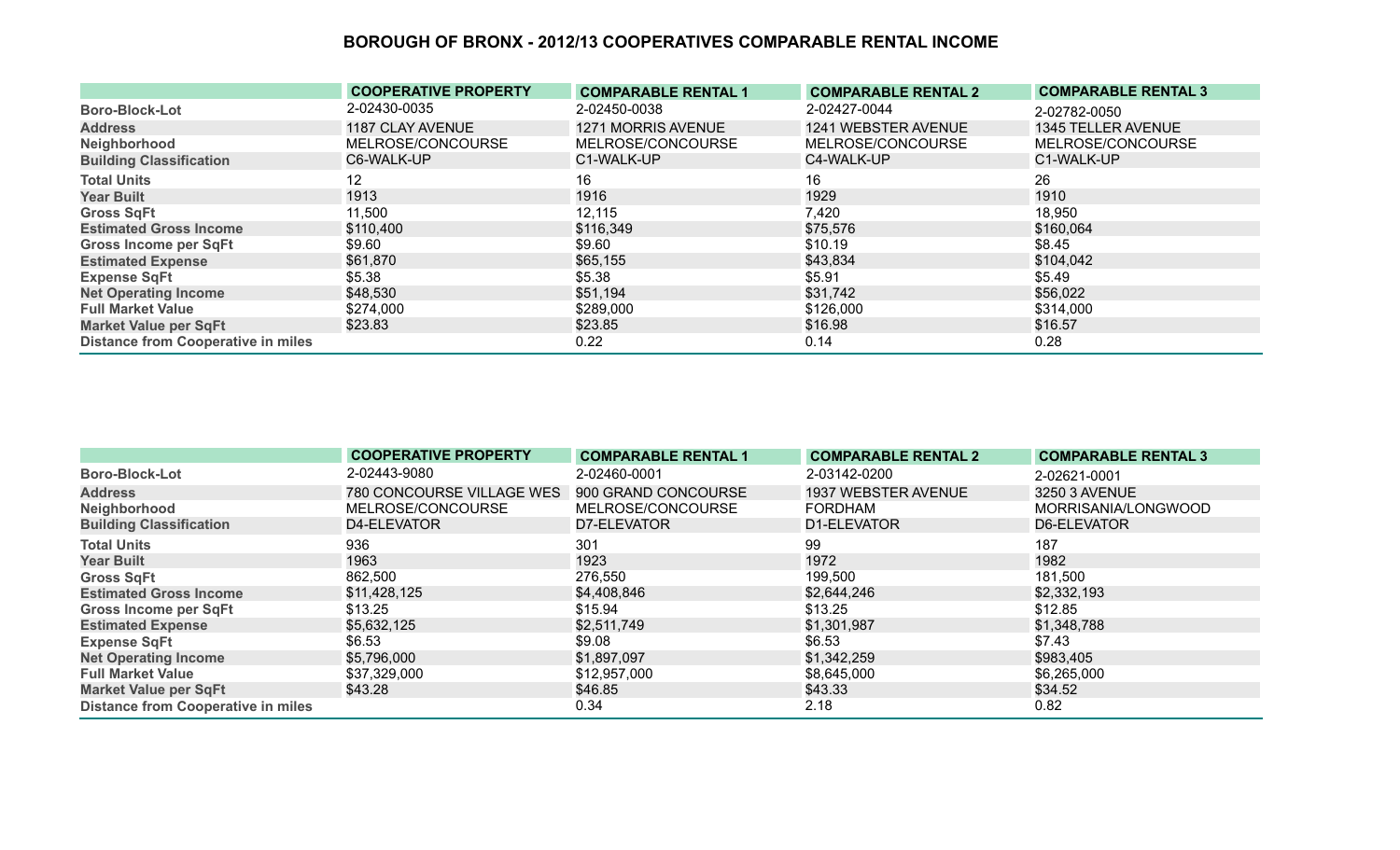|                                           | <b>COOPERATIVE PROPERTY</b> | <b>COMPARABLE RENTAL 1</b>       | <b>COMPARABLE RENTAL 2</b>       | <b>COMPARABLE RENTAL 3</b>       |
|-------------------------------------------|-----------------------------|----------------------------------|----------------------------------|----------------------------------|
| <b>Boro-Block-Lot</b>                     | 2-02447-0001                | 2-02529-0063                     | 2-02506-0104                     | 2-02504-0075                     |
| <b>Address</b>                            | 1010 SHERMAN AVENUE         | 1261 MERRIAM AVENUE              | 1275 EDWARD L GRANT HIGHW        | 990 ANDERSON AVENUE              |
| Neighborhood                              | MELROSE/CONCOURSE           | <b>HIGHBRIDGE/MORRIS HEIGHTS</b> | <b>HIGHBRIDGE/MORRIS HEIGHTS</b> | <b>HIGHBRIDGE/MORRIS HEIGHTS</b> |
| <b>Building Classification</b>            | D4-ELEVATOR                 | D1-ELEVATOR                      | D6-ELEVATOR                      | D1-ELEVATOR                      |
| <b>Total Units</b>                        | 67                          | 78.                              | 65                               | 77                               |
| <b>Year Built</b>                         | 1958                        | 1930                             | 1927                             | 1957                             |
| <b>Gross SqFt</b>                         | 80,009                      | 72,727                           | 62,911                           | 70,994                           |
| <b>Estimated Gross Income</b>             | \$823,293                   | \$754,257                        | \$647,595                        | \$677,582                        |
| Gross Income per SqFt                     | \$10.29                     | \$10.37                          | \$10.29                          | \$9.54                           |
| <b>Estimated Expense</b>                  | \$535,260                   | \$432,540                        | \$420,937                        | \$403,071                        |
| <b>Expense SqFt</b>                       | \$6.69                      | \$5.95                           | \$6.69                           | \$5.68                           |
| <b>Net Operating Income</b>               | \$288,033                   | \$321,717                        | \$226,658                        | \$274,511                        |
| <b>Full Market Value</b>                  | \$1,678,000                 | \$1,881,000                      | \$1,320,000                      | \$1,545,000                      |
| <b>Market Value per SqFt</b>              | \$20.97                     | \$25.86                          | \$20.98                          | \$21.76                          |
| <b>Distance from Cooperative in miles</b> |                             | 0.81                             | 0.67                             | 0.50                             |

|                                           | <b>COOPERATIVE PROPERTY</b> | <b>COMPARABLE RENTAL 1</b> | <b>COMPARABLE RENTAL 2</b> | <b>COMPARABLE RENTAL 3</b> |
|-------------------------------------------|-----------------------------|----------------------------|----------------------------|----------------------------|
| <b>Boro-Block-Lot</b>                     | 2-02452-0029                | 2-02607-0062               | 2-02926-0008               | 2-02371-0001               |
| <b>Address</b>                            | 1113 GRANT AVENUE           | 590 EAST 166 STREET        | 530 ST PAUL'S PLACE        | 1088 WASHINGTON AVENUE     |
| Neighborhood                              | MELROSE/CONCOURSE           | MORRISANIA/LONGWOOD        | MORRISANIA/LONGWOOD        | MORRISANIA/LONGWOOD        |
| <b>Building Classification</b>            | C6-WALK-UP                  | C7-WALK-UP                 | C7-WALK-UP                 | C7-WALK-UP                 |
| <b>Total Units</b>                        | 70                          | 64                         | 45                         | 24                         |
| <b>Year Built</b>                         | 1926                        | 1926                       | 1910                       | 1918                       |
| <b>Gross SqFt</b>                         | 57,080                      | 60,275                     | 32,258                     | 21,816                     |
| <b>Estimated Gross Income</b>             | \$521,140                   | \$491,319                  | \$310,491                  | \$199,087                  |
| <b>Gross Income per SqFt</b>              | \$9.13                      | \$8.15                     | \$9.63                     | \$9.13                     |
| <b>Estimated Expense</b>                  | \$291,679                   | \$284,965                  | \$186,415                  | \$111,489                  |
| <b>Expense SqFt</b>                       | \$5.11                      | \$4.73                     | \$5.78                     | \$5.11                     |
| <b>Net Operating Income</b>               | \$229,461                   | \$206,354                  | \$124,076                  | \$87,598                   |
| <b>Full Market Value</b>                  | \$1,123,000                 | \$1,043,000                | \$702,000                  | \$486,000                  |
| <b>Market Value per SqFt</b>              | \$19.67                     | \$17.30                    | \$21.76                    | \$22.28                    |
| <b>Distance from Cooperative in miles</b> |                             | 0.63                       | 0.79                       | 0.52                       |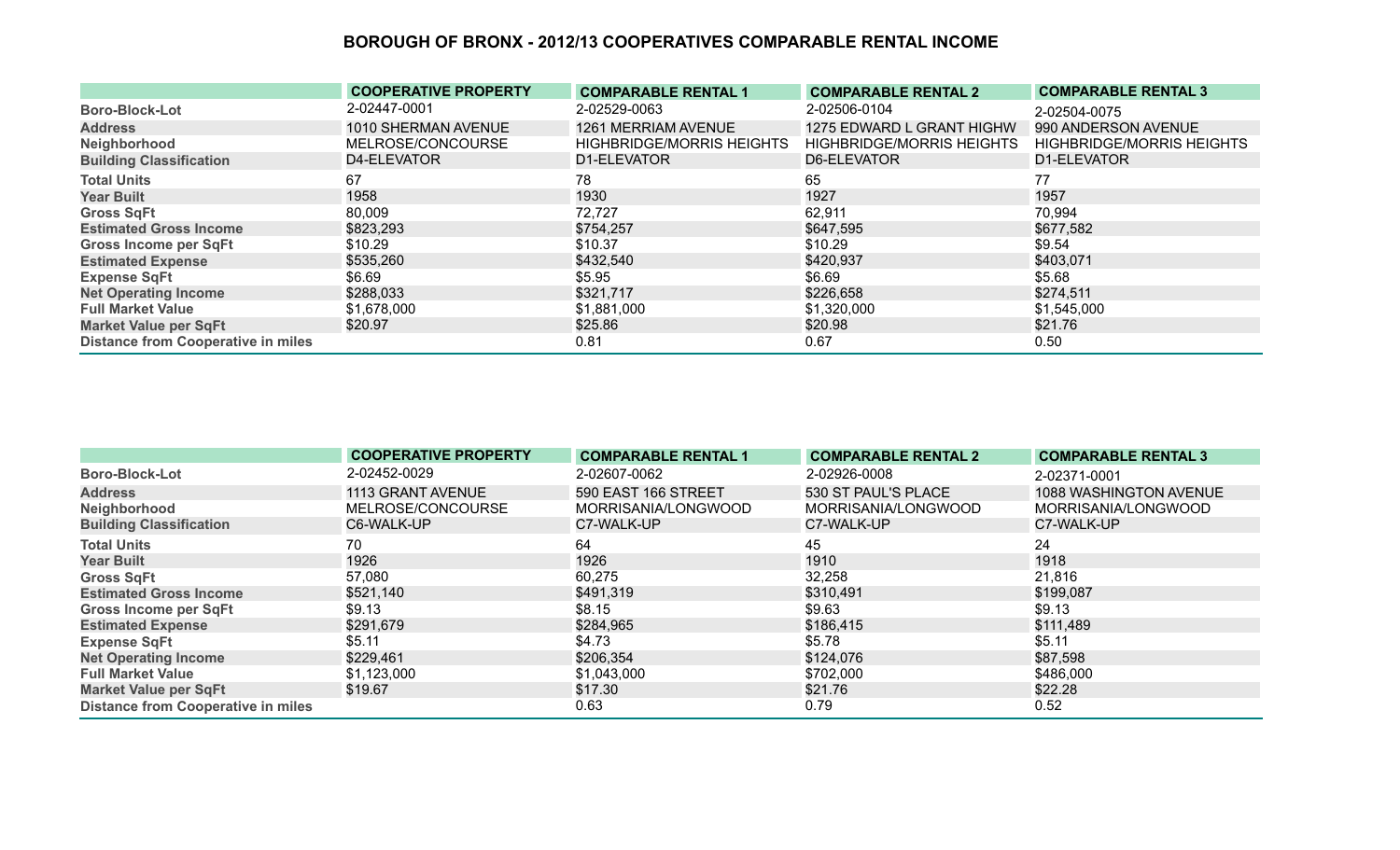|                                           | <b>COOPERATIVE PROPERTY</b> | <b>COMPARABLE RENTAL 1</b>  | <b>COMPARABLE RENTAL 2</b>       | <b>COMPARABLE RENTAL 3</b> |
|-------------------------------------------|-----------------------------|-----------------------------|----------------------------------|----------------------------|
| <b>Boro-Block-Lot</b>                     | 2-02453-0068                | 2-02840-0038                | 2-02529-0025                     | 2-02965-0051               |
| <b>Address</b>                            | 1275 GRANT AVENUE           | <b>15 CLARKE PLACE EAST</b> | 1285 MERRIAM AVENUE              | 1490 BOSTON ROAD           |
| Neighborhood                              | MELROSE/CONCOURSE           | MELROSE/CONCOURSE           | <b>HIGHBRIDGE/MORRIS HEIGHTS</b> | <b>CROTONA PARK</b>        |
| <b>Building Classification</b>            | D4-ELEVATOR                 | D1-ELEVATOR                 | D1-ELEVATOR                      | D7-ELEVATOR                |
| <b>Total Units</b>                        | 81                          | 102                         | 85                               | 99                         |
| <b>Year Built</b>                         | 2008                        | 2005                        | 2005                             | 2005                       |
| <b>Gross SqFt</b>                         | 93,570                      | 115,000                     | 74,448                           | 94,061                     |
| <b>Estimated Gross Income</b>             | \$1,041,434                 | \$1,280,043                 | \$722,279                        | \$1,141,939                |
| <b>Gross Income per SqFt</b>              | \$11.13                     | \$11.13                     | \$9.70                           | \$12.14                    |
| <b>Estimated Expense</b>                  | \$509,957                   | \$627,221                   | \$445,189                        | \$530,630                  |
| <b>Expense SqFt</b>                       | \$5.45                      | \$5.45                      | \$5.98                           | \$5.64                     |
| <b>Net Operating Income</b>               | \$531,477                   | \$652,822                   | \$277,090                        | \$611,309                  |
| <b>Full Market Value</b>                  | \$3,203,000                 | \$3,780,000                 | \$1,616,000                      | \$3,813,000                |
| <b>Market Value per SqFt</b>              | \$34.23                     | \$32.87                     | \$21.71                          | \$40.54                    |
| <b>Distance from Cooperative in miles</b> |                             | 0.30                        | 0.68                             | 1.11                       |

|                                           | <b>COOPERATIVE PROPERTY</b> | <b>COMPARABLE RENTAL 1</b>       | <b>COMPARABLE RENTAL 2</b> | <b>COMPARABLE RENTAL 3</b> |
|-------------------------------------------|-----------------------------|----------------------------------|----------------------------|----------------------------|
| <b>Boro-Block-Lot</b>                     | 2-02456-0030                | 2-02511-0074                     | 2-02904-0039               | 2-02800-0001               |
| <b>Address</b>                            | 201 EAST 165 STREET         | 951 WOODYCREST AVENUE            | 1585 WASHINGTON AVENUE     | 203 EAST 175 STREET        |
| Neighborhood                              | MELROSE/CONCOURSE           | <b>HIGHBRIDGE/MORRIS HEIGHTS</b> | <b>BATHGATE</b>            | MOUNT HOPE/MOUNT EDEN      |
| <b>Building Classification</b>            | C6-WALK-UP                  | C1-WALK-UP                       | C4-WALK-UP                 | C1-WALK-UP                 |
| <b>Total Units</b>                        | 31                          | 28                               | 18                         | 33                         |
| <b>Year Built</b>                         | 1918                        | 1929                             | 1931                       | 1919                       |
| <b>Gross SqFt</b>                         | 19,955                      | 29,500                           | 15,884                     | 27,500                     |
| <b>Estimated Gross Income</b>             | \$247,841                   | \$367,565                        | \$197,202                  | \$330,122                  |
| <b>Gross Income per SqFt</b>              | \$12.42                     | \$12.46                          | \$12.42                    | \$12.00                    |
| <b>Estimated Expense</b>                  | \$143,476                   | \$201,710                        | \$114,200                  | \$168,362                  |
| <b>Expense SqFt</b>                       | \$7.19                      | \$6.84                           | \$7.19                     | \$6.12                     |
| <b>Net Operating Income</b>               | \$104,365                   | \$165,855                        | \$83,002                   | \$161,760                  |
| <b>Full Market Value</b>                  | \$656,000                   | \$1,045,000                      | \$522,000                  | \$1,004,000                |
| <b>Market Value per SqFt</b>              | \$32.87                     | \$35.42                          | \$32.86                    | \$36.51                    |
| <b>Distance from Cooperative in miles</b> |                             | 0.60                             | 1.02                       | 1.28                       |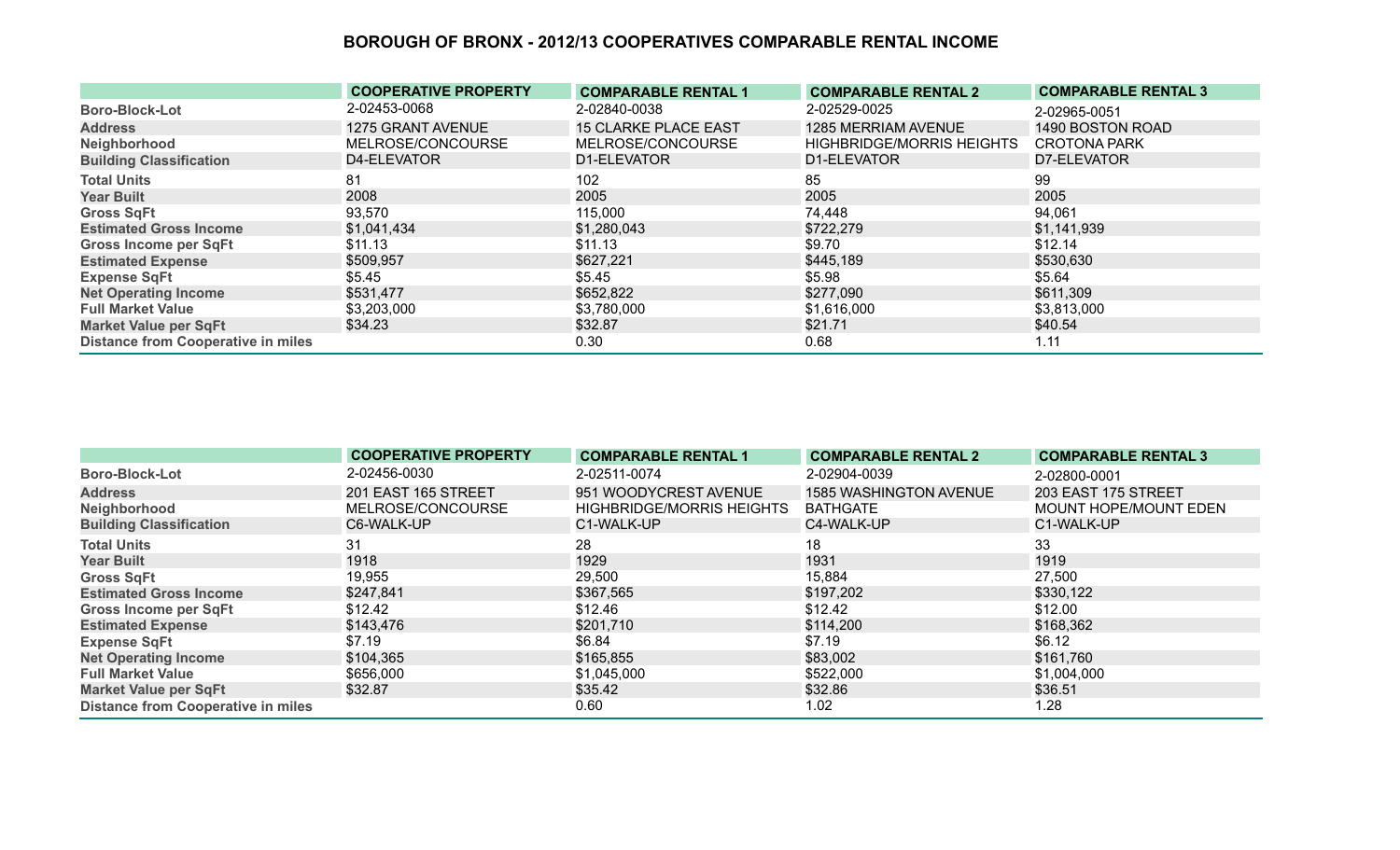|                                           | <b>COOPERATIVE PROPERTY</b> | <b>COMPARABLE RENTAL 1</b>       | <b>COMPARABLE RENTAL 2</b>       | <b>COMPARABLE RENTAL 3</b>       |
|-------------------------------------------|-----------------------------|----------------------------------|----------------------------------|----------------------------------|
| <b>Boro-Block-Lot</b>                     | 2-02458-0090                | 2-02504-0126                     | 2-02880-0153                     | 2-02518-0001                     |
| <b>Address</b>                            | 800 GRAND CONCOURSE         | 1005 JEROME AVENUE               | 1750 SEDGWICK AVENUE             | <b>105 WEST 168 STREET</b>       |
| Neighborhood                              | MELROSE/CONCOURSE           | <b>HIGHBRIDGE/MORRIS HEIGHTS</b> | <b>HIGHBRIDGE/MORRIS HEIGHTS</b> | <b>HIGHBRIDGE/MORRIS HEIGHTS</b> |
| <b>Building Classification</b>            | D4-ELEVATOR                 | D1-ELEVATOR                      | D3-ELEVATOR                      | D7-ELEVATOR                      |
| <b>Total Units</b>                        | 260                         | 211                              | 227                              | 303                              |
| <b>Year Built</b>                         | 1954                        | 1931                             | 1974                             | 1930                             |
| <b>Gross SqFt</b>                         | 252,105                     | 205,008                          | 272,370                          | 335,500                          |
| <b>Estimated Gross Income</b>             | \$2,798,366                 | \$1,503,575                      | \$3,022,632                      | \$4,055,900                      |
| Gross Income per SqFt                     | \$11.10                     | \$7.33                           | \$11.10                          | \$12.09                          |
| <b>Estimated Expense</b>                  | \$1,747,088                 | \$977,324                        | \$1,887,681                      | \$1,768,176                      |
| <b>Expense SqFt</b>                       | \$6.93                      | \$4.77                           | \$6.93                           | \$5.27                           |
| <b>Net Operating Income</b>               | \$1,051,278                 | \$526,251                        | \$1,134,951                      | \$2,287,724                      |
| <b>Full Market Value</b>                  | \$6,326,000                 | \$2,867,000                      | \$6,833,000                      | \$9,837,000                      |
| <b>Market Value per SqFt</b>              | \$25.09                     | \$13.98                          | \$25.09                          | \$29.32                          |
| <b>Distance from Cooperative in miles</b> |                             | 0.56                             | 1.86                             | 1.02                             |

|                                           | <b>COOPERATIVE PROPERTY</b> | <b>COMPARABLE RENTAL 1</b> | <b>COMPARABLE RENTAL 2</b> | <b>COMPARABLE RENTAL 3</b>       |
|-------------------------------------------|-----------------------------|----------------------------|----------------------------|----------------------------------|
| <b>Boro-Block-Lot</b>                     | 2-02459-0030                | 2-02482-0053               | 2-02477-0007               | 2-02504-0075                     |
| <b>Address</b>                            | 860 GRAND CONCOURSE         | 705 GERARD AVENUE          | 1014 GERARD AVENUE         | 990 ANDERSON AVENUE              |
| Neighborhood                              | MELROSE/CONCOURSE           | MELROSE/CONCOURSE          | MELROSE/CONCOURSE          | <b>HIGHBRIDGE/MORRIS HEIGHTS</b> |
| <b>Building Classification</b>            | D4-ELEVATOR                 | D1-ELEVATOR                | D1-ELEVATOR                | D1-ELEVATOR                      |
| <b>Total Units</b>                        | 120                         | 72                         | 60                         | 77                               |
| <b>Year Built</b>                         | 1941                        | 1931                       | 1929                       | 1957                             |
| <b>Gross SqFt</b>                         | 115,140                     | 68,495                     | 61,200                     | 70,994                           |
| <b>Estimated Gross Income</b>             | \$1,098,436                 | \$764,365                  | \$562,918                  | \$677,582                        |
| Gross Income per SqFt                     | \$9.54                      | \$11.16                    | \$9.20                     | \$9.54                           |
| <b>Estimated Expense</b>                  | \$653,995                   | \$344,622                  | \$319,181                  | \$403,071                        |
| <b>Expense SqFt</b>                       | \$5.68                      | \$5.03                     | \$5.22                     | \$5.68                           |
| <b>Net Operating Income</b>               | \$444,441                   | \$419,743                  | \$243,737                  | \$274,511                        |
| <b>Full Market Value</b>                  | \$2,237,000                 | \$2,533,000                | \$1,348,000                | \$1,545,000                      |
| <b>Market Value per SqFt</b>              | \$19.43                     | \$36.98                    | \$22.03                    | \$21.76                          |
| <b>Distance from Cooperative in miles</b> |                             | 0.29                       | 0.32                       | 0.47                             |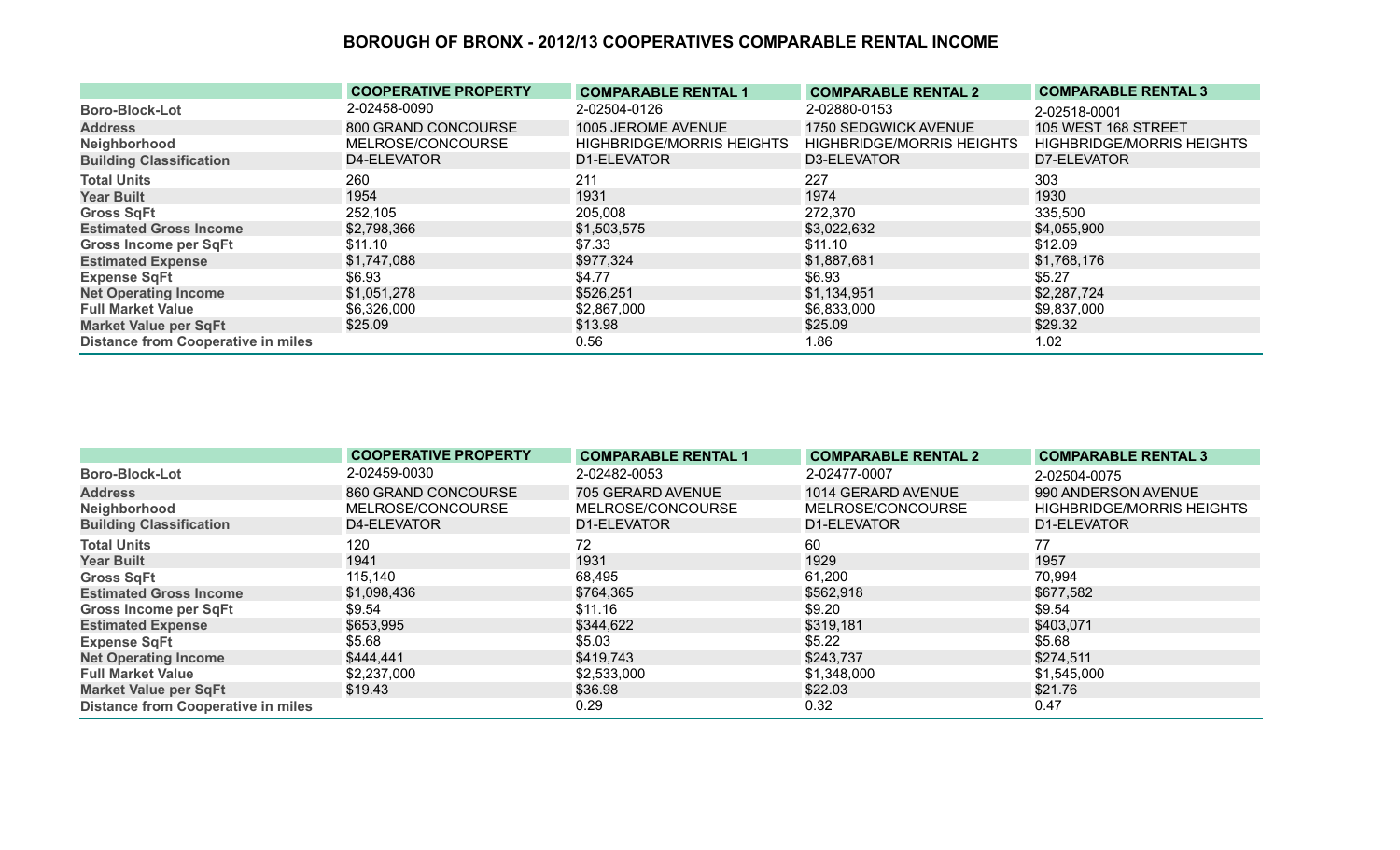|                                           | <b>COOPERATIVE PROPERTY</b> | <b>COMPARABLE RENTAL 1</b> | <b>COMPARABLE RENTAL 2</b> | <b>COMPARABLE RENTAL 3</b>       |
|-------------------------------------------|-----------------------------|----------------------------|----------------------------|----------------------------------|
| <b>Boro-Block-Lot</b>                     | 2-02461-0045                | 2-02461-0130               | 2-02477-0007               | 2-02504-0126                     |
| <b>Address</b>                            | 940 GRAND CONCOURSE         | 1011 SHERIDAN AVENUE       | 1014 GERARD AVENUE         | 1005 JEROME AVENUE               |
| Neighborhood                              | MELROSE/CONCOURSE           | MELROSE/CONCOURSE          | MELROSE/CONCOURSE          | <b>HIGHBRIDGE/MORRIS HEIGHTS</b> |
| <b>Building Classification</b>            | D4-ELEVATOR                 | D7-ELEVATOR                | D1-ELEVATOR                | D1-ELEVATOR                      |
| <b>Total Units</b>                        | 108                         | 115                        | 60                         | 211                              |
| <b>Year Built</b>                         | 1929                        | 1929                       | 1929                       | 1931                             |
| <b>Gross SqFt</b>                         | 145,728                     | 150,948                    | 61,200                     | 205,008                          |
| <b>Estimated Gross Income</b>             | \$1,192,055                 | \$1,235,369                | \$562,918                  | \$1,503,575                      |
| <b>Gross Income per SqFt</b>              | \$8.18                      | \$8.18                     | \$9.20                     | \$7.33                           |
| <b>Estimated Expense</b>                  | \$775,273                   | \$802,990                  | \$319,181                  | \$977,324                        |
| <b>Expense SqFt</b>                       | \$5.32                      | \$5.32                     | \$5.22                     | \$4.77                           |
| <b>Net Operating Income</b>               | \$416,782                   | \$432,379                  | \$243,737                  | \$526,251                        |
| <b>Full Market Value</b>                  | \$2,427,000                 | \$2,293,000                | \$1,348,000                | \$2,867,000                      |
| <b>Market Value per SqFt</b>              | \$16.65                     | \$15.19                    | \$22.03                    | \$13.98                          |
| <b>Distance from Cooperative in miles</b> |                             | 0.08                       | 0.17                       | 0.39                             |

|                                           | <b>COOPERATIVE PROPERTY</b> | <b>COMPARABLE RENTAL 1</b>       | <b>COMPARABLE RENTAL 2</b> | <b>COMPARABLE RENTAL 3</b> |
|-------------------------------------------|-----------------------------|----------------------------------|----------------------------|----------------------------|
| <b>Boro-Block-Lot</b>                     | 2-02461-0083                | 2-02513-0001                     | 2-02708-0046               |                            |
| <b>Address</b>                            | 185 EAST 163 STREET         | 103 EAST 165 STREET              | <b>783 BECK STREET</b>     |                            |
| Neighborhood                              | MELROSE/CONCOURSE           | <b>HIGHBRIDGE/MORRIS HEIGHTS</b> | MORRISANIA/LONGWOOD        |                            |
| <b>Building Classification</b>            | D4-ELEVATOR                 | D1-ELEVATOR                      | D7-ELEVATOR                |                            |
| <b>Total Units</b>                        | 42                          | 54                               | 46                         |                            |
| <b>Year Built</b>                         | 1927                        | 1925                             | 1931                       |                            |
| <b>Gross SqFt</b>                         | 45,483                      | 58,000                           | 49,980                     |                            |
| <b>Estimated Gross Income</b>             | \$481,210                   | \$632,194                        | \$513,025                  |                            |
| <b>Gross Income per SqFt</b>              | \$10.58                     | \$10.90                          | \$10.26                    |                            |
| <b>Estimated Expense</b>                  | \$324,749                   | \$410,734                        | \$359,118                  |                            |
| <b>Expense SqFt</b>                       | \$7.14                      | \$7.08                           | \$7.19                     |                            |
| <b>Net Operating Income</b>               | \$156,461                   | \$221,460                        | \$153,907                  |                            |
| <b>Full Market Value</b>                  | \$923,000                   | \$1,323,000                      | \$895,000                  |                            |
| <b>Market Value per SqFt</b>              | \$20.29                     | \$22.81                          | \$17.91                    |                            |
| <b>Distance from Cooperative in miles</b> |                             | 0.52                             | 1.41                       |                            |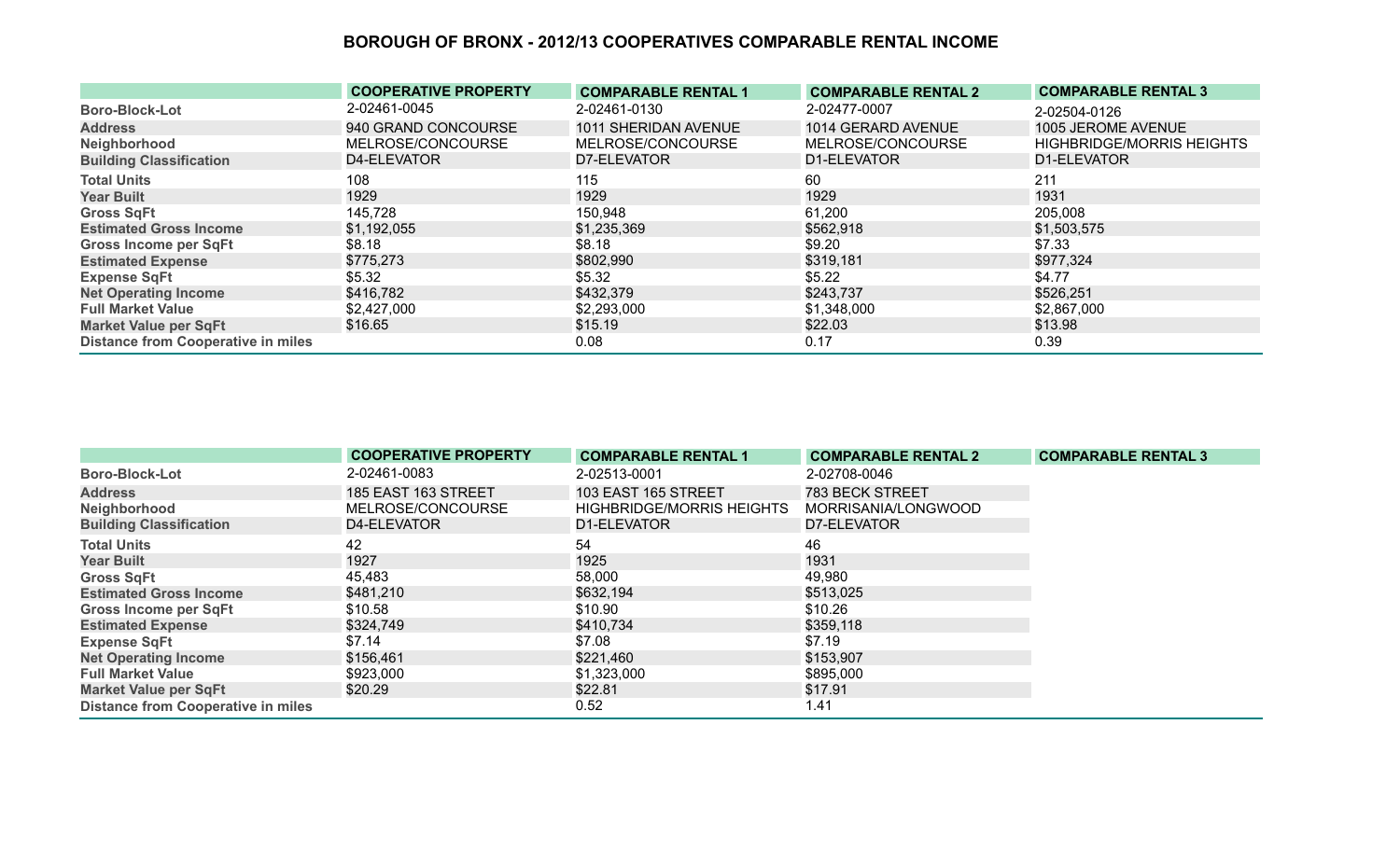|                                           | <b>COOPERATIVE PROPERTY</b> | <b>COMPARABLE RENTAL 1</b>       | <b>COMPARABLE RENTAL 2</b> | <b>COMPARABLE RENTAL 3</b>       |
|-------------------------------------------|-----------------------------|----------------------------------|----------------------------|----------------------------------|
| <b>Boro-Block-Lot</b>                     | 2-02461-0094                | 2-02518-0001                     | 2-02610-0012               | 2-02526-0090                     |
| <b>Address</b>                            | 1020 GRAND CONCOURSE        | 105 WEST 168 STREET              | 530 EAST 169 STREET        | 1131 OGDEN AVENUE                |
| Neighborhood                              | MELROSE/CONCOURSE           | <b>HIGHBRIDGE/MORRIS HEIGHTS</b> | MORRISANIA/LONGWOOD        | <b>HIGHBRIDGE/MORRIS HEIGHTS</b> |
| <b>Building Classification</b>            | D4-ELEVATOR                 | D7-ELEVATOR                      | D6-ELEVATOR                | D1-ELEVATOR                      |
| <b>Total Units</b>                        | 466                         | 303                              | 322                        | 404                              |
| <b>Year Built</b>                         | 1963                        | 1930                             | 1965                       | 1947                             |
| <b>Gross SqFt</b>                         | 428,360                     | 335,500                          | 285,056                    | 475,438                          |
| <b>Estimated Gross Income</b>             | \$5,153,171                 | \$4,055,900                      | \$3,428,120                | \$5,279,844                      |
| <b>Gross Income per SqFt</b>              | \$12.03                     | \$12.09                          | \$12.03                    | \$11.11                          |
| <b>Estimated Expense</b>                  | \$2,870,012                 | \$1,768,176                      | \$1,910,507                | \$3,009,055                      |
| <b>Expense SqFt</b>                       | \$6.70                      | \$5.27                           | \$6.70                     | \$6.33                           |
| <b>Net Operating Income</b>               | \$2,283,159                 | \$2,287,724                      | \$1,517,613                | \$2,270,789                      |
| <b>Full Market Value</b>                  | \$14,190,000                | \$9,837,000                      | \$9,432,000                | \$13,670,000                     |
| <b>Market Value per SqFt</b>              | \$33.13                     | \$29.32                          | \$33.09                    | \$28.75                          |
| <b>Distance from Cooperative in miles</b> |                             | 0.67                             | 0.83                       | 0.62                             |

|                                           | <b>COOPERATIVE PROPERTY</b> | <b>COMPARABLE RENTAL 1</b> | <b>COMPARABLE RENTAL 2</b> | <b>COMPARABLE RENTAL 3</b> |
|-------------------------------------------|-----------------------------|----------------------------|----------------------------|----------------------------|
| <b>Boro-Block-Lot</b>                     | 2-02462-0033                | 2-02477-0007               | 2-02808-0062               | 2-02476-0091               |
| <b>Address</b>                            | 1100 GRAND CONCOURSE        | 1014 GERARD AVENUE         | 165 EAST 179 STREET        | 901 WALTON AVENUE          |
| Neighborhood                              | MELROSE/CONCOURSE           | MELROSE/CONCOURSE          | MOUNT HOPE/MOUNT EDEN      | MELROSE/CONCOURSE          |
| <b>Building Classification</b>            | D4-ELEVATOR                 | D1-ELEVATOR                | D1-ELEVATOR                | D7-ELEVATOR                |
| <b>Total Units</b>                        | 74                          | 60                         | 83                         | 66                         |
| <b>Year Built</b>                         | 1928                        | 1929                       | 1939                       | 1927                       |
| <b>Gross SqFt</b>                         | 107,841                     | 61,200                     | 93,400                     | 105,356                    |
| <b>Estimated Gross Income</b>             | \$885,375                   | \$562,918                  | \$766,370                  | \$762,949                  |
| <b>Gross Income per SqFt</b>              | \$8.21                      | \$9.20                     | \$8.21                     | \$7.24                     |
| <b>Estimated Expense</b>                  | \$574,793                   | \$319,181                  | \$498,141                  | \$473,028                  |
| <b>Expense SqFt</b>                       | \$5.33                      | \$5.22                     | \$5.33                     | \$4.49                     |
| <b>Net Operating Income</b>               | \$310,582                   | \$243,737                  | \$268,229                  | \$289,921                  |
| <b>Full Market Value</b>                  | \$1,554,000                 | \$1,348,000                | \$1,461,000                | \$1,580,000                |
| <b>Market Value per SqFt</b>              | \$14.41                     | \$22.03                    | \$15.64                    | \$15.00                    |
| <b>Distance from Cooperative in miles</b> |                             | 0.21                       | 1.51                       | 0.34                       |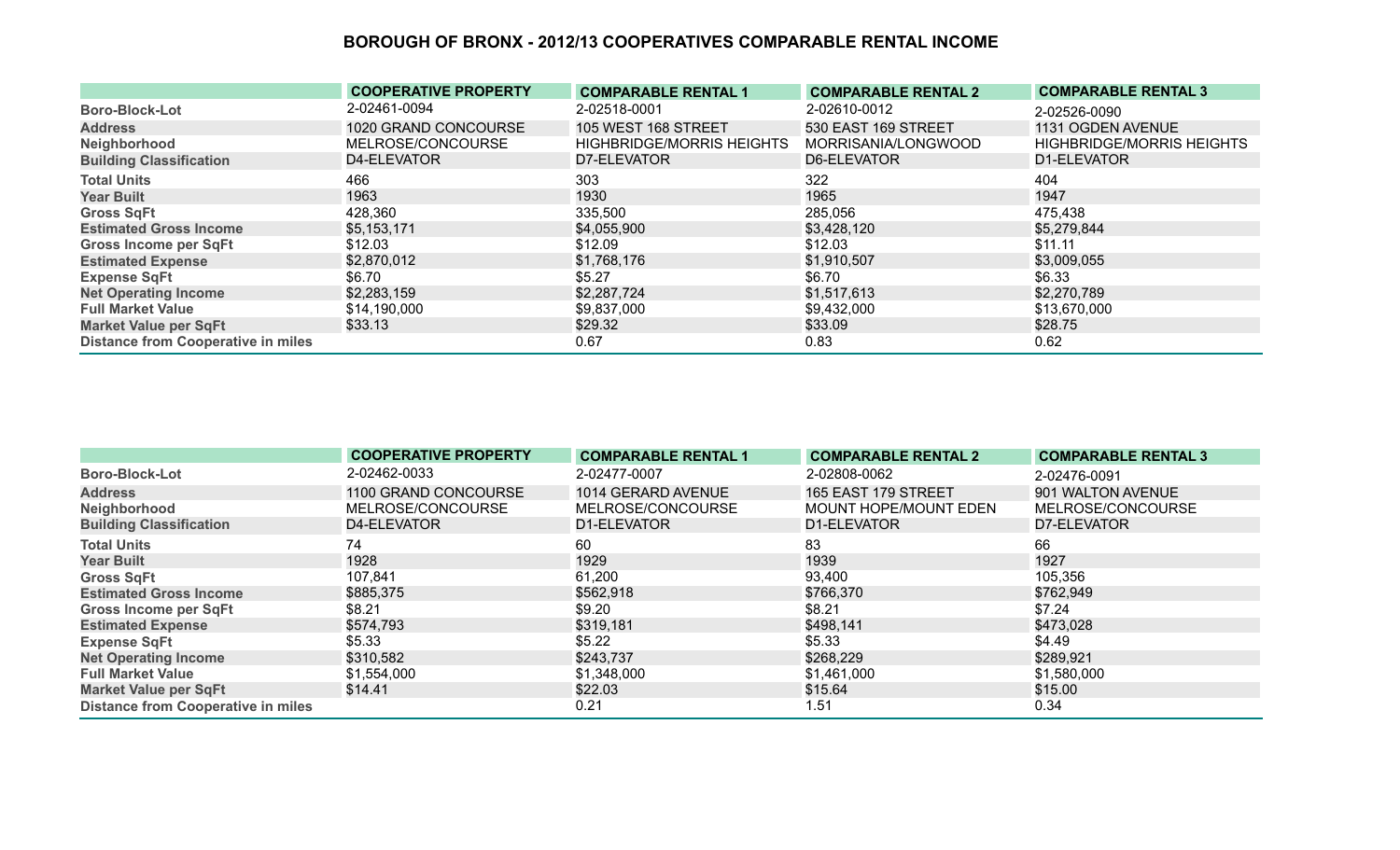|                                           | <b>COOPERATIVE PROPERTY</b> | <b>COMPARABLE RENTAL 1</b>       | <b>COMPARABLE RENTAL 2</b> | <b>COMPARABLE RENTAL 3</b> |
|-------------------------------------------|-----------------------------|----------------------------------|----------------------------|----------------------------|
| <b>Boro-Block-Lot</b>                     | 2-02464-0023                | 2-02504-0126                     | 2-02476-0091               | 2-02461-0130               |
| <b>Address</b>                            | 1235 GRAND CONCOURSE        | 1005 JEROME AVENUE               | 901 WALTON AVENUE          | 1011 SHERIDAN AVENUE       |
| Neighborhood                              | MELROSE/CONCOURSE           | <b>HIGHBRIDGE/MORRIS HEIGHTS</b> | MELROSE/CONCOURSE          | MELROSE/CONCOURSE          |
| <b>Building Classification</b>            | D4-ELEVATOR                 | D1-ELEVATOR                      | D7-ELEVATOR                | D7-ELEVATOR                |
| <b>Total Units</b>                        | 131                         | 211                              | 66                         | 115                        |
| <b>Year Built</b>                         | 1929                        | 1931                             | 1927                       | 1929                       |
| <b>Gross SqFt</b>                         | 181,700                     | 205,008                          | 105,356                    | 150,948                    |
| <b>Estimated Gross Income</b>             | \$1,331,861                 | \$1,503,575                      | \$762,949                  | \$1,235,369                |
| <b>Gross Income per SqFt</b>              | \$7.33                      | \$7.33                           | \$7.24                     | \$8.18                     |
| <b>Estimated Expense</b>                  | \$866,709                   | \$977,324                        | \$473,028                  | \$802,990                  |
| <b>Expense SqFt</b>                       | \$4.77                      | \$4.77                           | \$4.49                     | \$5.32                     |
| <b>Net Operating Income</b>               | \$465,152                   | \$526,251                        | \$289,921                  | \$432,379                  |
| <b>Full Market Value</b>                  | \$2,390,000                 | \$2,867,000                      | \$1,580,000                | \$2,293,000                |
| <b>Market Value per SqFt</b>              | \$13.15                     | \$13.98                          | \$15.00                    | \$15.19                    |
| <b>Distance from Cooperative in miles</b> |                             | 0.55                             | 0.55                       | 0.40                       |

|                                           | <b>COOPERATIVE PROPERTY</b> | <b>COMPARABLE RENTAL 1</b> | <b>COMPARABLE RENTAL 2</b>       | <b>COMPARABLE RENTAL 3</b>       |
|-------------------------------------------|-----------------------------|----------------------------|----------------------------------|----------------------------------|
| <b>Boro-Block-Lot</b>                     | 2-02471-0036                | 2-02482-0053               | 2-02529-0063                     | 2-02510-0063                     |
| <b>Address</b>                            | 1015 GRAND CONCOURSE        | 705 GERARD AVENUE          | 1261 MERRIAM AVENUE              | 1172 ANDERSON AVENUE             |
| Neighborhood                              | MELROSE/CONCOURSE           | MELROSE/CONCOURSE          | <b>HIGHBRIDGE/MORRIS HEIGHTS</b> | <b>HIGHBRIDGE/MORRIS HEIGHTS</b> |
| <b>Building Classification</b>            | D4-ELEVATOR                 | D1-ELEVATOR                | D1-ELEVATOR                      | D1-ELEVATOR                      |
| <b>Total Units</b>                        | 62                          | 72                         | 78                               | 48                               |
| <b>Year Built</b>                         | 1941                        | 1931                       | 1930                             | 1925                             |
| <b>Gross SqFt</b>                         | 75,000                      | 68,495                     | 72,727                           | 45,190                           |
| <b>Estimated Gross Income</b>             | \$777,750                   | \$764,365                  | \$754,257                        | \$468,067                        |
| Gross Income per SqFt                     | \$10.37                     | \$11.16                    | \$10.37                          | \$10.36                          |
| <b>Estimated Expense</b>                  | \$446,250                   | \$344,622                  | \$432,540                        | \$262,118                        |
| <b>Expense SqFt</b>                       | \$5.95                      | \$5.03                     | \$5.95                           | \$5.80                           |
| <b>Net Operating Income</b>               | \$331,500                   | \$419,743                  | \$321,717                        | \$205,949                        |
| <b>Full Market Value</b>                  | \$1,670,000                 | \$2,533,000                | \$1,881,000                      | \$1,203,000                      |
| <b>Market Value per SqFt</b>              | \$22.27                     | \$36.98                    | \$25.86                          | \$26.62                          |
| <b>Distance from Cooperative in miles</b> |                             | 0.51                       | 0.65                             | 0.42                             |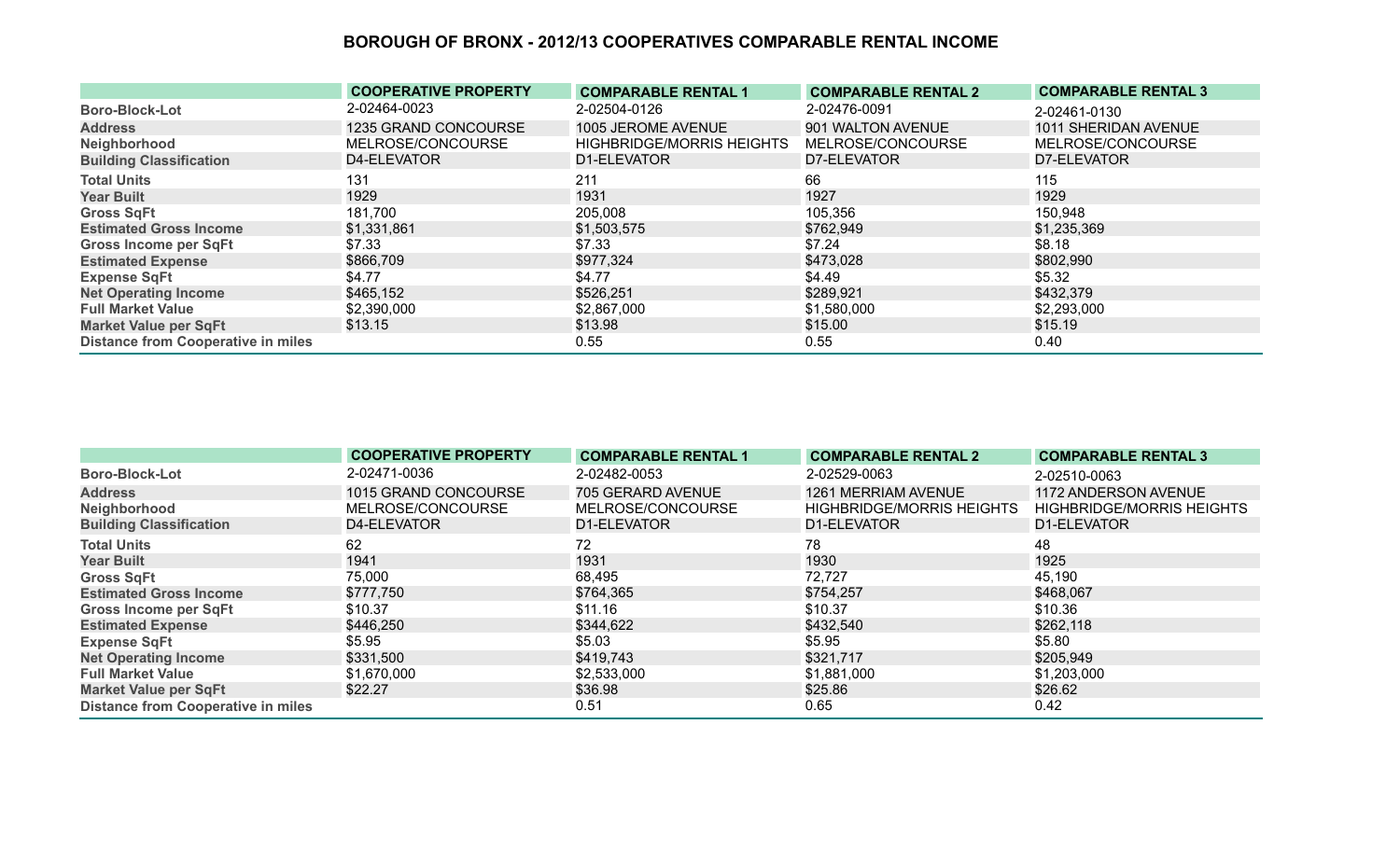|                                           | <b>COOPERATIVE PROPERTY</b> | <b>COMPARABLE RENTAL 1</b> | <b>COMPARABLE RENTAL 2</b> | <b>COMPARABLE RENTAL 3</b> |
|-------------------------------------------|-----------------------------|----------------------------|----------------------------|----------------------------|
| <b>Boro-Block-Lot</b>                     | 2-02471-0050                | 2-02477-0007               | 2-02808-0062               | 2-02476-0091               |
| <b>Address</b>                            | 1001 GRAND CONCOURSE        | 1014 GERARD AVENUE         | <b>165 EAST 179 STREET</b> | 901 WALTON AVENUE          |
| Neighborhood                              | MELROSE/CONCOURSE           | MELROSE/CONCOURSE          | MOUNT HOPE/MOUNT EDEN      | MELROSE/CONCOURSE          |
| <b>Building Classification</b>            | D4-ELEVATOR                 | D1-ELEVATOR                | D1-ELEVATOR                | D7-ELEVATOR                |
| <b>Total Units</b>                        | 81                          | 60                         | 83                         | 66                         |
| <b>Year Built</b>                         | 1941                        | 1929                       | 1939                       | 1927                       |
| <b>Gross SqFt</b>                         | 92,417                      | 61,200                     | 93,400                     | 105,356                    |
| <b>Estimated Gross Income</b>             | \$758,744                   | \$562,918                  | \$766,370                  | \$762,949                  |
| <b>Gross Income per SqFt</b>              | \$8.21                      | \$9.20                     | \$8.21                     | \$7.24                     |
| <b>Estimated Expense</b>                  | \$492,583                   | \$319,181                  | \$498,141                  | \$473,028                  |
| <b>Expense SqFt</b>                       | \$5.33                      | \$5.22                     | \$5.33                     | \$4.49                     |
| <b>Net Operating Income</b>               | \$266,161                   | \$243,737                  | \$268,229                  | \$289,921                  |
| <b>Full Market Value</b>                  | \$1,215,000                 | \$1,348,000                | \$1,461,000                | \$1,580,000                |
| <b>Market Value per SqFt</b>              | \$13.15                     | \$22.03                    | \$15.64                    | \$15.00                    |
| <b>Distance from Cooperative in miles</b> |                             | 0.05                       | 1.69                       | 0.15                       |

|                                           | <b>COOPERATIVE PROPERTY</b> | <b>COMPARABLE RENTAL 1</b> | <b>COMPARABLE RENTAL 2</b> | <b>COMPARABLE RENTAL 3</b> |
|-------------------------------------------|-----------------------------|----------------------------|----------------------------|----------------------------|
| <b>Boro-Block-Lot</b>                     | 2-02472-0011                | 2-02477-0007               | 2-02456-0140               | 2-02476-0091               |
| <b>Address</b>                            | 1075 GRAND CONCOURSE        | 1014 GERARD AVENUE         | 1150 GRAND CONCOURSE       | 901 WALTON AVENUE          |
| Neighborhood                              | MELROSE/CONCOURSE           | MELROSE/CONCOURSE          | MELROSE/CONCOURSE          | MELROSE/CONCOURSE          |
| <b>Building Classification</b>            | D4-ELEVATOR                 | D1-ELEVATOR                | D7-ELEVATOR                | D7-ELEVATOR                |
| <b>Total Units</b>                        | 109                         | 60                         | 118                        | 66                         |
| <b>Year Built</b>                         | 1928                        | 1929                       | 1937                       | 1927                       |
| <b>Gross SqFt</b>                         | 118,218                     | 61,200                     | 130,500                    | 105,356                    |
| <b>Estimated Gross Income</b>             | \$972,934                   | \$562,918                  | \$1,073,382                | \$762,949                  |
| <b>Gross Income per SqFt</b>              | \$8.23                      | \$9.20                     | \$8.23                     | \$7.24                     |
| <b>Estimated Expense</b>                  | \$628,920                   | \$319,181                  | \$694,064                  | \$473,028                  |
| <b>Expense SqFt</b>                       | \$5.32                      | \$5.22                     | \$5.32                     | \$4.49                     |
| <b>Net Operating Income</b>               | \$344,014                   | \$243,737                  | \$379,318                  | \$289,921                  |
| <b>Full Market Value</b>                  | \$1,826,000                 | \$1,348,000                | \$2,067,000                | \$1,580,000                |
| <b>Market Value per SqFt</b>              | \$15.45                     | \$22.03                    | \$15.84                    | \$15.00                    |
| <b>Distance from Cooperative in miles</b> |                             | 0.10                       | 0.20                       | 0.24                       |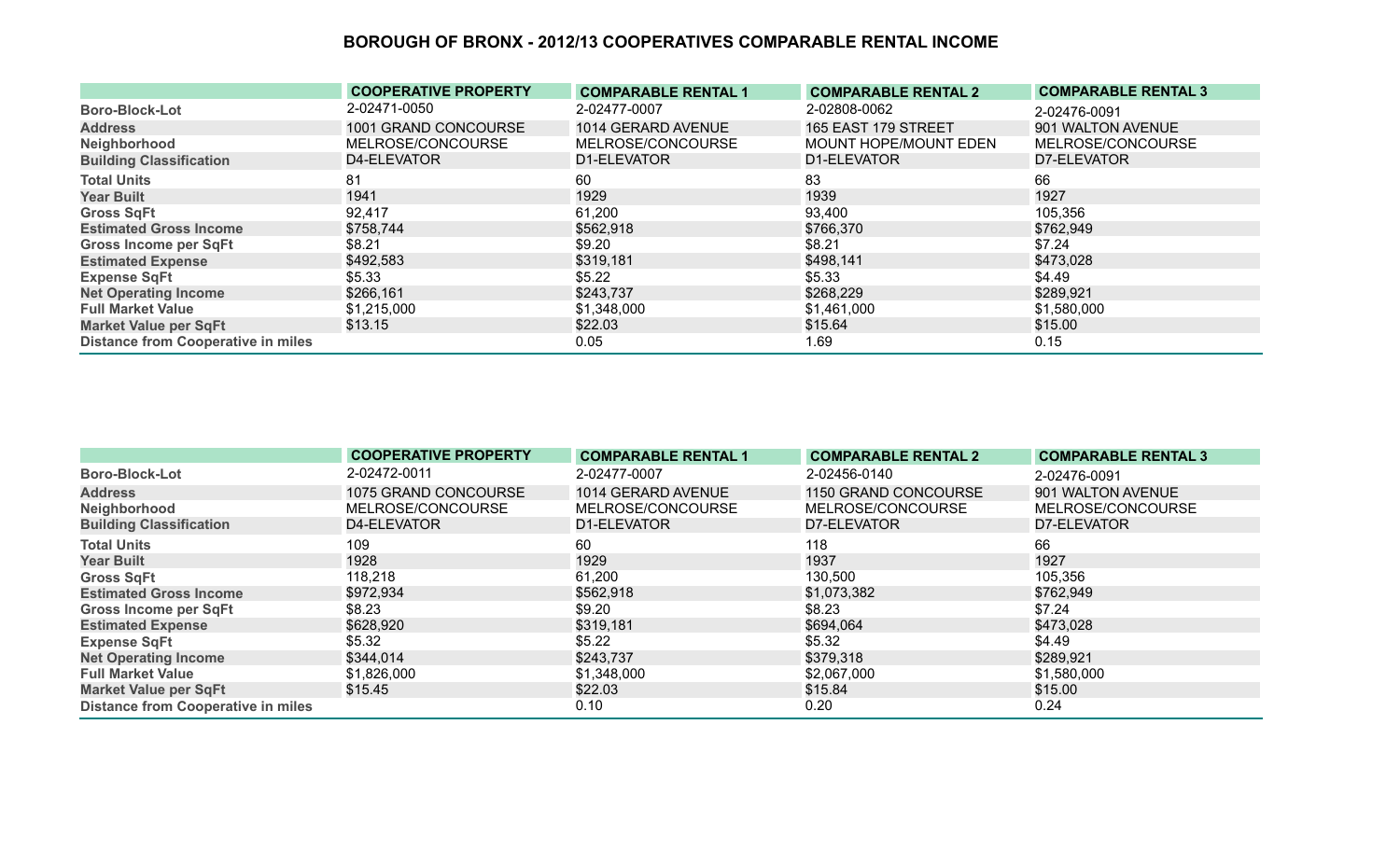|                                           | <b>COOPERATIVE PROPERTY</b> | <b>COMPARABLE RENTAL 1</b>       | <b>COMPARABLE RENTAL 2</b> | <b>COMPARABLE RENTAL 3</b> |
|-------------------------------------------|-----------------------------|----------------------------------|----------------------------|----------------------------|
| <b>Boro-Block-Lot</b>                     | 2-02473-0067                | 2-02504-0075                     | 2-02461-0001               | 2-02458-0072               |
| <b>Address</b>                            | 660 WALTON AVENUE           | 990 ANDERSON AVENUE              | 910 GRAND CONCOURSE        | 760 GRAND CONCOURSE        |
| Neighborhood                              | MELROSE/CONCOURSE           | <b>HIGHBRIDGE/MORRIS HEIGHTS</b> | MELROSE/CONCOURSE          | MELROSE/CONCOURSE          |
| <b>Building Classification</b>            | D4-ELEVATOR                 | D1-ELEVATOR                      | D7-ELEVATOR                | D7-ELEVATOR                |
| <b>Total Units</b>                        | 83                          | 77                               | 95                         | 96                         |
| <b>Year Built</b>                         | 1936                        | 1957                             | 1937                       | 1927                       |
| <b>Gross SqFt</b>                         | 119,500                     | 70,994                           | 129,555                    | 126,760                    |
| <b>Estimated Gross Income</b>             | \$1,132,860                 | \$677,582                        | \$1,228,704                | \$1,172,036                |
| <b>Gross Income per SqFt</b>              | \$9.48                      | \$9.54                           | \$9.48                     | \$9.25                     |
| <b>Estimated Expense</b>                  | \$722,975                   | \$403,071                        | \$783,342                  | \$703,222                  |
| <b>Expense SqFt</b>                       | \$6.05                      | \$5.68                           | \$6.05                     | \$5.55                     |
| <b>Net Operating Income</b>               | \$409,885                   | \$274,511                        | \$445,362                  | \$468,814                  |
| <b>Full Market Value</b>                  | \$1,419,000                 | \$1,545,000                      | \$2,499,000                | \$2,062,000                |
| <b>Market Value per SqFt</b>              | \$11.87                     | \$21.76                          | \$19.29                    | \$16.27                    |
| <b>Distance from Cooperative in miles</b> |                             | 0.55                             | 0.39                       | 0.17                       |

|                                           | <b>COOPERATIVE PROPERTY</b> | <b>COMPARABLE RENTAL 1</b> | <b>COMPARABLE RENTAL 2</b> | <b>COMPARABLE RENTAL 3</b> |
|-------------------------------------------|-----------------------------|----------------------------|----------------------------|----------------------------|
| <b>Boro-Block-Lot</b>                     | 2-02474-0001                | 2-02473-0033               | 2-02461-0001               | 2-02458-0072               |
| <b>Address</b>                            | 811 WALTON AVENUE           | 751 WALTON AVENUE          | 910 GRAND CONCOURSE        | 760 GRAND CONCOURSE        |
| Neighborhood                              | MELROSE/CONCOURSE           | MELROSE/CONCOURSE          | MELROSE/CONCOURSE          | MELROSE/CONCOURSE          |
| <b>Building Classification</b>            | D4-ELEVATOR                 | D7-ELEVATOR                | D7-ELEVATOR                | D7-ELEVATOR                |
| <b>Total Units</b>                        | 150                         | 107                        | 95                         | 96                         |
| <b>Year Built</b>                         | 1927                        | 1927                       | 1937                       | 1927                       |
| <b>Gross SqFt</b>                         | 150,640                     | 141,508                    | 129,555                    | 126,760                    |
| <b>Estimated Gross Income</b>             | \$1,428,067                 | \$1,434,650                | \$1,228,704                | \$1,172,036                |
| <b>Gross Income per SqFt</b>              | \$9.48                      | \$10.14                    | \$9.48                     | \$9.25                     |
| <b>Estimated Expense</b>                  | \$911,372                   | \$860,790                  | \$783,342                  | \$703,222                  |
| <b>Expense SqFt</b>                       | \$6.05                      | \$6.08                     | \$6.05                     | \$5.55                     |
| <b>Net Operating Income</b>               | \$516,695                   | \$573,860                  | \$445,362                  | \$468,814                  |
| <b>Full Market Value</b>                  | \$2,631,000                 | \$3,168,000                | \$2,499,000                | \$2,062,000                |
| <b>Market Value per SqFt</b>              | \$17.47                     | \$22.39                    | \$19.29                    | \$16.27                    |
| <b>Distance from Cooperative in miles</b> |                             | 0.13                       | 0.28                       | 0.15                       |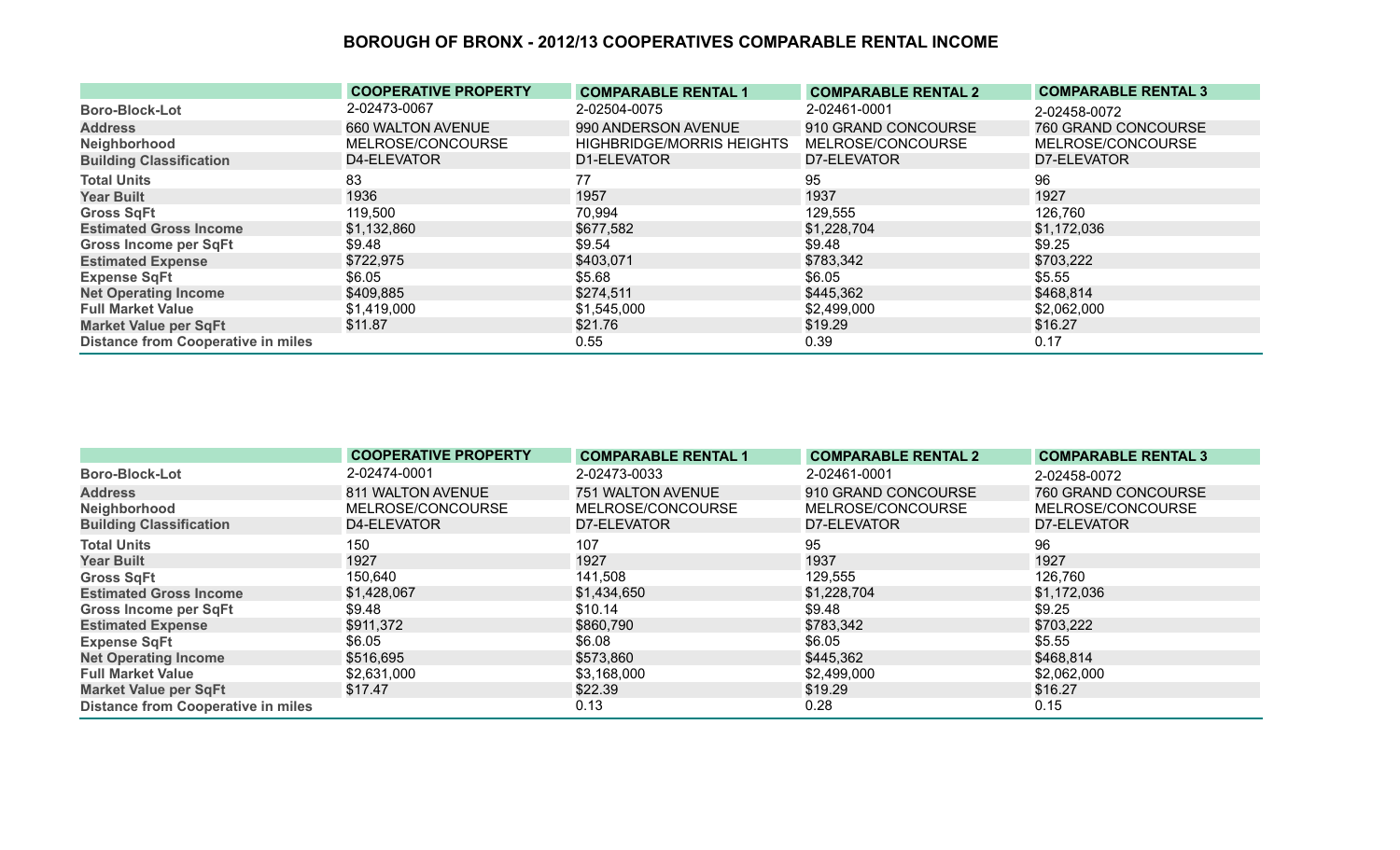|                                           | <b>COOPERATIVE PROPERTY</b> | <b>COMPARABLE RENTAL 1</b>       | <b>COMPARABLE RENTAL 2</b> | <b>COMPARABLE RENTAL 3</b> |
|-------------------------------------------|-----------------------------|----------------------------------|----------------------------|----------------------------|
| <b>Boro-Block-Lot</b>                     | 2-02474-0010                | 2-02506-0104                     | 2-02450-0029               | 2-02477-0007               |
| <b>Address</b>                            | 828 GERARD AVENUE           | 1275 EDWARD L GRANT HIGHW        | 256 EAST 169 STREET        | 1014 GERARD AVENUE         |
| Neighborhood                              | MELROSE/CONCOURSE           | <b>HIGHBRIDGE/MORRIS HEIGHTS</b> | MELROSE/CONCOURSE          | MELROSE/CONCOURSE          |
| <b>Building Classification</b>            | D4-ELEVATOR                 | D6-ELEVATOR                      | D5-ELEVATOR                | D1-ELEVATOR                |
| <b>Total Units</b>                        | 54                          | 65                               | 20                         | 60                         |
| <b>Year Built</b>                         | 1924                        | 1927                             | 1917                       | 1929                       |
| <b>Gross SqFt</b>                         | 42,660                      | 62,911                           | 26,550                     | 61,200                     |
| <b>Estimated Gross Income</b>             | \$414,655                   | \$647,595                        | \$258,164                  | \$562,918                  |
| <b>Gross Income per SqFt</b>              | \$9.72                      | \$10.29                          | \$9.72                     | \$9.20                     |
| <b>Estimated Expense</b>                  | \$247,428                   | \$420,937                        | \$154,119                  | \$319,181                  |
| <b>Expense SqFt</b>                       | \$5.80                      | \$6.69                           | \$5.80                     | \$5.22                     |
| <b>Net Operating Income</b>               | \$167,227                   | \$226,658                        | \$104,045                  | \$243,737                  |
| <b>Full Market Value</b>                  | \$895,000                   | \$1,320,000                      | \$606,000                  | \$1,348,000                |
| <b>Market Value per SqFt</b>              | \$20.98                     | \$20.98                          | \$22.82                    | \$22.03                    |
| <b>Distance from Cooperative in miles</b> |                             | 0.89                             | 0.86                       | 0.39                       |

|                                           | <b>COOPERATIVE PROPERTY</b> | <b>COMPARABLE RENTAL 1</b> | <b>COMPARABLE RENTAL 2</b> | <b>COMPARABLE RENTAL 3</b>       |
|-------------------------------------------|-----------------------------|----------------------------|----------------------------|----------------------------------|
| <b>Boro-Block-Lot</b>                     | 2-02474-0015                | 2-02450-0029               | 2-02477-0007               | 2-02505-0040                     |
| <b>Address</b>                            | 825 WALTON AVENUE           | 256 EAST 169 STREET        | 1014 GERARD AVENUE         | 1110 ANDERSON AVENUE             |
| Neighborhood                              | MELROSE/CONCOURSE           | MELROSE/CONCOURSE          | MELROSE/CONCOURSE          | <b>HIGHBRIDGE/MORRIS HEIGHTS</b> |
| <b>Building Classification</b>            | D4-ELEVATOR                 | D5-ELEVATOR                | D1-ELEVATOR                | D1-ELEVATOR                      |
| <b>Total Units</b>                        | 54                          | 20                         | 60                         | 44                               |
| <b>Year Built</b>                         | 1924                        | 1917                       | 1929                       | 1928                             |
| <b>Gross SqFt</b>                         | 44,304                      | 26,550                     | 61,200                     | 51,500                           |
| <b>Estimated Gross Income</b>             | \$407,597                   | \$258,164                  | \$562,918                  | \$346,917                        |
| <b>Gross Income per SqFt</b>              | \$9.20                      | \$9.72                     | \$9.20                     | \$6.74                           |
| <b>Estimated Expense</b>                  | \$231,267                   | \$154,119                  | \$319,181                  | \$220,670                        |
| <b>Expense SqFt</b>                       | \$5.22                      | \$5.80                     | \$5.22                     | \$4.28                           |
| <b>Net Operating Income</b>               | \$176,330                   | \$104,045                  | \$243,737                  | \$126,247                        |
| <b>Full Market Value</b>                  | \$931,000                   | \$606,000                  | \$1,348,000                | \$735,000                        |
| <b>Market Value per SqFt</b>              | \$21.01                     | \$22.82                    | \$22.03                    | \$14.27                          |
| <b>Distance from Cooperative in miles</b> |                             | 0.86                       | 0.39                       | 0.65                             |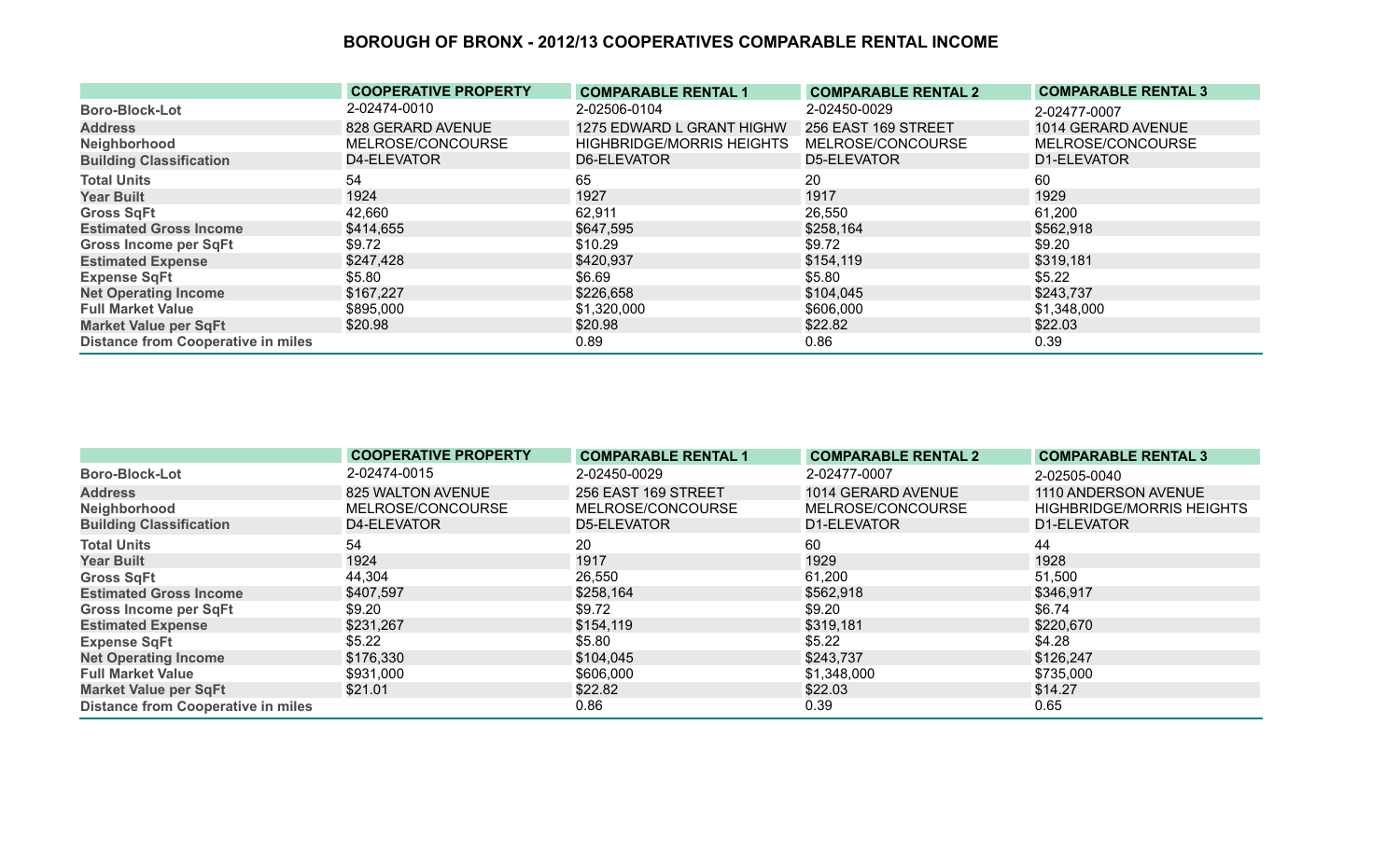|                                           | <b>COOPERATIVE PROPERTY</b> | <b>COMPARABLE RENTAL 1</b>       | <b>COMPARABLE RENTAL 2</b>       | <b>COMPARABLE RENTAL 3</b> |
|-------------------------------------------|-----------------------------|----------------------------------|----------------------------------|----------------------------|
| <b>Boro-Block-Lot</b>                     | 2-02477-0015                | 2-02504-0075                     | 2-02509-0006                     | 2-02426-0004               |
| <b>Address</b>                            | 1040 GERARD AVENUE          | 990 ANDERSON AVENUE              | 1072 WOODYCREST AVENUE           | 1120 CLAY AVENUE           |
| Neighborhood                              | MELROSE/CONCOURSE           | <b>HIGHBRIDGE/MORRIS HEIGHTS</b> | <b>HIGHBRIDGE/MORRIS HEIGHTS</b> | MELROSE/CONCOURSE          |
| <b>Building Classification</b>            | D4-ELEVATOR                 | D1-ELEVATOR                      | D1-ELEVATOR                      | D1-ELEVATOR                |
| <b>Total Units</b>                        | 52                          | 77                               | 52                               | 54                         |
| <b>Year Built</b>                         | 1959                        | 1957                             | 1928                             | 1920                       |
| <b>Gross SqFt</b>                         | 45,786                      | 70,994                           | 42,652                           | 46,400                     |
| <b>Estimated Gross Income</b>             | \$519,213                   | \$677,582                        | \$483,528                        | \$713,378                  |
| <b>Gross Income per SqFt</b>              | \$11.34                     | \$9.54                           | \$11.34                          | \$15.37                    |
| <b>Estimated Expense</b>                  | \$295,778                   | \$403,071                        | \$275,485                        | \$413,759                  |
| <b>Expense SqFt</b>                       | \$6.46                      | \$5.68                           | \$6.46                           | \$8.92                     |
| <b>Net Operating Income</b>               | \$223,435                   | \$274,511                        | \$208,043                        | \$299,619                  |
| <b>Full Market Value</b>                  | \$1,210,000                 | \$1,545,000                      | \$1,246,000                      | \$1,585,000                |
| <b>Market Value per SqFt</b>              | \$26.43                     | \$21.76                          | \$29.21                          | \$34.16                    |
| <b>Distance from Cooperative in miles</b> |                             | 0.24                             | 0.30                             | 0.59                       |

|                                           | <b>COOPERATIVE PROPERTY</b> | <b>COMPARABLE RENTAL 1</b>       | <b>COMPARABLE RENTAL 2</b> | <b>COMPARABLE RENTAL 3</b> |
|-------------------------------------------|-----------------------------|----------------------------------|----------------------------|----------------------------|
| <b>Boro-Block-Lot</b>                     | 2-02479-0001                | 2-02506-0104                     | 2-02450-0001               | 2-02477-0007               |
| <b>Address</b>                            | <b>85 MC CLELLAN STREET</b> | 1275 EDWARD L GRANT HIGHW        | 1212 GRANT AVENUE          | 1014 GERARD AVENUE         |
| Neighborhood                              | MELROSE/CONCOURSE           | <b>HIGHBRIDGE/MORRIS HEIGHTS</b> | MELROSE/CONCOURSE          | MELROSE/CONCOURSE          |
| <b>Building Classification</b>            | D4-ELEVATOR                 | D6-ELEVATOR                      | D7-ELEVATOR                | D1-ELEVATOR                |
| <b>Total Units</b>                        | 59                          | 65                               | 58                         | 60                         |
| <b>Year Built</b>                         | 1940                        | 1927                             | 1936                       | 1929                       |
| <b>Gross SqFt</b>                         | 56,400                      | 62,911                           | 67,700                     | 61,200                     |
| <b>Estimated Gross Income</b>             | \$580,356                   | \$647,595                        | \$780,580                  | \$562,918                  |
| <b>Gross Income per SqFt</b>              | \$10.29                     | \$10.29                          | \$11.53                    | \$9.20                     |
| <b>Estimated Expense</b>                  | \$377,316                   | \$420,937                        | \$297,433                  | \$319,181                  |
| <b>Expense SqFt</b>                       | \$6.69                      | \$6.69                           | \$4.39                     | \$5.22                     |
| <b>Net Operating Income</b>               | \$203,040                   | \$226,658                        | \$483,147                  | \$243,737                  |
| <b>Full Market Value</b>                  | \$1,109,000                 | \$1,320,000                      | \$1,984,000                | \$1,348,000                |
| <b>Market Value per SqFt</b>              | \$19.66                     | \$20.98                          | \$29.31                    | \$22.03                    |
| <b>Distance from Cooperative in miles</b> |                             | 0.30                             | 0.34                       | 0.27                       |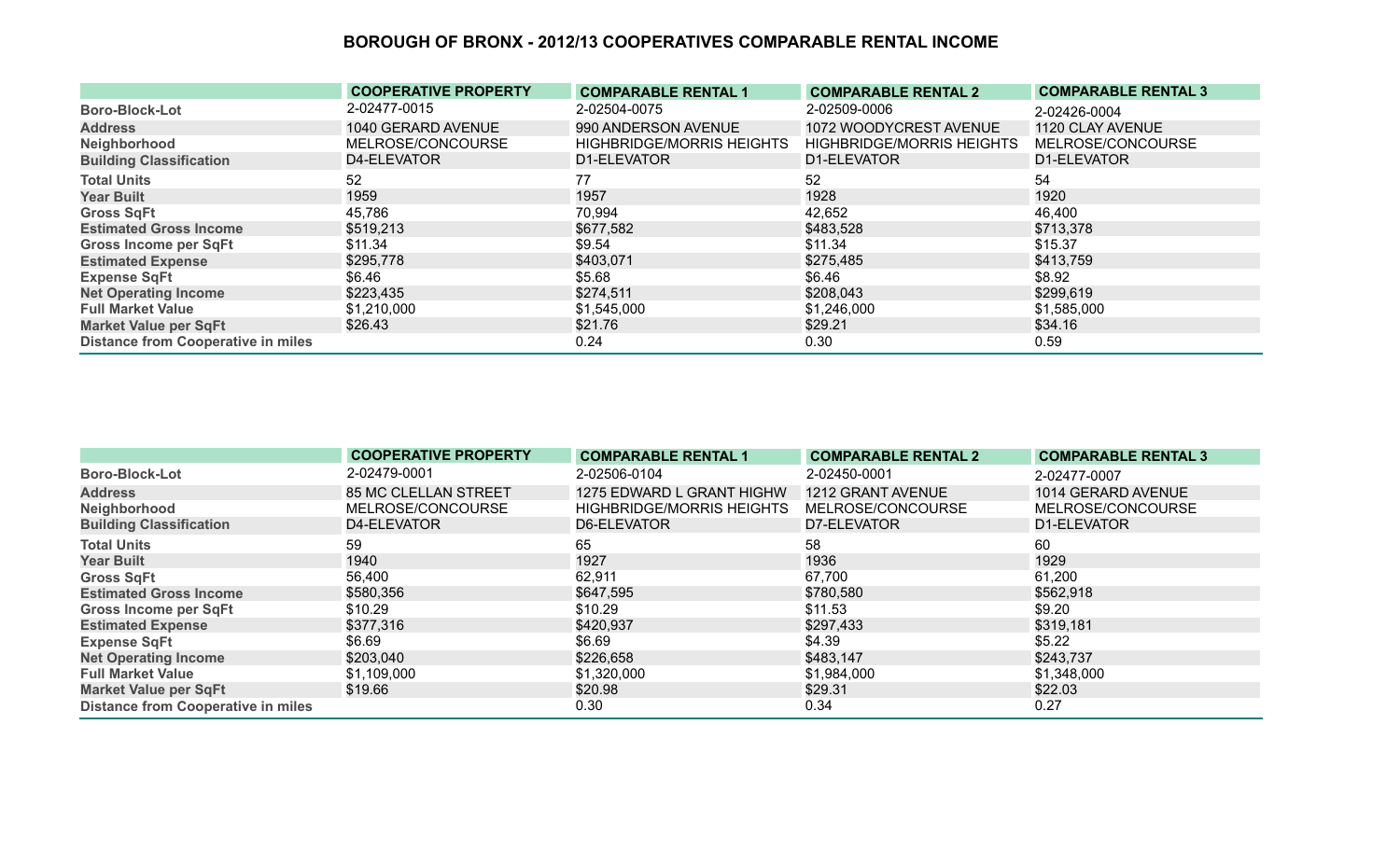|                                           | <b>COOPERATIVE PROPERTY</b> | <b>COMPARABLE RENTAL 1</b> | <b>COMPARABLE RENTAL 2</b> | <b>COMPARABLE RENTAL 3</b> |
|-------------------------------------------|-----------------------------|----------------------------|----------------------------|----------------------------|
| <b>Boro-Block-Lot</b>                     | 2-02488-0036                | 2-02609-0037               | 2-02609-0039               | 2-02407-0025               |
| <b>Address</b>                            | 1175 GERARD AVENUE          | <b>1199 FULTON AVENUE</b>  | <b>1195 FULTON AVENUE</b>  | 399 EAST 160 STREET        |
| Neighborhood                              | MELROSE/CONCOURSE           | MORRISANIA/LONGWOOD        | MORRISANIA/LONGWOOD        | MELROSE/CONCOURSE          |
| <b>Building Classification</b>            | C6-WALK-UP                  | C1-WALK-UP                 | C1-WALK-UP                 | C1-WALK-UP                 |
| <b>Total Units</b>                        | 44                          | 20                         | 20                         | 27                         |
| <b>Year Built</b>                         | 1924                        | 1911                       | 1911                       | 1914                       |
| <b>Gross SqFt</b>                         | 51,000                      | 19,255                     | 19,255                     | 20,838                     |
| <b>Estimated Gross Income</b>             | \$519,180                   | \$196,079                  | \$196,079                  | \$208,147                  |
| <b>Gross Income per SqFt</b>              | \$10.18                     | \$10.18                    | \$10.18                    | \$9.99                     |
| <b>Estimated Expense</b>                  | \$297,330                   | \$112,173                  | \$112,875                  | \$116,562                  |
| <b>Expense SqFt</b>                       | \$5.83                      | \$5.83                     | \$5.86                     | \$5.59                     |
| <b>Net Operating Income</b>               | \$221,850                   | \$83,906                   | \$83,204                   | \$91,585                   |
| <b>Full Market Value</b>                  | \$1,286,000                 | \$487,000                  | \$482,000                  | \$527,000                  |
| <b>Market Value per SqFt</b>              | \$25.22                     | \$25.29                    | \$25.03                    | \$25.29                    |
| <b>Distance from Cooperative in miles</b> |                             | 0.89                       | 0.89                       | 0.80                       |

|                                           | <b>COOPERATIVE PROPERTY</b>      | <b>COMPARABLE RENTAL 1</b>       | <b>COMPARABLE RENTAL 2</b>  | <b>COMPARABLE RENTAL 3</b>       |
|-------------------------------------------|----------------------------------|----------------------------------|-----------------------------|----------------------------------|
| <b>Boro-Block-Lot</b>                     | 2-02504-0036                     | 2-02509-0036                     | 2-02840-0038                | 2-02505-0019                     |
| <b>Address</b>                            | 941 JEROME AVENUE                | 1116 WOODYCREST AVENUE           | <b>15 CLARKE PLACE EAST</b> | 1105 JEROME AVENUE               |
| Neighborhood                              | <b>HIGHBRIDGE/MORRIS HEIGHTS</b> | <b>HIGHBRIDGE/MORRIS HEIGHTS</b> | MELROSE/CONCOURSE           | <b>HIGHBRIDGE/MORRIS HEIGHTS</b> |
| <b>Building Classification</b>            | D4-ELEVATOR                      | D6-ELEVATOR                      | D1-ELEVATOR                 | D1-ELEVATOR                      |
| <b>Total Units</b>                        | 86                               | 103                              | 102                         | 79                               |
| <b>Year Built</b>                         | 1927                             | 1982                             | 2005                        | 1927                             |
| <b>Gross SqFt</b>                         | 114,941                          | 78,735                           | 115,000                     | 92,600                           |
| <b>Estimated Gross Income</b>             | \$1,462,050                      | \$1,044,201                      | \$1,280,043                 | \$1,178,239                      |
| <b>Gross Income per SqFt</b>              | \$12.72                          | \$13.26                          | \$11.13                     | \$12.72                          |
| <b>Estimated Expense</b>                  | \$721,829                        | \$553,455                        | \$627,221                   | \$581,148                        |
| <b>Expense SqFt</b>                       | \$6.28                           | \$7.03                           | \$5.45                      | \$6.28                           |
| <b>Net Operating Income</b>               | \$740,221                        | \$490,746                        | \$652,822                   | \$597,091                        |
| <b>Full Market Value</b>                  | \$3,769,000                      | \$3,161,000                      | \$3,780,000                 | \$3,790,000                      |
| <b>Market Value per SqFt</b>              | \$32.79                          | \$40.15                          | \$32.87                     | \$40.93                          |
| <b>Distance from Cooperative in miles</b> |                                  | 0.26                             | 0.64                        | 0.16                             |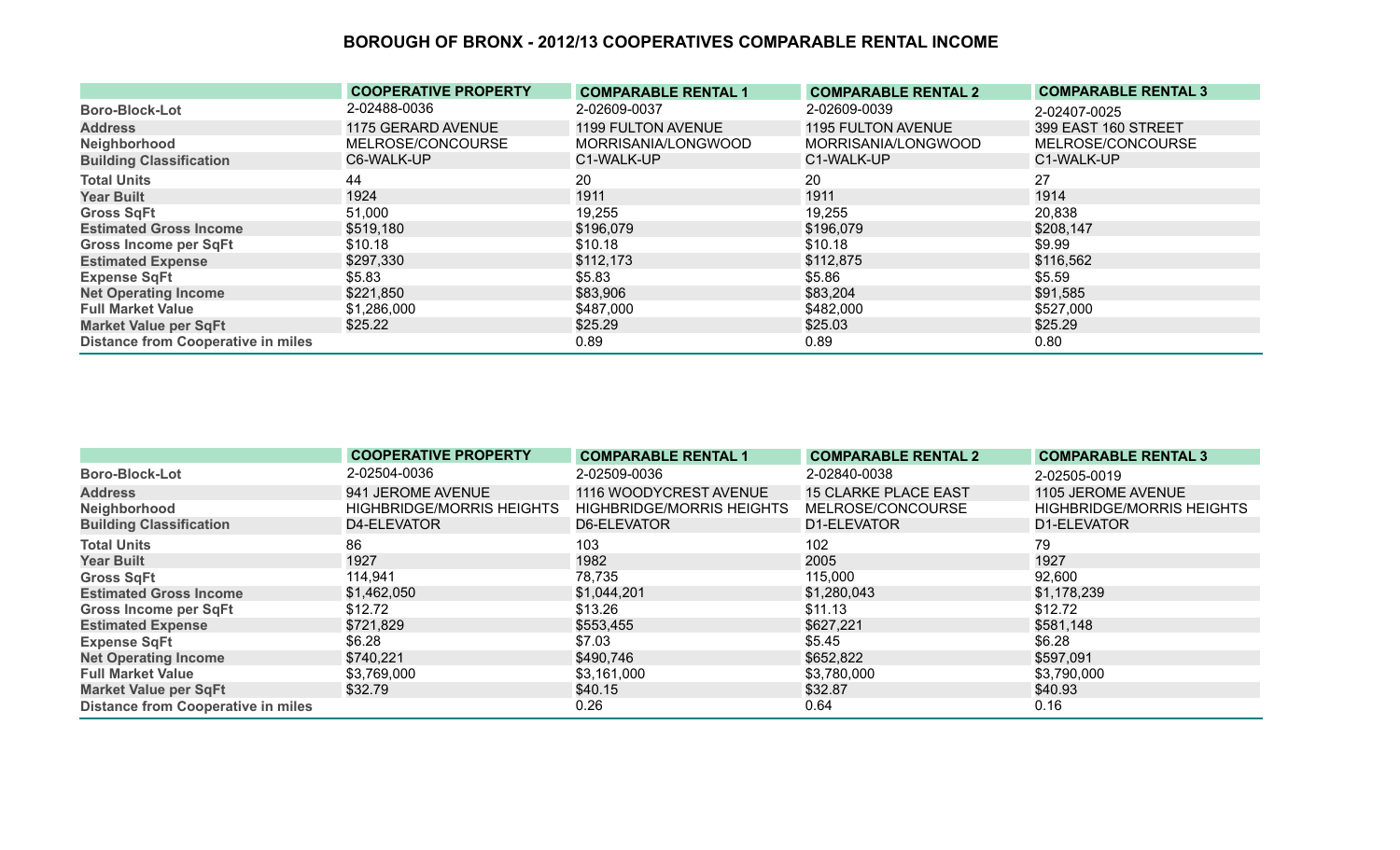|                                           | <b>COOPERATIVE PROPERTY</b>      | <b>COMPARABLE RENTAL 1</b>       | <b>COMPARABLE RENTAL 2</b>       | <b>COMPARABLE RENTAL 3</b> |
|-------------------------------------------|----------------------------------|----------------------------------|----------------------------------|----------------------------|
| <b>Boro-Block-Lot</b>                     | 2-02508-0026                     | 2-02513-0033                     | 2-02874-0014                     |                            |
| <b>Address</b>                            | 1045 ANDERSON AVENUE             | <b>101 EAST 165 STREET</b>       | 1430 PLIMPTON AVENUE             |                            |
| Neighborhood                              | <b>HIGHBRIDGE/MORRIS HEIGHTS</b> | <b>HIGHBRIDGE/MORRIS HEIGHTS</b> | <b>HIGHBRIDGE/MORRIS HEIGHTS</b> |                            |
| <b>Building Classification</b>            | D4-ELEVATOR                      | D1-ELEVATOR                      | D1-ELEVATOR                      |                            |
| <b>Total Units</b>                        | 50                               | 54                               | 78                               |                            |
| <b>Year Built</b>                         | 1931                             | 1925                             | 2003                             |                            |
| <b>Gross SqFt</b>                         | 54,180                           | 58,000                           | 65,775                           |                            |
| <b>Estimated Gross Income</b>             | \$660,996                        | \$709,291                        | \$799,923                        |                            |
| <b>Gross Income per SqFt</b>              | \$12.20                          | \$12.23                          | \$12.16                          |                            |
| <b>Estimated Expense</b>                  | \$405,808                        | \$460,822                        | \$462,272                        |                            |
| <b>Expense SqFt</b>                       | \$7.49                           | \$7.95                           | \$7.03                           |                            |
| <b>Net Operating Income</b>               | \$255,188                        | \$248,469                        | \$337,651                        |                            |
| <b>Full Market Value</b>                  | \$1,595,000                      | \$1,554,000                      | \$2,107,000                      |                            |
| <b>Market Value per SqFt</b>              | \$29.44                          | \$26.79                          | \$32.03                          |                            |
| <b>Distance from Cooperative in miles</b> |                                  | 0.11                             | 0.76                             |                            |

|                                           | <b>COOPERATIVE PROPERTY</b>      | <b>COMPARABLE RENTAL 1</b>       | <b>COMPARABLE RENTAL 2</b>       | <b>COMPARABLE RENTAL 3</b> |
|-------------------------------------------|----------------------------------|----------------------------------|----------------------------------|----------------------------|
| <b>Boro-Block-Lot</b>                     | 2-02508-0041                     | 2-02511-0025                     | 2-02504-0053                     |                            |
| <b>Address</b>                            | 1015 ANDERSON AVENUE             | 934 OGDEN AVENUE                 | 946 ANDERSON AVENUE              |                            |
| Neighborhood                              | <b>HIGHBRIDGE/MORRIS HEIGHTS</b> | <b>HIGHBRIDGE/MORRIS HEIGHTS</b> | <b>HIGHBRIDGE/MORRIS HEIGHTS</b> |                            |
| <b>Building Classification</b>            | C6-WALK-UP                       | C1-WALK-UP                       | C1-WALK-UP                       |                            |
| <b>Total Units</b>                        | 22                               | 15                               | 16                               |                            |
| <b>Year Built</b>                         | 1922                             | 1907                             | 1916                             |                            |
| <b>Gross SqFt</b>                         | 23,802                           | 12,920                           | 13,560                           |                            |
| <b>Estimated Gross Income</b>             | \$261,822                        | \$143,068                        | \$148,091                        |                            |
| <b>Gross Income per SqFt</b>              | \$11.00                          | \$11.07                          | \$10.92                          |                            |
| <b>Estimated Expense</b>                  | \$154,951                        | \$86,586                         | \$85,528                         |                            |
| <b>Expense SqFt</b>                       | \$6.51                           | \$6.70                           | \$6.31                           |                            |
| <b>Net Operating Income</b>               | \$106,871                        | \$56,482                         | \$62,563                         |                            |
| <b>Full Market Value</b>                  | \$641,000                        | \$340,000                        | \$374,000                        |                            |
| <b>Market Value per SqFt</b>              | \$26.93                          | \$26.32                          | \$27.58                          |                            |
| <b>Distance from Cooperative in miles</b> |                                  | 0.22                             | 0.07                             |                            |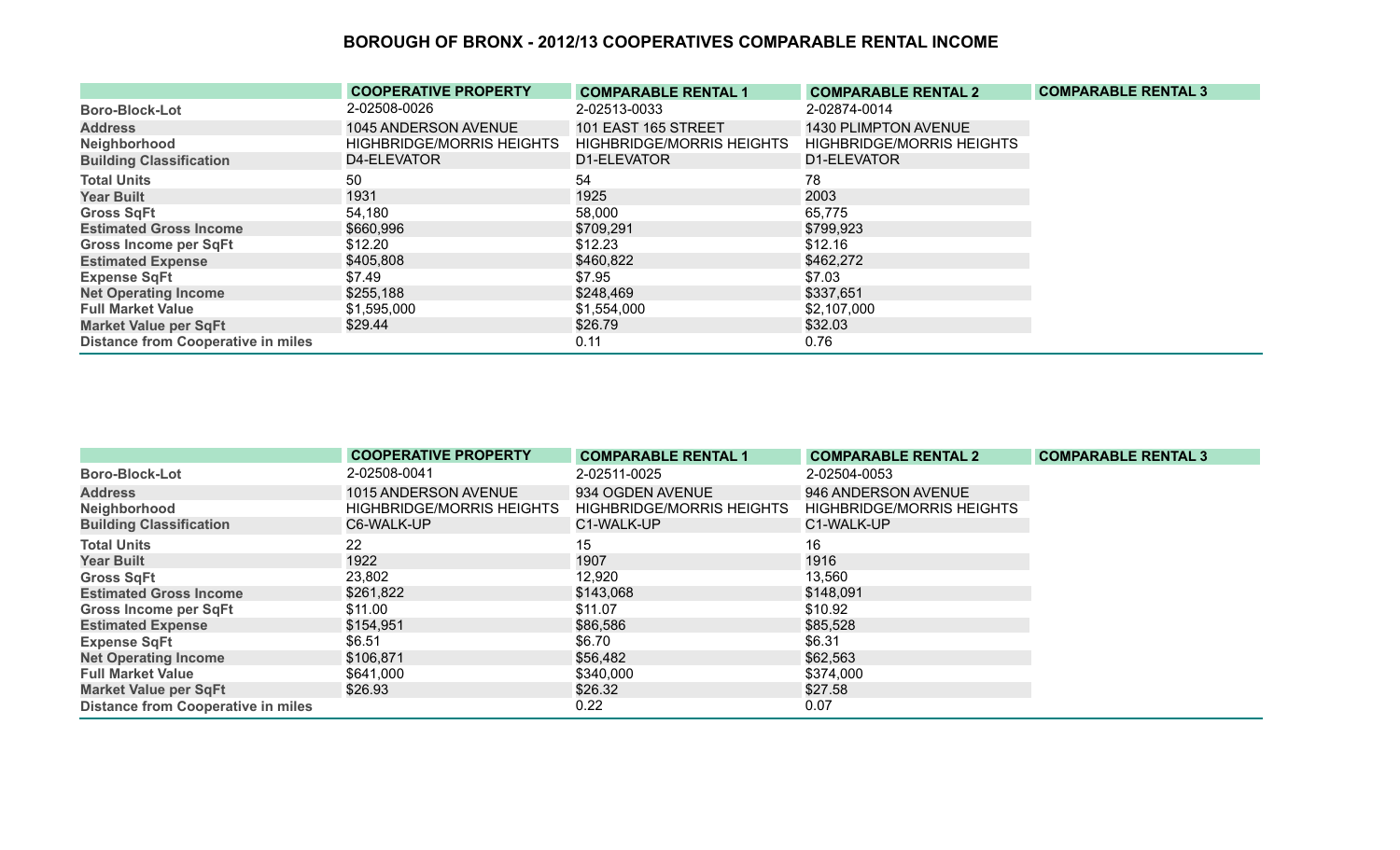|                                           | <b>COOPERATIVE PROPERTY</b>      | <b>COMPARABLE RENTAL 1</b>       | <b>COMPARABLE RENTAL 2</b> | <b>COMPARABLE RENTAL 3</b> |
|-------------------------------------------|----------------------------------|----------------------------------|----------------------------|----------------------------|
| <b>Boro-Block-Lot</b>                     | 2-02508-0043                     | 2-02504-0053                     | 2-02785-0013               | 2-02434-0040               |
| <b>Address</b>                            | 1001 ANDERSON AVENUE             | 946 ANDERSON AVENUE              | 1320 MORRIS AVENUE         | 1109 FINDLAY AVENUE        |
| Neighborhood                              | <b>HIGHBRIDGE/MORRIS HEIGHTS</b> | <b>HIGHBRIDGE/MORRIS HEIGHTS</b> | MELROSE/CONCOURSE          | MELROSE/CONCOURSE          |
| <b>Building Classification</b>            | C6-WALK-UP                       | C1-WALK-UP                       | C1-WALK-UP                 | C1-WALK-UP                 |
| <b>Total Units</b>                        | 22                               | 16                               | 26                         | 11                         |
| <b>Year Built</b>                         | 1922                             | 1916                             | 1923                       | 1921                       |
| <b>Gross SqFt</b>                         | 20,057                           | 13,560                           | 18,000                     | 10,490                     |
| <b>Estimated Gross Income</b>             | \$208,392                        | \$148,091                        | \$149,867                  | \$108,946                  |
| <b>Gross Income per SqFt</b>              | \$10.39                          | \$10.92                          | \$8.33                     | \$10.39                    |
| <b>Estimated Expense</b>                  | \$116,732                        | \$85,528                         | \$90,169                   | \$61,010                   |
| <b>Expense SqFt</b>                       | \$5.82                           | \$6.31                           | \$5.01                     | \$5.82                     |
| <b>Net Operating Income</b>               | \$91,660                         | \$62,563                         | \$59,698                   | \$47,936                   |
| <b>Full Market Value</b>                  | \$536,000                        | \$374,000                        | \$302,000                  | \$270,000                  |
| <b>Market Value per SqFt</b>              | \$26.72                          | \$27.58                          | \$16.78                    | \$25.74                    |
| <b>Distance from Cooperative in miles</b> |                                  | 0.07                             | 0.85                       | 0.70                       |

|                                           | <b>COOPERATIVE PROPERTY</b>      | <b>COMPARABLE RENTAL 1</b>       | <b>COMPARABLE RENTAL 2</b>  | <b>COMPARABLE RENTAL 3</b> |
|-------------------------------------------|----------------------------------|----------------------------------|-----------------------------|----------------------------|
| <b>Boro-Block-Lot</b>                     | 2-02510-0050                     | 2-02509-0036                     | 2-02840-0038                | 2-02841-0001               |
| <b>Address</b>                            | 1177 ANDERSON AVENUE             | 1116 WOODYCREST AVENUE           | <b>15 CLARKE PLACE EAST</b> | <b>15 MARCY PLACE</b>      |
| Neighborhood                              | <b>HIGHBRIDGE/MORRIS HEIGHTS</b> | <b>HIGHBRIDGE/MORRIS HEIGHTS</b> | MELROSE/CONCOURSE           | MELROSE/CONCOURSE          |
| <b>Building Classification</b>            | D4-ELEVATOR                      | D6-ELEVATOR                      | D1-ELEVATOR                 | D7-ELEVATOR                |
| <b>Total Units</b>                        | 116                              | 103                              | 102                         | 148                        |
| <b>Year Built</b>                         | 1929                             | 1982                             | 2005                        | 1928                       |
| <b>Gross SqFt</b>                         | 106,386                          | 78,735                           | 115,000                     | 70,120                     |
| <b>Estimated Gross Income</b>             | \$1,184,076                      | \$1,044,201                      | \$1,280,043                 | \$730,158                  |
| <b>Gross Income per SqFt</b>              | \$11.13                          | \$13.26                          | \$11.13                     | \$10.41                    |
| <b>Estimated Expense</b>                  | \$579,804                        | \$553,455                        | \$627,221                   | \$408,888                  |
| <b>Expense SqFt</b>                       | \$5.45                           | \$7.03                           | \$5.45                      | \$5.83                     |
| <b>Net Operating Income</b>               | \$604,272                        | \$490,746                        | \$652,822                   | \$321,270                  |
| <b>Full Market Value</b>                  | \$3,640,000                      | \$3,161,000                      | \$3,780,000                 | \$1,461,000                |
| <b>Market Value per SqFt</b>              | \$34.22                          | \$40.15                          | \$32.87                     | \$20.84                    |
| <b>Distance from Cooperative in miles</b> |                                  | 0.12                             | 0.34                        | 0.38                       |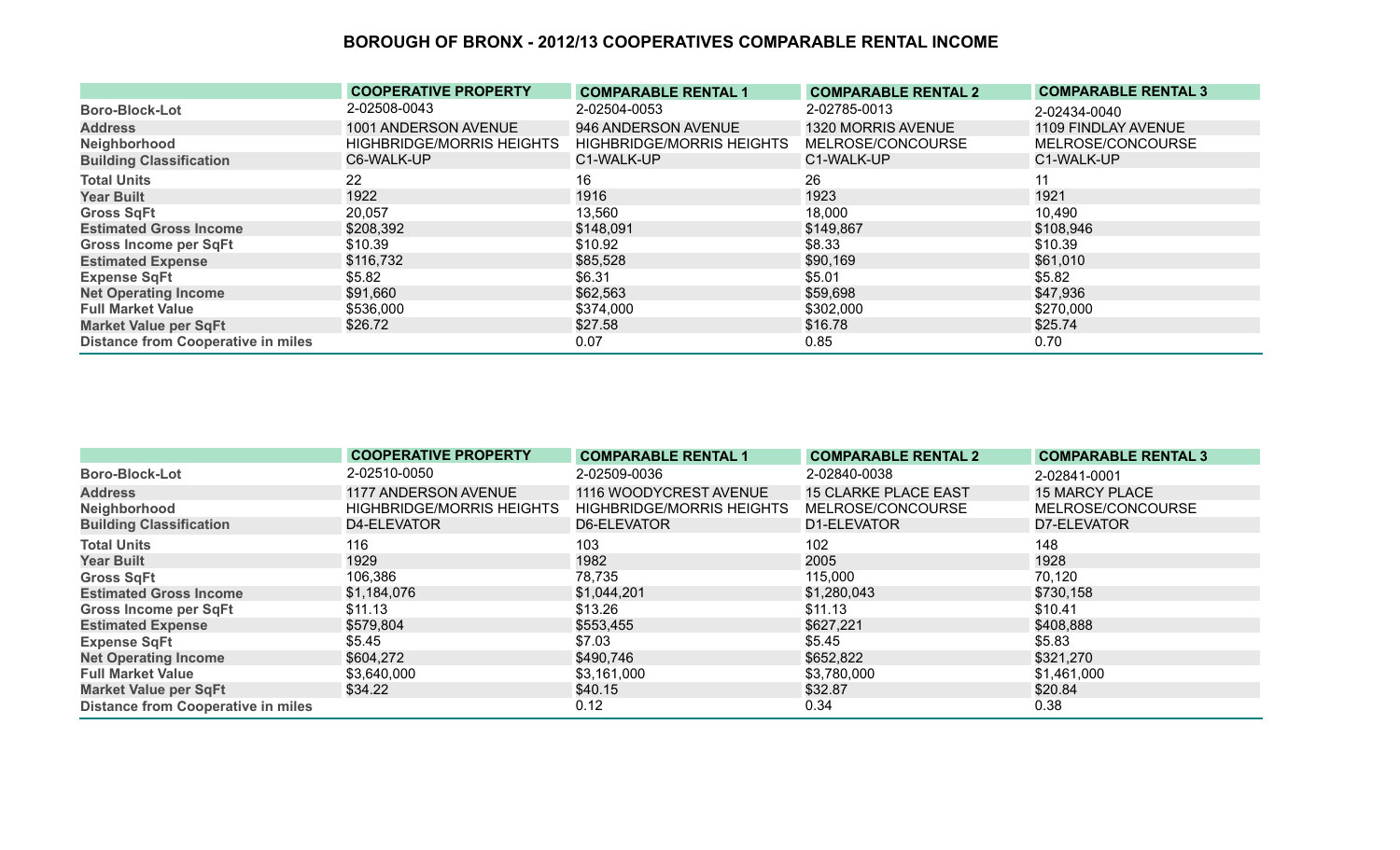|                                           | <b>COOPERATIVE PROPERTY</b>      | <b>COMPARABLE RENTAL 1</b> | <b>COMPARABLE RENTAL 2</b>       | <b>COMPARABLE RENTAL 3</b> |
|-------------------------------------------|----------------------------------|----------------------------|----------------------------------|----------------------------|
| <b>Boro-Block-Lot</b>                     | 2-02510-0074                     | 2-02406-0021               | 2-02513-0001                     |                            |
| <b>Address</b>                            | 1201 SHAKESPEARE AVENUE          | 825 MELROSE AVENUE         | 103 EAST 165 STREET              |                            |
| Neighborhood                              | <b>HIGHBRIDGE/MORRIS HEIGHTS</b> | MELROSE/CONCOURSE          | <b>HIGHBRIDGE/MORRIS HEIGHTS</b> |                            |
| <b>Building Classification</b>            | D4-ELEVATOR                      | D1-ELEVATOR                | D1-ELEVATOR                      |                            |
| <b>Total Units</b>                        | 61                               | 80                         | 54                               |                            |
| <b>Year Built</b>                         | 1930                             | 2003                       | 1925                             |                            |
| <b>Gross SqFt</b>                         | 57,230                           | 66,000                     | 58,000                           |                            |
| <b>Estimated Gross Income</b>             | \$630,675                        | \$735,237                  | \$632,194                        |                            |
| <b>Gross Income per SqFt</b>              | \$11.02                          | \$11.14                    | \$10.90                          |                            |
| <b>Estimated Expense</b>                  | \$358,832                        | \$360,266                  | \$410,734                        |                            |
| <b>Expense SqFt</b>                       | \$6.27                           | \$5.46                     | \$7.08                           |                            |
| <b>Net Operating Income</b>               | \$271,843                        | \$374,971                  | \$221,460                        |                            |
| <b>Full Market Value</b>                  | \$1,631,000                      | \$2,261,000                | \$1,323,000                      |                            |
| <b>Market Value per SqFt</b>              | \$28.50                          | \$34.26                    | \$22.81                          |                            |
| <b>Distance from Cooperative in miles</b> |                                  | 0.99                       | 0.21                             |                            |

|                                           | <b>COOPERATIVE PROPERTY</b>      | <b>COMPARABLE RENTAL 1</b>       | <b>COMPARABLE RENTAL 2</b>       | <b>COMPARABLE RENTAL 3</b> |
|-------------------------------------------|----------------------------------|----------------------------------|----------------------------------|----------------------------|
| <b>Boro-Block-Lot</b>                     | 2-02511-0027                     | 2-02504-0053                     | 2-02511-0074                     | 2-02371-0029               |
| <b>Address</b>                            | 100 WEST 162 STREET              | 946 ANDERSON AVENUE              | 951 WOODYCREST AVENUE            | 494 EAST 167 STREET        |
| Neighborhood                              | <b>HIGHBRIDGE/MORRIS HEIGHTS</b> | <b>HIGHBRIDGE/MORRIS HEIGHTS</b> | <b>HIGHBRIDGE/MORRIS HEIGHTS</b> | MORRISANIA/LONGWOOD        |
| <b>Building Classification</b>            | C6-WALK-UP                       | C1-WALK-UP                       | C1-WALK-UP                       | C7-WALK-UP                 |
| <b>Total Units</b>                        | 16                               | 16                               | 28                               | 22                         |
| <b>Year Built</b>                         | 1907                             | 1916                             | 1929                             | 1907                       |
| <b>Gross SqFt</b>                         | 13,425                           | 13,560                           | 29,500                           | 15,045                     |
| <b>Estimated Gross Income</b>             | \$146,601                        | \$148,091                        | \$367,565                        | \$154,888                  |
| <b>Gross Income per SqFt</b>              | \$10.92                          | \$10.92                          | \$12.46                          | \$10.29                    |
| <b>Estimated Expense</b>                  | \$84,712                         | \$85,528                         | \$201,710                        | \$86,737                   |
| <b>Expense SqFt</b>                       | \$6.31                           | \$6.31                           | \$6.84                           | \$5.77                     |
| <b>Net Operating Income</b>               | \$61,889                         | \$62,563                         | \$165,855                        | \$68,151                   |
| <b>Full Market Value</b>                  | \$370,000                        | \$374,000                        | \$1,045,000                      | \$323,000                  |
| <b>Market Value per SqFt</b>              | \$27.56                          | \$27.58                          | \$35.42                          | \$21.47                    |
| <b>Distance from Cooperative in miles</b> |                                  | 0.20                             | 0.08                             | 1.20                       |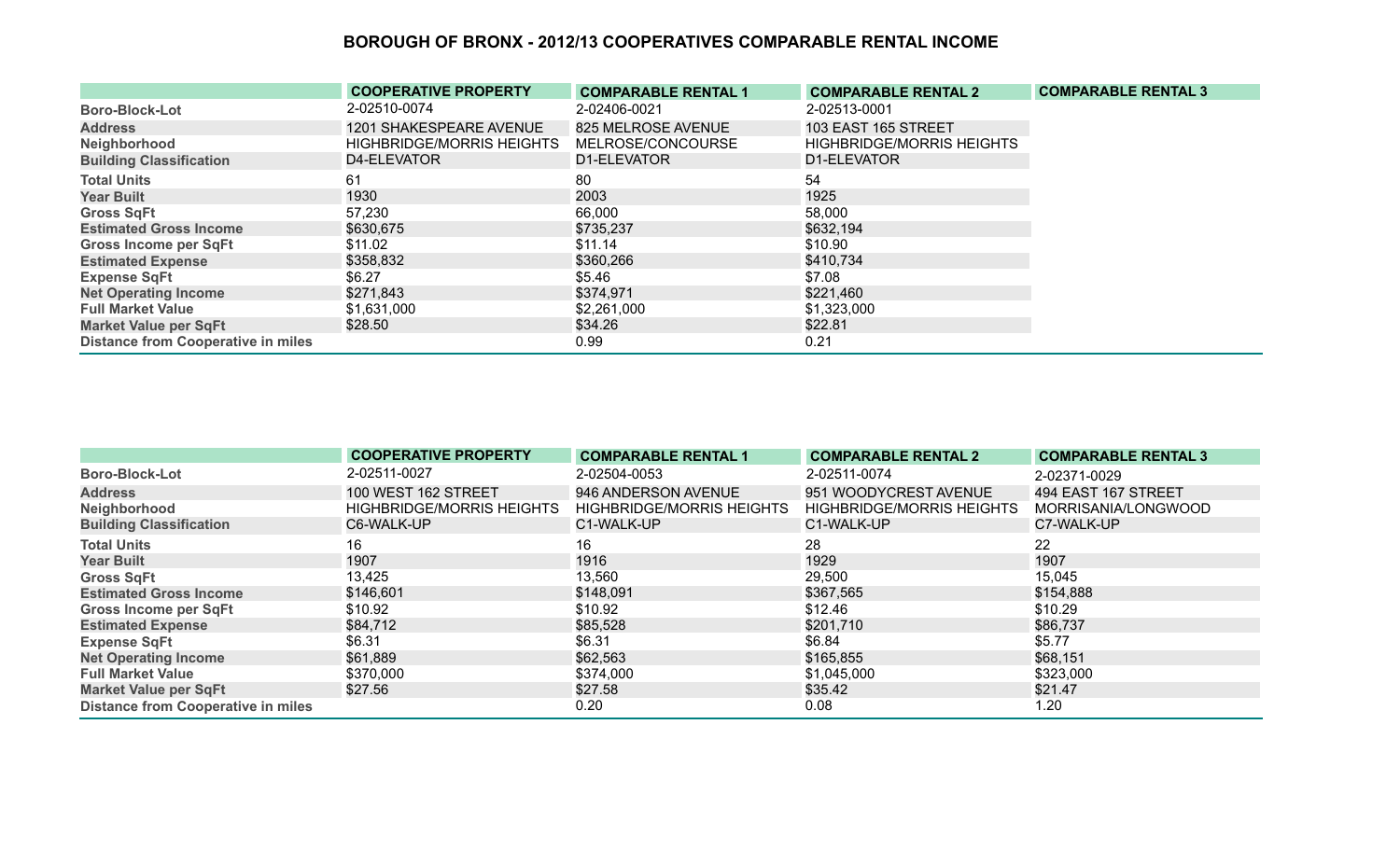|                                           | <b>COOPERATIVE PROPERTY</b>      | <b>COMPARABLE RENTAL 1</b>       | <b>COMPARABLE RENTAL 2</b> | <b>COMPARABLE RENTAL 3</b> |
|-------------------------------------------|----------------------------------|----------------------------------|----------------------------|----------------------------|
| <b>Boro-Block-Lot</b>                     | 2-02516-0026                     | 2-02511-0025                     | 2-02388-0029               | 2-02388-0030               |
| <b>Address</b>                            | 136 WEST 168 STREET              | 934 OGDEN AVENUE                 | 3428 PARK AVENUE           | 3430 PARK AVENUE           |
| Neighborhood                              | <b>HIGHBRIDGE/MORRIS HEIGHTS</b> | <b>HIGHBRIDGE/MORRIS HEIGHTS</b> | MORRISANIA/LONGWOOD        | MORRISANIA/LONGWOOD        |
| <b>Building Classification</b>            | C6-WALK-UP                       | C1-WALK-UP                       | C4-WALK-UP                 | C4-WALK-UP                 |
| <b>Total Units</b>                        | 36                               | 15                               | 14                         | 14                         |
| <b>Year Built</b>                         | 1926                             | 1907                             | 1910                       | 1910                       |
| <b>Gross SqFt</b>                         | 30,800                           | 12,920                           | 5,732                      | 5,732                      |
| <b>Estimated Gross Income</b>             | \$337,876                        | \$143,068                        | \$62,876                   | \$62,876                   |
| <b>Gross Income per SqFt</b>              | \$10.97                          | \$11.07                          | \$10.97                    | \$10.97                    |
| <b>Estimated Expense</b>                  | \$183,260                        | \$86,586                         | \$34,085                   | \$34,085                   |
| <b>Expense SqFt</b>                       | \$5.95                           | \$6.70                           | \$5.95                     | \$5.95                     |
| <b>Net Operating Income</b>               | \$154,616                        | \$56,482                         | \$28,791                   | \$28,791                   |
| <b>Full Market Value</b>                  | \$926,000                        | \$340,000                        | \$165,000                  | \$165,000                  |
| <b>Market Value per SqFt</b>              | \$30.06                          | \$26.32                          | \$28.79                    | \$28.79                    |
| <b>Distance from Cooperative in miles</b> |                                  | 0.51                             | 1.06                       | 1.06                       |

|                                           | <b>COOPERATIVE PROPERTY</b>      | <b>COMPARABLE RENTAL 1</b>       | <b>COMPARABLE RENTAL 2</b> | <b>COMPARABLE RENTAL 3</b> |
|-------------------------------------------|----------------------------------|----------------------------------|----------------------------|----------------------------|
| <b>Boro-Block-Lot</b>                     | 2-02518-0028                     | 2-02872-0252                     | 2-02831-0032               | 2-02456-0051               |
| <b>Address</b>                            | 132 WEST 169 STREET              | 1604 JESUP AVENUE                | 1291 SHERIDAN AVENUE       | 210 EAST 166 STREET        |
| Neighborhood                              | <b>HIGHBRIDGE/MORRIS HEIGHTS</b> | <b>HIGHBRIDGE/MORRIS HEIGHTS</b> | MELROSE/CONCOURSE          | MELROSE/CONCOURSE          |
| <b>Building Classification</b>            | D4-ELEVATOR                      | D5-ELEVATOR                      | D5-ELEVATOR                | D1-ELEVATOR                |
| <b>Total Units</b>                        | 25                               | 29                               | 41                         | 36                         |
| <b>Year Built</b>                         | 1931                             | 1921                             | 1925                       | 1923                       |
| <b>Gross SqFt</b>                         | 27,018                           | 37,830                           | 41,610                     | 38,964                     |
| <b>Estimated Gross Income</b>             | \$311,788                        | \$436,109                        | \$528,555                  | \$449,821                  |
| <b>Gross Income per SqFt</b>              | \$11.54                          | \$11.53                          | \$12.70                    | \$11.54                    |
| <b>Estimated Expense</b>                  | \$183,993                        | \$264,783                        | \$258,992                  | \$265,212                  |
| <b>Expense SqFt</b>                       | \$6.81                           | \$7.00                           | \$6.22                     | \$6.81                     |
| <b>Net Operating Income</b>               | \$127,795                        | \$171,326                        | \$269,563                  | \$184,609                  |
| <b>Full Market Value</b>                  | \$781,000                        | \$1,047,000                      | \$1,710,000                | \$1,129,000                |
| <b>Market Value per SqFt</b>              | \$28.91                          | \$27.68                          | \$41.10                    | \$28.98                    |
| <b>Distance from Cooperative in miles</b> |                                  | 0.60                             | 0.56                       | 0.67                       |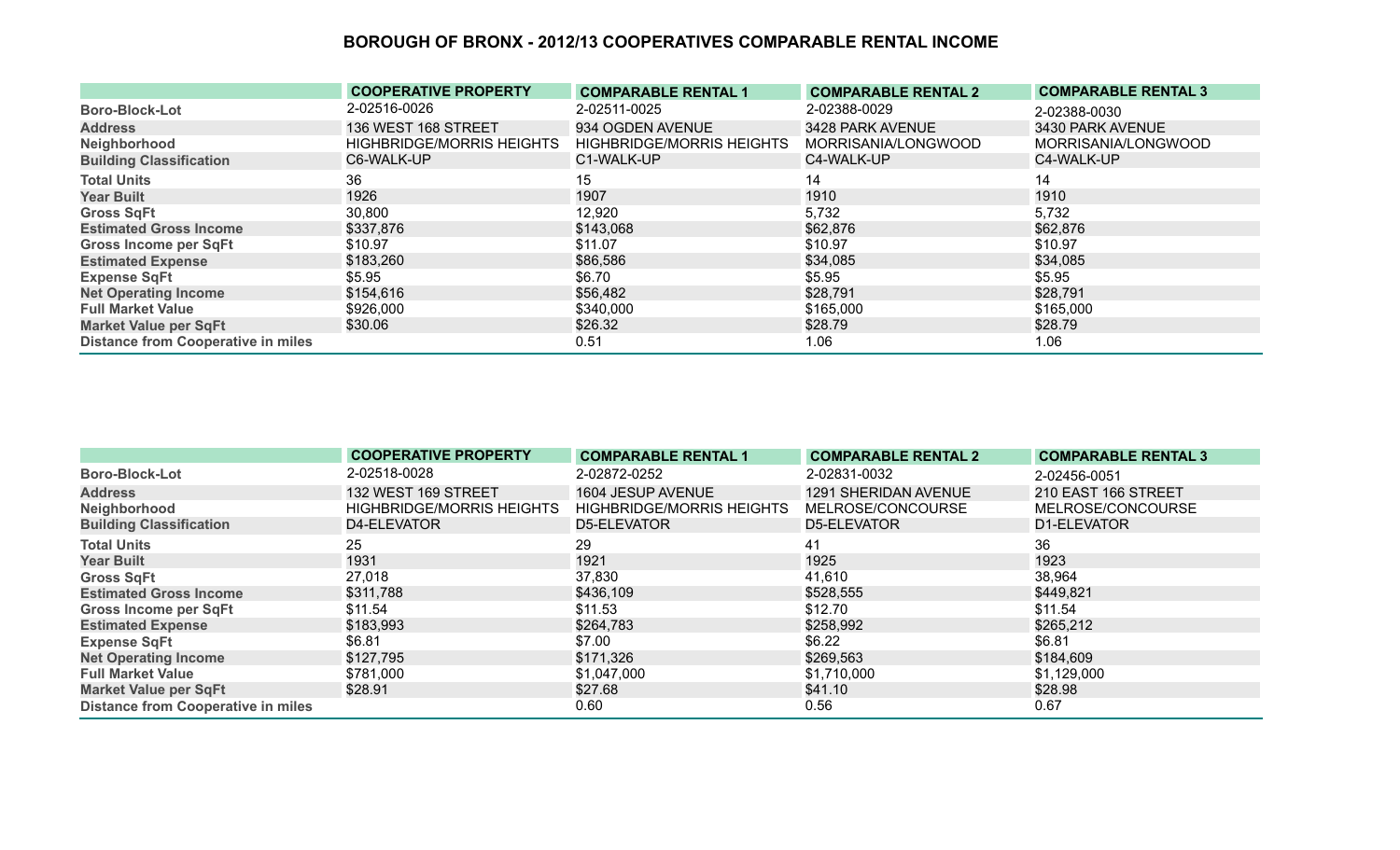|                                           | <b>COOPERATIVE PROPERTY</b>      | <b>COMPARABLE RENTAL 1</b> | <b>COMPARABLE RENTAL 2</b>       | <b>COMPARABLE RENTAL 3</b>       |
|-------------------------------------------|----------------------------------|----------------------------|----------------------------------|----------------------------------|
| <b>Boro-Block-Lot</b>                     | 2-02521-0001                     | 2-02800-0001               | 2-02504-0053                     | 2-02878-0023                     |
| <b>Address</b>                            | 127 WEST 170 STREET              | 203 EAST 175 STREET        | 946 ANDERSON AVENUE              | 1630 MONTGOMERY AVENUE           |
| Neighborhood                              | <b>HIGHBRIDGE/MORRIS HEIGHTS</b> | MOUNT HOPE/MOUNT EDEN      | <b>HIGHBRIDGE/MORRIS HEIGHTS</b> | <b>HIGHBRIDGE/MORRIS HEIGHTS</b> |
| <b>Building Classification</b>            | C6-WALK-UP                       | C1-WALK-UP                 | C1-WALK-UP                       | C1-WALK-UP                       |
| <b>Total Units</b>                        | 40                               | 33                         | 16                               | 39                               |
| <b>Year Built</b>                         | 1925                             | 1919                       | 1916                             | 1927                             |
| <b>Gross SqFt</b>                         | 39,432                           | 27,500                     | 13,560                           | 43,267                           |
| <b>Estimated Gross Income</b>             | \$430,597                        | \$330,122                  | \$148,091                        | \$461,205                        |
| <b>Gross Income per SqFt</b>              | \$10.92                          | \$12.00                    | \$10.92                          | \$10.66                          |
| <b>Estimated Expense</b>                  | \$248,816                        | \$168,362                  | \$85,528                         | \$262,887                        |
| <b>Expense SqFt</b>                       | \$6.31                           | \$6.12                     | \$6.31                           | \$6.08                           |
| <b>Net Operating Income</b>               | \$181,781                        | \$161,760                  | \$62,563                         | \$198,318                        |
| <b>Full Market Value</b>                  | \$1,087,000                      | \$1,004,000                | \$374,000                        | \$1,173,000                      |
| <b>Market Value per SqFt</b>              | \$27.57                          | \$36.51                    | \$27.58                          | \$27.11                          |
| <b>Distance from Cooperative in miles</b> |                                  | 0.95                       | 0.69                             | 0.54                             |

|                                           | <b>COOPERATIVE PROPERTY</b>      | <b>COMPARABLE RENTAL 1</b> | <b>COMPARABLE RENTAL 2</b> | <b>COMPARABLE RENTAL 3</b> |
|-------------------------------------------|----------------------------------|----------------------------|----------------------------|----------------------------|
| <b>Boro-Block-Lot</b>                     | 2-02522-0109                     | 2-02434-0040               | 2-02427-0044               | 2-02842-0029               |
| <b>Address</b>                            | 1383 PLIMPTON AVENUE             | 1109 FINDLAY AVENUE        | 1241 WEBSTER AVENUE        | <b>25 ELLIOT PLACE</b>     |
| Neighborhood                              | <b>HIGHBRIDGE/MORRIS HEIGHTS</b> | MELROSE/CONCOURSE          | MELROSE/CONCOURSE          | MELROSE/CONCOURSE          |
| <b>Building Classification</b>            | C6-WALK-UP                       | C1-WALK-UP                 | C4-WALK-UP                 | C1-WALK-UP                 |
| <b>Total Units</b>                        | 26                               |                            | 16                         | 43                         |
| <b>Year Built</b>                         | 1922                             | 1921                       | 1929                       | 1925                       |
| <b>Gross SqFt</b>                         | 19,250                           | 10,490                     | 7,420                      | 32,190                     |
| <b>Estimated Gross Income</b>             | \$196,158                        | \$108,946                  | \$75,576                   | \$322,443                  |
| <b>Gross Income per SqFt</b>              | \$10.19                          | \$10.39                    | \$10.19                    | \$10.02                    |
| <b>Estimated Expense</b>                  | \$113,768                        | \$61,010                   | \$43,834                   | \$180,568                  |
| <b>Expense SqFt</b>                       | \$5.91                           | \$5.82                     | \$5.91                     | \$5.61                     |
| <b>Net Operating Income</b>               | \$82,390                         | \$47,936                   | \$31,742                   | \$141,875                  |
| <b>Full Market Value</b>                  | \$478,000                        | \$270,000                  | \$126,000                  | \$634,000                  |
| <b>Market Value per SqFt</b>              | \$24.83                          | \$25.74                    | \$16.98                    | \$19.70                    |
| <b>Distance from Cooperative in miles</b> |                                  | 0.93                       | 0.97                       | 0.39                       |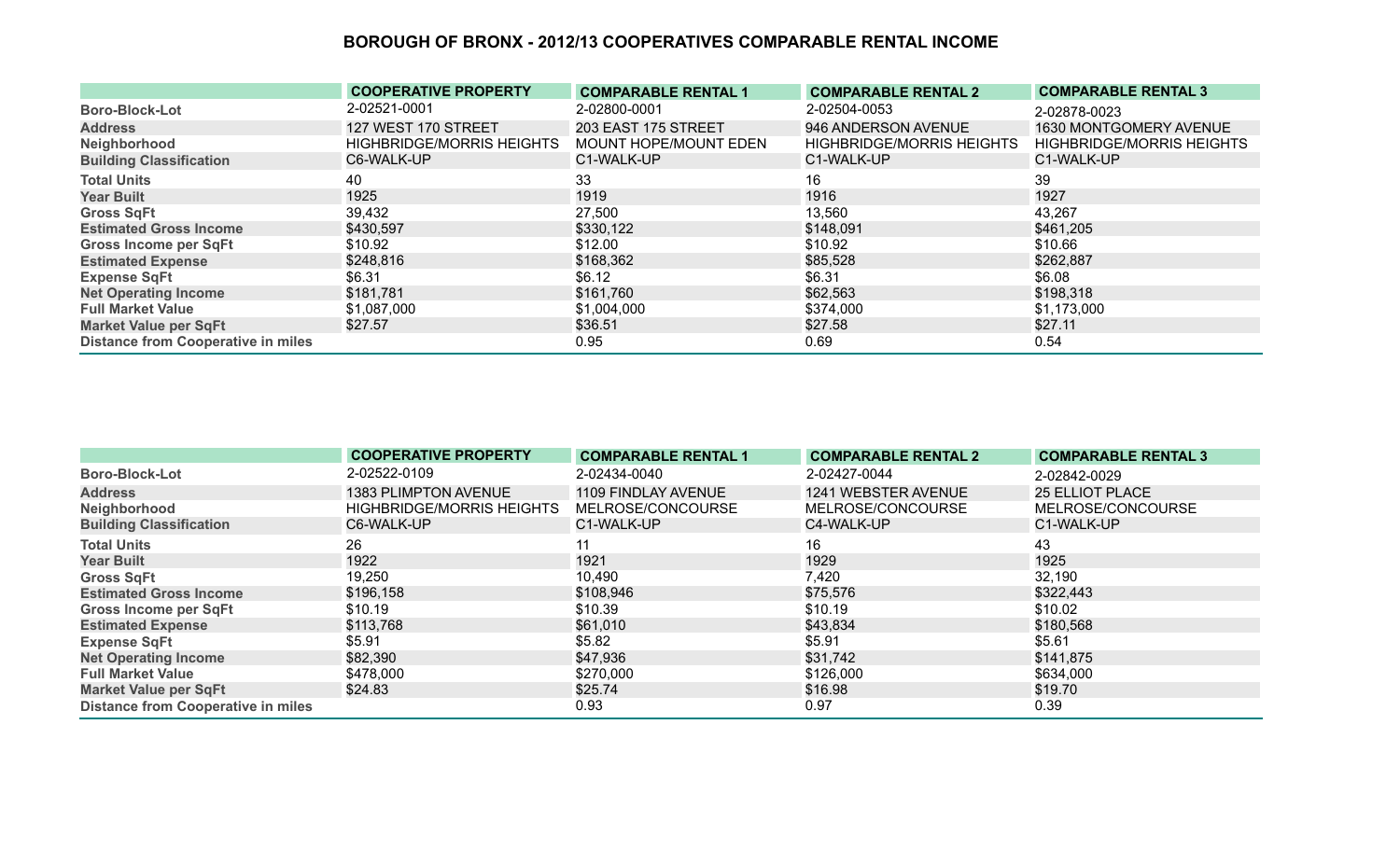|                                           | <b>COOPERATIVE PROPERTY</b>      | <b>COMPARABLE RENTAL 1</b> | <b>COMPARABLE RENTAL 2</b>       | <b>COMPARABLE RENTAL 3</b> |
|-------------------------------------------|----------------------------------|----------------------------|----------------------------------|----------------------------|
| <b>Boro-Block-Lot</b>                     | 2-02523-0150                     | 2-02453-0055               | 2-02513-0001                     |                            |
| <b>Address</b>                            | 1015 SUMMIT AVENUE               | 1280 SHERIDAN AVENUE       | 103 EAST 165 STREET              |                            |
| Neighborhood                              | <b>HIGHBRIDGE/MORRIS HEIGHTS</b> | MELROSE/CONCOURSE          | <b>HIGHBRIDGE/MORRIS HEIGHTS</b> |                            |
| <b>Building Classification</b>            | D4-ELEVATOR                      | D1-ELEVATOR                | D1-ELEVATOR                      |                            |
| <b>Total Units</b>                        | 38                               | 57                         | 54                               |                            |
| <b>Year Built</b>                         | 1928                             | 1925                       | 1925                             |                            |
| <b>Gross SqFt</b>                         | 36,900                           | 65,130                     | 58,000                           |                            |
| <b>Estimated Gross Income</b>             | \$414,018                        | \$751,103                  | \$632,194                        |                            |
| <b>Gross Income per SqFt</b>              | \$11.22                          | \$11.53                    | \$10.90                          |                            |
| <b>Estimated Expense</b>                  | \$249,813                        | \$420,844                  | \$410,734                        |                            |
| <b>Expense SqFt</b>                       | \$6.77                           | \$6.46                     | \$7.08                           |                            |
| <b>Net Operating Income</b>               | \$164,205                        | \$330,259                  | \$221,460                        |                            |
| <b>Full Market Value</b>                  | \$667,000                        | \$2,018,000                | \$1,323,000                      |                            |
| <b>Market Value per SqFt</b>              | \$18.08                          | \$30.98                    | \$22.81                          |                            |
| <b>Distance from Cooperative in miles</b> |                                  | 0.85                       | 0.23                             |                            |

|                                           | <b>COOPERATIVE PROPERTY</b>      | <b>COMPARABLE RENTAL 1</b>  | <b>COMPARABLE RENTAL 2</b> | <b>COMPARABLE RENTAL 3</b> |
|-------------------------------------------|----------------------------------|-----------------------------|----------------------------|----------------------------|
| <b>Boro-Block-Lot</b>                     | 2-02534-0008                     | 2-02840-0038                | 2-02713-0002               |                            |
| <b>Address</b>                            | 1380 DR M L KING JR BOULE        | <b>15 CLARKE PLACE EAST</b> | 955 EAST 163 STREET        |                            |
| Neighborhood                              | <b>HIGHBRIDGE/MORRIS HEIGHTS</b> | MELROSE/CONCOURSE           | MORRISANIA/LONGWOOD        |                            |
| <b>Building Classification</b>            | D4-ELEVATOR                      | D1-ELEVATOR                 | D7-ELEVATOR                |                            |
| <b>Total Units</b>                        | 140                              | 102                         | 104                        |                            |
| <b>Year Built</b>                         | 1967                             | 2005                        | 1982                       |                            |
| <b>Gross SqFt</b>                         | 182,218                          | 115,000                     | 148,828                    |                            |
| <b>Estimated Gross Income</b>             | \$2,022,620                      | \$1,280,043                 | \$1,648,175                |                            |
| <b>Gross Income per SqFt</b>              | \$11.10                          | \$11.13                     | \$11.07                    |                            |
| <b>Estimated Expense</b>                  | \$1,124,285                      | \$627,221                   | \$1,023,734                |                            |
| <b>Expense SqFt</b>                       | \$6.17                           | \$5.45                      | \$6.88                     |                            |
| <b>Net Operating Income</b>               | \$898,335                        | \$652,822                   | \$624,441                  |                            |
| <b>Full Market Value</b>                  | \$4,731,000                      | \$3,780,000                 | \$3,755,000                |                            |
| <b>Market Value per SqFt</b>              | \$25.96                          | \$32.87                     | \$25.23                    |                            |
| <b>Distance from Cooperative in miles</b> |                                  | 0.48                        | 2.10                       |                            |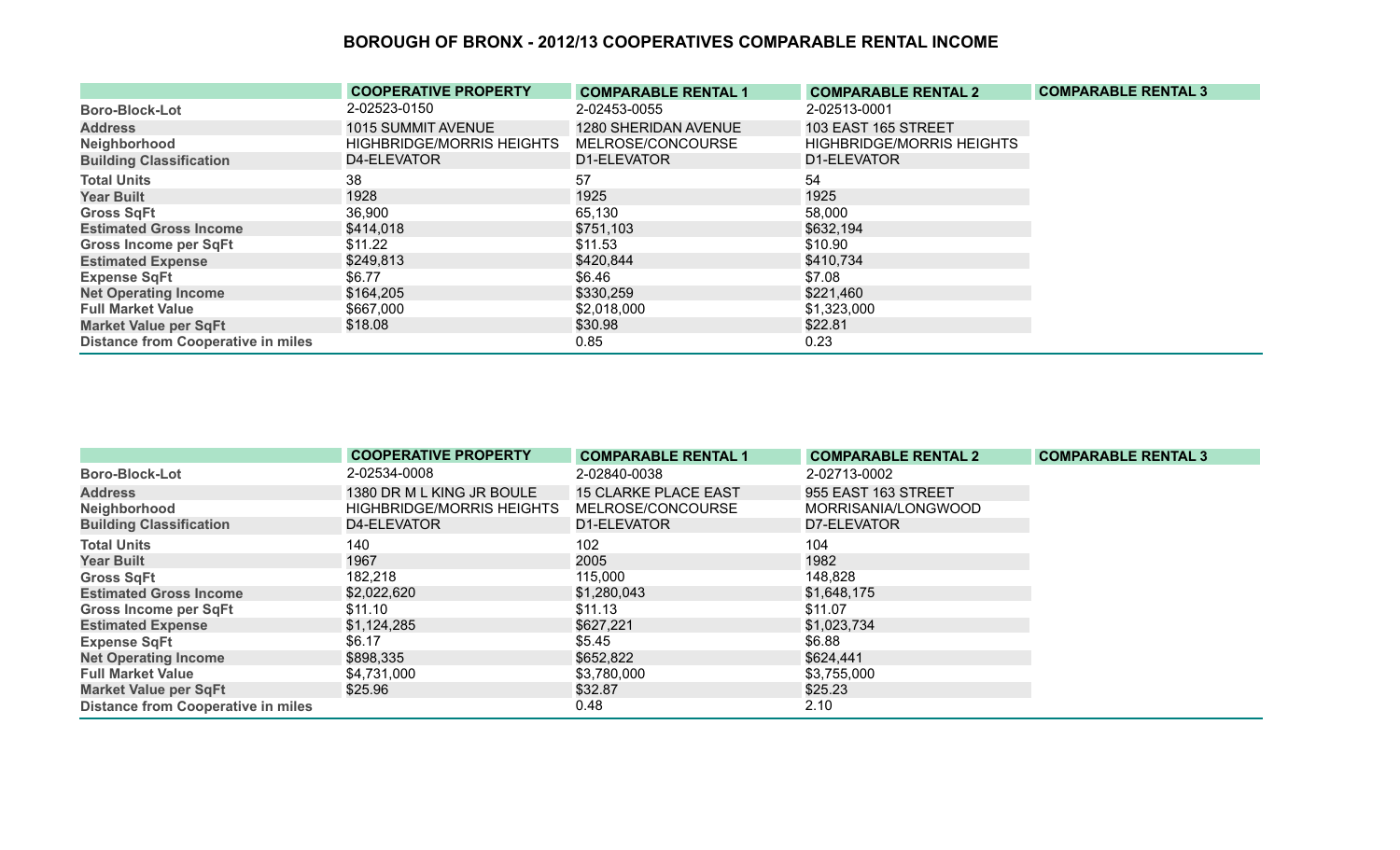|                                           | <b>COOPERATIVE PROPERTY</b>      | <b>COMPARABLE RENTAL 1</b>       | <b>COMPARABLE RENTAL 2</b> | <b>COMPARABLE RENTAL 3</b> |
|-------------------------------------------|----------------------------------|----------------------------------|----------------------------|----------------------------|
| <b>Boro-Block-Lot</b>                     | 2-02534-0038                     | 2-02504-0053                     | 2-02434-0040               | 2-02427-0044               |
| <b>Address</b>                            | 185 WEST 170 STREET              | 946 ANDERSON AVENUE              | 1109 FINDLAY AVENUE        | 1241 WEBSTER AVENUE        |
| Neighborhood                              | <b>HIGHBRIDGE/MORRIS HEIGHTS</b> | <b>HIGHBRIDGE/MORRIS HEIGHTS</b> | MELROSE/CONCOURSE          | MELROSE/CONCOURSE          |
| <b>Building Classification</b>            | C6-WALK-UP                       | C1-WALK-UP                       | C1-WALK-UP                 | C4-WALK-UP                 |
| <b>Total Units</b>                        | 21                               | 16                               | 11                         | 16                         |
| <b>Year Built</b>                         | 1926                             | 1916                             | 1921                       | 1929                       |
| <b>Gross SqFt</b>                         | 18,750                           | 13,560                           | 10,490                     | 7,420                      |
| <b>Estimated Gross Income</b>             | \$194,813                        | \$148,091                        | \$108,946                  | \$75,576                   |
| <b>Gross Income per SqFt</b>              | \$10.39                          | \$10.92                          | \$10.39                    | \$10.19                    |
| <b>Estimated Expense</b>                  | \$109,125                        | \$85,528                         | \$61,010                   | \$43,834                   |
| <b>Expense SqFt</b>                       | \$5.82                           | \$6.31                           | \$5.82                     | \$5.91                     |
| <b>Net Operating Income</b>               | \$85,688                         | \$62,563                         | \$47,936                   | \$31,742                   |
| <b>Full Market Value</b>                  | \$501,000                        | \$374,000                        | \$270,000                  | \$126,000                  |
| <b>Market Value per SqFt</b>              | \$26.72                          | \$27.58                          | \$25.74                    | \$16.98                    |
| <b>Distance from Cooperative in miles</b> |                                  | 0.72                             | 0.98                       | 1.04                       |

|                                           | <b>COOPERATIVE PROPERTY</b> | <b>COMPARABLE RENTAL 1</b> | <b>COMPARABLE RENTAL 2</b> | <b>COMPARABLE RENTAL 3</b> |
|-------------------------------------------|-----------------------------|----------------------------|----------------------------|----------------------------|
| <b>Boro-Block-Lot</b>                     | 2-02582-0061                | 2-02657-0009               | 2-02624-0071               | 2-02376-0032               |
| <b>Address</b>                            | 823 EAST 147 STREET         | 754 EAST 161 STREET        | 671 CAULDWELL AVENUE       | 415 EAST 154 STREET        |
| Neighborhood                              | MOTT HAVEN/PORT MORRIS      | MORRISANIA/LONGWOOD        | MORRISANIA/LONGWOOD        | MORRISANIA/LONGWOOD        |
| <b>Building Classification</b>            | C6-WALK-UP                  | C1-WALK-UP                 | C1-WALK-UP                 | C1-WALK-UP                 |
| <b>Total Units</b>                        | 38                          | 29                         | 21                         | 27                         |
| <b>Year Built</b>                         | 1920                        | 1910                       | 1900                       | 1912                       |
| <b>Gross SqFt</b>                         | 25,980                      | 22,165                     | 19,055                     | 17,785                     |
| <b>Estimated Gross Income</b>             | \$255,124                   | \$241,221                  | \$174,723                  | \$174,723                  |
| <b>Gross Income per SqFt</b>              | \$9.82                      | \$10.88                    | \$9.17                     | \$9.82                     |
| <b>Estimated Expense</b>                  | \$162,635                   | \$143,371                  | \$98,544                   | \$111,304                  |
| <b>Expense SqFt</b>                       | \$6.26                      | \$6.47                     | \$5.17                     | \$6.26                     |
| <b>Net Operating Income</b>               | \$92,489                    | \$97,850                   | \$76,179                   | \$63,419                   |
| <b>Full Market Value</b>                  | \$534,000                   | \$584,000                  | \$440,000                  | \$366,000                  |
| <b>Market Value per SqFt</b>              | \$20.55                     | \$26.35                    | \$23.09                    | \$20.58                    |
| <b>Distance from Cooperative in miles</b> |                             | 0.63                       | 0.44                       | 0.73                       |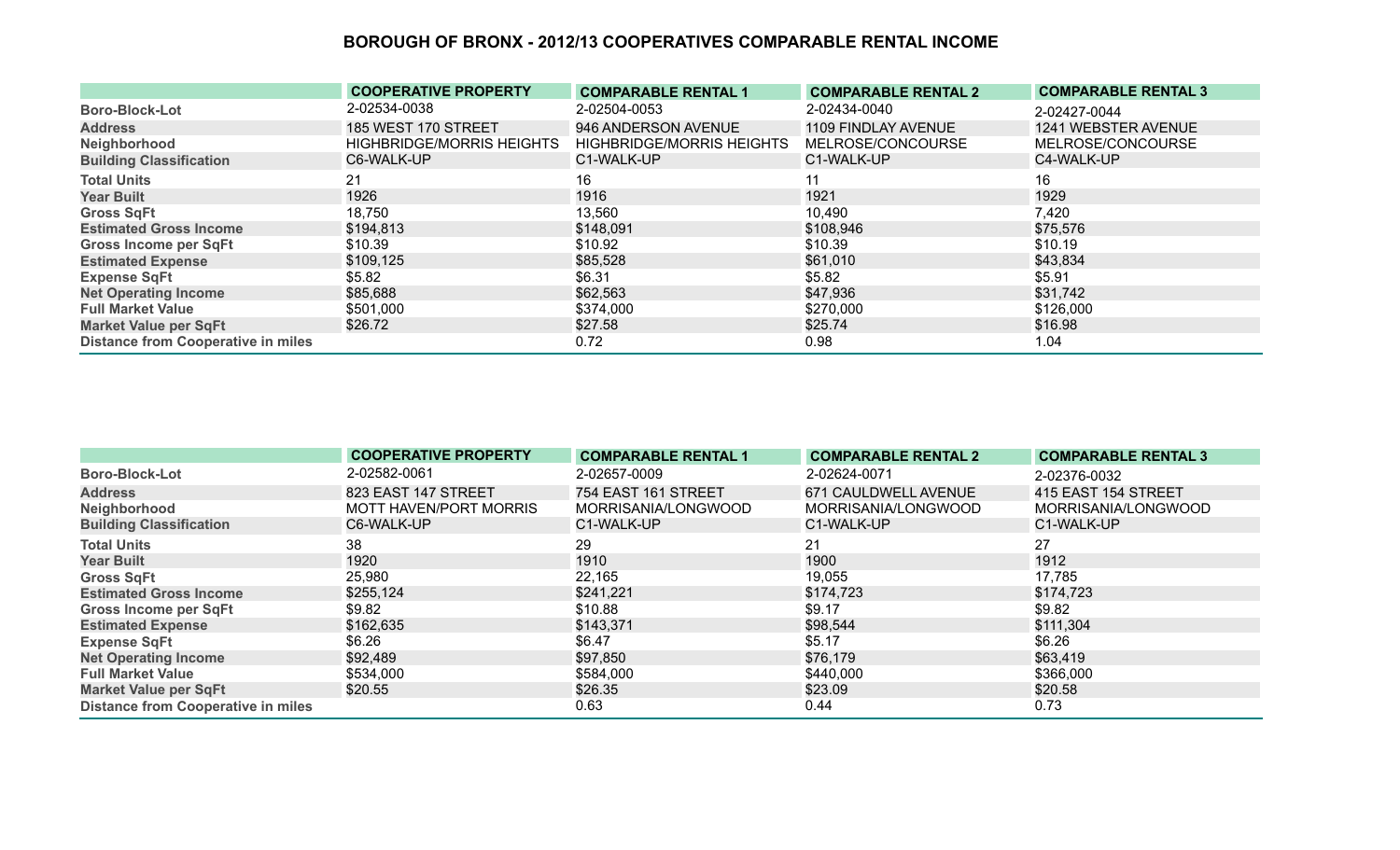|                                           | <b>COOPERATIVE PROPERTY</b> | <b>COMPARABLE RENTAL 1</b> | <b>COMPARABLE RENTAL 2</b> | <b>COMPARABLE RENTAL 3</b> |
|-------------------------------------------|-----------------------------|----------------------------|----------------------------|----------------------------|
| <b>Boro-Block-Lot</b>                     | 2-02603-0024                | 2-02684-0072               | 2-02620-0027               | 2-02603-0019               |
| <b>Address</b>                            | 590 SOUTHERN BOULEVARD      | 982 LEGGETT AVENUE         | 578 EAST 163 STREET        | 580 SOUTHERN BOULEVARD     |
| Neighborhood                              | MORRISANIA/LONGWOOD         | MORRISANIA/LONGWOOD        | MORRISANIA/LONGWOOD        | MORRISANIA/LONGWOOD        |
| <b>Building Classification</b>            | C6-WALK-UP                  | C1-WALK-UP                 | C1-WALK-UP                 | C1-WALK-UP                 |
| <b>Total Units</b>                        | 29                          | 21                         | 16                         | 21                         |
| <b>Year Built</b>                         | 1924                        | 1916                       | 1908                       | 1909                       |
| <b>Gross SqFt</b>                         | 26,742                      | 16,950                     | 15,894                     | 18,040                     |
| <b>Estimated Gross Income</b>             | \$247,364                   | \$193,276                  | \$146,979                  | \$162,169                  |
| <b>Gross Income per SqFt</b>              | \$9.25                      | \$11.40                    | \$9.25                     | \$8.99                     |
| <b>Estimated Expense</b>                  | \$138,524                   | \$107,020                  | \$82,308                   | \$97,028                   |
| <b>Expense SqFt</b>                       | \$5.18                      | \$6.31                     | \$5.18                     | \$5.38                     |
| <b>Net Operating Income</b>               | \$108,840                   | \$86,256                   | \$64,671                   | \$65,141                   |
| <b>Full Market Value</b>                  | \$629,000                   | \$525,000                  | \$363,000                  | \$365,000                  |
| <b>Market Value per SqFt</b>              | \$23.52                     | \$30.97                    | \$22.84                    | \$20.23                    |
| <b>Distance from Cooperative in miles</b> |                             | 0.17                       | 0.81                       | 0.00                       |

|                                           | <b>COOPERATIVE PROPERTY</b> | <b>COMPARABLE RENTAL 1</b> | <b>COMPARABLE RENTAL 2</b> | <b>COMPARABLE RENTAL 3</b>  |
|-------------------------------------------|-----------------------------|----------------------------|----------------------------|-----------------------------|
| <b>Boro-Block-Lot</b>                     | 2-02608-0019                | 2-02613-0032               | 2-02691-0089               | 2-02615-0012                |
| <b>Address</b>                            | 1109 FRANKLIN AVENUE        | 1125 BOSTON ROAD           | 1079 HALL PLACE            | <b>1254 FRANKLIN AVENUE</b> |
| Neighborhood                              | MORRISANIA/LONGWOOD         | MORRISANIA/LONGWOOD        | MORRISANIA/LONGWOOD        | MORRISANIA/LONGWOOD         |
| <b>Building Classification</b>            | C6-WALK-UP                  | C1-WALK-UP                 | C4-WALK-UP                 | C1-WALK-UP                  |
| <b>Total Units</b>                        | 25                          | 20                         | 28                         | 20                          |
| <b>Year Built</b>                         | 1917                        | 1912                       | 1907                       | 1911                        |
| <b>Gross SqFt</b>                         | 24,750                      | 18,590                     | 23,500                     | 15,485                      |
| <b>Estimated Gross Income</b>             | \$241,808                   | \$168,104                  | \$229,545                  | \$163,220                   |
| <b>Gross Income per SqFt</b>              | \$9.77                      | \$9.04                     | \$9.77                     | \$10.54                     |
| <b>Estimated Expense</b>                  | \$141,075                   | \$97,500                   | \$134,064                  | \$97,121                    |
| <b>Expense SqFt</b>                       | \$5.70                      | \$5.24                     | \$5.70                     | \$6.27                      |
| <b>Net Operating Income</b>               | \$100,733                   | \$70,604                   | \$95,481                   | \$66,099                    |
| <b>Full Market Value</b>                  | \$351,000                   | \$351,000                  | \$543,000                  | \$389,000                   |
| <b>Market Value per SqFt</b>              | \$14.18                     | \$18.88                    | \$23.11                    | \$25.12                     |
| <b>Distance from Cooperative in miles</b> |                             | 0.10                       | 0.49                       | 0.32                        |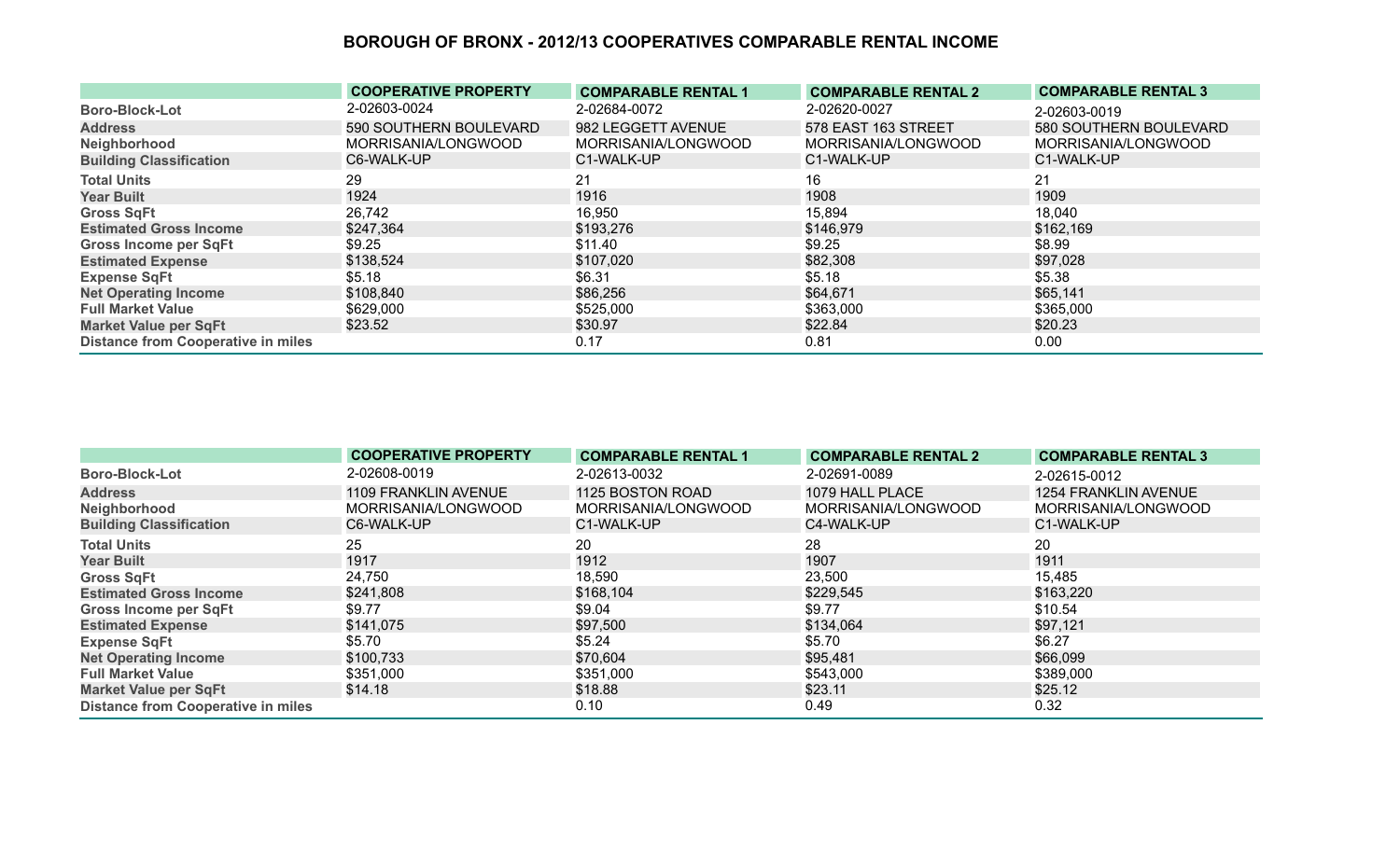|                                           | <b>COOPERATIVE PROPERTY</b> | <b>COMPARABLE RENTAL 1</b> | <b>COMPARABLE RENTAL 2</b> | <b>COMPARABLE RENTAL 3</b> |
|-------------------------------------------|-----------------------------|----------------------------|----------------------------|----------------------------|
| <b>Boro-Block-Lot</b>                     | 2-02608-0022                | 2-02830-0021               | 2-02937-0008               | 2-02662-0016               |
| <b>Address</b>                            | 1103 FRANKLIN AVENUE        | 1346 SHERIDAN AVENUE       | 670 EAST 170 STREET        | <b>762 EAST 168 STREET</b> |
| Neighborhood                              | MORRISANIA/LONGWOOD         | MELROSE/CONCOURSE          | MORRISANIA/LONGWOOD        | MORRISANIA/LONGWOOD        |
| <b>Building Classification</b>            | C6-WALK-UP                  | C1-WALK-UP                 | C1-WALK-UP                 | C1-WALK-UP                 |
| <b>Total Units</b>                        | 25                          | 35                         | 12                         | 17                         |
| <b>Year Built</b>                         | 1917                        | 1915                       | 1931                       | 1913                       |
| <b>Gross SqFt</b>                         | 24,750                      | 33,201                     | 18,174                     | 13,985                     |
| <b>Estimated Gross Income</b>             | \$240,323                   | \$414,808                  | \$176,498                  | \$107,688                  |
| <b>Gross Income per SqFt</b>              | \$9.71                      | \$12.49                    | \$9.71                     | \$7.70                     |
| <b>Estimated Expense</b>                  | \$117,810                   | \$180,365                  | \$86,484                   | \$62,459                   |
| <b>Expense SqFt</b>                       | \$4.76                      | \$5.43                     | \$4.76                     | \$4.47                     |
| <b>Net Operating Income</b>               | \$122,513                   | \$234,443                  | \$90,014                   | \$45,229                   |
| <b>Full Market Value</b>                  | \$708,000                   | \$949,000                  | \$511,000                  | \$261,000                  |
| <b>Market Value per SqFt</b>              | \$28.61                     | \$28.58                    | \$28.12                    | \$18.66                    |
| <b>Distance from Cooperative in miles</b> |                             | 0.73                       | 0.62                       | 0.30                       |

|                                           | <b>COOPERATIVE PROPERTY</b> | <b>COMPARABLE RENTAL 1</b> | <b>COMPARABLE RENTAL 2</b> | <b>COMPARABLE RENTAL 3</b> |
|-------------------------------------------|-----------------------------|----------------------------|----------------------------|----------------------------|
| <b>Boro-Block-Lot</b>                     | 2-02609-0051                | 2-02842-0029               | 2-02757-0014               | 2-02929-0078               |
| <b>Address</b>                            | 1165 FULTON AVENUE          | <b>25 ELLIOT PLACE</b>     | 1244 WESTCHESTER AVENUE    | <b>1639 FULTON AVENUE</b>  |
| Neighborhood                              | MORRISANIA/LONGWOOD         | MELROSE/CONCOURSE          | MORRISANIA/LONGWOOD        | <b>BATHGATE</b>            |
| <b>Building Classification</b>            | C6-WALK-UP                  | C1-WALK-UP                 | C1-WALK-UP                 | C1-WALK-UP                 |
| <b>Total Units</b>                        | 40                          | 43                         | 58                         | 42                         |
| <b>Year Built</b>                         | 1927                        | 1925                       | 1925                       | 1927                       |
| <b>Gross SqFt</b>                         | 36,560                      | 32,190                     | 43,565                     | 42,435                     |
| <b>Estimated Gross Income</b>             | \$343,664                   | \$322,443                  | \$409,539                  | \$298,372                  |
| <b>Gross Income per SqFt</b>              | \$9.40                      | \$10.02                    | \$9.40                     | \$7.03                     |
| <b>Estimated Expense</b>                  | \$208,758                   | \$180,568                  | \$248,877                  | \$199,909                  |
| <b>Expense SqFt</b>                       | \$5.71                      | \$5.61                     | \$5.71                     | \$4.71                     |
| <b>Net Operating Income</b>               | \$134,906                   | \$141,875                  | \$160,662                  | \$98,463                   |
| <b>Full Market Value</b>                  | \$780,000                   | \$634,000                  | \$901,000                  | \$552,000                  |
| <b>Market Value per SqFt</b>              | \$21.33                     | \$19.70                    | \$20.68                    | \$13.01                    |
| <b>Distance from Cooperative in miles</b> |                             | 0.89                       | 0.94                       | 0.77                       |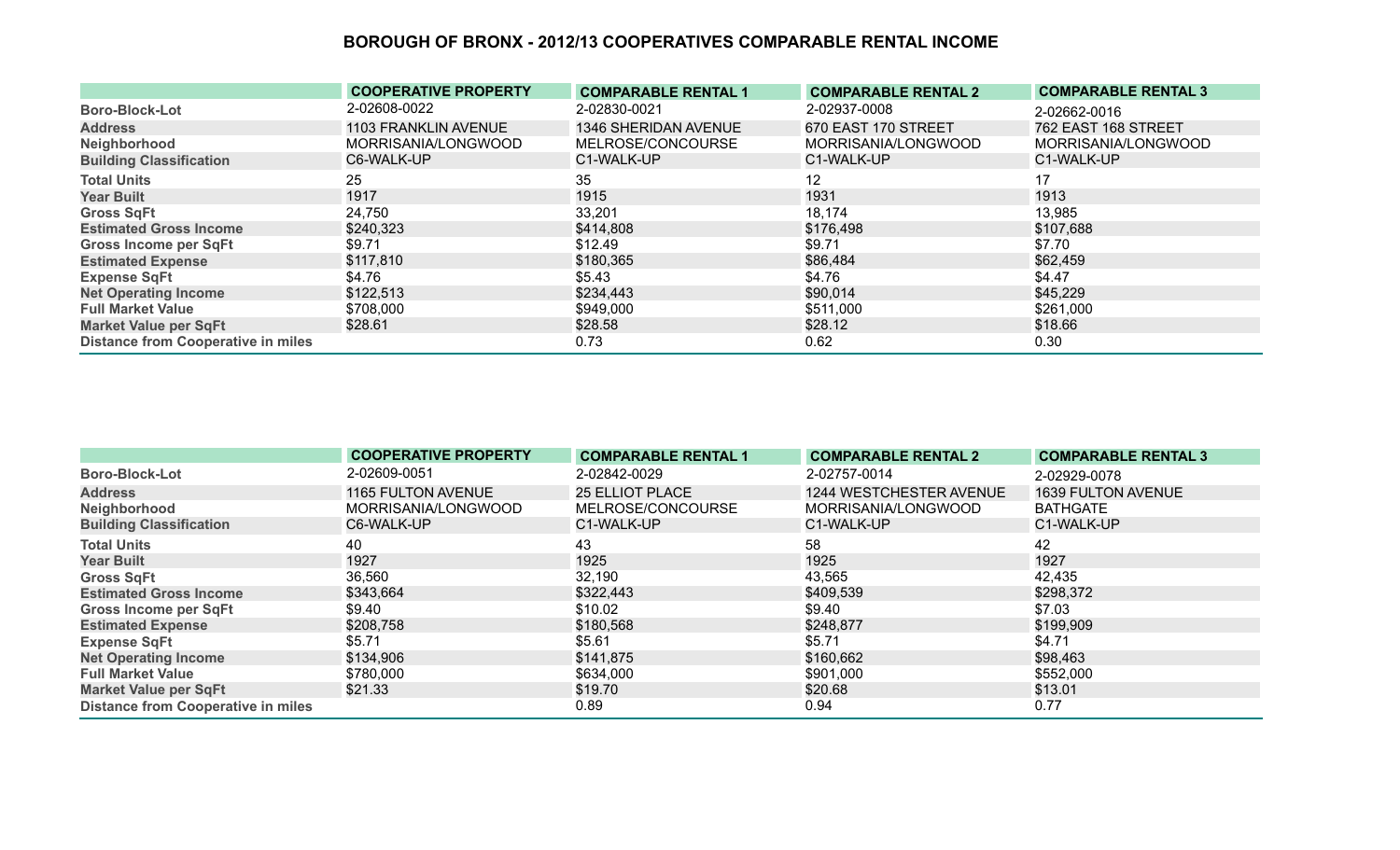|                                           | <b>COOPERATIVE PROPERTY</b> | <b>COMPARABLE RENTAL 1</b> | <b>COMPARABLE RENTAL 2</b> | <b>COMPARABLE RENTAL 3</b> |
|-------------------------------------------|-----------------------------|----------------------------|----------------------------|----------------------------|
| <b>Boro-Block-Lot</b>                     | 2-02615-0055                | 2-02624-0071               | 2-02699-0048               | 2-02937-0058               |
| <b>Address</b>                            | 1225 BOSTON ROAD            | 671 CAULDWELL AVENUE       | 993 INTERVALE AVENUE       | 1439 PROSPECT AVENUE       |
| Neighborhood                              | MORRISANIA/LONGWOOD         | MORRISANIA/LONGWOOD        | MORRISANIA/LONGWOOD        | <b>CROTONA PARK</b>        |
| <b>Building Classification</b>            | C6-WALK-UP                  | C1-WALK-UP                 | C7-WALK-UP                 | C1-WALK-UP                 |
| <b>Total Units</b>                        | 25                          | 21                         | 25                         | 20                         |
| <b>Year Built</b>                         | 1905                        | 1900                       | 1925                       | 1910                       |
| <b>Gross SqFt</b>                         | 24,930                      | 19,055                     | 21,995                     | 16,765                     |
| <b>Estimated Gross Income</b>             | \$227,112                   | \$174,723                  | \$200,357                  | \$130,010                  |
| Gross Income per SqFt                     | \$9.11                      | \$9.17                     | \$9.11                     | \$7.75                     |
| <b>Estimated Expense</b>                  | \$113,432                   | \$98,544                   | \$100,179                  | \$68,925                   |
| <b>Expense SqFt</b>                       | \$4.55                      | \$5.17                     | \$4.55                     | \$4.11                     |
| <b>Net Operating Income</b>               | \$113,680                   | \$76,179                   | \$100,178                  | \$61,085                   |
| <b>Full Market Value</b>                  | \$657,000                   | \$440,000                  | \$562,000                  | \$353,000                  |
| <b>Market Value per SqFt</b>              | \$26.35                     | \$23.09                    | \$25.55                    | \$21.06                    |
| <b>Distance from Cooperative in miles</b> |                             | 0.98                       | 0.58                       | 0.35                       |

|                                           | <b>COOPERATIVE PROPERTY</b> | <b>COMPARABLE RENTAL 1</b> | <b>COMPARABLE RENTAL 2</b> | <b>COMPARABLE RENTAL 3</b> |
|-------------------------------------------|-----------------------------|----------------------------|----------------------------|----------------------------|
| <b>Boro-Block-Lot</b>                     | 2-02627-0005                | 2-02620-0025               | 2-02620-0027               | 2-02620-0029               |
| <b>Address</b>                            | 902 EAGLE AVENUE            | 574 EAST 163 STREET        | 578 EAST 163 STREET        | 925 EAGLE AVENUE           |
| Neighborhood                              | MORRISANIA/LONGWOOD         | MORRISANIA/LONGWOOD        | MORRISANIA/LONGWOOD        | MORRISANIA/LONGWOOD        |
| <b>Building Classification</b>            | C6-WALK-UP                  | C1-WALK-UP                 | C1-WALK-UP                 | C1-WALK-UP                 |
| <b>Total Units</b>                        | 25                          | 16                         | 16                         | 17                         |
| <b>Year Built</b>                         | 1914                        | 1907                       | 1908                       | 1904                       |
| <b>Gross SqFt</b>                         | 21,295                      | 15,894                     | 15,894                     | 15,065                     |
| <b>Estimated Gross Income</b>             | \$196,979                   | \$146,979                  | \$146,979                  | \$146,979                  |
| <b>Gross Income per SqFt</b>              | \$9.25                      | \$9.25                     | \$9.25                     | \$9.76                     |
| <b>Estimated Expense</b>                  | \$110,308                   | \$97,504                   | \$82,308                   | \$100,010                  |
| <b>Expense SqFt</b>                       | \$5.18                      | \$6.13                     | \$5.18                     | \$6.64                     |
| <b>Net Operating Income</b>               | \$86,671                    | \$49,475                   | \$64,671                   | \$46,969                   |
| <b>Full Market Value</b>                  | \$501,000                   | \$277,000                  | \$363,000                  | \$267,000                  |
| <b>Market Value per SqFt</b>              | \$23.53                     | \$17.43                    | \$22.84                    | \$17.72                    |
| <b>Distance from Cooperative in miles</b> |                             | 0.06                       | 0.06                       | 0.06                       |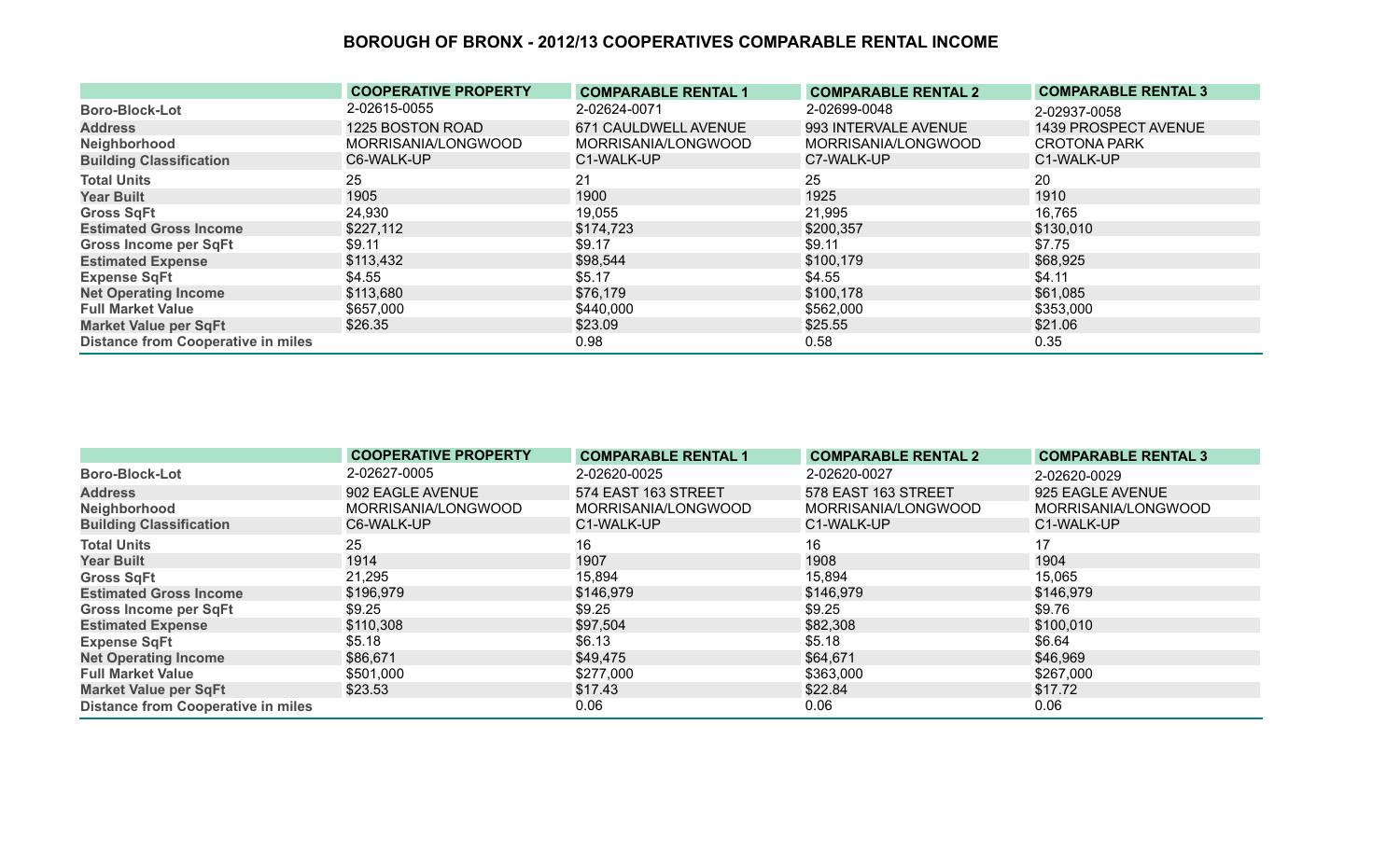|                                           | <b>COOPERATIVE PROPERTY</b> | <b>COMPARABLE RENTAL 1</b> | <b>COMPARABLE RENTAL 2</b> | <b>COMPARABLE RENTAL 3</b> |
|-------------------------------------------|-----------------------------|----------------------------|----------------------------|----------------------------|
| <b>Boro-Block-Lot</b>                     | 2-02627-0007                | 2-02381-0051               | 2-02669-0042               |                            |
| <b>Address</b>                            | 906 EAGLE AVENUE            | 462 EAST 160 STREET        | 991 UNION AVENUE           |                            |
| Neighborhood                              | MORRISANIA/LONGWOOD         | MORRISANIA/LONGWOOD        | MORRISANIA/LONGWOOD        |                            |
| <b>Building Classification</b>            | C6-WALK-UP                  | C1-WALK-UP                 | C1-WALK-UP                 |                            |
| <b>Total Units</b>                        | 25                          | 31                         | 21                         |                            |
| <b>Year Built</b>                         | 1914                        | 1910                       | 1905                       |                            |
| <b>Gross SqFt</b>                         | 21,295                      | 17,520                     | 20,855                     |                            |
| <b>Estimated Gross Income</b>             | \$218,913                   | \$180,458                  | \$213,887                  |                            |
| <b>Gross Income per SqFt</b>              | \$10.28                     | \$10.30                    | \$10.26                    |                            |
| <b>Estimated Expense</b>                  | \$132,455                   | \$101,056                  | \$139,027                  |                            |
| <b>Expense SqFt</b>                       | \$6.22                      | \$5.77                     | \$6.67                     |                            |
| <b>Net Operating Income</b>               | \$86,458                    | \$79,402                   | \$74,860                   |                            |
| <b>Full Market Value</b>                  | \$504,000                   | \$463,000                  | \$436,000                  |                            |
| <b>Market Value per SqFt</b>              | \$23.67                     | \$26.43                    | \$20.91                    |                            |
| <b>Distance from Cooperative in miles</b> |                             | 0.25                       | 0.29                       |                            |

|                                           | <b>COOPERATIVE PROPERTY</b> | <b>COMPARABLE RENTAL 1</b> | <b>COMPARABLE RENTAL 2</b> | <b>COMPARABLE RENTAL 3</b> |
|-------------------------------------------|-----------------------------|----------------------------|----------------------------|----------------------------|
| <b>Boro-Block-Lot</b>                     | 2-02638-0001                | 2-03138-0001               | 2-02724-0005               |                            |
| <b>Address</b>                            | 872 TRINITY AVENUE          | 999 EAST 180 STREET        | 975 SIMPSON STREET         |                            |
| Neighborhood                              | MORRISANIA/LONGWOOD         | <b>EAST TREMONT</b>        | MORRISANIA/LONGWOOD        |                            |
| <b>Building Classification</b>            | D4-ELEVATOR                 | D1-ELEVATOR                | D3-ELEVATOR                |                            |
| <b>Total Units</b>                        | 320                         | 237                        | 236                        |                            |
| <b>Year Built</b>                         | 1960                        | 1974                       | 1981                       |                            |
| <b>Gross SqFt</b>                         | 292,000                     | 276,135                    | 320,721                    |                            |
| <b>Estimated Gross Income</b>             | \$3,533,200                 | \$3,379,946                | \$3,836,662                |                            |
| <b>Gross Income per SqFt</b>              | \$12.10                     | \$12.24                    | \$11.96                    |                            |
| <b>Estimated Expense</b>                  | \$2,023,560                 | \$1,677,720                | \$2,493,830                |                            |
| <b>Expense SqFt</b>                       | \$6.93                      | \$6.08                     | \$7.78                     |                            |
| <b>Net Operating Income</b>               | \$1,509,640                 | \$1,702,226                | \$1,342,832                |                            |
| <b>Full Market Value</b>                  | \$9,403,000                 | \$10,648,000               | \$8,330,000                |                            |
| <b>Market Value per SqFt</b>              | \$32.20                     | \$38.56                    | \$25.97                    |                            |
| <b>Distance from Cooperative in miles</b> |                             | 2.01                       | 0.62                       |                            |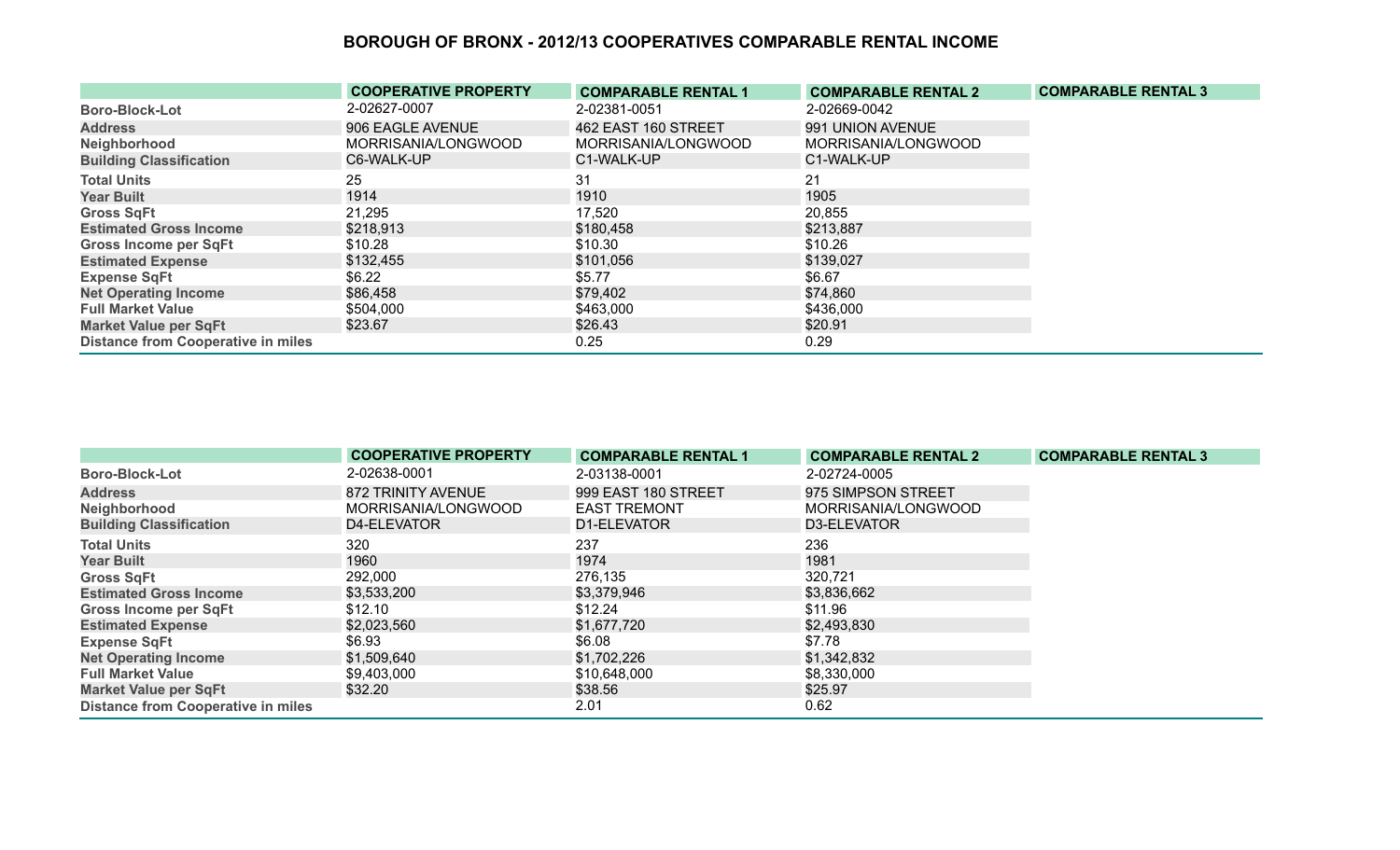|                                           | <b>COOPERATIVE PROPERTY</b> | <b>COMPARABLE RENTAL 1</b> | <b>COMPARABLE RENTAL 2</b> | <b>COMPARABLE RENTAL 3</b> |
|-------------------------------------------|-----------------------------|----------------------------|----------------------------|----------------------------|
| <b>Boro-Block-Lot</b>                     | 2-02663-0004                | 2-02970-0034               | 2-02633-0020               |                            |
| <b>Address</b>                            | 1218 BOSTON ROAD            | 1359 LYMAN PLACE           | 656 EAST 166 STREET        |                            |
| Neighborhood                              | MORRISANIA/LONGWOOD         | MORRISANIA/LONGWOOD        | MORRISANIA/LONGWOOD        |                            |
| <b>Building Classification</b>            | C6-WALK-UP                  | C1-WALK-UP                 | C1-WALK-UP                 |                            |
| <b>Total Units</b>                        | 13                          | 20                         | 15                         |                            |
| <b>Year Built</b>                         | 1905                        | 1910                       | 1910                       |                            |
| <b>Gross SqFt</b>                         | 14,516                      | 17,085                     | 13,520                     |                            |
| <b>Estimated Gross Income</b>             | \$130,063                   | \$162,098                  | \$114,007                  |                            |
| <b>Gross Income per SqFt</b>              | \$8.96                      | \$9.49                     | \$8.43                     |                            |
| <b>Estimated Expense</b>                  | \$74,322                    | \$81,189                   | \$74,105                   |                            |
| <b>Expense SqFt</b>                       | \$5.12                      | \$4.75                     | \$5.48                     |                            |
| <b>Net Operating Income</b>               | \$55,741                    | \$80,909                   | \$39,902                   |                            |
| <b>Full Market Value</b>                  | \$322,000                   | \$454,000                  | \$200,000                  |                            |
| <b>Market Value per SqFt</b>              | \$22.18                     | \$26.57                    | \$14.79                    |                            |
| <b>Distance from Cooperative in miles</b> |                             | 0.21                       | 0.35                       |                            |

|                                           | <b>COOPERATIVE PROPERTY</b> | <b>COMPARABLE RENTAL 1</b> | <b>COMPARABLE RENTAL 2</b> | <b>COMPARABLE RENTAL 3</b> |
|-------------------------------------------|-----------------------------|----------------------------|----------------------------|----------------------------|
| <b>Boro-Block-Lot</b>                     | 2-02663-0011                | 2-02937-0058               | 2-02970-0047               | 2-02964-0021               |
| <b>Address</b>                            | 1230 BOSTON ROAD            | 1439 PROSPECT AVENUE       | 1360 LYMAN PLACE           | 1389 STEBBINS AVENUE       |
| Neighborhood                              | MORRISANIA/LONGWOOD         | <b>CROTONA PARK</b>        | MORRISANIA/LONGWOOD        | MORRISANIA/LONGWOOD        |
| <b>Building Classification</b>            | C6-WALK-UP                  | C1-WALK-UP                 | C1-WALK-UP                 | C1-WALK-UP                 |
| <b>Total Units</b>                        | 20                          | 20                         | 22                         | 17                         |
| <b>Year Built</b>                         | 1909                        | 1910                       | 1912                       | 1909                       |
| <b>Gross SqFt</b>                         | 21,500                      | 16,765                     | 14,560                     | 11,360                     |
| <b>Estimated Gross Income</b>             | \$179,095                   | \$130,010                  | \$121,297                  | \$97,039                   |
| <b>Gross Income per SqFt</b>              | \$8.33                      | \$7.75                     | \$8.33                     | \$8.54                     |
| <b>Estimated Expense</b>                  | \$86,000                    | \$68,925                   | \$58,223                   | \$42,697                   |
| <b>Expense SqFt</b>                       | \$4.00                      | \$4.11                     | \$4.00                     | \$3.76                     |
| <b>Net Operating Income</b>               | \$93,095                    | \$61,085                   | \$63,074                   | \$54,342                   |
| <b>Full Market Value</b>                  | \$538,000                   | \$353,000                  | \$354,000                  | \$305,000                  |
| <b>Market Value per SqFt</b>              | \$25.02                     | \$21.06                    | \$24.31                    | \$26.85                    |
| <b>Distance from Cooperative in miles</b> |                             | 0.33                       | 0.25                       | 0.38                       |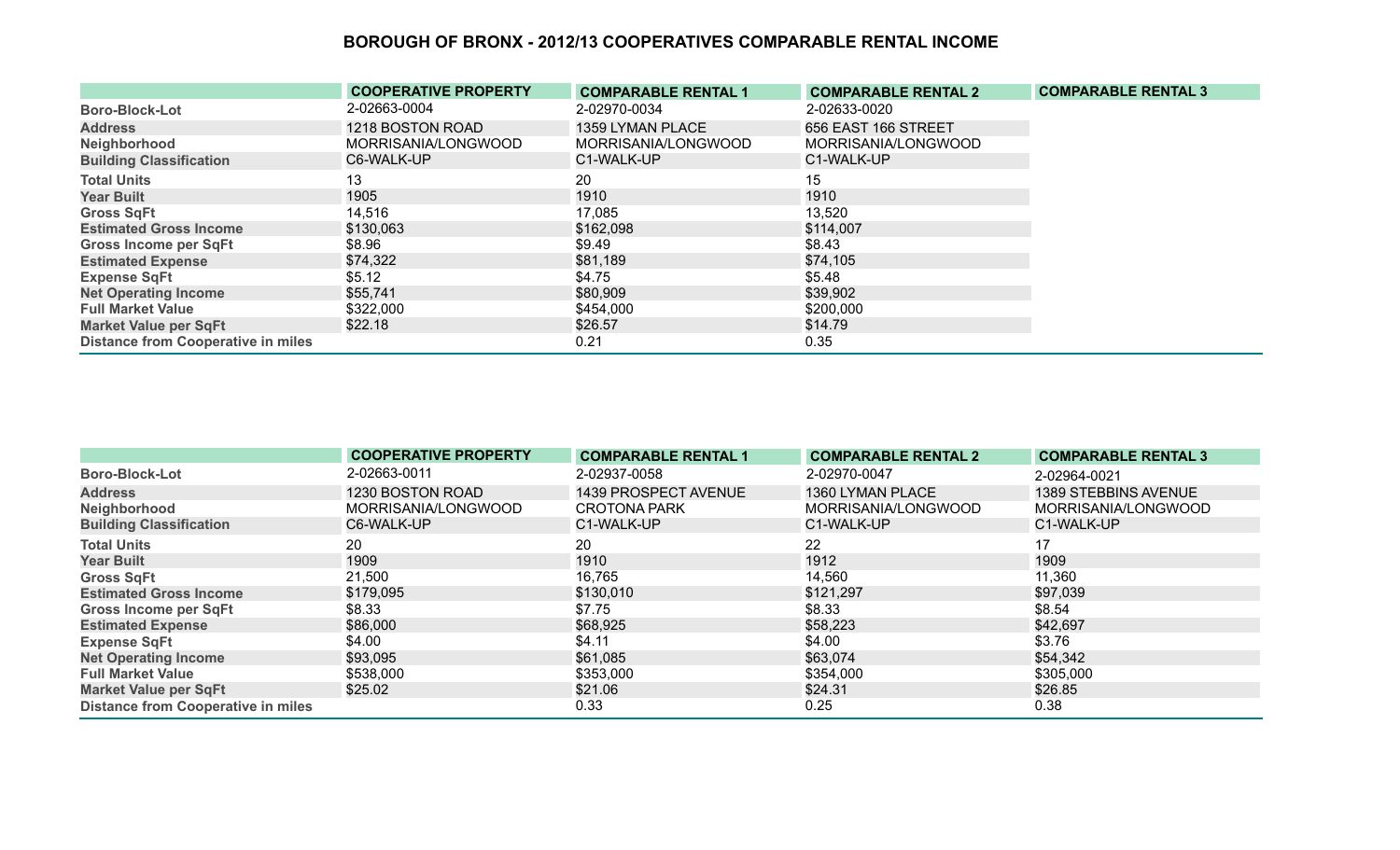|                                           | <b>COOPERATIVE PROPERTY</b> | <b>COMPARABLE RENTAL 1</b> | <b>COMPARABLE RENTAL 2</b> | <b>COMPARABLE RENTAL 3</b> |
|-------------------------------------------|-----------------------------|----------------------------|----------------------------|----------------------------|
| <b>Boro-Block-Lot</b>                     | 2-02683-0041                | 2-02707-0040               | 2-02292-0035               |                            |
| <b>Address</b>                            | 571 SOUTHERN BOULEVARD      | 744 BECK STREET            | 452 EAST 148 STREET        |                            |
| Neighborhood                              | MORRISANIA/LONGWOOD         | MORRISANIA/LONGWOOD        | MOTT HAVEN/PORT MORRIS     |                            |
| <b>Building Classification</b>            | C6-WALK-UP                  | C4-WALK-UP                 | C1-WALK-UP                 |                            |
| <b>Total Units</b>                        | 42                          | 21                         | 34                         |                            |
| <b>Year Built</b>                         | 1907                        | 1907                       | 1888                       |                            |
| <b>Gross SqFt</b>                         | 25,926                      | 15,300                     | 28,770                     |                            |
| <b>Estimated Gross Income</b>             | \$317,075                   | \$181,148                  | \$363,139                  |                            |
| <b>Gross Income per SqFt</b>              | \$12.23                     | \$11.84                    | \$12.62                    |                            |
| <b>Estimated Expense</b>                  | \$155,367                   | \$119,558                  | \$188,131                  |                            |
| <b>Expense SqFt</b>                       | \$5.99                      | \$7.81                     | \$6.54                     |                            |
| <b>Net Operating Income</b>               | \$161,708                   | \$61,590                   | \$175,008                  |                            |
| <b>Full Market Value</b>                  | \$1,011,000                 | \$380,000                  | \$1,108,000                |                            |
| <b>Market Value per SqFt</b>              | \$39.00                     | \$24.84                    | \$38.51                    |                            |
| <b>Distance from Cooperative in miles</b> |                             | 0.34                       | 0.73                       |                            |

|                                           | <b>COOPERATIVE PROPERTY</b> | <b>COMPARABLE RENTAL 1</b> | <b>COMPARABLE RENTAL 2</b> | <b>COMPARABLE RENTAL 3</b> |
|-------------------------------------------|-----------------------------|----------------------------|----------------------------|----------------------------|
| <b>Boro-Block-Lot</b>                     | 2-02683-0052                | 2-02624-0071               | 2-02704-0012               | 2-02699-0048               |
| <b>Address</b>                            | 547 SOUTHERN BOULEVARD      | 671 CAULDWELL AVENUE       | 994 INTERVALE AVENUE       | 993 INTERVALE AVENUE       |
| Neighborhood                              | MORRISANIA/LONGWOOD         | MORRISANIA/LONGWOOD        | MORRISANIA/LONGWOOD        | MORRISANIA/LONGWOOD        |
| <b>Building Classification</b>            | C6-WALK-UP                  | C1-WALK-UP                 | C4-WALK-UP                 | C7-WALK-UP                 |
| <b>Total Units</b>                        | 19                          | 21                         | 21                         | 25                         |
| <b>Year Built</b>                         | 1906                        | 1900                       | 1907                       | 1925                       |
| <b>Gross SqFt</b>                         | 16,875                      | 19,055                     | 20,370                     | 21,995                     |
| <b>Estimated Gross Income</b>             | \$153,731                   | \$174,723                  | \$144,161                  | \$200,357                  |
| <b>Gross Income per SqFt</b>              | \$9.11                      | \$9.17                     | \$7.08                     | \$9.11                     |
| <b>Estimated Expense</b>                  | \$76,781                    | \$98,544                   | \$91,827                   | \$100,179                  |
| <b>Expense SqFt</b>                       | \$4.55                      | \$5.17                     | \$4.51                     | \$4.55                     |
| <b>Net Operating Income</b>               | \$76,950                    | \$76,179                   | \$52,334                   | \$100,178                  |
| <b>Full Market Value</b>                  | \$445,000                   | \$440,000                  | \$293,000                  | \$562,000                  |
| <b>Market Value per SqFt</b>              | \$26.37                     | \$23.09                    | \$14.38                    | \$25.55                    |
| <b>Distance from Cooperative in miles</b> |                             | 0.47                       | 0.78                       | 0.74                       |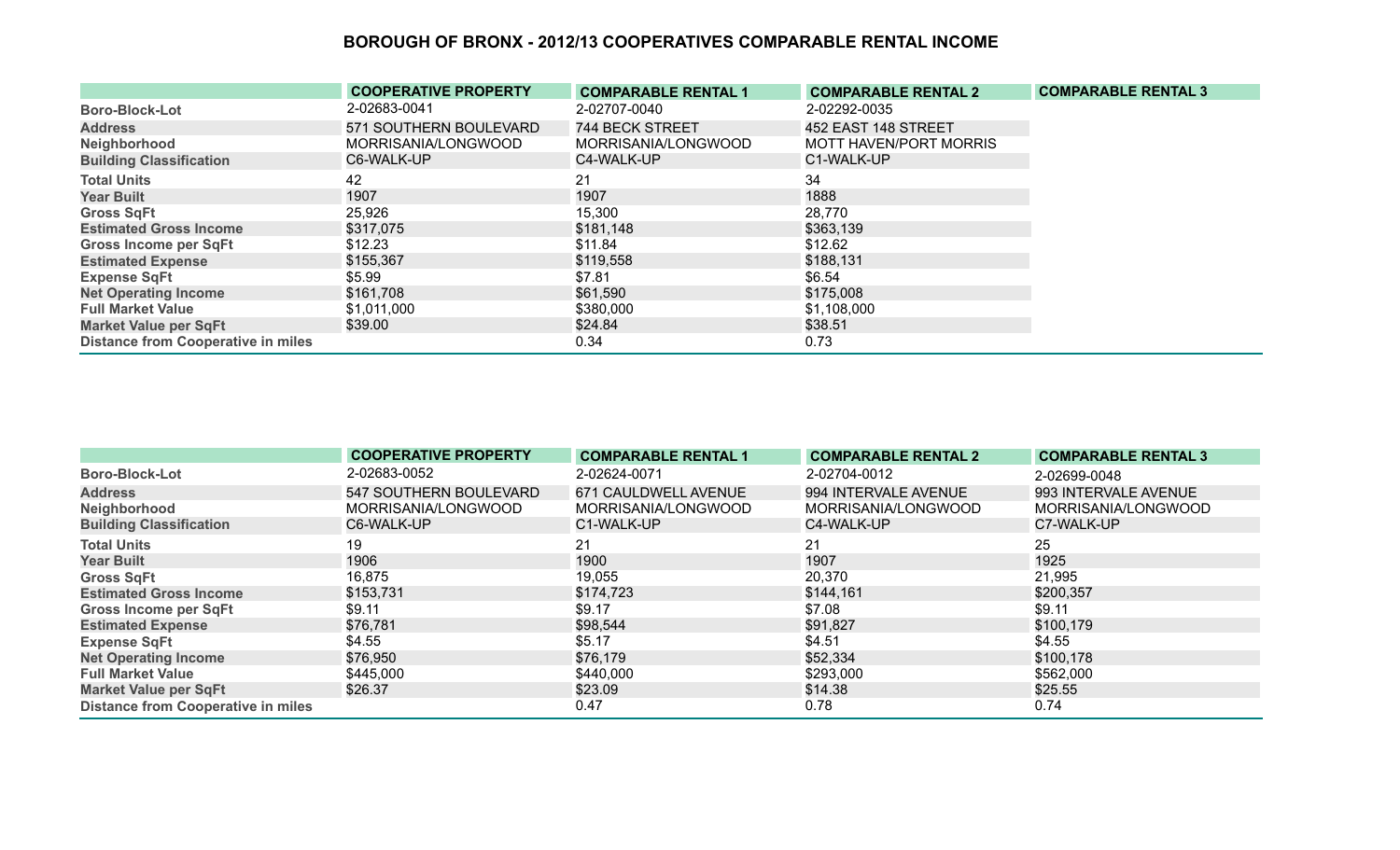|                                           | <b>COOPERATIVE PROPERTY</b> | <b>COMPARABLE RENTAL 1</b> | <b>COMPARABLE RENTAL 2</b> | <b>COMPARABLE RENTAL 3</b> |
|-------------------------------------------|-----------------------------|----------------------------|----------------------------|----------------------------|
| <b>Boro-Block-Lot</b>                     | 2-02683-0100                | 2-02708-0001               | 2-02603-0208               | 2-02284-0062               |
| <b>Address</b>                            | 1021 AVENUE ST JOHN         | 941 LEGGETT AVENUE         | 1047 AVENUE ST JOHN        | 281 BROOK AVENUE           |
| Neighborhood                              | MORRISANIA/LONGWOOD         | MORRISANIA/LONGWOOD        | MORRISANIA/LONGWOOD        | MOTT HAVEN/PORT MORRIS     |
| <b>Building Classification</b>            | C6-WALK-UP                  | C1-WALK-UP                 | C1-WALK-UP                 | C1-WALK-UP                 |
| <b>Total Units</b>                        | 79                          | 58                         | 42                         | 85                         |
| <b>Year Built</b>                         | 1925                        | 1910                       | 1928                       | 1904                       |
| <b>Gross SqFt</b>                         | 61,878                      | 41,750                     | 39,520                     | 62,060                     |
| <b>Estimated Gross Income</b>             | \$479,555                   | \$312,370                  | \$306,474                  | \$423,978                  |
| <b>Gross Income per SqFt</b>              | \$7.75                      | \$7.48                     | \$7.75                     | \$6.83                     |
| <b>Estimated Expense</b>                  | \$233,280                   | \$207,367                  | \$148,801                  | \$245,907                  |
| <b>Expense SqFt</b>                       | \$3.77                      | \$4.97                     | \$3.77                     | \$3.96                     |
| <b>Net Operating Income</b>               | \$246,275                   | \$105,003                  | \$157,673                  | \$178,071                  |
| <b>Full Market Value</b>                  | \$1,331,000                 | \$999,000                  | \$884,000                  | \$1,029,000                |
| <b>Market Value per SqFt</b>              | \$21.51                     | \$23.93                    | \$22.37                    | \$16.58                    |
| <b>Distance from Cooperative in miles</b> |                             | 0.15                       | 0.07                       | 1.08                       |

|                                           | <b>COOPERATIVE PROPERTY</b> | <b>COMPARABLE RENTAL 1</b> | <b>COMPARABLE RENTAL 2</b> | <b>COMPARABLE RENTAL 3</b> |
|-------------------------------------------|-----------------------------|----------------------------|----------------------------|----------------------------|
| <b>Boro-Block-Lot</b>                     | 2-02684-0074                | 2-02684-0072               | 2-02365-0026               |                            |
| <b>Address</b>                            | 986 LEGGETT AVENUE          | 982 LEGGETT AVENUE         | 873 BROOK AVENUE           |                            |
| Neighborhood                              | MORRISANIA/LONGWOOD         | MORRISANIA/LONGWOOD        | MORRISANIA/LONGWOOD        |                            |
| <b>Building Classification</b>            | C6-WALK-UP                  | C1-WALK-UP                 | C1-WALK-UP                 |                            |
| <b>Total Units</b>                        | 21                          | 21                         | 20                         |                            |
| <b>Year Built</b>                         | 1916                        | 1916                       | 1920                       |                            |
| <b>Gross SqFt</b>                         | 16,950                      | 16,950                     | 15,750                     |                            |
| <b>Estimated Gross Income</b>             | \$191,196                   | \$193,276                  | \$175,550                  |                            |
| <b>Gross Income per SqFt</b>              | \$11.28                     | \$11.40                    | \$11.15                    |                            |
| <b>Estimated Expense</b>                  | \$115,769                   | \$107,020                  | \$115,804                  |                            |
| <b>Expense SqFt</b>                       | \$6.83                      | \$6.31                     | \$7.35                     |                            |
| <b>Net Operating Income</b>               | \$75,427                    | \$86,256                   | \$59,746                   |                            |
| <b>Full Market Value</b>                  | \$457,000                   | \$525,000                  | \$360,000                  |                            |
| <b>Market Value per SqFt</b>              | \$26.96                     | \$30.97                    | \$22.86                    |                            |
| <b>Distance from Cooperative in miles</b> |                             | 0.00                       | 0.78                       |                            |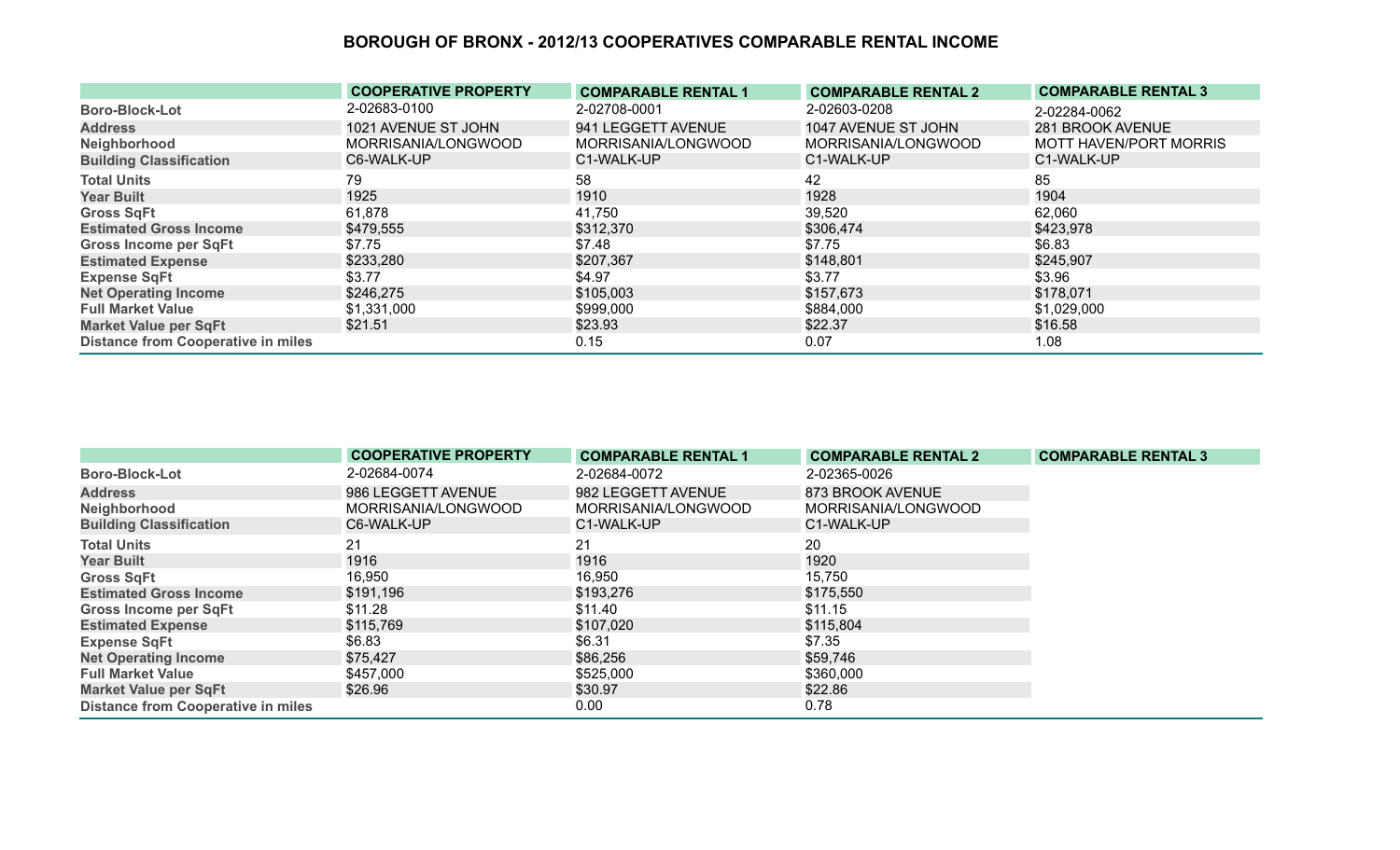|                                           | <b>COOPERATIVE PROPERTY</b> | <b>COMPARABLE RENTAL 1</b> | <b>COMPARABLE RENTAL 2</b> | <b>COMPARABLE RENTAL 3</b> |
|-------------------------------------------|-----------------------------|----------------------------|----------------------------|----------------------------|
| <b>Boro-Block-Lot</b>                     | 2-02688-0035                | 2-02968-0029               | 2-02266-0020               |                            |
| <b>Address</b>                            | 853 MACY PLACE              | <b>1272 UNION AVENUE</b>   | 550 EAST 139 STREET        |                            |
| Neighborhood                              | MORRISANIA/LONGWOOD         | MORRISANIA/LONGWOOD        | MOTT HAVEN/PORT MORRIS     |                            |
| <b>Building Classification</b>            | D4-ELEVATOR                 | C1-WALK-UP                 | C7-WALK-UP                 |                            |
| <b>Total Units</b>                        | 63                          | 26                         |                            |                            |
| <b>Year Built</b>                         | 2009                        | 1915                       | 1931                       |                            |
| <b>Gross SqFt</b>                         | 75,119                      | 17,626                     | 11,405                     |                            |
| <b>Estimated Gross Income</b>             | \$1,352,142                 | \$276,422                  | \$176,429                  |                            |
| <b>Gross Income per SqFt</b>              | \$18.00                     | \$15.68                    | \$15.47                    |                            |
| <b>Estimated Expense</b>                  | \$736,166                   | \$153,302                  | \$82,922                   |                            |
| <b>Expense SqFt</b>                       | \$9.80                      | \$8.70                     | \$7.27                     |                            |
| <b>Net Operating Income</b>               | \$615,976                   | \$123,120                  | \$93,507                   |                            |
| <b>Full Market Value</b>                  | \$4,178,000                 | \$837,000                  | \$633,000                  |                            |
| <b>Market Value per SqFt</b>              | \$55.62                     | \$47.49                    | \$55.50                    |                            |
| <b>Distance from Cooperative in miles</b> |                             |                            |                            |                            |

|                                           | <b>COOPERATIVE PROPERTY</b> | <b>COMPARABLE RENTAL 1</b> | <b>COMPARABLE RENTAL 2</b> | <b>COMPARABLE RENTAL 3</b> |
|-------------------------------------------|-----------------------------|----------------------------|----------------------------|----------------------------|
| <b>Boro-Block-Lot</b>                     | 2-02691-0117                | 2-02728-0016               | 2-02669-0042               |                            |
| <b>Address</b>                            | 883 EAST 165 STREET         | 1166 SIMPSON STREET        | 991 UNION AVENUE           |                            |
| Neighborhood                              | MORRISANIA/LONGWOOD         | MORRISANIA/LONGWOOD        | MORRISANIA/LONGWOOD        |                            |
| <b>Building Classification</b>            | C6-WALK-UP                  | C1-WALK-UP                 | C1-WALK-UP                 |                            |
| <b>Total Units</b>                        | 38                          | 30                         | 21                         |                            |
| <b>Year Built</b>                         | 1907                        | 1911                       | 1905                       |                            |
| <b>Gross SqFt</b>                         | 29,664                      | 22,695                     | 20,855                     |                            |
| <b>Estimated Gross Income</b>             | \$338,466                   | \$284,975                  | \$213,887                  |                            |
| <b>Gross Income per SqFt</b>              | \$11.41                     | \$12.56                    | \$10.26                    |                            |
| <b>Estimated Expense</b>                  | \$196,969                   | \$150,085                  | \$139,027                  |                            |
| <b>Expense SqFt</b>                       | \$6.64                      | \$6.61                     | \$6.67                     |                            |
| <b>Net Operating Income</b>               | \$141,497                   | \$134,890                  | \$74,860                   |                            |
| <b>Full Market Value</b>                  | \$861,000                   | \$852,000                  | \$436,000                  |                            |
| <b>Market Value per SqFt</b>              | \$29.03                     | \$37.54                    | \$20.91                    |                            |
| <b>Distance from Cooperative in miles</b> |                             | 0.34                       | 0.24                       |                            |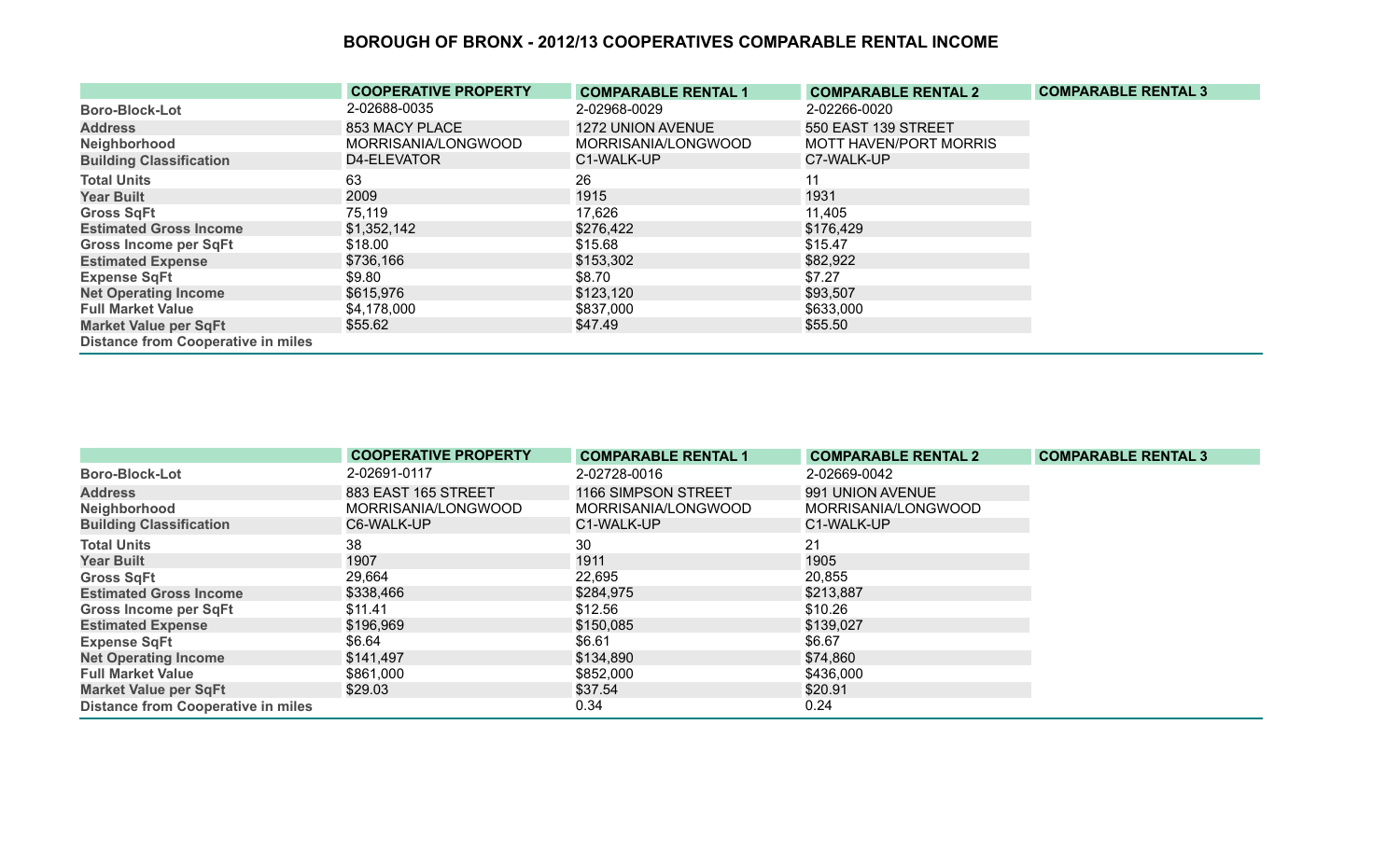|                                           | <b>COOPERATIVE PROPERTY</b> | <b>COMPARABLE RENTAL 1</b> | <b>COMPARABLE RENTAL 2</b> | <b>COMPARABLE RENTAL 3</b> |
|-------------------------------------------|-----------------------------|----------------------------|----------------------------|----------------------------|
| <b>Boro-Block-Lot</b>                     | 2-02698-0063                | 2-02609-0035               | 2-02657-0009               |                            |
| <b>Address</b>                            | 941 ROGERS PLACE            | <b>1203 FULTON AVENUE</b>  | 754 EAST 161 STREET        |                            |
| Neighborhood                              | MORRISANIA/LONGWOOD         | MORRISANIA/LONGWOOD        | MORRISANIA/LONGWOOD        |                            |
| <b>Building Classification</b>            | C6-WALK-UP                  | C1-WALK-UP                 | C1-WALK-UP                 |                            |
| <b>Total Units</b>                        | 20                          | 29                         | 29                         |                            |
| <b>Year Built</b>                         | 1925                        | 1911                       | 1910                       |                            |
| <b>Gross SqFt</b>                         | 16,950                      | 20,825                     | 22,165                     |                            |
| <b>Estimated Gross Income</b>             | \$193,061                   | \$247,841                  | \$241,221                  |                            |
| <b>Gross Income per SqFt</b>              | \$11.39                     | \$11.90                    | \$10.88                    |                            |
| <b>Estimated Expense</b>                  | \$106,277                   | \$126,399                  | \$143,371                  |                            |
| <b>Expense SqFt</b>                       | \$6.27                      | \$6.07                     | \$6.47                     |                            |
| <b>Net Operating Income</b>               | \$86,784                    | \$121,442                  | \$97,850                   |                            |
| <b>Full Market Value</b>                  | \$528,000                   | \$752,000                  | \$584,000                  |                            |
| <b>Market Value per SqFt</b>              | \$31.15                     | \$36.11                    | \$26.35                    |                            |
| <b>Distance from Cooperative in miles</b> |                             | 0.64                       | 0.34                       |                            |

|                                           | <b>COOPERATIVE PROPERTY</b> | <b>COMPARABLE RENTAL 1</b> | <b>COMPARABLE RENTAL 2</b> | <b>COMPARABLE RENTAL 3</b> |
|-------------------------------------------|-----------------------------|----------------------------|----------------------------|----------------------------|
| <b>Boro-Block-Lot</b>                     | 2-02700-0053                | 2-02758-0008               | 2-02751-0036               | 2-02762-0164               |
| <b>Address</b>                            | 1061 INTERVALE AVENUE       | 1142 LONGFELLOW AVENUE     | 1117 WESTCHESTER AVENUE    | 837 LONGFELLOW AVENUE      |
| Neighborhood                              | MORRISANIA/LONGWOOD         | MORRISANIA/LONGWOOD        | MORRISANIA/LONGWOOD        | <b>HUNTS POINT</b>         |
| <b>Building Classification</b>            | C6-WALK-UP                  | C1-WALK-UP                 | C1-WALK-UP                 | C1-WALK-UP                 |
| <b>Total Units</b>                        | 31                          | 26                         | 32                         | 25                         |
| <b>Year Built</b>                         | 1925                        | 1915                       | 1910                       | 1922                       |
| <b>Gross SqFt</b>                         | 20,825                      | 21,780                     | 31,519                     | 23,760                     |
| <b>Estimated Gross Income</b>             | \$205,335                   | \$222,216                  | \$310,916                  | \$232,763                  |
| <b>Gross Income per SqFt</b>              | \$9.86                      | \$10.20                    | \$9.86                     | \$9.80                     |
| <b>Estimated Expense</b>                  | \$98,086                    | \$116,562                  | \$148,534                  | \$147,170                  |
| <b>Expense SqFt</b>                       | \$4.71                      | \$5.35                     | \$4.71                     | \$6.19                     |
| <b>Net Operating Income</b>               | \$107,249                   | \$105,654                  | \$162,382                  | \$85,593                   |
| <b>Full Market Value</b>                  | \$613,000                   | \$586,000                  | \$928,000                  | \$488,000                  |
| <b>Market Value per SqFt</b>              | \$29.44                     | \$26.91                    | \$29.44                    | \$20.54                    |
| <b>Distance from Cooperative in miles</b> |                             | 0.56                       | 0.40                       | 0.75                       |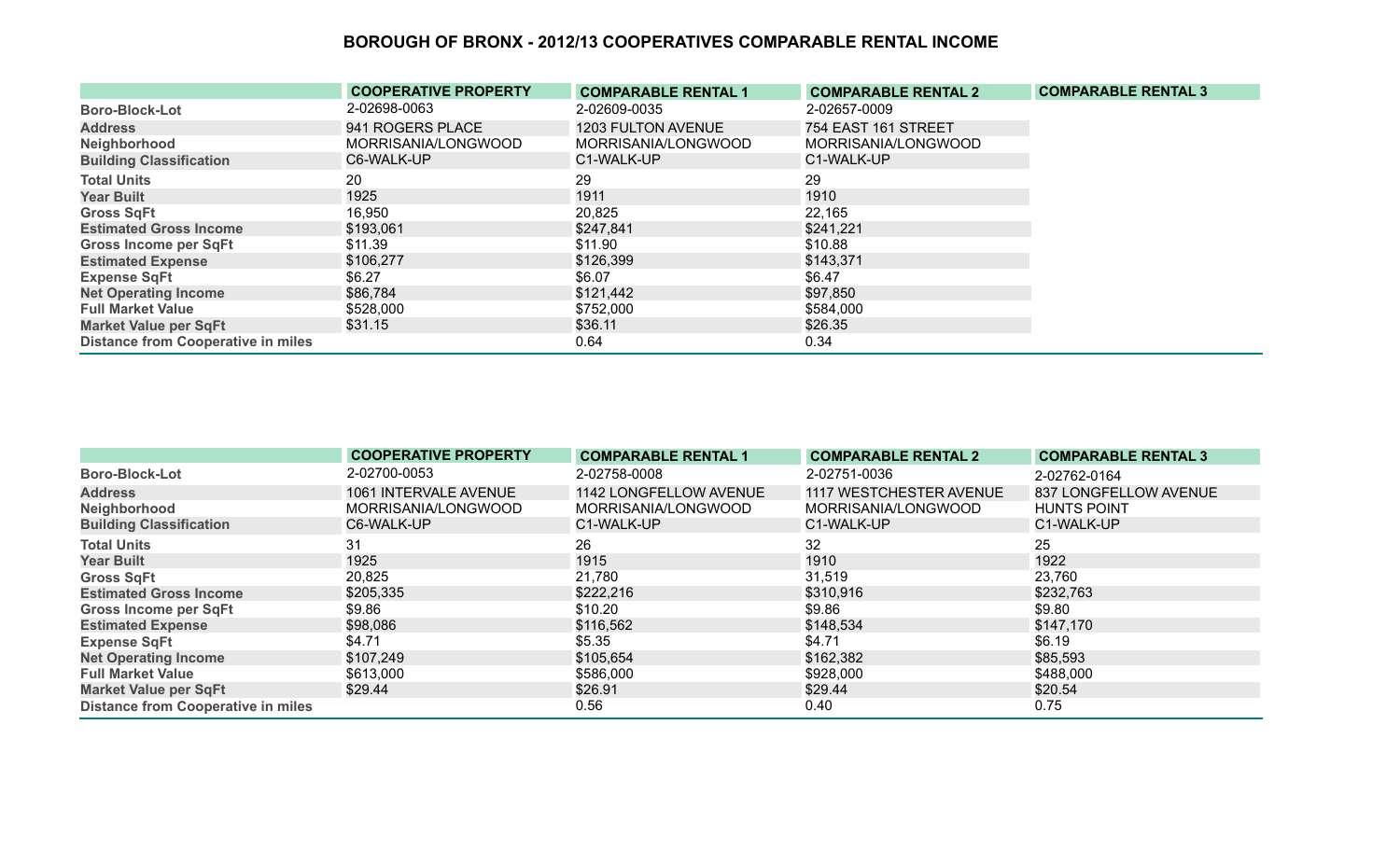|                                           | <b>COOPERATIVE PROPERTY</b> | <b>COMPARABLE RENTAL 1</b> | <b>COMPARABLE RENTAL 2</b> | <b>COMPARABLE RENTAL 3</b>    |
|-------------------------------------------|-----------------------------|----------------------------|----------------------------|-------------------------------|
| <b>Boro-Block-Lot</b>                     | 2-02711-0021                | 2-02662-0016               | 2-02577-0058               | 2-02577-0056                  |
| <b>Address</b>                            | 921 TIFFANY STREET          | 762 EAST 168 STREET        | 455 WALES AVENUE           | 461 WALES AVENUE              |
| Neighborhood                              | MORRISANIA/LONGWOOD         | MORRISANIA/LONGWOOD        | MOTT HAVEN/PORT MORRIS     | <b>MOTT HAVEN/PORT MORRIS</b> |
| <b>Building Classification</b>            | C6-WALK-UP                  | C1-WALK-UP                 | C1-WALK-UP                 | C1-WALK-UP                    |
| <b>Total Units</b>                        | 18                          | 17                         | 16                         | 16                            |
| <b>Year Built</b>                         | 1989                        | 1913                       | 2007                       | 2008                          |
| <b>Gross SqFt</b>                         | 14,000                      | 13,985                     | 16,250                     | 16,250                        |
| <b>Estimated Gross Income</b>             | \$160,160                   | \$107,688                  | \$196,730                  | \$185,960                     |
| <b>Gross Income per SqFt</b>              | \$11.44                     | \$7.70                     | \$12.11                    | \$11.44                       |
| <b>Estimated Expense</b>                  | \$76,860                    | \$62,459                   | \$98,365                   | \$89,261                      |
| <b>Expense SqFt</b>                       | \$5.49                      | \$4.47                     | \$6.05                     | \$5.49                        |
| <b>Net Operating Income</b>               | \$83,300                    | \$45,229                   | \$98,365                   | \$96,699                      |
| <b>Full Market Value</b>                  | \$446,000                   | \$261,000                  | \$581,000                  | \$589,000                     |
| <b>Market Value per SqFt</b>              | \$31.86                     | \$18.66                    | \$35.75                    | \$36.25                       |
| <b>Distance from Cooperative in miles</b> |                             | 0.66                       | 0.92                       | 0.92                          |

|                                           | <b>COOPERATIVE PROPERTY</b> | <b>COMPARABLE RENTAL 1</b> | <b>COMPARABLE RENTAL 2</b> | <b>COMPARABLE RENTAL 3</b> |
|-------------------------------------------|-----------------------------|----------------------------|----------------------------|----------------------------|
| <b>Boro-Block-Lot</b>                     | 2-02717-0048                | 2-02751-0012               | 2-02712-0040               |                            |
| <b>Address</b>                            | 1049 FOX STREET             | 1106 WEST FARMS ROAD       | 901 FOX STREET             |                            |
| Neighborhood                              | MORRISANIA/LONGWOOD         | MORRISANIA/LONGWOOD        | MORRISANIA/LONGWOOD        |                            |
| <b>Building Classification</b>            | D4-ELEVATOR                 | D5-ELEVATOR                | D1-ELEVATOR                |                            |
| <b>Total Units</b>                        | 42                          | 42                         | 25                         |                            |
| <b>Year Built</b>                         | 1915                        | 1910                       | 1913                       |                            |
| <b>Gross SqFt</b>                         | 42,000                      | 36,855                     | 32,994                     |                            |
| <b>Estimated Gross Income</b>             | \$539,320                   | \$282,063                  | \$387,453                  |                            |
| <b>Gross Income per SqFt</b>              | \$12.84                     | \$7.65                     | \$11.74                    |                            |
| <b>Estimated Expense</b>                  | \$306,496                   | \$174,896                  | \$192,605                  |                            |
| <b>Expense SqFt</b>                       | \$7.30                      | \$4.75                     | \$5.84                     |                            |
| <b>Net Operating Income</b>               | \$232,824                   | \$107,167                  | \$194,848                  |                            |
| <b>Full Market Value</b>                  | \$1,483,000                 | \$584,000                  | \$1,200,000                |                            |
| <b>Market Value per SqFt</b>              | \$35.31                     | \$15.85                    | \$36.37                    |                            |
| <b>Distance from Cooperative in miles</b> |                             | 0.24                       | 0.36                       |                            |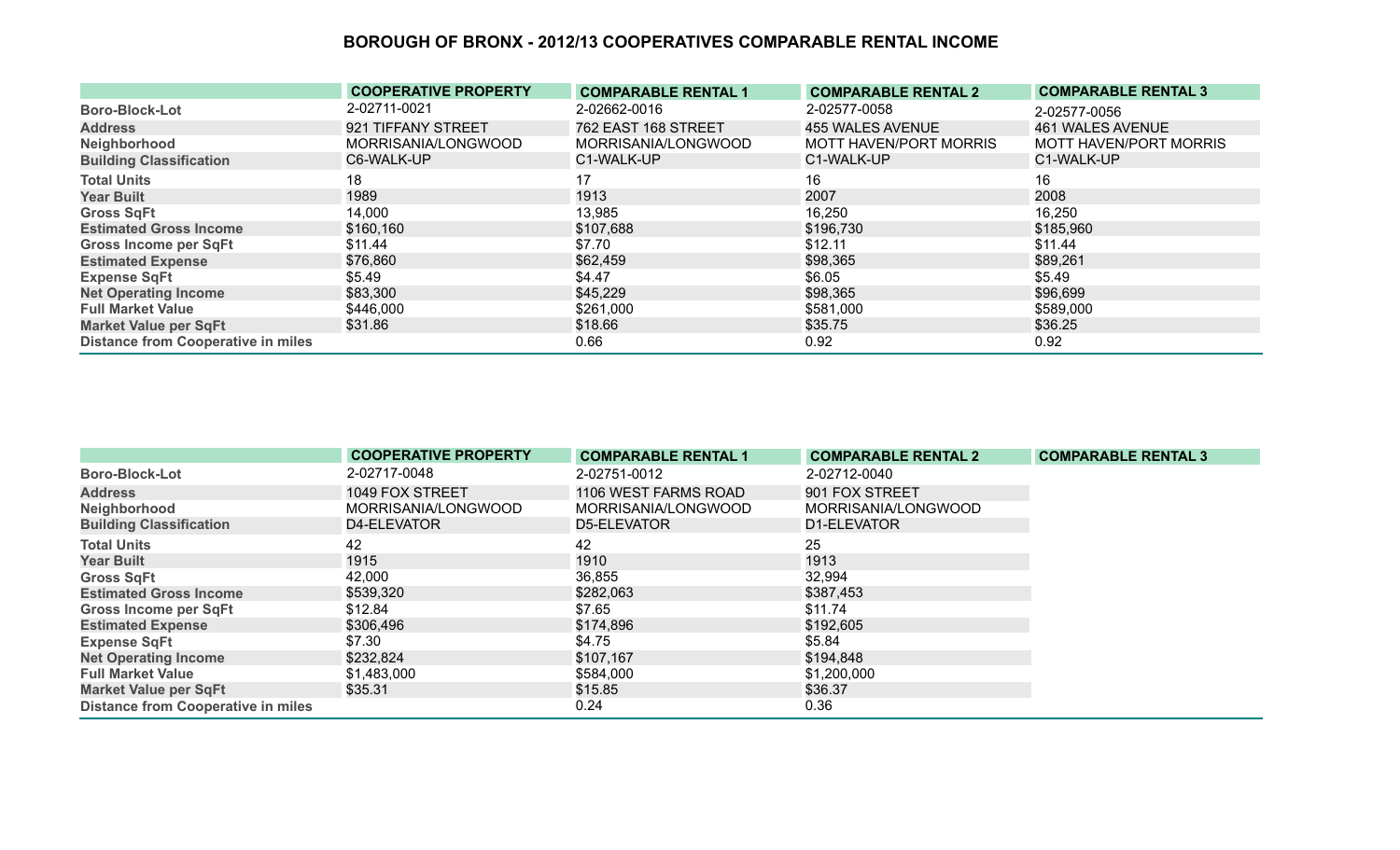|                                           | <b>COOPERATIVE PROPERTY</b> | <b>COMPARABLE RENTAL 1</b> | <b>COMPARABLE RENTAL 2</b> | <b>COMPARABLE RENTAL 3</b>    |
|-------------------------------------------|-----------------------------|----------------------------|----------------------------|-------------------------------|
| <b>Boro-Block-Lot</b>                     | 2-02717-0070                | 2-02909-0012               | 2-02968-0028               | 2-02904-0039                  |
| <b>Address</b>                            | 1020 TIFFANY STREET         | 440 EAST TREMONT AVENUE    | 801 FREEMAN STREET         | <b>1585 WASHINGTON AVENUE</b> |
| Neighborhood                              | MORRISANIA/LONGWOOD         | <b>BATHGATE</b>            | MORRISANIA/LONGWOOD        | <b>BATHGATE</b>               |
| <b>Building Classification</b>            | C6-WALK-UP                  | C7-WALK-UP                 | C7-WALK-UP                 | C4-WALK-UP                    |
| <b>Total Units</b>                        | 13                          | 11                         | 12                         | 18                            |
| <b>Year Built</b>                         | 1931                        | 1931                       | 1931                       | 1931                          |
| <b>Gross SqFt</b>                         | 10,055                      | 12,863                     | 11,335                     | 15,884                        |
| <b>Estimated Gross Income</b>             | \$128,402                   | \$171,605                  | \$144,785                  | \$197,202                     |
| <b>Gross Income per SqFt</b>              | \$12.77                     | \$13.34                    | \$12.77                    | \$12.42                       |
| <b>Estimated Expense</b>                  | \$68,273                    | \$84,596                   | \$76,965                   | \$114,200                     |
| <b>Expense SqFt</b>                       | \$6.79                      | \$6.58                     | \$6.79                     | \$7.19                        |
| <b>Net Operating Income</b>               | \$60,129                    | \$87,009                   | \$67,820                   | \$83,002                      |
| <b>Full Market Value</b>                  | \$382,000                   | \$562,000                  | \$431,000                  | \$522,000                     |
| <b>Market Value per SqFt</b>              | \$37.99                     | \$43.69                    | \$38.02                    | \$32.86                       |
| <b>Distance from Cooperative in miles</b> |                             | 1.50                       | 0.41                       | 1.09                          |

|                                           | <b>COOPERATIVE PROPERTY</b> | <b>COMPARABLE RENTAL 1</b> | <b>COMPARABLE RENTAL 2</b> | <b>COMPARABLE RENTAL 3</b> |
|-------------------------------------------|-----------------------------|----------------------------|----------------------------|----------------------------|
| <b>Boro-Block-Lot</b>                     | 2-02720-0041                | 2-02720-0069               | 2-02609-0035               |                            |
| <b>Address</b>                            | 1025 LEGGETT AVENUE         | <b>788 FOX STREET</b>      | 1203 FULTON AVENUE         |                            |
| Neighborhood                              | MORRISANIA/LONGWOOD         | MORRISANIA/LONGWOOD        | MORRISANIA/LONGWOOD        |                            |
| <b>Building Classification</b>            | C6-WALK-UP                  | C7-WALK-UP                 | C1-WALK-UP                 |                            |
| <b>Total Units</b>                        | 57                          | 52                         | 29                         |                            |
| <b>Year Built</b>                         | 1924                        | 1922                       | 1911                       |                            |
| <b>Gross SqFt</b>                         | 41,010                      | 40,400                     | 20,825                     |                            |
| <b>Estimated Gross Income</b>             | \$531,490                   | \$566,179                  | \$247,841                  |                            |
| <b>Gross Income per SqFt</b>              | \$12.96                     | \$14.01                    | \$11.90                    |                            |
| <b>Estimated Expense</b>                  | \$268,205                   | \$283,122                  | \$126,399                  |                            |
| <b>Expense SqFt</b>                       | \$6.54                      | \$7.01                     | \$6.07                     |                            |
| <b>Net Operating Income</b>               | \$263,285                   | \$283,057                  | \$121,442                  |                            |
| <b>Full Market Value</b>                  | \$1,682,000                 | \$1,858,000                | \$752,000                  |                            |
| <b>Market Value per SqFt</b>              | \$41.01                     | \$45.99                    | \$36.11                    |                            |
| <b>Distance from Cooperative in miles</b> |                             | 0.12                       | 1.13                       |                            |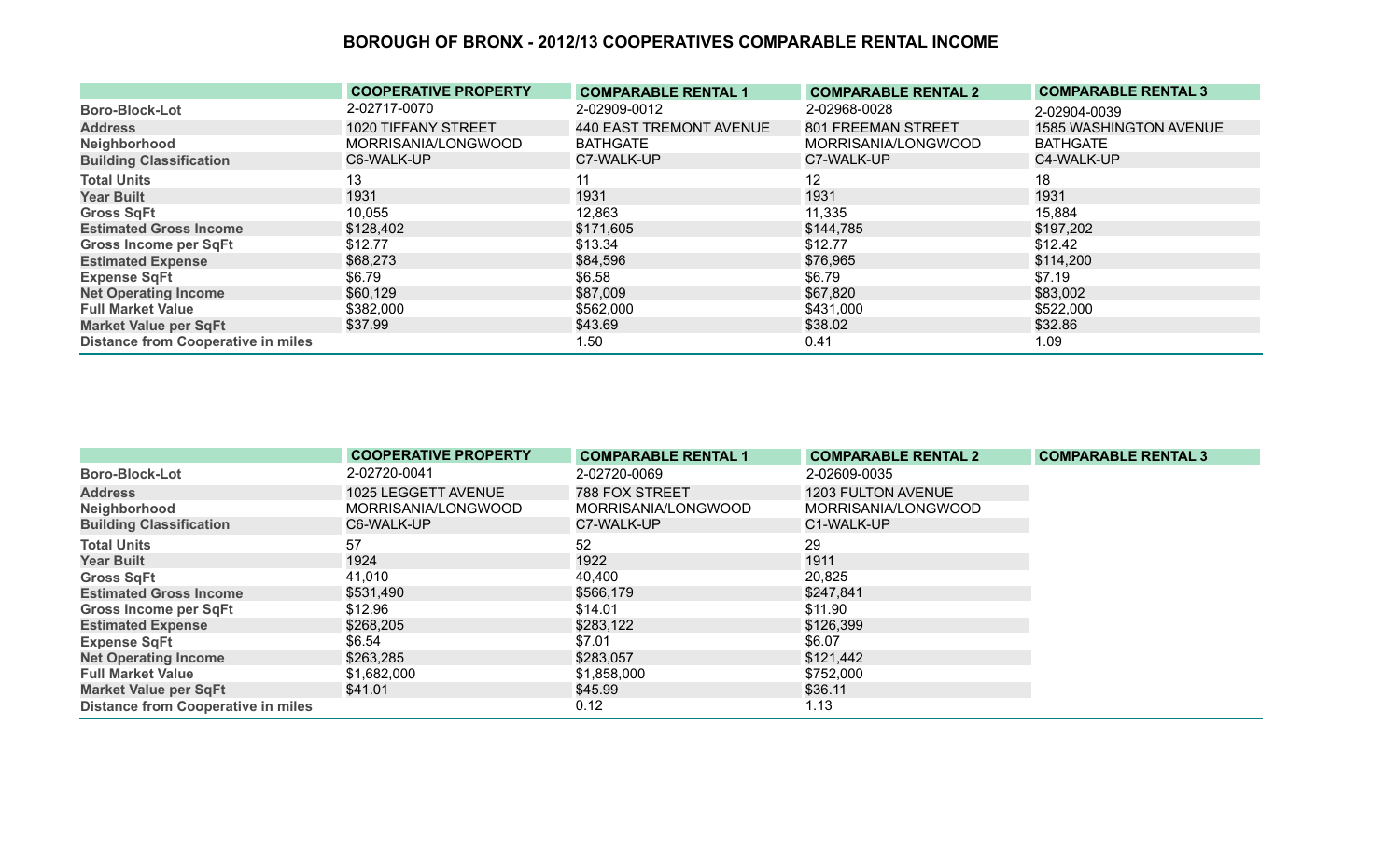|                                           | <b>COOPERATIVE PROPERTY</b> | <b>COMPARABLE RENTAL 1</b> | <b>COMPARABLE RENTAL 2</b> | <b>COMPARABLE RENTAL 3</b> |
|-------------------------------------------|-----------------------------|----------------------------|----------------------------|----------------------------|
| <b>Boro-Block-Lot</b>                     | 2-02721-0020                | 2-02707-0040               | 2-02684-0072               | 2-02763-0275               |
| <b>Address</b>                            | 829 SOUTHERN BOULEVARD      | 744 BECK STREET            | 982 LEGGETT AVENUE         | 770 BRYANT AVENUE          |
| Neighborhood                              | MORRISANIA/LONGWOOD         | MORRISANIA/LONGWOOD        | MORRISANIA/LONGWOOD        | <b>HUNTS POINT</b>         |
| <b>Building Classification</b>            | C6-WALK-UP                  | C4-WALK-UP                 | C1-WALK-UP                 | C1-WALK-UP                 |
| <b>Total Units</b>                        | 49                          | 21                         | 21                         | 46                         |
| <b>Year Built</b>                         | 1925                        | 1907                       | 1916                       | 1920                       |
| <b>Gross SqFt</b>                         | 31,335                      | 15,300                     | 16,950                     | 34,150                     |
| <b>Estimated Gross Income</b>             | \$357,219                   | \$181,148                  | \$193,276                  | \$371,807                  |
| <b>Gross Income per SqFt</b>              | \$11.40                     | \$11.84                    | \$11.40                    | \$10.89                    |
| <b>Estimated Expense</b>                  | \$197,724                   | \$119,558                  | \$107,020                  | \$234,731                  |
| <b>Expense SqFt</b>                       | \$6.31                      | \$7.81                     | \$6.31                     | \$6.87                     |
| <b>Net Operating Income</b>               | \$159,495                   | \$61,590                   | \$86,256                   | \$137,076                  |
| <b>Full Market Value</b>                  | \$971,000                   | \$380,000                  | \$525,000                  | \$818,000                  |
| <b>Market Value per SqFt</b>              | \$30.99                     | \$24.84                    | \$30.97                    | \$23.95                    |
| <b>Distance from Cooperative in miles</b> |                             | 0.12                       | 0.32                       | 0.57                       |

|                                           | <b>COOPERATIVE PROPERTY</b> | <b>COMPARABLE RENTAL 1</b> | <b>COMPARABLE RENTAL 2</b> | <b>COMPARABLE RENTAL 3</b> |
|-------------------------------------------|-----------------------------|----------------------------|----------------------------|----------------------------|
| <b>Boro-Block-Lot</b>                     | 2-02721-0042                | 2-02662-0016               | 2-02577-0058               | 2-02577-0056               |
| <b>Address</b>                            | 1019 LONGWOOD AVENUE        | 762 EAST 168 STREET        | 455 WALES AVENUE           | 461 WALES AVENUE           |
| Neighborhood                              | MORRISANIA/LONGWOOD         | MORRISANIA/LONGWOOD        | MOTT HAVEN/PORT MORRIS     | MOTT HAVEN/PORT MORRIS     |
| <b>Building Classification</b>            | C6-WALK-UP                  | C1-WALK-UP                 | C1-WALK-UP                 | C1-WALK-UP                 |
| <b>Total Units</b>                        | 16                          | 17                         | 16                         | 16                         |
| <b>Year Built</b>                         | 1931                        | 1913                       | 2007                       | 2008                       |
| <b>Gross SqFt</b>                         | 18,300                      | 13,985                     | 16,250                     | 16,250                     |
| <b>Estimated Gross Income</b>             | \$209,352                   | \$107,688                  | \$196,730                  | \$185,960                  |
| <b>Gross Income per SqFt</b>              | \$11.44                     | \$7.70                     | \$12.11                    | \$11.44                    |
| <b>Estimated Expense</b>                  | \$100,467                   | \$62,459                   | \$98,365                   | \$89,261                   |
| <b>Expense SqFt</b>                       | \$5.49                      | \$4.47                     | \$6.05                     | \$5.49                     |
| <b>Net Operating Income</b>               | \$108,885                   | \$45,229                   | \$98,365                   | \$96,699                   |
| <b>Full Market Value</b>                  | \$596,000                   | \$261,000                  | \$581,000                  | \$589,000                  |
| <b>Market Value per SqFt</b>              | \$32.57                     | \$18.66                    | \$35.75                    | \$36.25                    |
| <b>Distance from Cooperative in miles</b> |                             | 0.83                       | 0.78                       | 0.78                       |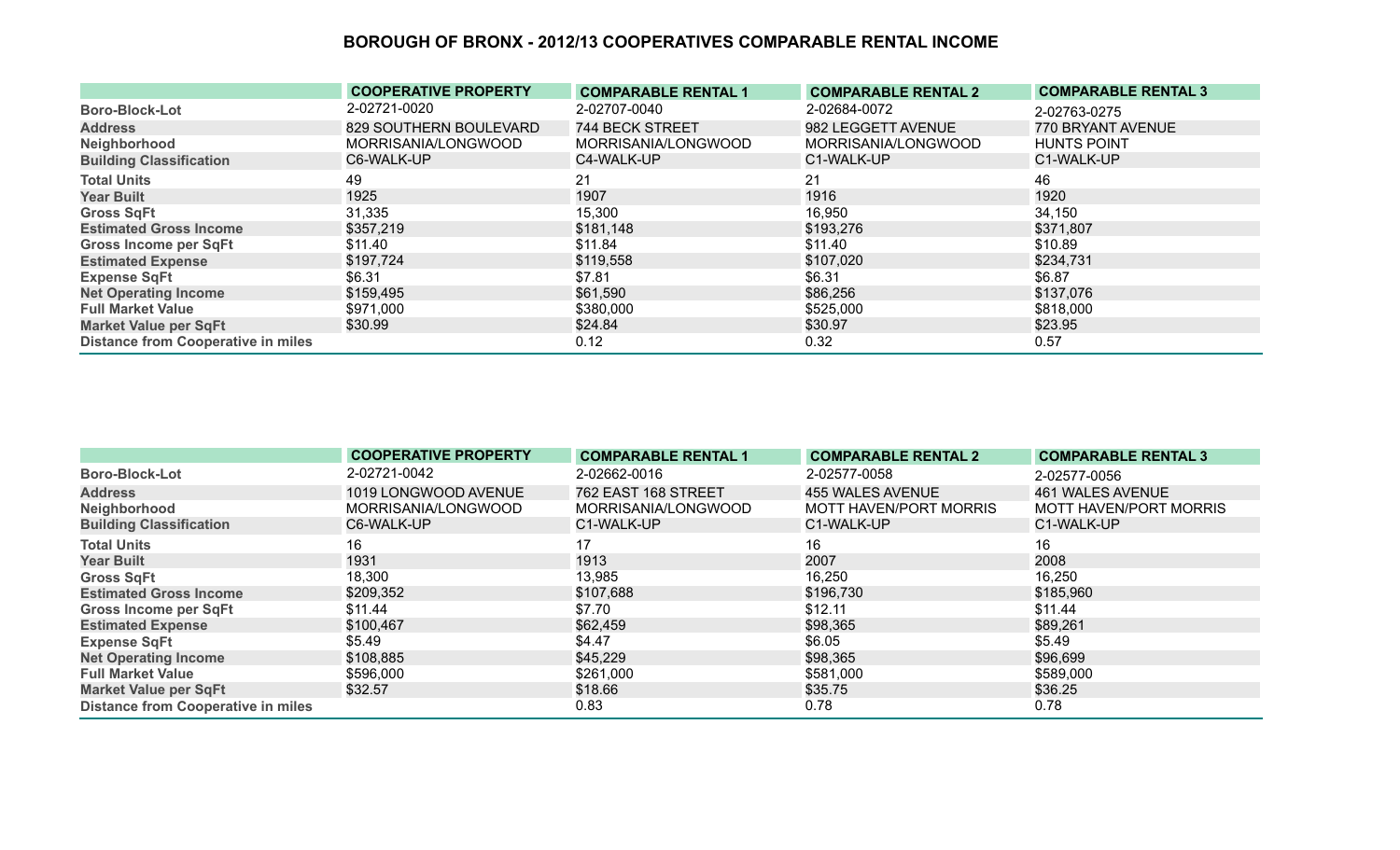|                                           | <b>COOPERATIVE PROPERTY</b> | <b>COMPARABLE RENTAL 1</b> | <b>COMPARABLE RENTAL 2</b> | <b>COMPARABLE RENTAL 3</b> |
|-------------------------------------------|-----------------------------|----------------------------|----------------------------|----------------------------|
| <b>Boro-Block-Lot</b>                     | 2-02721-0043                | 2-02707-0040               | 2-02684-0072               | 2-02669-0042               |
| <b>Address</b>                            | 1015 LONGWOOD AVENUE        | 744 BECK STREET            | 982 LEGGETT AVENUE         | 991 UNION AVENUE           |
| Neighborhood                              | MORRISANIA/LONGWOOD         | MORRISANIA/LONGWOOD        | MORRISANIA/LONGWOOD        | MORRISANIA/LONGWOOD        |
| <b>Building Classification</b>            | C6-WALK-UP                  | C4-WALK-UP                 | C1-WALK-UP                 | C1-WALK-UP                 |
| <b>Total Units</b>                        | 23                          | 21                         | 21                         | 21                         |
| <b>Year Built</b>                         | 1931                        | 1907                       | 1916                       | 1905                       |
| <b>Gross SqFt</b>                         | 20,580                      | 15,300                     | 16,950                     | 20,855                     |
| <b>Estimated Gross Income</b>             | \$234,612                   | \$181,148                  | \$193,276                  | \$213,887                  |
| <b>Gross Income per SqFt</b>              | \$11.40                     | \$11.84                    | \$11.40                    | \$10.26                    |
| <b>Estimated Expense</b>                  | \$129,860                   | \$119,558                  | \$107,020                  | \$139,027                  |
| <b>Expense SqFt</b>                       | \$6.31                      | \$7.81                     | \$6.31                     | \$6.67                     |
| <b>Net Operating Income</b>               | \$104,752                   | \$61,590                   | \$86,256                   | \$74,860                   |
| <b>Full Market Value</b>                  | \$637,000                   | \$380,000                  | \$525,000                  | \$436,000                  |
| <b>Market Value per SqFt</b>              | \$30.95                     | \$24.84                    | \$30.97                    | \$20.91                    |
| <b>Distance from Cooperative in miles</b> |                             | 0.12                       | 0.32                       | 0.53                       |

|                                           | <b>COOPERATIVE PROPERTY</b> | <b>COMPARABLE RENTAL 1</b> | <b>COMPARABLE RENTAL 2</b> | <b>COMPARABLE RENTAL 3</b> |
|-------------------------------------------|-----------------------------|----------------------------|----------------------------|----------------------------|
| <b>Boro-Block-Lot</b>                     | 2-02722-0001                | 2-02744-0063               | 2-02707-0040               |                            |
| <b>Address</b>                            | 854 INTERVALE AVENUE        | 1131 WEST FARMS ROAD       | 744 BECK STREET            |                            |
| Neighborhood                              | MORRISANIA/LONGWOOD         | MORRISANIA/LONGWOOD        | MORRISANIA/LONGWOOD        |                            |
| <b>Building Classification</b>            | C6-WALK-UP                  | C7-WALK-UP                 | C4-WALK-UP                 |                            |
| <b>Total Units</b>                        | 18                          | 29                         | 21                         |                            |
| <b>Year Built</b>                         | 1931                        | 1914                       | 1907                       |                            |
| <b>Gross SqFt</b>                         | 10,220                      | 22,195                     | 15,300                     |                            |
| <b>Estimated Gross Income</b>             | \$146,861                   | \$374,907                  | \$181,148                  |                            |
| <b>Gross Income per SqFt</b>              | \$14.37                     | \$16.89                    | \$11.84                    |                            |
| <b>Estimated Expense</b>                  | \$84,213                    | \$192,288                  | \$119,558                  |                            |
| <b>Expense SqFt</b>                       | \$8.24                      | \$8.66                     | \$7.81                     |                            |
| <b>Net Operating Income</b>               | \$62,648                    | \$182,619                  | \$61,590                   |                            |
| <b>Full Market Value</b>                  | \$415,000                   | \$1,267,000                | \$380,000                  |                            |
| <b>Market Value per SqFt</b>              | \$40.61                     | \$57.08                    | \$24.84                    |                            |
| <b>Distance from Cooperative in miles</b> |                             | 0.61                       | 0.21                       |                            |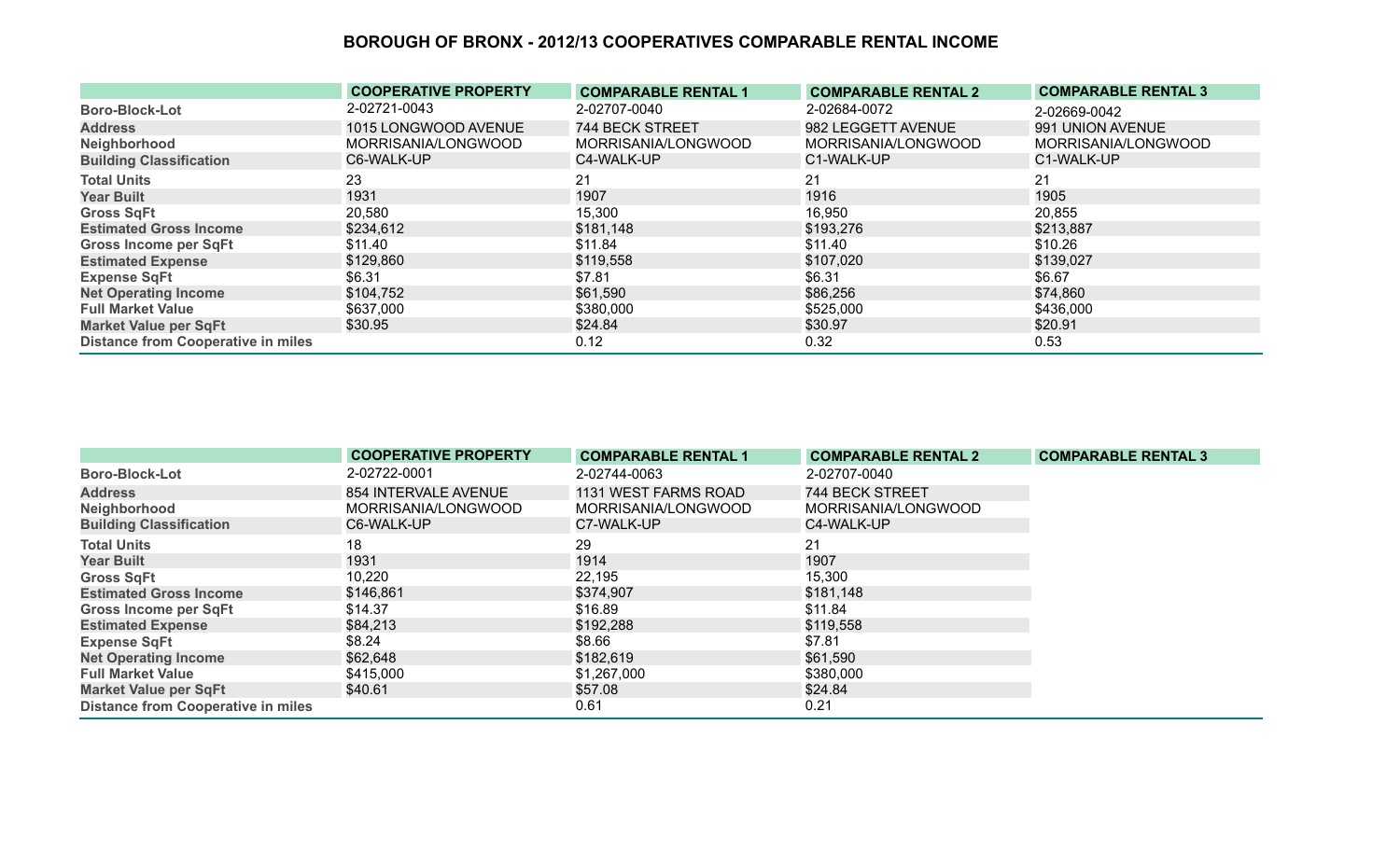|                                           | <b>COOPERATIVE PROPERTY</b> | <b>COMPARABLE RENTAL 1</b> | <b>COMPARABLE RENTAL 2</b> | <b>COMPARABLE RENTAL 3</b> |
|-------------------------------------------|-----------------------------|----------------------------|----------------------------|----------------------------|
| <b>Boro-Block-Lot</b>                     | 2-02723-0028                | 2-02723-0025               | 2-02699-0048               | 2-02704-0012               |
| <b>Address</b>                            | 906 SIMPSON STREET          | 934 BARRETTO STREET        | 993 INTERVALE AVENUE       | 994 INTERVALE AVENUE       |
| Neighborhood                              | MORRISANIA/LONGWOOD         | MORRISANIA/LONGWOOD        | MORRISANIA/LONGWOOD        | MORRISANIA/LONGWOOD        |
| <b>Building Classification</b>            | C6-WALK-UP                  | C1-WALK-UP                 | C7-WALK-UP                 | C4-WALK-UP                 |
| <b>Total Units</b>                        | 31                          | 21                         | 25                         | 21                         |
| <b>Year Built</b>                         | 1925                        | 1925                       | 1925                       | 1907                       |
| <b>Gross SqFt</b>                         | 34,875                      | 20,750                     | 21,995                     | 20,370                     |
| <b>Estimated Gross Income</b>             | \$308,644                   | \$158,694                  | \$200,357                  | \$144,161                  |
| <b>Gross Income per SqFt</b>              | \$8.85                      | \$7.65                     | \$9.11                     | \$7.08                     |
| <b>Estimated Expense</b>                  | \$154,148                   | \$103,151                  | \$100,179                  | \$91,827                   |
| <b>Expense SqFt</b>                       | \$4.42                      | \$4.97                     | \$4.55                     | \$4.51                     |
| <b>Net Operating Income</b>               | \$154,496                   | \$55,543                   | \$100,178                  | \$52,334                   |
| <b>Full Market Value</b>                  | \$893,000                   | \$311,000                  | \$562,000                  | \$293,000                  |
| <b>Market Value per SqFt</b>              | \$25.61                     | \$14.99                    | \$25.55                    | \$14.38                    |
| <b>Distance from Cooperative in miles</b> |                             | 0.00                       | 0.29                       | 0.27                       |

|                                           | <b>COOPERATIVE PROPERTY</b> | <b>COMPARABLE RENTAL 1</b> | <b>COMPARABLE RENTAL 2</b> | <b>COMPARABLE RENTAL 3</b> |
|-------------------------------------------|-----------------------------|----------------------------|----------------------------|----------------------------|
| <b>Boro-Block-Lot</b>                     | 2-02723-0029                | 2-02723-0025               | 2-02699-0048               | 2-02704-0012               |
| <b>Address</b>                            | 914 SIMPSON STREET          | 934 BARRETTO STREET        | 993 INTERVALE AVENUE       | 994 INTERVALE AVENUE       |
| Neighborhood                              | MORRISANIA/LONGWOOD         | MORRISANIA/LONGWOOD        | MORRISANIA/LONGWOOD        | MORRISANIA/LONGWOOD        |
| <b>Building Classification</b>            | C6-WALK-UP                  | C1-WALK-UP                 | C7-WALK-UP                 | C4-WALK-UP                 |
| <b>Total Units</b>                        | 31                          | 21                         | 25                         | 21                         |
| <b>Year Built</b>                         | 1925                        | 1925                       | 1925                       | 1907                       |
| <b>Gross SqFt</b>                         | 34,875                      | 20,750                     | 21,995                     | 20,370                     |
| <b>Estimated Gross Income</b>             | \$308,644                   | \$158,694                  | \$200,357                  | \$144,161                  |
| <b>Gross Income per SqFt</b>              | \$8.85                      | \$7.65                     | \$9.11                     | \$7.08                     |
| <b>Estimated Expense</b>                  | \$154,148                   | \$103,151                  | \$100,179                  | \$91,827                   |
| <b>Expense SqFt</b>                       | \$4.42                      | \$4.97                     | \$4.55                     | \$4.51                     |
| <b>Net Operating Income</b>               | \$154,496                   | \$55,543                   | \$100,178                  | \$52,334                   |
| <b>Full Market Value</b>                  | \$893,000                   | \$311,000                  | \$562,000                  | \$293,000                  |
| <b>Market Value per SqFt</b>              | \$25.61                     | \$14.99                    | \$25.55                    | \$14.38                    |
| <b>Distance from Cooperative in miles</b> |                             | 0.00                       | 0.29                       | 0.27                       |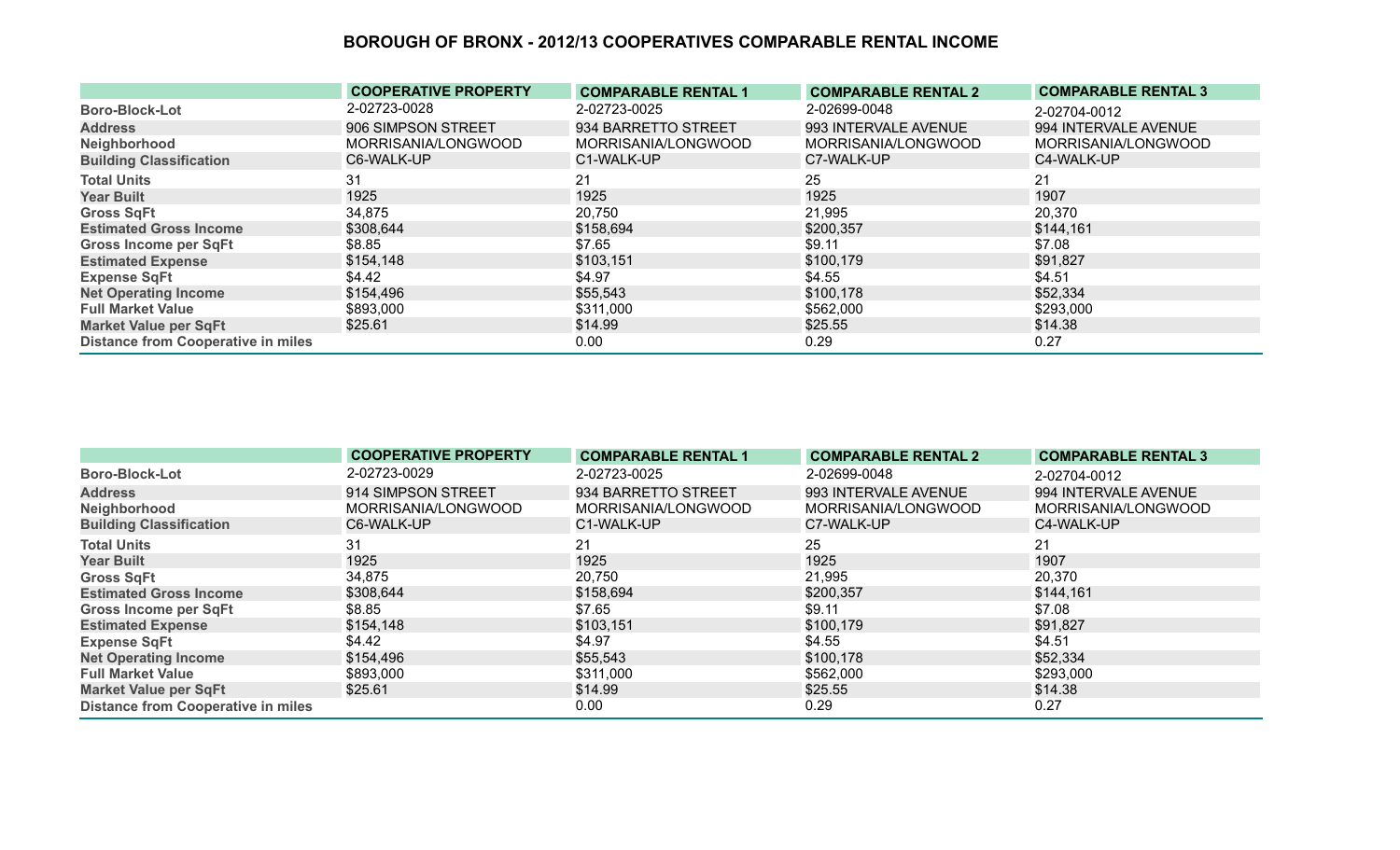|                                           | <b>COOPERATIVE PROPERTY</b> | <b>COMPARABLE RENTAL 1</b> | <b>COMPARABLE RENTAL 2</b> | <b>COMPARABLE RENTAL 3</b> |
|-------------------------------------------|-----------------------------|----------------------------|----------------------------|----------------------------|
| <b>Boro-Block-Lot</b>                     | 2-02727-0039                | 2-02970-0047               | 2-02937-0058               | 2-02723-0025               |
| <b>Address</b>                            | 1111 SOUTHERN BOULEVARD     | 1360 LYMAN PLACE           | 1439 PROSPECT AVENUE       | 934 BARRETTO STREET        |
| Neighborhood                              | MORRISANIA/LONGWOOD         | MORRISANIA/LONGWOOD        | <b>CROTONA PARK</b>        | MORRISANIA/LONGWOOD        |
| <b>Building Classification</b>            | C6-WALK-UP                  | C1-WALK-UP                 | C1-WALK-UP                 | C1-WALK-UP                 |
| <b>Total Units</b>                        | 26                          | 22                         | 20                         | 21                         |
| <b>Year Built</b>                         | 1925                        | 1912                       | 1910                       | 1925                       |
| <b>Gross SqFt</b>                         | 21,917                      | 14,560                     | 16,765                     | 20,750                     |
| <b>Estimated Gross Income</b>             | \$169,857                   | \$121,297                  | \$130,010                  | \$158,694                  |
| <b>Gross Income per SqFt</b>              | \$7.75                      | \$8.33                     | \$7.75                     | \$7.65                     |
| <b>Estimated Expense</b>                  | \$90,079                    | \$58,223                   | \$68,925                   | \$103,151                  |
| <b>Expense SqFt</b>                       | \$4.11                      | \$4.00                     | \$4.11                     | \$4.97                     |
| <b>Net Operating Income</b>               | \$79,778                    | \$63,074                   | \$61,085                   | \$55,543                   |
| <b>Full Market Value</b>                  | \$461,000                   | \$354,000                  | \$353,000                  | \$311,000                  |
| <b>Market Value per SqFt</b>              | \$21.03                     | \$24.31                    | \$21.06                    | \$14.99                    |
| <b>Distance from Cooperative in miles</b> |                             | 0.34                       | 0.63                       | 0.37                       |

|                                           | <b>COOPERATIVE PROPERTY</b> | <b>COMPARABLE RENTAL 1</b> | <b>COMPARABLE RENTAL 2</b> | <b>COMPARABLE RENTAL 3</b> |
|-------------------------------------------|-----------------------------|----------------------------|----------------------------|----------------------------|
| <b>Boro-Block-Lot</b>                     | 2-02732-0021                | 2-02723-0025               | 2-02699-0048               | 2-02708-0001               |
| <b>Address</b>                            | 850 SOUTHERN BOULEVARD      | 934 BARRETTO STREET        | 993 INTERVALE AVENUE       | 941 LEGGETT AVENUE         |
| Neighborhood                              | MORRISANIA/LONGWOOD         | MORRISANIA/LONGWOOD        | MORRISANIA/LONGWOOD        | MORRISANIA/LONGWOOD        |
| <b>Building Classification</b>            | C6-WALK-UP                  | C1-WALK-UP                 | C7-WALK-UP                 | C1-WALK-UP                 |
| <b>Total Units</b>                        | 58                          | 21                         | 25                         | 58                         |
| <b>Year Built</b>                         | 1923                        | 1925                       | 1925                       | 1910                       |
| <b>Gross SqFt</b>                         | 41,874                      | 20,750                     | 21,995                     | 41,750                     |
| <b>Estimated Gross Income</b>             | \$370,585                   | \$158,694                  | \$200,357                  | \$312,370                  |
| <b>Gross Income per SqFt</b>              | \$8.85                      | \$7.65                     | \$9.11                     | \$7.48                     |
| <b>Estimated Expense</b>                  | \$185,083                   | \$103,151                  | \$100,179                  | \$207,367                  |
| <b>Expense SqFt</b>                       | \$4.42                      | \$4.97                     | \$4.55                     | \$4.97                     |
| <b>Net Operating Income</b>               | \$185,502                   | \$55,543                   | \$100,178                  | \$105,003                  |
| <b>Full Market Value</b>                  | \$1,072,000                 | \$311,000                  | \$562,000                  | \$999,000                  |
| <b>Market Value per SqFt</b>              | \$25.60                     | \$14.99                    | \$25.55                    | \$23.93                    |
| <b>Distance from Cooperative in miles</b> |                             | 0.24                       | 0.42                       | 0.28                       |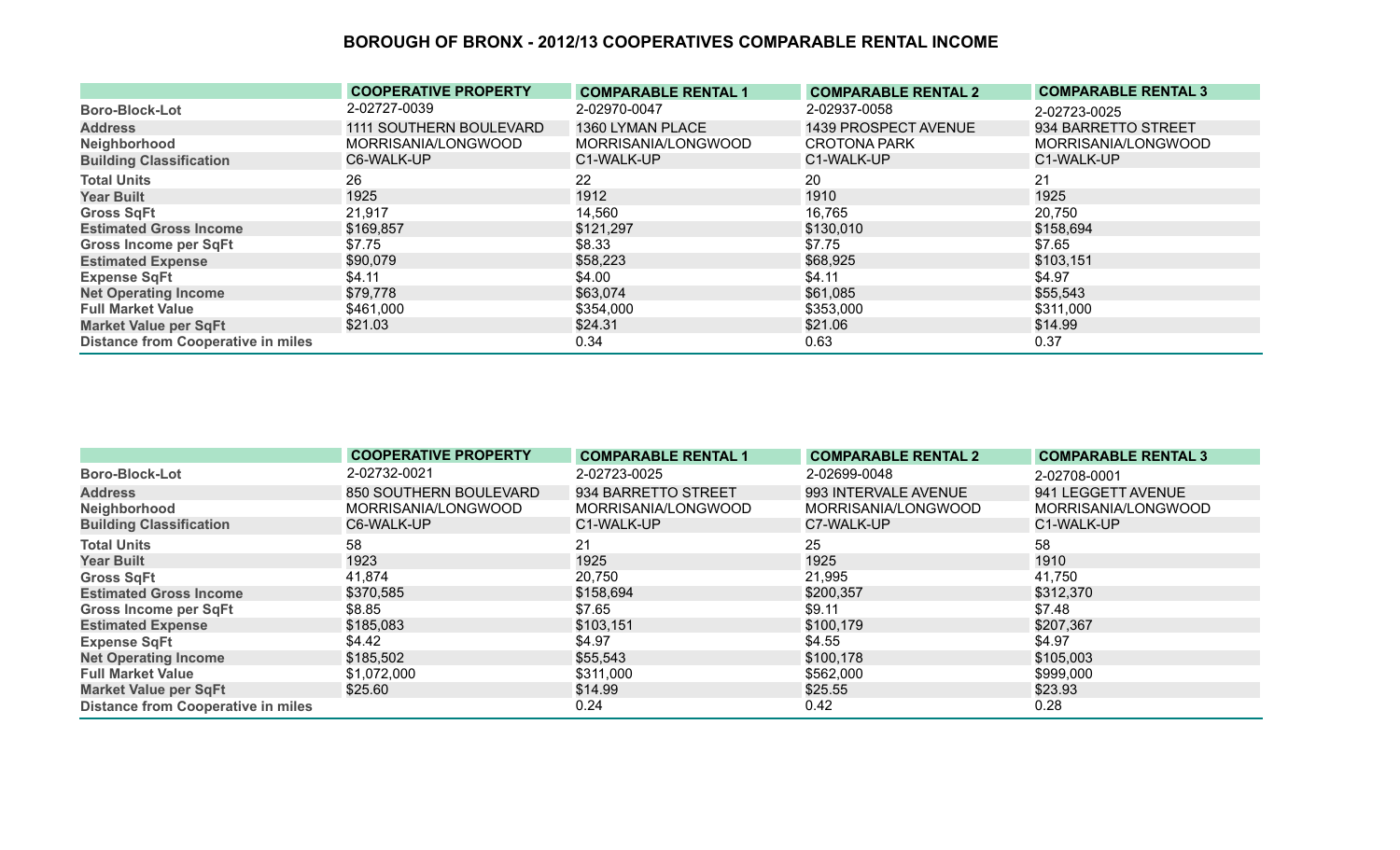|                                           | <b>COOPERATIVE PROPERTY</b> | <b>COMPARABLE RENTAL 1</b> | <b>COMPARABLE RENTAL 2</b> | <b>COMPARABLE RENTAL 3</b> |
|-------------------------------------------|-----------------------------|----------------------------|----------------------------|----------------------------|
| <b>Boro-Block-Lot</b>                     | 2-02740-0071                | 2-02657-0009               | 2-02609-0035               |                            |
| <b>Address</b>                            | 874 MANIDA STREET           | 754 EAST 161 STREET        | <b>1203 FULTON AVENUE</b>  |                            |
| Neighborhood                              | <b>HUNTS POINT</b>          | MORRISANIA/LONGWOOD        | MORRISANIA/LONGWOOD        |                            |
| <b>Building Classification</b>            | C6-WALK-UP                  | C1-WALK-UP                 | C1-WALK-UP                 |                            |
| <b>Total Units</b>                        | 19                          | 29                         | 29                         |                            |
| <b>Year Built</b>                         | 1910                        | 1910                       | 1911                       |                            |
| <b>Gross SqFt</b>                         | 14,880                      | 22,165                     | 20,825                     |                            |
| <b>Estimated Gross Income</b>             | \$169,483                   | \$241,221                  | \$247,841                  |                            |
| <b>Gross Income per SqFt</b>              | \$11.39                     | \$10.88                    | \$11.90                    |                            |
| <b>Estimated Expense</b>                  | \$93,298                    | \$143,371                  | \$126,399                  |                            |
| <b>Expense SqFt</b>                       | \$6.27                      | \$6.47                     | \$6.07                     |                            |
| <b>Net Operating Income</b>               | \$76,185                    | \$97,850                   | \$121,442                  |                            |
| <b>Full Market Value</b>                  | \$463,000                   | \$584,000                  | \$752,000                  |                            |
| <b>Market Value per SqFt</b>              | \$31.12                     | \$26.35                    | \$36.11                    |                            |
| <b>Distance from Cooperative in miles</b> |                             | 0.81                       | 1.18                       |                            |

|                                           | <b>COOPERATIVE PROPERTY</b> | <b>COMPARABLE RENTAL 1</b> | <b>COMPARABLE RENTAL 2</b> | <b>COMPARABLE RENTAL 3</b> |
|-------------------------------------------|-----------------------------|----------------------------|----------------------------|----------------------------|
| <b>Boro-Block-Lot</b>                     | 2-02744-0060                | 2-02970-0047               | 2-02996-0018               |                            |
| <b>Address</b>                            | 1116 HOE AVENUE             | 1360 LYMAN PLACE           | 1562 VYSE AVENUE           |                            |
| Neighborhood                              | MORRISANIA/LONGWOOD         | MORRISANIA/LONGWOOD        | CROTONA PARK               |                            |
| <b>Building Classification</b>            | C6-WALK-UP                  | C1-WALK-UP                 | C1-WALK-UP                 |                            |
| <b>Total Units</b>                        | 24                          | 22                         | 21                         |                            |
| <b>Year Built</b>                         | 1914                        | 1912                       | 1931                       |                            |
| <b>Gross SqFt</b>                         | 21,025                      | 14,560                     | 18,593                     |                            |
| <b>Estimated Gross Income</b>             | \$191,748                   | \$121,297                  | \$184,095                  |                            |
| <b>Gross Income per SqFt</b>              | \$9.12                      | \$8.33                     | \$9.90                     |                            |
| <b>Estimated Expense</b>                  | \$115,007                   | \$58,223                   | \$128,849                  |                            |
| <b>Expense SqFt</b>                       | \$5.47                      | \$4.00                     | \$6.93                     |                            |
| <b>Net Operating Income</b>               | \$76,741                    | \$63,074                   | \$55,246                   |                            |
| <b>Full Market Value</b>                  | \$443,000                   | \$354,000                  | \$316,000                  |                            |
| <b>Market Value per SqFt</b>              | \$21.07                     | \$24.31                    | \$17.00                    |                            |
| <b>Distance from Cooperative in miles</b> |                             | 0.36                       | 0.57                       |                            |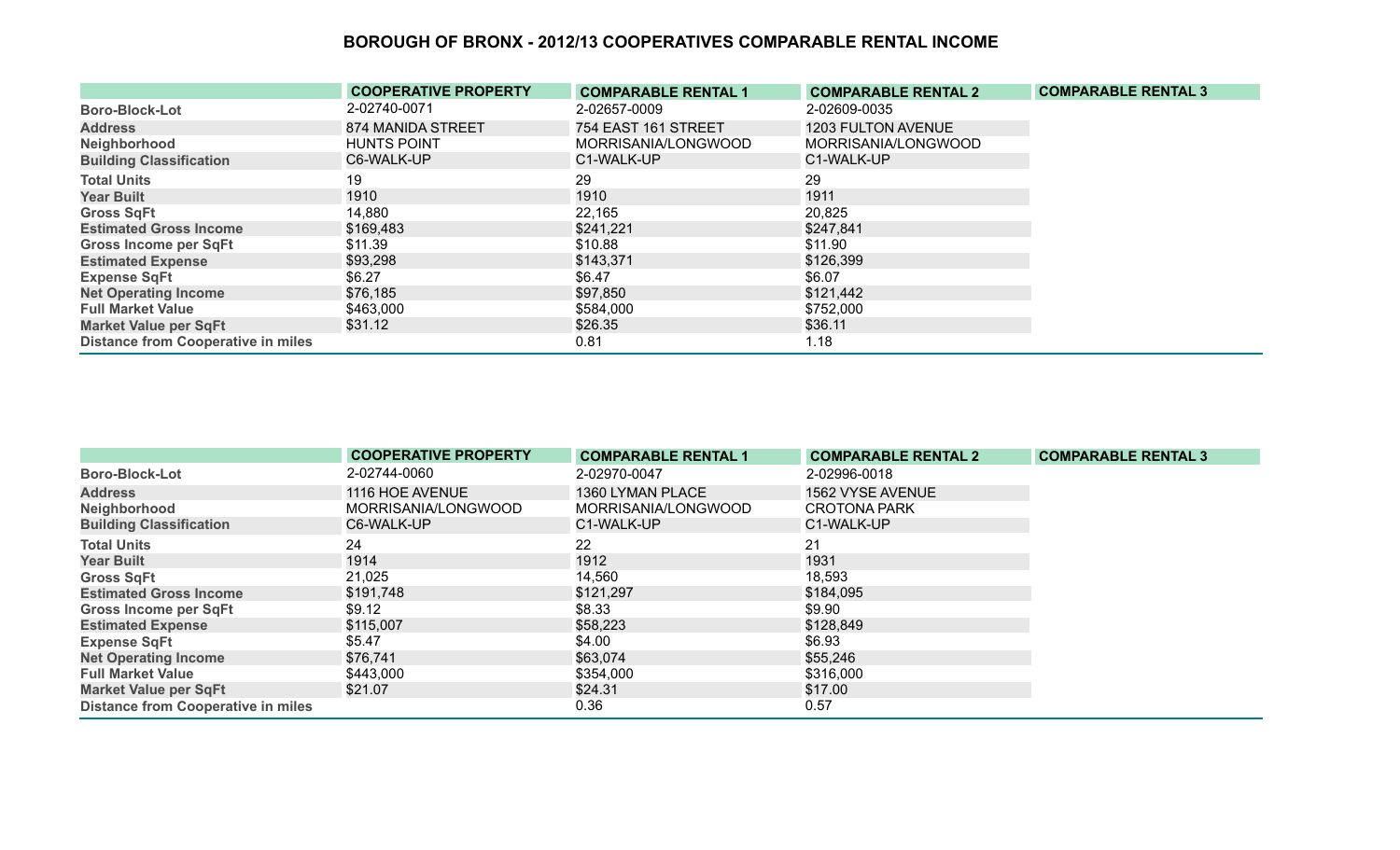|                                           | <b>COOPERATIVE PROPERTY</b> | <b>COMPARABLE RENTAL 1</b> | <b>COMPARABLE RENTAL 2</b> | <b>COMPARABLE RENTAL 3</b> |
|-------------------------------------------|-----------------------------|----------------------------|----------------------------|----------------------------|
| <b>Boro-Block-Lot</b>                     | 2-02746-0021                | 2-02762-0040               | 2-02762-0018               | 2-02752-0005               |
| <b>Address</b>                            | 946 HOE AVENUE              | 860 HUNTS POINT AVENUE     | 1220 GILBERT PLACE         | 991 EAST 167 STREET        |
| Neighborhood                              | MORRISANIA/LONGWOOD         | <b>HUNTS POINT</b>         | <b>HUNTS POINT</b>         | MORRISANIA/LONGWOOD        |
| <b>Building Classification</b>            | C6-WALK-UP                  | C1-WALK-UP                 | C1-WALK-UP                 | C1-WALK-UP                 |
| <b>Total Units</b>                        | 20                          | 18                         | 16                         | 29                         |
| <b>Year Built</b>                         | 1913                        | 1920                       | 1910                       | 1910                       |
| <b>Gross SqFt</b>                         | 17,550                      | 19,270                     | 12,250                     | 26,480                     |
| <b>Estimated Gross Income</b>             | \$156,722                   | \$172,088                  | \$123,348                  | \$200,000                  |
| <b>Gross Income per SqFt</b>              | \$8.93                      | \$8.93                     | \$10.07                    | \$7.55                     |
| <b>Estimated Expense</b>                  | \$94,770                    | \$104,036                  | \$66,608                   | \$130,000                  |
| <b>Expense SqFt</b>                       | \$5.40                      | \$5.40                     | \$5.44                     | \$4.91                     |
| <b>Net Operating Income</b>               | \$61,952                    | \$68,052                   | \$56,740                   | \$70,000                   |
| <b>Full Market Value</b>                  | \$358,000                   | \$360,000                  | \$327,000                  | \$392,000                  |
| <b>Market Value per SqFt</b>              | \$20.40                     | \$18.68                    | \$26.69                    | \$14.80                    |
| <b>Distance from Cooperative in miles</b> |                             | 0.28                       | 0.35                       | 0.38                       |

|                                           | <b>COOPERATIVE PROPERTY</b> | <b>COMPARABLE RENTAL 1</b> | <b>COMPARABLE RENTAL 2</b> | <b>COMPARABLE RENTAL 3</b> |
|-------------------------------------------|-----------------------------|----------------------------|----------------------------|----------------------------|
| <b>Boro-Block-Lot</b>                     | 2-02746-0023                | 2-02964-0021               | 2-02970-0047               | 2-02723-0025               |
| <b>Address</b>                            | 950 HOE AVENUE              | 1389 STEBBINS AVENUE       | 1360 LYMAN PLACE           | 934 BARRETTO STREET        |
| Neighborhood                              | MORRISANIA/LONGWOOD         | MORRISANIA/LONGWOOD        | MORRISANIA/LONGWOOD        | MORRISANIA/LONGWOOD        |
| <b>Building Classification</b>            | C6-WALK-UP                  | C1-WALK-UP                 | C1-WALK-UP                 | C1-WALK-UP                 |
| <b>Total Units</b>                        | 20                          | 17                         | 22                         | 21                         |
| <b>Year Built</b>                         | 1913                        | 1909                       | 1912                       | 1925                       |
| <b>Gross SqFt</b>                         | 17,550                      | 11,360                     | 14,560                     | 20,750                     |
| <b>Estimated Gross Income</b>             | \$146,192                   | \$97,039                   | \$121,297                  | \$158,694                  |
| <b>Gross Income per SqFt</b>              | \$8.33                      | \$8.54                     | \$8.33                     | \$7.65                     |
| <b>Estimated Expense</b>                  | \$84,791                    | \$42,697                   | \$58,223                   | \$103,151                  |
| <b>Expense SqFt</b>                       | \$4.83                      | \$3.76                     | \$4.00                     | \$4.97                     |
| <b>Net Operating Income</b>               | \$61,401                    | \$54,342                   | \$63,074                   | \$55,543                   |
| <b>Full Market Value</b>                  | \$355,000                   | \$305,000                  | \$354,000                  | \$311,000                  |
| <b>Market Value per SqFt</b>              | \$20.23                     | \$26.85                    | \$24.31                    | \$14.99                    |
| <b>Distance from Cooperative in miles</b> |                             | 0.76                       | 0.60                       | 0.21                       |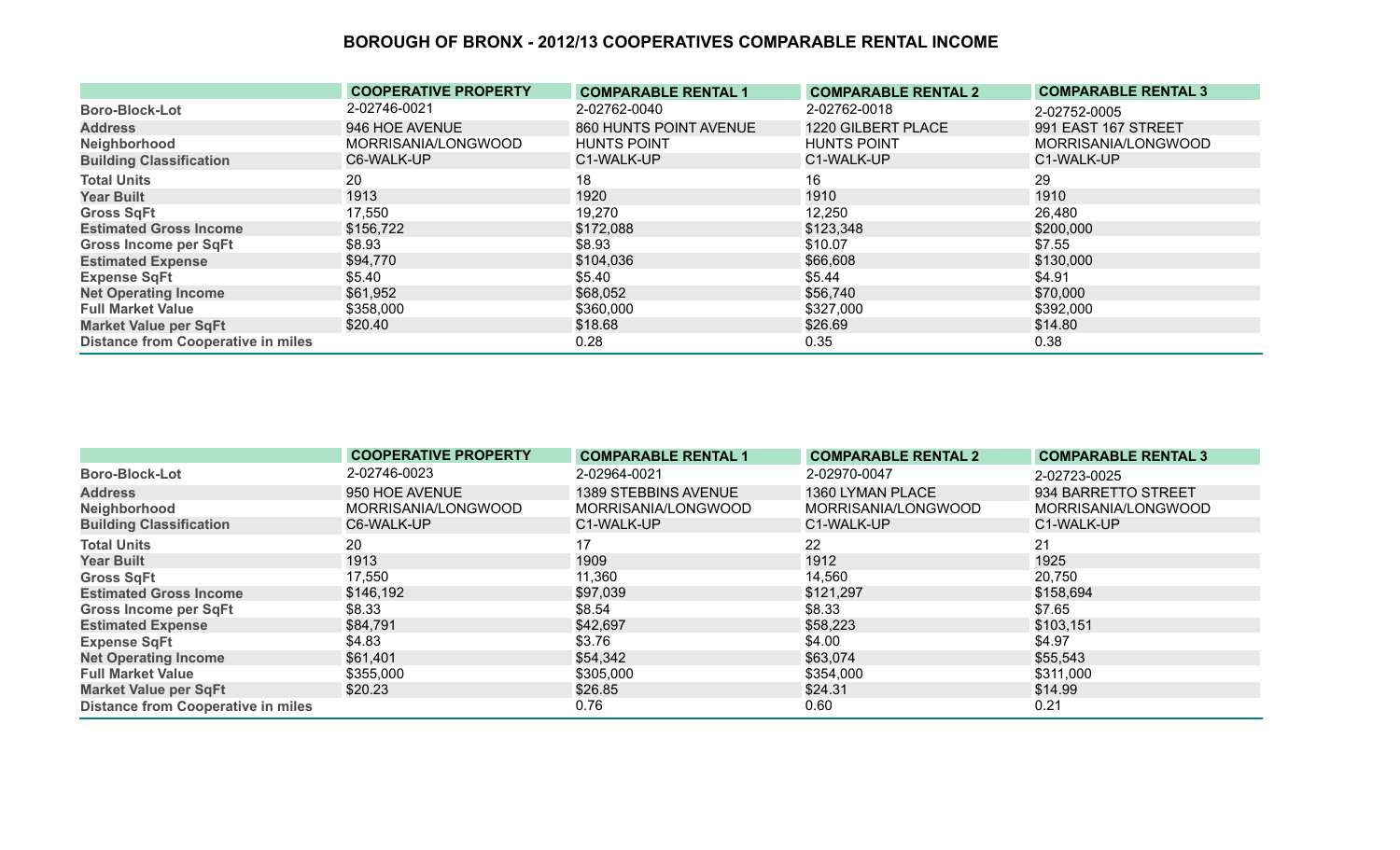|                                           | <b>COOPERATIVE PROPERTY</b> | <b>COMPARABLE RENTAL 1</b> | <b>COMPARABLE RENTAL 2</b> | <b>COMPARABLE RENTAL 3</b> |
|-------------------------------------------|-----------------------------|----------------------------|----------------------------|----------------------------|
| <b>Boro-Block-Lot</b>                     | 2-02751-0008                | 2-02964-0021               | 2-02970-0047               | 2-02937-0058               |
| <b>Address</b>                            | 1096 WEST FARMS ROAD        | 1389 STEBBINS AVENUE       | 1360 LYMAN PLACE           | 1439 PROSPECT AVENUE       |
| Neighborhood                              | MORRISANIA/LONGWOOD         | MORRISANIA/LONGWOOD        | MORRISANIA/LONGWOOD        | <b>CROTONA PARK</b>        |
| <b>Building Classification</b>            | C6-WALK-UP                  | C1-WALK-UP                 | C1-WALK-UP                 | C1-WALK-UP                 |
| <b>Total Units</b>                        | 15                          | 17                         | 22                         | 20                         |
| <b>Year Built</b>                         | 1910                        | 1909                       | 1912                       | 1910                       |
| <b>Gross SqFt</b>                         | 14,575                      | 11,360                     | 14,560                     | 16,765                     |
| <b>Estimated Gross Income</b>             | \$121,410                   | \$97,039                   | \$121,297                  | \$130,010                  |
| <b>Gross Income per SqFt</b>              | \$8.33                      | \$8.54                     | \$8.33                     | \$7.75                     |
| <b>Estimated Expense</b>                  | \$70,418                    | \$42,697                   | \$58,223                   | \$68,925                   |
| <b>Expense SqFt</b>                       | \$4.83                      | \$3.76                     | \$4.00                     | \$4.11                     |
| <b>Net Operating Income</b>               | \$50,992                    | \$54,342                   | \$63,074                   | \$61,085                   |
| <b>Full Market Value</b>                  | \$295,000                   | \$305,000                  | \$354,000                  | \$353,000                  |
| <b>Market Value per SqFt</b>              | \$20.24                     | \$26.85                    | \$24.31                    | \$21.06                    |
| <b>Distance from Cooperative in miles</b> |                             | 0.51                       | 0.40                       | 0.66                       |

|                                           | <b>COOPERATIVE PROPERTY</b> | <b>COMPARABLE RENTAL 1</b> | <b>COMPARABLE RENTAL 2</b> | <b>COMPARABLE RENTAL 3</b> |
|-------------------------------------------|-----------------------------|----------------------------|----------------------------|----------------------------|
| <b>Boro-Block-Lot</b>                     | 2-02763-0227                | 2-02552-0061               | 2-02272-0022               | 2-02713-0002               |
| <b>Address</b>                            | <b>750 FAILE STREET</b>     | 587 EAST 139 STREET        | 443 ST ANNS AVENUE         | 955 EAST 163 STREET        |
| Neighborhood                              | <b>HUNTS POINT</b>          | MOTT HAVEN/PORT MORRIS     | MOTT HAVEN/PORT MORRIS     | MORRISANIA/LONGWOOD        |
| <b>Building Classification</b>            | D4-ELEVATOR                 | D1-ELEVATOR                | D3-ELEVATOR                | D7-ELEVATOR                |
| <b>Total Units</b>                        | 111                         | 90                         | 84                         | 104                        |
| <b>Year Built</b>                         | 1965                        | 1905                       | 1976                       | 1982                       |
| <b>Gross SqFt</b>                         | 108,306                     | 91,314                     | 111,168                    | 148,828                    |
| <b>Estimated Gross Income</b>             | \$1,275,845                 | \$1,129,144                | \$1,309,853                | \$1,648,175                |
| <b>Gross Income per SqFt</b>              | \$11.78                     | \$12.37                    | \$11.78                    | \$11.07                    |
| <b>Estimated Expense</b>                  | \$741,896                   | \$594,155                  | \$760,970                  | \$1,023,734                |
| <b>Expense SqFt</b>                       | \$6.85                      | \$6.51                     | \$6.85                     | \$6.88                     |
| <b>Net Operating Income</b>               | \$533,949                   | \$534,989                  | \$548,883                  | \$624,441                  |
| <b>Full Market Value</b>                  | \$3,292,000                 | \$3,360,000                | \$3,384,000                | \$3,755,000                |
| <b>Market Value per SqFt</b>              | \$30.40                     | \$36.80                    | \$30.44                    | \$25.23                    |
| <b>Distance from Cooperative in miles</b> |                             | 1.63                       | 1.51                       | 0.64                       |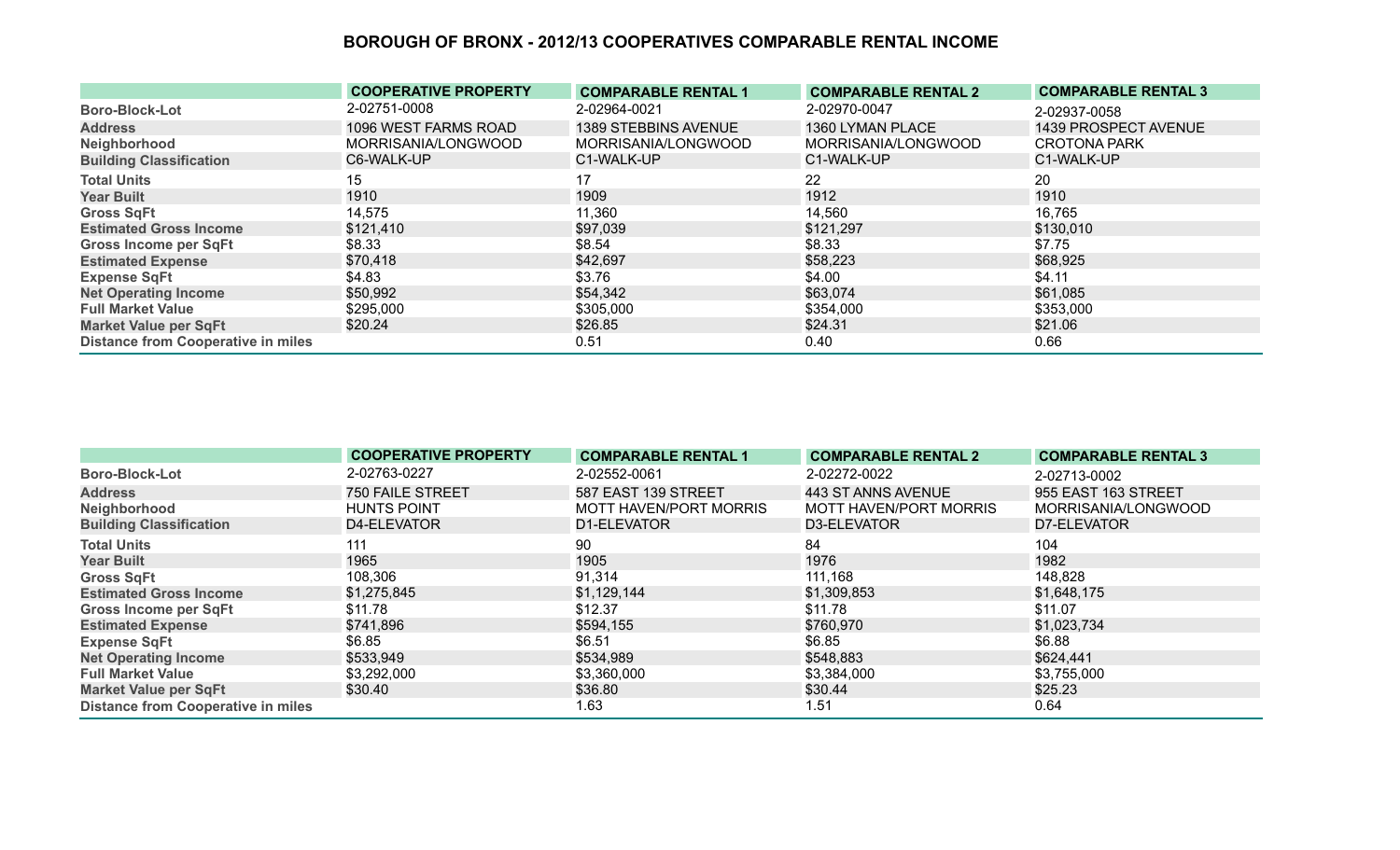|                                           | <b>COOPERATIVE PROPERTY</b> | <b>COMPARABLE RENTAL 1</b> | <b>COMPARABLE RENTAL 2</b> | <b>COMPARABLE RENTAL 3</b> |
|-------------------------------------------|-----------------------------|----------------------------|----------------------------|----------------------------|
| <b>Boro-Block-Lot</b>                     | 2-02765-0140                | 2-02699-0048               | 2-02723-0025               |                            |
| <b>Address</b>                            | 1230 SPOFFORD AVENUE        | 993 INTERVALE AVENUE       | 934 BARRETTO STREET        |                            |
| Neighborhood                              | <b>HUNTS POINT</b>          | MORRISANIA/LONGWOOD        | MORRISANIA/LONGWOOD        |                            |
| <b>Building Classification</b>            | C6-WALK-UP                  | C7-WALK-UP                 | C1-WALK-UP                 |                            |
| <b>Total Units</b>                        | 68                          | 25                         | 21                         |                            |
| <b>Year Built</b>                         | 1928                        | 1925                       | 1925                       |                            |
| <b>Gross SqFt</b>                         | 56,400                      | 21,995                     | 20,750                     |                            |
| <b>Estimated Gross Income</b>             | \$506,472                   | \$200,357                  | \$158,694                  |                            |
| <b>Gross Income per SqFt</b>              | \$8.98                      | \$9.11                     | \$7.65                     |                            |
| <b>Estimated Expense</b>                  | \$253,236                   | \$100,179                  | \$103,151                  |                            |
| <b>Expense SqFt</b>                       | \$4.49                      | \$4.55                     | \$4.97                     |                            |
| <b>Net Operating Income</b>               | \$253,236                   | \$100,178                  | \$55,543                   |                            |
| <b>Full Market Value</b>                  | \$1,258,000                 | \$562,000                  | \$311,000                  |                            |
| <b>Market Value per SqFt</b>              | \$22.30                     | \$25.55                    | \$14.99                    |                            |
| <b>Distance from Cooperative in miles</b> |                             | 0.80                       | 0.53                       |                            |

|                                           | <b>COOPERATIVE PROPERTY</b> | <b>COMPARABLE RENTAL 1</b> | <b>COMPARABLE RENTAL 2</b> | <b>COMPARABLE RENTAL 3</b> |
|-------------------------------------------|-----------------------------|----------------------------|----------------------------|----------------------------|
| <b>Boro-Block-Lot</b>                     | 2-02765-0146                | 2-02723-0025               | 2-02757-0014               | 2-02763-0331               |
| <b>Address</b>                            | 645 BARRETTO STREET         | 934 BARRETTO STREET        | 1244 WESTCHESTER AVENUE    | 760 BRYANT AVENUE          |
| Neighborhood                              | <b>HUNTS POINT</b>          | MORRISANIA/LONGWOOD        | MORRISANIA/LONGWOOD        | <b>HUNTS POINT</b>         |
| <b>Building Classification</b>            | C6-WALK-UP                  | C1-WALK-UP                 | C1-WALK-UP                 | C1-WALK-UP                 |
| <b>Total Units</b>                        | 48                          | 21                         | 58                         | 54                         |
| <b>Year Built</b>                         | 1927                        | 1925                       | 1925                       | 1915                       |
| <b>Gross SqFt</b>                         | 38,720                      | 20,750                     | 43,565                     | 41,976                     |
| <b>Estimated Gross Income</b>             | \$342,672                   | \$158,694                  | \$409,539                  | \$364,797                  |
| <b>Gross Income per SqFt</b>              | \$8.85                      | \$7.65                     | \$9.40                     | \$8.69                     |
| <b>Estimated Expense</b>                  | \$171,142                   | \$103,151                  | \$248,877                  | \$229,822                  |
| <b>Expense SqFt</b>                       | \$4.42                      | \$4.97                     | \$5.71                     | \$5.48                     |
| <b>Net Operating Income</b>               | \$171,530                   | \$55,543                   | \$160,662                  | \$134,975                  |
| <b>Full Market Value</b>                  | \$991,000                   | \$311,000                  | \$901,000                  | \$757,000                  |
| <b>Market Value per SqFt</b>              | \$25.59                     | \$14.99                    | \$20.68                    | \$18.03                    |
| <b>Distance from Cooperative in miles</b> |                             | 0.53                       | 0.90                       | 0.29                       |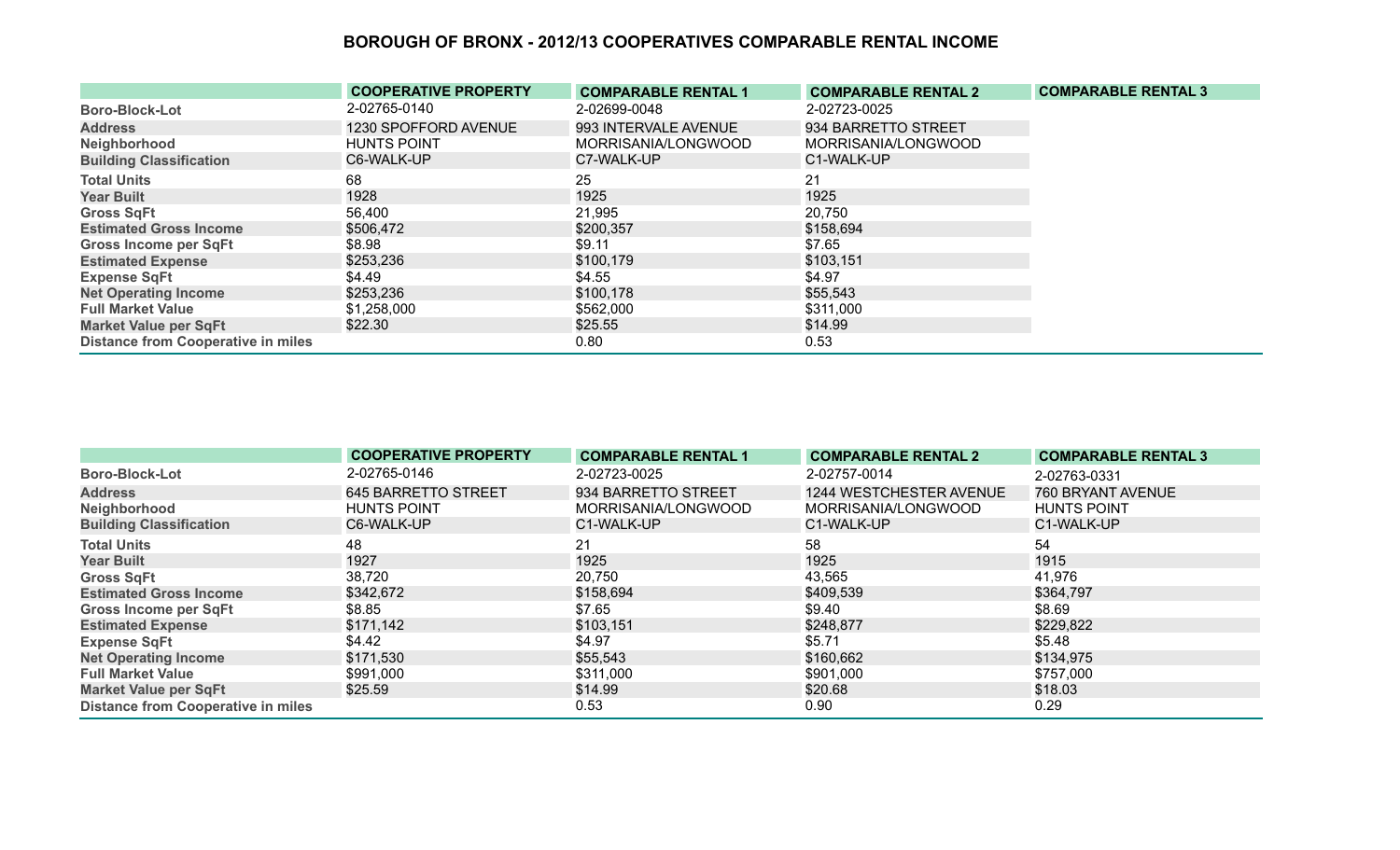|                                           | <b>COOPERATIVE PROPERTY</b> | <b>COMPARABLE RENTAL 1</b>  | <b>COMPARABLE RENTAL 2</b> | <b>COMPARABLE RENTAL 3</b> |
|-------------------------------------------|-----------------------------|-----------------------------|----------------------------|----------------------------|
| <b>Boro-Block-Lot</b>                     | 2-02791-0054                | 2-02801-0031                | 2-02826-0048               | 2-02816-0001               |
| <b>Address</b>                            | <b>1685 TOPPING AVENUE</b>  | <b>1882 GRAND CONCOURSE</b> | 112 HENWOOD PLACE          | 1294 GRANT AVENUE          |
| Neighborhood                              | MOUNT HOPE/MOUNT EDEN       | MOUNT HOPE/MOUNT EDEN       | MOUNT HOPE/MOUNT EDEN      | MELROSE/CONCOURSE          |
| <b>Building Classification</b>            | D4-ELEVATOR                 | D3-ELEVATOR                 | D1-ELEVATOR                | D5-ELEVATOR                |
| <b>Total Units</b>                        | 43                          | 44                          | 35                         | 43                         |
| <b>Year Built</b>                         | 1931                        | 1914                        | 2010                       | 1923                       |
| <b>Gross SqFt</b>                         | 33,000                      | 41,250                      | 29,434                     | 34,857                     |
| <b>Estimated Gross Income</b>             | \$498,960                   | \$623,507                   | \$282,537                  | \$556,373                  |
| <b>Gross Income per SqFt</b>              | \$15.12                     | \$15.12                     | \$9.60                     | \$15.96                    |
| <b>Estimated Expense</b>                  | \$280,500                   | \$350,677                   | \$163,871                  | \$238,460                  |
| <b>Expense SqFt</b>                       | \$8.50                      | \$8.50                      | \$5.57                     | \$6.84                     |
| <b>Net Operating Income</b>               | \$218,460                   | \$272,830                   | \$118,666                  | \$317,913                  |
| <b>Full Market Value</b>                  | \$1,469,000                 | \$1,835,000                 | \$692,000                  | \$2,172,000                |
| <b>Market Value per SqFt</b>              | \$44.52                     | \$44.48                     | \$23.51                    | \$62.31                    |
| <b>Distance from Cooperative in miles</b> |                             | 0.27                        | 0.27                       | 0.61                       |

|                                           | <b>COOPERATIVE PROPERTY</b>  | <b>COMPARABLE RENTAL 1</b>   | <b>COMPARABLE RENTAL 2</b>       | <b>COMPARABLE RENTAL 3</b> |
|-------------------------------------------|------------------------------|------------------------------|----------------------------------|----------------------------|
| <b>Boro-Block-Lot</b>                     | 2-02794-0062                 | 2-02863-0009                 | 2-02877-0453                     |                            |
| <b>Address</b>                            | 221 EAST 173 STREET          | 1996 DAVIDSON AVENUE         | 1800 POPHAM AVENUE               |                            |
| Neighborhood                              | <b>MOUNT HOPE/MOUNT EDEN</b> | <b>MOUNT HOPE/MOUNT EDEN</b> | <b>HIGHBRIDGE/MORRIS HEIGHTS</b> |                            |
| <b>Building Classification</b>            | D4-ELEVATOR                  | D1-ELEVATOR                  | D1-ELEVATOR                      |                            |
| <b>Total Units</b>                        | 26                           | 16                           | 33                               |                            |
| <b>Year Built</b>                         | 1939                         | 1925                         | 1921                             |                            |
| <b>Gross SqFt</b>                         | 32,150                       | 12,250                       | 28,800                           |                            |
| <b>Estimated Gross Income</b>             | \$501,862                    | \$198,346                    | \$432,689                        |                            |
| Gross Income per SqFt                     | \$15.61                      | \$16.19                      | \$15.02                          |                            |
| <b>Estimated Expense</b>                  | \$280,348                    | \$99,016                     | \$269,402                        |                            |
| <b>Expense SqFt</b>                       | \$8.72                       | \$8.08                       | \$9.35                           |                            |
| <b>Net Operating Income</b>               | \$221,514                    | \$99,330                     | \$163,287                        |                            |
| <b>Full Market Value</b>                  | \$1,504,000                  | \$681,000                    | \$1,096,000                      |                            |
| <b>Market Value per SqFt</b>              | \$46.78                      | \$55.59                      | \$38.06                          |                            |
| <b>Distance from Cooperative in miles</b> |                              | 0.60                         | 0.67                             |                            |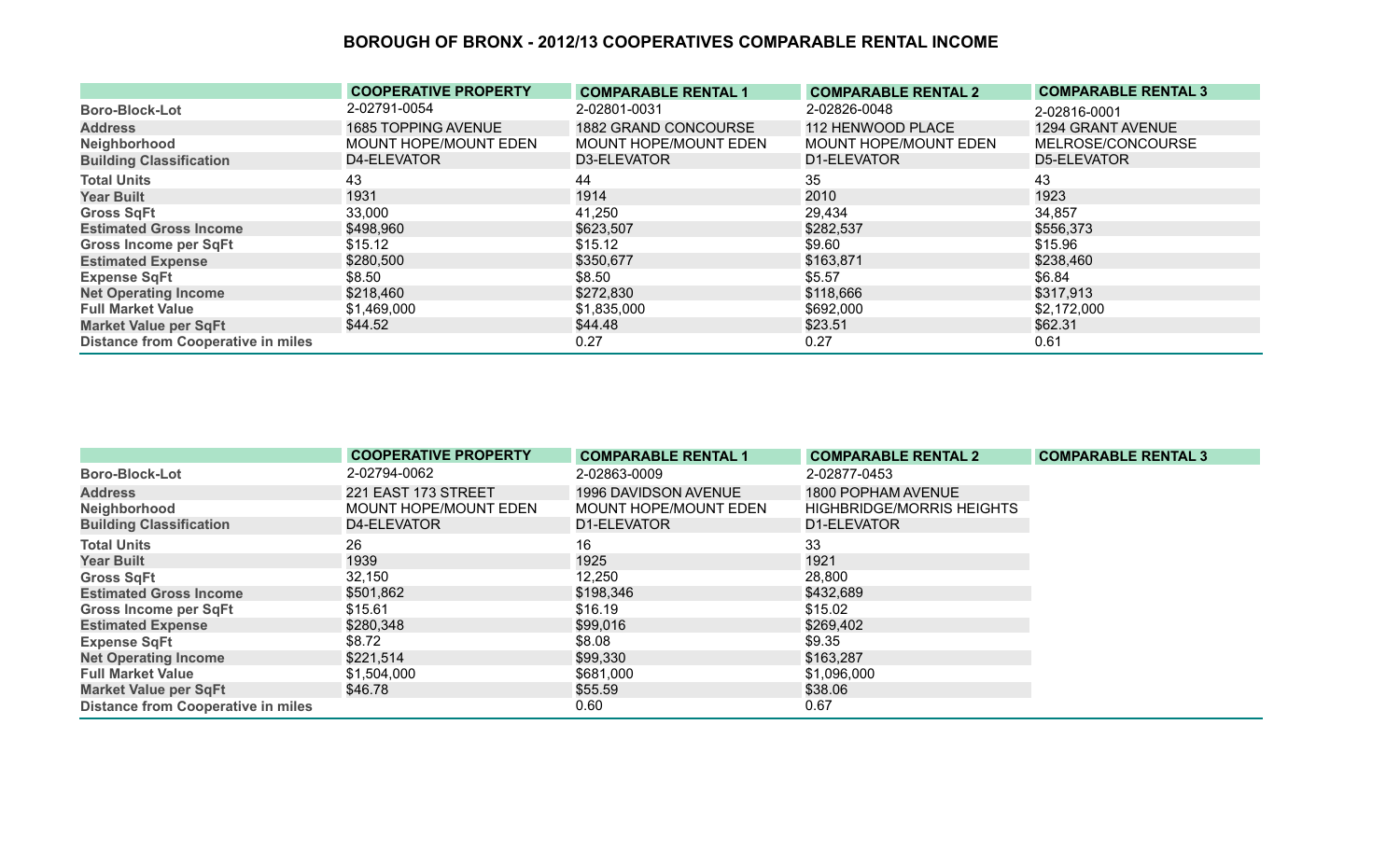|                                           | <b>COOPERATIVE PROPERTY</b> | <b>COMPARABLE RENTAL 1</b>  | <b>COMPARABLE RENTAL 2</b>       | <b>COMPARABLE RENTAL 3</b>       |
|-------------------------------------------|-----------------------------|-----------------------------|----------------------------------|----------------------------------|
| <b>Boro-Block-Lot</b>                     | 2-02799-0022                | 2-02863-0009                | 2-02877-0458                     | 2-02877-0543                     |
| <b>Address</b>                            | 1776 TOPPING AVENUE         | <b>1996 DAVIDSON AVENUE</b> | 1759 MONTGOMERY AVENUE           | 1785 POPHAM AVENUE               |
| Neighborhood                              | MOUNT HOPE/MOUNT EDEN       | MOUNT HOPE/MOUNT EDEN       | <b>HIGHBRIDGE/MORRIS HEIGHTS</b> | <b>HIGHBRIDGE/MORRIS HEIGHTS</b> |
| <b>Building Classification</b>            | D4-ELEVATOR                 | D1-ELEVATOR                 | D9-ELEVATOR                      | D9-ELEVATOR                      |
| <b>Total Units</b>                        | 25                          | 16                          | 21                               | 25                               |
| <b>Year Built</b>                         | 1931                        | 1925                        | 1921                             | 1925                             |
| <b>Gross SqFt</b>                         | 21,080                      | 12,250                      | 21,250                           | 22,620                           |
| <b>Estimated Gross Income</b>             | \$293,223                   | \$198,346                   | \$275,346                        | \$314,682                        |
| <b>Gross Income per SqFt</b>              | \$13.91                     | \$16.19                     | \$12.96                          | \$13.91                          |
| <b>Estimated Expense</b>                  | \$182,553                   | \$99,016                    | \$171,438                        | \$195,931                        |
| <b>Expense SqFt</b>                       | \$8.66                      | \$8.08                      | \$8.07                           | \$8.66                           |
| <b>Net Operating Income</b>               | \$110,670                   | \$99,330                    | \$103,908                        | \$118,751                        |
| <b>Full Market Value</b>                  | \$725,000                   | \$681,000                   | \$664,000                        | \$778,000                        |
| <b>Market Value per SqFt</b>              | \$34.39                     | \$55.59                     | \$31.25                          | \$34.39                          |
| <b>Distance from Cooperative in miles</b> |                             | 0.52                        | 0.78                             | 0.84                             |

|                                           | <b>COOPERATIVE PROPERTY</b> | <b>COMPARABLE RENTAL 1</b> | <b>COMPARABLE RENTAL 2</b> | <b>COMPARABLE RENTAL 3</b> |
|-------------------------------------------|-----------------------------|----------------------------|----------------------------|----------------------------|
| <b>Boro-Block-Lot</b>                     | 2-02802-0005                | 2-02800-0001               | 2-02948-0047               | 2-02945-0023               |
| <b>Address</b>                            | 1854 MONROE AVENUE          | 203 EAST 175 STREET        | 1785 CROTONA PARK NORTH    | <b>1842 ARTHUR AVENUE</b>  |
| Neighborhood                              | MOUNT HOPE/MOUNT EDEN       | MOUNT HOPE/MOUNT EDEN      | <b>CROTONA PARK</b>        | <b>EAST TREMONT</b>        |
| <b>Building Classification</b>            | C6-WALK-UP                  | C1-WALK-UP                 | C1-WALK-UP                 | C1-WALK-UP                 |
| <b>Total Units</b>                        | 26                          | 33                         | 30                         | 20                         |
| <b>Year Built</b>                         | 1915                        | 1919                       | 1931                       | 1914                       |
| <b>Gross SqFt</b>                         | 22,500                      | 27,500                     | 21,365                     | 13,545                     |
| <b>Estimated Gross Income</b>             | \$266,625                   | \$330,122                  | \$253,159                  | \$129,837                  |
| <b>Gross Income per SqFt</b>              | \$11.85                     | \$12.00                    | \$11.85                    | \$9.59                     |
| <b>Estimated Expense</b>                  | \$153,000                   | \$168,362                  | \$145,255                  | \$62,647                   |
| <b>Expense SqFt</b>                       | \$6.80                      | \$6.12                     | \$6.80                     | \$4.63                     |
| <b>Net Operating Income</b>               | \$113,625                   | \$161,760                  | \$107,904                  | \$67,190                   |
| <b>Full Market Value</b>                  | \$702,000                   | \$1,004,000                | \$667,000                  | \$292,000                  |
| <b>Market Value per SqFt</b>              | \$31.20                     | \$36.51                    | \$31.22                    | \$21.56                    |
| <b>Distance from Cooperative in miles</b> |                             | 0.11                       | 0.78                       | 0.62                       |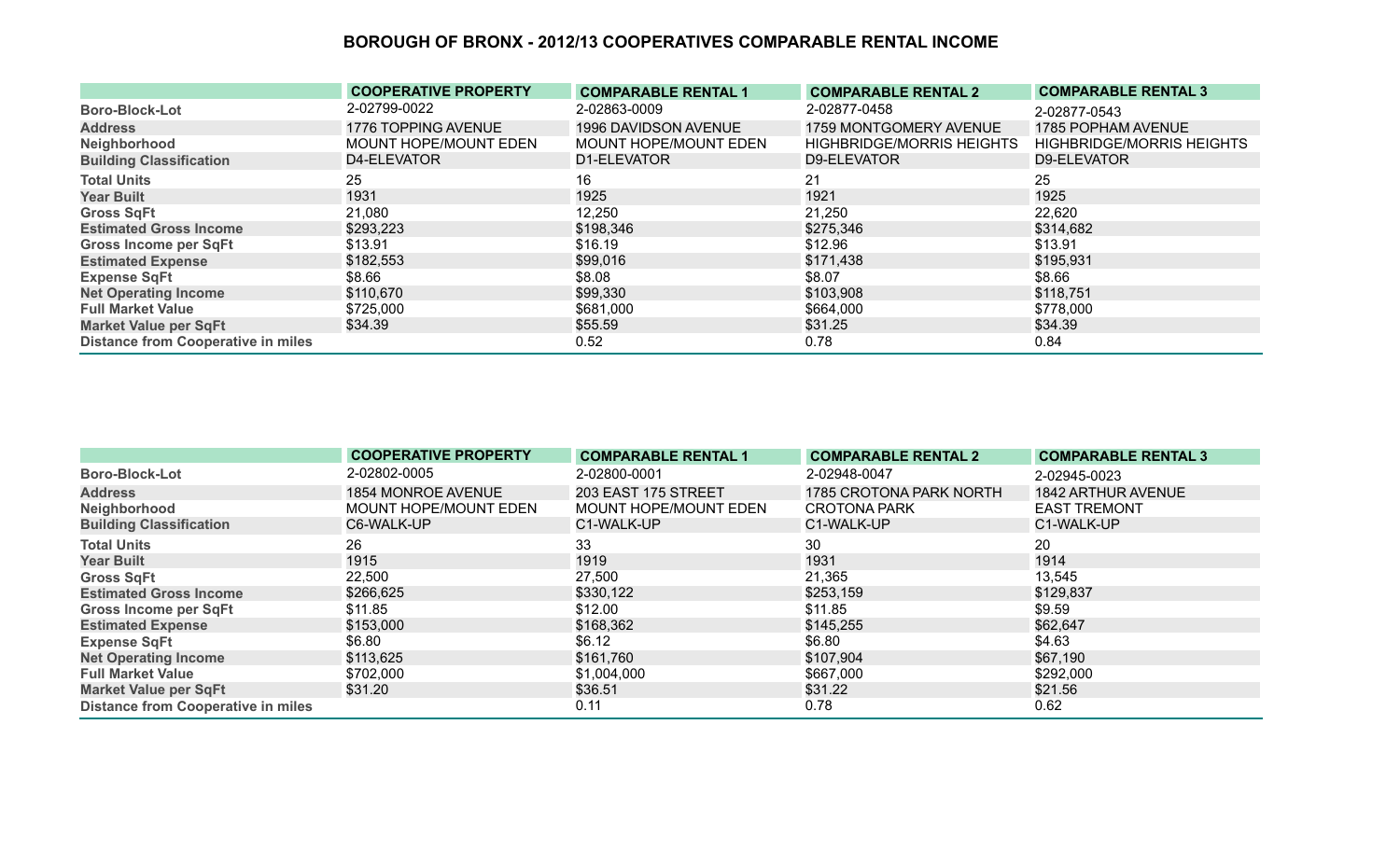|                                           | <b>COOPERATIVE PROPERTY</b> | <b>COMPARABLE RENTAL 1</b> | <b>COMPARABLE RENTAL 2</b> | <b>COMPARABLE RENTAL 3</b>       |
|-------------------------------------------|-----------------------------|----------------------------|----------------------------|----------------------------------|
| <b>Boro-Block-Lot</b>                     | 2-02805-0016                | 2-02805-0045               | 2-02801-0018               | 2-02870-0050                     |
| <b>Address</b>                            | 1855 GRAND CONCOURSE        | 124 EAST 177 STREET        | 1855 MONROE AVENUE         | 1985 DAVIDSON AVENUE             |
| Neighborhood                              | MOUNT HOPE/MOUNT EDEN       | MOUNT HOPE/MOUNT EDEN      | MOUNT HOPE/MOUNT EDEN      | <b>HIGHBRIDGE/MORRIS HEIGHTS</b> |
| <b>Building Classification</b>            | D4-ELEVATOR                 | D1-ELEVATOR                | D1-ELEVATOR                | D5-ELEVATOR                      |
| <b>Total Units</b>                        | 44                          | 42                         | 36                         | 45                               |
| <b>Year Built</b>                         | 1936                        | 1939                       | 1936                       | 1924                             |
| <b>Gross SqFt</b>                         | 45,000                      | 39,360                     | 37,000                     | 50,251                           |
| <b>Estimated Gross Income</b>             | \$566,100                   | \$417,793                  | \$465,445                  | \$754,251                        |
| <b>Gross Income per SqFt</b>              | \$12.58                     | \$10.61                    | \$12.58                    | \$15.01                          |
| <b>Estimated Expense</b>                  | \$301,050                   | \$233,964                  | \$247,551                  | \$414,838                        |
| <b>Expense SqFt</b>                       | \$6.69                      | \$5.94                     | \$6.69                     | \$8.26                           |
| <b>Net Operating Income</b>               | \$265,050                   | \$183,829                  | \$217,894                  | \$339,413                        |
| <b>Full Market Value</b>                  | \$1,676,000                 | \$1,085,000                | \$1,377,000                | \$1,984,000                      |
| <b>Market Value per SqFt</b>              | \$37.24                     | \$27.57                    | \$37.22                    | \$39.48                          |
| <b>Distance from Cooperative in miles</b> |                             | 0.06                       | 0.07                       | 0.33                             |

|                                           | <b>COOPERATIVE PROPERTY</b> | <b>COMPARABLE RENTAL 1</b>       | <b>COMPARABLE RENTAL 2</b> | <b>COMPARABLE RENTAL 3</b>       |
|-------------------------------------------|-----------------------------|----------------------------------|----------------------------|----------------------------------|
| <b>Boro-Block-Lot</b>                     | 2-02809-0022                | 2-02879-0075                     | 2-02831-0032               | 2-02879-0149                     |
| <b>Address</b>                            | 240 ECHO PLACE              | 1820 PHELAN PLACE                | 1291 SHERIDAN AVENUE       | 1840 SEDGWICK AVENUE             |
| Neighborhood                              | MOUNT HOPE/MOUNT EDEN       | <b>HIGHBRIDGE/MORRIS HEIGHTS</b> | MELROSE/CONCOURSE          | <b>HIGHBRIDGE/MORRIS HEIGHTS</b> |
| <b>Building Classification</b>            | D4-ELEVATOR                 | D1-ELEVATOR                      | D5-ELEVATOR                | D5-ELEVATOR                      |
| <b>Total Units</b>                        | 42                          | 43                               | -41                        | 46                               |
| <b>Year Built</b>                         | 1931                        | 1927                             | 1925                       | 1928                             |
| <b>Gross SqFt</b>                         | 45,700                      | 42,372                           | 41,610                     | 40,150                           |
| <b>Estimated Gross Income</b>             | \$580,390                   | \$550,694                        | \$528,555                  | \$432,689                        |
| Gross Income per SqFt                     | \$12.70                     | \$13.00                          | \$12.70                    | \$10.78                          |
| <b>Estimated Expense</b>                  | \$284,391                   | \$342,876                        | \$258,992                  | \$269,402                        |
| <b>Expense SqFt</b>                       | \$6.22                      | \$8.09                           | \$6.22                     | \$6.71                           |
| <b>Net Operating Income</b>               | \$295,999                   | \$207,818                        | \$269,563                  | \$163,287                        |
| <b>Full Market Value</b>                  | \$1,878,000                 | \$1,329,000                      | \$1,710,000                | \$971,000                        |
| <b>Market Value per SqFt</b>              | \$41.09                     | \$31.37                          | \$41.10                    | \$24.18                          |
| <b>Distance from Cooperative in miles</b> |                             | 0.65                             | 1.03                       | 0.70                             |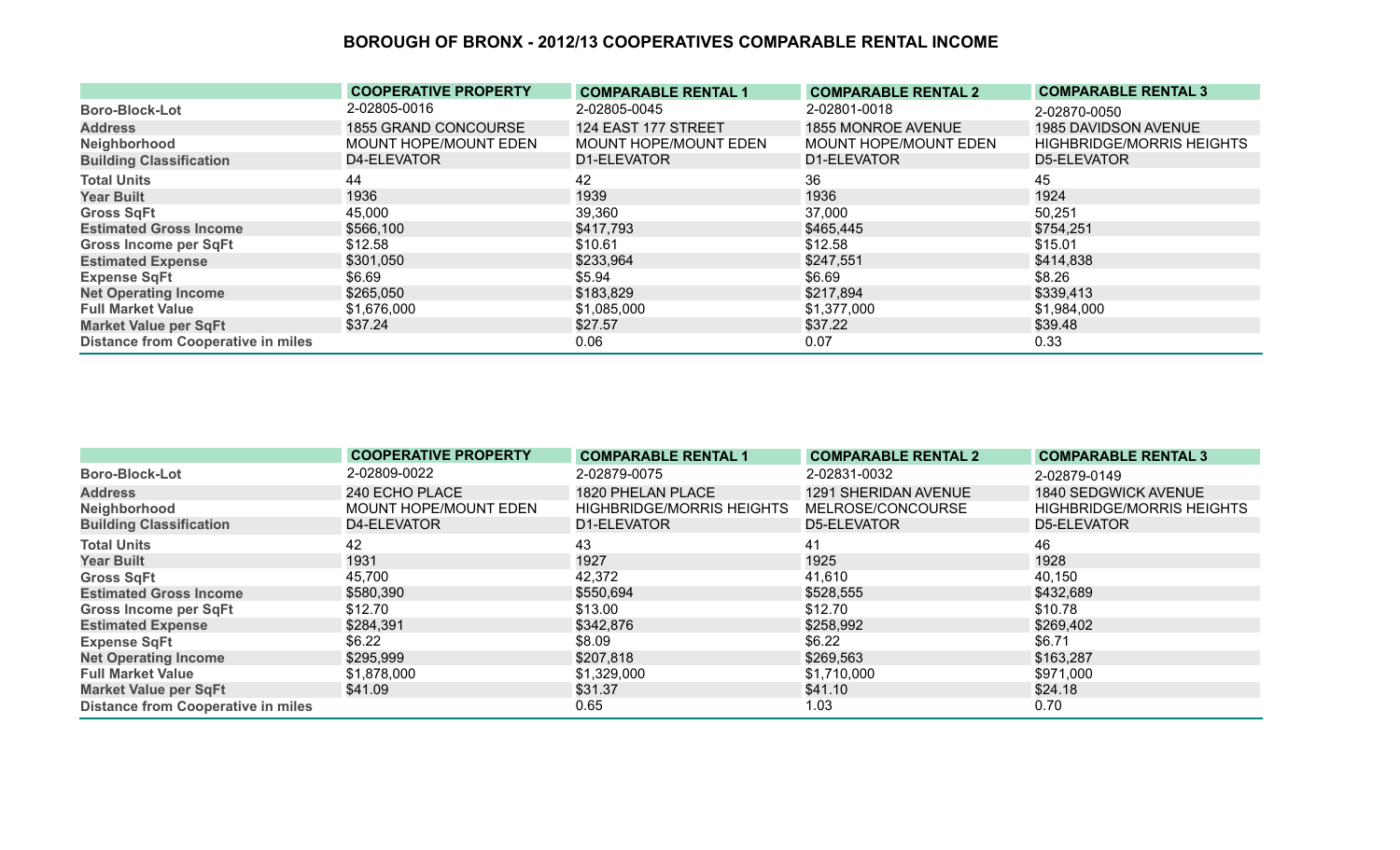|                                           | <b>COOPERATIVE PROPERTY</b> | <b>COMPARABLE RENTAL 1</b>       | <b>COMPARABLE RENTAL 2</b> | <b>COMPARABLE RENTAL 3</b>       |
|-------------------------------------------|-----------------------------|----------------------------------|----------------------------|----------------------------------|
| <b>Boro-Block-Lot</b>                     | 2-02810-0026                | 2-02878-0190                     | 2-02453-0055               | 2-02878-0169                     |
| <b>Address</b>                            | 250 EAST 178 STREET         | 1760 ANDREWS AVENUE SOUTH        | 1280 SHERIDAN AVENUE       | 1705 ANDREWS AVENUE SOUTH        |
| Neighborhood                              | MOUNT HOPE/MOUNT EDEN       | <b>HIGHBRIDGE/MORRIS HEIGHTS</b> | MELROSE/CONCOURSE          | <b>HIGHBRIDGE/MORRIS HEIGHTS</b> |
| <b>Building Classification</b>            | D4-ELEVATOR                 | D1-ELEVATOR                      | D1-ELEVATOR                | D1-ELEVATOR                      |
| <b>Total Units</b>                        | 60                          | 67                               | 57                         | 66                               |
| <b>Year Built</b>                         | 1936                        | 1927                             | 1925                       | 1928                             |
| <b>Gross SqFt</b>                         | 70,000                      | 65,994                           | 65,130                     | 77,000                           |
| <b>Estimated Gross Income</b>             | \$807,100                   | \$887,818                        | \$751,103                  | \$795,056                        |
| <b>Gross Income per SqFt</b>              | \$11.53                     | \$13.45                          | \$11.53                    | \$10.33                          |
| <b>Estimated Expense</b>                  | \$452,200                   | \$439,667                        | \$420,844                  | \$516,786                        |
| <b>Expense SqFt</b>                       | \$6.46                      | \$6.66                           | \$6.46                     | \$6.71                           |
| <b>Net Operating Income</b>               | \$354,900                   | \$448,151                        | \$330,259                  | \$278,270                        |
| <b>Full Market Value</b>                  | \$2,169,000                 | \$2,901,000                      | \$2,018,000                | \$2,152,000                      |
| <b>Market Value per SqFt</b>              | \$30.99                     | \$43.96                          | \$30.98                    | \$27.95                          |
| <b>Distance from Cooperative in miles</b> |                             | 0.68                             | 1.19                       | 0.71                             |

|                                           | <b>COOPERATIVE PROPERTY</b> | <b>COMPARABLE RENTAL 1</b> | <b>COMPARABLE RENTAL 2</b> | <b>COMPARABLE RENTAL 3</b> |
|-------------------------------------------|-----------------------------|----------------------------|----------------------------|----------------------------|
| <b>Boro-Block-Lot</b>                     | 2-02821-0052                | 2-02932-0004               | 2-02457-0001               | 2-03156-0027               |
| <b>Address</b>                            | <b>1561 SHERIDAN AVENUE</b> | 595 EAST 170 STREET        | 1212 GRAND CONCOURSE       | 2055 ANTHONY AVENUE        |
| Neighborhood                              | MOUNT HOPE/MOUNT EDEN       | <b>CROTONA PARK</b>        | MELROSE/CONCOURSE          | <b>FORDHAM</b>             |
| <b>Building Classification</b>            | D4-ELEVATOR                 | D1-ELEVATOR                | D7-ELEVATOR                | D1-ELEVATOR                |
| <b>Total Units</b>                        | 68                          | 83                         | 70                         | 78                         |
| <b>Year Built</b>                         | 1928                        | 1931                       | 1937                       | 1920                       |
| <b>Gross SqFt</b>                         | 74,462                      | 78,300                     | 65,832                     | 74,580                     |
| <b>Estimated Gross Income</b>             | \$834,719                   | \$877,508                  | \$850,106                  | \$798,775                  |
| <b>Gross Income per SqFt</b>              | \$11.21                     | \$11.21                    | \$12.91                    | \$10.71                    |
| <b>Estimated Expense</b>                  | \$396,138                   | \$416,578                  | \$433,554                  | \$447,314                  |
| <b>Expense SqFt</b>                       | \$5.32                      | \$5.32                     | \$6.59                     | \$6.00                     |
| <b>Net Operating Income</b>               | \$438,581                   | \$460,930                  | \$416,552                  | \$351,461                  |
| <b>Full Market Value</b>                  | \$2,650,000                 | \$2,069,000                | \$2,657,000                | \$2,084,000                |
| <b>Market Value per SqFt</b>              | \$35.59                     | \$26.42                    | \$40.36                    | \$27.94                    |
| <b>Distance from Cooperative in miles</b> |                             | 0.74                       | 0.53                       | 0.90                       |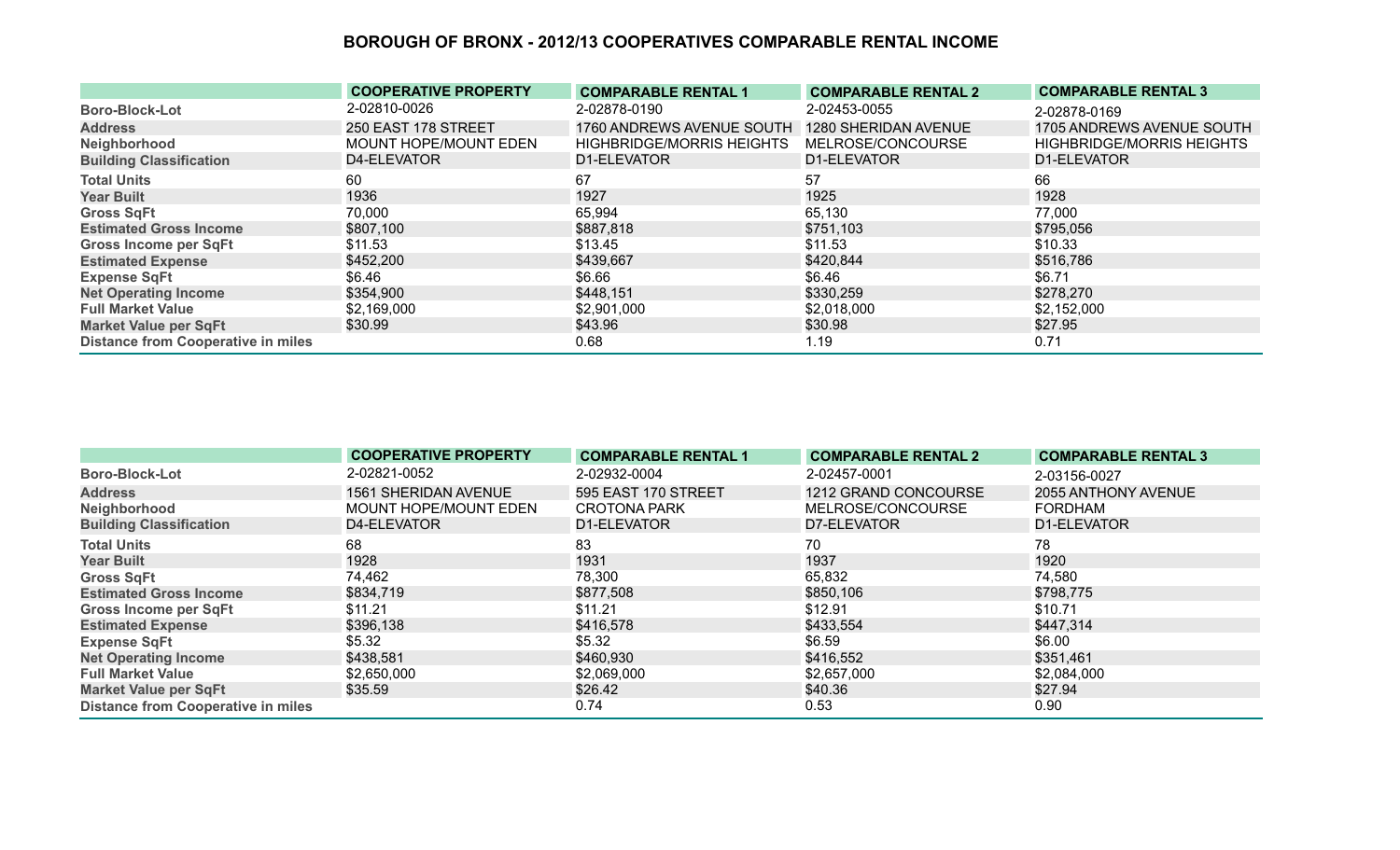|                                           | <b>COOPERATIVE PROPERTY</b> | <b>COMPARABLE RENTAL 1</b> | <b>COMPARABLE RENTAL 2</b> | <b>COMPARABLE RENTAL 3</b> |
|-------------------------------------------|-----------------------------|----------------------------|----------------------------|----------------------------|
| <b>Boro-Block-Lot</b>                     | 2-02826-0011                | 2-02948-0047               | 2-02842-0029               | 2-03198-0050               |
| <b>Address</b>                            | 1770 WALTON AVENUE          | 1785 CROTONA PARK NORTH    | <b>25 ELLIOT PLACE</b>     | 2324 DAVIDSON AVENUE       |
| Neighborhood                              | MOUNT HOPE/MOUNT EDEN       | <b>CROTONA PARK</b>        | MELROSE/CONCOURSE          | KINGSBRIDGE HTS/UNIV HTS   |
| <b>Building Classification</b>            | C6-WALK-UP                  | C1-WALK-UP                 | C1-WALK-UP                 | C1-WALK-UP                 |
| <b>Total Units</b>                        | 37                          | 30                         | 43                         | 17                         |
| <b>Year Built</b>                         | 1925                        | 1931                       | 1925                       | 1911                       |
| <b>Gross SqFt</b>                         | 29,600                      | 21,365                     | 32,190                     | 16,560                     |
| <b>Estimated Gross Income</b>             | \$296,592                   | \$253,159                  | \$322,443                  | \$147,260                  |
| <b>Gross Income per SqFt</b>              | \$10.02                     | \$11.85                    | \$10.02                    | \$8.89                     |
| <b>Estimated Expense</b>                  | \$166,056                   | \$145,255                  | \$180,568                  | \$91,811                   |
| <b>Expense SqFt</b>                       | \$5.61                      | \$6.80                     | \$5.61                     | \$5.54                     |
| <b>Net Operating Income</b>               | \$130,536                   | \$107,904                  | \$141,875                  | \$55,449                   |
| <b>Full Market Value</b>                  | \$754,000                   | \$667,000                  | \$634,000                  | \$311,000                  |
| <b>Market Value per SqFt</b>              | \$25.47                     | \$31.22                    | \$19.70                    | \$18.78                    |
| <b>Distance from Cooperative in miles</b> |                             | 0.98                       | 0.70                       | 0.87                       |

|                                           | <b>COOPERATIVE PROPERTY</b> | <b>COMPARABLE RENTAL 1</b> | <b>COMPARABLE RENTAL 2</b> | <b>COMPARABLE RENTAL 3</b>   |
|-------------------------------------------|-----------------------------|----------------------------|----------------------------|------------------------------|
| <b>Boro-Block-Lot</b>                     | 2-02826-0024                | 2-02829-0006               | 2-02850-0047               | 2-02807-0016                 |
| <b>Address</b>                            | 110 EAST 176 STREET         | <b>1982 WALTON AVENUE</b>  | 54 EAST 176 STREET         | 1995 CRESTON AVENUE          |
| Neighborhood                              | MOUNT HOPE/MOUNT EDEN       | MOUNT HOPE/MOUNT EDEN      | MOUNT HOPE/MOUNT EDEN      | <b>MOUNT HOPE/MOUNT EDEN</b> |
| <b>Building Classification</b>            | C6-WALK-UP                  | C1-WALK-UP                 | C1-WALK-UP                 | C1-WALK-UP                   |
| <b>Total Units</b>                        | 38                          | 37                         | 53                         | 41                           |
| <b>Year Built</b>                         | 1924                        | 1923                       | 1924                       | 1920                         |
| <b>Gross SqFt</b>                         | 28,100                      | 26,845                     | 37,090                     | 37,000                       |
| <b>Estimated Gross Income</b>             | \$255,335                   | \$285,587                  | \$401,986                  | \$403,483                    |
| <b>Gross Income per SqFt</b>              | \$9.09                      | \$10.64                    | \$10.84                    | \$10.90                      |
| <b>Estimated Expense</b>                  | \$142,988                   | \$190,186                  | \$265,311                  | \$266,299                    |
| <b>Expense SqFt</b>                       | \$5.09                      | \$7.08                     | \$7.15                     | \$7.20                       |
| <b>Net Operating Income</b>               | \$112,347                   | \$95,401                   | \$136,675                  | \$137,184                    |
| <b>Full Market Value</b>                  | \$630,000                   | \$564,000                  | \$814,000                  | \$819,000                    |
| <b>Market Value per SqFt</b>              | \$22.42                     | \$21.01                    | \$21.95                    | \$22.14                      |
| <b>Distance from Cooperative in miles</b> |                             | 0.28                       | 0.06                       | 0.27                         |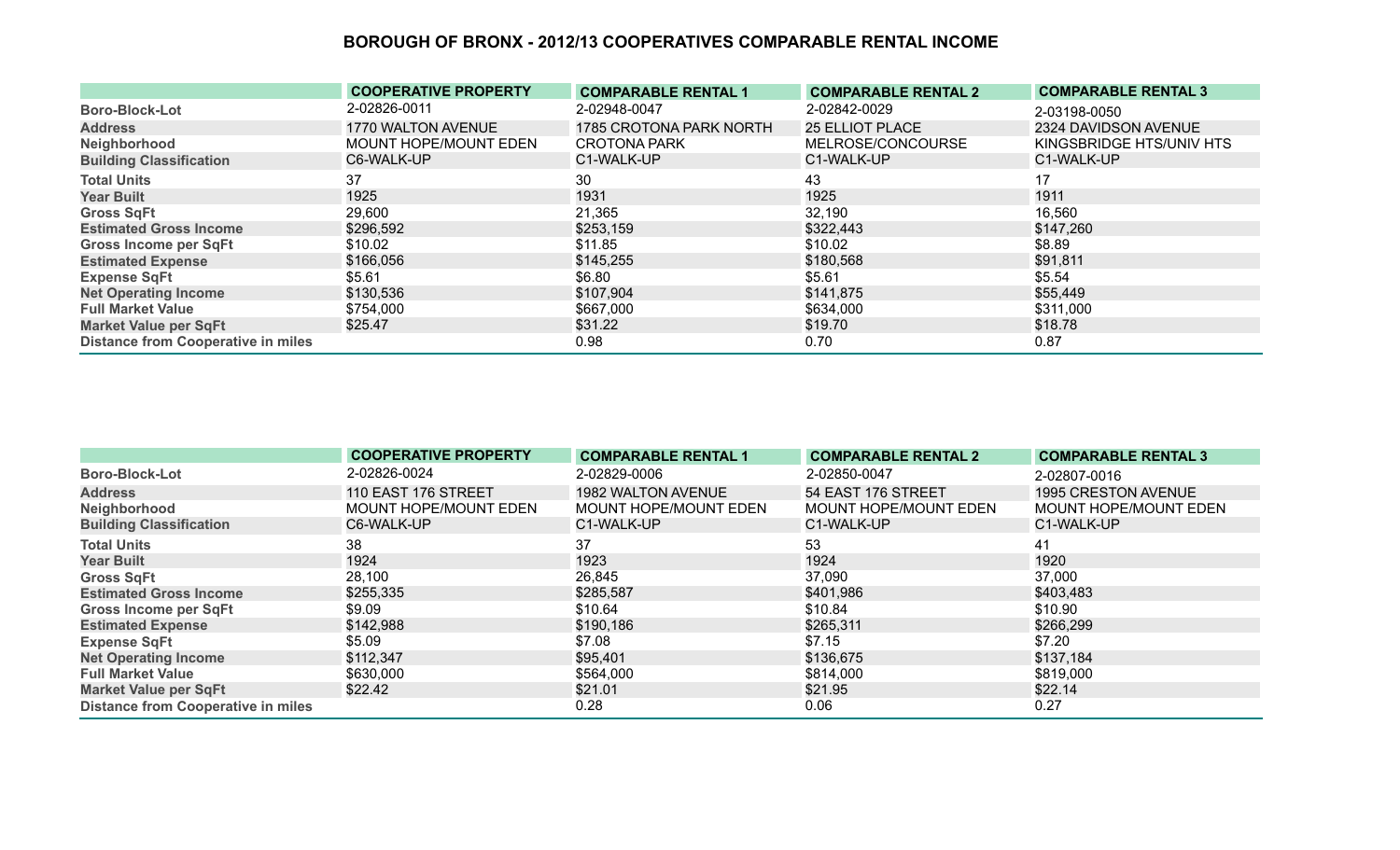|                                           | <b>COOPERATIVE PROPERTY</b> | <b>COMPARABLE RENTAL 1</b> | <b>COMPARABLE RENTAL 2</b> | <b>COMPARABLE RENTAL 3</b> |
|-------------------------------------------|-----------------------------|----------------------------|----------------------------|----------------------------|
| <b>Boro-Block-Lot</b>                     | 2-02849-0028                | 2-02830-0021               | 2-02833-0028               | 2-03186-0027               |
| <b>Address</b>                            | 1723 TOWNSEND AVENUE        | 1346 SHERIDAN AVENUE       | 1411 GRAND CONCOURSE       | 2205 WALTON AVENUE         |
| Neighborhood                              | MOUNT HOPE/MOUNT EDEN       | MELROSE/CONCOURSE          | MOUNT HOPE/MOUNT EDEN      | <b>FORDHAM</b>             |
| <b>Building Classification</b>            | C6-WALK-UP                  | C1-WALK-UP                 | C1-WALK-UP                 | C1-WALK-UP                 |
| <b>Total Units</b>                        | 21                          | 35                         | 26                         | 31                         |
| <b>Year Built</b>                         | 1926                        | 1915                       | 1916                       | 1925                       |
| <b>Gross SqFt</b>                         | 24,900                      | 33,201                     | 33,060                     | 29,242                     |
| <b>Estimated Gross Income</b>             | \$280,125                   | \$414,808                  | \$371,991                  | \$318,250                  |
| <b>Gross Income per SqFt</b>              | \$11.25                     | \$12.49                    | \$11.25                    | \$10.88                    |
| <b>Estimated Expense</b>                  | \$148,653                   | \$180,365                  | \$197,225                  | \$203,213                  |
| <b>Expense SqFt</b>                       | \$5.97                      | \$5.43                     | \$5.97                     | \$6.95                     |
| <b>Net Operating Income</b>               | \$131,472                   | \$234,443                  | \$174,766                  | \$115,037                  |
| <b>Full Market Value</b>                  | \$796,000                   | \$949,000                  | \$861,000                  | \$687,000                  |
| <b>Market Value per SqFt</b>              | \$31.97                     | \$28.58                    | \$26.04                    | \$23.49                    |
| <b>Distance from Cooperative in miles</b> |                             | 0.69                       | 0.52                       | 0.79                       |

|                                           | <b>COOPERATIVE PROPERTY</b>  | <b>COMPARABLE RENTAL 1</b>   | <b>COMPARABLE RENTAL 2</b>   | <b>COMPARABLE RENTAL 3</b> |
|-------------------------------------------|------------------------------|------------------------------|------------------------------|----------------------------|
| <b>Boro-Block-Lot</b>                     | 2-02850-0040                 | 2-02800-0001                 | 2-02850-0047                 |                            |
| <b>Address</b>                            | 1770 TOWNSEND AVENUE         | 203 EAST 175 STREET          | 54 EAST 176 STREET           |                            |
| Neighborhood                              | <b>MOUNT HOPE/MOUNT EDEN</b> | <b>MOUNT HOPE/MOUNT EDEN</b> | <b>MOUNT HOPE/MOUNT EDEN</b> |                            |
| <b>Building Classification</b>            | C6-WALK-UP                   | C1-WALK-UP                   | C1-WALK-UP                   |                            |
| <b>Total Units</b>                        | 57                           | 33                           | 53                           |                            |
| <b>Year Built</b>                         | 1925                         | 1919                         | 1924                         |                            |
| <b>Gross SqFt</b>                         | 44,440                       | 27,500                       | 37,090                       |                            |
| <b>Estimated Gross Income</b>             | \$507,505                    | \$330,122                    | \$401,986                    |                            |
| <b>Gross Income per SqFt</b>              | \$11.42                      | \$12.00                      | \$10.84                      |                            |
| <b>Estimated Expense</b>                  | \$295,082                    | \$168,362                    | \$265,311                    |                            |
| <b>Expense SqFt</b>                       | \$6.64                       | \$6.12                       | \$7.15                       |                            |
| <b>Net Operating Income</b>               | \$212,423                    | \$161,760                    | \$136,675                    |                            |
| <b>Full Market Value</b>                  | \$1,294,000                  | \$1,004,000                  | \$814,000                    |                            |
| <b>Market Value per SqFt</b>              | \$29.12                      | \$36.51                      | \$21.95                      |                            |
| <b>Distance from Cooperative in miles</b> |                              | 0.20                         | 0.00                         |                            |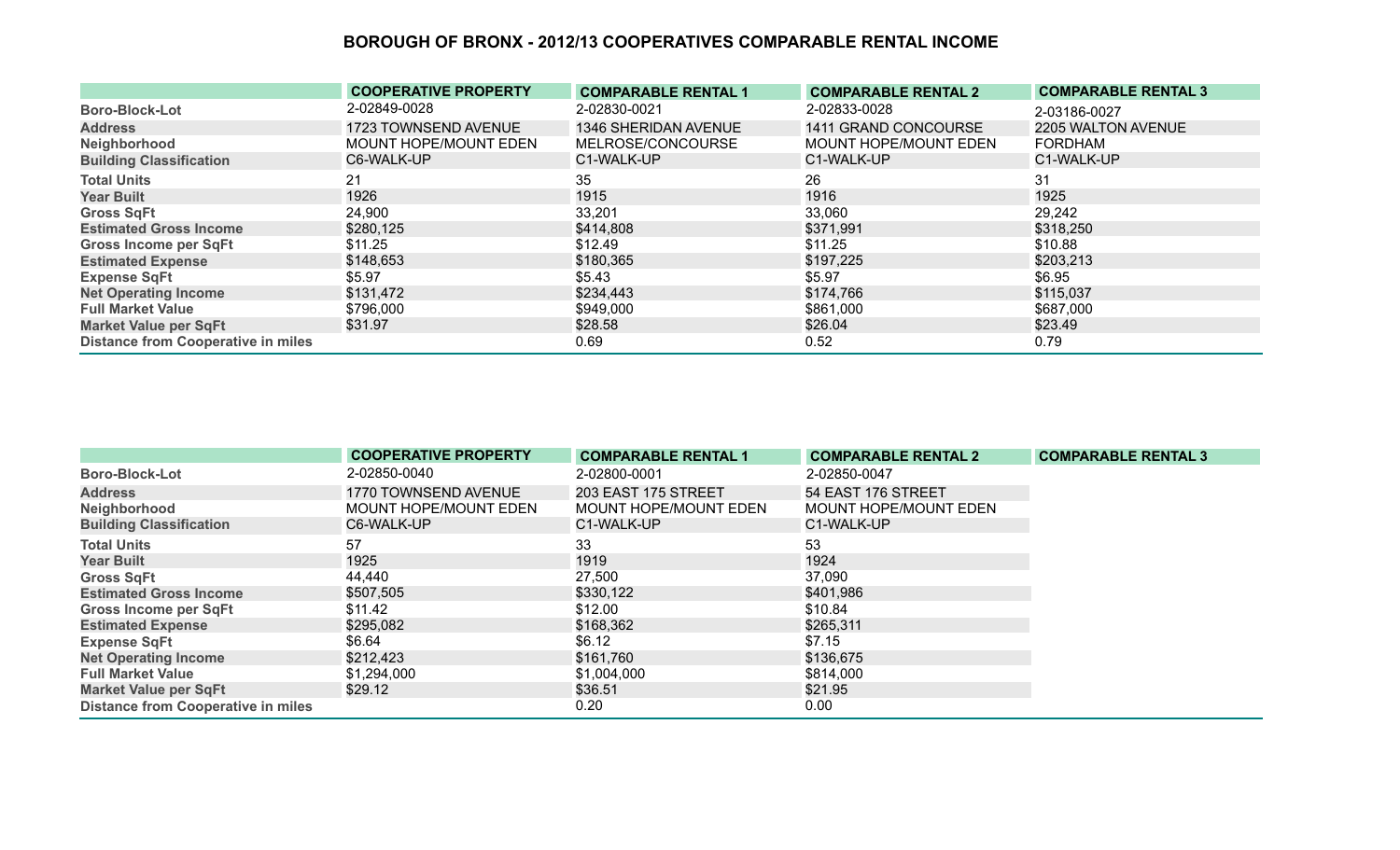|                                           | <b>COOPERATIVE PROPERTY</b>      | <b>COMPARABLE RENTAL 1</b>       | <b>COMPARABLE RENTAL 2</b>       | <b>COMPARABLE RENTAL 3</b>       |
|-------------------------------------------|----------------------------------|----------------------------------|----------------------------------|----------------------------------|
| <b>Boro-Block-Lot</b>                     | 2-02861-0114                     | 2-02878-0156                     | 2-02872-0252                     | 2-02878-0169                     |
| <b>Address</b>                            | 1770 DAVIDSON AVENUE             | 1725 ANDREWS AVENUE SOUTH        | 1604 JESUP AVENUE                | 1705 ANDREWS AVENUE SOUTH        |
| Neighborhood                              | <b>HIGHBRIDGE/MORRIS HEIGHTS</b> | <b>HIGHBRIDGE/MORRIS HEIGHTS</b> | <b>HIGHBRIDGE/MORRIS HEIGHTS</b> | <b>HIGHBRIDGE/MORRIS HEIGHTS</b> |
| <b>Building Classification</b>            | D4-ELEVATOR                      | D1-ELEVATOR                      | D5-ELEVATOR                      | D1-ELEVATOR                      |
| <b>Total Units</b>                        | 65                               | 84                               | 29                               | 66                               |
| <b>Year Built</b>                         | 1927                             | 1930                             | 1921                             | 1928                             |
| <b>Gross SqFt</b>                         | 81,502                           | 78,576                           | 37,830                           | 77,000                           |
| <b>Estimated Gross Income</b>             | \$939,718                        | \$1,062,051                      | \$436,109                        | \$795,056                        |
| <b>Gross Income per SqFt</b>              | \$11.53                          | \$13.52                          | \$11.53                          | \$10.33                          |
| <b>Estimated Expense</b>                  | \$570,514                        | \$661,262                        | \$264,783                        | \$516,786                        |
| <b>Expense SqFt</b>                       | \$7.00                           | \$8.42                           | \$7.00                           | \$6.71                           |
| <b>Net Operating Income</b>               | \$369,204                        | \$400,789                        | \$171,326                        | \$278,270                        |
| <b>Full Market Value</b>                  | \$2,256,000                      | \$2,599,000                      | \$1,047,000                      | \$2,152,000                      |
| <b>Market Value per SqFt</b>              | \$27.68                          | \$33.08                          | \$27.68                          | \$27.95                          |
| <b>Distance from Cooperative in miles</b> |                                  | 0.33                             | 0.40                             | 0.33                             |

|                                           | <b>COOPERATIVE PROPERTY</b>      | <b>COMPARABLE RENTAL 1</b>       | <b>COMPARABLE RENTAL 2</b>       | <b>COMPARABLE RENTAL 3</b>       |
|-------------------------------------------|----------------------------------|----------------------------------|----------------------------------|----------------------------------|
| <b>Boro-Block-Lot</b>                     | 2-02861-0119                     | 2-02879-0149                     | 2-02861-0123                     | 2-02872-0252                     |
| <b>Address</b>                            | 1780 DAVIDSON AVENUE             | 1840 SEDGWICK AVENUE             | 1800 DAVIDSON AVENUE             | 1604 JESUP AVENUE                |
| Neighborhood                              | <b>HIGHBRIDGE/MORRIS HEIGHTS</b> | <b>HIGHBRIDGE/MORRIS HEIGHTS</b> | <b>HIGHBRIDGE/MORRIS HEIGHTS</b> | <b>HIGHBRIDGE/MORRIS HEIGHTS</b> |
| <b>Building Classification</b>            | D4-ELEVATOR                      | D5-ELEVATOR                      | D1-ELEVATOR                      | D5-ELEVATOR                      |
| <b>Total Units</b>                        | 42                               | 46                               | 67                               | 29                               |
| <b>Year Built</b>                         | 1928                             | 1928                             | 1927                             | 1921                             |
| <b>Gross SqFt</b>                         | 42,450                           | 40,150                           | 63,966                           | 37,830                           |
| <b>Estimated Gross Income</b>             | \$457,611                        | \$432,689                        | \$621,032                        | \$436,109                        |
| <b>Gross Income per SqFt</b>              | \$10.78                          | \$10.78                          | \$9.71                           | \$11.53                          |
| <b>Estimated Expense</b>                  | \$284,840                        | \$269,402                        | \$348,189                        | \$264,783                        |
| <b>Expense SqFt</b>                       | \$6.71                           | \$6.71                           | \$5.44                           | \$7.00                           |
| <b>Net Operating Income</b>               | \$172,771                        | \$163,287                        | \$272,843                        | \$171,326                        |
| <b>Full Market Value</b>                  | \$1,027,000                      | \$971,000                        | \$787,000                        | \$1,047,000                      |
| <b>Market Value per SqFt</b>              | \$24.19                          | \$24.18                          | \$12.30                          | \$27.68                          |
| <b>Distance from Cooperative in miles</b> |                                  | 0.39                             | 0.00                             | 0.40                             |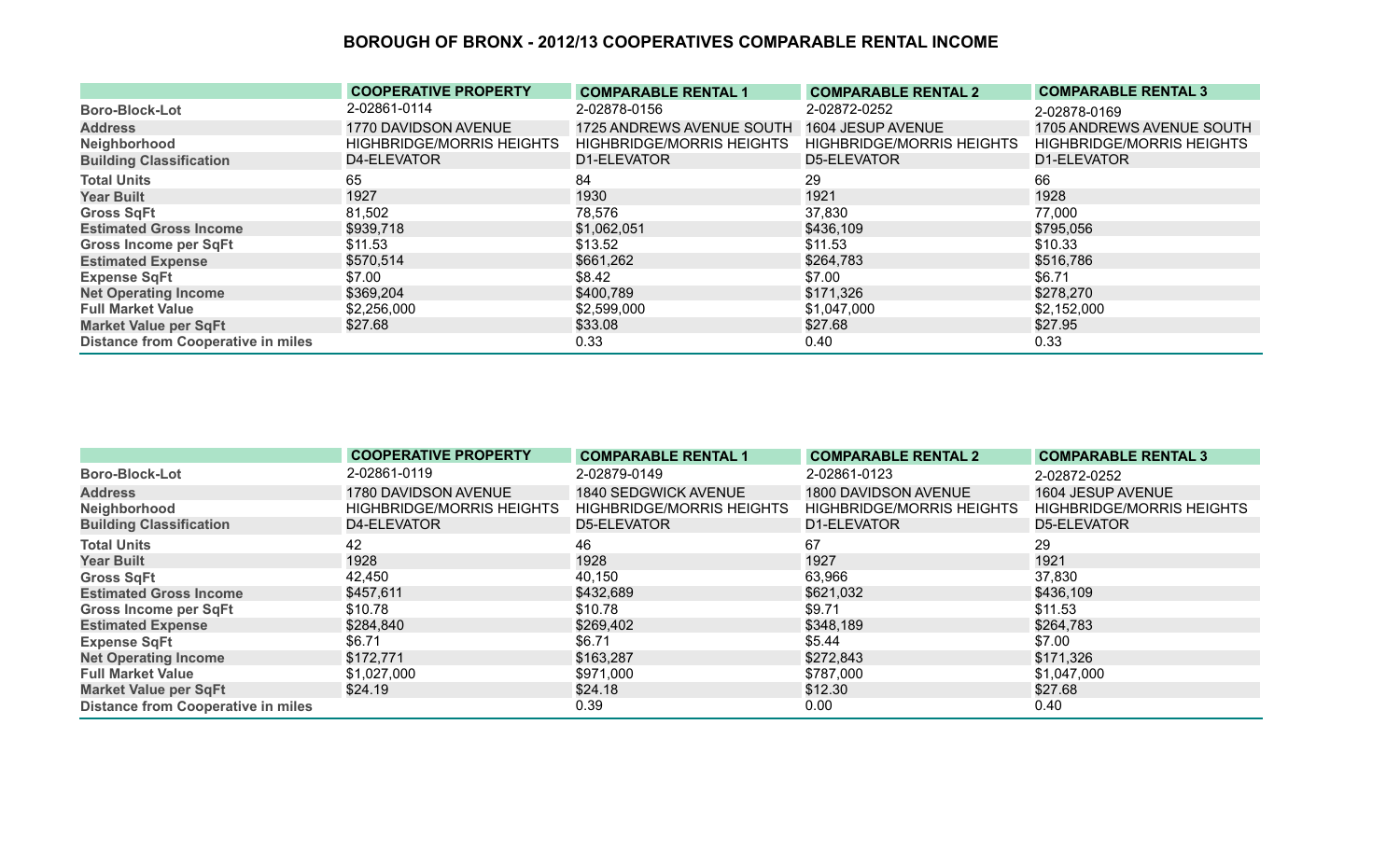|                                           | <b>COOPERATIVE PROPERTY</b>      | <b>COMPARABLE RENTAL 1</b>       | <b>COMPARABLE RENTAL 2</b>       | <b>COMPARABLE RENTAL 3</b>       |
|-------------------------------------------|----------------------------------|----------------------------------|----------------------------------|----------------------------------|
| <b>Boro-Block-Lot</b>                     | 2-02867-0047                     | 2-02878-0170                     | 2-02878-0169                     | 2-02878-0190                     |
| <b>Address</b>                            | 1711 DAVIDSON AVENUE             | 1710 ANDREWS AVENUE SOUTH        | 1705 ANDREWS AVENUE SOUTH        | 1760 ANDREWS AVENUE SOUTH        |
| Neighborhood                              | <b>HIGHBRIDGE/MORRIS HEIGHTS</b> | <b>HIGHBRIDGE/MORRIS HEIGHTS</b> | <b>HIGHBRIDGE/MORRIS HEIGHTS</b> | <b>HIGHBRIDGE/MORRIS HEIGHTS</b> |
| <b>Building Classification</b>            | D4-ELEVATOR                      | D1-ELEVATOR                      | D1-ELEVATOR                      | D1-ELEVATOR                      |
| <b>Total Units</b>                        | 87                               | 82                               | 66                               | 67                               |
| <b>Year Built</b>                         | 1928                             | 1927                             | 1928                             | 1927                             |
| <b>Gross SqFt</b>                         | 98,700                           | 96,722                           | 77,000                           | 65,994                           |
| <b>Estimated Gross Income</b>             | \$1,194,270                      | \$1,170,706                      | \$795,056                        | \$887,818                        |
| <b>Gross Income per SqFt</b>              | \$12.10                          | \$12.10                          | \$10.33                          | \$13.45                          |
| <b>Estimated Expense</b>                  | \$691,887                        | \$678,060                        | \$516,786                        | \$439,667                        |
| <b>Expense SqFt</b>                       | \$7.01                           | \$7.01                           | \$6.71                           | \$6.66                           |
| <b>Net Operating Income</b>               | \$502,383                        | \$492,646                        | \$278,270                        | \$448,151                        |
| <b>Full Market Value</b>                  | \$3,129,000                      | \$3,068,000                      | \$2,152,000                      | \$2,901,000                      |
| Market Value per SqFt                     | \$31.70                          | \$31.72                          | \$27.95                          | \$43.96                          |
| <b>Distance from Cooperative in miles</b> |                                  | 0.24                             | 0.29                             | 0.24                             |

|                                           | <b>COOPERATIVE PROPERTY</b>      | <b>COMPARABLE RENTAL 1</b>       | <b>COMPARABLE RENTAL 2</b>       | <b>COMPARABLE RENTAL 3</b>       |
|-------------------------------------------|----------------------------------|----------------------------------|----------------------------------|----------------------------------|
| <b>Boro-Block-Lot</b>                     | 2-02876-0131                     | 2-02866-0034                     | 2-02866-0030                     | 2-02874-0014                     |
| <b>Address</b>                            | 1713 NELSON AVENUE               | 1674 MACOMBS ROAD                | 1664 MACOMBS ROAD                | 1430 PLIMPTON AVENUE             |
| Neighborhood                              | <b>HIGHBRIDGE/MORRIS HEIGHTS</b> | <b>HIGHBRIDGE/MORRIS HEIGHTS</b> | <b>HIGHBRIDGE/MORRIS HEIGHTS</b> | <b>HIGHBRIDGE/MORRIS HEIGHTS</b> |
| <b>Building Classification</b>            | D4-ELEVATOR                      | D1-ELEVATOR                      | D1-ELEVATOR                      | D1-ELEVATOR                      |
| <b>Total Units</b>                        | 48                               | 65                               | 53                               | 78                               |
| <b>Year Built</b>                         | 1927                             | 1926                             | 1927                             | 2003                             |
| <b>Gross SqFt</b>                         | 58,350                           | 72,000                           | 81,000                           | 65,775                           |
| <b>Estimated Gross Income</b>             | \$709,536                        | \$939,189                        | \$776,787                        | \$799,923                        |
| <b>Gross Income per SqFt</b>              | \$12.16                          | \$13.04                          | \$9.59                           | \$12.16                          |
| <b>Estimated Expense</b>                  | \$468,294                        | \$510,755                        | \$459,096                        | \$462,272                        |
| <b>Expense SqFt</b>                       | \$8.03                           | \$7.09                           | \$5.67                           | \$7.03                           |
| <b>Net Operating Income</b>               | \$241,242                        | \$428,434                        | \$317,691                        | \$337,651                        |
| <b>Full Market Value</b>                  | \$1,505,000                      | \$2,743,000                      | \$1,850,000                      | \$2,107,000                      |
| <b>Market Value per SqFt</b>              | \$25.79                          | \$38.10                          | \$22.84                          | \$32.03                          |
| <b>Distance from Cooperative in miles</b> |                                  | 0.12                             | 0.12                             | 0.45                             |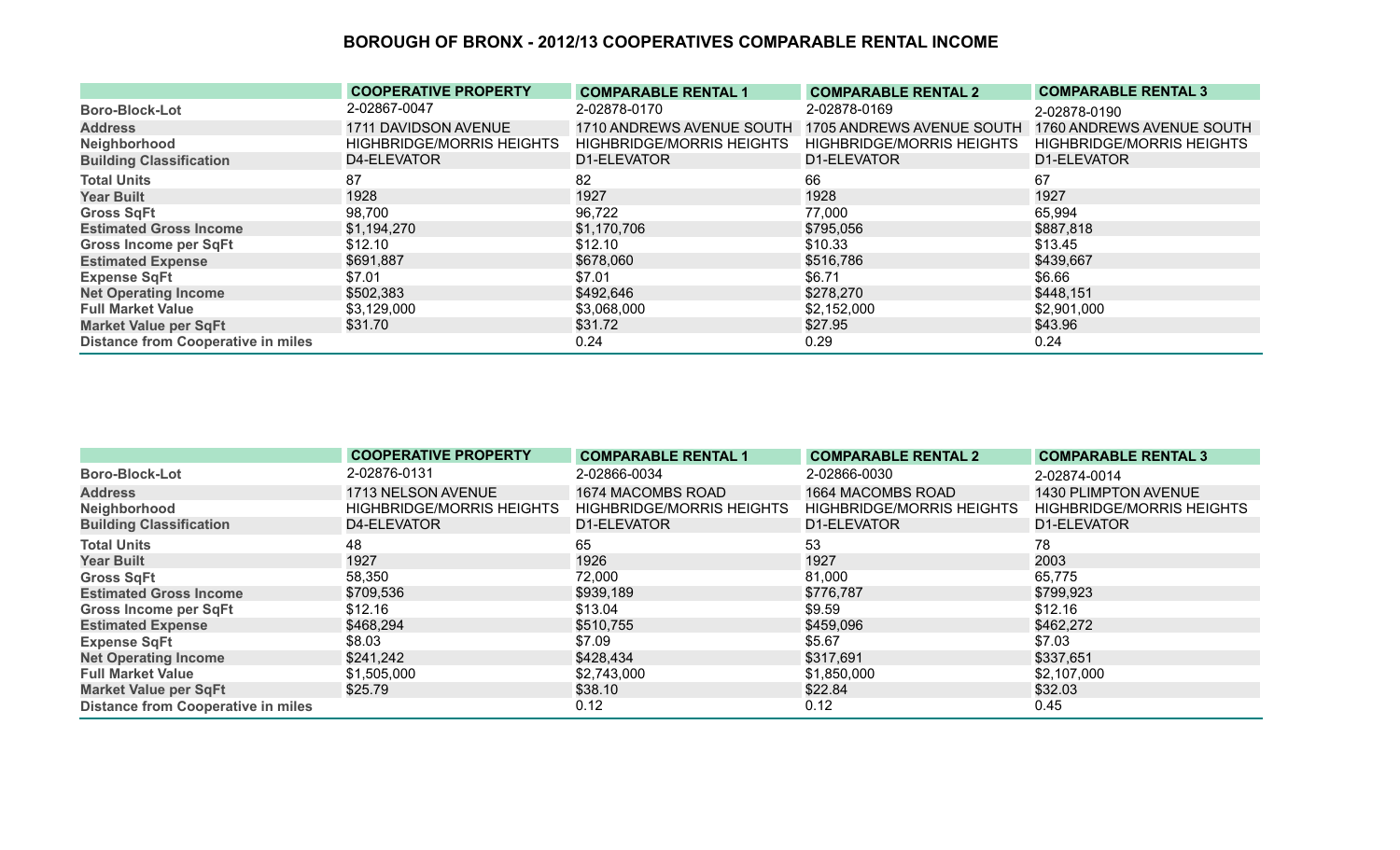|                                           | <b>COOPERATIVE PROPERTY</b> | <b>COMPARABLE RENTAL 1</b> | <b>COMPARABLE RENTAL 2</b>       | <b>COMPARABLE RENTAL 3</b> |
|-------------------------------------------|-----------------------------|----------------------------|----------------------------------|----------------------------|
| <b>Boro-Block-Lot</b>                     | 2-02931-0098                | 2-02456-0051               | 2-02872-0252                     | 2-02623-0060               |
| <b>Address</b>                            | 605 EAST 169 STREET         | 210 EAST 166 STREET        | 1604 JESUP AVENUE                | 611 EAST 149 STREET        |
| Neighborhood                              | MORRISANIA/LONGWOOD         | MELROSE/CONCOURSE          | <b>HIGHBRIDGE/MORRIS HEIGHTS</b> | MORRISANIA/LONGWOOD        |
| <b>Building Classification</b>            | D4-ELEVATOR                 | D1-ELEVATOR                | D5-ELEVATOR                      | D5-ELEVATOR                |
| <b>Total Units</b>                        | 35                          | 36                         | 29                               | 40                         |
| <b>Year Built</b>                         | 1931                        | 1923                       | 1921                             | 1923                       |
| <b>Gross SqFt</b>                         | 41,580                      | 38,964                     | 37,830                           | 50,254                     |
| <b>Estimated Gross Income</b>             | \$479,833                   | \$449,821                  | \$436,109                        | \$591,366                  |
| <b>Gross Income per SqFt</b>              | \$11.54                     | \$11.54                    | \$11.53                          | \$11.77                    |
| <b>Estimated Expense</b>                  | \$283,160                   | \$265,212                  | \$264,783                        | \$289,769                  |
| <b>Expense SqFt</b>                       | \$6.81                      | \$6.81                     | \$7.00                           | \$5.77                     |
| <b>Net Operating Income</b>               | \$196,673                   | \$184,609                  | \$171,326                        | \$301,597                  |
| <b>Full Market Value</b>                  | \$1,202,000                 | \$1,129,000                | \$1,047,000                      | \$1,859,000                |
| <b>Market Value per SqFt</b>              | \$28.91                     | \$28.98                    | \$27.68                          | \$36.99                    |
| <b>Distance from Cooperative in miles</b> |                             | 0.88                       | 1.20                             | 1.35                       |

|                                           | <b>COOPERATIVE PROPERTY</b> | <b>COMPARABLE RENTAL 1</b>  | <b>COMPARABLE RENTAL 2</b> | <b>COMPARABLE RENTAL 3</b> |
|-------------------------------------------|-----------------------------|-----------------------------|----------------------------|----------------------------|
| <b>Boro-Block-Lot</b>                     | 2-02933-0029                | 2-02453-0055                | 2-02990-0001               |                            |
| <b>Address</b>                            | <b>1372 FRANKLIN AVENUE</b> | <b>1280 SHERIDAN AVENUE</b> | 1660 HOE AVENUE            |                            |
| Neighborhood                              | MORRISANIA/LONGWOOD         | MELROSE/CONCOURSE           | <b>CROTONA PARK</b>        |                            |
| <b>Building Classification</b>            | D4-ELEVATOR                 | D1-ELEVATOR                 | D9-ELEVATOR                |                            |
| <b>Total Units</b>                        | 48                          | 57                          | 54                         |                            |
| <b>Year Built</b>                         | 1931                        | 1925                        | 1926                       |                            |
| <b>Gross SqFt</b>                         | 48,852                      | 65,130                      | 52,000                     |                            |
| <b>Estimated Gross Income</b>             | \$512,000                   | \$751,103                   | \$685,351                  |                            |
| Gross Income per SqFt                     | \$10.48                     | \$11.53                     | \$13.18                    |                            |
| <b>Estimated Expense</b>                  | \$320,000                   | \$420,844                   | \$452,332                  |                            |
| <b>Expense SqFt</b>                       | \$6.55                      | \$6.46                      | \$8.70                     |                            |
| <b>Net Operating Income</b>               | \$192,000                   | \$330,259                   | \$233,019                  |                            |
| <b>Full Market Value</b>                  | \$1,386,000                 | \$2,018,000                 | \$1,498,000                |                            |
| <b>Market Value per SqFt</b>              | \$28.37                     | \$30.98                     | \$28.81                    |                            |
| <b>Distance from Cooperative in miles</b> |                             | 0.76                        | 0.75                       |                            |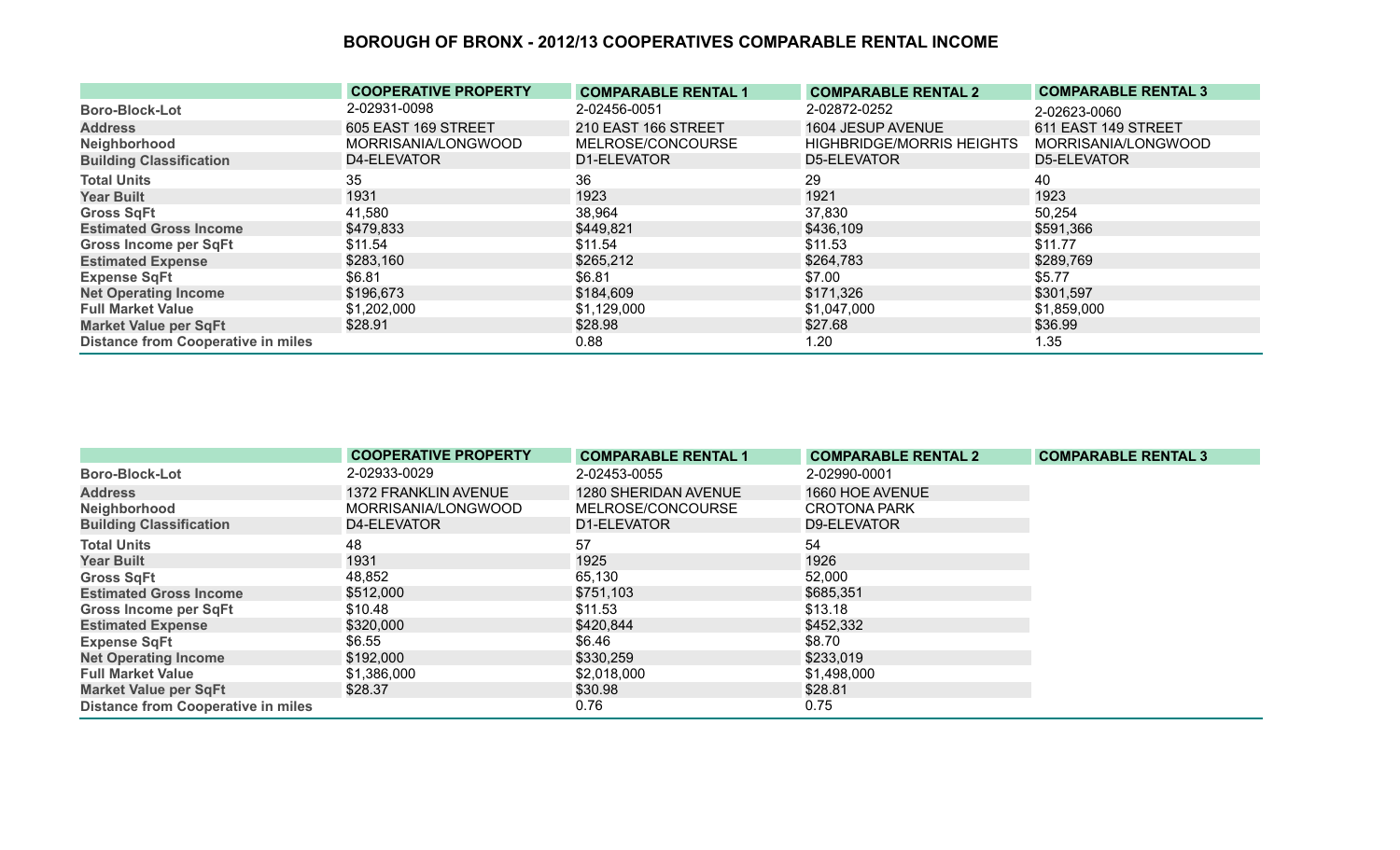|                                           | <b>COOPERATIVE PROPERTY</b> | <b>COMPARABLE RENTAL 1</b> | <b>COMPARABLE RENTAL 2</b> | <b>COMPARABLE RENTAL 3</b> |
|-------------------------------------------|-----------------------------|----------------------------|----------------------------|----------------------------|
| <b>Boro-Block-Lot</b>                     | 2-02935-0001                | 2-02380-0048               | 2-02692-0074               | 2-02438-0080               |
| <b>Address</b>                            | 625 JEFFERSON PLACE         | 464 EAST 159 STREET        | 865 EAST 167 STREET        | 1115 COLLEGE AVENUE        |
| Neighborhood                              | MORRISANIA/LONGWOOD         | MORRISANIA/LONGWOOD        | MORRISANIA/LONGWOOD        | MELROSE/CONCOURSE          |
| <b>Building Classification</b>            | D4-ELEVATOR                 | D1-ELEVATOR                | D7-ELEVATOR                | D1-ELEVATOR                |
| <b>Total Units</b>                        | 16.                         | 30                         | 55                         | 44                         |
| <b>Year Built</b>                         | 1906                        | 1925                       | 1928                       | 1929                       |
| <b>Gross SqFt</b>                         | 17,100                      | 25,182                     | 40,800                     | 42,732                     |
| <b>Estimated Gross Income</b>             | \$172,197                   | \$256,376                  | \$410,787                  | \$425,813                  |
| <b>Gross Income per SqFt</b>              | \$10.07                     | \$10.18                    | \$10.07                    | \$9.96                     |
| <b>Estimated Expense</b>                  | \$96,444                    | \$148,698                  | \$230,041                  | \$250,740                  |
| <b>Expense SqFt</b>                       | \$5.64                      | \$5.90                     | \$5.64                     | \$5.87                     |
| <b>Net Operating Income</b>               | \$75,753                    | \$107,678                  | \$180,746                  | \$175,073                  |
| <b>Full Market Value</b>                  | \$437,000                   | \$624,000                  | \$1,043,000                | \$1,004,000                |
| <b>Market Value per SqFt</b>              | \$25.56                     | \$24.78                    | \$25.56                    | \$23.50                    |
| <b>Distance from Cooperative in miles</b> |                             | 1.05                       | 0.47                       | 0.80                       |

|                                           | <b>COOPERATIVE PROPERTY</b> | <b>COMPARABLE RENTAL 1</b> | <b>COMPARABLE RENTAL 2</b>    | <b>COMPARABLE RENTAL 3</b> |
|-------------------------------------------|-----------------------------|----------------------------|-------------------------------|----------------------------|
| <b>Boro-Block-Lot</b>                     | 2-02961-0015                | 2-02968-0028               | 2-02904-0039                  | 2-02609-0035               |
| <b>Address</b>                            | 757 EAST 169 STREET         | 801 FREEMAN STREET         | <b>1585 WASHINGTON AVENUE</b> | 1203 FULTON AVENUE         |
| Neighborhood                              | MORRISANIA/LONGWOOD         | MORRISANIA/LONGWOOD        | <b>BATHGATE</b>               | MORRISANIA/LONGWOOD        |
| <b>Building Classification</b>            | C6-WALK-UP                  | C7-WALK-UP                 | C4-WALK-UP                    | C1-WALK-UP                 |
| <b>Total Units</b>                        | 32                          | 12                         | 18                            | 29                         |
| <b>Year Built</b>                         | 1926                        | 1931                       | 1931                          | 1911                       |
| <b>Gross SqFt</b>                         | 26,347                      | 11,335                     | 15,884                        | 20,825                     |
| <b>Estimated Gross Income</b>             | \$327,230                   | \$144,785                  | \$197,202                     | \$247,841                  |
| <b>Gross Income per SqFt</b>              | \$12.42                     | \$12.77                    | \$12.42                       | \$11.90                    |
| <b>Estimated Expense</b>                  | \$189,435                   | \$76,965                   | \$114,200                     | \$126,399                  |
| <b>Expense SqFt</b>                       | \$7.19                      | \$6.79                     | \$7.19                        | \$6.07                     |
| <b>Net Operating Income</b>               | \$137,795                   | \$67,820                   | \$83,002                      | \$121,442                  |
| <b>Full Market Value</b>                  | \$867,000                   | \$431,000                  | \$522,000                     | \$752,000                  |
| <b>Market Value per SqFt</b>              | \$32.91                     | \$38.02                    | \$32.86                       | \$36.11                    |
| <b>Distance from Cooperative in miles</b> |                             | 0.08                       | 0.63                          | 0.33                       |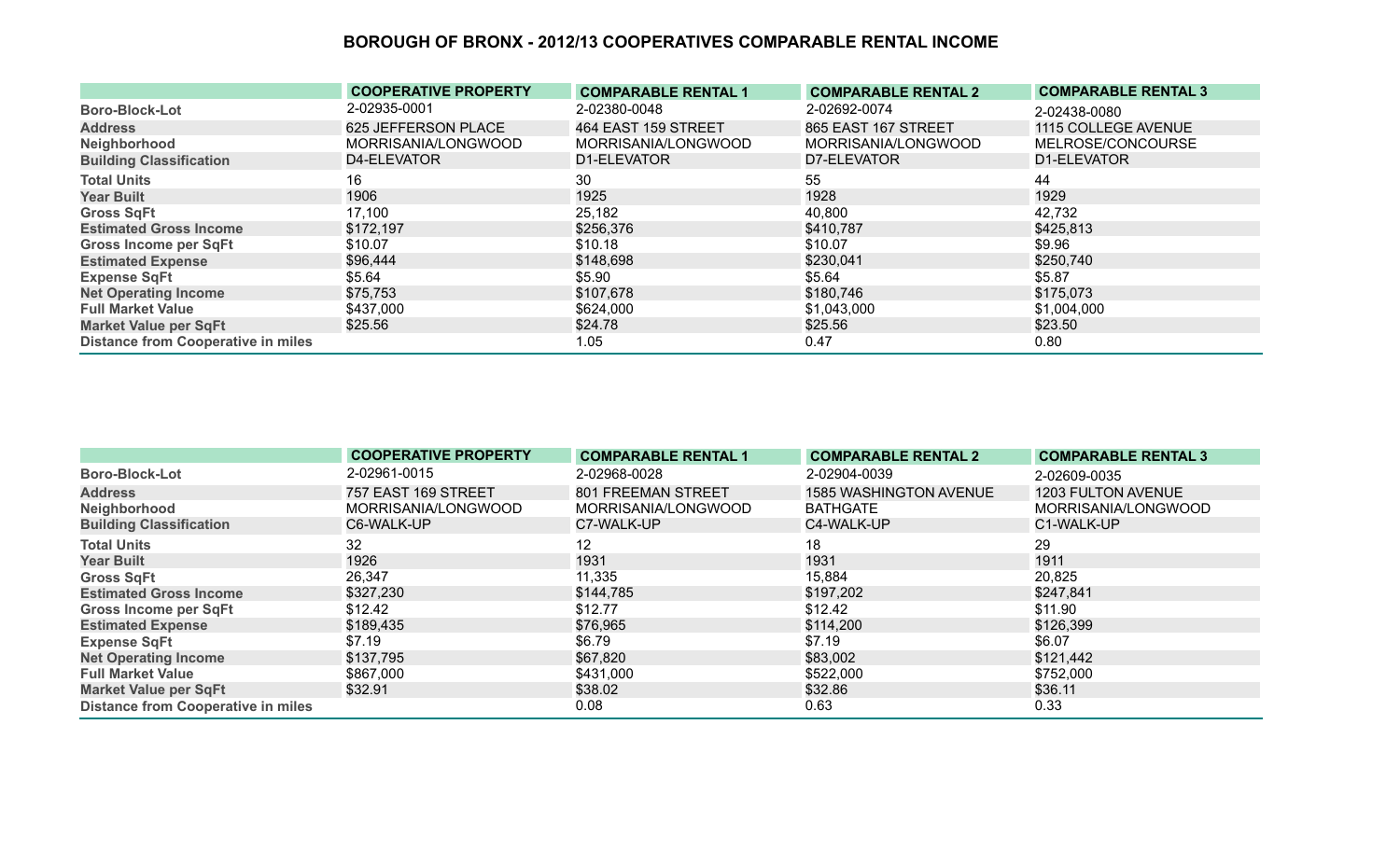|                                           | <b>COOPERATIVE PROPERTY</b> | <b>COMPARABLE RENTAL 1</b> | <b>COMPARABLE RENTAL 2</b> | <b>COMPARABLE RENTAL 3</b> |
|-------------------------------------------|-----------------------------|----------------------------|----------------------------|----------------------------|
| <b>Boro-Block-Lot</b>                     | 2-02967-0006                | 2-02990-0001               | 2-02997-0001               |                            |
| <b>Address</b>                            | 1574 BOSTON ROAD            | 1660 HOE AVENUE            | 1662 VYSE AVENUE           |                            |
| Neighborhood                              | <b>CROTONA PARK</b>         | <b>CROTONA PARK</b>        | <b>CROTONA PARK</b>        |                            |
| <b>Building Classification</b>            | D4-ELEVATOR                 | D9-ELEVATOR                | D9-ELEVATOR                |                            |
| <b>Total Units</b>                        | 54                          | 54                         | 37                         |                            |
| <b>Year Built</b>                         | 1929                        | 1926                       | 1924                       |                            |
| <b>Gross SqFt</b>                         | 50,000                      | 52,000                     | 44,436                     |                            |
| <b>Estimated Gross Income</b>             | \$646,500                   | \$685,351                  | \$562,796                  |                            |
| <b>Gross Income per SqFt</b>              | \$12.93                     | \$13.18                    | \$12.67                    |                            |
| <b>Estimated Expense</b>                  | \$398,500                   | \$452,332                  | \$321,289                  |                            |
| <b>Expense SqFt</b>                       | \$7.97                      | \$8.70                     | \$7.23                     |                            |
| <b>Net Operating Income</b>               | \$248,000                   | \$233,019                  | \$241,507                  |                            |
| <b>Full Market Value</b>                  | \$1,584,000                 | \$1,498,000                | \$1,531,000                |                            |
| <b>Market Value per SqFt</b>              | \$31.68                     | \$28.81                    | \$34.45                    |                            |
| <b>Distance from Cooperative in miles</b> |                             | 0.24                       | 0.28                       |                            |

|                                           | <b>COOPERATIVE PROPERTY</b> | <b>COMPARABLE RENTAL 1</b> | <b>COMPARABLE RENTAL 2</b> | <b>COMPARABLE RENTAL 3</b> |
|-------------------------------------------|-----------------------------|----------------------------|----------------------------|----------------------------|
| <b>Boro-Block-Lot</b>                     | 2-02985-0023                | 2-03129-0029               | 2-03152-0003               |                            |
| <b>Address</b>                            | 1922 CROTONA PARKWAY        | 2131 VYSE AVENUE           | 2380 RYER AVENUE           |                            |
| Neighborhood                              | <b>EAST TREMONT</b>         | <b>EAST TREMONT</b>        | <b>FORDHAM</b>             |                            |
| <b>Building Classification</b>            | D4-ELEVATOR                 | D1-ELEVATOR                | D1-ELEVATOR                |                            |
| <b>Total Units</b>                        | 17                          | 20                         | 36                         |                            |
| <b>Year Built</b>                         | 1911                        | 1931                       | 1925                       |                            |
| <b>Gross SqFt</b>                         | 27,691                      | 26,700                     | 29,500                     |                            |
| <b>Estimated Gross Income</b>             | \$309,862                   | \$300,600                  | \$327,781                  |                            |
| <b>Gross Income per SqFt</b>              | \$11.19                     | \$11.26                    | \$11.11                    |                            |
| <b>Estimated Expense</b>                  | \$191,622                   | \$176,367                  | \$213,072                  |                            |
| <b>Expense SqFt</b>                       | \$6.92                      | \$6.61                     | \$7.22                     |                            |
| <b>Net Operating Income</b>               | \$118,240                   | \$124,233                  | \$114,709                  |                            |
| <b>Full Market Value</b>                  | \$714,000                   | \$752,000                  | \$691,000                  |                            |
| <b>Market Value per SqFt</b>              | \$25.78                     | \$28.16                    | \$23.42                    |                            |
| <b>Distance from Cooperative in miles</b> |                             | 0.34                       | 1.39                       |                            |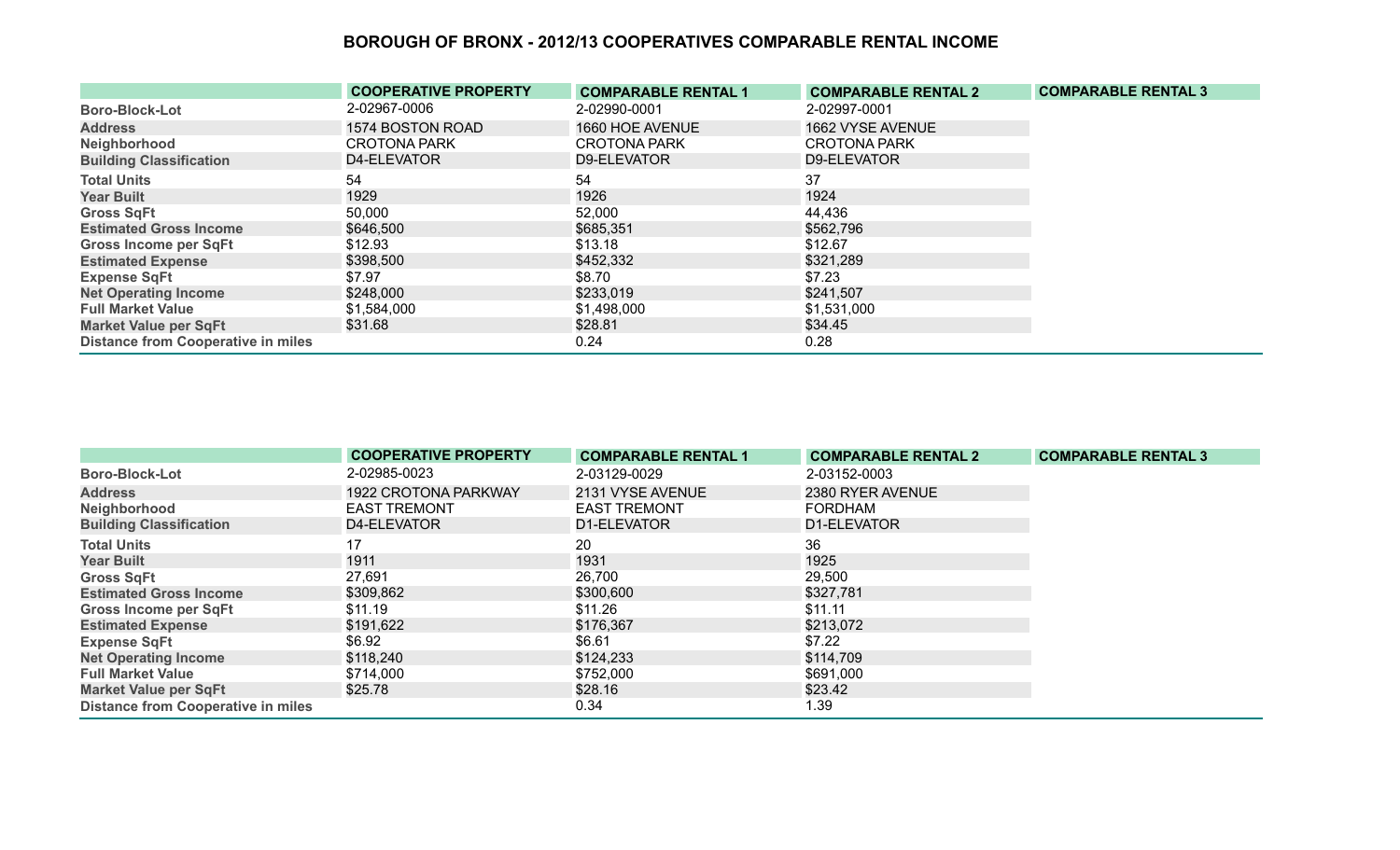|                                           | <b>COOPERATIVE PROPERTY</b> | <b>COMPARABLE RENTAL 1</b> | <b>COMPARABLE RENTAL 2</b> | <b>COMPARABLE RENTAL 3</b> |
|-------------------------------------------|-----------------------------|----------------------------|----------------------------|----------------------------|
| <b>Boro-Block-Lot</b>                     | 2-02992-0073                | 2-03077-0045               | 2-02389-0049               | 2-02956-0014               |
| <b>Address</b>                            | 1883 VYSE AVENUE            | 2481 HUGHES AVENUE         | 1165 WASHINGTON AVENUE     | 784 EAST TREMONT AVENUE    |
| Neighborhood                              | <b>EAST TREMONT</b>         | <b>BELMONT</b>             | MORRISANIA/LONGWOOD        | <b>EAST TREMONT</b>        |
| <b>Building Classification</b>            | C6-WALK-UP                  | C1-WALK-UP                 | C1-WALK-UP                 | C7-WALK-UP                 |
| <b>Total Units</b>                        | 16                          | 12                         | 12                         | 23                         |
| <b>Year Built</b>                         | 1993                        | 2007                       | 2007                       | 1931                       |
| <b>Gross SqFt</b>                         | 15,840                      | 12,000                     | 12,460                     | 22,000                     |
| <b>Estimated Gross Income</b>             | \$236,808                   | \$185,743                  | \$186,242                  | \$272,575                  |
| <b>Gross Income per SqFt</b>              | \$14.95                     | \$15.48                    | \$14.95                    | \$12.39                    |
| <b>Estimated Expense</b>                  | \$116,036                   | \$91,366                   | \$91,259                   | \$77,738                   |
| <b>Expense SqFt</b>                       | \$7.33                      | \$7.61                     | \$7.32                     | \$3.53                     |
| <b>Net Operating Income</b>               | \$120,772                   | \$94,377                   | \$94,983                   | \$194,837                  |
| <b>Full Market Value</b>                  | \$809,000                   | \$639,000                  | \$636,000                  | \$1,225,000                |
| <b>Market Value per SqFt</b>              | \$51.07                     | \$53.25                    | \$51.04                    | \$55.68                    |
| <b>Distance from Cooperative in miles</b> |                             | 1.12                       | 1.42                       | 0.30                       |

|                                           | <b>COOPERATIVE PROPERTY</b> | <b>COMPARABLE RENTAL 1</b> | <b>COMPARABLE RENTAL 2</b> | <b>COMPARABLE RENTAL 3</b> |
|-------------------------------------------|-----------------------------|----------------------------|----------------------------|----------------------------|
| <b>Boro-Block-Lot</b>                     | 2-02998-0145                | 2-02996-0018               | 2-02945-0026               | 2-02987-0010               |
| <b>Address</b>                            | <b>1003 EAST 174 STREET</b> | 1562 VYSE AVENUE           | 1844 ARTHUR AVENUE         | 1290 HOE AVENUE            |
| Neighborhood                              | <b>CROTONA PARK</b>         | <b>CROTONA PARK</b>        | <b>EAST TREMONT</b>        | MORRISANIA/LONGWOOD        |
| <b>Building Classification</b>            | C6-WALK-UP                  | C1-WALK-UP                 | C1-WALK-UP                 | C1-WALK-UP                 |
| <b>Total Units</b>                        | 43                          | 21                         | 20                         | 32                         |
| <b>Year Built</b>                         | 1923                        | 1931                       | 1914                       | 1924                       |
| <b>Gross SqFt</b>                         | 28,165                      | 18,593                     | 13,545                     | 22,000                     |
| <b>Estimated Gross Income</b>             | \$259,118                   | \$184,095                  | \$124,612                  | \$161,977                  |
| <b>Gross Income per SqFt</b>              | \$9.20                      | \$9.90                     | \$9.20                     | \$7.36                     |
| <b>Estimated Expense</b>                  | \$150,288                   | \$128,849                  | \$69,429                   | \$96,815                   |
| <b>Expense SqFt</b>                       | \$5.34                      | \$6.93                     | \$5.13                     | \$4.40                     |
| <b>Net Operating Income</b>               | \$108,830                   | \$55,246                   | \$55,183                   | \$65,162                   |
| <b>Full Market Value</b>                  | \$629,000                   | \$316,000                  | \$292,000                  | \$377,000                  |
| <b>Market Value per SqFt</b>              | \$22.33                     | \$17.00                    | \$21.56                    | \$17.14                    |
| <b>Distance from Cooperative in miles</b> |                             | 0.28                       | 0.64                       | 0.54                       |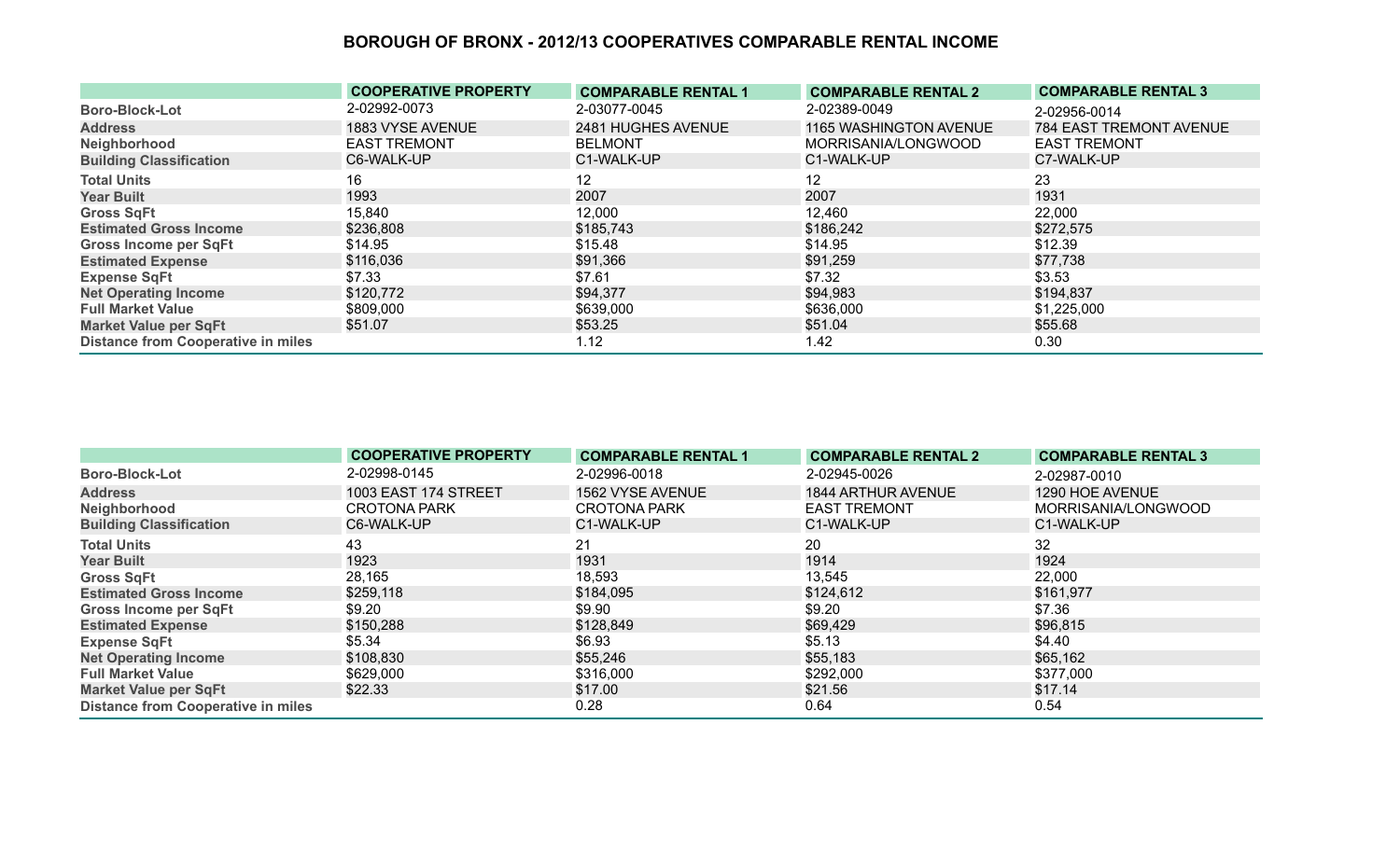|                                           | <b>COOPERATIVE PROPERTY</b> | <b>COMPARABLE RENTAL 1</b> | <b>COMPARABLE RENTAL 2</b> | <b>COMPARABLE RENTAL 3</b> |
|-------------------------------------------|-----------------------------|----------------------------|----------------------------|----------------------------|
| <b>Boro-Block-Lot</b>                     | 2-03010-0004                | 2-02997-0013               | 2-02990-0001               | 2-03061-0026               |
| <b>Address</b>                            | 1670 LONGFELLOW AVENUE      | 1690 VYSE AVENUE           | 1660 HOE AVENUE            | 2019 MONTEREY AVENUE       |
| Neighborhood                              | <b>CROTONA PARK</b>         | <b>CROTONA PARK</b>        | <b>CROTONA PARK</b>        | <b>EAST TREMONT</b>        |
| <b>Building Classification</b>            | D4-ELEVATOR                 | D9-ELEVATOR                | D9-ELEVATOR                | D1-ELEVATOR                |
| <b>Total Units</b>                        | 60                          | 37                         | 54                         | 54                         |
| <b>Year Built</b>                         | 1928                        | 1925                       | 1926                       | 1914                       |
| <b>Gross SqFt</b>                         | 66,258                      | 42,018                     | 52,000                     | 66,033                     |
| <b>Estimated Gross Income</b>             | \$873,280                   | \$562,796                  | \$685,351                  | \$756,022                  |
| <b>Gross Income per SqFt</b>              | \$13.18                     | \$13.39                    | \$13.18                    | \$11.45                    |
| <b>Estimated Expense</b>                  | \$576,445                   | \$321,289                  | \$452,332                  | \$435,489                  |
| <b>Expense SqFt</b>                       | \$8.70                      | \$7.65                     | \$8.70                     | \$6.60                     |
| <b>Net Operating Income</b>               | \$296,835                   | \$241,507                  | \$233,019                  | \$320,533                  |
| <b>Full Market Value</b>                  | \$1,878,000                 | \$1,561,000                | \$1,498,000                | \$1,954,000                |
| <b>Market Value per SqFt</b>              | \$28.34                     | \$37.15                    | \$28.81                    | \$29.59                    |
| <b>Distance from Cooperative in miles</b> |                             | 0.10                       | 0.15                       | 1.06                       |

|                                           | <b>COOPERATIVE PROPERTY</b> | <b>COMPARABLE RENTAL 1</b> | <b>COMPARABLE RENTAL 2</b> | <b>COMPARABLE RENTAL 3</b> |
|-------------------------------------------|-----------------------------|----------------------------|----------------------------|----------------------------|
| <b>Boro-Block-Lot</b>                     | 2-03016-0005                | 2-02945-0023               | 2-02945-0026               | 2-02970-0047               |
| <b>Address</b>                            | 1898 LONGFELLOW AVENUE      | 1842 ARTHUR AVENUE         | 1844 ARTHUR AVENUE         | 1360 LYMAN PLACE           |
| Neighborhood                              | <b>EAST TREMONT</b>         | <b>EAST TREMONT</b>        | <b>EAST TREMONT</b>        | MORRISANIA/LONGWOOD        |
| <b>Building Classification</b>            | C6-WALK-UP                  | C1-WALK-UP                 | C1-WALK-UP                 | C1-WALK-UP                 |
| <b>Total Units</b>                        |                             | 20                         | 20                         | 22                         |
| <b>Year Built</b>                         | 1914                        | 1914                       | 1914                       | 1912                       |
| <b>Gross SqFt</b>                         | 19,250                      | 13,545                     | 13,545                     | 14,560                     |
| <b>Estimated Gross Income</b>             | \$177,100                   | \$129,837                  | \$124,612                  | \$121,297                  |
| <b>Gross Income per SqFt</b>              | \$9.20                      | \$9.59                     | \$9.20                     | \$8.33                     |
| <b>Estimated Expense</b>                  | \$98,753                    | \$62,647                   | \$69,429                   | \$58,223                   |
| <b>Expense SqFt</b>                       | \$5.13                      | \$4.63                     | \$5.13                     | \$4.00                     |
| <b>Net Operating Income</b>               | \$78,347                    | \$67,190                   | \$55,183                   | \$63,074                   |
| <b>Full Market Value</b>                  | \$453,000                   | \$292,000                  | \$292,000                  | \$354,000                  |
| <b>Market Value per SqFt</b>              | \$23.53                     | \$21.56                    | \$21.56                    | \$24.31                    |
| <b>Distance from Cooperative in miles</b> |                             | 0.73                       | 0.73                       | 0.96                       |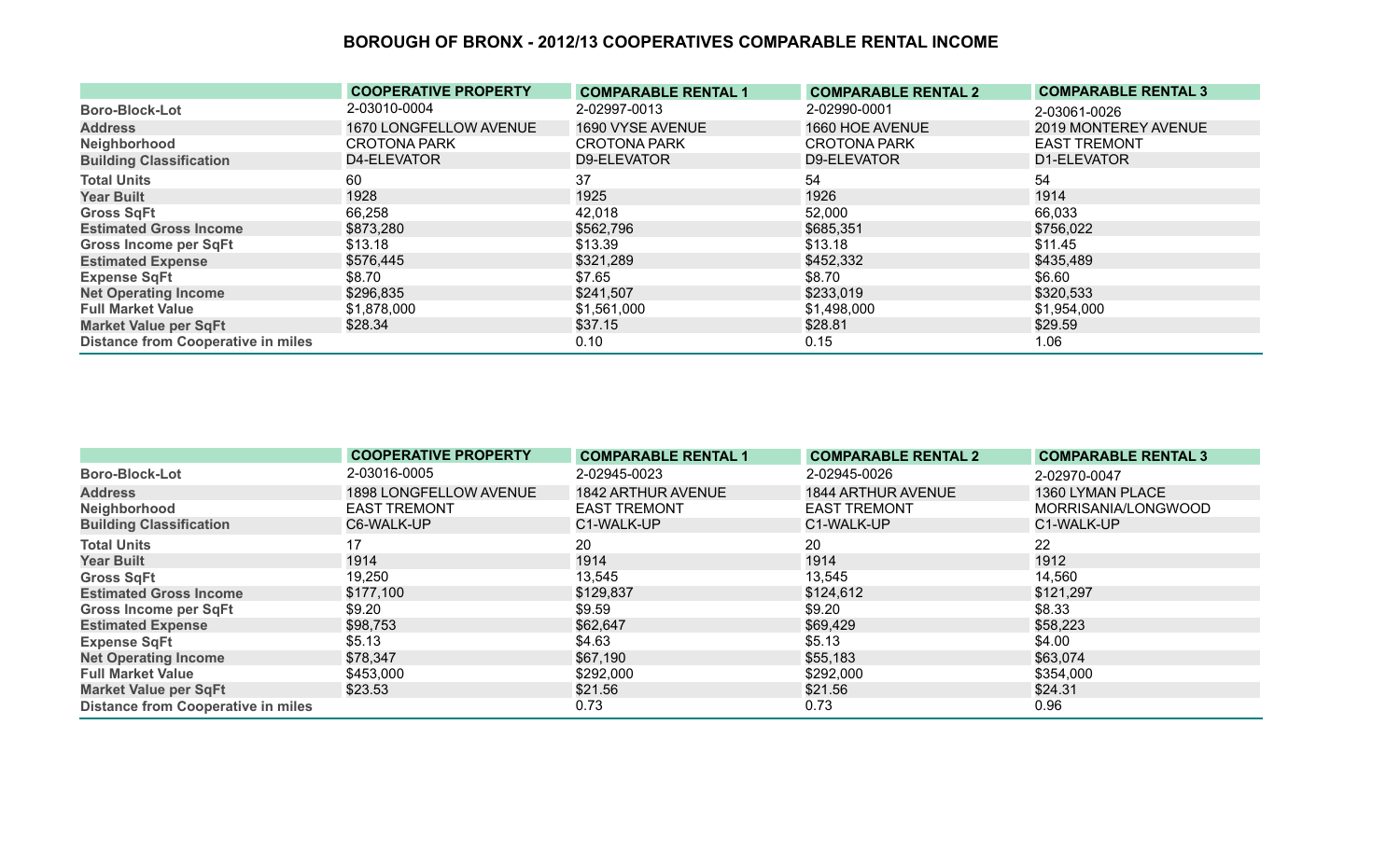|                                           | <b>COOPERATIVE PROPERTY</b> | <b>COMPARABLE RENTAL 1</b> | <b>COMPARABLE RENTAL 2</b> | <b>COMPARABLE RENTAL 3</b> |
|-------------------------------------------|-----------------------------|----------------------------|----------------------------|----------------------------|
| <b>Boro-Block-Lot</b>                     | 2-03016-0007                | 2-02996-0018               | 2-02937-0058               | 2-02987-0010               |
| <b>Address</b>                            | 1900 LONGFELLOW AVENUE      | 1562 VYSE AVENUE           | 1439 PROSPECT AVENUE       | 1290 HOE AVENUE            |
| Neighborhood                              | <b>EAST TREMONT</b>         | <b>CROTONA PARK</b>        | <b>CROTONA PARK</b>        | MORRISANIA/LONGWOOD        |
| <b>Building Classification</b>            | C6-WALK-UP                  | C1-WALK-UP                 | C1-WALK-UP                 | C1-WALK-UP                 |
| <b>Total Units</b>                        | 28                          | 21                         | 20                         | 32                         |
| <b>Year Built</b>                         | 1931                        | 1931                       | 1910                       | 1924                       |
| <b>Gross SqFt</b>                         | 27,550                      | 18,593                     | 16,765                     | 22,000                     |
| <b>Estimated Gross Income</b>             | \$213,513                   | \$184,095                  | \$130,010                  | \$161,977                  |
| <b>Gross Income per SqFt</b>              | \$7.75                      | \$9.90                     | \$7.75                     | \$7.36                     |
| <b>Estimated Expense</b>                  | \$123,838                   | \$128,849                  | \$68,925                   | \$96,815                   |
| <b>Expense SqFt</b>                       | \$4.50                      | \$6.93                     | \$4.11                     | \$4.40                     |
| <b>Net Operating Income</b>               | \$89,675                    | \$55,246                   | \$61,085                   | \$65,162                   |
| <b>Full Market Value</b>                  | \$518,000                   | \$316,000                  | \$353,000                  | \$377,000                  |
| <b>Market Value per SqFt</b>              | \$18.80                     | \$17.00                    | \$21.06                    | \$17.14                    |
| <b>Distance from Cooperative in miles</b> |                             | 0.41                       | 0.86                       | 0.67                       |

|                                           | <b>COOPERATIVE PROPERTY</b> | <b>COMPARABLE RENTAL 1</b> | <b>COMPARABLE RENTAL 2</b> | <b>COMPARABLE RENTAL 3</b> |
|-------------------------------------------|-----------------------------|----------------------------|----------------------------|----------------------------|
| <b>Boro-Block-Lot</b>                     | 2-03030-0143                | 2-03055-0012               | 2-03172-0008               | 2-02945-0023               |
| <b>Address</b>                            | 2250 WEBSTER AVENUE         | 530 EAST 187 STREET        | 2314 MORRIS AVENUE         | <b>1842 ARTHUR AVENUE</b>  |
| Neighborhood                              | <b>BATHGATE</b>             | <b>BELMONT</b>             | <b>FORDHAM</b>             | <b>EAST TREMONT</b>        |
| <b>Building Classification</b>            | C6-WALK-UP                  | C1-WALK-UP                 | C1-WALK-UP                 | C1-WALK-UP                 |
| <b>Total Units</b>                        | 20                          |                            | 37                         | 20                         |
| <b>Year Built</b>                         | 1913                        | 1910                       | 1923                       | 1914                       |
| <b>Gross SqFt</b>                         | 16,120                      | 12,320                     | 27,375                     | 13,545                     |
| <b>Estimated Gross Income</b>             | \$216,814                   | \$167,150                  | \$368,156                  | \$129,837                  |
| <b>Gross Income per SqFt</b>              | \$13.45                     | \$13.57                    | \$13.45                    | \$9.59                     |
| <b>Estimated Expense</b>                  | \$132,184                   | \$79,840                   | \$224,575                  | \$62,647                   |
| <b>Expense SqFt</b>                       | \$8.20                      | \$6.48                     | \$8.20                     | \$4.63                     |
| <b>Net Operating Income</b>               | \$84,630                    | \$87,310                   | \$143,581                  | \$67,190                   |
| <b>Full Market Value</b>                  | \$548,000                   | \$567,000                  | \$929,000                  | \$292,000                  |
| <b>Market Value per SqFt</b>              | \$34.00                     | \$46.02                    | \$33.94                    | \$21.56                    |
| <b>Distance from Cooperative in miles</b> |                             | 0.29                       | 0.36                       | 0.78                       |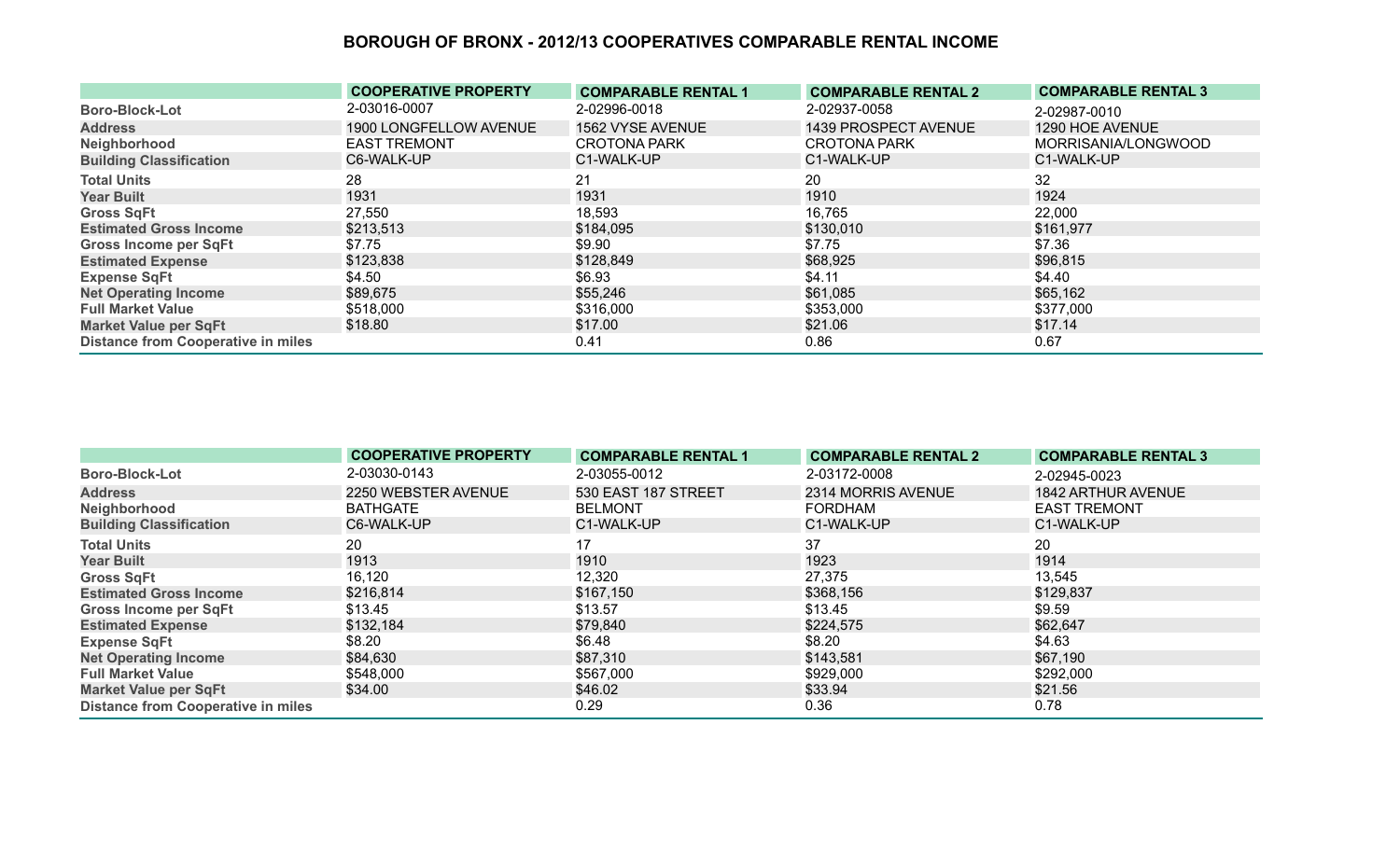|                                           | <b>COOPERATIVE PROPERTY</b> | <b>COMPARABLE RENTAL 1</b>       | <b>COMPARABLE RENTAL 2</b> | <b>COMPARABLE RENTAL 3</b> |
|-------------------------------------------|-----------------------------|----------------------------------|----------------------------|----------------------------|
| <b>Boro-Block-Lot</b>                     | 2-03035-0048                | 2-02872-0252                     | 2-03152-0003               |                            |
| <b>Address</b>                            | 463 EAST 178 STREET         | 1604 JESUP AVENUE                | 2380 RYER AVENUE           |                            |
| Neighborhood                              | <b>BATHGATE</b>             | <b>HIGHBRIDGE/MORRIS HEIGHTS</b> | <b>FORDHAM</b>             |                            |
| <b>Building Classification</b>            | D4-ELEVATOR                 | D5-ELEVATOR                      | D1-ELEVATOR                |                            |
| <b>Total Units</b>                        | 38                          | 29                               | 36                         |                            |
| <b>Year Built</b>                         | 1935                        | 1921                             | 1925                       |                            |
| <b>Gross SqFt</b>                         | 32,200                      | 37,830                           | 29,500                     |                            |
| <b>Estimated Gross Income</b>             | \$364,504                   | \$436,109                        | \$327,781                  |                            |
| <b>Gross Income per SqFt</b>              | \$11.32                     | \$11.53                          | \$11.11                    |                            |
| <b>Estimated Expense</b>                  | \$228,942                   | \$264,783                        | \$213,072                  |                            |
| <b>Expense SqFt</b>                       | \$7.11                      | \$7.00                           | \$7.22                     |                            |
| <b>Net Operating Income</b>               | \$135,562                   | \$171,326                        | \$114,709                  |                            |
| <b>Full Market Value</b>                  | \$822,000                   | \$1,047,000                      | \$691,000                  |                            |
| <b>Market Value per SqFt</b>              | \$25.53                     | \$27.68                          | \$23.42                    |                            |
| <b>Distance from Cooperative in miles</b> |                             | 1.08                             | 0.71                       |                            |

|                                           | <b>COOPERATIVE PROPERTY</b> | <b>COMPARABLE RENTAL 1</b> | <b>COMPARABLE RENTAL 2</b> | <b>COMPARABLE RENTAL 3</b> |
|-------------------------------------------|-----------------------------|----------------------------|----------------------------|----------------------------|
| <b>Boro-Block-Lot</b>                     | 2-03038-0046                | 2-03055-0012               | 2-03197-0009               | 2-02945-0023               |
| <b>Address</b>                            | 4554 PARK AVENUE            | 530 EAST 187 STREET        | 2285 DAVIDSON AVENUE       | <b>1842 ARTHUR AVENUE</b>  |
| Neighborhood                              | BATHGATE                    | <b>BELMONT</b>             | KINGSBRIDGE HTS/UNIV HTS   | <b>EAST TREMONT</b>        |
| <b>Building Classification</b>            | C6-WALK-UP                  | C1-WALK-UP                 | C1-WALK-UP                 | C1-WALK-UP                 |
| <b>Total Units</b>                        | 35                          |                            | 51                         | 20                         |
| <b>Year Built</b>                         | 1915                        | 1910                       | 1923                       | 1914                       |
| <b>Gross SqFt</b>                         | 33,663                      | 12,320                     | 46,285                     | 13,545                     |
| <b>Estimated Gross Income</b>             | \$349,085                   | \$167,150                  | \$479,843                  | \$129,837                  |
| <b>Gross Income per SqFt</b>              | \$10.37                     | \$13.57                    | \$10.37                    | \$9.59                     |
| <b>Estimated Expense</b>                  | \$202,469                   | \$79,840                   | \$254,491                  | \$62,647                   |
| <b>Expense SqFt</b>                       | \$6.01                      | \$6.48                     | \$5.50                     | \$4.63                     |
| <b>Net Operating Income</b>               | \$146,616                   | \$87,310                   | \$225,352                  | \$67,190                   |
| <b>Full Market Value</b>                  | \$1,070,000                 | \$567,000                  | \$1,318,000                | \$292,000                  |
| <b>Market Value per SqFt</b>              | \$31.79                     | \$46.02                    | \$28.48                    | \$21.56                    |
| <b>Distance from Cooperative in miles</b> |                             | 0.18                       | 0.64                       | 0.80                       |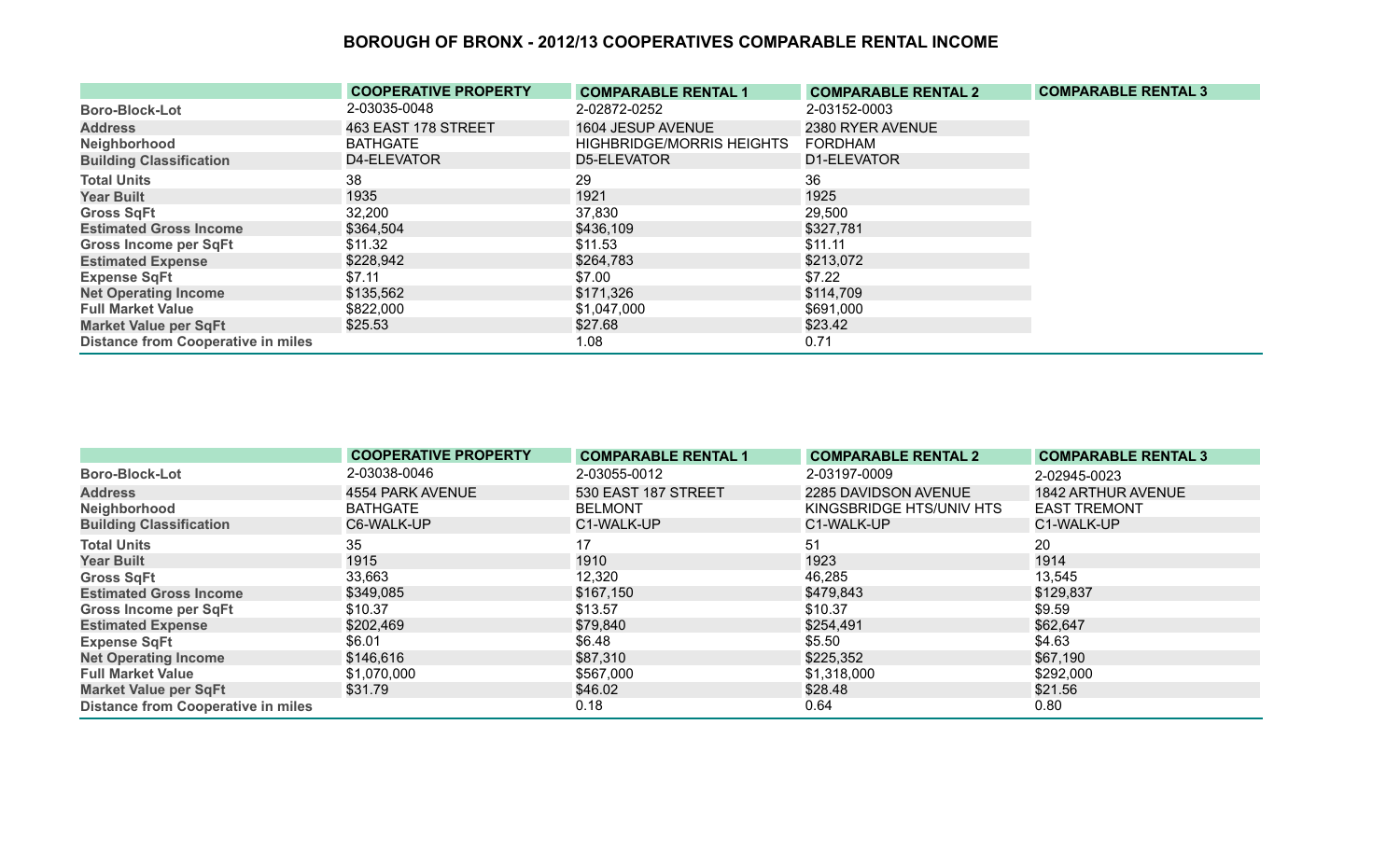|                                           | <b>COOPERATIVE PROPERTY</b> | <b>COMPARABLE RENTAL 1</b> | <b>COMPARABLE RENTAL 2</b> | <b>COMPARABLE RENTAL 3</b> |
|-------------------------------------------|-----------------------------|----------------------------|----------------------------|----------------------------|
| <b>Boro-Block-Lot</b>                     | 2-03044-0027                | 2-03039-0005               | 2-02947-0005               | 2-03053-0072               |
| <b>Address</b>                            | 1993 BATHGATE AVENUE        | 4580 PARK AVENUE           | 1884 ARTHUR AVENUE         | 2330 WASHINGTON AVENUE     |
| Neighborhood                              | <b>BATHGATE</b>             | <b>BATHGATE</b>            | <b>EAST TREMONT</b>        | <b>BATHGATE</b>            |
| <b>Building Classification</b>            | C6-WALK-UP                  | C1-WALK-UP                 | C1-WALK-UP                 | C1-WALK-UP                 |
| <b>Total Units</b>                        | 16                          | 16                         | 15                         | 20                         |
| <b>Year Built</b>                         | 1908                        | 1909                       | 1931                       | 1910                       |
| <b>Gross SqFt</b>                         | 15,175                      | 12,075                     | 19,751                     | 19,000                     |
| <b>Estimated Gross Income</b>             | \$185,439                   | \$177,866                  | \$203,013                  | \$232,105                  |
| Gross Income per SqFt                     | \$12.22                     | \$14.73                    | \$10.28                    | \$12.22                    |
| <b>Estimated Expense</b>                  | \$104,101                   | \$102,597                  | \$105,567                  | \$130,432                  |
| <b>Expense SqFt</b>                       | \$6.86                      | \$8.50                     | \$5.34                     | \$6.86                     |
| <b>Net Operating Income</b>               | \$81,338                    | \$75,269                   | \$97,446                   | \$101,673                  |
| <b>Full Market Value</b>                  | \$509,000                   | \$502,000                  | \$568,000                  | \$636,000                  |
| <b>Market Value per SqFt</b>              | \$33.54                     | \$41.57                    | \$28.76                    | \$33.47                    |
| <b>Distance from Cooperative in miles</b> |                             | 0.55                       | 0.31                       | 0.54                       |

|                                           | <b>COOPERATIVE PROPERTY</b> | <b>COMPARABLE RENTAL 1</b> | <b>COMPARABLE RENTAL 2</b> | <b>COMPARABLE RENTAL 3</b> |
|-------------------------------------------|-----------------------------|----------------------------|----------------------------|----------------------------|
| <b>Boro-Block-Lot</b>                     | 2-03044-0040                | 2-03061-0026               | 2-03061-0022               | 2-03061-0036               |
| <b>Address</b>                            | 495 EAST 178 STREET         | 2019 MONTEREY AVENUE       | 2027 MONTEREY AVENUE       | 551 EAST 178 STREET        |
| Neighborhood                              | <b>BATHGATE</b>             | <b>EAST TREMONT</b>        | <b>EAST TREMONT</b>        | <b>EAST TREMONT</b>        |
| <b>Building Classification</b>            | D4-ELEVATOR                 | D1-ELEVATOR                | D1-ELEVATOR                | D7-ELEVATOR                |
| <b>Total Units</b>                        | 56                          | 54                         | 45                         | 46                         |
| <b>Year Built</b>                         | 1941                        | 1914                       | 1913                       | 1926                       |
| <b>Gross SqFt</b>                         | 55,137                      | 66,033                     | 44,066                     | 60,000                     |
| <b>Estimated Gross Income</b>             | \$631,319                   | \$756,022                  | \$560,017                  | \$664,718                  |
| <b>Gross Income per SqFt</b>              | \$11.45                     | \$11.45                    | \$12.71                    | \$11.08                    |
| <b>Estimated Expense</b>                  | \$363,904                   | \$435,489                  | \$321,765                  | \$368,137                  |
| <b>Expense SqFt</b>                       | \$6.60                      | \$6.60                     | \$7.30                     | \$6.14                     |
| <b>Net Operating Income</b>               | \$267,415                   | \$320,533                  | \$238,252                  | \$296,581                  |
| <b>Full Market Value</b>                  | \$1,518,000                 | \$1,954,000                | \$1,512,000                | \$1,783,000                |
| <b>Market Value per SqFt</b>              | \$27.53                     | \$29.59                    | \$34.31                    | \$29.72                    |
| <b>Distance from Cooperative in miles</b> |                             | 0.09                       | 0.09                       | 0.14                       |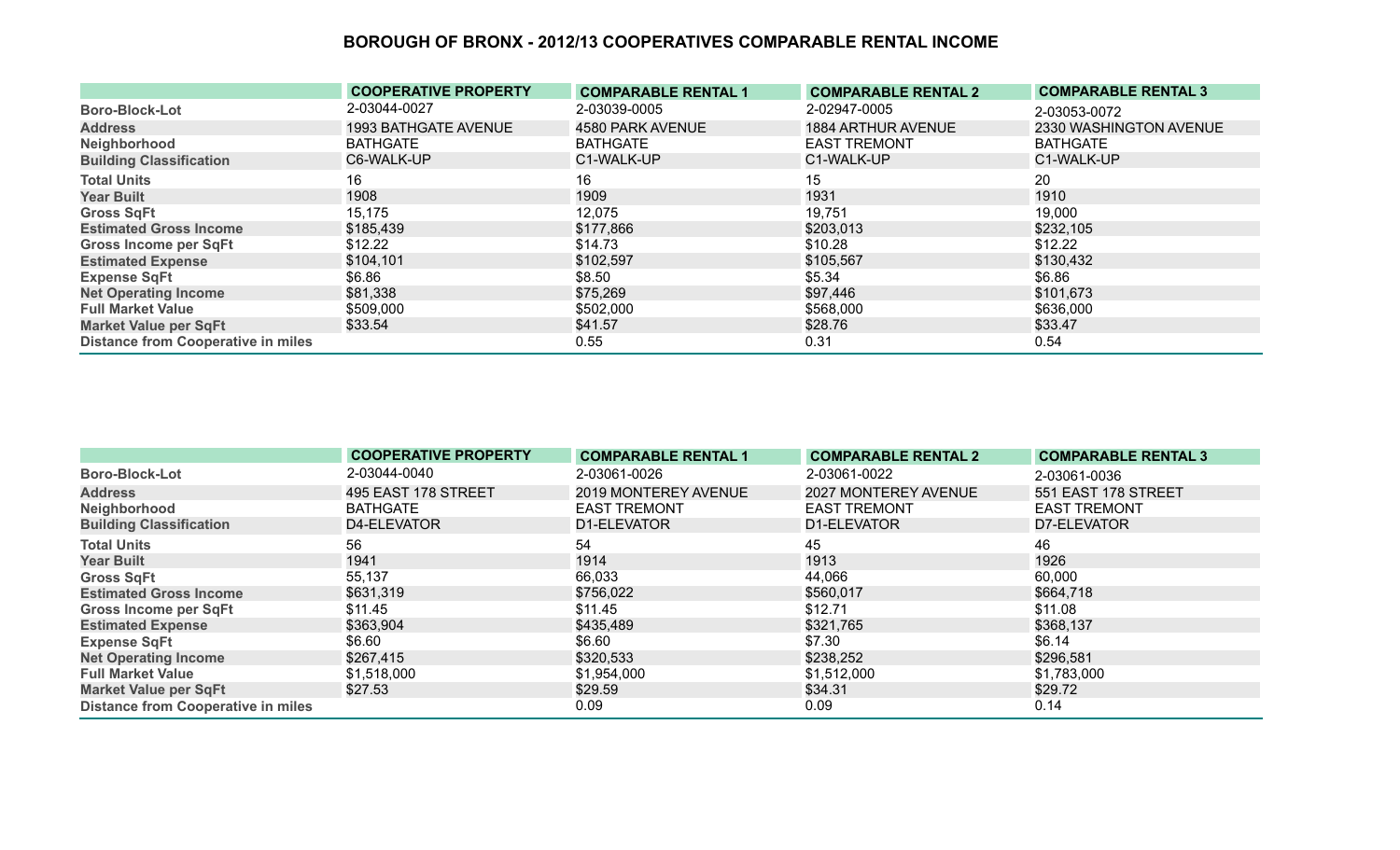|                                           | <b>COOPERATIVE PROPERTY</b> | <b>COMPARABLE RENTAL 1</b> | <b>COMPARABLE RENTAL 2</b> | <b>COMPARABLE RENTAL 3</b> |
|-------------------------------------------|-----------------------------|----------------------------|----------------------------|----------------------------|
| <b>Boro-Block-Lot</b>                     | 2-03045-0019                | 2-03061-0042               | 2-02800-0001               | 2-02945-0023               |
| <b>Address</b>                            | 2068 BATHGATE AVENUE        | 2018 MONTEREY AVENUE       | 203 EAST 175 STREET        | 1842 ARTHUR AVENUE         |
| Neighborhood                              | <b>BATHGATE</b>             | <b>EAST TREMONT</b>        | MOUNT HOPE/MOUNT EDEN      | <b>EAST TREMONT</b>        |
| <b>Building Classification</b>            | C6-WALK-UP                  | C1-WALK-UP                 | C1-WALK-UP                 | C1-WALK-UP                 |
| <b>Total Units</b>                        | 80                          |                            | 33                         | 20                         |
| <b>Year Built</b>                         | 1911                        | 1928                       | 1919                       | 1914                       |
| <b>Gross SqFt</b>                         | 32,700                      | 55,272                     | 27,500                     | 13,545                     |
| <b>Estimated Gross Income</b>             | \$313,593                   | \$520,830                  | \$330,122                  | \$129,837                  |
| <b>Gross Income per SqFt</b>              | \$9.59                      | \$9.42                     | \$12.00                    | \$9.59                     |
| <b>Estimated Expense</b>                  | \$181,884                   | \$328,302                  | \$168,362                  | \$62,647                   |
| <b>Expense SqFt</b>                       | \$5.56                      | \$5.94                     | \$6.12                     | \$4.63                     |
| <b>Net Operating Income</b>               | \$131,709                   | \$192,528                  | \$161,760                  | \$67,190                   |
| <b>Full Market Value</b>                  | \$738,000                   | \$1,113,000                | \$1,004,000                | \$292,000                  |
| <b>Market Value per SqFt</b>              | \$22.57                     | \$20.14                    | \$36.51                    | \$21.56                    |
| <b>Distance from Cooperative in miles</b> |                             | 0.15                       | 0.65                       | 0.42                       |

|                                           | <b>COOPERATIVE PROPERTY</b> | <b>COMPARABLE RENTAL 1</b> | <b>COMPARABLE RENTAL 2</b> | <b>COMPARABLE RENTAL 3</b> |
|-------------------------------------------|-----------------------------|----------------------------|----------------------------|----------------------------|
| <b>Boro-Block-Lot</b>                     | 2-03047-0014                | 2-03114-0071               | 2-02948-0047               | 2-02800-0001               |
| <b>Address</b>                            | 490 EAST 181 STREET         | 2359 SOUTHERN BOULEVARD    | 1785 CROTONA PARK NORTH    | 203 EAST 175 STREET        |
| Neighborhood                              | <b>BATHGATE</b>             | <b>BELMONT</b>             | <b>CROTONA PARK</b>        | MOUNT HOPE/MOUNT EDEN      |
| <b>Building Classification</b>            | C6-WALK-UP                  | C1-WALK-UP                 | C1-WALK-UP                 | C1-WALK-UP                 |
| <b>Total Units</b>                        | 24                          | 20                         | 30                         | 33                         |
| <b>Year Built</b>                         | 1927                        | 1931                       | 1931                       | 1919                       |
| <b>Gross SqFt</b>                         | 26,000                      | 19,030                     | 21,365                     | 27,500                     |
| <b>Estimated Gross Income</b>             | \$308,100                   | \$216,131                  | \$253,159                  | \$330,122                  |
| Gross Income per SqFt                     | \$11.85                     | \$11.36                    | \$11.85                    | \$12.00                    |
| <b>Estimated Expense</b>                  | \$176,800                   | \$132,618                  | \$145,255                  | \$168,362                  |
| <b>Expense SqFt</b>                       | \$6.80                      | \$6.97                     | \$6.80                     | \$6.12                     |
| <b>Net Operating Income</b>               | \$131,300                   | \$83,513                   | \$107,904                  | \$161,760                  |
| <b>Full Market Value</b>                  | \$811,000                   | \$377,000                  | \$667,000                  | \$1,004,000                |
| <b>Market Value per SqFt</b>              | \$31.19                     | \$19.81                    | \$31.22                    | \$36.51                    |
| <b>Distance from Cooperative in miles</b> |                             | 0.65                       | 0.71                       | 0.69                       |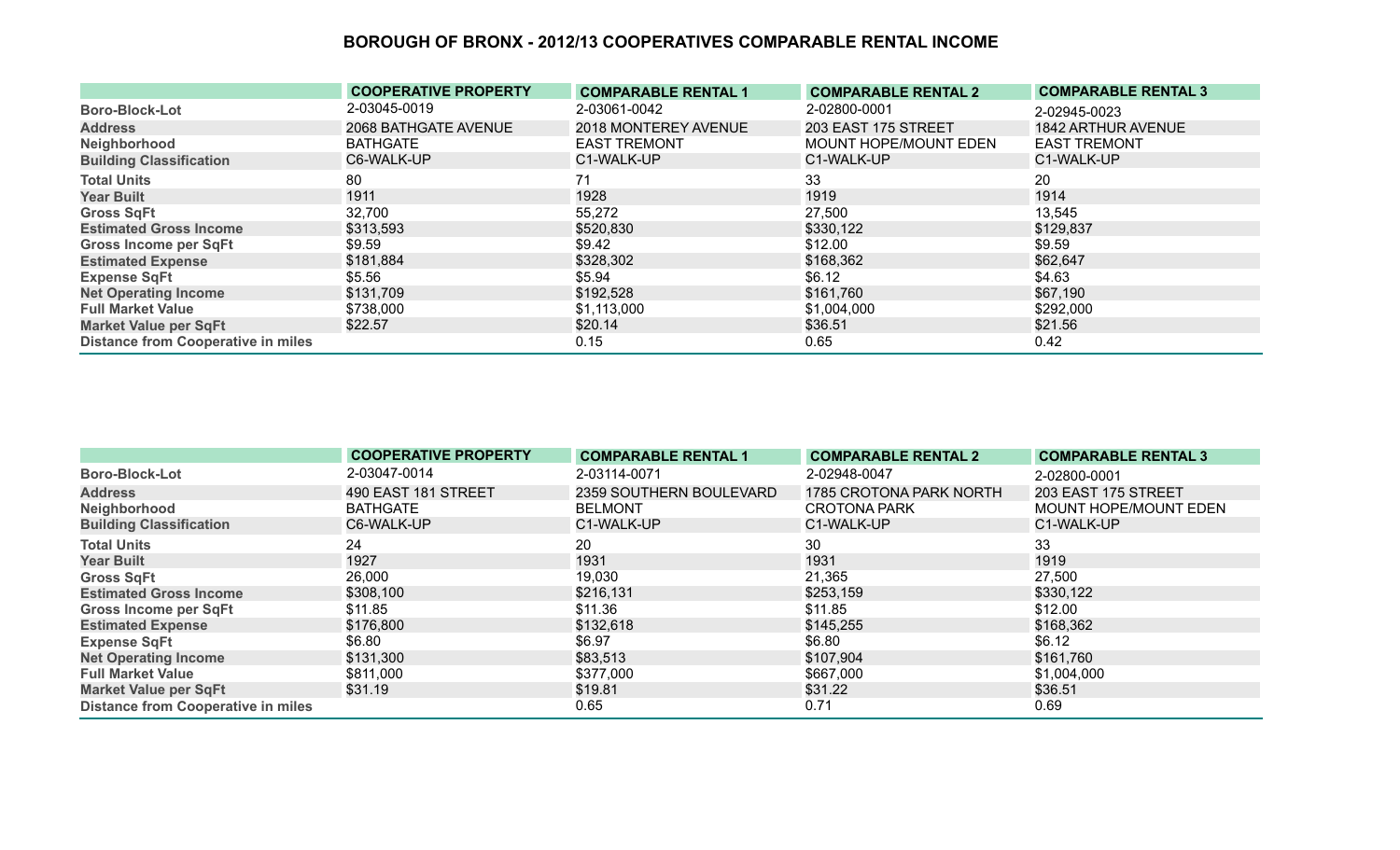|                                           | <b>COOPERATIVE PROPERTY</b> | <b>COMPARABLE RENTAL 1</b> | <b>COMPARABLE RENTAL 2</b> | <b>COMPARABLE RENTAL 3</b> |
|-------------------------------------------|-----------------------------|----------------------------|----------------------------|----------------------------|
| <b>Boro-Block-Lot</b>                     | 2-03061-0070                | 2-02945-0026               | 2-02945-0023               | 2-02948-0047               |
| <b>Address</b>                            | 565 EAST 178 STREET         | <b>1844 ARTHUR AVENUE</b>  | 1842 ARTHUR AVENUE         | 1785 CROTONA PARK NORTH    |
| Neighborhood                              | <b>EAST TREMONT</b>         | <b>EAST TREMONT</b>        | <b>EAST TREMONT</b>        | <b>CROTONA PARK</b>        |
| <b>Building Classification</b>            | C6-WALK-UP                  | C1-WALK-UP                 | C1-WALK-UP                 | C1-WALK-UP                 |
| <b>Total Units</b>                        | 20                          | 20                         | 20                         | 30                         |
| <b>Year Built</b>                         | 1907                        | 1914                       | 1914                       | 1931                       |
| <b>Gross SqFt</b>                         | 16,100                      | 13,545                     | 13,545                     | 21,365                     |
| <b>Estimated Gross Income</b>             | \$154,399                   | \$124,612                  | \$129,837                  | \$253,159                  |
| Gross Income per SqFt                     | \$9.59                      | \$9.20                     | \$9.59                     | \$11.85                    |
| <b>Estimated Expense</b>                  | \$74,543                    | \$69,429                   | \$62,647                   | \$145,255                  |
| <b>Expense SqFt</b>                       | \$4.63                      | \$5.13                     | \$4.63                     | \$6.80                     |
| <b>Net Operating Income</b>               | \$79,856                    | \$55,183                   | \$67,190                   | \$107,904                  |
| <b>Full Market Value</b>                  | \$461,000                   | \$292,000                  | \$292,000                  | \$667,000                  |
| <b>Market Value per SqFt</b>              | \$28.63                     | \$21.56                    | \$21.56                    | \$31.22                    |
| <b>Distance from Cooperative in miles</b> |                             | 0.27                       | 0.27                       | 0.46                       |

|                                           | <b>COOPERATIVE PROPERTY</b> | <b>COMPARABLE RENTAL 1</b> | <b>COMPARABLE RENTAL 2</b> | <b>COMPARABLE RENTAL 3</b> |
|-------------------------------------------|-----------------------------|----------------------------|----------------------------|----------------------------|
| <b>Boro-Block-Lot</b>                     | 2-03068-0006                | 2-03156-0003               | 2-03107-0004               |                            |
| <b>Address</b>                            | 1974 LA FONTAINE AVENUE     | 2060 GRAND CONCOURSE       | 1984 MAPES AVENUE          |                            |
| Neighborhood                              | <b>EAST TREMONT</b>         | <b>FORDHAM</b>             | <b>EAST TREMONT</b>        |                            |
| <b>Building Classification</b>            | C6-WALK-UP                  | C1-WALK-UP                 | C7-WALK-UP                 |                            |
| <b>Total Units</b>                        | 49                          | 40                         | 21                         |                            |
| <b>Year Built</b>                         | 1925                        | 1923                       | 1931                       |                            |
| <b>Gross SqFt</b>                         | 46,800                      | 34,506                     | 22,750                     |                            |
| <b>Estimated Gross Income</b>             | \$618,696                   | \$455,162                  | \$301,244                  |                            |
| <b>Gross Income per SqFt</b>              | \$13.22                     | \$13.19                    | \$13.24                    |                            |
| <b>Estimated Expense</b>                  | \$303,161                   | \$256,576                  | \$141,585                  |                            |
| <b>Expense SqFt</b>                       | \$6.48                      | \$7.44                     | \$6.22                     |                            |
| <b>Net Operating Income</b>               | \$315,535                   | \$198,586                  | \$159,659                  |                            |
| <b>Full Market Value</b>                  | \$2,031,000                 | \$1,277,000                | \$1,028,000                |                            |
| <b>Market Value per SqFt</b>              | \$43.40                     | \$37.01                    | \$45.19                    |                            |
| <b>Distance from Cooperative in miles</b> |                             | 0.61                       | 0.40                       |                            |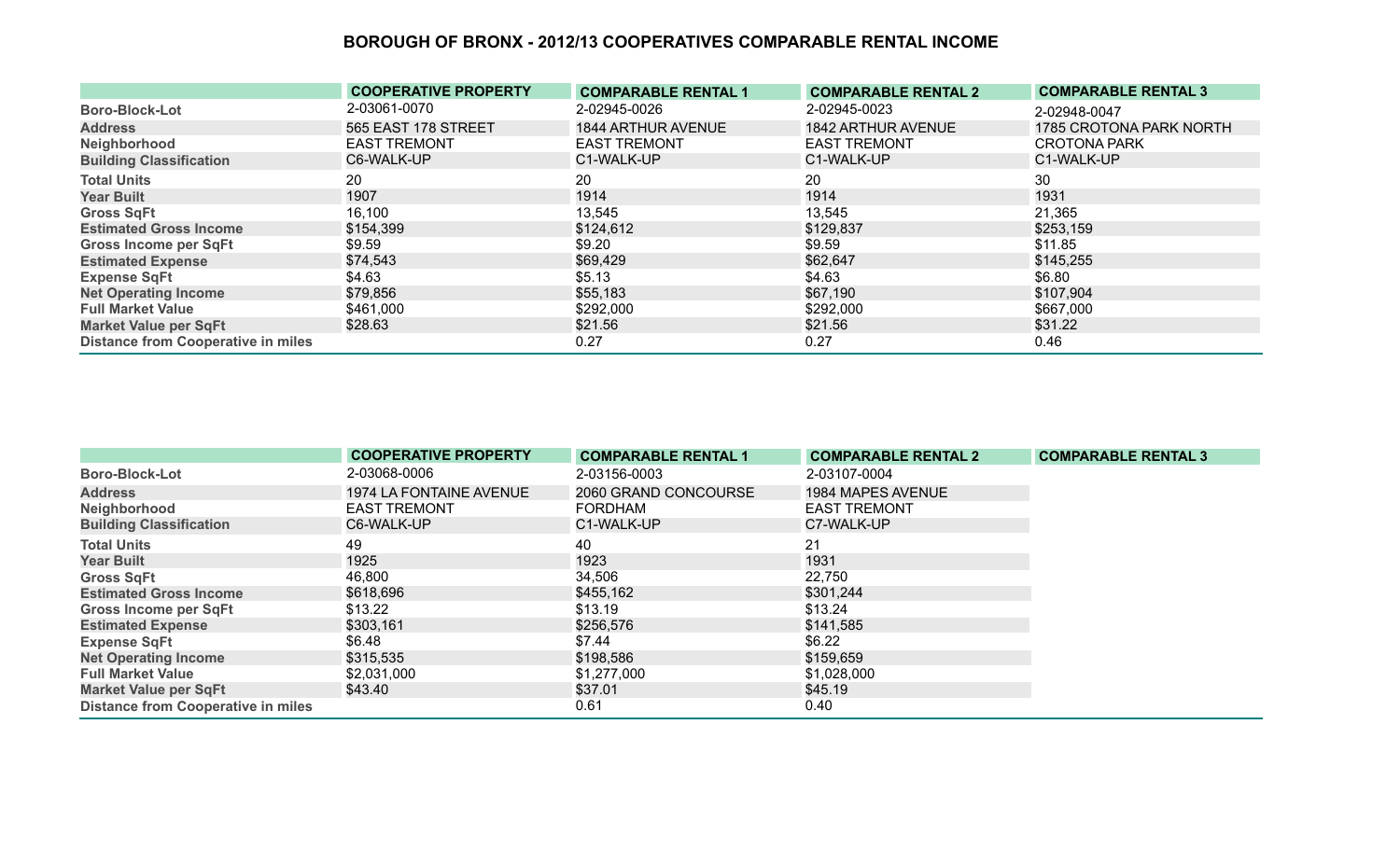|                                           | <b>COOPERATIVE PROPERTY</b> | <b>COMPARABLE RENTAL 1</b> | <b>COMPARABLE RENTAL 2</b> | <b>COMPARABLE RENTAL 3</b> |
|-------------------------------------------|-----------------------------|----------------------------|----------------------------|----------------------------|
| <b>Boro-Block-Lot</b>                     | 2-03069-0024                | 2-03128-0009               | 2-03128-0013               |                            |
| <b>Address</b>                            | 2089 ARTHUR AVENUE          | 924 EAST 181 STREET        | 934 EAST 181 STREET        |                            |
| Neighborhood                              | <b>EAST TREMONT</b>         | <b>EAST TREMONT</b>        | <b>EAST TREMONT</b>        |                            |
| <b>Building Classification</b>            | C6-WALK-UP                  | D1-ELEVATOR                | D1-ELEVATOR                |                            |
| <b>Total Units</b>                        | 72.                         | 34                         | 40                         |                            |
| <b>Year Built</b>                         | 1925                        | 1916                       | 1931                       |                            |
| <b>Gross SqFt</b>                         | 55,920                      | 30,617                     | 33,996                     |                            |
| <b>Estimated Gross Income</b>             | \$682,783                   | \$494,474                  | \$606,164                  |                            |
| <b>Gross Income per SqFt</b>              | \$12.21                     | \$16.15                    | \$17.83                    |                            |
| <b>Estimated Expense</b>                  | \$372,427                   | \$282,294                  | \$319,202                  |                            |
| <b>Expense SqFt</b>                       | \$6.66                      | \$9.22                     | \$9.39                     |                            |
| <b>Net Operating Income</b>               | \$310,356                   | \$212,180                  | \$286,962                  |                            |
| <b>Full Market Value</b>                  | \$1,940,000                 | \$1,454,000                | \$2,019,000                |                            |
| <b>Market Value per SqFt</b>              | \$34.69                     | \$47.49                    | \$59.39                    |                            |
| <b>Distance from Cooperative in miles</b> |                             | 0.68                       | 0.68                       |                            |

|                                           | <b>COOPERATIVE PROPERTY</b> | <b>COMPARABLE RENTAL 1</b> | <b>COMPARABLE RENTAL 2</b> | <b>COMPARABLE RENTAL 3</b>   |
|-------------------------------------------|-----------------------------|----------------------------|----------------------------|------------------------------|
| <b>Boro-Block-Lot</b>                     | 2-03069-0090                | 2-03317-0036               | 2-03158-0015               | 2-02863-0009                 |
| <b>Address</b>                            | 2039 HUGHES AVENUE          | 2733 MORRIS AVENUE         | 2254 GRAND CONCOURSE       | 1996 DAVIDSON AVENUE         |
| Neighborhood                              | <b>EAST TREMONT</b>         | BEDFORD PARK/NORWOOD       | FORDHAM                    | <b>MOUNT HOPE/MOUNT EDEN</b> |
| <b>Building Classification</b>            | D4-ELEVATOR                 | D1-ELEVATOR                | D1-ELEVATOR                | D1-ELEVATOR                  |
| <b>Total Units</b>                        | 12                          | 38                         | 12                         | 16                           |
| <b>Year Built</b>                         | 1911                        | 1922                       | 1950                       | 1925                         |
| <b>Gross SqFt</b>                         | 13,200                      | 30,450                     | 13,470                     | 12,250                       |
| <b>Estimated Gross Income</b>             | \$147,180                   | \$339,510                  | \$101,095                  | \$198,346                    |
| <b>Gross Income per SqFt</b>              | \$11.15                     | \$11.15                    | \$7.51                     | \$16.19                      |
| <b>Estimated Expense</b>                  | \$82,500                    | \$190,278                  | \$68,117                   | \$99,016                     |
| <b>Expense SqFt</b>                       | \$6.25                      | \$6.25                     | \$5.06                     | \$8.08                       |
| <b>Net Operating Income</b>               | \$64,680                    | \$149,232                  | \$32,978                   | \$99,330                     |
| <b>Full Market Value</b>                  | \$390,000                   | \$900,000                  | \$180,000                  | \$681,000                    |
| <b>Market Value per SqFt</b>              | \$29.55                     | \$29.56                    | \$13.36                    | \$55.59                      |
| <b>Distance from Cooperative in miles</b> |                             | 1.37                       | 0.70                       | 0.94                         |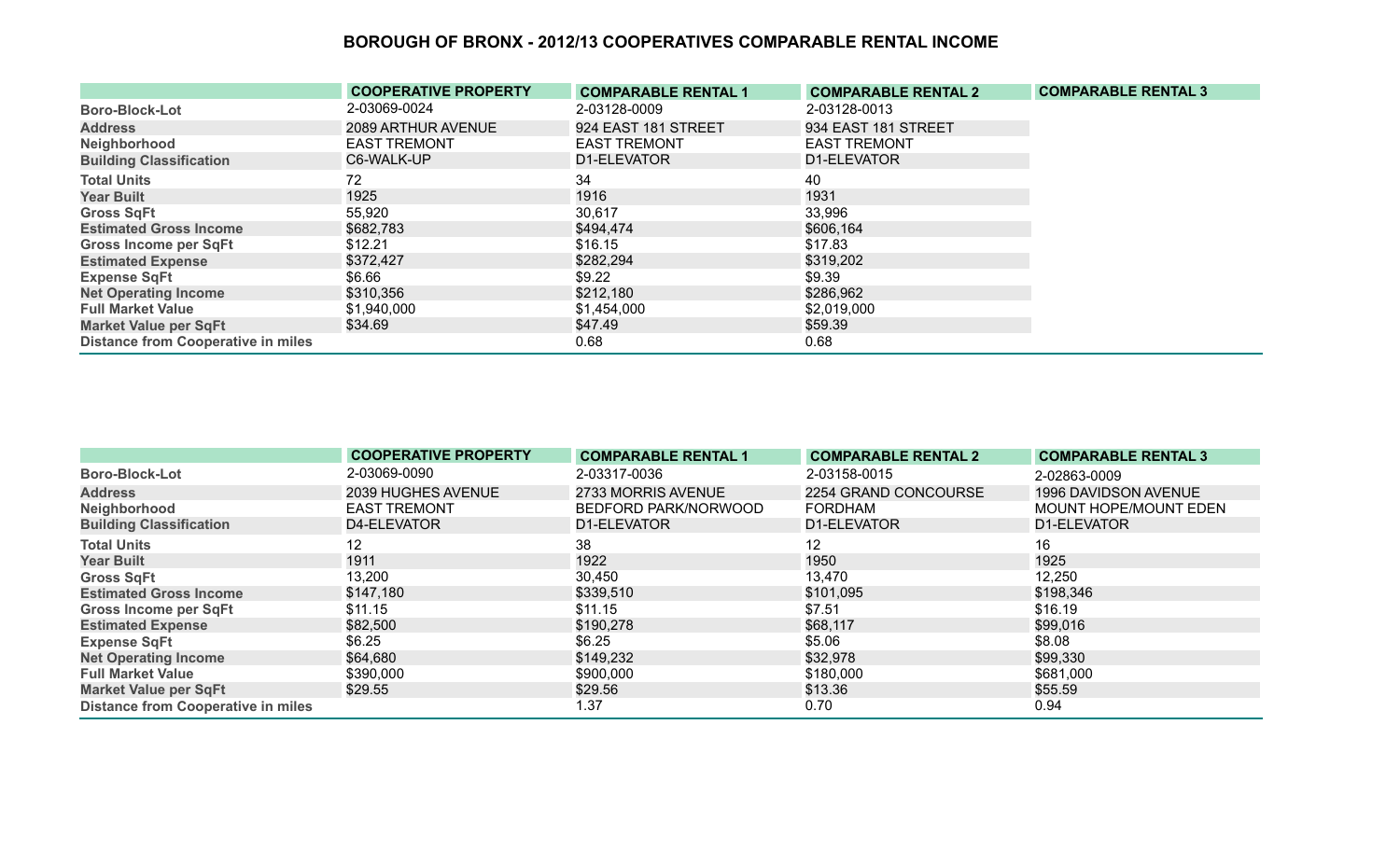|                                           | <b>COOPERATIVE PROPERTY</b> | <b>COMPARABLE RENTAL 1</b> | <b>COMPARABLE RENTAL 2</b> | <b>COMPARABLE RENTAL 3</b> |
|-------------------------------------------|-----------------------------|----------------------------|----------------------------|----------------------------|
| <b>Boro-Block-Lot</b>                     | 2-03073-0041                | 2-02909-0012               | 2-03114-0071               |                            |
| <b>Address</b>                            | 2386 ARTHUR AVENUE          | 440 EAST TREMONT AVENUE    | 2359 SOUTHERN BOULEVARD    |                            |
| Neighborhood                              | <b>BELMONT</b>              | <b>BATHGATE</b>            | <b>BELMONT</b>             |                            |
| <b>Building Classification</b>            | C6-WALK-UP                  | C7-WALK-UP                 | C1-WALK-UP                 |                            |
| <b>Total Units</b>                        | 15 <sub>15</sub>            | 11                         | 20                         |                            |
| <b>Year Built</b>                         | 1905                        | 1931                       | 1931                       |                            |
| <b>Gross SqFt</b>                         | 10,776                      | 12,863                     | 19,030                     |                            |
| <b>Estimated Gross Income</b>             | \$133,084                   | \$171,605                  | \$216,131                  |                            |
| <b>Gross Income per SqFt</b>              | \$12.35                     | \$13.34                    | \$11.36                    |                            |
| <b>Estimated Expense</b>                  | \$73,061                    | \$84,596                   | \$132,618                  |                            |
| <b>Expense SqFt</b>                       | \$6.78                      | \$6.58                     | \$6.97                     |                            |
| <b>Net Operating Income</b>               | \$60,023                    | \$87,009                   | \$83,513                   |                            |
| <b>Full Market Value</b>                  | \$294,000                   | \$562,000                  | \$377,000                  |                            |
| <b>Market Value per SqFt</b>              | \$27.28                     | \$43.69                    | \$19.81                    |                            |
| <b>Distance from Cooperative in miles</b> |                             | 0.82                       | 0.30                       |                            |

|                                           | <b>COOPERATIVE PROPERTY</b> | <b>COMPARABLE RENTAL 1</b> | <b>COMPARABLE RENTAL 2</b> | <b>COMPARABLE RENTAL 3</b> |
|-------------------------------------------|-----------------------------|----------------------------|----------------------------|----------------------------|
| <b>Boro-Block-Lot</b>                     | 2-03080-0004                | 2-03128-0009               | 2-03128-0013               |                            |
| <b>Address</b>                            | 2024 HUGHES AVENUE          | 924 EAST 181 STREET        | 934 EAST 181 STREET        |                            |
| Neighborhood                              | <b>EAST TREMONT</b>         | <b>EAST TREMONT</b>        | <b>EAST TREMONT</b>        |                            |
| <b>Building Classification</b>            | D4-ELEVATOR                 | D1-ELEVATOR                | D1-ELEVATOR                |                            |
| <b>Total Units</b>                        | 28                          | 34                         | 40                         |                            |
| <b>Year Built</b>                         | 1912                        | 1916                       | 1931                       |                            |
| <b>Gross SqFt</b>                         | 32,932                      | 30,617                     | 33,996                     |                            |
| <b>Estimated Gross Income</b>             | \$559,515                   | \$494,474                  | \$606,164                  |                            |
| Gross Income per SqFt                     | \$16.99                     | \$16.15                    | \$17.83                    |                            |
| <b>Estimated Expense</b>                  | \$288,262                   | \$282,294                  | \$319,202                  |                            |
| <b>Expense SqFt</b>                       | \$8.75                      | \$9.22                     | \$9.39                     |                            |
| <b>Net Operating Income</b>               | \$271,253                   | \$212,180                  | \$286,962                  |                            |
| <b>Full Market Value</b>                  | \$1,885,000                 | \$1,454,000                | \$2,019,000                |                            |
| <b>Market Value per SqFt</b>              | \$57.24                     | \$47.49                    | \$59.39                    |                            |
| <b>Distance from Cooperative in miles</b> |                             | 0.56                       | 0.56                       |                            |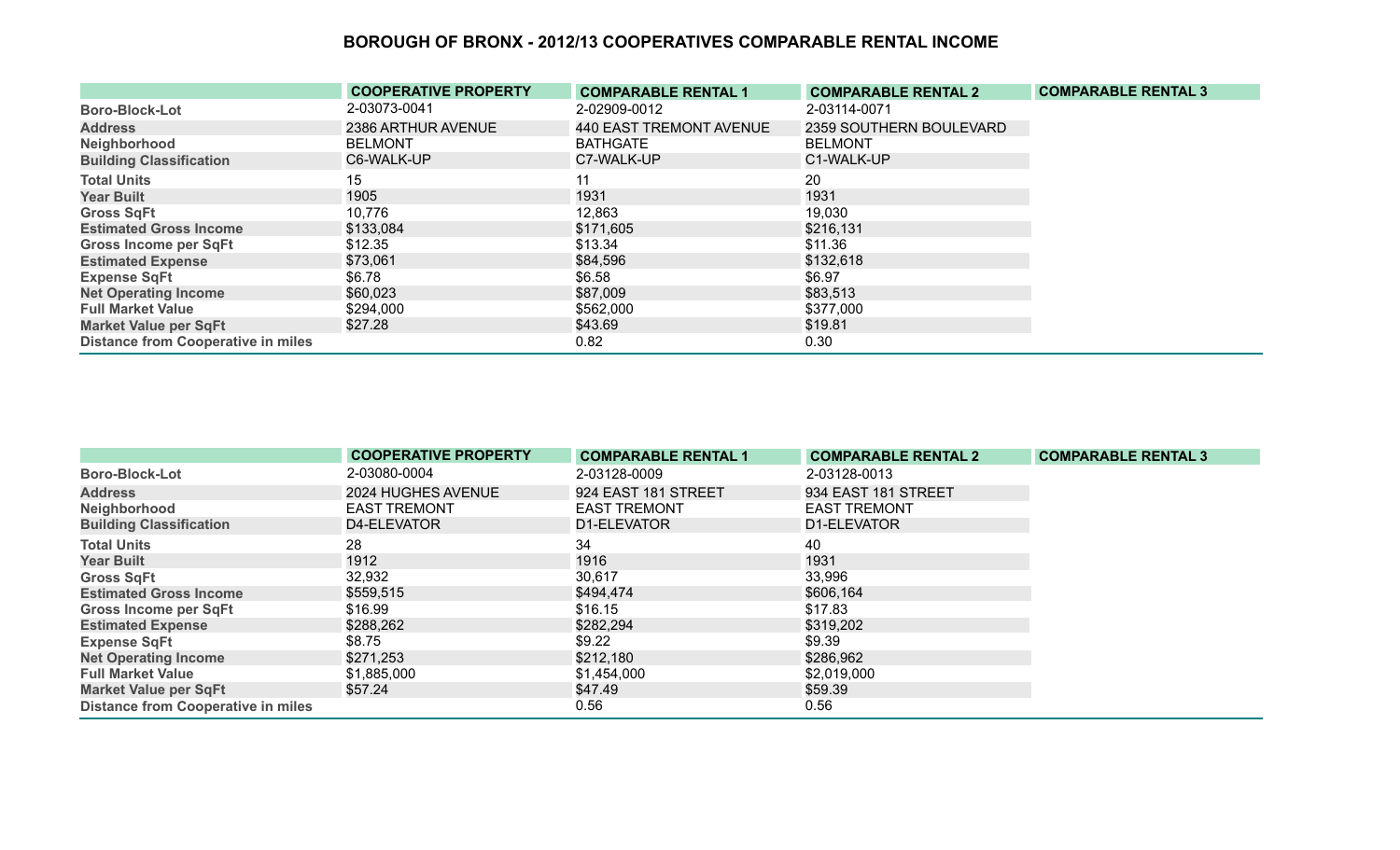|                                           | <b>COOPERATIVE PROPERTY</b> | <b>COMPARABLE RENTAL 1</b> | <b>COMPARABLE RENTAL 2</b> | <b>COMPARABLE RENTAL 3</b> |
|-------------------------------------------|-----------------------------|----------------------------|----------------------------|----------------------------|
| <b>Boro-Block-Lot</b>                     | 2-03080-0082                | 2-02945-0023               | 2-03114-0071               | 2-02948-0047               |
| <b>Address</b>                            | 2076 BELMONT AVENUE         | 1842 ARTHUR AVENUE         | 2359 SOUTHERN BOULEVARD    | 1785 CROTONA PARK NORTH    |
| Neighborhood                              | <b>EAST TREMONT</b>         | <b>EAST TREMONT</b>        | <b>BELMONT</b>             | <b>CROTONA PARK</b>        |
| <b>Building Classification</b>            | C6-WALK-UP                  | C1-WALK-UP                 | C1-WALK-UP                 | C1-WALK-UP                 |
| <b>Total Units</b>                        | 16                          | 20                         | 20                         | 30                         |
| <b>Year Built</b>                         | 1925                        | 1914                       | 1931                       | 1931                       |
| <b>Gross SqFt</b>                         | 14,850                      | 13,545                     | 19,030                     | 21,365                     |
| <b>Estimated Gross Income</b>             | \$168,696                   | \$129,837                  | \$216,131                  | \$253,159                  |
| <b>Gross Income per SqFt</b>              | \$11.36                     | \$9.59                     | \$11.36                    | \$11.85                    |
| <b>Estimated Expense</b>                  | \$103,505                   | \$62,647                   | \$132,618                  | \$145,255                  |
| <b>Expense SqFt</b>                       | \$6.97                      | \$4.63                     | \$6.97                     | \$6.80                     |
| <b>Net Operating Income</b>               | \$65,191                    | \$67,190                   | \$83,513                   | \$107,904                  |
| <b>Full Market Value</b>                  | \$396,000                   | \$292,000                  | \$377,000                  | \$667,000                  |
| <b>Market Value per SqFt</b>              | \$26.67                     | \$21.56                    | \$19.81                    | \$31.22                    |
| <b>Distance from Cooperative in miles</b> |                             | 0.35                       | 0.50                       | 0.47                       |

|                                           | <b>COOPERATIVE PROPERTY</b> | <b>COMPARABLE RENTAL 1</b> | <b>COMPARABLE RENTAL 2</b> | <b>COMPARABLE RENTAL 3</b> |
|-------------------------------------------|-----------------------------|----------------------------|----------------------------|----------------------------|
| <b>Boro-Block-Lot</b>                     | 2-03081-0013                | 2-02945-0023               | 2-03114-0071               | 2-02948-0047               |
| <b>Address</b>                            | 2121 BELMONT AVENUE         | 1842 ARTHUR AVENUE         | 2359 SOUTHERN BOULEVARD    | 1785 CROTONA PARK NORTH    |
| Neighborhood                              | <b>EAST TREMONT</b>         | <b>EAST TREMONT</b>        | <b>BELMONT</b>             | <b>CROTONA PARK</b>        |
| <b>Building Classification</b>            | C6-WALK-UP                  | C1-WALK-UP                 | C1-WALK-UP                 | C1-WALK-UP                 |
| <b>Total Units</b>                        | 21                          | 20                         | 20                         | 30                         |
| <b>Year Built</b>                         | 1910                        | 1914                       | 1931                       | 1931                       |
| <b>Gross SqFt</b>                         | 17,000                      | 13,545                     | 19,030                     | 21,365                     |
| <b>Estimated Gross Income</b>             | \$193,120                   | \$129,837                  | \$216,131                  | \$253,159                  |
| Gross Income per SqFt                     | \$11.36                     | \$9.59                     | \$11.36                    | \$11.85                    |
| <b>Estimated Expense</b>                  | \$118,490                   | \$62,647                   | \$132,618                  | \$145,255                  |
| <b>Expense SqFt</b>                       | \$6.97                      | \$4.63                     | \$6.97                     | \$6.80                     |
| <b>Net Operating Income</b>               | \$74,630                    | \$67,190                   | \$83,513                   | \$107,904                  |
| <b>Full Market Value</b>                  | \$454,000                   | \$292,000                  | \$377,000                  | \$667,000                  |
| <b>Market Value per SqFt</b>              | \$26.71                     | \$21.56                    | \$19.81                    | \$31.22                    |
| <b>Distance from Cooperative in miles</b> |                             | 0.41                       | 0.45                       | 0.55                       |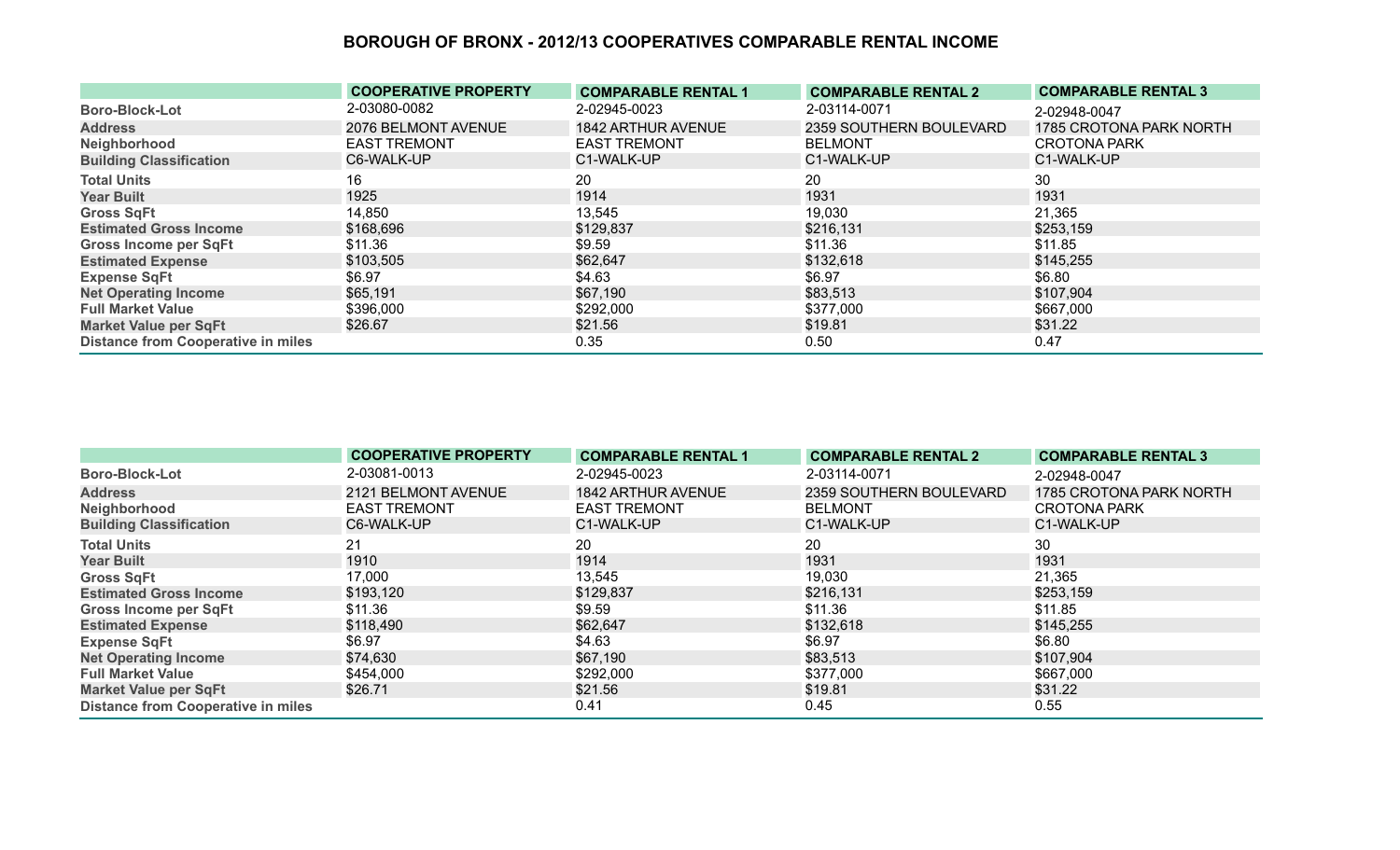|                                           | <b>COOPERATIVE PROPERTY</b> | <b>COMPARABLE RENTAL 1</b> | <b>COMPARABLE RENTAL 2</b> | <b>COMPARABLE RENTAL 3</b> |
|-------------------------------------------|-----------------------------|----------------------------|----------------------------|----------------------------|
| <b>Boro-Block-Lot</b>                     | 2-03081-0042                | 2-03114-0071               | 2-02945-0023               | 2-02948-0047               |
| <b>Address</b>                            | 2114 BELMONT AVENUE         | 2359 SOUTHERN BOULEVARD    | 1842 ARTHUR AVENUE         | 1785 CROTONA PARK NORTH    |
| Neighborhood                              | <b>EAST TREMONT</b>         | <b>BELMONT</b>             | <b>EAST TREMONT</b>        | <b>CROTONA PARK</b>        |
| <b>Building Classification</b>            | C6-WALK-UP                  | C1-WALK-UP                 | C1-WALK-UP                 | C1-WALK-UP                 |
| <b>Total Units</b>                        | 16                          | 20                         | 20                         | 30                         |
| <b>Year Built</b>                         | 1927                        | 1931                       | 1914                       | 1931                       |
| <b>Gross SqFt</b>                         | 12,200                      | 19,030                     | 13,545                     | 21,365                     |
| <b>Estimated Gross Income</b>             | \$138,592                   | \$216,131                  | \$129,837                  | \$253,159                  |
| <b>Gross Income per SqFt</b>              | \$11.36                     | \$11.36                    | \$9.59                     | \$11.85                    |
| <b>Estimated Expense</b>                  | \$85,034                    | \$132,618                  | \$62,647                   | \$145,255                  |
| <b>Expense SqFt</b>                       | \$6.97                      | \$6.97                     | \$4.63                     | \$6.80                     |
| <b>Net Operating Income</b>               | \$53,558                    | \$83,513                   | \$67,190                   | \$107,904                  |
| <b>Full Market Value</b>                  | \$325,000                   | \$377,000                  | \$292,000                  | \$667,000                  |
| <b>Market Value per SqFt</b>              | \$26.64                     | \$19.81                    | \$21.56                    | \$31.22                    |
| <b>Distance from Cooperative in miles</b> |                             | 0.43                       | 0.41                       | 0.53                       |

|                                           | <b>COOPERATIVE PROPERTY</b> | <b>COMPARABLE RENTAL 1</b> | <b>COMPARABLE RENTAL 2</b> | <b>COMPARABLE RENTAL 3</b> |
|-------------------------------------------|-----------------------------|----------------------------|----------------------------|----------------------------|
| <b>Boro-Block-Lot</b>                     | 2-03083-0001                | 2-03138-0001               | 2-03113-0009               | 2-03140-0007               |
| <b>Address</b>                            | 661 EAST 181 STREET         | 999 EAST 180 STREET        | 769 GROTE STREET           | 2082 BOSTON ROAD           |
| Neighborhood                              | <b>EAST TREMONT</b>         | <b>EAST TREMONT</b>        | <b>BELMONT</b>             | <b>EAST TREMONT</b>        |
| <b>Building Classification</b>            | D4-ELEVATOR                 | D1-ELEVATOR                | D1-ELEVATOR                | D1-ELEVATOR                |
| <b>Total Units</b>                        | 281                         | 237                        | 249                        | 169                        |
| <b>Year Built</b>                         | 1959                        | 1974                       | 1973                       | 1974                       |
| <b>Gross SqFt</b>                         | 272,000                     | 276,135                    | 207,850                    | 200,529                    |
| <b>Estimated Gross Income</b>             | \$3,302,080                 | \$3,379,946                | \$2,522,779                | \$2,429,336                |
| <b>Gross Income per SqFt</b>              | \$12.14                     | \$12.24                    | \$12.14                    | \$12.11                    |
| <b>Estimated Expense</b>                  | \$1,618,400                 | \$1,677,720                | \$1,236,162                | \$1,205,860                |
| <b>Expense SqFt</b>                       | \$5.95                      | \$6.08                     | \$5.95                     | \$6.01                     |
| <b>Net Operating Income</b>               | \$1,683,680                 | \$1,702,226                | \$1,286,617                | \$1,223,476                |
| <b>Full Market Value</b>                  | \$10,500,000                | \$10,648,000               | \$7,978,000                | \$7,624,000                |
| <b>Market Value per SqFt</b>              | \$38.60                     | \$38.56                    | \$38.38                    | \$38.02                    |
| <b>Distance from Cooperative in miles</b> |                             | 0.66                       | 0.24                       | 0.76                       |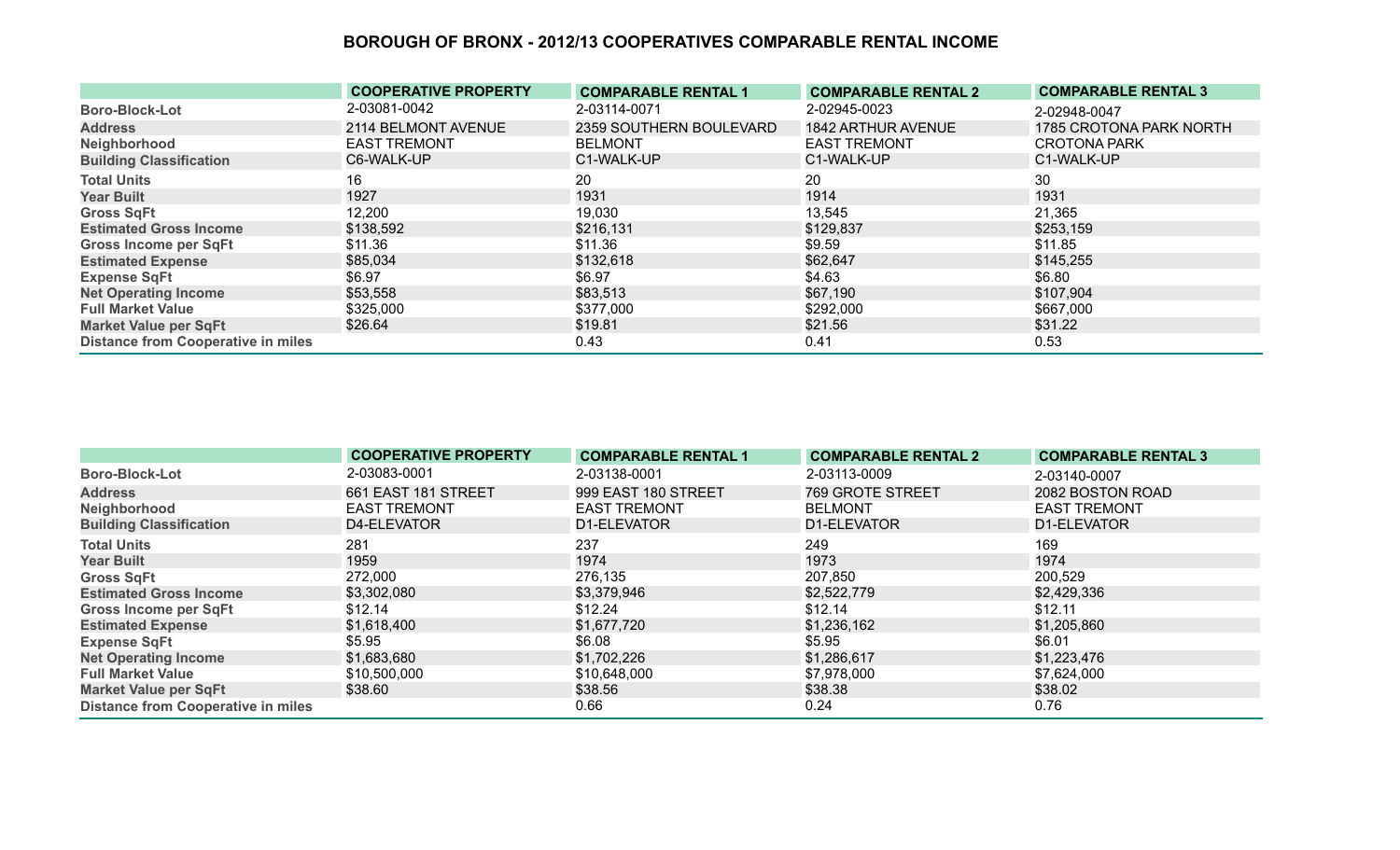|                                           | <b>COOPERATIVE PROPERTY</b> | <b>COMPARABLE RENTAL 1</b> | <b>COMPARABLE RENTAL 2</b> | <b>COMPARABLE RENTAL 3</b>       |
|-------------------------------------------|-----------------------------|----------------------------|----------------------------|----------------------------------|
| <b>Boro-Block-Lot</b>                     | 2-03083-0045                | 2-03102-0047               | 2-03169-0051               | 2-02527-0168                     |
| <b>Address</b>                            | 2167 CROTONA AVENUE         | 2339 PROSPECT AVENUE       | 2083 CRESTON AVENUE        | 180 WEST 167 STREET              |
| Neighborhood                              | <b>EAST TREMONT</b>         | <b>BELMONT</b>             | <b>FORDHAM</b>             | <b>HIGHBRIDGE/MORRIS HEIGHTS</b> |
| <b>Building Classification</b>            | D4-ELEVATOR                 | D1-ELEVATOR                | D1-ELEVATOR                | D7-ELEVATOR                      |
| <b>Total Units</b>                        | 22                          | 33                         | 25                         | 31                               |
| <b>Year Built</b>                         | 1926                        | 2005                       | 1921                       | 1928                             |
| <b>Gross SqFt</b>                         | 21,000                      | 33,912                     | 23,705                     | 29,970                           |
| <b>Estimated Gross Income</b>             | \$195,720                   | \$331,734                  | \$221,027                  | \$258,021                        |
| Gross Income per SqFt                     | \$9.32                      | \$9.78                     | \$9.32                     | \$8.61                           |
| <b>Estimated Expense</b>                  | \$127,890                   | \$192,406                  | \$144,449                  | \$178,706                        |
| <b>Expense SqFt</b>                       | \$6.09                      | \$5.67                     | \$6.09                     | \$5.96                           |
| <b>Net Operating Income</b>               | \$67,830                    | \$139,328                  | \$76,578                   | \$79,315                         |
| <b>Full Market Value</b>                  | \$374,000                   | \$813,000                  | \$426,000                  | \$432,000                        |
| <b>Market Value per SqFt</b>              | \$17.81                     | \$23.97                    | \$17.97                    | \$14.41                          |
| <b>Distance from Cooperative in miles</b> |                             | 0.28                       | 0.89                       | 2.36                             |

|                                           | <b>COOPERATIVE PROPERTY</b> | <b>COMPARABLE RENTAL 1</b> | <b>COMPARABLE RENTAL 2</b> | <b>COMPARABLE RENTAL 3</b> |
|-------------------------------------------|-----------------------------|----------------------------|----------------------------|----------------------------|
| <b>Boro-Block-Lot</b>                     | 2-03090-0049                | 2-03102-0029               | 2-03115-0013               |                            |
| <b>Address</b>                            | 684 EAST 189 STREET         | 724 EAST 187 STREET        | 2434 PROSPECT AVENUE       |                            |
| Neighborhood                              | <b>BELMONT</b>              | <b>BELMONT</b>             | <b>BELMONT</b>             |                            |
| <b>Building Classification</b>            | C6-WALK-UP                  | C7-WALK-UP                 | C1-WALK-UP                 |                            |
| <b>Total Units</b>                        | 37                          | 41                         | 50                         |                            |
| <b>Year Built</b>                         | 1928                        | 1927                       | 1925                       |                            |
| <b>Gross SqFt</b>                         | 33,984                      | 28,000                     | 32,850                     |                            |
| <b>Estimated Gross Income</b>             | \$480,534                   | \$433,383                  | \$420,066                  |                            |
| Gross Income per SqFt                     | \$14.14                     | \$15.48                    | \$12.79                    |                            |
| <b>Estimated Expense</b>                  | \$267,794                   | \$251,073                  | \$222,603                  |                            |
| <b>Expense SqFt</b>                       | \$7.88                      | \$8.97                     | \$6.78                     |                            |
| <b>Net Operating Income</b>               | \$212,740                   | \$182,310                  | \$197,463                  |                            |
| <b>Full Market Value</b>                  | \$1,401,000                 | \$1,235,000                | \$1,255,000                |                            |
| <b>Market Value per SqFt</b>              | \$41.23                     | \$44.11                    | \$38.20                    |                            |
| <b>Distance from Cooperative in miles</b> |                             | 0.21                       | 0.12                       |                            |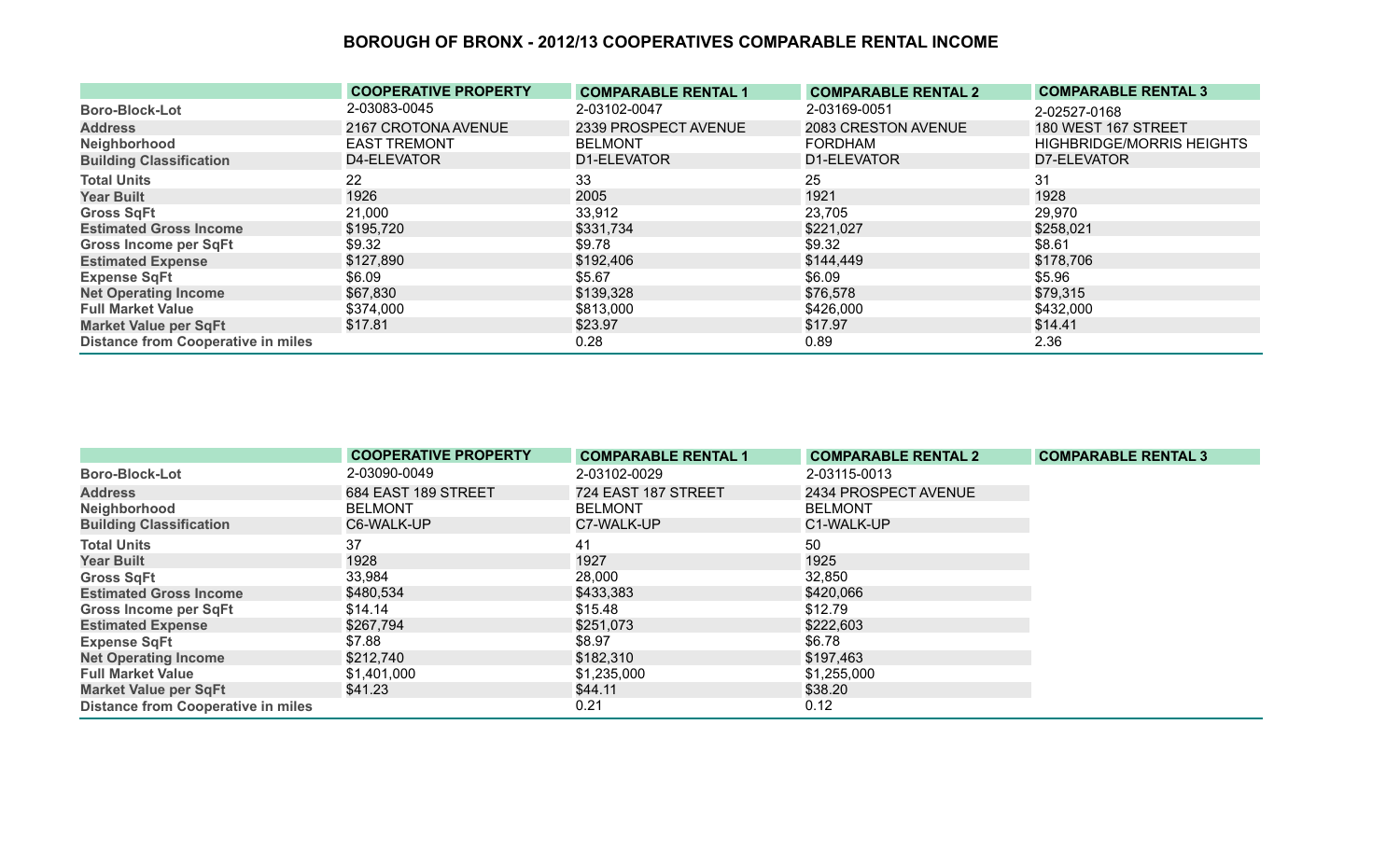|                                           | <b>COOPERATIVE PROPERTY</b> | <b>COMPARABLE RENTAL 1</b> | <b>COMPARABLE RENTAL 2</b> | <b>COMPARABLE RENTAL 3</b> |
|-------------------------------------------|-----------------------------|----------------------------|----------------------------|----------------------------|
| <b>Boro-Block-Lot</b>                     | 2-03092-0006                | 2-02945-0023               | 2-02945-0026               | 2-03114-0071               |
| <b>Address</b>                            | 1974 CROTONA AVENUE         | 1842 ARTHUR AVENUE         | 1844 ARTHUR AVENUE         | 2359 SOUTHERN BOULEVARD    |
| Neighborhood                              | <b>EAST TREMONT</b>         | <b>EAST TREMONT</b>        | <b>EAST TREMONT</b>        | <b>BELMONT</b>             |
| <b>Building Classification</b>            | C6-WALK-UP                  | C1-WALK-UP                 | C1-WALK-UP                 | C1-WALK-UP                 |
| <b>Total Units</b>                        | 25                          | 20                         | 20                         | 20                         |
| <b>Year Built</b>                         | 1927                        | 1914                       | 1914                       | 1931                       |
| <b>Gross SqFt</b>                         | 24,100                      | 13,545                     | 13,545                     | 19,030                     |
| <b>Estimated Gross Income</b>             | \$231,119                   | \$129,837                  | \$124,612                  | \$216,131                  |
| <b>Gross Income per SqFt</b>              | \$9.59                      | \$9.59                     | \$9.20                     | \$11.36                    |
| <b>Estimated Expense</b>                  | \$134,049                   | \$62,647                   | \$69,429                   | \$132,618                  |
| <b>Expense SqFt</b>                       | \$5.56                      | \$4.63                     | \$5.13                     | \$6.97                     |
| <b>Net Operating Income</b>               | \$97,070                    | \$67,190                   | \$55,183                   | \$83,513                   |
| <b>Full Market Value</b>                  | \$561,000                   | \$292,000                  | \$292,000                  | \$377,000                  |
| <b>Market Value per SqFt</b>              | \$23.28                     | \$21.56                    | \$21.56                    | \$19.81                    |
| <b>Distance from Cooperative in miles</b> |                             | 0.21                       | 0.21                       | 0.64                       |

|                                           | <b>COOPERATIVE PROPERTY</b> | <b>COMPARABLE RENTAL 1</b> | <b>COMPARABLE RENTAL 2</b> | <b>COMPARABLE RENTAL 3</b>     |
|-------------------------------------------|-----------------------------|----------------------------|----------------------------|--------------------------------|
| <b>Boro-Block-Lot</b>                     | 2-03095-0001                | 2-02945-0023               | 2-02948-0047               | 2-03114-0071                   |
| <b>Address</b>                            | 705 EAST 179 STREET         | 1842 ARTHUR AVENUE         | 1785 CROTONA PARK NORTH    | <b>2359 SOUTHERN BOULEVARD</b> |
| Neighborhood                              | <b>EAST TREMONT</b>         | <b>EAST TREMONT</b>        | <b>CROTONA PARK</b>        | <b>BELMONT</b>                 |
| <b>Building Classification</b>            | C6-WALK-UP                  | C1-WALK-UP                 | C1-WALK-UP                 | C1-WALK-UP                     |
| <b>Total Units</b>                        | 35                          | 20                         | 30                         | 20                             |
| <b>Year Built</b>                         | 1916                        | 1914                       | 1931                       | 1931                           |
| <b>Gross SqFt</b>                         | 30,000                      | 13,545                     | 21,365                     | 19,030                         |
| <b>Estimated Gross Income</b>             | \$340,800                   | \$129,837                  | \$253,159                  | \$216,131                      |
| Gross Income per SqFt                     | \$11.36                     | \$9.59                     | \$11.85                    | \$11.36                        |
| <b>Estimated Expense</b>                  | \$209,100                   | \$62,647                   | \$145,255                  | \$132,618                      |
| <b>Expense SqFt</b>                       | \$6.97                      | \$4.63                     | \$6.80                     | \$6.97                         |
| <b>Net Operating Income</b>               | \$131,700                   | \$67,190                   | \$107,904                  | \$83,513                       |
| <b>Full Market Value</b>                  | \$800,000                   | \$292,000                  | \$667,000                  | \$377,000                      |
| <b>Market Value per SqFt</b>              | \$26.67                     | \$21.56                    | \$31.22                    | \$19.81                        |
| <b>Distance from Cooperative in miles</b> |                             | 0.31                       | 0.39                       | 0.54                           |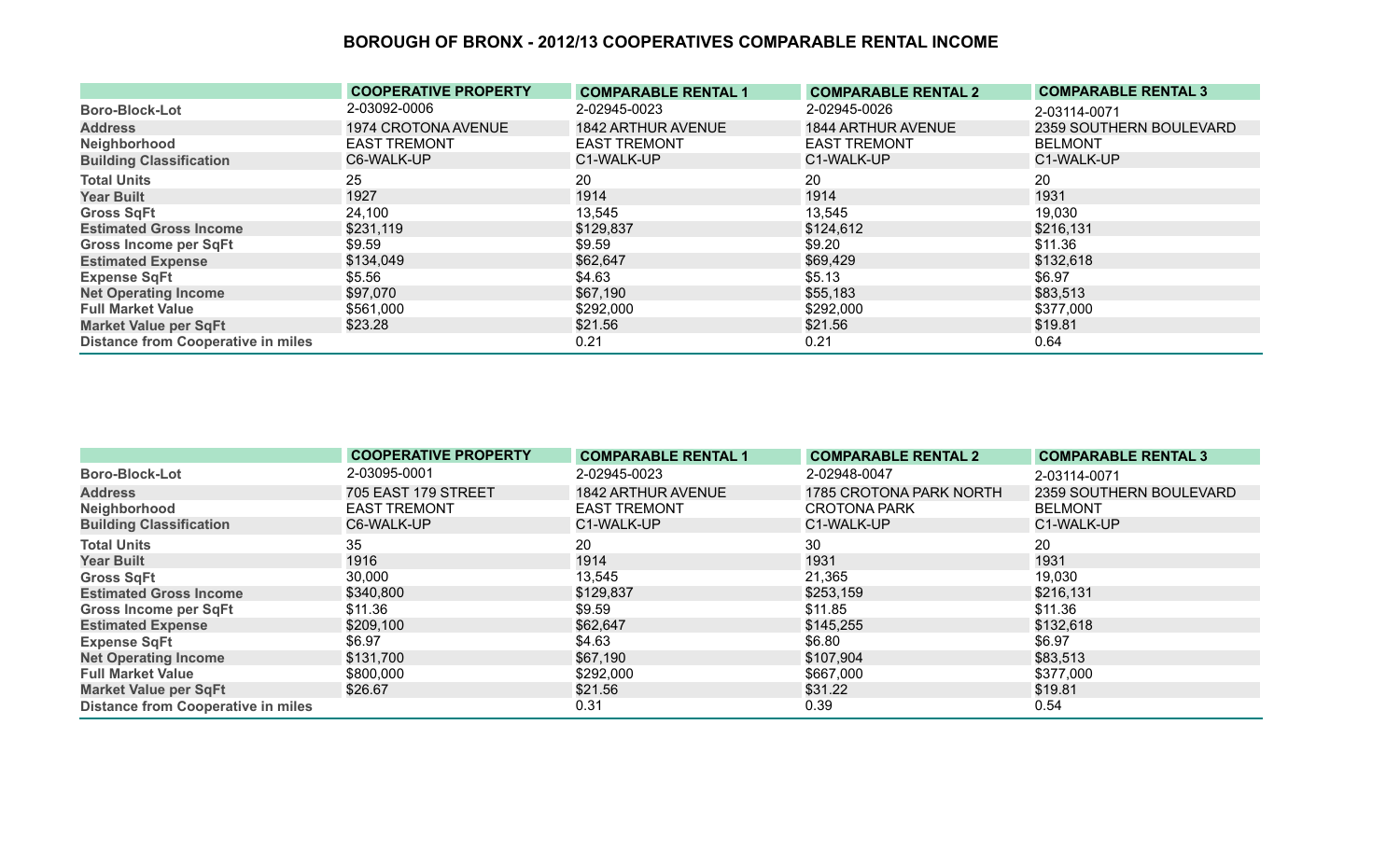|                                           | <b>COOPERATIVE PROPERTY</b> | <b>COMPARABLE RENTAL 1</b> | <b>COMPARABLE RENTAL 2</b> | <b>COMPARABLE RENTAL 3</b> |
|-------------------------------------------|-----------------------------|----------------------------|----------------------------|----------------------------|
| <b>Boro-Block-Lot</b>                     | 2-03095-0007                | 2-03125-0009               | 2-03129-0029               |                            |
| <b>Address</b>                            | 700 OAKLAND PLACE           | 2120 HONEYWELL AVENUE      | 2131 VYSE AVENUE           |                            |
| Neighborhood                              | <b>EAST TREMONT</b>         | <b>EAST TREMONT</b>        | <b>EAST TREMONT</b>        |                            |
| <b>Building Classification</b>            | D4-ELEVATOR                 | D1-ELEVATOR                | D1-ELEVATOR                |                            |
| <b>Total Units</b>                        | 30                          | 18                         | 20                         |                            |
| <b>Year Built</b>                         | 1931                        | 1915                       | 1931                       |                            |
| <b>Gross SqFt</b>                         | 25,176                      | 19,250                     | 26,700                     |                            |
| <b>Estimated Gross Income</b>             | \$312,938                   | \$261,781                  | \$300,600                  |                            |
| <b>Gross Income per SqFt</b>              | \$12.43                     | \$13.60                    | \$11.26                    |                            |
| <b>Estimated Expense</b>                  | \$162,728                   | \$138,555                  | \$176,367                  |                            |
| <b>Expense SqFt</b>                       | \$6.46                      | \$7.20                     | \$6.61                     |                            |
| <b>Net Operating Income</b>               | \$150,210                   | \$123,226                  | \$124,233                  |                            |
| <b>Full Market Value</b>                  | \$945,000                   | \$801,000                  | \$752,000                  |                            |
| <b>Market Value per SqFt</b>              | \$37.54                     | \$41.61                    | \$28.16                    |                            |
| <b>Distance from Cooperative in miles</b> |                             | 0.40                       | 0.47                       |                            |

|                                           | <b>COOPERATIVE PROPERTY</b> | <b>COMPARABLE RENTAL 1</b> | <b>COMPARABLE RENTAL 2</b> | <b>COMPARABLE RENTAL 3</b> |
|-------------------------------------------|-----------------------------|----------------------------|----------------------------|----------------------------|
| <b>Boro-Block-Lot</b>                     | 2-03097-0053                | 2-02945-0023               | 2-03114-0071               | 2-02948-0047               |
| <b>Address</b>                            | 2141 PROSPECT AVENUE        | 1842 ARTHUR AVENUE         | 2359 SOUTHERN BOULEVARD    | 1785 CROTONA PARK NORTH    |
| Neighborhood                              | <b>EAST TREMONT</b>         | <b>EAST TREMONT</b>        | <b>BELMONT</b>             | <b>CROTONA PARK</b>        |
| <b>Building Classification</b>            | C6-WALK-UP                  | C1-WALK-UP                 | C1-WALK-UP                 | C1-WALK-UP                 |
| <b>Total Units</b>                        | 15                          | 20                         | 20                         | 30                         |
| <b>Year Built</b>                         | 1910                        | 1914                       | 1931                       | 1931                       |
| <b>Gross SqFt</b>                         | 10,560                      | 13,545                     | 19,030                     | 21,365                     |
| <b>Estimated Gross Income</b>             | \$119,962                   | \$129,837                  | \$216,131                  | \$253,159                  |
| <b>Gross Income per SqFt</b>              | \$11.36                     | \$9.59                     | \$11.36                    | \$11.85                    |
| <b>Estimated Expense</b>                  | \$63,580                    | \$62,647                   | \$132,618                  | \$145,255                  |
| <b>Expense SqFt</b>                       | \$6.02                      | \$4.63                     | \$6.97                     | \$6.80                     |
| <b>Net Operating Income</b>               | \$56,382                    | \$67,190                   | \$83,513                   | \$107,904                  |
| <b>Full Market Value</b>                  | \$343,000                   | \$292,000                  | \$377,000                  | \$667,000                  |
| <b>Market Value per SqFt</b>              | \$32.48                     | \$21.56                    | \$19.81                    | \$31.22                    |
| <b>Distance from Cooperative in miles</b> |                             | 0.52                       | 0.33                       | 0.60                       |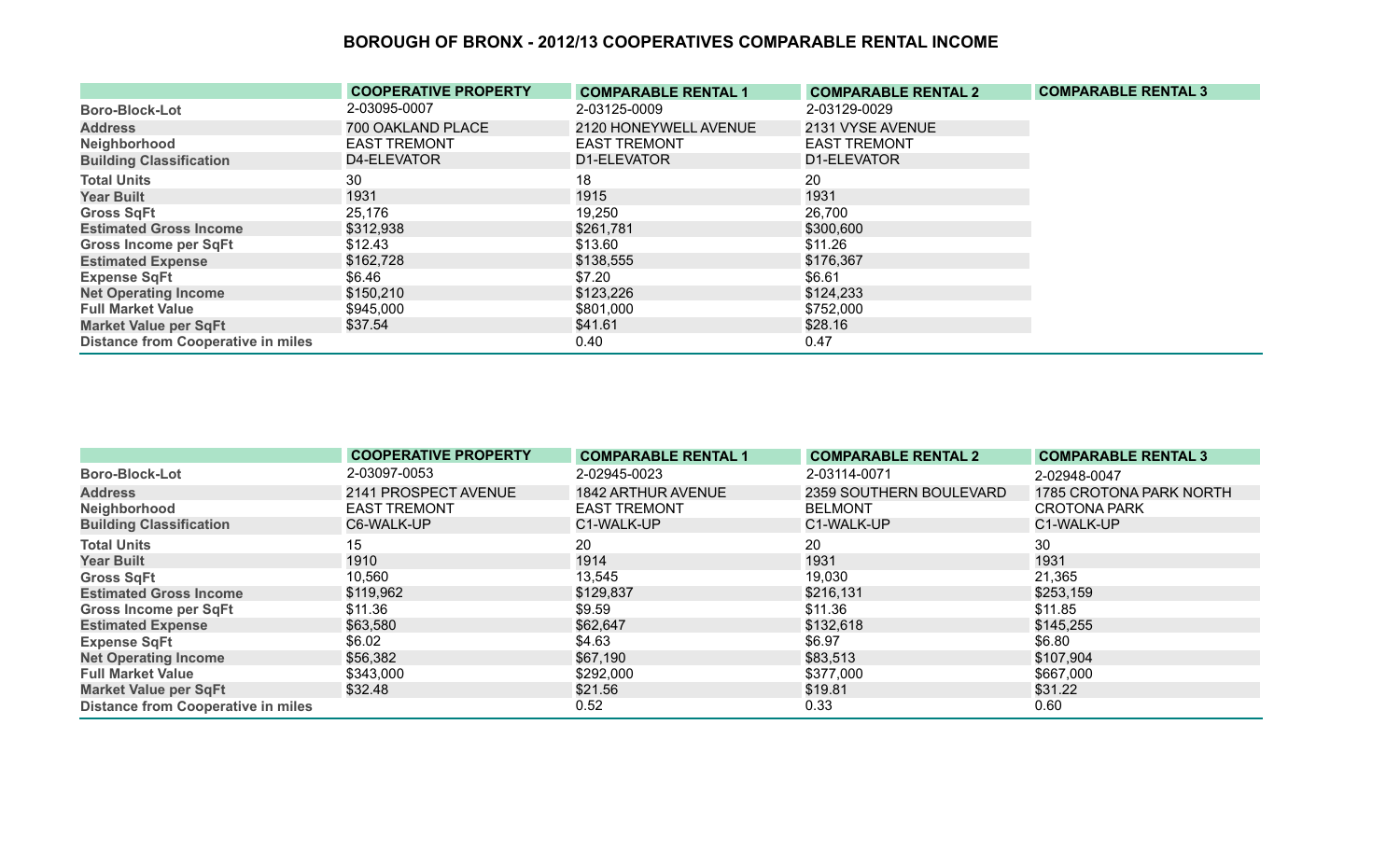|                                           | <b>COOPERATIVE PROPERTY</b> | <b>COMPARABLE RENTAL 1</b> | <b>COMPARABLE RENTAL 2</b> | <b>COMPARABLE RENTAL 3</b> |
|-------------------------------------------|-----------------------------|----------------------------|----------------------------|----------------------------|
| <b>Boro-Block-Lot</b>                     | 2-03098-0050                | 2-03111-0065               | 2-03114-0071               | 2-03125-0030               |
| <b>Address</b>                            | 2131 CLINTON AVENUE         | 2159 SOUTHERN BOULEVARD    | 2359 SOUTHERN BOULEVARD    | 2133 DALY AVENUE           |
| Neighborhood                              | <b>EAST TREMONT</b>         | <b>EAST TREMONT</b>        | <b>BELMONT</b>             | <b>EAST TREMONT</b>        |
| <b>Building Classification</b>            | C6-WALK-UP                  | C1-WALK-UP                 | C1-WALK-UP                 | C1-WALK-UP                 |
| <b>Total Units</b>                        | 27                          | 46                         | 20                         | 32                         |
| <b>Year Built</b>                         | 1927                        | 1924                       | 1931                       | 1931                       |
| <b>Gross SqFt</b>                         | 29,600                      | 46,000                     | 19,030                     | 30,500                     |
| <b>Estimated Gross Income</b>             | \$336,256                   | \$455,313                  | \$216,131                  | \$356,450                  |
| <b>Gross Income per SqFt</b>              | \$11.36                     | \$9.90                     | \$11.36                    | \$11.69                    |
| <b>Estimated Expense</b>                  | \$206,312                   | \$273,882                  | \$132,618                  | \$181,790                  |
| <b>Expense SqFt</b>                       | \$6.97                      | \$5.95                     | \$6.97                     | \$5.96                     |
| <b>Net Operating Income</b>               | \$129,944                   | \$181,431                  | \$83,513                   | \$174,660                  |
| <b>Full Market Value</b>                  | \$790,000                   | \$1,039,000                | \$377,000                  | \$1,073,000                |
| <b>Market Value per SqFt</b>              | \$26.69                     | \$22.59                    | \$19.81                    | \$35.18                    |
| <b>Distance from Cooperative in miles</b> |                             | 0.19                       | 0.33                       | 0.38                       |

|                                           | <b>COOPERATIVE PROPERTY</b> | <b>COMPARABLE RENTAL 1</b> | <b>COMPARABLE RENTAL 2</b> | <b>COMPARABLE RENTAL 3</b> |
|-------------------------------------------|-----------------------------|----------------------------|----------------------------|----------------------------|
| <b>Boro-Block-Lot</b>                     | 2-03100-0018                | 2-03122-0016               | 2-03125-0030               | 2-03053-0072               |
| <b>Address</b>                            | 765 GARDEN STREET           | 916 EAST 179 STREET        | 2133 DALY AVENUE           | 2330 WASHINGTON AVENUE     |
| Neighborhood                              | <b>BELMONT</b>              | <b>EAST TREMONT</b>        | <b>EAST TREMONT</b>        | <b>BATHGATE</b>            |
| <b>Building Classification</b>            | C6-WALK-UP                  | C1-WALK-UP                 | C1-WALK-UP                 | C1-WALK-UP                 |
| <b>Total Units</b>                        | 20                          | 16                         | 32                         | 20                         |
| <b>Year Built</b>                         | 1931                        | 1931                       | 1931                       | 1910                       |
| <b>Gross SqFt</b>                         | 17,600                      | 16,208                     | 30,500                     | 19,000                     |
| <b>Estimated Gross Income</b>             | \$205,744                   | \$113,429                  | \$356,450                  | \$232,105                  |
| Gross Income per SqFt                     | \$11.69                     | \$7.00                     | \$11.69                    | \$12.22                    |
| <b>Estimated Expense</b>                  | \$118,303                   | \$74,120                   | \$181,790                  | \$130,432                  |
| <b>Expense SqFt</b>                       | \$6.72                      | \$4.57                     | \$5.96                     | \$6.86                     |
| <b>Net Operating Income</b>               | \$87,441                    | \$39,309                   | \$174,660                  | \$101,673                  |
| <b>Full Market Value</b>                  | \$469,000                   | \$220,000                  | \$1,073,000                | \$636,000                  |
| <b>Market Value per SqFt</b>              | \$26.65                     | \$13.57                    | \$35.18                    | \$33.47                    |
| <b>Distance from Cooperative in miles</b> |                             | 0.46                       | 0.30                       | 0.60                       |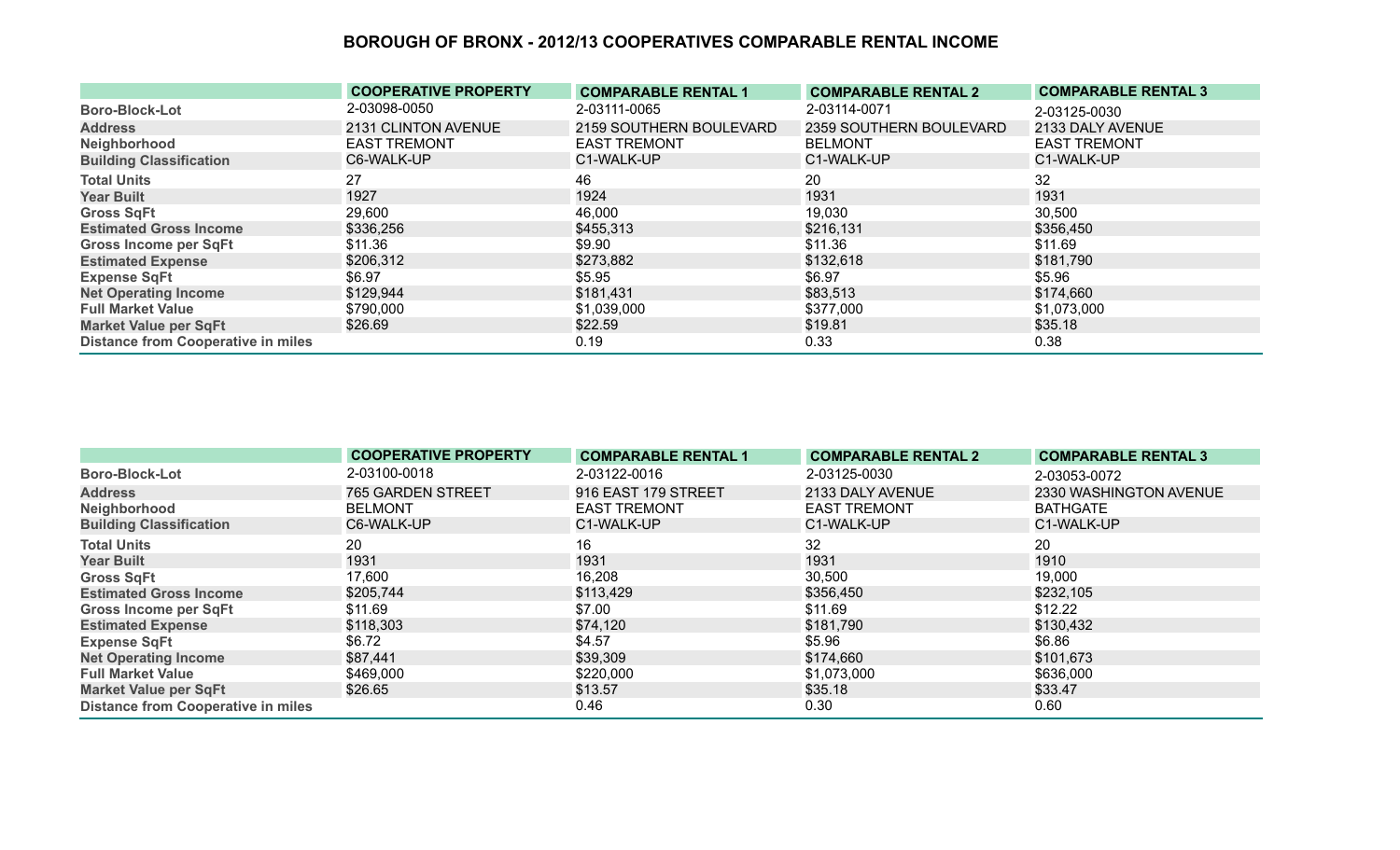|                                           | <b>COOPERATIVE PROPERTY</b> | <b>COMPARABLE RENTAL 1</b> | <b>COMPARABLE RENTAL 2</b> | <b>COMPARABLE RENTAL 3</b> |
|-------------------------------------------|-----------------------------|----------------------------|----------------------------|----------------------------|
| <b>Boro-Block-Lot</b>                     | 2-03105-0005                | 2-03055-0012               | 2-03172-0008               | 2-03219-0216               |
| <b>Address</b>                            | 2420 BEAUMONT AVENUE        | 530 EAST 187 STREET        | 2314 MORRIS AVENUE         | 117 FATHER ZEISER PLACE    |
| Neighborhood                              | <b>BELMONT</b>              | <b>BELMONT</b>             | <b>FORDHAM</b>             | KINGSBRIDGE HTS/UNIV HTS   |
| <b>Building Classification</b>            | C6-WALK-UP                  | C1-WALK-UP                 | C1-WALK-UP                 | C1-WALK-UP                 |
| <b>Total Units</b>                        | 17                          | 17                         | 37                         | 27                         |
| <b>Year Built</b>                         | 1912                        | 1910                       | 1923                       | 1916                       |
| <b>Gross SqFt</b>                         | 11,580                      | 12,320                     | 27,375                     | 22,000                     |
| <b>Estimated Gross Income</b>             | \$155,751                   | \$167,150                  | \$368,156                  | \$274,527                  |
| <b>Gross Income per SqFt</b>              | \$13.45                     | \$13.57                    | \$13.45                    | \$12.48                    |
| <b>Estimated Expense</b>                  | \$85,663                    | \$79,840                   | \$224,575                  | \$147,455                  |
| <b>Expense SqFt</b>                       | \$7.40                      | \$6.48                     | \$8.20                     | \$6.70                     |
| <b>Net Operating Income</b>               | \$70,088                    | \$87,310                   | \$143,581                  | \$127,072                  |
| <b>Full Market Value</b>                  | \$454,000                   | \$567,000                  | \$929,000                  | \$782,000                  |
| <b>Market Value per SqFt</b>              | \$39.21                     | \$46.02                    | \$33.94                    | \$35.55                    |
| <b>Distance from Cooperative in miles</b> |                             | 0.34                       | 0.94                       | 1.33                       |

|                                           | <b>COOPERATIVE PROPERTY</b> | <b>COMPARABLE RENTAL 1</b> | <b>COMPARABLE RENTAL 2</b>   | <b>COMPARABLE RENTAL 3</b> |
|-------------------------------------------|-----------------------------|----------------------------|------------------------------|----------------------------|
| <b>Boro-Block-Lot</b>                     | 2-03106-0044                | 2-02982-0027               | 2-02889-0001                 |                            |
| <b>Address</b>                            | 1961 MAPES AVENUE           | 932 EAST 173 STREET        | 1680 CLAY AVENUE             |                            |
| Neighborhood                              | <b>EAST TREMONT</b>         | <b>CROTONA PARK</b>        | <b>MOUNT HOPE/MOUNT EDEN</b> |                            |
| <b>Building Classification</b>            | C6-WALK-UP                  | C7-WALK-UP                 | C7-WALK-UP                   |                            |
| <b>Total Units</b>                        | 24                          | 20                         | 22                           |                            |
| <b>Year Built</b>                         | 1910                        | 1912                       | 1912                         |                            |
| <b>Gross SqFt</b>                         | 23,550                      | 18,888                     | 21,055                       |                            |
| <b>Estimated Gross Income</b>             | \$253,634                   | \$210,286                  | \$219,092                    |                            |
| <b>Gross Income per SqFt</b>              | \$10.77                     | \$11.13                    | \$10.41                      |                            |
| <b>Estimated Expense</b>                  | \$141,300                   | \$112,941                  | \$126,511                    |                            |
| <b>Expense SqFt</b>                       | \$6.00                      | \$5.98                     | \$6.01                       |                            |
| <b>Net Operating Income</b>               | \$112,334                   | \$97,345                   | \$92,581                     |                            |
| <b>Full Market Value</b>                  | \$667,000                   | \$451,000                  | \$542,000                    |                            |
| <b>Market Value per SqFt</b>              | \$28.32                     | \$23.88                    | \$25.74                      |                            |
| <b>Distance from Cooperative in miles</b> |                             | 0.67                       | 0.86                         |                            |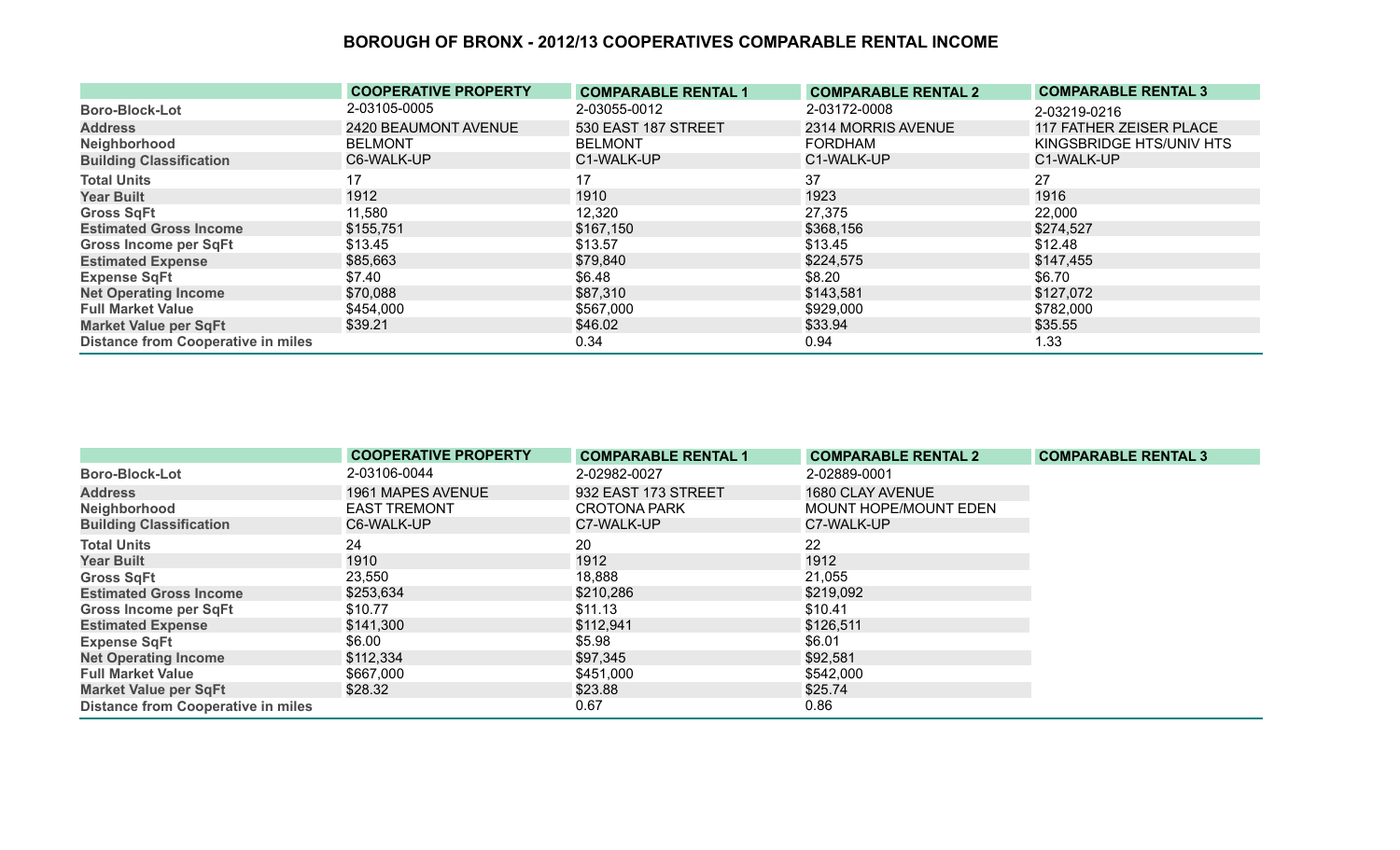|                                           | <b>COOPERATIVE PROPERTY</b> | <b>COMPARABLE RENTAL 1</b> | <b>COMPARABLE RENTAL 2</b> | <b>COMPARABLE RENTAL 3</b> |
|-------------------------------------------|-----------------------------|----------------------------|----------------------------|----------------------------|
| <b>Boro-Block-Lot</b>                     | 2-03107-0006                | 2-02948-0047               | 2-03114-0071               |                            |
| <b>Address</b>                            | 810 EAST 178 STREET         | 1785 CROTONA PARK NORTH    | 2359 SOUTHERN BOULEVARD    |                            |
| Neighborhood                              | <b>EAST TREMONT</b>         | CROTONA PARK               | <b>BELMONT</b>             |                            |
| <b>Building Classification</b>            | C6-WALK-UP                  | C1-WALK-UP                 | C1-WALK-UP                 |                            |
| <b>Total Units</b>                        | 20                          | 30                         | 20                         |                            |
| <b>Year Built</b>                         | 1911                        | 1931                       | 1931                       |                            |
| <b>Gross SqFt</b>                         | 18,450                      | 21,365                     | 19,030                     |                            |
| <b>Estimated Gross Income</b>             | \$214,205                   | \$253,159                  | \$216,131                  |                            |
| <b>Gross Income per SqFt</b>              | \$11.61                     | \$11.85                    | \$11.36                    |                            |
| <b>Estimated Expense</b>                  | \$127,121                   | \$145,255                  | \$132,618                  |                            |
| <b>Expense SqFt</b>                       | \$6.89                      | \$6.80                     | \$6.97                     |                            |
| <b>Net Operating Income</b>               | \$87,084                    | \$107,904                  | \$83,513                   |                            |
| <b>Full Market Value</b>                  | \$534,000                   | \$667,000                  | \$377,000                  |                            |
| <b>Market Value per SqFt</b>              | \$28.94                     | \$31.22                    | \$19.81                    |                            |
| <b>Distance from Cooperative in miles</b> |                             | 0.32                       | 0.66                       |                            |

|                                           | <b>COOPERATIVE PROPERTY</b> | <b>COMPARABLE RENTAL 1</b> | <b>COMPARABLE RENTAL 2</b> | <b>COMPARABLE RENTAL 3</b> |
|-------------------------------------------|-----------------------------|----------------------------|----------------------------|----------------------------|
| <b>Boro-Block-Lot</b>                     | 2-03110-0089                | 2-03114-0073               | 2-03099-0006               | 2-03099-0036               |
| <b>Address</b>                            | 785 EAST 181 STREET         | 787 EAST 185 STREET        | 743 EAST 182 STREET        | 730 GARDEN STREET          |
| Neighborhood                              | <b>EAST TREMONT</b>         | <b>BELMONT</b>             | <b>BELMONT</b>             | <b>BELMONT</b>             |
| <b>Building Classification</b>            | C6-WALK-UP                  | C7-WALK-UP                 | C1-WALK-UP                 | C1-WALK-UP                 |
| <b>Total Units</b>                        | 26                          | 26                         | 20                         | 21                         |
| <b>Year Built</b>                         | 1913                        | 1931                       | 1913                       | 1913                       |
| <b>Gross SqFt</b>                         | 19,523                      | 18,000                     | 19,750                     | 20,000                     |
| <b>Estimated Gross Income</b>             | \$217,096                   | \$215,734                  | \$219,624                  | \$222,004                  |
| <b>Gross Income per SqFt</b>              | \$11.12                     | \$11.99                    | \$11.12                    | \$11.10                    |
| <b>Estimated Expense</b>                  | \$139,785                   | \$122,242                  | \$141,366                  | \$141,337                  |
| <b>Expense SqFt</b>                       | \$7.16                      | \$6.79                     | \$7.16                     | \$7.07                     |
| <b>Net Operating Income</b>               | \$77,311                    | \$93,492                   | \$78,258                   | \$80,667                   |
| <b>Full Market Value</b>                  | \$466,000                   | \$580,000                  | \$471,000                  | \$455,000                  |
| <b>Market Value per SqFt</b>              | \$23.87                     | \$32.22                    | \$23.85                    | \$22.75                    |
| <b>Distance from Cooperative in miles</b> |                             | 0.34                       | 0.13                       | 0.13                       |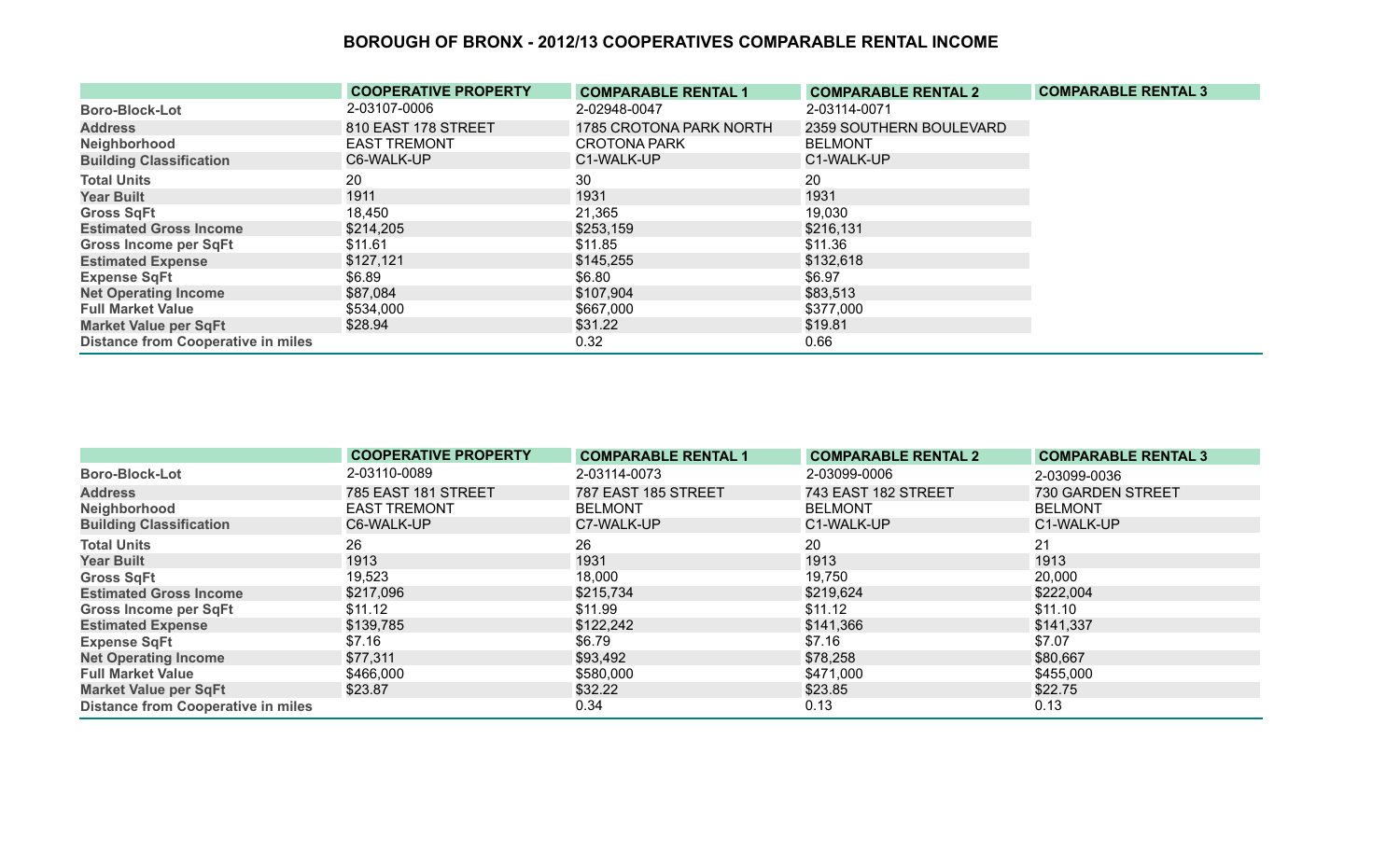|                                           | <b>COOPERATIVE PROPERTY</b> | <b>COMPARABLE RENTAL 1</b> | <b>COMPARABLE RENTAL 2</b> | <b>COMPARABLE RENTAL 3</b> |
|-------------------------------------------|-----------------------------|----------------------------|----------------------------|----------------------------|
| <b>Boro-Block-Lot</b>                     | 2-03111-0004                | 2-02945-0023               | 2-02948-0047               | 2-03114-0071               |
| <b>Address</b>                            | 2120 MAPES AVENUE           | 1842 ARTHUR AVENUE         | 1785 CROTONA PARK NORTH    | 2359 SOUTHERN BOULEVARD    |
| Neighborhood                              | <b>EAST TREMONT</b>         | <b>EAST TREMONT</b>        | <b>CROTONA PARK</b>        | <b>BELMONT</b>             |
| <b>Building Classification</b>            | C6-WALK-UP                  | C1-WALK-UP                 | C1-WALK-UP                 | C1-WALK-UP                 |
| <b>Total Units</b>                        | 29                          | 20                         | 30                         | 20                         |
| <b>Year Built</b>                         | 1914                        | 1914                       | 1931                       | 1931                       |
| <b>Gross SqFt</b>                         | 27,495                      | 13,545                     | 21,365                     | 19,030                     |
| <b>Estimated Gross Income</b>             | \$312,343                   | \$129,837                  | \$253,159                  | \$216,131                  |
| <b>Gross Income per SqFt</b>              | \$11.36                     | \$9.59                     | \$11.85                    | \$11.36                    |
| <b>Estimated Expense</b>                  | \$191,640                   | \$62,647                   | \$145,255                  | \$132,618                  |
| <b>Expense SqFt</b>                       | \$6.97                      | \$4.63                     | \$6.80                     | \$6.97                     |
| <b>Net Operating Income</b>               | \$120,703                   | \$67,190                   | \$107,904                  | \$83,513                   |
| <b>Full Market Value</b>                  | \$733,000                   | \$292,000                  | \$667,000                  | \$377,000                  |
| <b>Market Value per SqFt</b>              | \$26.66                     | \$21.56                    | \$31.22                    | \$19.81                    |
| <b>Distance from Cooperative in miles</b> |                             | 0.50                       | 0.52                       | 0.44                       |

|                                           | <b>COOPERATIVE PROPERTY</b> | <b>COMPARABLE RENTAL 1</b> | <b>COMPARABLE RENTAL 2</b> | <b>COMPARABLE RENTAL 3</b> |
|-------------------------------------------|-----------------------------|----------------------------|----------------------------|----------------------------|
| <b>Boro-Block-Lot</b>                     | 2-03112-0003                | 2-03114-0071               | 2-03111-0065               |                            |
| <b>Address</b>                            | 803 EAST 182 STREET         | 2359 SOUTHERN BOULEVARD    | 2159 SOUTHERN BOULEVARD    |                            |
| Neighborhood                              | <b>BELMONT</b>              | <b>BELMONT</b>             | <b>EAST TREMONT</b>        |                            |
| <b>Building Classification</b>            | C6-WALK-UP                  | C1-WALK-UP                 | C1-WALK-UP                 |                            |
| <b>Total Units</b>                        | 44                          | 20                         | 46                         |                            |
| <b>Year Built</b>                         | 1931                        | 1931                       | 1924                       |                            |
| <b>Gross SqFt</b>                         | 35,715                      | 19,030                     | 46,000                     |                            |
| <b>Estimated Gross Income</b>             | \$379,650                   | \$216,131                  | \$455,313                  |                            |
| <b>Gross Income per SqFt</b>              | \$10.63                     | \$11.36                    | \$9.90                     |                            |
| <b>Estimated Expense</b>                  | \$230,719                   | \$132,618                  | \$273,882                  |                            |
| <b>Expense SqFt</b>                       | \$6.46                      | \$6.97                     | \$5.95                     |                            |
| <b>Net Operating Income</b>               | \$148,931                   | \$83,513                   | \$181,431                  |                            |
| <b>Full Market Value</b>                  | \$880,000                   | \$377,000                  | \$1,039,000                |                            |
| <b>Market Value per SqFt</b>              | \$24.64                     | \$19.81                    | \$22.59                    |                            |
| <b>Distance from Cooperative in miles</b> |                             | 0.27                       | 0.10                       |                            |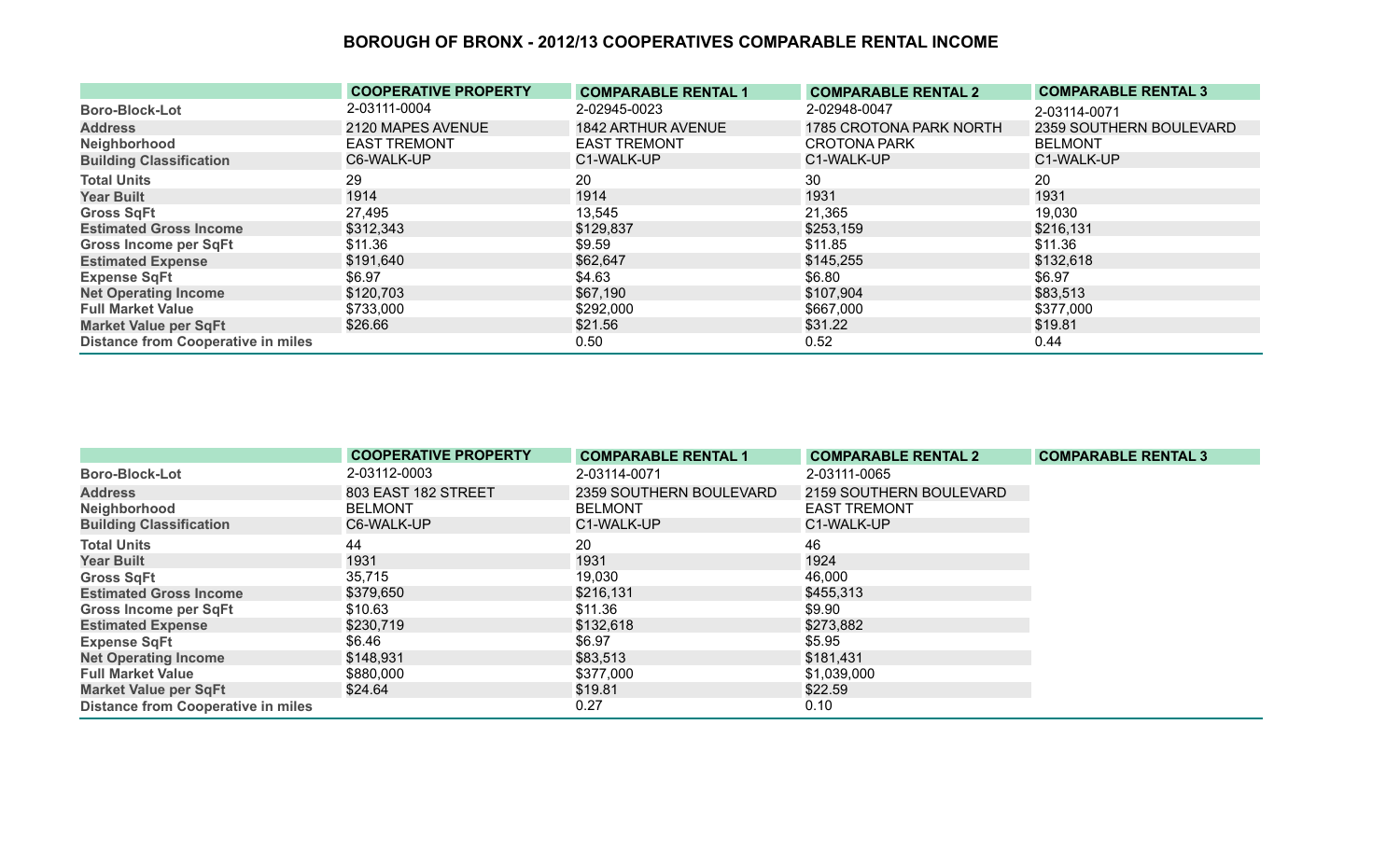|                                           | <b>COOPERATIVE PROPERTY</b> | <b>COMPARABLE RENTAL 1</b> | <b>COMPARABLE RENTAL 2</b> | <b>COMPARABLE RENTAL 3</b> |
|-------------------------------------------|-----------------------------|----------------------------|----------------------------|----------------------------|
| <b>Boro-Block-Lot</b>                     | 2-03117-0010                | 2-02948-0047               | 2-02996-0018               | 2-03114-0071               |
| <b>Address</b>                            | 851 EAST TREMONT AVENUE     | 1785 CROTONA PARK NORTH    | 1562 VYSE AVENUE           | 2359 SOUTHERN BOULEVARD    |
| Neighborhood                              | <b>EAST TREMONT</b>         | <b>CROTONA PARK</b>        | <b>CROTONA PARK</b>        | <b>BELMONT</b>             |
| <b>Building Classification</b>            | C6-WALK-UP                  | C1-WALK-UP                 | C1-WALK-UP                 | C1-WALK-UP                 |
| <b>Total Units</b>                        | 26                          | 30                         | 21                         | 20                         |
| <b>Year Built</b>                         | 1931                        | 1931                       | 1931                       | 1931                       |
| <b>Gross SqFt</b>                         | 21,150                      | 21,365                     | 18,593                     | 19,030                     |
| <b>Estimated Gross Income</b>             | \$240,264                   | \$253,159                  | \$184,095                  | \$216,131                  |
| <b>Gross Income per SqFt</b>              | \$11.36                     | \$11.85                    | \$9.90                     | \$11.36                    |
| <b>Estimated Expense</b>                  | \$147,416                   | \$145,255                  | \$128,849                  | \$132,618                  |
| <b>Expense SqFt</b>                       | \$6.97                      | \$6.80                     | \$6.93                     | \$6.97                     |
| <b>Net Operating Income</b>               | \$92,848                    | \$107,904                  | \$55,246                   | \$83,513                   |
| <b>Full Market Value</b>                  | \$530,000                   | \$667,000                  | \$316,000                  | \$377,000                  |
| <b>Market Value per SqFt</b>              | \$25.06                     | \$31.22                    | \$17.00                    | \$19.81                    |
| <b>Distance from Cooperative in miles</b> |                             | 0.35                       | 0.64                       | 0.68                       |

|                                           | <b>COOPERATIVE PROPERTY</b> | <b>COMPARABLE RENTAL 1</b> | <b>COMPARABLE RENTAL 2</b> | <b>COMPARABLE RENTAL 3</b> |
|-------------------------------------------|-----------------------------|----------------------------|----------------------------|----------------------------|
| <b>Boro-Block-Lot</b>                     | 2-03117-0023                | 2-03209-0009               | 2-03197-0009               |                            |
| <b>Address</b>                            | 855 EAST 178 STREET         | 54 EVELYN PLACE            | 2285 DAVIDSON AVENUE       |                            |
| Neighborhood                              | <b>EAST TREMONT</b>         | KINGSBRIDGE HTS/UNIV HTS   | KINGSBRIDGE HTS/UNIV HTS   |                            |
| <b>Building Classification</b>            | C6-WALK-UP                  | C1-WALK-UP                 | C1-WALK-UP                 |                            |
| <b>Total Units</b>                        | 107                         | 65                         | 51                         |                            |
| <b>Year Built</b>                         | 1931                        | 1925                       | 1923                       |                            |
| <b>Gross SqFt</b>                         | 90,600                      | 53,430                     | 46,285                     |                            |
| <b>Estimated Gross Income</b>             | \$909,574                   | \$492,293                  | \$479,843                  |                            |
| <b>Gross Income per SqFt</b>              | \$10.04                     | \$9.21                     | \$10.37                    |                            |
| <b>Estimated Expense</b>                  | \$527,553                   | \$286,950                  | \$254,491                  |                            |
| <b>Expense SqFt</b>                       | \$5.82                      | \$5.37                     | \$5.50                     |                            |
| <b>Net Operating Income</b>               | \$382,021                   | \$205,343                  | \$225,352                  |                            |
| <b>Full Market Value</b>                  | \$2,201,000                 | \$1,151,000                | \$1,318,000                |                            |
| <b>Market Value per SqFt</b>              | \$24.29                     | \$21.54                    | \$28.48                    |                            |
| <b>Distance from Cooperative in miles</b> |                             | 1.49                       | 1.44                       |                            |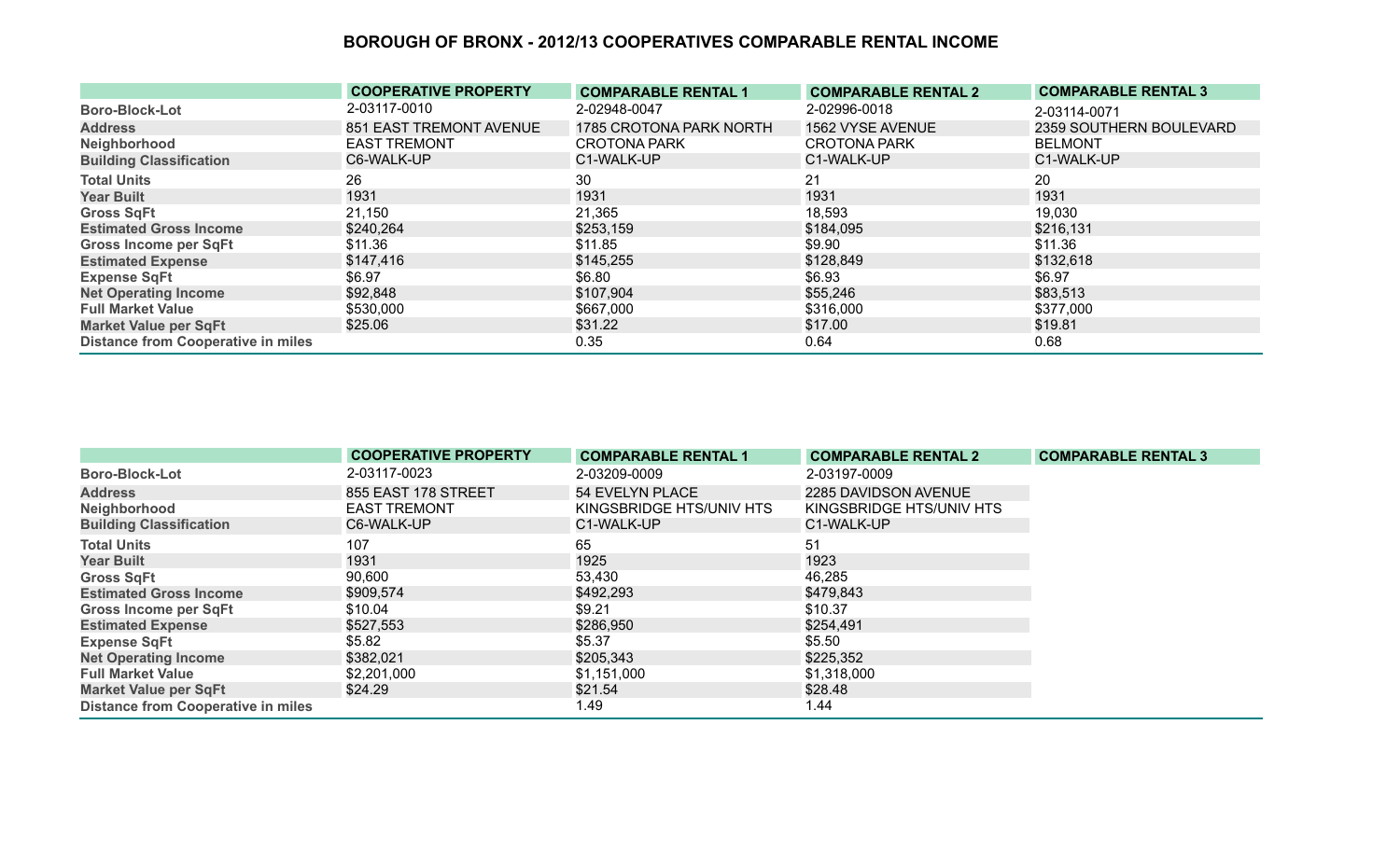|                                           | <b>COOPERATIVE PROPERTY</b> | <b>COMPARABLE RENTAL 1</b> | <b>COMPARABLE RENTAL 2</b> | <b>COMPARABLE RENTAL 3</b> |
|-------------------------------------------|-----------------------------|----------------------------|----------------------------|----------------------------|
| <b>Boro-Block-Lot</b>                     | 2-03126-0028                | 2-02428-0017               | 2-02389-0049               |                            |
| <b>Address</b>                            | 940 EAST 178 STREET         | 1076 TELLER AVENUE         | 1165 WASHINGTON AVENUE     |                            |
| Neighborhood                              | <b>EAST TREMONT</b>         | MELROSE/CONCOURSE          | MORRISANIA/LONGWOOD        |                            |
| <b>Building Classification</b>            | C6-WALK-UP                  | C1-WALK-UP                 | C1-WALK-UP                 |                            |
| <b>Total Units</b>                        | 18                          | 20                         | 12                         |                            |
| <b>Year Built</b>                         | 1992                        | 1928                       | 2007                       |                            |
| <b>Gross SqFt</b>                         | 17,820                      | 15,485                     | 12,460                     |                            |
| <b>Estimated Gross Income</b>             | \$266,409                   | \$231,538                  | \$186,242                  |                            |
| <b>Gross Income per SqFt</b>              | \$14.95                     | \$14.95                    | \$14.95                    |                            |
| <b>Estimated Expense</b>                  | \$146,480                   | \$141,238                  | \$91,259                   |                            |
| <b>Expense SqFt</b>                       | \$8.22                      | \$9.12                     | \$7.32                     |                            |
| <b>Net Operating Income</b>               | \$119,929                   | \$90,300                   | \$94,983                   |                            |
| <b>Full Market Value</b>                  | \$804,000                   | \$605,000                  | \$636,000                  |                            |
| <b>Market Value per SqFt</b>              | \$45.12                     | \$39.07                    | \$51.04                    |                            |
| <b>Distance from Cooperative in miles</b> |                             | 1.81                       | 1.51                       |                            |

|                                           | <b>COOPERATIVE PROPERTY</b> | <b>COMPARABLE RENTAL 1</b> | <b>COMPARABLE RENTAL 2</b> | <b>COMPARABLE RENTAL 3</b> |
|-------------------------------------------|-----------------------------|----------------------------|----------------------------|----------------------------|
| <b>Boro-Block-Lot</b>                     | 2-03127-0001                | 2-02947-0007               | 2-02999-0016               |                            |
| <b>Address</b>                            | 2000 DALY AVENUE            | <b>1888 ARTHUR AVENUE</b>  | 1434 BRYANT AVENUE         |                            |
| Neighborhood                              | <b>EAST TREMONT</b>         | <b>EAST TREMONT</b>        | MORRISANIA/LONGWOOD        |                            |
| <b>Building Classification</b>            | C6-WALK-UP                  | C1-WALK-UP                 | C1-WALK-UP                 |                            |
| <b>Total Units</b>                        | 50                          | 20                         | 21                         |                            |
| <b>Year Built</b>                         | 1926                        | 1913                       | 1931                       |                            |
| <b>Gross SqFt</b>                         | 42,455                      | 19,800                     | 22,000                     |                            |
| <b>Estimated Gross Income</b>             | \$316,290                   | \$159,870                  | \$150,293                  |                            |
| <b>Gross Income per SqFt</b>              | \$7.45                      | \$8.07                     | \$6.83                     |                            |
| <b>Estimated Expense</b>                  | \$194,444                   | \$91,708                   | \$99,764                   |                            |
| <b>Expense SqFt</b>                       | \$4.58                      | \$4.63                     | \$4.53                     |                            |
| <b>Net Operating Income</b>               | \$121,846                   | \$68,162                   | \$50,529                   |                            |
| <b>Full Market Value</b>                  | \$585,000                   | \$280,000                  | \$283,000                  |                            |
| <b>Market Value per SqFt</b>              | \$13.78                     | \$14.14                    | \$12.86                    |                            |
| <b>Distance from Cooperative in miles</b> |                             | 0.58                       | 0.89                       |                            |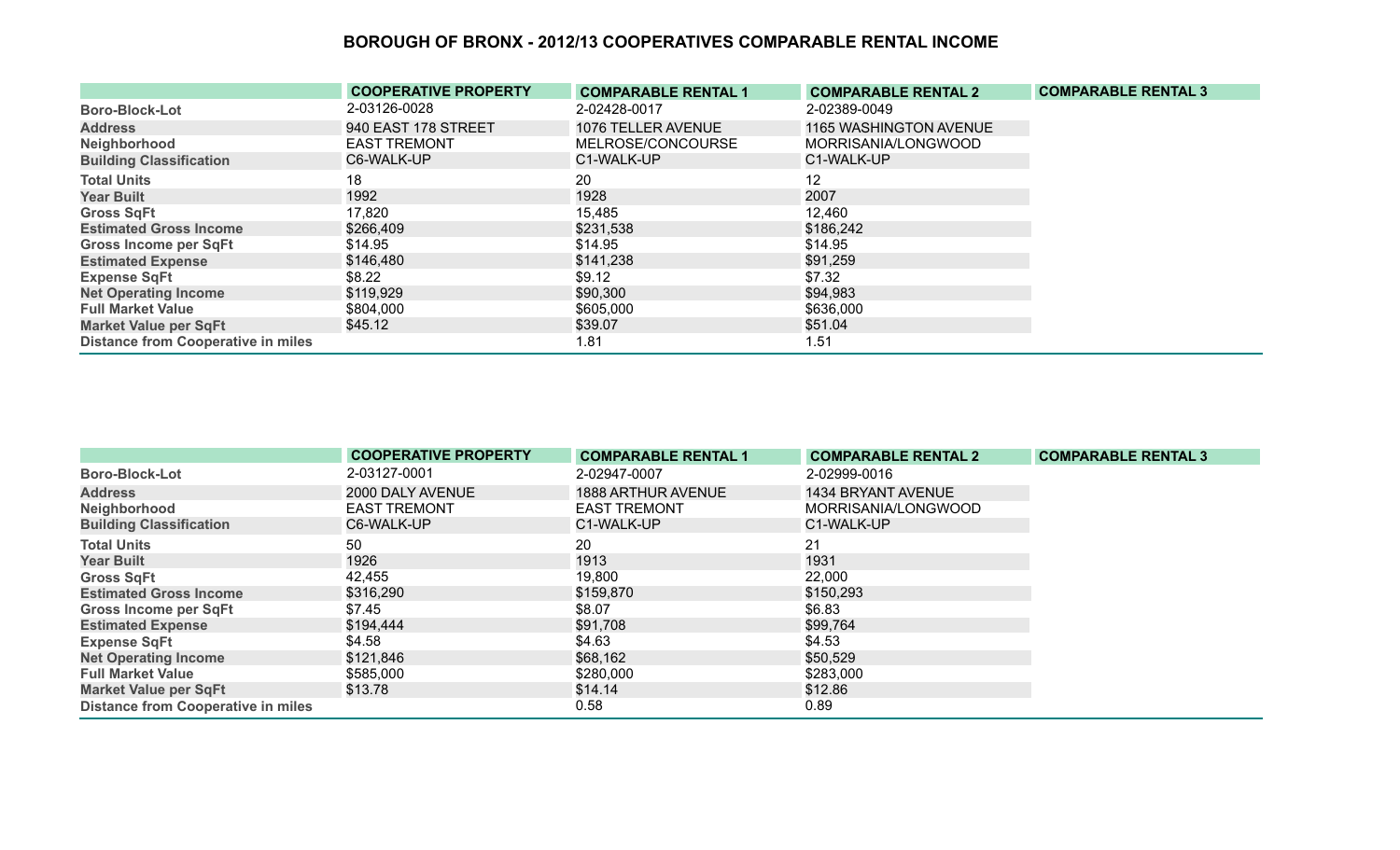|                                           | <b>COOPERATIVE PROPERTY</b> | <b>COMPARABLE RENTAL 1</b> | <b>COMPARABLE RENTAL 2</b> | <b>COMPARABLE RENTAL 3</b> |
|-------------------------------------------|-----------------------------|----------------------------|----------------------------|----------------------------|
| <b>Boro-Block-Lot</b>                     | 2-03130-0007                | 2-03117-0008               | 2-03105-0004               |                            |
| <b>Address</b>                            | 1962 VYSE AVENUE            | 855 EAST TREMONT AVENUE    | 2418 BEAUMONT AVENUE       |                            |
| Neighborhood                              | <b>EAST TREMONT</b>         | <b>EAST TREMONT</b>        | <b>BELMONT</b>             |                            |
| <b>Building Classification</b>            | C6-WALK-UP                  | C7-WALK-UP                 | C1-WALK-UP                 |                            |
| <b>Total Units</b>                        | 24                          | 26                         | 16                         |                            |
| <b>Year Built</b>                         | 1992                        | 1931                       | 1912                       |                            |
| <b>Gross SqFt</b>                         | 23,760                      | 20,200                     | 11,733                     |                            |
| <b>Estimated Gross Income</b>             | \$374,695                   | \$354,927                  | \$163,805                  |                            |
| <b>Gross Income per SqFt</b>              | \$15.77                     | \$17.57                    | \$13.96                    |                            |
| <b>Estimated Expense</b>                  | \$184,615                   | \$163,609                  | \$87,208                   |                            |
| <b>Expense SqFt</b>                       | \$7.77                      | \$8.10                     | \$7.43                     |                            |
| <b>Net Operating Income</b>               | \$190,080                   | \$191,318                  | \$76,597                   |                            |
| <b>Full Market Value</b>                  | \$1,294,000                 | \$1,341,000                | \$502,000                  |                            |
| <b>Market Value per SqFt</b>              | \$54.46                     | \$66.39                    | \$42.79                    |                            |
| <b>Distance from Cooperative in miles</b> |                             | 0.31                       | 0.98                       |                            |

|                                           | <b>COOPERATIVE PROPERTY</b> | <b>COMPARABLE RENTAL 1</b> | <b>COMPARABLE RENTAL 2</b> | <b>COMPARABLE RENTAL 3</b> |
|-------------------------------------------|-----------------------------|----------------------------|----------------------------|----------------------------|
| <b>Boro-Block-Lot</b>                     | 2-03144-0018                | 2-03172-0008               | 2-02800-0001               | 2-03198-0050               |
| <b>Address</b>                            | 2122 VALENTINE AVENUE       | 2314 MORRIS AVENUE         | 203 EAST 175 STREET        | 2324 DAVIDSON AVENUE       |
| Neighborhood                              | <b>FORDHAM</b>              | <b>FORDHAM</b>             | MOUNT HOPE/MOUNT EDEN      | KINGSBRIDGE HTS/UNIV HTS   |
| <b>Building Classification</b>            | C6-WALK-UP                  | C1-WALK-UP                 | C1-WALK-UP                 | C1-WALK-UP                 |
| <b>Total Units</b>                        | 26                          | 37                         | 33                         | 17                         |
| <b>Year Built</b>                         | 1926                        | 1923                       | 1919                       | 1911                       |
| <b>Gross SqFt</b>                         | 19,715                      | 27,375                     | 27,500                     | 16,560                     |
| <b>Estimated Gross Income</b>             | \$236,580                   | \$368,156                  | \$330,122                  | \$147,260                  |
| <b>Gross Income per SqFt</b>              | \$12.00                     | \$13.45                    | \$12.00                    | \$8.89                     |
| <b>Estimated Expense</b>                  | \$120,656                   | \$224,575                  | \$168,362                  | \$91,811                   |
| <b>Expense SqFt</b>                       | \$6.12                      | \$8.20                     | \$6.12                     | \$5.54                     |
| <b>Net Operating Income</b>               | \$115,924                   | \$143,581                  | \$161,760                  | \$55,449                   |
| <b>Full Market Value</b>                  | \$720,000                   | \$929,000                  | \$1,004,000                | \$311,000                  |
| <b>Market Value per SqFt</b>              | \$36.52                     | \$33.94                    | \$36.51                    | \$18.78                    |
| <b>Distance from Cooperative in miles</b> |                             | 0.38                       | 0.57                       | 0.54                       |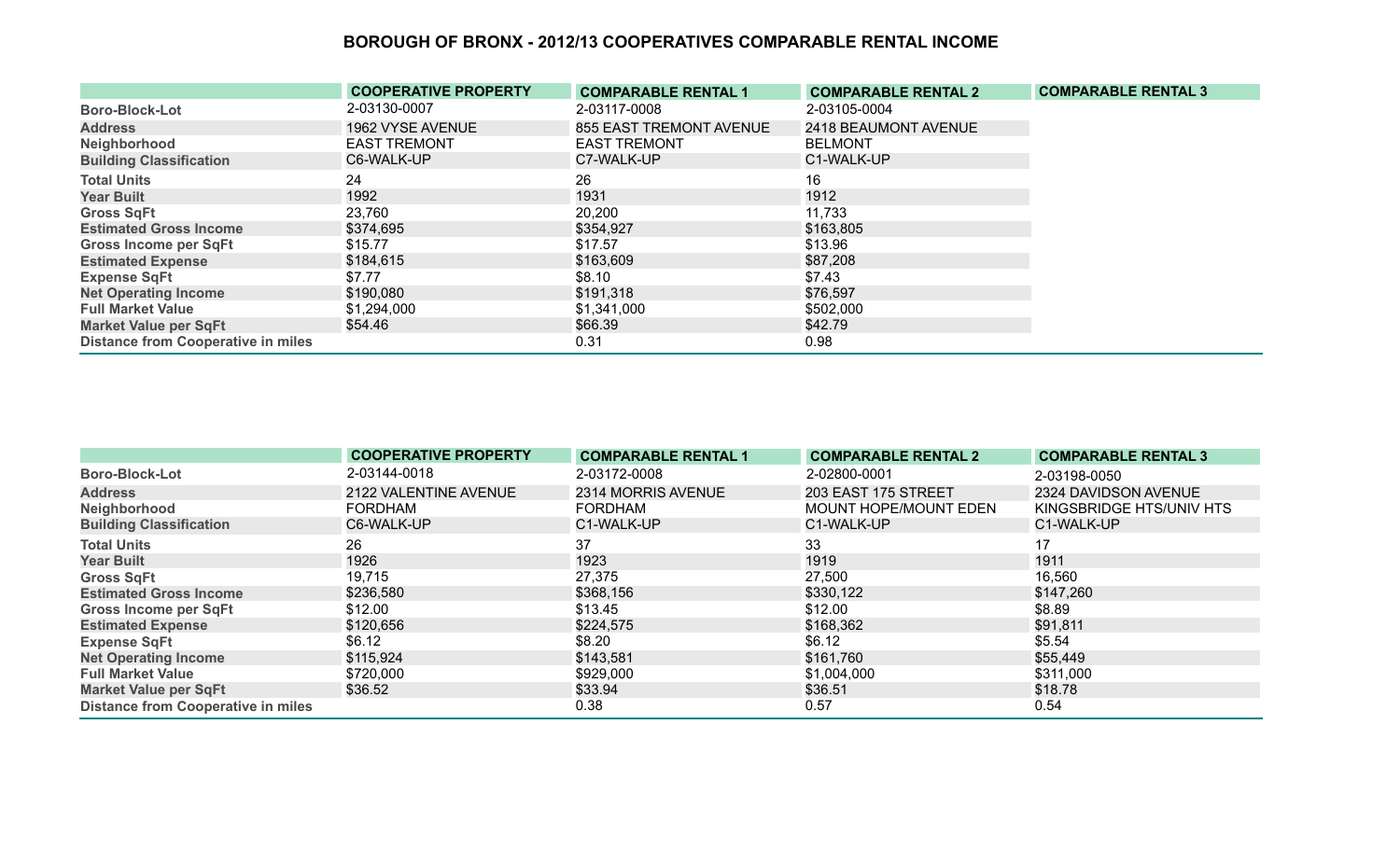|                                           | <b>COOPERATIVE PROPERTY</b> | <b>COMPARABLE RENTAL 1</b> | <b>COMPARABLE RENTAL 2</b> | <b>COMPARABLE RENTAL 3</b> |
|-------------------------------------------|-----------------------------|----------------------------|----------------------------|----------------------------|
| <b>Boro-Block-Lot</b>                     | 2-03145-0026                | 2-02909-0012               | 2-03145-0032               |                            |
| <b>Address</b>                            | 2279 TIEBOUT AVENUE         | 440 EAST TREMONT AVENUE    | 2259 TIEBOUT AVENUE        |                            |
| Neighborhood                              | <b>FORDHAM</b>              | <b>BATHGATE</b>            | FORDHAM                    |                            |
| <b>Building Classification</b>            | C6-WALK-UP                  | C7-WALK-UP                 | C1-WALK-UP                 |                            |
| <b>Total Units</b>                        | 16                          | 11                         | 16                         |                            |
| <b>Year Built</b>                         | 1925                        | 1931                       | 1925                       |                            |
| <b>Gross SqFt</b>                         | 10,032                      | 12,863                     | 9,108                      |                            |
| <b>Estimated Gross Income</b>             | \$130,115                   | \$171,605                  | \$114,771                  |                            |
| <b>Gross Income per SqFt</b>              | \$12.97                     | \$13.34                    | \$12.60                    |                            |
| <b>Estimated Expense</b>                  | \$70,324                    | \$84,596                   | \$67,715                   |                            |
| <b>Expense SqFt</b>                       | \$7.01                      | \$6.58                     | \$7.43                     |                            |
| <b>Net Operating Income</b>               | \$59,791                    | \$87,009                   | \$47,056                   |                            |
| <b>Full Market Value</b>                  | \$382,000                   | \$562,000                  | \$298,000                  |                            |
| <b>Market Value per SqFt</b>              | \$38.08                     | \$43.69                    | \$32.72                    |                            |
| <b>Distance from Cooperative in miles</b> |                             | 0.65                       | 0.00                       |                            |

|                                           | <b>COOPERATIVE PROPERTY</b> | <b>COMPARABLE RENTAL 1</b> | <b>COMPARABLE RENTAL 2</b>       | <b>COMPARABLE RENTAL 3</b> |
|-------------------------------------------|-----------------------------|----------------------------|----------------------------------|----------------------------|
| <b>Boro-Block-Lot</b>                     | 2-03149-0061                | 2-02877-0543               | 2-02879-0075                     |                            |
| <b>Address</b>                            | 2025 VALENTINE AVENUE       | 1785 POPHAM AVENUE         | 1820 PHELAN PLACE                |                            |
| Neighborhood                              | <b>FORDHAM</b>              | HIGHBRIDGE/MORRIS HEIGHTS  | <b>HIGHBRIDGE/MORRIS HEIGHTS</b> |                            |
| <b>Building Classification</b>            | D4-ELEVATOR                 | D9-ELEVATOR                | D1-ELEVATOR                      |                            |
| <b>Total Units</b>                        | 36                          | 25                         | 43                               |                            |
| <b>Year Built</b>                         | 1940                        | 1925                       | 1927                             |                            |
| <b>Gross SqFt</b>                         | 37,350                      | 22,620                     | 42,372                           |                            |
| <b>Estimated Gross Income</b>             | \$502,731                   | \$314,682                  | \$550,694                        |                            |
| <b>Gross Income per SqFt</b>              | \$13.46                     | \$13.91                    | \$13.00                          |                            |
| <b>Estimated Expense</b>                  | \$276,502                   | \$195,931                  | \$342,876                        |                            |
| <b>Expense SqFt</b>                       | \$7.40                      | \$8.66                     | \$8.09                           |                            |
| <b>Net Operating Income</b>               | \$226,229                   | \$118,751                  | \$207,818                        |                            |
| <b>Full Market Value</b>                  | \$1,465,000                 | \$778,000                  | \$1,329,000                      |                            |
| <b>Market Value per SqFt</b>              | \$39.22                     | \$34.39                    | \$31.37                          |                            |
| <b>Distance from Cooperative in miles</b> |                             | 0.99                       | 0.80                             |                            |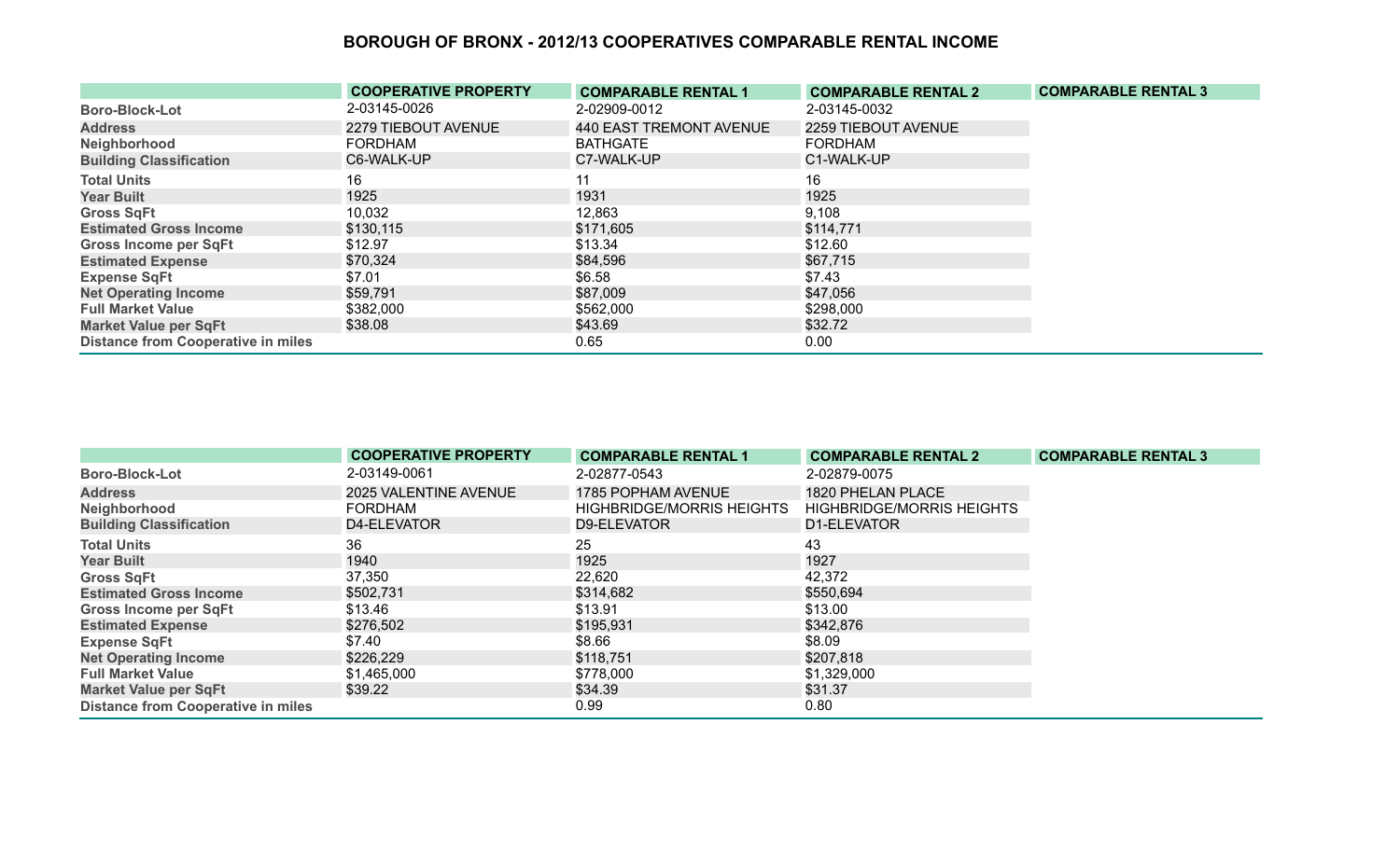|                                           | <b>COOPERATIVE PROPERTY</b> | <b>COMPARABLE RENTAL 1</b>   | <b>COMPARABLE RENTAL 2</b> | <b>COMPARABLE RENTAL 3</b> |
|-------------------------------------------|-----------------------------|------------------------------|----------------------------|----------------------------|
| <b>Boro-Block-Lot</b>                     | 2-03149-0096                | 2-02800-0001                 | 2-03219-0216               |                            |
| <b>Address</b>                            | 268 EAST 181 STREET         | 203 EAST 175 STREET          | 117 FATHER ZEISER PLACE    |                            |
| Neighborhood                              | <b>FORDHAM</b>              | <b>MOUNT HOPE/MOUNT EDEN</b> | KINGSBRIDGE HTS/UNIV HTS   |                            |
| <b>Building Classification</b>            | C6-WALK-UP                  | C1-WALK-UP                   | C1-WALK-UP                 |                            |
| <b>Total Units</b>                        | 30                          | 33                           | 27                         |                            |
| <b>Year Built</b>                         | 1913                        | 1919                         | 1916                       |                            |
| <b>Gross SqFt</b>                         | 22,202                      | 27,500                       | 22,000                     |                            |
| <b>Estimated Gross Income</b>             | \$271,752                   | \$330,122                    | \$274,527                  |                            |
| Gross Income per SqFt                     | \$12.24                     | \$12.00                      | \$12.48                    |                            |
| <b>Estimated Expense</b>                  | \$142,315                   | \$168,362                    | \$147,455                  |                            |
| <b>Expense SqFt</b>                       | \$6.41                      | \$6.12                       | \$6.70                     |                            |
| <b>Net Operating Income</b>               | \$129,437                   | \$161,760                    | \$127,072                  |                            |
| <b>Full Market Value</b>                  | \$779,000                   | \$1,004,000                  | \$782,000                  |                            |
| <b>Market Value per SqFt</b>              | \$35.09                     | \$36.51                      | \$35.55                    |                            |
| <b>Distance from Cooperative in miles</b> |                             | 0.55                         | 0.85                       |                            |

|                                           | <b>COOPERATIVE PROPERTY</b> | <b>COMPARABLE RENTAL 1</b> | <b>COMPARABLE RENTAL 2</b> | <b>COMPARABLE RENTAL 3</b> |
|-------------------------------------------|-----------------------------|----------------------------|----------------------------|----------------------------|
| <b>Boro-Block-Lot</b>                     | 2-03151-0028                | 2-03157-0011               | 2-03040-0010               | 2-03183-0037               |
| <b>Address</b>                            | 254 EAST 184 STREET         | 2172 ANTHONY AVENUE        | 452 EAST 187 STREET        | 2356 WALTON AVENUE         |
| Neighborhood                              | FORDHAM                     | <b>FORDHAM</b>             | <b>BATHGATE</b>            | <b>FORDHAM</b>             |
| <b>Building Classification</b>            | C6-WALK-UP                  | C1-WALK-UP                 | C1-WALK-UP                 | C1-WALK-UP                 |
| <b>Total Units</b>                        | 24                          | 22                         | 27                         | 34                         |
| <b>Year Built</b>                         | 1916                        | 1916                       | 1926                       | 1921                       |
| <b>Gross SqFt</b>                         | 20,955                      | 17,710                     | 22,000                     | 26,515                     |
| <b>Estimated Gross Income</b>             | \$261,728                   | \$232,087                  | \$274,728                  | \$310,292                  |
| <b>Gross Income per SqFt</b>              | \$12.49                     | \$13.10                    | \$12.49                    | \$11.70                    |
| <b>Estimated Expense</b>                  | \$159,048                   | \$124,093                  | \$167,022                  | \$190,077                  |
| <b>Expense SqFt</b>                       | \$7.59                      | \$7.01                     | \$7.59                     | \$7.17                     |
| <b>Net Operating Income</b>               | \$102,680                   | \$107,994                  | \$107,706                  | \$120,215                  |
| <b>Full Market Value</b>                  | \$647,000                   | \$670,000                  | \$422,000                  | \$739,000                  |
| <b>Market Value per SqFt</b>              | \$30.88                     | \$37.83                    | \$19.18                    | \$27.87                    |
| <b>Distance from Cooperative in miles</b> |                             | 0.23                       | 0.31                       | 0.20                       |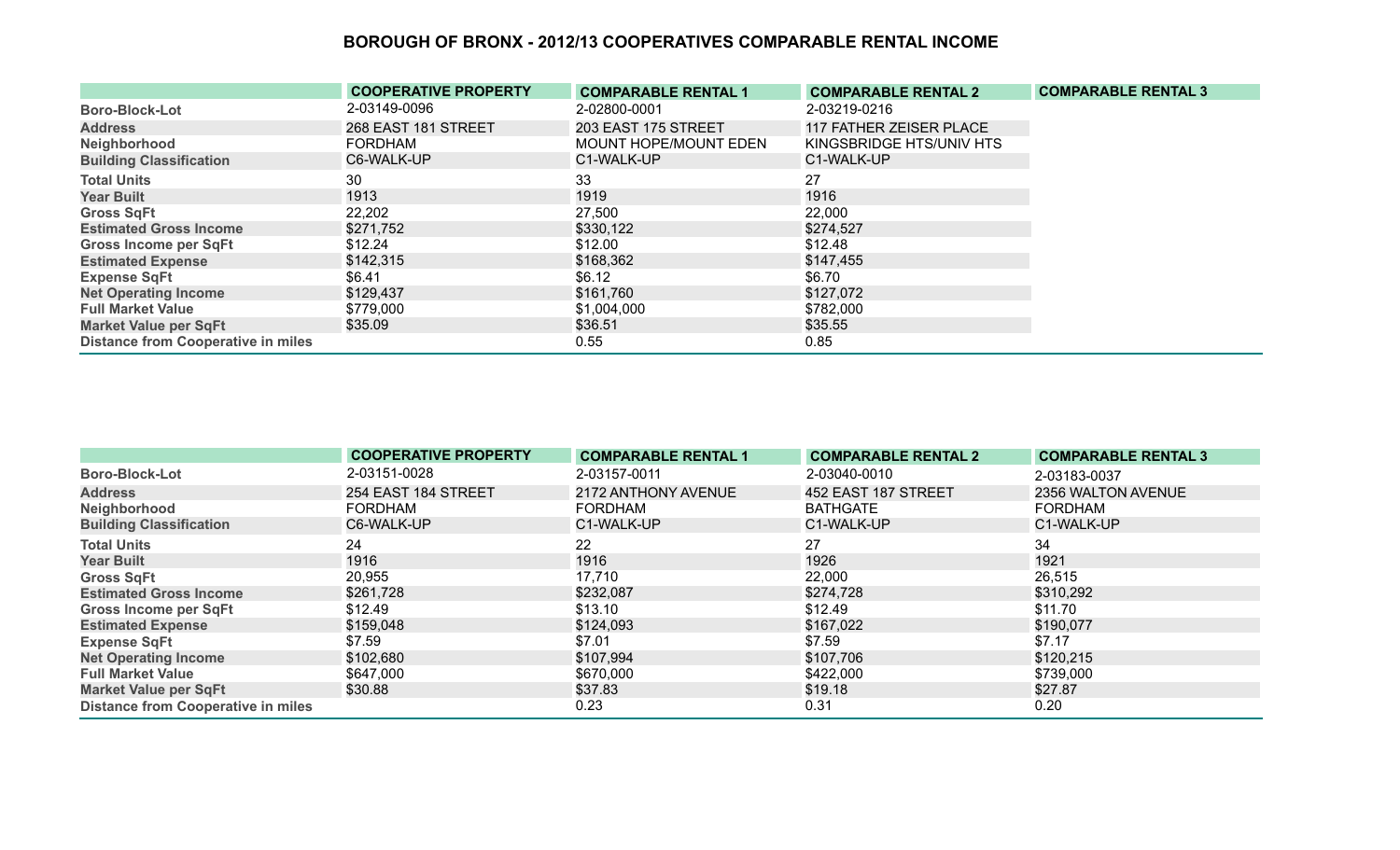|                                           | <b>COOPERATIVE PROPERTY</b> | <b>COMPARABLE RENTAL 1</b> | <b>COMPARABLE RENTAL 2</b> | <b>COMPARABLE RENTAL 3</b> |
|-------------------------------------------|-----------------------------|----------------------------|----------------------------|----------------------------|
| <b>Boro-Block-Lot</b>                     | 2-03165-0022                | 2-03172-0008               | 2-03219-0216               | 2-03055-0012               |
| <b>Address</b>                            | 2414 CRESTON AVENUE         | 2314 MORRIS AVENUE         | 117 FATHER ZEISER PLACE    | 530 EAST 187 STREET        |
| Neighborhood                              | <b>FORDHAM</b>              | <b>FORDHAM</b>             | KINGSBRIDGE HTS/UNIV HTS   | <b>BELMONT</b>             |
| <b>Building Classification</b>            | C6-WALK-UP                  | C1-WALK-UP                 | C1-WALK-UP                 | C1-WALK-UP                 |
| <b>Total Units</b>                        | 30                          | 37                         | 27                         | 17                         |
| <b>Year Built</b>                         | 1914                        | 1923                       | 1916                       | 1910                       |
| <b>Gross SqFt</b>                         | 23,250                      | 27,375                     | 22,000                     | 12,320                     |
| <b>Estimated Gross Income</b>             | \$312,713                   | \$368,156                  | \$274,527                  | \$167,150                  |
| <b>Gross Income per SqFt</b>              | \$13.45                     | \$13.45                    | \$12.48                    | \$13.57                    |
| <b>Estimated Expense</b>                  | \$190,650                   | \$224,575                  | \$147,455                  | \$79,840                   |
| <b>Expense SqFt</b>                       | \$8.20                      | \$8.20                     | \$6.70                     | \$6.48                     |
| <b>Net Operating Income</b>               | \$122,063                   | \$143,581                  | \$127,072                  | \$87,310                   |
| <b>Full Market Value</b>                  | \$790,000                   | \$929,000                  | \$782,000                  | \$567,000                  |
| <b>Market Value per SqFt</b>              | \$33.98                     | \$33.94                    | \$35.55                    | \$46.02                    |
| <b>Distance from Cooperative in miles</b> |                             | 0.17                       | 0.46                       | 0.56                       |

|                                           | <b>COOPERATIVE PROPERTY</b> | <b>COMPARABLE RENTAL 1</b> | <b>COMPARABLE RENTAL 2</b> | <b>COMPARABLE RENTAL 3</b>       |
|-------------------------------------------|-----------------------------|----------------------------|----------------------------|----------------------------------|
| <b>Boro-Block-Lot</b>                     | 2-03173-0001                | 2-03152-0003               | 2-02863-0009               | 2-02879-0149                     |
| <b>Address</b>                            | 2386 MORRIS AVENUE          | 2380 RYER AVENUE           | 1996 DAVIDSON AVENUE       | 1840 SEDGWICK AVENUE             |
| Neighborhood                              | <b>FORDHAM</b>              | <b>FORDHAM</b>             | MOUNT HOPE/MOUNT EDEN      | <b>HIGHBRIDGE/MORRIS HEIGHTS</b> |
| <b>Building Classification</b>            | D4-ELEVATOR                 | D1-ELEVATOR                | D1-ELEVATOR                | D5-ELEVATOR                      |
| <b>Total Units</b>                        | 33                          | 36                         | 16                         | 46                               |
| <b>Year Built</b>                         | 1928                        | 1925                       | 1925                       | 1928                             |
| <b>Gross SqFt</b>                         | 30,886                      | 29,500                     | 12,250                     | 40,150                           |
| <b>Estimated Gross Income</b>             | \$343,143                   | \$327,781                  | \$198,346                  | \$432,689                        |
| <b>Gross Income per SqFt</b>              | \$11.11                     | \$11.11                    | \$16.19                    | \$10.78                          |
| <b>Estimated Expense</b>                  | \$199,023                   | \$213,072                  | \$99,016                   | \$269,402                        |
| <b>Expense SqFt</b>                       | \$6.44                      | \$7.22                     | \$8.08                     | \$6.71                           |
| <b>Net Operating Income</b>               | \$144,120                   | \$114,709                  | \$99,330                   | \$163,287                        |
| <b>Full Market Value</b>                  | \$868,000                   | \$691,000                  | \$681,000                  | \$971,000                        |
| <b>Market Value per SqFt</b>              | \$28.10                     | \$23.42                    | \$55.59                    | \$24.18                          |
| <b>Distance from Cooperative in miles</b> |                             | 0.15                       | 0.72                       | 1.02                             |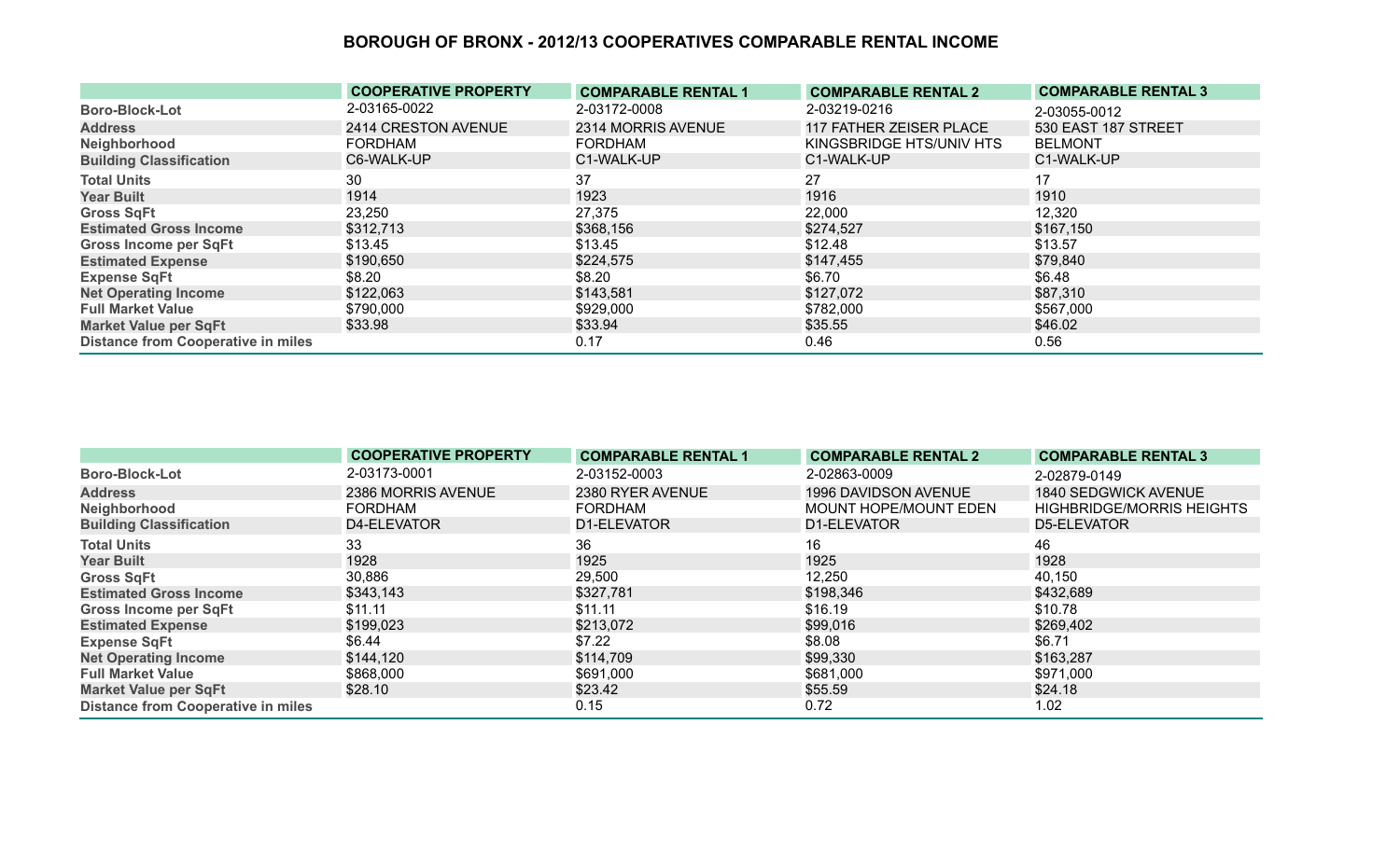|                                           | <b>COOPERATIVE PROPERTY</b> | <b>COMPARABLE RENTAL 1</b> | <b>COMPARABLE RENTAL 2</b> | <b>COMPARABLE RENTAL 3</b> |
|-------------------------------------------|-----------------------------|----------------------------|----------------------------|----------------------------|
| <b>Boro-Block-Lot</b>                     | 2-03173-0013                | 2-03288-0010               | 2-03031-0021               |                            |
| <b>Address</b>                            | 2420 MORRIS AVENUE          | 315 EAST 196 STREET        | 2348 WEBSTER AVENUE        |                            |
| Neighborhood                              | <b>FORDHAM</b>              | BEDFORD PARK/NORWOOD       | <b>BATHGATE</b>            |                            |
| <b>Building Classification</b>            | D4-ELEVATOR                 | D1-ELEVATOR                | D7-ELEVATOR                |                            |
| <b>Total Units</b>                        | 74                          | 59                         | 64                         |                            |
| <b>Year Built</b>                         | 1955                        | 1941                       | 2005                       |                            |
| <b>Gross SqFt</b>                         | 75,010                      | 67,757                     | 70,808                     |                            |
| <b>Estimated Gross Income</b>             | \$738,098                   | \$691,329                  | \$670,777                  |                            |
| <b>Gross Income per SqFt</b>              | \$9.84                      | \$10.20                    | \$9.47                     |                            |
| <b>Estimated Expense</b>                  | \$438,058                   | \$442,451                  | \$363,952                  |                            |
| <b>Expense SqFt</b>                       | \$5.84                      | \$6.53                     | \$5.14                     |                            |
| <b>Net Operating Income</b>               | \$300,040                   | \$248,878                  | \$306,825                  |                            |
| <b>Full Market Value</b>                  | \$1,747,000                 | \$1,285,000                | \$1,670,000                |                            |
| <b>Market Value per SqFt</b>              | \$23.29                     | \$18.96                    | \$23.58                    |                            |
| <b>Distance from Cooperative in miles</b> |                             | 0.65                       | 0.41                       |                            |

|                                           | <b>COOPERATIVE PROPERTY</b> | <b>COMPARABLE RENTAL 1</b> | <b>COMPARABLE RENTAL 2</b>       | <b>COMPARABLE RENTAL 3</b> |
|-------------------------------------------|-----------------------------|----------------------------|----------------------------------|----------------------------|
| <b>Boro-Block-Lot</b>                     | 2-03175-0010                | 2-03234-0049               | 2-02870-0045                     |                            |
| <b>Address</b>                            | 55 EAST 190 STREET          | 2285 SEDGWICK AVENUE       | 1995 DAVIDSON AVENUE             |                            |
| Neighborhood                              | <b>FORDHAM</b>              | KINGSBRIDGE HTS/UNIV HTS   | <b>HIGHBRIDGE/MORRIS HEIGHTS</b> |                            |
| <b>Building Classification</b>            | D4-ELEVATOR                 | D1-ELEVATOR                | D5-ELEVATOR                      |                            |
| <b>Total Units</b>                        | 54                          | 54                         | 45                               |                            |
| <b>Year Built</b>                         | 1942                        | 1927                       | 1924                             |                            |
| <b>Gross SqFt</b>                         | 55,440                      | 58,212                     | 50,251                           |                            |
| <b>Estimated Gross Income</b>             | \$665,834                   | \$588,200                  | \$699,580                        |                            |
| <b>Gross Income per SqFt</b>              | \$12.01                     | \$10.10                    | \$13.92                          |                            |
| <b>Estimated Expense</b>                  | \$351,490                   | \$341,156                  | \$342,794                        |                            |
| <b>Expense SqFt</b>                       | \$6.34                      | \$5.86                     | \$6.82                           |                            |
| <b>Net Operating Income</b>               | \$314,344                   | \$247,044                  | \$356,786                        |                            |
| <b>Full Market Value</b>                  | \$1,952,000                 | \$1,438,000                | \$1,984,000                      |                            |
| <b>Market Value per SqFt</b>              | \$35.21                     | \$24.70                    | \$39.48                          |                            |
| <b>Distance from Cooperative in miles</b> |                             | 0.65                       | 0.92                             |                            |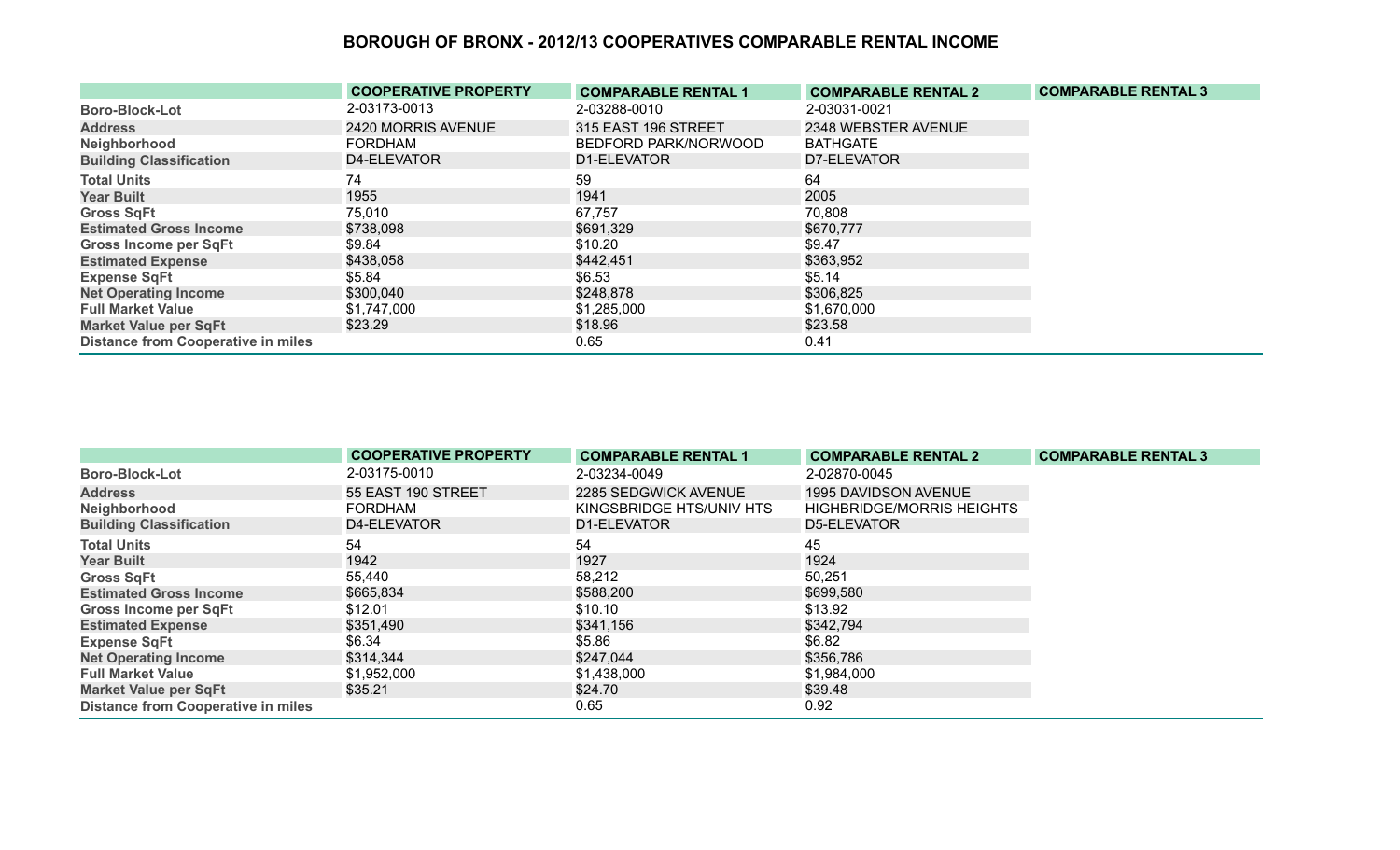|                                           | <b>COOPERATIVE PROPERTY</b> | <b>COMPARABLE RENTAL 1</b>       | <b>COMPARABLE RENTAL 2</b> | <b>COMPARABLE RENTAL 3</b> |
|-------------------------------------------|-----------------------------|----------------------------------|----------------------------|----------------------------|
| <b>Boro-Block-Lot</b>                     | 2-03179-0052                | 2-02867-0058                     | 2-03182-0050               |                            |
| <b>Address</b>                            | 2075 WALTON AVENUE          | 1691 DAVIDSON AVENUE             | 2249 MORRIS AVENUE         |                            |
| Neighborhood                              | <b>FORDHAM</b>              | <b>HIGHBRIDGE/MORRIS HEIGHTS</b> | <b>FORDHAM</b>             |                            |
| <b>Building Classification</b>            | D4-ELEVATOR                 | D1-ELEVATOR                      | D1-ELEVATOR                |                            |
| <b>Total Units</b>                        | 54                          | 31                               | 49                         |                            |
| <b>Year Built</b>                         | 1927                        | 1931                             | 1927                       |                            |
| <b>Gross SqFt</b>                         | 53,898                      | 21,699                           | 53,928                     |                            |
| <b>Estimated Gross Income</b>             | \$484,004                   | \$187,246                        | \$502,838                  |                            |
| Gross Income per SqFt                     | \$8.98                      | \$8.63                           | \$9.32                     |                            |
| <b>Estimated Expense</b>                  | \$308,297                   | \$133,026                        | \$286,618                  |                            |
| <b>Expense SqFt</b>                       | \$5.72                      | \$6.13                           | \$5.31                     |                            |
| <b>Net Operating Income</b>               | \$175,707                   | \$54,220                         | \$216,220                  |                            |
| <b>Full Market Value</b>                  | \$961,000                   | \$316,000                        | \$1,204,000                |                            |
| <b>Market Value per SqFt</b>              | \$17.83                     | \$14.56                          | \$22.33                    |                            |
| <b>Distance from Cooperative in miles</b> |                             | 0.66                             | 0.26                       |                            |

|                                           | <b>COOPERATIVE PROPERTY</b> | <b>COMPARABLE RENTAL 1</b> | <b>COMPARABLE RENTAL 2</b>       | <b>COMPARABLE RENTAL 3</b> |
|-------------------------------------------|-----------------------------|----------------------------|----------------------------------|----------------------------|
| <b>Boro-Block-Lot</b>                     | 2-03180-0013                | 2-03186-0027               | 2-02868-0123                     | 2-03225-0126               |
| <b>Address</b>                            | 2163 MORRIS AVENUE          | 2205 WALTON AVENUE         | 1970 DR M L KING JR BOULE        | 2321 ANDREWS AVENUE NORTH  |
| Neighborhood                              | <b>FORDHAM</b>              | <b>FORDHAM</b>             | <b>HIGHBRIDGE/MORRIS HEIGHTS</b> | KINGSBRIDGE HTS/UNIV HTS   |
| <b>Building Classification</b>            | C6-WALK-UP                  | C1-WALK-UP                 | C1-WALK-UP                       | C1-WALK-UP                 |
| <b>Total Units</b>                        | 21                          | 31                         | 11                               | 27                         |
| <b>Year Built</b>                         | 1917                        | 1925                       | 1914                             | 1922                       |
| <b>Gross SqFt</b>                         | 18,710                      | 29,242                     | 17,100                           | 23,636                     |
| <b>Estimated Gross Income</b>             | \$216,849                   | \$318,250                  | \$216,602                        | \$273,840                  |
| <b>Gross Income per SqFt</b>              | \$11.59                     | \$10.88                    | \$12.67                          | \$11.59                    |
| <b>Estimated Expense</b>                  | \$133,964                   | \$203,213                  | \$115,550                        | \$169,287                  |
| <b>Expense SqFt</b>                       | \$7.16                      | \$6.95                     | \$6.76                           | \$7.16                     |
| <b>Net Operating Income</b>               | \$82,885                    | \$115,037                  | \$101,052                        | \$104,553                  |
| <b>Full Market Value</b>                  | \$508,000                   | \$687,000                  | \$634,000                        | \$640,000                  |
| <b>Market Value per SqFt</b>              | \$27.15                     | \$23.49                    | \$37.08                          | \$27.08                    |
| <b>Distance from Cooperative in miles</b> |                             | 0.08                       | 0.47                             | 0.49                       |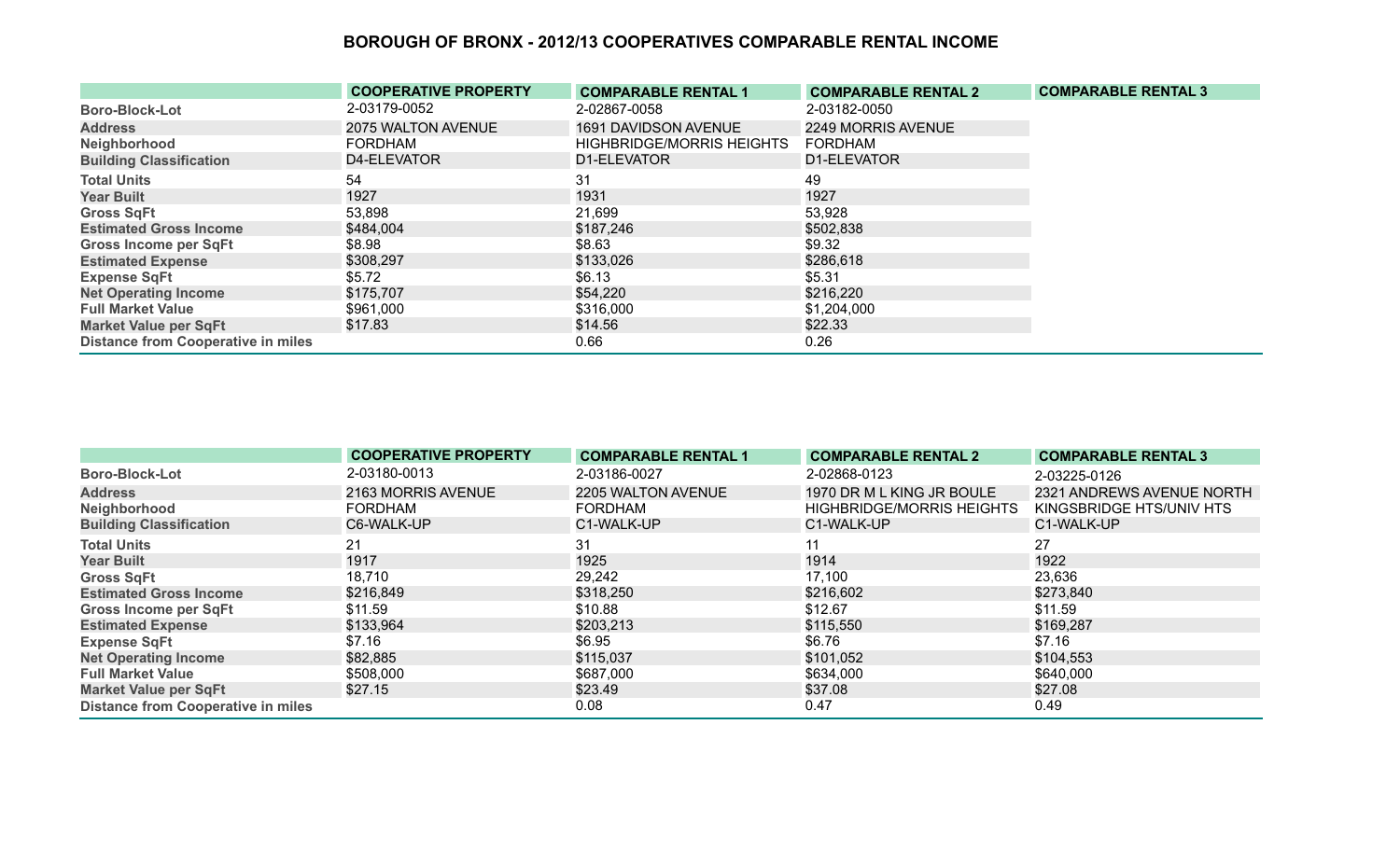|                                           | <b>COOPERATIVE PROPERTY</b> | <b>COMPARABLE RENTAL 1</b> | <b>COMPARABLE RENTAL 2</b> | <b>COMPARABLE RENTAL 3</b> |
|-------------------------------------------|-----------------------------|----------------------------|----------------------------|----------------------------|
| <b>Boro-Block-Lot</b>                     | 2-03199-0062                | 2-03146-0063               | 2-03172-0008               |                            |
| <b>Address</b>                            | 2400 DAVIDSON AVENUE        | 2321 TIEBOUT AVENUE        | 2314 MORRIS AVENUE         |                            |
| Neighborhood                              | KINGSBRIDGE HTS/UNIV HTS    | <b>FORDHAM</b>             | <b>FORDHAM</b>             |                            |
| <b>Building Classification</b>            | C6-WALK-UP                  | C1-WALK-UP                 | C1-WALK-UP                 |                            |
| <b>Total Units</b>                        | 52                          | 52                         | 37                         |                            |
| <b>Year Built</b>                         | 1923                        | 1917                       | 1923                       |                            |
| <b>Gross SqFt</b>                         | 40,000                      | 36,000                     | 27,375                     |                            |
| <b>Estimated Gross Income</b>             | \$515,200                   | \$442,838                  | \$368,156                  |                            |
| <b>Gross Income per SqFt</b>              | \$12.88                     | \$12.30                    | \$13.45                    |                            |
| <b>Estimated Expense</b>                  | \$303,968                   | \$278,399                  | \$224,575                  |                            |
| <b>Expense SqFt</b>                       | \$7.60                      | \$7.73                     | \$8.20                     |                            |
| <b>Net Operating Income</b>               | \$211,232                   | \$164,439                  | \$143,581                  |                            |
| <b>Full Market Value</b>                  | \$1,347,000                 | \$1,030,000                | \$929,000                  |                            |
| <b>Market Value per SqFt</b>              | \$33.68                     | \$28.61                    | \$33.94                    |                            |
| <b>Distance from Cooperative in miles</b> |                             | 0.39                       | 0.23                       |                            |

|                                           | <b>COOPERATIVE PROPERTY</b> | <b>COMPARABLE RENTAL 1</b> | <b>COMPARABLE RENTAL 2</b> | <b>COMPARABLE RENTAL 3</b> |
|-------------------------------------------|-----------------------------|----------------------------|----------------------------|----------------------------|
| <b>Boro-Block-Lot</b>                     | 2-03199-0066                | 2-03146-0063               | 2-03172-0008               |                            |
| <b>Address</b>                            | 2410 DAVIDSON AVENUE        | 2321 TIEBOUT AVENUE        | 2314 MORRIS AVENUE         |                            |
| Neighborhood                              | KINGSBRIDGE HTS/UNIV HTS    | FORDHAM                    | <b>FORDHAM</b>             |                            |
| <b>Building Classification</b>            | C6-WALK-UP                  | C1-WALK-UP                 | C1-WALK-UP                 |                            |
| <b>Total Units</b>                        | 51                          | 52                         | 37                         |                            |
| <b>Year Built</b>                         | 1923                        | 1917                       | 1923                       |                            |
| <b>Gross SqFt</b>                         | 40,000                      | 36,000                     | 27,375                     |                            |
| <b>Estimated Gross Income</b>             | \$515,200                   | \$442,838                  | \$368,156                  |                            |
| <b>Gross Income per SqFt</b>              | \$12.88                     | \$12.30                    | \$13.45                    |                            |
| <b>Estimated Expense</b>                  | \$303,968                   | \$278,399                  | \$224,575                  |                            |
| <b>Expense SqFt</b>                       | \$7.60                      | \$7.73                     | \$8.20                     |                            |
| <b>Net Operating Income</b>               | \$211,232                   | \$164,439                  | \$143,581                  |                            |
| <b>Full Market Value</b>                  | \$1,347,000                 | \$1,030,000                | \$929,000                  |                            |
| <b>Market Value per SqFt</b>              | \$33.68                     | \$28.61                    | \$33.94                    |                            |
| <b>Distance from Cooperative in miles</b> |                             | 0.39                       | 0.23                       |                            |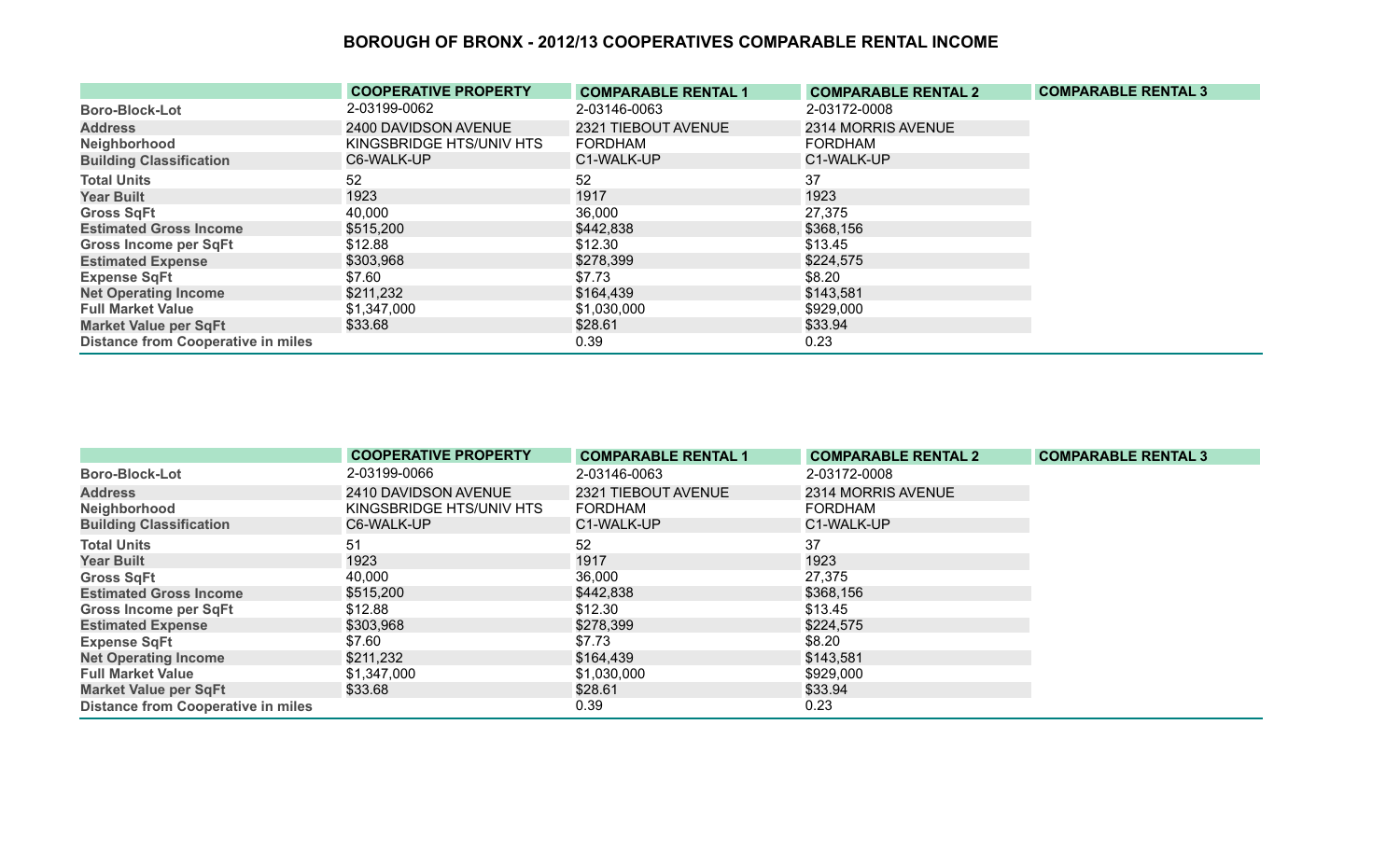|                                           | <b>COOPERATIVE PROPERTY</b> | <b>COMPARABLE RENTAL 1</b> | <b>COMPARABLE RENTAL 2</b> | <b>COMPARABLE RENTAL 3</b> |
|-------------------------------------------|-----------------------------|----------------------------|----------------------------|----------------------------|
| <b>Boro-Block-Lot</b>                     | 2-03201-0003                | 2-02805-0045               | 2-03157-0001               |                            |
| <b>Address</b>                            | 2506 DAVIDSON AVENUE        | 124 EAST 177 STREET        | 2160 ANTHONY AVENUE        |                            |
| Neighborhood                              | KINGSBRIDGE HTS/UNIV HTS    | MOUNT HOPE/MOUNT EDEN      | FORDHAM                    |                            |
| <b>Building Classification</b>            | D4-ELEVATOR                 | D1-ELEVATOR                | D7-ELEVATOR                |                            |
| <b>Total Units</b>                        | 42                          | 42                         | 42                         |                            |
| <b>Year Built</b>                         | 1941                        | 1939                       | 1927                       |                            |
| <b>Gross SqFt</b>                         | 37,000                      | 39,360                     | 47,820                     |                            |
| <b>Estimated Gross Income</b>             | \$376,290                   | \$417,793                  | \$465,000                  |                            |
| Gross Income per SqFt                     | \$10.17                     | \$10.61                    | \$9.72                     |                            |
| <b>Estimated Expense</b>                  | \$207,200                   | \$233,964                  | \$251,100                  |                            |
| <b>Expense SqFt</b>                       | \$5.60                      | \$5.94                     | \$5.25                     |                            |
| <b>Net Operating Income</b>               | \$169,090                   | \$183,829                  | \$213,900                  |                            |
| <b>Full Market Value</b>                  | \$985,000                   | \$1,085,000                | \$1,201,000                |                            |
| <b>Market Value per SqFt</b>              | \$26.62                     | \$27.57                    | \$25.12                    |                            |
| <b>Distance from Cooperative in miles</b> |                             | 1.15                       | 0.67                       |                            |

|                                           | <b>COOPERATIVE PROPERTY</b> | <b>COMPARABLE RENTAL 1</b> | <b>COMPARABLE RENTAL 2</b>       | <b>COMPARABLE RENTAL 3</b> |
|-------------------------------------------|-----------------------------|----------------------------|----------------------------------|----------------------------|
| <b>Boro-Block-Lot</b>                     | 2-03209-0045                | 2-02929-0074               | 2-02879-0075                     | 2-03152-0003               |
| <b>Address</b>                            | 2333 GRAND AVENUE           | <b>1691 FULTON AVENUE</b>  | 1820 PHELAN PLACE                | 2380 RYER AVENUE           |
| Neighborhood                              | KINGSBRIDGE HTS/UNIV HTS    | BATHGATE                   | <b>HIGHBRIDGE/MORRIS HEIGHTS</b> | FORDHAM                    |
| <b>Building Classification</b>            | D4-ELEVATOR                 | D1-ELEVATOR                | D1-ELEVATOR                      | D1-ELEVATOR                |
| <b>Total Units</b>                        | 42                          | 56                         | 43                               | 36                         |
| <b>Year Built</b>                         | 1926                        | 1926                       | 1927                             | 1925                       |
| <b>Gross SqFt</b>                         | 40,428                      | 50,760                     | 42,372                           | 29,500                     |
| <b>Estimated Gross Income</b>             | \$525,564                   | \$760,412                  | \$550,694                        | \$327,781                  |
| <b>Gross Income per SqFt</b>              | \$13.00                     | \$14.98                    | \$13.00                          | \$11.11                    |
| <b>Estimated Expense</b>                  | \$283,805                   | \$439,910                  | \$342,876                        | \$213,072                  |
| <b>Expense SqFt</b>                       | \$7.02                      | \$8.67                     | \$8.09                           | \$7.22                     |
| <b>Net Operating Income</b>               | \$241,759                   | \$320,502                  | \$207,818                        | \$114,709                  |
| <b>Full Market Value</b>                  | \$1,546,000                 | \$2,149,000                | \$1,329,000                      | \$691,000                  |
| <b>Market Value per SqFt</b>              | \$38.24                     | \$42.34                    | \$31.37                          | \$23.42                    |
| <b>Distance from Cooperative in miles</b> |                             | 1.46                       | 0.79                             | 0.40                       |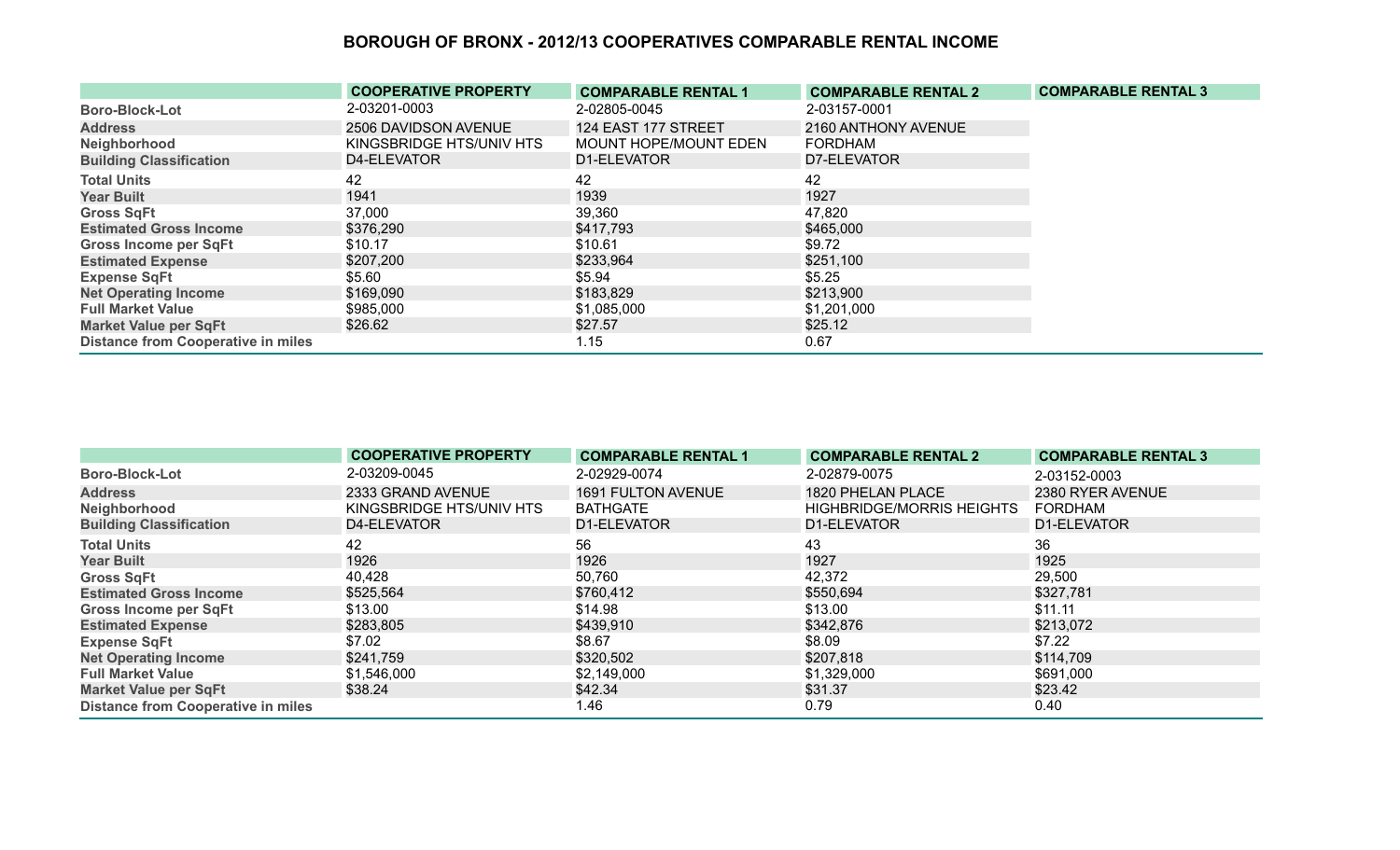|                                           | <b>COOPERATIVE PROPERTY</b> | <b>COMPARABLE RENTAL 1</b> | <b>COMPARABLE RENTAL 2</b> | <b>COMPARABLE RENTAL 3</b> |
|-------------------------------------------|-----------------------------|----------------------------|----------------------------|----------------------------|
| <b>Boro-Block-Lot</b>                     | 2-03212-0092                | 2-03181-0022               | 2-03053-0072               | 2-03195-0016               |
| <b>Address</b>                            | 55 WEST 184 STREET          | 62 EAST 182 STREET         | 2330 WASHINGTON AVENUE     | <b>38 GRAND AVENUE</b>     |
| Neighborhood                              | KINGSBRIDGE HTS/UNIV HTS    | <b>FORDHAM</b>             | <b>BATHGATE</b>            | KINGSBRIDGE HTS/UNIV HTS   |
| <b>Building Classification</b>            | C6-WALK-UP                  | C1-WALK-UP                 | C1-WALK-UP                 | C1-WALK-UP                 |
| <b>Total Units</b>                        | 27                          | 24                         | 20                         | 43                         |
| <b>Year Built</b>                         | 1926                        | 1921                       | 1910                       | 1924                       |
| <b>Gross SqFt</b>                         | 22,500                      | 23,556                     | 19,000                     | 48,175                     |
| <b>Estimated Gross Income</b>             | \$266,175                   | \$278,660                  | \$232,105                  | \$465,433                  |
| <b>Gross Income per SqFt</b>              | \$11.83                     | \$11.83                    | \$12.22                    | \$9.66                     |
| <b>Estimated Expense</b>                  | \$158,625                   | \$166,147                  | \$130,432                  | \$260,642                  |
| <b>Expense SqFt</b>                       | \$7.05                      | \$7.05                     | \$6.86                     | \$5.41                     |
| <b>Net Operating Income</b>               | \$107,550                   | \$112,513                  | \$101,673                  | \$204,791                  |
| <b>Full Market Value</b>                  | \$664,000                   | \$695,000                  | \$636,000                  | \$1,160,000                |
| <b>Market Value per SqFt</b>              | \$29.51                     | \$29.50                    | \$33.47                    | \$24.08                    |
| <b>Distance from Cooperative in miles</b> |                             | 0.34                       | 0.78                       | 0.28                       |

|                                           | <b>COOPERATIVE PROPERTY</b> | <b>COMPARABLE RENTAL 1</b> | <b>COMPARABLE RENTAL 2</b> | <b>COMPARABLE RENTAL 3</b> |
|-------------------------------------------|-----------------------------|----------------------------|----------------------------|----------------------------|
| <b>Boro-Block-Lot</b>                     | 2-03218-0074                | 2-02801-0018               | 2-03249-0202               |                            |
| <b>Address</b>                            | 2265 DR M L KING JR BOULE   | 1855 MONROE AVENUE         | 2800 SEDGWICK AVENUE       |                            |
| Neighborhood                              | KINGSBRIDGE HTS/UNIV HTS    | MOUNT HOPE/MOUNT EDEN      | KINGSBRIDGE/JEROME PARK    |                            |
| <b>Building Classification</b>            | D4-ELEVATOR                 | D1-ELEVATOR                | D1-ELEVATOR                |                            |
| <b>Total Units</b>                        | 42                          | 36                         | 53                         |                            |
| <b>Year Built</b>                         | 1936                        | 1936                       | 1927                       |                            |
| <b>Gross SqFt</b>                         | 46,440                      | 37,000                     | 53,500                     |                            |
| <b>Estimated Gross Income</b>             | \$502,481                   | \$465,445                  | \$484,766                  |                            |
| <b>Gross Income per SqFt</b>              | \$10.82                     | \$12.58                    | \$9.06                     |                            |
| <b>Estimated Expense</b>                  | \$274,460                   | \$247,551                  | \$274,315                  |                            |
| <b>Expense SqFt</b>                       | \$5.91                      | \$6.69                     | \$5.13                     |                            |
| <b>Net Operating Income</b>               | \$228,021                   | \$217,894                  | \$210,451                  |                            |
| <b>Full Market Value</b>                  | \$1,358,000                 | \$1,377,000                | \$1,067,000                |                            |
| <b>Market Value per SqFt</b>              | \$29.24                     | \$37.22                    | \$19.94                    |                            |
| <b>Distance from Cooperative in miles</b> |                             | 0.90                       | 0.75                       |                            |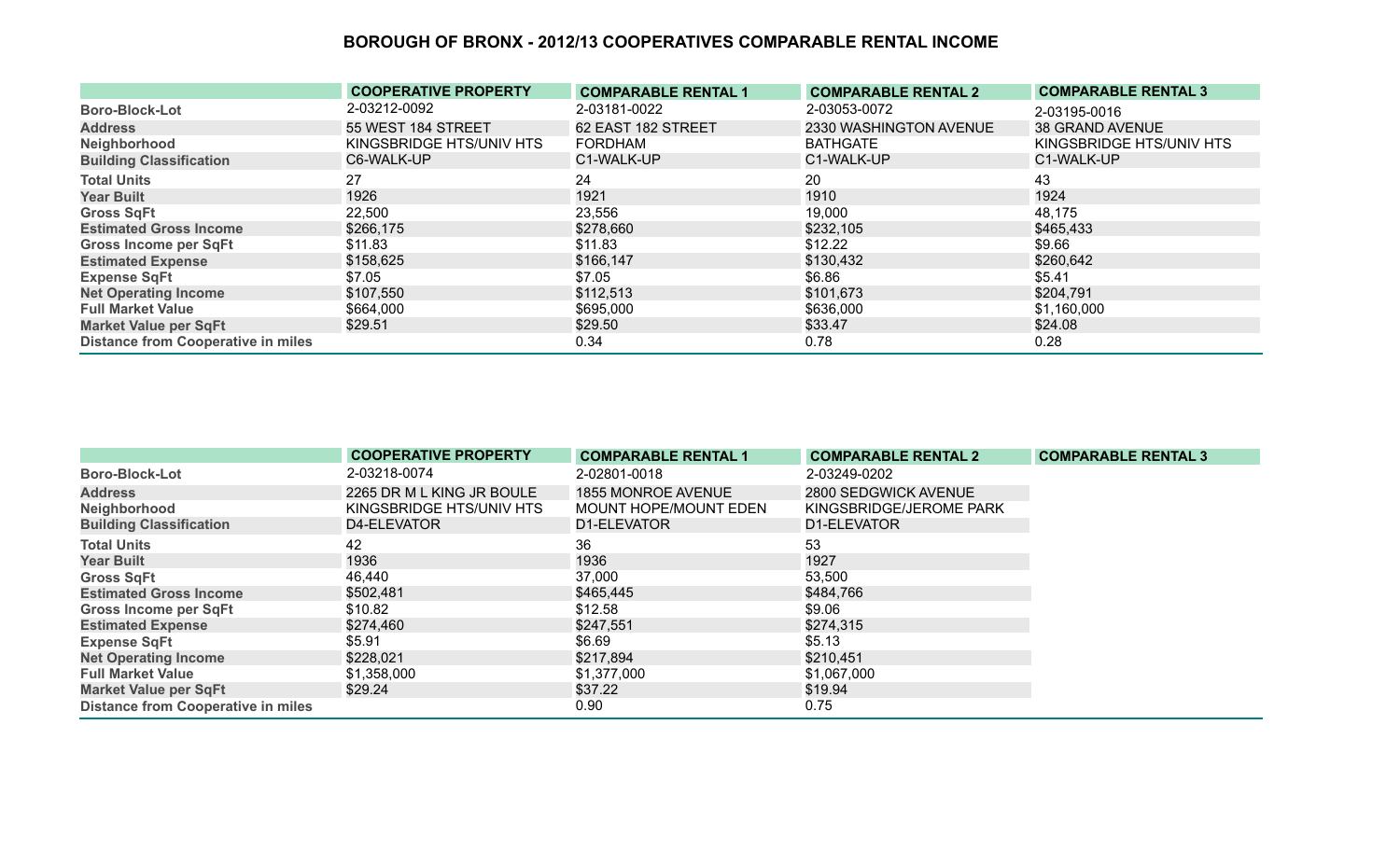|                                           | <b>COOPERATIVE PROPERTY</b> | <b>COMPARABLE RENTAL 1</b>       | <b>COMPARABLE RENTAL 2</b> | <b>COMPARABLE RENTAL 3</b> |
|-------------------------------------------|-----------------------------|----------------------------------|----------------------------|----------------------------|
| <b>Boro-Block-Lot</b>                     | 2-03219-0201                | 2-02876-0095                     | 2-03198-0050               |                            |
| <b>Address</b>                            | 2471 UNIVERSITY AVENUE      | 1658 DR M L KING JR BOULE        | 2324 DAVIDSON AVENUE       |                            |
| Neighborhood                              | KINGSBRIDGE HTS/UNIV HTS    | <b>HIGHBRIDGE/MORRIS HEIGHTS</b> | KINGSBRIDGE HTS/UNIV HTS   |                            |
| <b>Building Classification</b>            | C6-WALK-UP                  | C1-WALK-UP                       | C1-WALK-UP                 |                            |
| <b>Total Units</b>                        | 20                          | 21                               | 17                         |                            |
| <b>Year Built</b>                         | 1915                        | 1915                             | 1911                       |                            |
| <b>Gross SqFt</b>                         | 21,750                      | 20,400                           | 16,560                     |                            |
| <b>Estimated Gross Income</b>             | \$175,958                   | \$148,718                        | \$147,260                  |                            |
| <b>Gross Income per SqFt</b>              | \$8.09                      | \$7.29                           | \$8.89                     |                            |
| <b>Estimated Expense</b>                  | \$103,530                   | \$81,236                         | \$91,811                   |                            |
| <b>Expense SqFt</b>                       | \$4.76                      | \$3.98                           | \$5.54                     |                            |
| <b>Net Operating Income</b>               | \$72,428                    | \$67,482                         | \$55,449                   |                            |
| <b>Full Market Value</b>                  | \$406,000                   | \$298,000                        | \$311,000                  |                            |
| <b>Market Value per SqFt</b>              | \$18.67                     | \$14.61                          | \$18.78                    |                            |
| <b>Distance from Cooperative in miles</b> |                             | 1.42                             | 0.36                       |                            |

|                                           | <b>COOPERATIVE PROPERTY</b> | <b>COMPARABLE RENTAL 1</b> | <b>COMPARABLE RENTAL 2</b> | <b>COMPARABLE RENTAL 3</b> |
|-------------------------------------------|-----------------------------|----------------------------|----------------------------|----------------------------|
| <b>Boro-Block-Lot</b>                     | 2-03225-0022                | 2-02800-0001               | 2-03197-0009               |                            |
| <b>Address</b>                            | 2295 ANDREWS AVENUE NORTH   | 203 EAST 175 STREET        | 2285 DAVIDSON AVENUE       |                            |
| Neighborhood                              | KINGSBRIDGE HTS/UNIV HTS    | MOUNT HOPE/MOUNT EDEN      | KINGSBRIDGE HTS/UNIV HTS   |                            |
| <b>Building Classification</b>            | C6-WALK-UP                  | C1-WALK-UP                 | C1-WALK-UP                 |                            |
| <b>Total Units</b>                        | 36                          | 33                         | 51                         |                            |
| <b>Year Built</b>                         | 1922                        | 1919                       | 1923                       |                            |
| <b>Gross SqFt</b>                         | 41,107                      | 27,500                     | 46,285                     |                            |
| <b>Estimated Gross Income</b>             | \$459,987                   | \$330,122                  | \$479,843                  |                            |
| Gross Income per SqFt                     | \$11.19                     | \$12.00                    | \$10.37                    |                            |
| <b>Estimated Expense</b>                  | \$238,832                   | \$168,362                  | \$254,491                  |                            |
| <b>Expense SqFt</b>                       | \$5.81                      | \$6.12                     | \$5.50                     |                            |
| <b>Net Operating Income</b>               | \$221,155                   | \$161,760                  | \$225,352                  |                            |
| <b>Full Market Value</b>                  | \$1,336,000                 | \$1,004,000                | \$1,318,000                |                            |
| <b>Market Value per SqFt</b>              | \$32.50                     | \$36.51                    | \$28.48                    |                            |
| <b>Distance from Cooperative in miles</b> |                             | 0.98                       | 0.27                       |                            |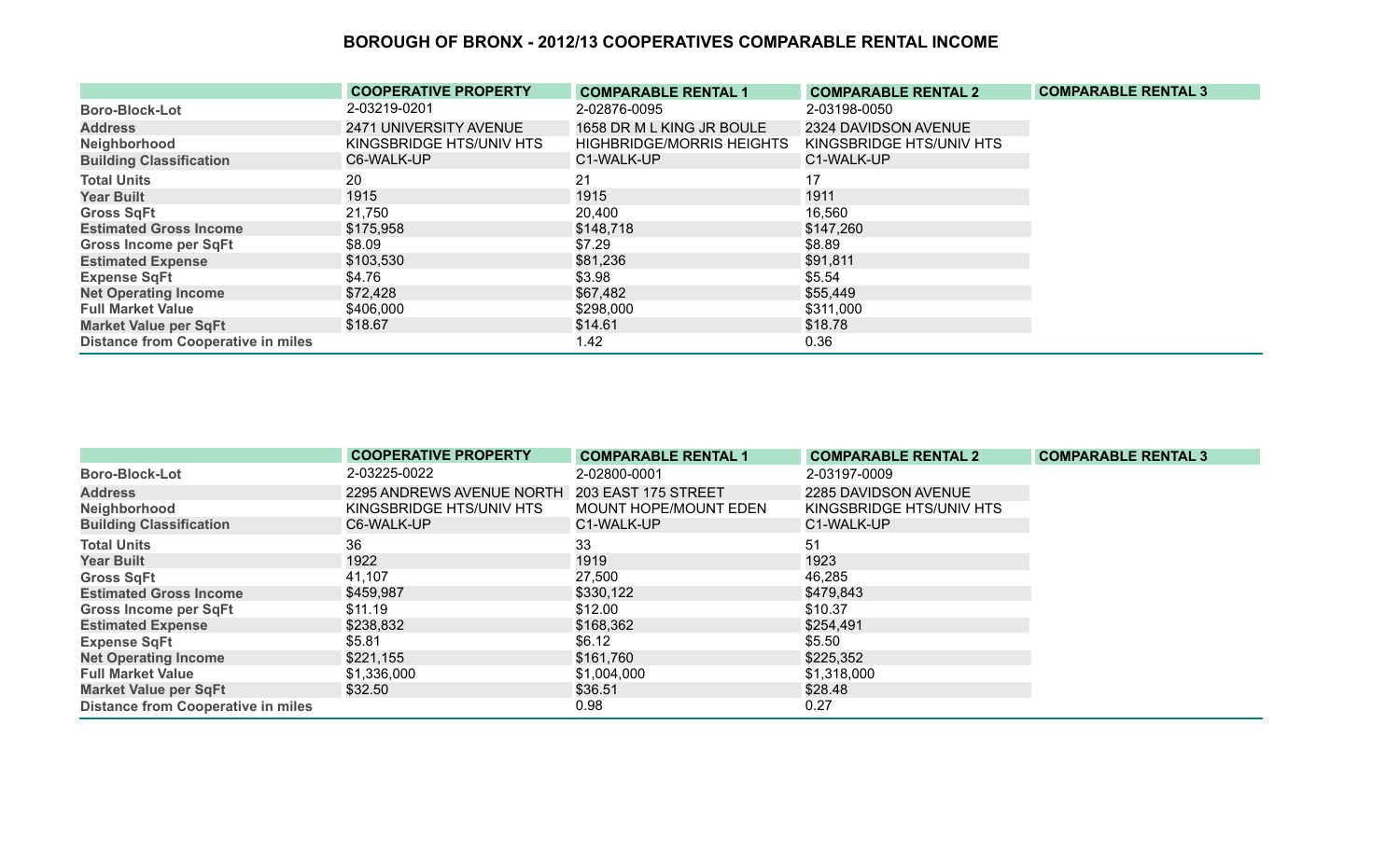|                                           | <b>COOPERATIVE PROPERTY</b> | <b>COMPARABLE RENTAL 1</b>       | <b>COMPARABLE RENTAL 2</b> | <b>COMPARABLE RENTAL 3</b> |
|-------------------------------------------|-----------------------------|----------------------------------|----------------------------|----------------------------|
| <b>Boro-Block-Lot</b>                     | 2-03226-0053                | 2-02526-0090                     | 2-03668-0001               |                            |
| <b>Address</b>                            | <b>4 FORDHAM HILL OVAL</b>  | 1131 OGDEN AVENUE                | 920 THIERIOT AVENUE        |                            |
| Neighborhood                              | KINGSBRIDGE HTS/UNIV HTS    | <b>HIGHBRIDGE/MORRIS HEIGHTS</b> | SOUNDVIEW                  |                            |
| <b>Building Classification</b>            | D4-ELEVATOR                 | D1-ELEVATOR                      | D3-ELEVATOR                |                            |
| <b>Total Units</b>                        | 1,153                       | 404                              | 459                        |                            |
| <b>Year Built</b>                         | 1950                        | 1947                             | 1965                       |                            |
| <b>Gross SqFt</b>                         | 1,230,965                   | 475,438                          | 490,000                    |                            |
| <b>Estimated Gross Income</b>             | \$13,306,732                | \$5,279,844                      | \$5,147,620                |                            |
| Gross Income per SqFt                     | \$10.81                     | \$11.11                          | \$10.51                    |                            |
| <b>Estimated Expense</b>                  | \$7,116,440                 | \$3,009,055                      | \$2,883,146                |                            |
| <b>Expense SqFt</b>                       | \$5.78                      | \$6.33                           | \$5.88                     |                            |
| <b>Net Operating Income</b>               | \$6,190,292                 | \$2,270,789                      | \$2,264,474                |                            |
| <b>Full Market Value</b>                  | \$36,849,000                | \$13,670,000                     | \$13,318,000               |                            |
| <b>Market Value per SqFt</b>              | \$29.94                     | \$28.75                          | \$27.18                    |                            |
| <b>Distance from Cooperative in miles</b> |                             | 2.37                             | 3.66                       |                            |

|                                           | <b>COOPERATIVE PROPERTY</b> | <b>COMPARABLE RENTAL 1</b> | <b>COMPARABLE RENTAL 2</b> | <b>COMPARABLE RENTAL 3</b> |
|-------------------------------------------|-----------------------------|----------------------------|----------------------------|----------------------------|
| <b>Boro-Block-Lot</b>                     | 2-03237-0067                | 2-03115-9021               | 2-03115-0005               | 2-03114-9052               |
| <b>Address</b>                            | 2630 KINGSBRIDGE TERRACE    | 2481 SOUTHERN BOULEVARD    | 2405 SOUTHERN BOULEVARD    | 2364 PROSPECT AVENUE       |
| Neighborhood                              | KINGSBRIDGE HTS/UNIV HTS    | <b>BELMONT</b>             | <b>BELMONT</b>             | <b>BELMONT</b>             |
| <b>Building Classification</b>            | D4-ELEVATOR                 | D3-ELEVATOR                | D1-ELEVATOR                | D1-ELEVATOR                |
| <b>Total Units</b>                        | 185                         | 311                        | 142                        | 160                        |
| <b>Year Built</b>                         | 1955                        | 1975                       | 1970                       | 1974                       |
| <b>Gross SqFt</b>                         | 200,000                     | 249,600                    | 125,075                    | 116,569                    |
| <b>Estimated Gross Income</b>             | \$2,412,000                 | \$3,100,215                | \$1,272,881                | \$1,405,997                |
| <b>Gross Income per SqFt</b>              | \$12.06                     | \$12.42                    | \$10.18                    | \$12.06                    |
| <b>Estimated Expense</b>                  | \$1,258,000                 | \$1,668,279                | \$738,271                  | \$733,653                  |
| <b>Expense SqFt</b>                       | \$6.29                      | \$6.68                     | \$5.90                     | \$6.29                     |
| <b>Net Operating Income</b>               | \$1,154,000                 | \$1,431,936                | \$534,610                  | \$672,344                  |
| <b>Full Market Value</b>                  | \$7,179,000                 | \$9,006,000                | \$3,113,000                | \$4,183,000                |
| <b>Market Value per SqFt</b>              | \$35.90                     | \$36.08                    | \$24.89                    | \$35.88                    |
| <b>Distance from Cooperative in miles</b> |                             | 1.60                       | 1.60                       | 1.67                       |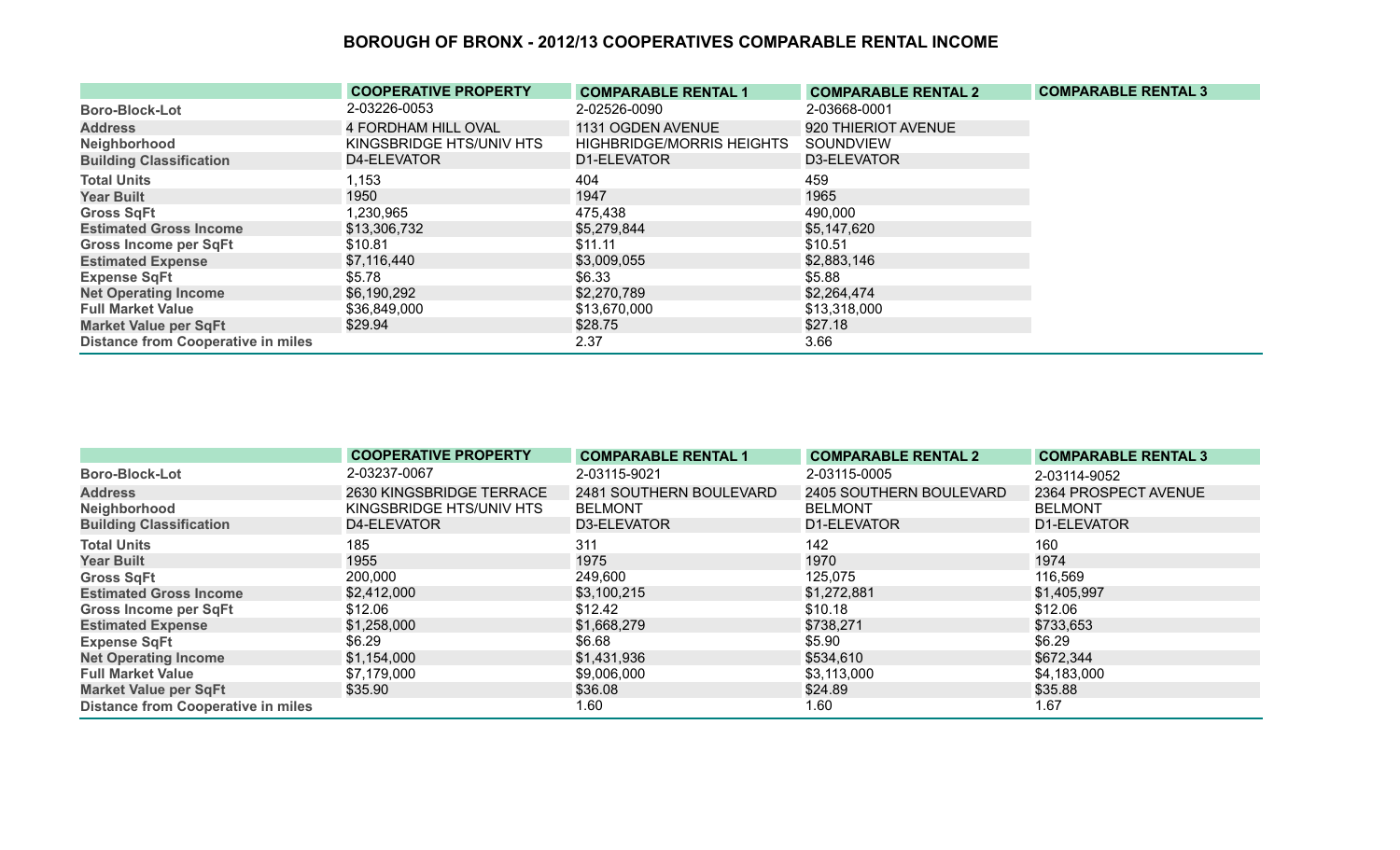|                                           | <b>COOPERATIVE PROPERTY</b> | <b>COMPARABLE RENTAL 1</b> | <b>COMPARABLE RENTAL 2</b> | <b>COMPARABLE RENTAL 3</b> |
|-------------------------------------------|-----------------------------|----------------------------|----------------------------|----------------------------|
| <b>Boro-Block-Lot</b>                     | 2-03237-0145                | 2-03237-0140               | 2-03296-0050               | 2-03239-0031               |
| <b>Address</b>                            | 2545 SEDGWICK AVENUE        | 2559 SEDGWICK AVENUE       | 2869 BAINBRIDGE AVENUE     | 2682 BAILEY AVENUE         |
| Neighborhood                              | KINGSBRIDGE HTS/UNIV HTS    | KINGSBRIDGE HTS/UNIV HTS   | BEDFORD PARK/NORWOOD       | KINGSBRIDGE HTS/UNIV HTS   |
| <b>Building Classification</b>            | D4-ELEVATOR                 | D1-ELEVATOR                | D1-ELEVATOR                | D1-ELEVATOR                |
| <b>Total Units</b>                        | 62                          | 56                         | 72                         | 55                         |
| <b>Year Built</b>                         | 1964                        | 1949                       | 1955                       | 1960                       |
| <b>Gross SqFt</b>                         | 71,640                      | 59,362                     | 71,000                     | 67,175                     |
| <b>Estimated Gross Income</b>             | \$786,607                   | \$705,047                  | \$779,835                  | \$719,160                  |
| <b>Gross Income per SqFt</b>              | \$10.98                     | \$11.88                    | \$10.98                    | \$10.71                    |
| <b>Estimated Expense</b>                  | \$457,063                   | \$374,758                  | \$453,047                  | \$411,340                  |
| <b>Expense SqFt</b>                       | \$6.38                      | \$6.31                     | \$6.38                     | \$6.12                     |
| <b>Net Operating Income</b>               | \$329,544                   | \$330,289                  | \$326,788                  | \$307,820                  |
| <b>Full Market Value</b>                  | \$1,974,000                 | \$2,043,000                | \$1,958,000                | \$1,825,000                |
| <b>Market Value per SqFt</b>              | \$27.55                     | \$34.42                    | \$27.58                    | \$27.17                    |
| <b>Distance from Cooperative in miles</b> |                             | 0.00                       | 1.03                       | 0.12                       |

|                                           | <b>COOPERATIVE PROPERTY</b> | <b>COMPARABLE RENTAL 1</b> | <b>COMPARABLE RENTAL 2</b> | <b>COMPARABLE RENTAL 3</b> |
|-------------------------------------------|-----------------------------|----------------------------|----------------------------|----------------------------|
| <b>Boro-Block-Lot</b>                     | 2-03246-0056                | 2-03248-0150               | 2-03296-0050               | 2-03295-0070               |
| <b>Address</b>                            | 3850 SEDGWICK AVENUE        | 2710 SEDGWICK AVENUE       | 2869 BAINBRIDGE AVENUE     | 2771 BAINBRIDGE AVENUE     |
| Neighborhood                              | KINGSBRIDGE/JEROME PARK     | KINGSBRIDGE/JEROME PARK    | BEDFORD PARK/NORWOOD       | BEDFORD PARK/NORWOOD       |
| <b>Building Classification</b>            | D4-ELEVATOR                 | D1-ELEVATOR                | D1-ELEVATOR                | D1-ELEVATOR                |
| <b>Total Units</b>                        | 122                         | 102                        | 72                         | 60                         |
| <b>Year Built</b>                         | 1955                        | 1924                       | 1955                       | 1949                       |
| <b>Gross SqFt</b>                         | 141,055                     | 107,195                    | 71,000                     | 73,500                     |
| <b>Estimated Gross Income</b>             | \$1,548,784                 | \$1,360,540                | \$779,835                  | \$579,889                  |
| <b>Gross Income per SqFt</b>              | \$10.98                     | \$12.69                    | \$10.98                    | \$7.89                     |
| <b>Estimated Expense</b>                  | \$899,931                   | \$693,875                  | \$453,047                  | \$376,928                  |
| <b>Expense SqFt</b>                       | \$6.38                      | \$6.47                     | \$6.38                     | \$5.13                     |
| <b>Net Operating Income</b>               | \$648,853                   | \$666,665                  | \$326,788                  | \$202,961                  |
| <b>Full Market Value</b>                  | \$3,887,000                 | \$3,248,000                | \$1,958,000                | \$1,106,000                |
| <b>Market Value per SqFt</b>              | \$27.56                     | \$30.30                    | \$27.58                    | \$15.05                    |
| <b>Distance from Cooperative in miles</b> |                             | 0.66                       | 0.64                       | 0.70                       |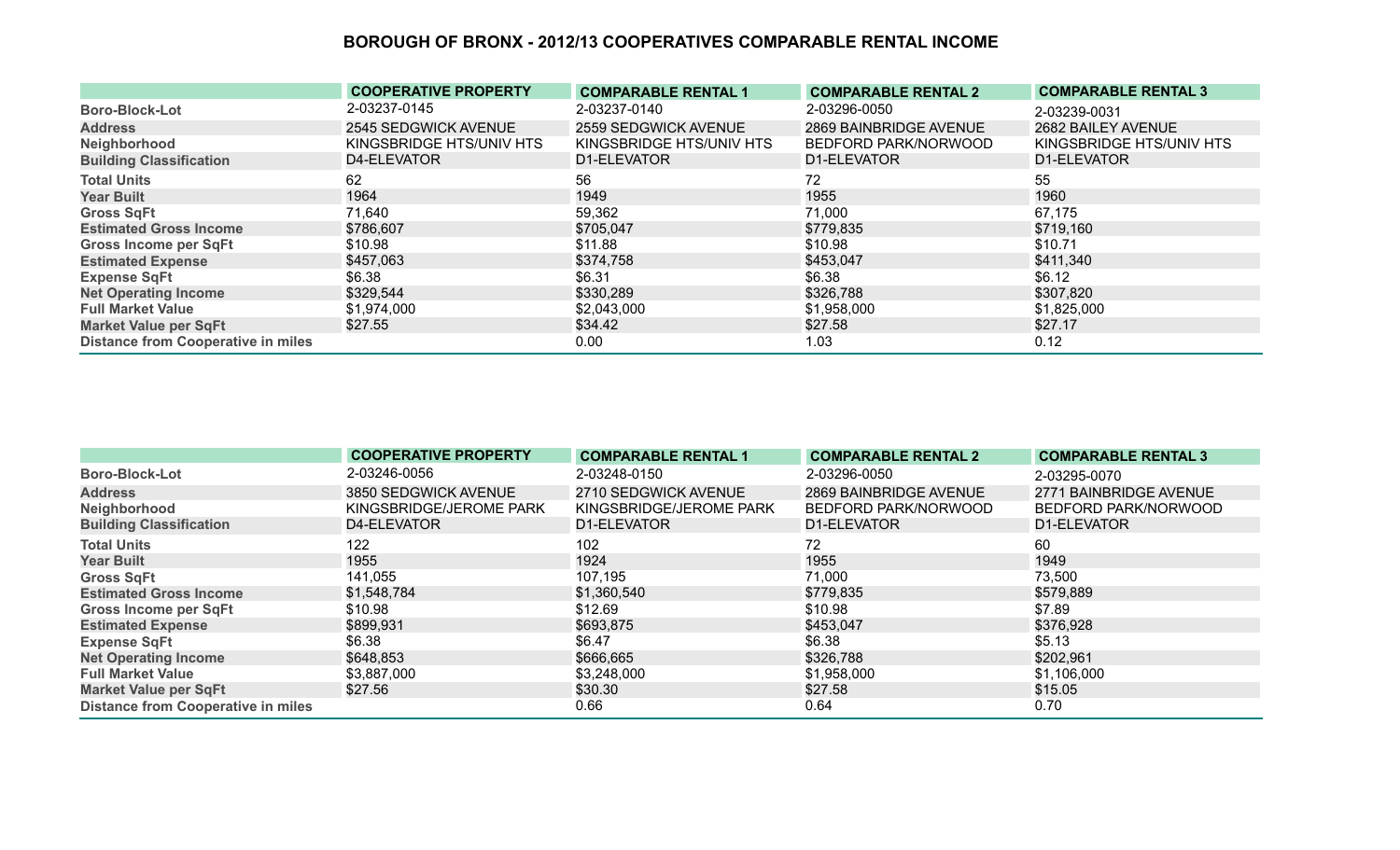|                                           | <b>COOPERATIVE PROPERTY</b> | <b>COMPARABLE RENTAL 1</b> | <b>COMPARABLE RENTAL 2</b> | <b>COMPARABLE RENTAL 3</b> |
|-------------------------------------------|-----------------------------|----------------------------|----------------------------|----------------------------|
| <b>Boro-Block-Lot</b>                     | 2-03250-0040                | 2-03319-0064               | 2-03274-0027               | 2-03256-0064               |
| <b>Address</b>                            | 2835 WEBB AVENUE            | <b>5 MINERVA PLACE</b>     | 2995 BOTANICAL SQUARE      | 2834 HEATH AVENUE          |
| Neighborhood                              | KINGSBRIDGE/JEROME PARK     | BEDFORD PARK/NORWOOD       | <b>BRONX PARK</b>          | KINGSBRIDGE/JEROME PARK    |
| <b>Building Classification</b>            | D4-ELEVATOR                 | D7-ELEVATOR                | D7-ELEVATOR                | D1-ELEVATOR                |
| <b>Total Units</b>                        | 73                          | 78                         | 100                        | 65                         |
| <b>Year Built</b>                         | 1959                        | 1928                       | 1927                       | 1927                       |
| <b>Gross SqFt</b>                         | 83,000                      | 82,500                     | 89,700                     | 68,448                     |
| <b>Estimated Gross Income</b>             | \$869,840                   | \$865,060                  | \$940,124                  | \$698,934                  |
| <b>Gross Income per SqFt</b>              | \$10.48                     | \$10.49                    | \$10.48                    | \$10.21                    |
| <b>Estimated Expense</b>                  | \$487,210                   | \$348,902                  | \$526,469                  | \$391,403                  |
| <b>Expense SqFt</b>                       | \$5.87                      | \$4.23                     | \$5.87                     | \$5.72                     |
| <b>Net Operating Income</b>               | \$382,630                   | \$516,158                  | \$413,655                  | \$307,531                  |
| <b>Full Market Value</b>                  | \$2,099,000                 | \$2,420,000                | \$1,960,000                | \$1,430,000                |
| <b>Market Value per SqFt</b>              | \$25.29                     | \$29.33                    | \$21.85                    | \$20.89                    |
| <b>Distance from Cooperative in miles</b> |                             | 0.61                       | 1.09                       | 0.17                       |

|                                           | <b>COOPERATIVE PROPERTY</b> | <b>COMPARABLE RENTAL 1</b> | <b>COMPARABLE RENTAL 2</b> | <b>COMPARABLE RENTAL 3</b> |
|-------------------------------------------|-----------------------------|----------------------------|----------------------------|----------------------------|
| <b>Boro-Block-Lot</b>                     | 2-03251-0420                | 2-03142-0001               | 2-03132-0001               |                            |
| <b>Address</b>                            | 3400 PAUL AVENUE            | 2010 VALENTINE AVENUE      | 989 EAST 179 STREET        |                            |
| Neighborhood                              | KINGSBRIDGE/JEROME PARK     | <b>FORDHAM</b>             | <b>EAST TREMONT</b>        |                            |
| <b>Building Classification</b>            | D4-ELEVATOR                 | D7-ELEVATOR                | D1-ELEVATOR                |                            |
| <b>Total Units</b>                        | 352                         | 354                        | 328                        |                            |
| <b>Year Built</b>                         | 1967                        | 1973                       | 1974                       |                            |
| <b>Gross SqFt</b>                         | 381,213                     | 375,225                    | 402,290                    |                            |
| <b>Estimated Gross Income</b>             | \$4,547,871                 | \$4,520,807                | \$4,753,049                |                            |
| <b>Gross Income per SqFt</b>              | \$11.93                     | \$12.05                    | \$11.81                    |                            |
| <b>Estimated Expense</b>                  | \$2,527,442                 | \$2,536,109                | \$2,611,621                |                            |
| <b>Expense SqFt</b>                       | \$6.63                      | \$6.76                     | \$6.49                     |                            |
| <b>Net Operating Income</b>               | \$2,020,429                 | \$1,984,698                | \$2,141,428                |                            |
| <b>Full Market Value</b>                  | \$12,518,000                | \$12,343,000               | \$13,216,000               |                            |
| <b>Market Value per SqFt</b>              | \$32.84                     | \$32.89                    | \$32.85                    |                            |
| <b>Distance from Cooperative in miles</b> |                             | 1.98                       | 2.49                       |                            |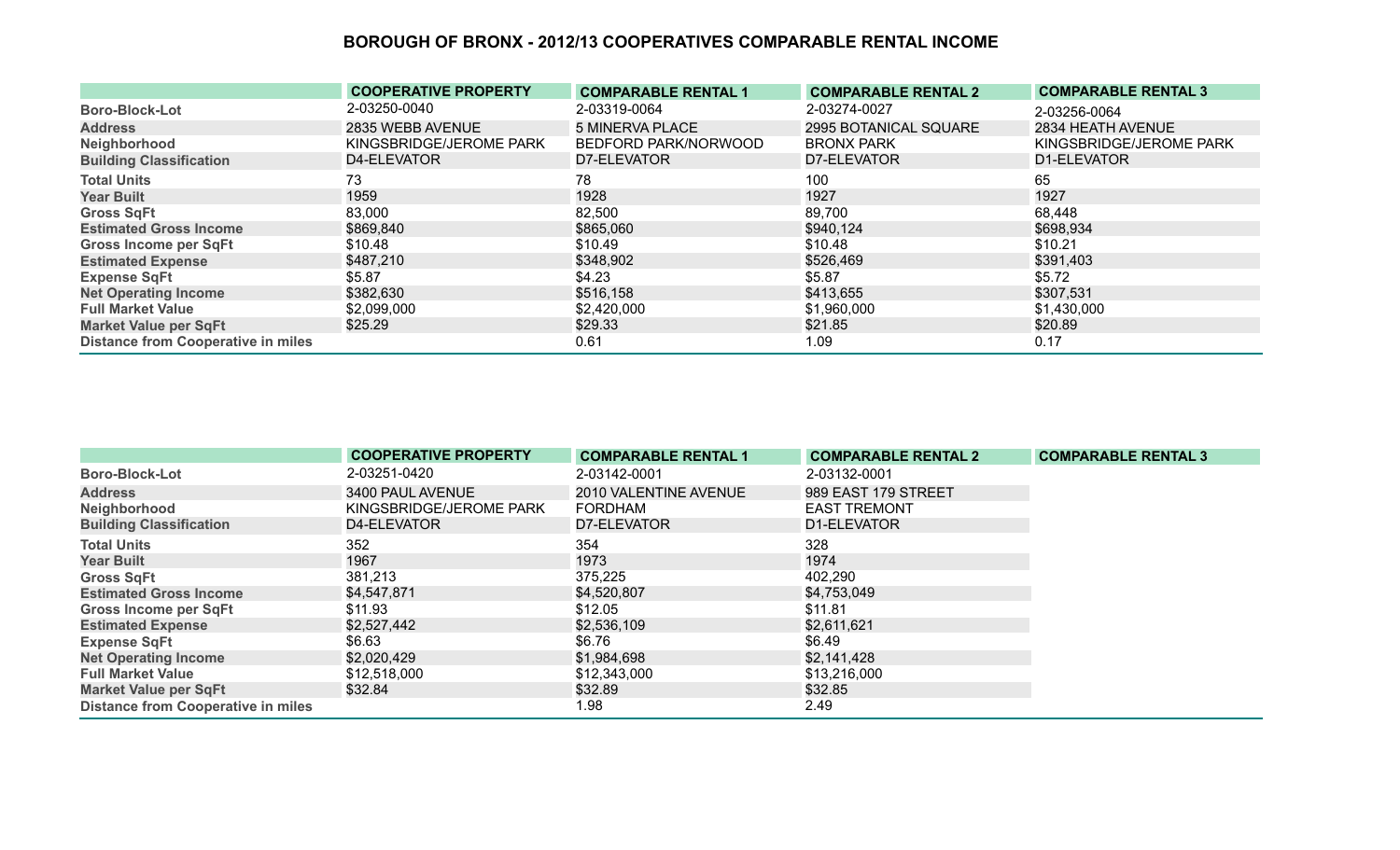|                                           | <b>COOPERATIVE PROPERTY</b> | <b>COMPARABLE RENTAL 1</b> | <b>COMPARABLE RENTAL 2</b> | <b>COMPARABLE RENTAL 3</b> |
|-------------------------------------------|-----------------------------|----------------------------|----------------------------|----------------------------|
| <b>Boro-Block-Lot</b>                     | 2-03252-0052                | 2-03024-0069               | 2-03279-0025               |                            |
| <b>Address</b>                            | 3965 SEDGWICK AVENUE        | 2347 WEBSTER AVENUE        | 2828 DECATUR AVENUE        |                            |
| Neighborhood                              | KINGSBRIDGE/JEROME PARK     | <b>FORDHAM</b>             | BEDFORD PARK/NORWOOD       |                            |
| <b>Building Classification</b>            | D4-ELEVATOR                 | D7-ELEVATOR                | D9-ELEVATOR                |                            |
| <b>Total Units</b>                        | 318                         | 121                        | 70                         |                            |
| <b>Year Built</b>                         | 1968                        | 1972                       | 1993                       |                            |
| <b>Gross SqFt</b>                         | 425,070                     | 143,000                    | 85,000                     |                            |
| <b>Estimated Gross Income</b>             | \$4,395,224                 | \$1,719,915                | \$734,913                  |                            |
| <b>Gross Income per SqFt</b>              | \$10.34                     | \$12.03                    | \$8.65                     |                            |
| <b>Estimated Expense</b>                  | \$2,839,468                 | \$1,106,426                | \$477,693                  |                            |
| <b>Expense SqFt</b>                       | \$6.68                      | \$7.74                     | \$5.62                     |                            |
| <b>Net Operating Income</b>               | \$1,555,756                 | \$613,489                  | \$257,220                  |                            |
| <b>Full Market Value</b>                  | \$9,083,000                 | \$3,813,000                | \$1,500,000                |                            |
| <b>Market Value per SqFt</b>              | \$21.37                     | \$26.66                    | \$17.65                    |                            |
| <b>Distance from Cooperative in miles</b> |                             | 1.78                       | 1.16                       |                            |

|                                           | <b>COOPERATIVE PROPERTY</b> | <b>COMPARABLE RENTAL 1</b> | <b>COMPARABLE RENTAL 2</b> | <b>COMPARABLE RENTAL 3</b> |
|-------------------------------------------|-----------------------------|----------------------------|----------------------------|----------------------------|
| <b>Boro-Block-Lot</b>                     | 2-03252-0117                | 2-03024-0069               | 2-03142-0200               | 2-03240-0044               |
| <b>Address</b>                            | 3960 SEDGWICK AVENUE        | 2347 WEBSTER AVENUE        | 1937 WEBSTER AVENUE        | 170 WEST KINGSBRIDGE ROAD  |
| Neighborhood                              | KINGSBRIDGE/JEROME PARK     | FORDHAM                    | <b>FORDHAM</b>             | KINGSBRIDGE HTS/UNIV HTS   |
| <b>Building Classification</b>            | D4-ELEVATOR                 | D7-ELEVATOR                | D1-ELEVATOR                | D3-ELEVATOR                |
| <b>Total Units</b>                        | 140                         | 121                        | 99                         | 91                         |
| <b>Year Built</b>                         | 1950                        | 1972                       | 1972                       | 1973                       |
| <b>Gross SqFt</b>                         | 186,000                     | 143,000                    | 199,500                    | 98,000                     |
| <b>Estimated Gross Income</b>             | \$2,237,580                 | \$1,719,915                | \$2,644,246                | \$819,291                  |
| <b>Gross Income per SqFt</b>              | \$12.03                     | \$12.03                    | \$13.25                    | \$8.36                     |
| <b>Estimated Expense</b>                  | \$1,439,640                 | \$1,106,426                | \$1,301,987                | \$475,189                  |
| <b>Expense SqFt</b>                       | \$7.74                      | \$7.74                     | \$6.53                     | \$4.85                     |
| <b>Net Operating Income</b>               | \$797,940                   | \$613,489                  | \$1,342,259                | \$344,102                  |
| <b>Full Market Value</b>                  | \$4,959,000                 | \$3,813,000                | \$8,645,000                | \$2,004,000                |
| <b>Market Value per SqFt</b>              | \$26.66                     | \$26.66                    | \$43.33                    | \$20.45                    |
| <b>Distance from Cooperative in miles</b> |                             | 1.77                       | 2.44                       | 1.16                       |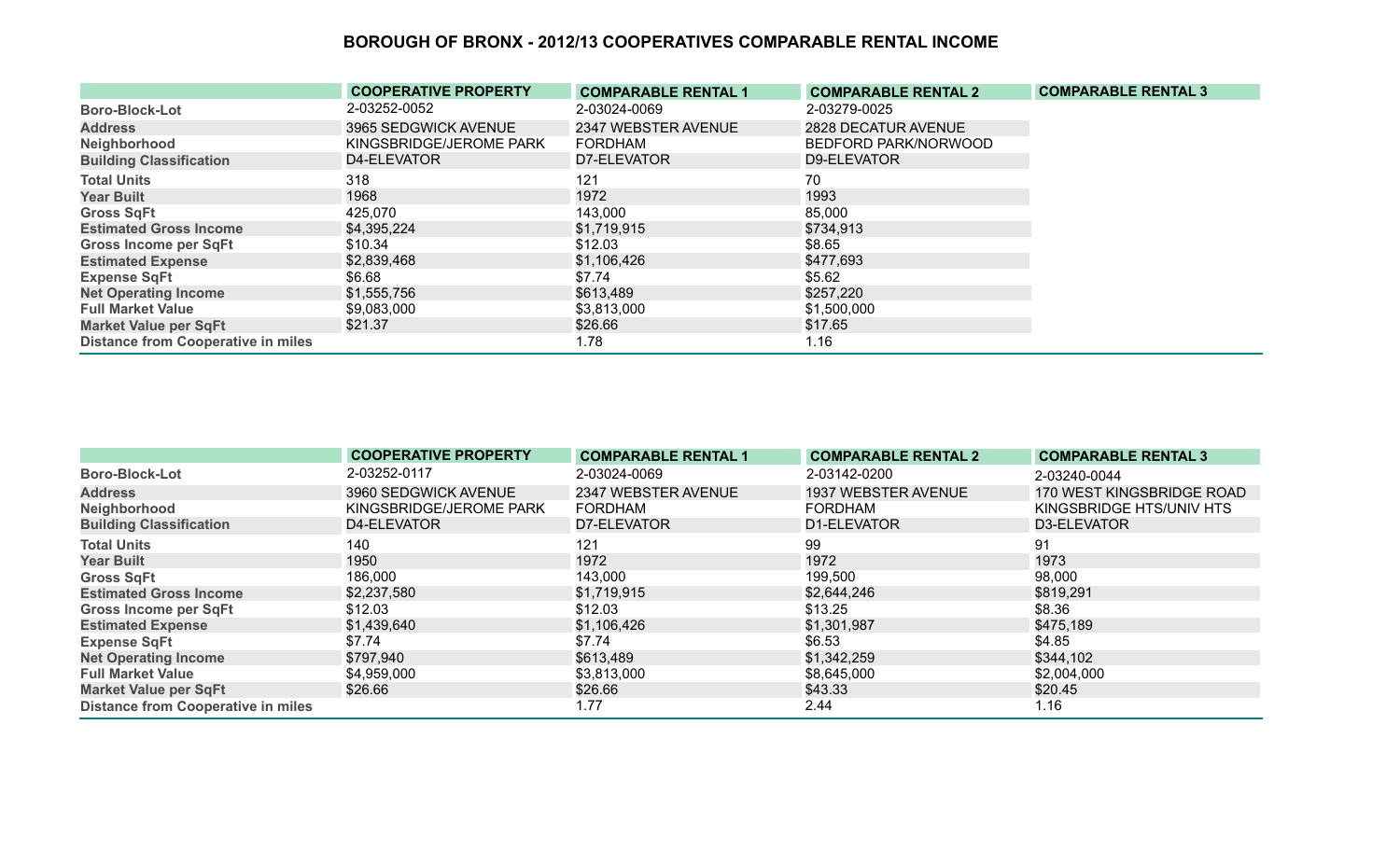|                                           | <b>COOPERATIVE PROPERTY</b> | <b>COMPARABLE RENTAL 1</b> | <b>COMPARABLE RENTAL 2</b> | <b>COMPARABLE RENTAL 3</b> |
|-------------------------------------------|-----------------------------|----------------------------|----------------------------|----------------------------|
| <b>Boro-Block-Lot</b>                     | 2-03252-0135                | 2-03197-0009               | 2-03279-0034               |                            |
| <b>Address</b>                            | 4016 HILLMAN AVENUE         | 2285 DAVIDSON AVENUE       | 396 EAST 199 STREET        |                            |
| Neighborhood                              | KINGSBRIDGE/JEROME PARK     | KINGSBRIDGE HTS/UNIV HTS   | BEDFORD PARK/NORWOOD       |                            |
| <b>Building Classification</b>            | C6-WALK-UP                  | C1-WALK-UP                 | C1-WALK-UP                 |                            |
| <b>Total Units</b>                        | 30                          | 51                         | 21                         |                            |
| <b>Year Built</b>                         | 1947                        | 1923                       | 1927                       |                            |
| <b>Gross SqFt</b>                         | 31,150                      | 46,285                     | 26,400                     |                            |
| <b>Estimated Gross Income</b>             | \$317,107                   | \$479,843                  | \$263,706                  |                            |
| <b>Gross Income per SqFt</b>              | \$10.18                     | \$10.37                    | \$9.99                     |                            |
| <b>Estimated Expense</b>                  | \$172,571                   | \$254,491                  | \$147,314                  |                            |
| <b>Expense SqFt</b>                       | \$5.54                      | \$5.50                     | \$5.58                     |                            |
| <b>Net Operating Income</b>               | \$144,536                   | \$225,352                  | \$116,392                  |                            |
| <b>Full Market Value</b>                  | \$838,000                   | \$1,318,000                | \$669,000                  |                            |
| <b>Market Value per SqFt</b>              | \$26.90                     | \$28.48                    | \$25.34                    |                            |
| <b>Distance from Cooperative in miles</b> |                             | 1.84                       | 1.18                       |                            |

|                                           | <b>COOPERATIVE PROPERTY</b> | <b>COMPARABLE RENTAL 1</b> | <b>COMPARABLE RENTAL 2</b> | <b>COMPARABLE RENTAL 3</b> |
|-------------------------------------------|-----------------------------|----------------------------|----------------------------|----------------------------|
| <b>Boro-Block-Lot</b>                     | 2-03252-0143                | 2-03216-0052               | 2-03209-0009               | 2-03197-0009               |
| <b>Address</b>                            | 74 VAN CORTLANDT PARK SOU   | 2001 DR M L KING JR BOULE  | 54 EVELYN PLACE            | 2285 DAVIDSON AVENUE       |
| Neighborhood                              | KINGSBRIDGE/JEROME PARK     | KINGSBRIDGE HTS/UNIV HTS   | KINGSBRIDGE HTS/UNIV HTS   | KINGSBRIDGE HTS/UNIV HTS   |
| <b>Building Classification</b>            | C6-WALK-UP                  | C1-WALK-UP                 | C1-WALK-UP                 | C1-WALK-UP                 |
| <b>Total Units</b>                        | 55                          | 78                         | 65                         | 51                         |
| <b>Year Built</b>                         | 1928                        | 1923                       | 1925                       | 1923                       |
| <b>Gross SqFt</b>                         | 76,320                      | 68,430                     | 53,430                     | 46,285                     |
| <b>Estimated Gross Income</b>             | \$702,907                   | \$588,459                  | \$492,293                  | \$479,843                  |
| <b>Gross Income per SqFt</b>              | \$9.21                      | \$8.60                     | \$9.21                     | \$10.37                    |
| <b>Estimated Expense</b>                  | \$409,838                   | \$410,820                  | \$286,950                  | \$254,491                  |
| <b>Expense SqFt</b>                       | \$5.37                      | \$6.00                     | \$5.37                     | \$5.50                     |
| <b>Net Operating Income</b>               | \$293,069                   | \$177,639                  | \$205,343                  | \$225,352                  |
| <b>Full Market Value</b>                  | \$1,694,000                 | \$1,027,000                | \$1,151,000                | \$1,318,000                |
| <b>Market Value per SqFt</b>              | \$22.20                     | \$15.01                    | \$21.54                    | \$28.48                    |
| <b>Distance from Cooperative in miles</b> |                             | 2.22                       | 1.84                       | 1.84                       |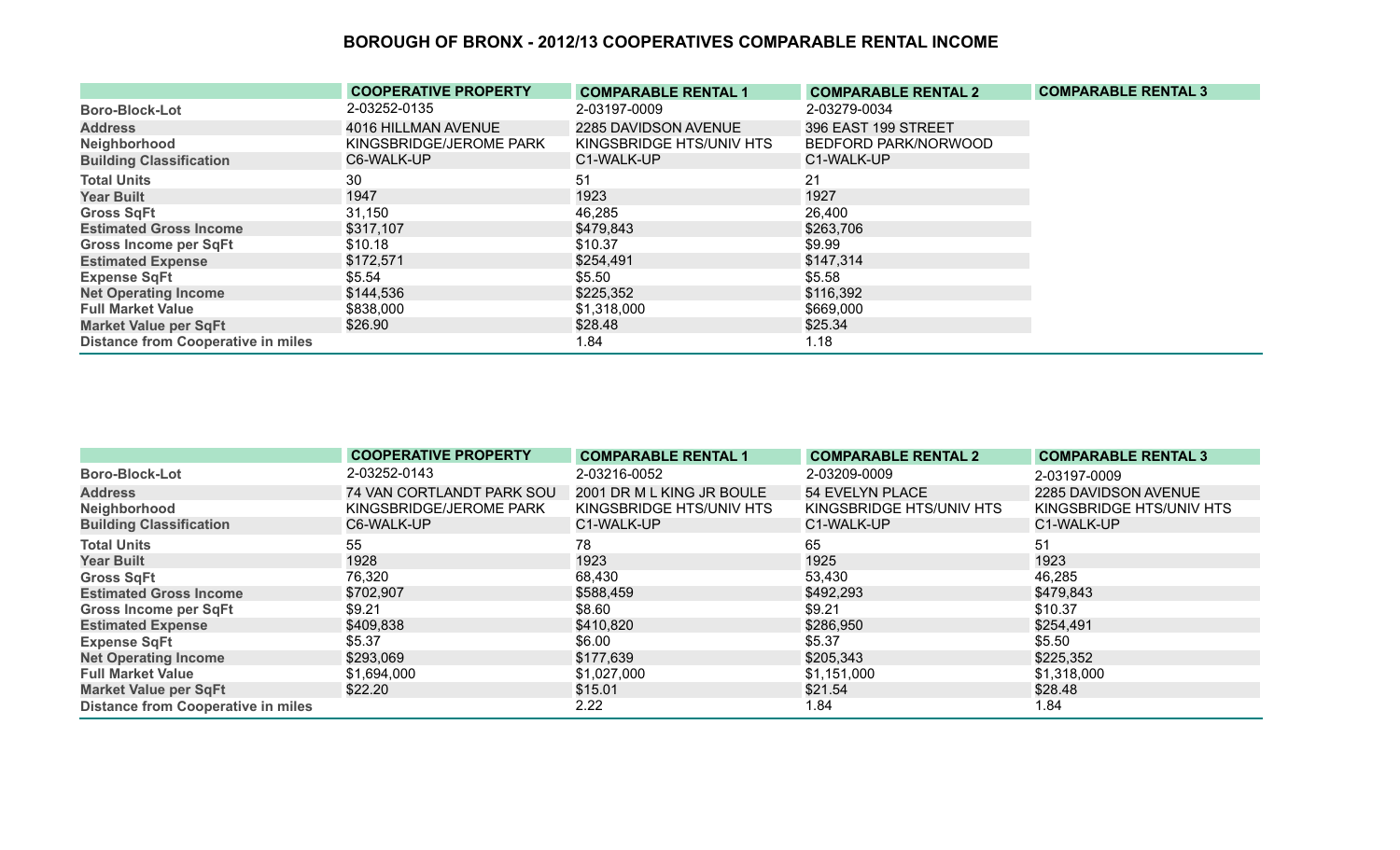|                                           | <b>COOPERATIVE PROPERTY</b> | <b>COMPARABLE RENTAL 1</b> | <b>COMPARABLE RENTAL 2</b> | <b>COMPARABLE RENTAL 3</b> |
|-------------------------------------------|-----------------------------|----------------------------|----------------------------|----------------------------|
| <b>Boro-Block-Lot</b>                     | 2-03252-0209                | 2-03140-0007               | 2-03024-0069               |                            |
| <b>Address</b>                            | 80 GOUVERNEUR AVENUE        | 2082 BOSTON ROAD           | 2347 WEBSTER AVENUE        |                            |
| Neighborhood                              | KINGSBRIDGE/JEROME PARK     | <b>EAST TREMONT</b>        | FORDHAM                    |                            |
| <b>Building Classification</b>            | D4-ELEVATOR                 | D1-ELEVATOR                | D7-ELEVATOR                |                            |
| <b>Total Units</b>                        | 207                         | 169                        | 121                        |                            |
| <b>Year Built</b>                         | 1930                        | 1974                       | 1972                       |                            |
| <b>Gross SqFt</b>                         | 197,406                     | 200,529                    | 143,000                    |                            |
| <b>Estimated Gross Income</b>             | \$2,382,690                 | \$2,429,336                | \$1,719,915                |                            |
| <b>Gross Income per SqFt</b>              | \$12.07                     | \$12.11                    | \$12.03                    |                            |
| <b>Estimated Expense</b>                  | \$1,358,153                 | \$1,205,860                | \$1,106,426                |                            |
| <b>Expense SqFt</b>                       | \$6.88                      | \$6.01                     | \$7.74                     |                            |
| <b>Net Operating Income</b>               | \$1,024,537                 | \$1,223,476                | \$613,489                  |                            |
| <b>Full Market Value</b>                  | \$6,375,000                 | \$7,624,000                | \$3,813,000                |                            |
| <b>Market Value per SqFt</b>              | \$32.29                     | \$38.02                    | \$26.66                    |                            |
| <b>Distance from Cooperative in miles</b> |                             | 2.96                       | 1.76                       |                            |

|                                           | <b>COOPERATIVE PROPERTY</b> | <b>COMPARABLE RENTAL 1</b> | <b>COMPARABLE RENTAL 2</b> | <b>COMPARABLE RENTAL 3</b> |
|-------------------------------------------|-----------------------------|----------------------------|----------------------------|----------------------------|
| <b>Boro-Block-Lot</b>                     | 2-03252-0237                | 2-03219-0216               | 2-03197-0009               |                            |
| <b>Address</b>                            | 3989 HILLMAN AVENUE         | 117 FATHER ZEISER PLACE    | 2285 DAVIDSON AVENUE       |                            |
| Neighborhood                              | KINGSBRIDGE/JEROME PARK     | KINGSBRIDGE HTS/UNIV HTS   | KINGSBRIDGE HTS/UNIV HTS   |                            |
| <b>Building Classification</b>            | C6-WALK-UP                  | C1-WALK-UP                 | C1-WALK-UP                 |                            |
| <b>Total Units</b>                        | 48                          | 27                         | 51                         |                            |
| <b>Year Built</b>                         | 1941                        | 1916                       | 1923                       |                            |
| <b>Gross SqFt</b>                         | 30,552                      | 22,000                     | 46,285                     |                            |
| <b>Estimated Gross Income</b>             | \$349,209                   | \$274,527                  | \$479,843                  |                            |
| Gross Income per SqFt                     | \$11.43                     | \$12.48                    | \$10.37                    |                            |
| <b>Estimated Expense</b>                  | \$186,367                   | \$147,455                  | \$254,491                  |                            |
| <b>Expense SqFt</b>                       | \$6.10                      | \$6.70                     | \$5.50                     |                            |
| <b>Net Operating Income</b>               | \$162,842                   | \$127,072                  | \$225,352                  |                            |
| <b>Full Market Value</b>                  | \$992,000                   | \$782,000                  | \$1,318,000                |                            |
| <b>Market Value per SqFt</b>              | \$32.47                     | \$35.55                    | \$28.48                    |                            |
| <b>Distance from Cooperative in miles</b> |                             | 1.48                       | 1.83                       |                            |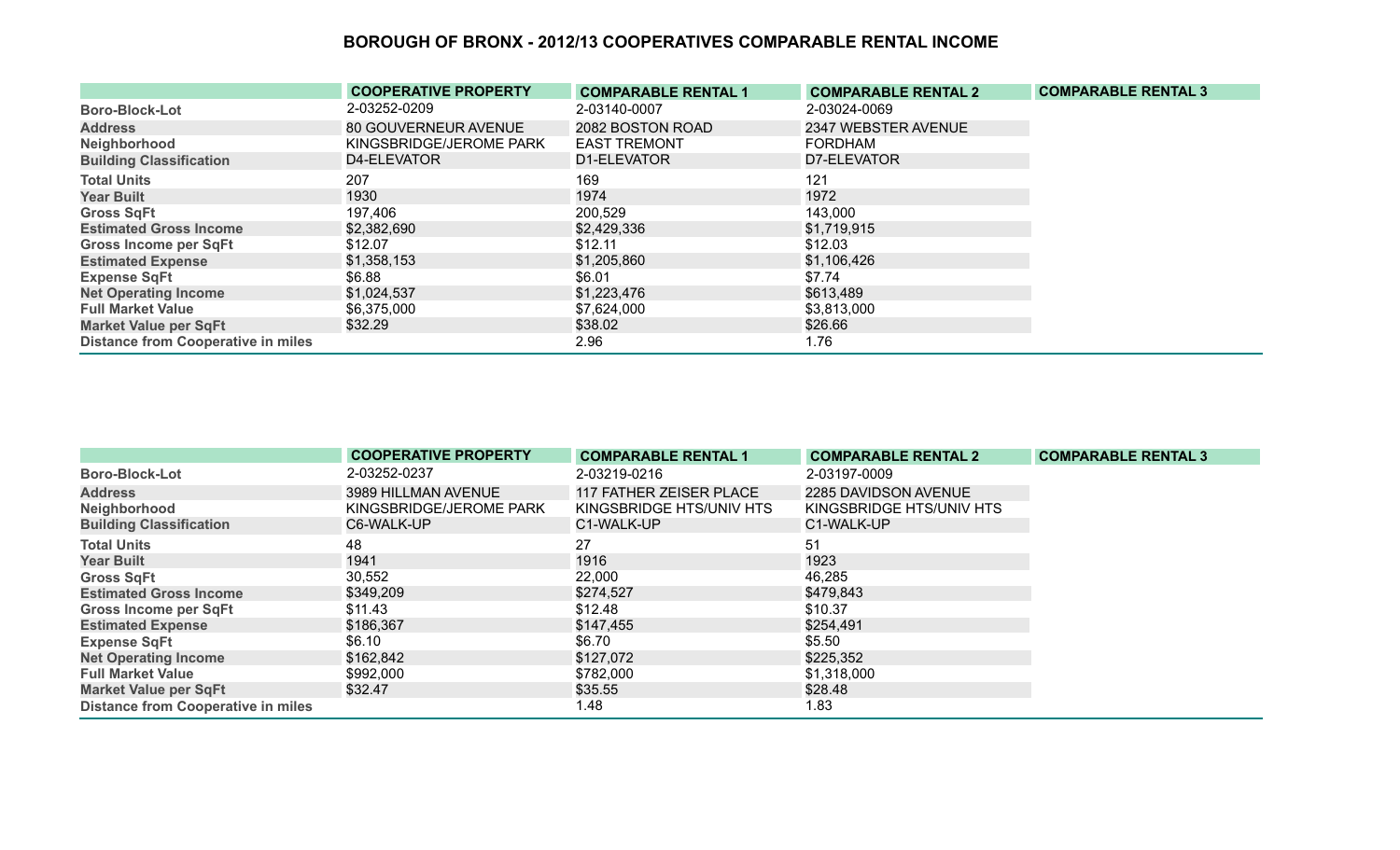|                                           | <b>COOPERATIVE PROPERTY</b> | <b>COMPARABLE RENTAL 1</b> | <b>COMPARABLE RENTAL 2</b>     | <b>COMPARABLE RENTAL 3</b> |
|-------------------------------------------|-----------------------------|----------------------------|--------------------------------|----------------------------|
| <b>Boro-Block-Lot</b>                     | 2-03252-0268                | 2-03246-0080               | 2-03323-0032                   | 2-03328-0147               |
| <b>Address</b>                            | 91 VAN CORTLANDT AVENUE E   | 3890 SEDGWICK AVENUE       | <b>19 VAN CORTLANDT AVENUE</b> | 3530 DEKALB AVENUE         |
| Neighborhood                              | KINGSBRIDGE/JEROME PARK     | KINGSBRIDGE/JEROME PARK    | BEDFORD PARK/NORWOOD           | BEDFORD PARK/NORWOOD       |
| <b>Building Classification</b>            | D4-ELEVATOR                 | D7-ELEVATOR                | D1-ELEVATOR                    | D1-ELEVATOR                |
| <b>Total Units</b>                        | 50                          | 57                         | 43                             | 49                         |
| <b>Year Built</b>                         | 1963                        | 1959                       | 1932                           | 1936                       |
| <b>Gross SqFt</b>                         | 55,800                      | 57,800                     | 49,657                         | 49,400                     |
| <b>Estimated Gross Income</b>             | \$579,204                   | \$599,713                  | \$478,959                      | \$531,803                  |
| <b>Gross Income per SqFt</b>              | \$10.38                     | \$10.38                    | \$9.65                         | \$10.77                    |
| <b>Estimated Expense</b>                  | \$324,198                   | \$335,839                  | \$210,018                      | \$287,347                  |
| <b>Expense SqFt</b>                       | \$5.81                      | \$5.81                     | \$4.23                         | \$5.82                     |
| <b>Net Operating Income</b>               | \$255,006                   | \$263,874                  | \$268,941                      | \$244,456                  |
| <b>Full Market Value</b>                  | \$1,492,000                 | \$1,543,000                | \$1,079,000                    | \$1,452,000                |
| Market Value per SqFt                     | \$26.74                     | \$26.70                    | \$21.73                        | \$29.39                    |
| <b>Distance from Cooperative in miles</b> |                             | 0.13                       | 0.51                           | 0.64                       |

|                                           | <b>COOPERATIVE PROPERTY</b> | <b>COMPARABLE RENTAL 1</b> | <b>COMPARABLE RENTAL 2</b> | <b>COMPARABLE RENTAL 3</b> |
|-------------------------------------------|-----------------------------|----------------------------|----------------------------|----------------------------|
| <b>Boro-Block-Lot</b>                     | 2-03252-0276                | 2-03024-0069               | 2-03240-0044               |                            |
| <b>Address</b>                            | 3980 ORLOFF AVENUE          | 2347 WEBSTER AVENUE        | 170 WEST KINGSBRIDGE ROAD  |                            |
| Neighborhood                              | KINGSBRIDGE/JEROME PARK     | FORDHAM                    | KINGSBRIDGE HTS/UNIV HTS   |                            |
| <b>Building Classification</b>            | D4-ELEVATOR                 | D7-ELEVATOR                | D3-ELEVATOR                |                            |
| <b>Total Units</b>                        | 151                         | 121                        | 91                         |                            |
| <b>Year Built</b>                         | 1950                        | 1972                       | 1973                       |                            |
| <b>Gross SqFt</b>                         | 155,477                     | 143,000                    | 98,000                     |                            |
| <b>Estimated Gross Income</b>             | \$1,585,865                 | \$1,719,915                | \$819,291                  |                            |
| Gross Income per SqFt                     | \$10.20                     | \$12.03                    | \$8.36                     |                            |
| <b>Estimated Expense</b>                  | \$979,505                   | \$1,106,426                | \$475,189                  |                            |
| <b>Expense SqFt</b>                       | \$6.30                      | \$7.74                     | \$4.85                     |                            |
| <b>Net Operating Income</b>               | \$606,360                   | \$613,489                  | \$344,102                  |                            |
| <b>Full Market Value</b>                  | \$3,530,000                 | \$3,813,000                | \$2,004,000                |                            |
| <b>Market Value per SqFt</b>              | \$22.70                     | \$26.66                    | \$20.45                    |                            |
| <b>Distance from Cooperative in miles</b> |                             | 1.78                       | 1.12                       |                            |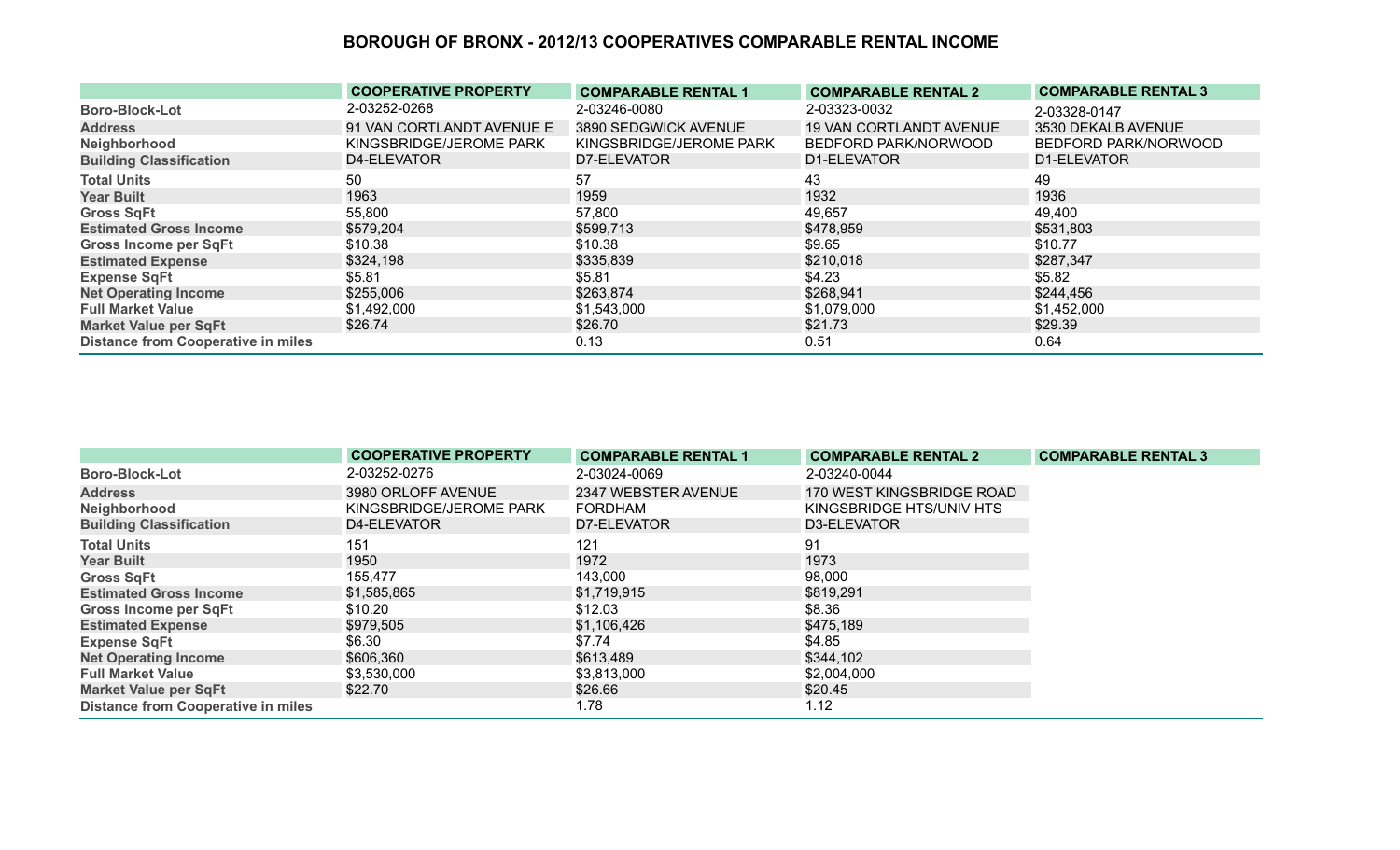|                                           | <b>COOPERATIVE PROPERTY</b> | <b>COMPARABLE RENTAL 1</b> | <b>COMPARABLE RENTAL 2</b> | <b>COMPARABLE RENTAL 3</b> |
|-------------------------------------------|-----------------------------|----------------------------|----------------------------|----------------------------|
| <b>Boro-Block-Lot</b>                     | 2-03252-0287                | 2-03322-0057               | 2-03024-0069               | 2-03240-0044               |
| <b>Address</b>                            | 92 VAN CORTLANDT PARK SOU   | 3121 VILLA AVENUE          | 2347 WEBSTER AVENUE        | 170 WEST KINGSBRIDGE ROAD  |
| Neighborhood                              | KINGSBRIDGE/JEROME PARK     | BEDFORD PARK/NORWOOD       | <b>FORDHAM</b>             | KINGSBRIDGE HTS/UNIV HTS   |
| <b>Building Classification</b>            | D4-ELEVATOR                 | D3-ELEVATOR                | D7-ELEVATOR                | D3-ELEVATOR                |
| <b>Total Units</b>                        | 145                         | 111                        | 121                        | 91                         |
| <b>Year Built</b>                         | 1949                        | 2006                       | 1972                       | 1973                       |
| <b>Gross SqFt</b>                         | 150,500                     | 106,586                    | 143,000                    | 98,000                     |
| <b>Estimated Gross Income</b>             | \$1,810,515                 | \$1,307,994                | \$1,719,915                | \$819,291                  |
| <b>Gross Income per SqFt</b>              | \$12.03                     | \$12.27                    | \$12.03                    | \$8.36                     |
| <b>Estimated Expense</b>                  | \$1,164,870                 | \$667,077                  | \$1,106,426                | \$475,189                  |
| <b>Expense SqFt</b>                       | \$7.74                      | \$6.26                     | \$7.74                     | \$4.85                     |
| <b>Net Operating Income</b>               | \$645,645                   | \$640,917                  | \$613,489                  | \$344,102                  |
| <b>Full Market Value</b>                  | \$4,013,000                 | \$4,013,000                | \$3,813,000                | \$2,004,000                |
| <b>Market Value per SqFt</b>              | \$26.66                     | \$37.65                    | \$26.66                    | \$20.45                    |
| <b>Distance from Cooperative in miles</b> |                             | 0.62                       | 1.78                       | 1.12                       |

|                                           | <b>COOPERATIVE PROPERTY</b> | <b>COMPARABLE RENTAL 1</b> | <b>COMPARABLE RENTAL 2</b> | <b>COMPARABLE RENTAL 3</b> |
|-------------------------------------------|-----------------------------|----------------------------|----------------------------|----------------------------|
| <b>Boro-Block-Lot</b>                     | 2-03252-0340                | 2-03142-0001               | 2-03132-0001               | 2-03138-0001               |
| <b>Address</b>                            | 120 GALE PLACE              | 2010 VALENTINE AVENUE      | 989 EAST 179 STREET        | 999 EAST 180 STREET        |
| Neighborhood                              | KINGSBRIDGE/JEROME PARK     | <b>FORDHAM</b>             | <b>EAST TREMONT</b>        | <b>EAST TREMONT</b>        |
| <b>Building Classification</b>            | D4-ELEVATOR                 | D7-ELEVATOR                | D1-ELEVATOR                | D1-ELEVATOR                |
| <b>Total Units</b>                        | 282                         | 354                        | 328                        | 237                        |
| <b>Year Built</b>                         | 1949                        | 1973                       | 1974                       | 1974                       |
| <b>Gross SqFt</b>                         | 351,827                     | 375,225                    | 402,290                    | 276,135                    |
| <b>Estimated Gross Income</b>             | \$4,239,515                 | \$4,520,807                | \$4,753,049                | \$3,379,946                |
| <b>Gross Income per SqFt</b>              | \$12.05                     | \$12.05                    | \$11.81                    | \$12.24                    |
| <b>Estimated Expense</b>                  | \$2,378,351                 | \$2,536,109                | \$2,611,621                | \$1,677,720                |
| <b>Expense SqFt</b>                       | \$6.76                      | \$6.76                     | \$6.49                     | \$6.08                     |
| <b>Net Operating Income</b>               | \$1,861,164                 | \$1,984,698                | \$2,141,428                | \$1,702,226                |
| <b>Full Market Value</b>                  | \$11,574,000                | \$12,343,000               | \$13,216,000               | \$10,648,000               |
| <b>Market Value per SqFt</b>              | \$32.90                     | \$32.89                    | \$32.85                    | \$38.56                    |
| <b>Distance from Cooperative in miles</b> |                             | 2.34                       | 2.97                       | 2.93                       |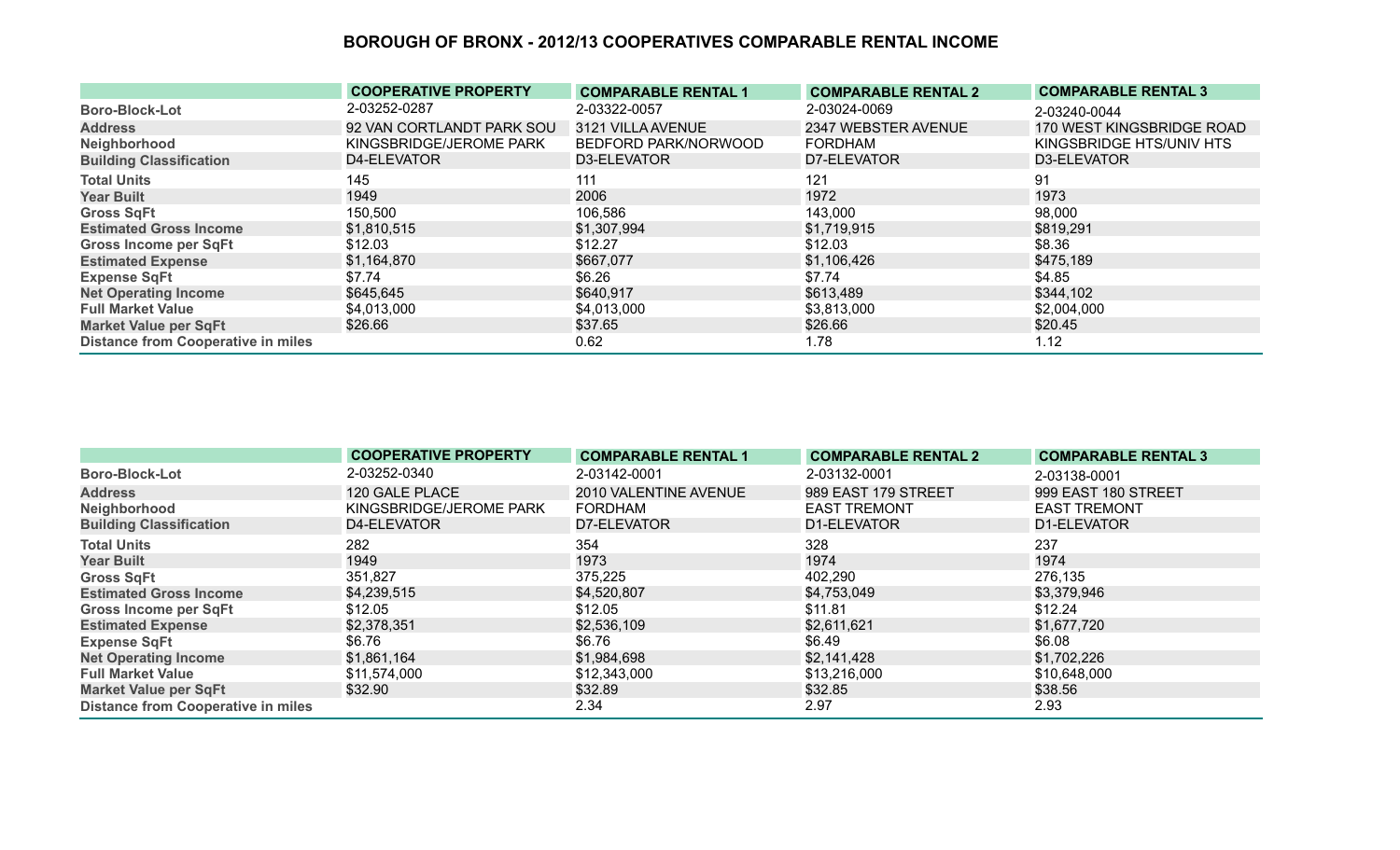|                                           | <b>COOPERATIVE PROPERTY</b> | <b>COMPARABLE RENTAL 1</b> | <b>COMPARABLE RENTAL 2</b> | <b>COMPARABLE RENTAL 3</b> |
|-------------------------------------------|-----------------------------|----------------------------|----------------------------|----------------------------|
| <b>Boro-Block-Lot</b>                     | 2-03252-0361                | 2-03279-0025               | 2-03329-0064               |                            |
| <b>Address</b>                            | 100 VAN CORTLANDT PARK SO   | 2828 DECATUR AVENUE        | 19 EAST 213 STREET         |                            |
| Neighborhood                              | KINGSBRIDGE/JEROME PARK     | BEDFORD PARK/NORWOOD       | BEDFORD PARK/NORWOOD       |                            |
| <b>Building Classification</b>            | D4-ELEVATOR                 | D9-ELEVATOR                | D7-ELEVATOR                |                            |
| <b>Total Units</b>                        | 115                         | 70                         | 67                         |                            |
| <b>Year Built</b>                         | 1932                        | 1993                       | 1928                       |                            |
| <b>Gross SqFt</b>                         | 120,000                     | 85,000                     | 60,300                     |                            |
| <b>Estimated Gross Income</b>             | \$1,180,800                 | \$734,913                  | \$665,058                  |                            |
| <b>Gross Income per SqFt</b>              | \$9.84                      | \$8.65                     | \$11.03                    |                            |
| <b>Estimated Expense</b>                  | \$681,600                   | \$477,693                  | \$345,830                  |                            |
| <b>Expense SqFt</b>                       | \$5.68                      | \$5.62                     | \$5.74                     |                            |
| <b>Net Operating Income</b>               | \$499,200                   | \$257,220                  | \$319,228                  |                            |
| <b>Full Market Value</b>                  | \$2,907,000                 | \$1,500,000                | \$1,916,000                |                            |
| <b>Market Value per SqFt</b>              | \$24.23                     | \$17.65                    | \$31.77                    |                            |
| <b>Distance from Cooperative in miles</b> |                             | 1.30                       | 0.72                       |                            |

|                                           | <b>COOPERATIVE PROPERTY</b> | <b>COMPARABLE RENTAL 1</b> | <b>COMPARABLE RENTAL 2</b> | <b>COMPARABLE RENTAL 3</b> |
|-------------------------------------------|-----------------------------|----------------------------|----------------------------|----------------------------|
| <b>Boro-Block-Lot</b>                     | 2-03253-0221                | 2-03296-0050               | 2-03314-0062               |                            |
| <b>Address</b>                            | 3065 SEDGWICK AVENUE        | 2869 BAINBRIDGE AVENUE     | 2675 GRAND CONCOURSE       |                            |
| Neighborhood                              | KINGSBRIDGE/JEROME PARK     | BEDFORD PARK/NORWOOD       | BEDFORD PARK/NORWOOD       |                            |
| <b>Building Classification</b>            | D4-ELEVATOR                 | D1-ELEVATOR                | D7-ELEVATOR                |                            |
| <b>Total Units</b>                        | 73                          | 72                         | 48                         |                            |
| <b>Year Built</b>                         | 1960                        | 1955                       | 1952                       |                            |
| <b>Gross SqFt</b>                         | 75,390                      | 71,000                     | 38,388                     |                            |
| <b>Estimated Gross Income</b>             | \$878,294                   | \$779,835                  | \$472,951                  |                            |
| <b>Gross Income per SqFt</b>              | \$11.65                     | \$10.98                    | \$12.32                    |                            |
| <b>Estimated Expense</b>                  | \$496,066                   | \$453,047                  | \$260,246                  |                            |
| <b>Expense SqFt</b>                       | \$6.58                      | \$6.38                     | \$6.78                     |                            |
| <b>Net Operating Income</b>               | \$382,228                   | \$326,788                  | \$212,705                  |                            |
| <b>Full Market Value</b>                  | \$2,346,000                 | \$1,958,000                | \$1,334,000                |                            |
| <b>Market Value per SqFt</b>              | \$31.12                     | \$27.58                    | \$34.75                    |                            |
| <b>Distance from Cooperative in miles</b> |                             | 0.84                       | 0.72                       |                            |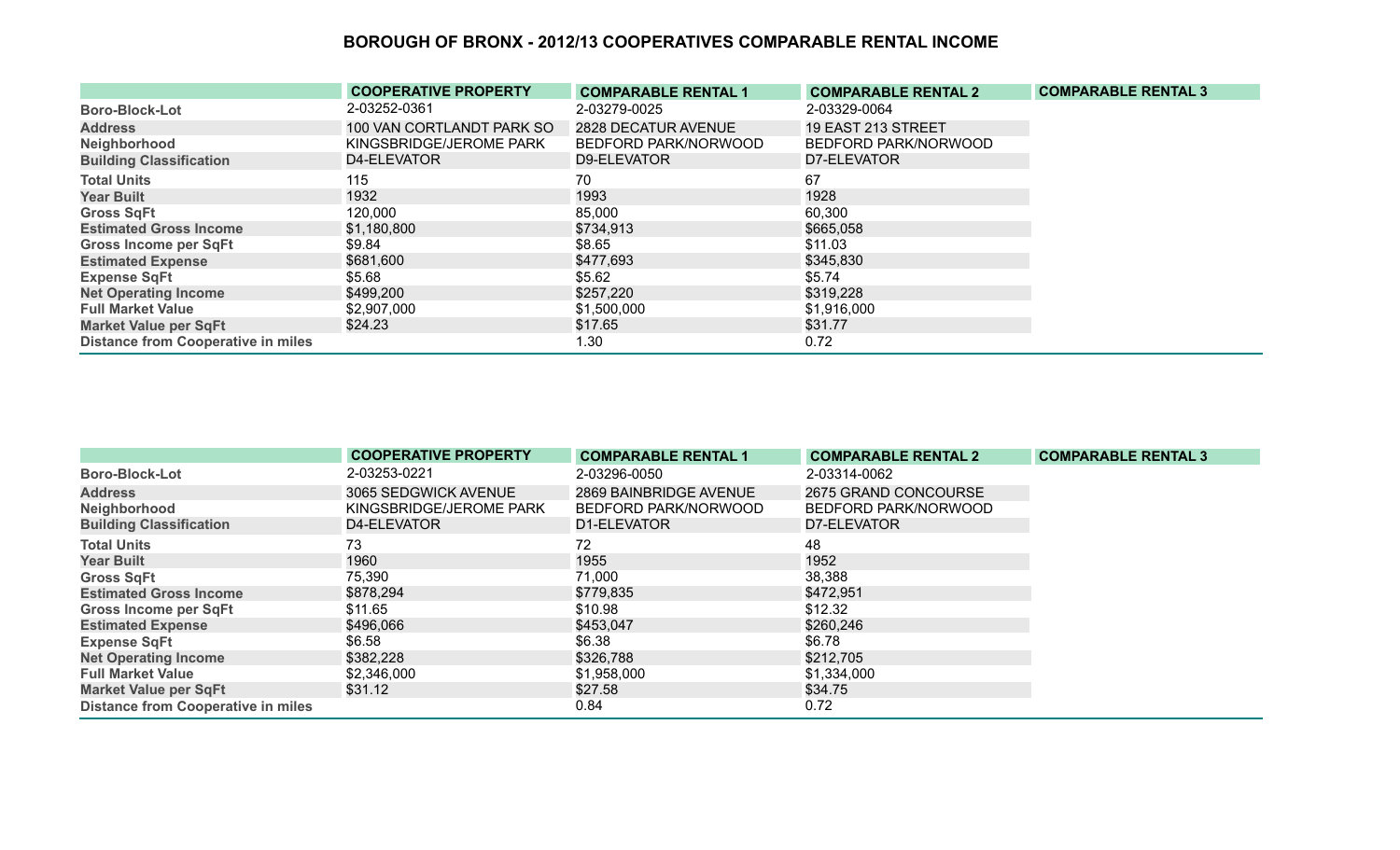|                                           | <b>COOPERATIVE PROPERTY</b> | <b>COMPARABLE RENTAL 1</b> | <b>COMPARABLE RENTAL 2</b> | <b>COMPARABLE RENTAL 3</b> |
|-------------------------------------------|-----------------------------|----------------------------|----------------------------|----------------------------|
| <b>Boro-Block-Lot</b>                     | 2-03253-0255                | 2-03250-0102               | 2-03250-0092               |                            |
| <b>Address</b>                            | 2875 SEDGWICK AVENUE        | 117 WEST 197 STREET        | 2825 CLAFLIN AVENUE        |                            |
| Neighborhood                              | KINGSBRIDGE/JEROME PARK     | KINGSBRIDGE/JEROME PARK    | KINGSBRIDGE/JEROME PARK    |                            |
| <b>Building Classification</b>            | D4-ELEVATOR                 | D1-ELEVATOR                | D1-ELEVATOR                |                            |
| <b>Total Units</b>                        | 85                          | 85                         | 82                         |                            |
| <b>Year Built</b>                         | 1927                        | 1926                       | 1927                       |                            |
| <b>Gross SqFt</b>                         | 107,220                     | 108,500                    | 92,400                     |                            |
| <b>Estimated Gross Income</b>             | \$1,060,406                 | \$1,086,568                | \$901,707                  |                            |
| <b>Gross Income per SqFt</b>              | \$9.89                      | \$10.01                    | \$9.76                     |                            |
| <b>Estimated Expense</b>                  | \$631,526                   | \$608,478                  | \$569,344                  |                            |
| <b>Expense SqFt</b>                       | \$5.89                      | \$5.61                     | \$6.16                     |                            |
| <b>Net Operating Income</b>               | \$428,880                   | \$478,090                  | \$332,363                  |                            |
| <b>Full Market Value</b>                  | \$2,497,000                 | \$2,428,000                | \$1,891,000                |                            |
| <b>Market Value per SqFt</b>              | \$23.29                     | \$22.38                    | \$20.47                    |                            |
| <b>Distance from Cooperative in miles</b> |                             | 0.18                       | 0.14                       |                            |

|                                           | <b>COOPERATIVE PROPERTY</b> | <b>COMPARABLE RENTAL 1</b> | <b>COMPARABLE RENTAL 2</b> | <b>COMPARABLE RENTAL 3</b> |
|-------------------------------------------|-----------------------------|----------------------------|----------------------------|----------------------------|
| <b>Boro-Block-Lot</b>                     | 2-03255-0065                | 2-03248-0150               | 2-03246-0080               |                            |
| <b>Address</b>                            | 3355 SEDGWICK AVENUE        | 2710 SEDGWICK AVENUE       | 3890 SEDGWICK AVENUE       |                            |
| Neighborhood                              | KINGSBRIDGE/JEROME PARK     | KINGSBRIDGE/JEROME PARK    | KINGSBRIDGE/JEROME PARK    |                            |
| <b>Building Classification</b>            | D4-ELEVATOR                 | D1-ELEVATOR                | D7-ELEVATOR                |                            |
| <b>Total Units</b>                        | 135                         | 102                        | 57                         |                            |
| <b>Year Built</b>                         | 1963                        | 1924                       | 1959                       |                            |
| <b>Gross SqFt</b>                         | 117,045                     | 107,195                    | 57,800                     |                            |
| <b>Estimated Gross Income</b>             | \$1,350,699                 | \$1,360,540                | \$599,713                  |                            |
| <b>Gross Income per SqFt</b>              | \$11.54                     | \$12.69                    | \$10.38                    |                            |
| <b>Estimated Expense</b>                  | \$718,656                   | \$693,875                  | \$335,839                  |                            |
| <b>Expense SqFt</b>                       | \$6.14                      | \$6.47                     | \$5.81                     |                            |
| <b>Net Operating Income</b>               | \$632,043                   | \$666,665                  | \$263,874                  |                            |
| <b>Full Market Value</b>                  | \$3,678,000                 | \$3,248,000                | \$1,543,000                |                            |
| <b>Market Value per SqFt</b>              | \$31.42                     | \$30.30                    | \$26.70                    |                            |
| <b>Distance from Cooperative in miles</b> |                             | 0.80                       | 0.27                       |                            |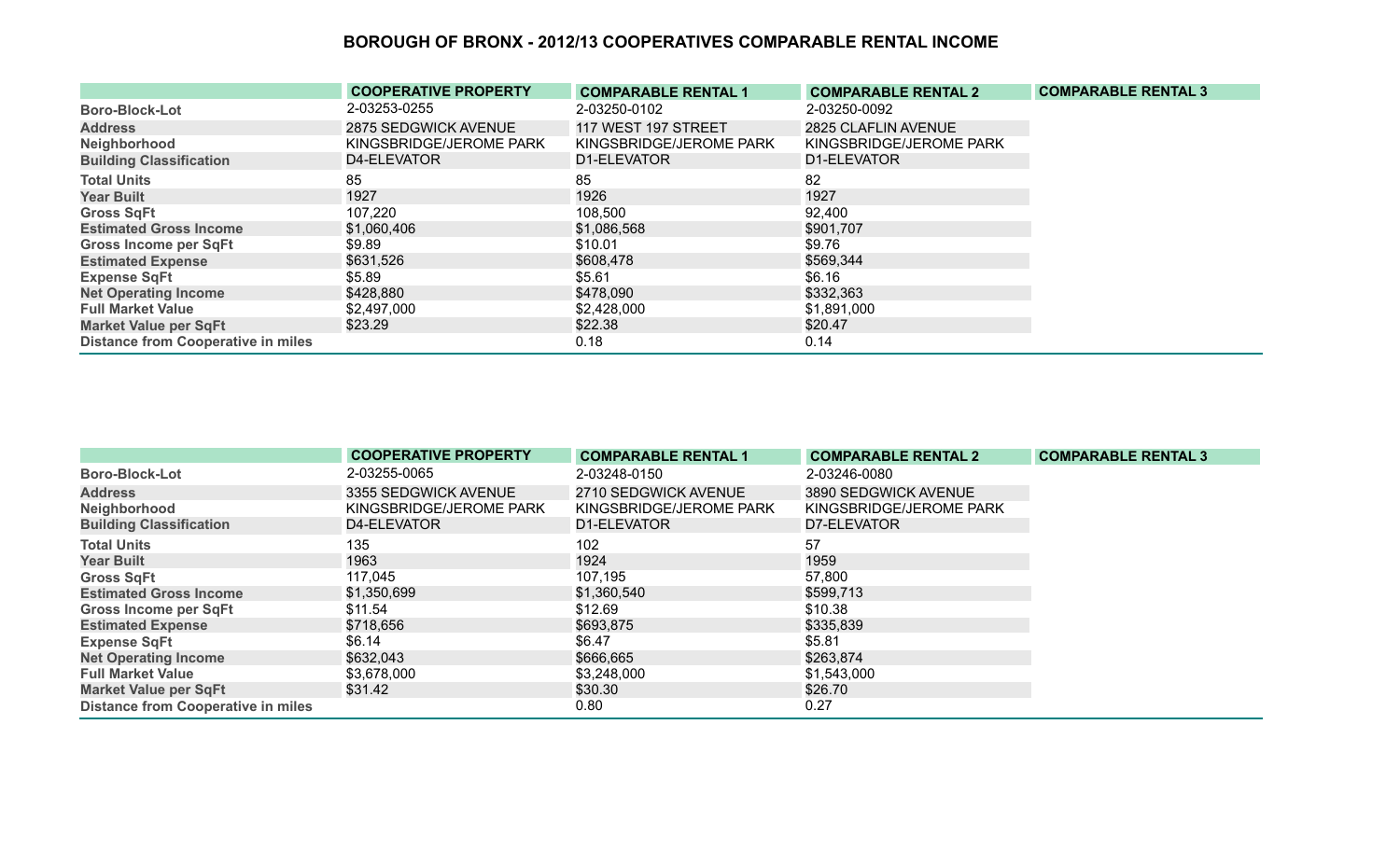|                                           | <b>COOPERATIVE PROPERTY</b> | <b>COMPARABLE RENTAL 1</b>       | <b>COMPARABLE RENTAL 2</b> | <b>COMPARABLE RENTAL 3</b> |
|-------------------------------------------|-----------------------------|----------------------------------|----------------------------|----------------------------|
| <b>Boro-Block-Lot</b>                     | 2-03256-0156                | 2-02880-0017                     | 2-03215-0014               |                            |
| <b>Address</b>                            | 2865 KINGSBRIDGE TERRACE    | 1520 SEDGWICK AVENUE             | 2620 UNIVERSITY AVENUE     |                            |
| Neighborhood                              | KINGSBRIDGE/JEROME PARK     | <b>HIGHBRIDGE/MORRIS HEIGHTS</b> | KINGSBRIDGE HTS/UNIV HTS   |                            |
| <b>Building Classification</b>            | D4-ELEVATOR                 | D3-ELEVATOR                      | D1-ELEVATOR                |                            |
| <b>Total Units</b>                        | 106                         | 101                              | 50                         |                            |
| <b>Year Built</b>                         | 1965                        | 1969                             | 2004                       |                            |
| <b>Gross SqFt</b>                         | 111,300                     | 119,919                          | 46,586                     |                            |
| <b>Estimated Gross Income</b>             | \$1,239,882                 | \$1,450,305                      | \$474,545                  |                            |
| <b>Gross Income per SqFt</b>              | \$11.14                     | \$12.09                          | \$10.19                    |                            |
| <b>Estimated Expense</b>                  | \$696,738                   | \$841,177                        | \$256,286                  |                            |
| <b>Expense SqFt</b>                       | \$6.26                      | \$7.01                           | \$5.50                     |                            |
| <b>Net Operating Income</b>               | \$543,144                   | \$609,128                        | \$218,259                  |                            |
| <b>Full Market Value</b>                  | \$3,274,000                 | \$3,793,000                      | \$1,273,000                |                            |
| <b>Market Value per SqFt</b>              | \$29.42                     | \$31.63                          | \$27.33                    |                            |
| <b>Distance from Cooperative in miles</b> |                             | 2.14                             | 0.53                       |                            |

|                                           | <b>COOPERATIVE PROPERTY</b> | <b>COMPARABLE RENTAL 1</b> | <b>COMPARABLE RENTAL 2</b> | <b>COMPARABLE RENTAL 3</b> |
|-------------------------------------------|-----------------------------|----------------------------|----------------------------|----------------------------|
| <b>Boro-Block-Lot</b>                     | 2-03258-0013                | 2-03248-0150               | 2-03343-0216               | 2-03256-0064               |
| <b>Address</b>                            | 3311 GILES PLACE            | 2710 SEDGWICK AVENUE       | 3400 TRYON AVENUE          | 2834 HEATH AVENUE          |
| Neighborhood                              | KINGSBRIDGE/JEROME PARK     | KINGSBRIDGE/JEROME PARK    | BEDFORD PARK/NORWOOD       | KINGSBRIDGE/JEROME PARK    |
| <b>Building Classification</b>            | D4-ELEVATOR                 | D1-ELEVATOR                | D1-ELEVATOR                | D1-ELEVATOR                |
| <b>Total Units</b>                        | 100                         | 102                        | 85                         | 65                         |
| <b>Year Built</b>                         | 1962                        | 1924                       | 1926                       | 1927                       |
| <b>Gross SqFt</b>                         | 98,000                      | 107,195                    | 96,545                     | 68,448                     |
| <b>Estimated Gross Income</b>             | \$1,042,720                 | \$1,360,540                | \$1,026,970                | \$698,934                  |
| <b>Gross Income per SqFt</b>              | \$10.64                     | \$12.69                    | \$10.64                    | \$10.21                    |
| <b>Estimated Expense</b>                  | \$502,740                   | \$693,875                  | \$495,162                  | \$391,403                  |
| <b>Expense SqFt</b>                       | \$5.13                      | \$6.47                     | \$5.13                     | \$5.72                     |
| <b>Net Operating Income</b>               | \$539,980                   | \$666,665                  | \$531,808                  | \$307,531                  |
| <b>Full Market Value</b>                  | \$3,192,000                 | \$3,248,000                | \$2,494,000                | \$1,430,000                |
| <b>Market Value per SqFt</b>              | \$32.57                     | \$30.30                    | \$25.83                    | \$20.89                    |
| <b>Distance from Cooperative in miles</b> |                             | 0.84                       | 1.17                       | 0.62                       |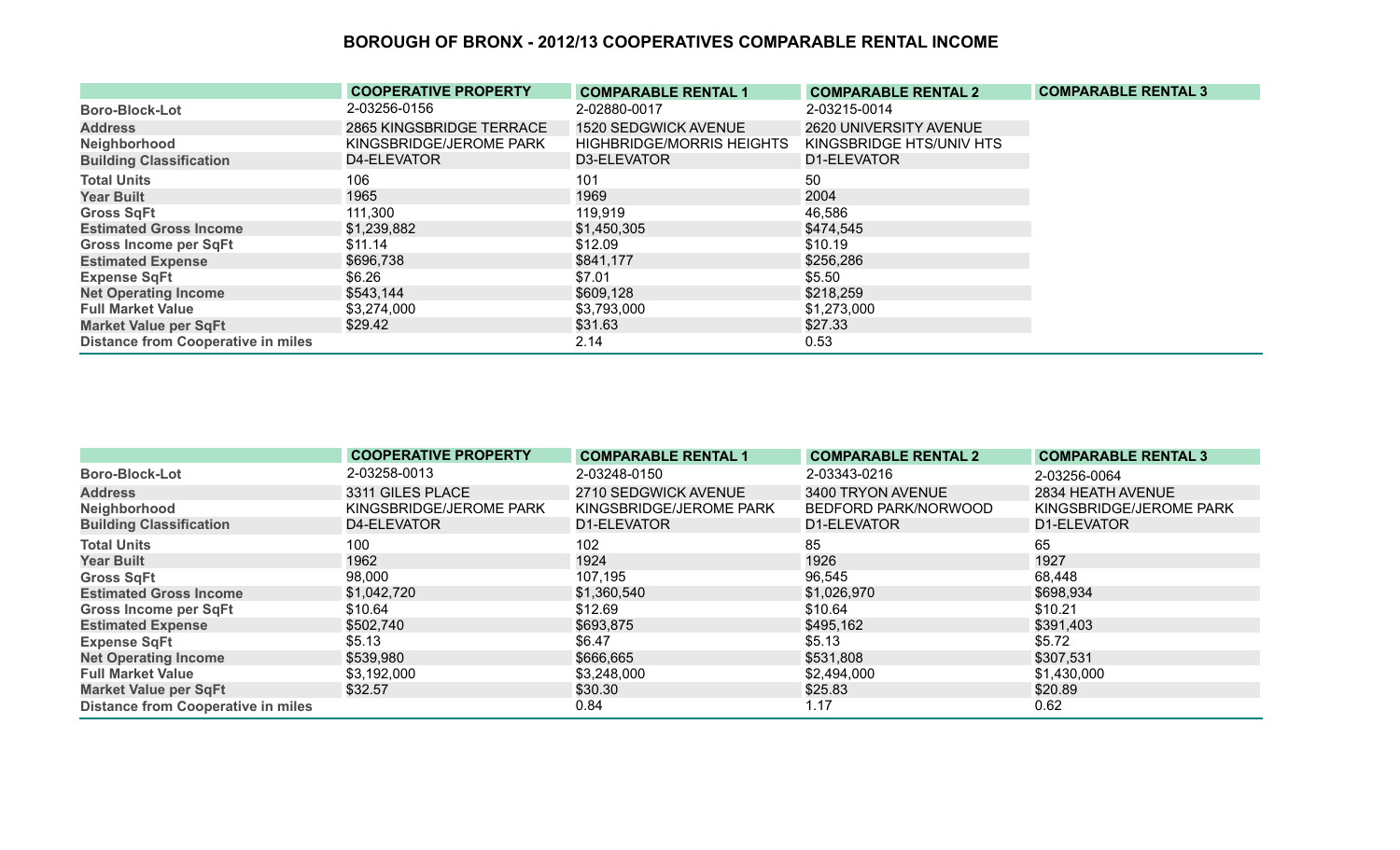|                                           | <b>COOPERATIVE PROPERTY</b> | <b>COMPARABLE RENTAL 1</b>       | <b>COMPARABLE RENTAL 2</b> | <b>COMPARABLE RENTAL 3</b> |
|-------------------------------------------|-----------------------------|----------------------------------|----------------------------|----------------------------|
| <b>Boro-Block-Lot</b>                     | 2-03258-0073                | 2-02880-0017                     | 2-03279-0025               |                            |
| <b>Address</b>                            | 3400 FT INDEPENDENCE STRE   | <b>1520 SEDGWICK AVENUE</b>      | 2828 DECATUR AVENUE        |                            |
| Neighborhood                              | KINGSBRIDGE/JEROME PARK     | <b>HIGHBRIDGE/MORRIS HEIGHTS</b> | BEDFORD PARK/NORWOOD       |                            |
| <b>Building Classification</b>            | D4-ELEVATOR                 | D3-ELEVATOR                      | D9-ELEVATOR                |                            |
| <b>Total Units</b>                        | 171                         | 101                              | 70                         |                            |
| <b>Year Built</b>                         | 1965                        | 1969                             | 1993                       |                            |
| <b>Gross SqFt</b>                         | 232,808                     | 119,919                          | 85,000                     |                            |
| <b>Estimated Gross Income</b>             | \$2,414,219                 | \$1,450,305                      | \$734,913                  |                            |
| <b>Gross Income per SqFt</b>              | \$10.37                     | \$12.09                          | \$8.65                     |                            |
| <b>Estimated Expense</b>                  | \$1,471,347                 | \$841,177                        | \$477,693                  |                            |
| <b>Expense SqFt</b>                       | \$6.32                      | \$7.01                           | \$5.62                     |                            |
| <b>Net Operating Income</b>               | \$942,872                   | \$609,128                        | \$257,220                  |                            |
| <b>Full Market Value</b>                  | \$5,513,000                 | \$3,793,000                      | \$1,500,000                |                            |
| <b>Market Value per SqFt</b>              | \$23.68                     | \$31.63                          | \$17.65                    |                            |
| <b>Distance from Cooperative in miles</b> |                             | 2.58                             | 1.19                       |                            |

|                                           | <b>COOPERATIVE PROPERTY</b> | <b>COMPARABLE RENTAL 1</b> | <b>COMPARABLE RENTAL 2</b> | <b>COMPARABLE RENTAL 3</b> |
|-------------------------------------------|-----------------------------|----------------------------|----------------------------|----------------------------|
| <b>Boro-Block-Lot</b>                     | 2-03260-0005                | 2-05792-0430               | 2-03252-0310               |                            |
| <b>Address</b>                            | 2860 BAILEY AVENUE          | 530 WEST 236 STREET        | 3971 GOUVERNEUR AVENUE     |                            |
| Neighborhood                              | KINGSBRIDGE/JEROME PARK     | <b>RIVERDALE</b>           | KINGSBRIDGE/JEROME PARK    |                            |
| <b>Building Classification</b>            | D4-ELEVATOR                 | D7-ELEVATOR                | D1-ELEVATOR                |                            |
| <b>Total Units</b>                        | 78                          | 86                         | 67                         |                            |
| <b>Year Built</b>                         | 1955                        | 1954                       | 1928                       |                            |
| <b>Gross SqFt</b>                         | 77,760                      | 103,392                    | 65,394                     |                            |
| <b>Estimated Gross Income</b>             | \$1,064,534                 | \$1,485,010                | \$850,571                  |                            |
| <b>Gross Income per SqFt</b>              | \$13.69                     | \$14.36                    | \$13.01                    |                            |
| <b>Estimated Expense</b>                  | \$481,334                   | \$605,495                  | \$425,752                  |                            |
| <b>Expense SqFt</b>                       | \$6.19                      | \$5.86                     | \$6.51                     |                            |
| <b>Net Operating Income</b>               | \$583,200                   | \$879,515                  | \$424,819                  |                            |
| <b>Full Market Value</b>                  | \$3,798,000                 | \$5,818,000                | \$2,238,000                |                            |
| <b>Market Value per SqFt</b>              | \$48.84                     | \$56.27                    | \$34.22                    |                            |
| <b>Distance from Cooperative in miles</b> |                             | 0.76                       | 0.87                       |                            |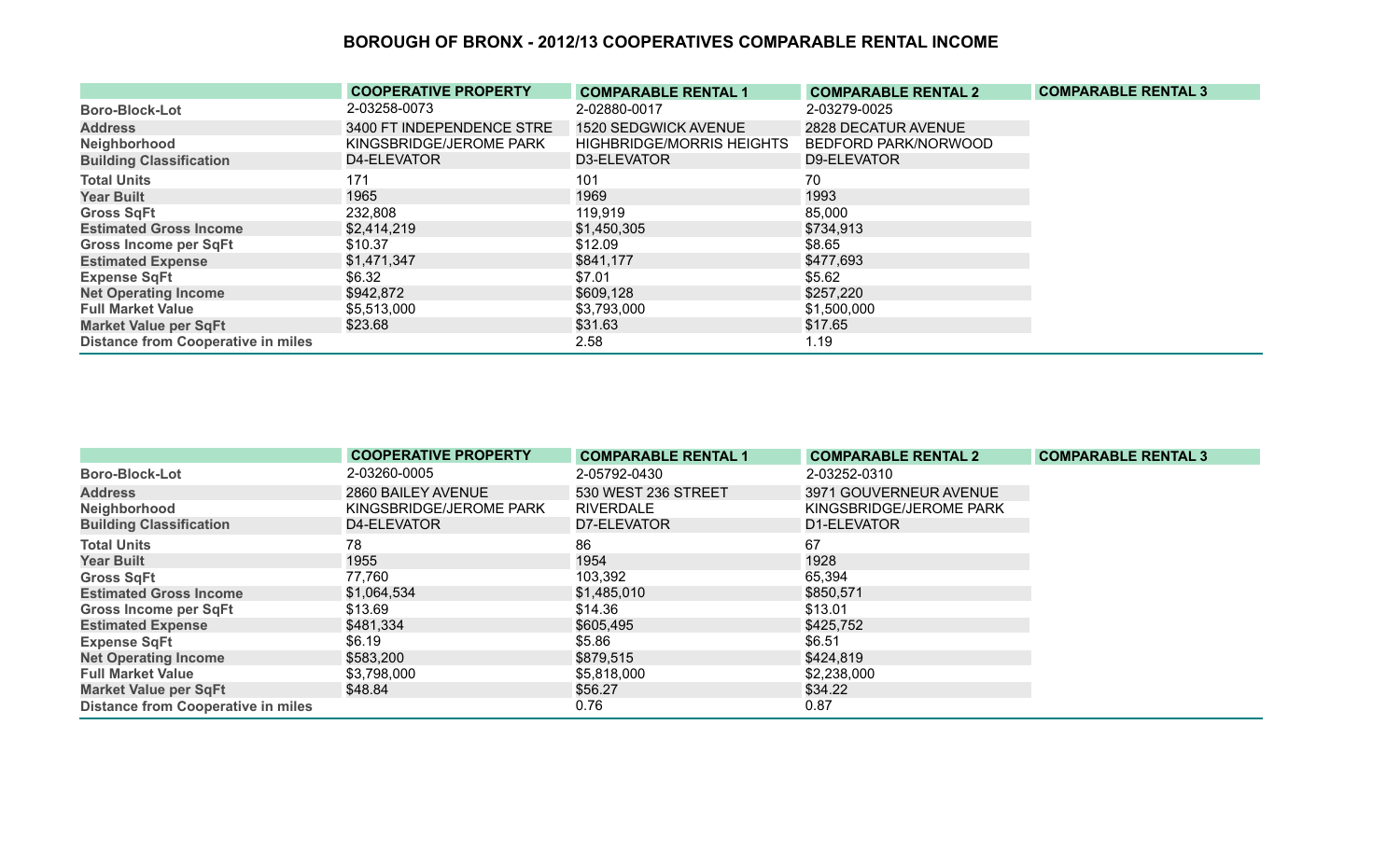|                                           | <b>COOPERATIVE PROPERTY</b> | <b>COMPARABLE RENTAL 1</b> | <b>COMPARABLE RENTAL 2</b> | <b>COMPARABLE RENTAL 3</b> |
|-------------------------------------------|-----------------------------|----------------------------|----------------------------|----------------------------|
| <b>Boro-Block-Lot</b>                     | 2-03263-0067                | 2-03322-0057               | 2-03279-0025               |                            |
| <b>Address</b>                            | 3915 ORLOFF AVENUE          | 3121 VILLA AVENUE          | 2828 DECATUR AVENUE        |                            |
| Neighborhood                              | KINGSBRIDGE/JEROME PARK     | BEDFORD PARK/NORWOOD       | BEDFORD PARK/NORWOOD       |                            |
| <b>Building Classification</b>            | D4-ELEVATOR                 | D3-ELEVATOR                | D9-ELEVATOR                |                            |
| <b>Total Units</b>                        | 104                         | 111                        | 70                         |                            |
| <b>Year Built</b>                         | 1957                        | 2006                       | 1993                       |                            |
| <b>Gross SqFt</b>                         | 115,000                     | 106,586                    | 85,000                     |                            |
| <b>Estimated Gross Income</b>             | \$1,202,900                 | \$1,307,994                | \$734,913                  |                            |
| <b>Gross Income per SqFt</b>              | \$10.46                     | \$12.27                    | \$8.65                     |                            |
| <b>Estimated Expense</b>                  | \$683,100                   | \$667,077                  | \$477,693                  |                            |
| <b>Expense SqFt</b>                       | \$5.94                      | \$6.26                     | \$5.62                     |                            |
| <b>Net Operating Income</b>               | \$519,800                   | \$640,917                  | \$257,220                  |                            |
| <b>Full Market Value</b>                  | \$3,051,000                 | \$4,013,000                | \$1,500,000                |                            |
| <b>Market Value per SqFt</b>              | \$26.53                     | \$37.65                    | \$17.65                    |                            |
| <b>Distance from Cooperative in miles</b> |                             | 0.71                       | 1.31                       |                            |

|                                           | <b>COOPERATIVE PROPERTY</b> | <b>COMPARABLE RENTAL 1</b> | <b>COMPARABLE RENTAL 2</b> | <b>COMPARABLE RENTAL 3</b> |
|-------------------------------------------|-----------------------------|----------------------------|----------------------------|----------------------------|
| <b>Boro-Block-Lot</b>                     | 2-03263-0085                | 2-03113-0009               | 2-03138-0001               |                            |
| <b>Address</b>                            | 3900 BAILEY AVENUE          | 769 GROTE STREET           | 999 EAST 180 STREET        |                            |
| Neighborhood                              | KINGSBRIDGE/JEROME PARK     | <b>BELMONT</b>             | <b>EAST TREMONT</b>        |                            |
| <b>Building Classification</b>            | D4-ELEVATOR                 | D1-ELEVATOR                | D1-ELEVATOR                |                            |
| <b>Total Units</b>                        | 188                         | 249                        | 237                        |                            |
| <b>Year Built</b>                         | 1963                        | 1973                       | 1974                       |                            |
| <b>Gross SqFt</b>                         | 247,530                     | 207,850                    | 276,135                    |                            |
| <b>Estimated Gross Income</b>             | \$3,017,391                 | \$2,522,779                | \$3,379,946                |                            |
| <b>Gross Income per SqFt</b>              | \$12.19                     | \$12.14                    | \$12.24                    |                            |
| <b>Estimated Expense</b>                  | \$1,490,131                 | \$1,236,162                | \$1,677,720                |                            |
| <b>Expense SqFt</b>                       | \$6.02                      | \$5.95                     | \$6.08                     |                            |
| <b>Net Operating Income</b>               | \$1,527,260                 | \$1,286,617                | \$1,702,226                |                            |
| <b>Full Market Value</b>                  | \$9,540,000                 | \$7,978,000                | \$10,648,000               |                            |
| <b>Market Value per SqFt</b>              | \$38.54                     | \$38.38                    | \$38.56                    |                            |
| <b>Distance from Cooperative in miles</b> |                             | 2.39                       | 2.94                       |                            |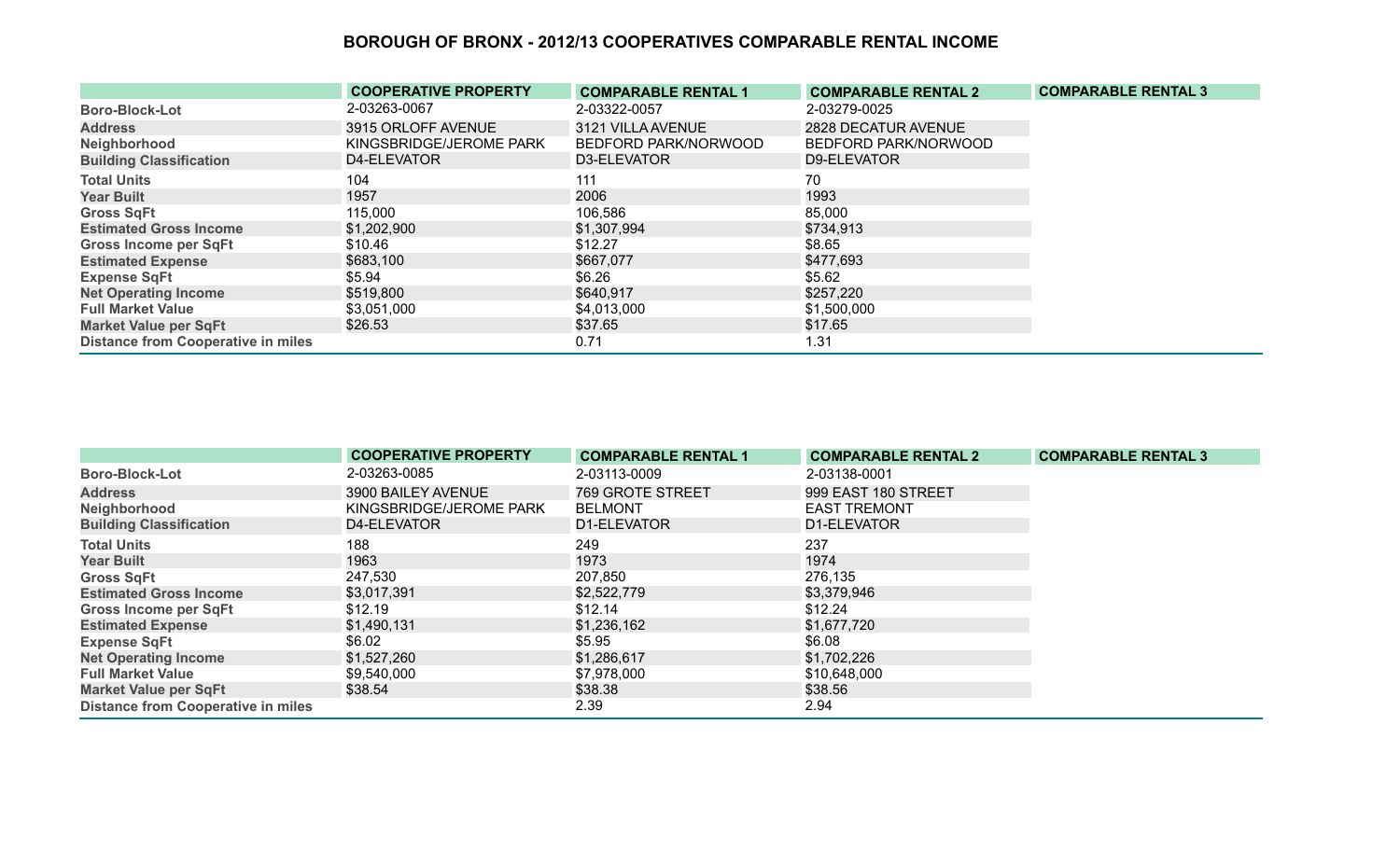|                                           | <b>COOPERATIVE PROPERTY</b> | <b>COMPARABLE RENTAL 1</b> | <b>COMPARABLE RENTAL 2</b> | <b>COMPARABLE RENTAL 3</b> |
|-------------------------------------------|-----------------------------|----------------------------|----------------------------|----------------------------|
| <b>Boro-Block-Lot</b>                     | 2-03263-0225                | 2-03246-0080               | 2-03252-0310               | 2-03296-0050               |
| <b>Address</b>                            | <b>75 WEST 238 STREET</b>   | 3890 SEDGWICK AVENUE       | 3971 GOUVERNEUR AVENUE     | 2869 BAINBRIDGE AVENUE     |
| Neighborhood                              | KINGSBRIDGE/JEROME PARK     | KINGSBRIDGE/JEROME PARK    | KINGSBRIDGE/JEROME PARK    | BEDFORD PARK/NORWOOD       |
| <b>Building Classification</b>            | D4-ELEVATOR                 | D7-ELEVATOR                | D1-ELEVATOR                | D1-ELEVATOR                |
| <b>Total Units</b>                        | 72                          | 57                         | 67                         | 72                         |
| <b>Year Built</b>                         | 1960                        | 1959                       | 1928                       | 1955                       |
| <b>Gross SqFt</b>                         | 77,000                      | 57,800                     | 65,394                     | 71,000                     |
| <b>Estimated Gross Income</b>             | \$845,460                   | \$599,713                  | \$850,571                  | \$779,835                  |
| <b>Gross Income per SqFt</b>              | \$10.98                     | \$10.38                    | \$13.01                    | \$10.98                    |
| <b>Estimated Expense</b>                  | \$491,260                   | \$335,839                  | \$425,752                  | \$453,047                  |
| <b>Expense SqFt</b>                       | \$6.38                      | \$5.81                     | \$6.51                     | \$6.38                     |
| <b>Net Operating Income</b>               | \$354,200                   | \$263,874                  | \$424,819                  | \$326,788                  |
| <b>Full Market Value</b>                  | \$2,122,000                 | \$1,543,000                | \$2,238,000                | \$1,958,000                |
| <b>Market Value per SqFt</b>              | \$27.56                     | \$26.70                    | \$34.22                    | \$27.58                    |
| <b>Distance from Cooperative in miles</b> |                             | 0.07                       | 0.18                       | 1.01                       |

|                                           | <b>COOPERATIVE PROPERTY</b> | <b>COMPARABLE RENTAL 1</b> | <b>COMPARABLE RENTAL 2</b> | <b>COMPARABLE RENTAL 3</b> |
|-------------------------------------------|-----------------------------|----------------------------|----------------------------|----------------------------|
| <b>Boro-Block-Lot</b>                     | 2-03263-0235                | 2-03322-0057               | 2-03240-0044               | 2-03215-0014               |
| <b>Address</b>                            | 3840 CANNON PLACE           | 3121 VILLA AVENUE          | 170 WEST KINGSBRIDGE ROAD  | 2620 UNIVERSITY AVENUE     |
| Neighborhood                              | KINGSBRIDGE/JEROME PARK     | BEDFORD PARK/NORWOOD       | KINGSBRIDGE HTS/UNIV HTS   | KINGSBRIDGE HTS/UNIV HTS   |
| <b>Building Classification</b>            | D4-ELEVATOR                 | D3-ELEVATOR                | D3-ELEVATOR                | D1-ELEVATOR                |
| <b>Total Units</b>                        | 171                         | 111                        | 91                         | 50                         |
| <b>Year Built</b>                         | 1958                        | 2006                       | 1973                       | 2004                       |
| <b>Gross SqFt</b>                         | 170,350                     | 106,586                    | 98,000                     | 46,586                     |
| <b>Estimated Gross Income</b>             | \$1,735,867                 | \$1,307,994                | \$819,291                  | \$474,545                  |
| <b>Gross Income per SqFt</b>              | \$10.19                     | \$12.27                    | \$8.36                     | \$10.19                    |
| <b>Estimated Expense</b>                  | \$936,925                   | \$667,077                  | \$475,189                  | \$256,286                  |
| <b>Expense SqFt</b>                       | \$5.50                      | \$6.26                     | \$4.85                     | \$5.50                     |
| <b>Net Operating Income</b>               | \$798,942                   | \$640,917                  | \$344,102                  | \$218,259                  |
| <b>Full Market Value</b>                  | \$4,652,000                 | \$4,013,000                | \$2,004,000                | \$1,273,000                |
| <b>Market Value per SqFt</b>              | \$27.31                     | \$37.65                    | \$20.45                    | \$27.33                    |
| <b>Distance from Cooperative in miles</b> |                             | 0.63                       | 0.96                       | 1.11                       |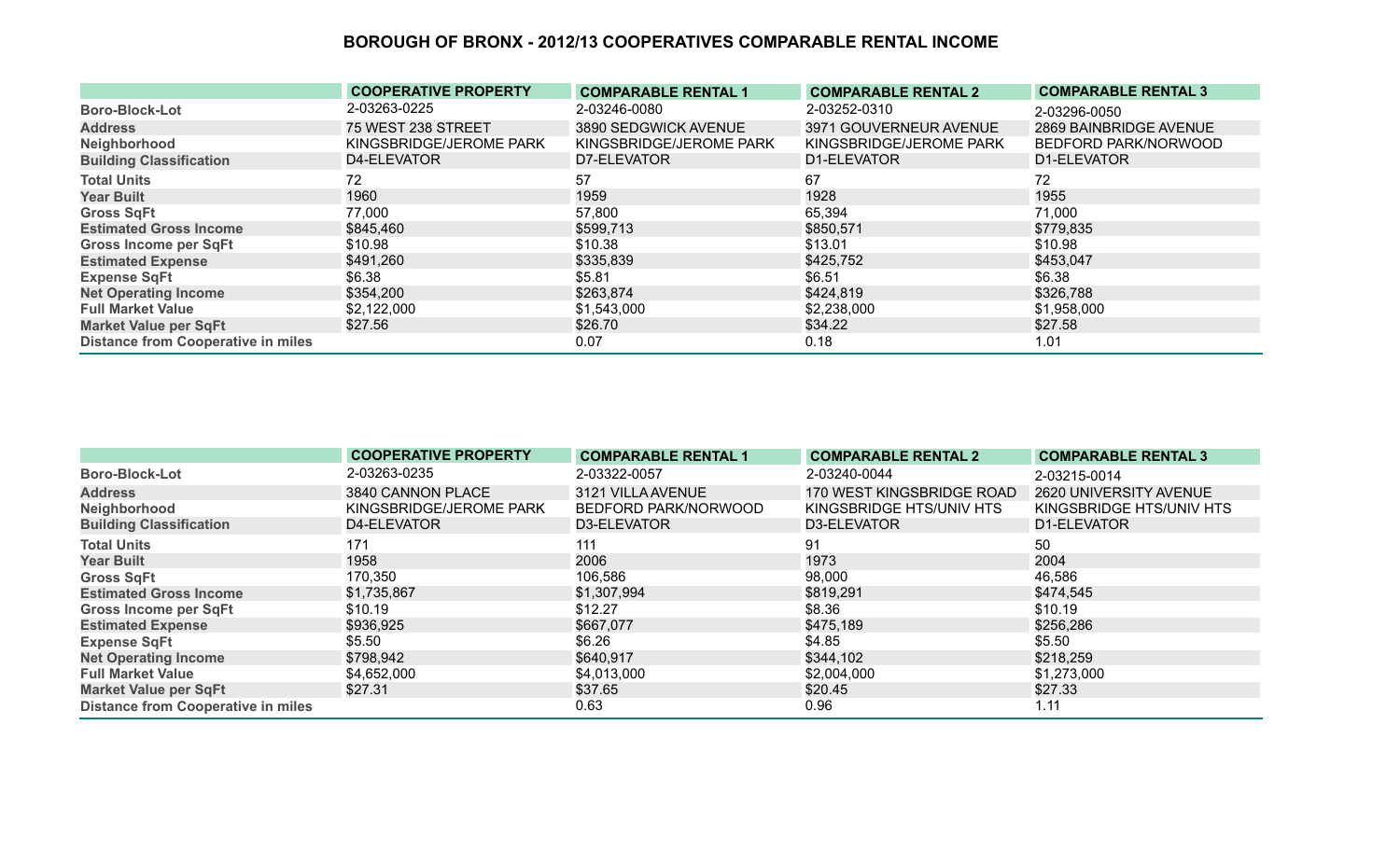|                                           | <b>COOPERATIVE PROPERTY</b> | <b>COMPARABLE RENTAL 1</b> | <b>COMPARABLE RENTAL 2</b> | <b>COMPARABLE RENTAL 3</b> |
|-------------------------------------------|-----------------------------|----------------------------|----------------------------|----------------------------|
| <b>Boro-Block-Lot</b>                     | 2-03267-0056                | 2-03262-0097               | 2-03318-0158               | 2-03246-0080               |
| <b>Address</b>                            | 3123 BAILEY AVENUE          | 3489 FT INDEPENDENCE STRE  | 2725 CRESTON AVENUE        | 3890 SEDGWICK AVENUE       |
| Neighborhood                              | KINGSBRIDGE/JEROME PARK     | KINGSBRIDGE/JEROME PARK    | BEDFORD PARK/NORWOOD       | KINGSBRIDGE/JEROME PARK    |
| <b>Building Classification</b>            | D4-ELEVATOR                 | D1-ELEVATOR                | D1-ELEVATOR                | D7-ELEVATOR                |
| <b>Total Units</b>                        | 53                          | 52                         | 30                         | 57                         |
| <b>Year Built</b>                         | 1964                        | 1963                       | 1965                       | 1959                       |
| <b>Gross SqFt</b>                         | 43,645                      | 49,290                     | 22,842                     | 57,800                     |
| <b>Estimated Gross Income</b>             | \$547,308                   | \$634,581                  | \$286,427                  | \$599,713                  |
| <b>Gross Income per SqFt</b>              | \$12.54                     | \$12.87                    | \$12.54                    | \$10.38                    |
| <b>Estimated Expense</b>                  | \$279,328                   | \$389,559                  | \$146,078                  | \$335,839                  |
| <b>Expense SqFt</b>                       | \$6.40                      | \$7.90                     | \$6.40                     | \$5.81                     |
| <b>Net Operating Income</b>               | \$267,980                   | \$245,022                  | \$140,349                  | \$263,874                  |
| <b>Full Market Value</b>                  | \$1,692,000                 | \$1,561,000                | \$742,000                  | \$1,543,000                |
| <b>Market Value per SqFt</b>              | \$38.77                     | \$31.67                    | \$32.48                    | \$26.70                    |
| <b>Distance from Cooperative in miles</b> |                             | 0.29                       | 0.78                       | 0.52                       |

|                                           | <b>COOPERATIVE PROPERTY</b> | <b>COMPARABLE RENTAL 1</b> | <b>COMPARABLE RENTAL 2</b> | <b>COMPARABLE RENTAL 3</b> |
|-------------------------------------------|-----------------------------|----------------------------|----------------------------|----------------------------|
| <b>Boro-Block-Lot</b>                     | 2-03267-0060                | 2-03256-0064               | 2-03252-0310               |                            |
| <b>Address</b>                            | 3119 BAILEY AVENUE          | 2834 HEATH AVENUE          | 3971 GOUVERNEUR AVENUE     |                            |
| Neighborhood                              | KINGSBRIDGE/JEROME PARK     | KINGSBRIDGE/JEROME PARK    | KINGSBRIDGE/JEROME PARK    |                            |
| <b>Building Classification</b>            | D4-ELEVATOR                 | D1-ELEVATOR                | D1-ELEVATOR                |                            |
| <b>Total Units</b>                        | 66                          | 65                         | 67                         |                            |
| <b>Year Built</b>                         | 1961                        | 1927                       | 1928                       |                            |
| <b>Gross SqFt</b>                         | 65,000                      | 68,448                     | 65,394                     |                            |
| <b>Estimated Gross Income</b>             | \$754,650                   | \$698,934                  | \$850,571                  |                            |
| <b>Gross Income per SqFt</b>              | \$11.61                     | \$10.21                    | \$13.01                    |                            |
| <b>Estimated Expense</b>                  | \$371,800                   | \$391,403                  | \$425,752                  |                            |
| <b>Expense SqFt</b>                       | \$5.72                      | \$5.72                     | \$6.51                     |                            |
| <b>Net Operating Income</b>               | \$382,850                   | \$307,531                  | \$424,819                  |                            |
| <b>Full Market Value</b>                  | \$2,154,000                 | \$1,430,000                | \$2,238,000                |                            |
| <b>Market Value per SqFt</b>              | \$33.14                     | \$20.89                    | \$34.22                    |                            |
| <b>Distance from Cooperative in miles</b> |                             | 0.45                       | 0.65                       |                            |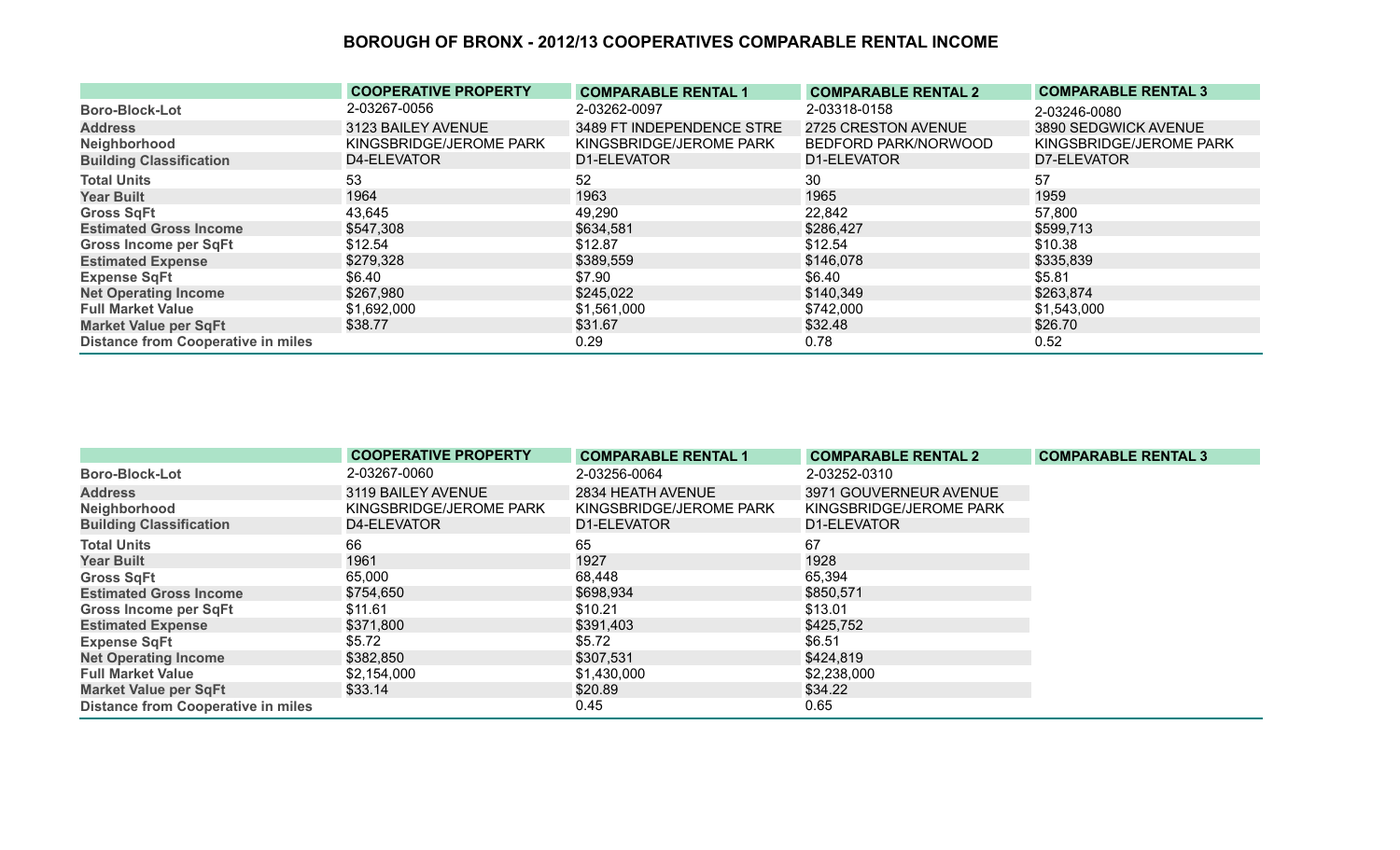|                                           | <b>COOPERATIVE PROPERTY</b> | <b>COMPARABLE RENTAL 1</b> | <b>COMPARABLE RENTAL 2</b> | <b>COMPARABLE RENTAL 3</b> |
|-------------------------------------------|-----------------------------|----------------------------|----------------------------|----------------------------|
| <b>Boro-Block-Lot</b>                     | 2-03271-0210                | 2-03246-0080               | 2-03252-0310               | 2-03296-0050               |
| <b>Address</b>                            | 180 VAN CORTLANDT PARK SO   | 3890 SEDGWICK AVENUE       | 3971 GOUVERNEUR AVENUE     | 2869 BAINBRIDGE AVENUE     |
| Neighborhood                              | KINGSBRIDGE/JEROME PARK     | KINGSBRIDGE/JEROME PARK    | KINGSBRIDGE/JEROME PARK    | BEDFORD PARK/NORWOOD       |
| <b>Building Classification</b>            | D4-ELEVATOR                 | D7-ELEVATOR                | D1-ELEVATOR                | D1-ELEVATOR                |
| <b>Total Units</b>                        | 73                          | 57                         | 67                         | 72.                        |
| <b>Year Built</b>                         | 1956                        | 1959                       | 1928                       | 1955                       |
| <b>Gross SqFt</b>                         | 78,864                      | 57,800                     | 65,394                     | 71,000                     |
| <b>Estimated Gross Income</b>             | \$865,927                   | \$599,713                  | \$850,571                  | \$779,835                  |
| <b>Gross Income per SqFt</b>              | \$10.98                     | \$10.38                    | \$13.01                    | \$10.98                    |
| <b>Estimated Expense</b>                  | \$503,152                   | \$335,839                  | \$425,752                  | \$453,047                  |
| <b>Expense SqFt</b>                       | \$6.38                      | \$5.81                     | \$6.51                     | \$6.38                     |
| <b>Net Operating Income</b>               | \$362,775                   | \$263,874                  | \$424,819                  | \$326,788                  |
| <b>Full Market Value</b>                  | \$2,173,000                 | \$1,543,000                | \$2,238,000                | \$1,958,000                |
| <b>Market Value per SqFt</b>              | \$27.55                     | \$26.70                    | \$34.22                    | \$27.58                    |
| <b>Distance from Cooperative in miles</b> |                             | 0.38                       | 0.42                       | 1.30                       |

|                                           | <b>COOPERATIVE PROPERTY</b> | <b>COMPARABLE RENTAL 1</b> | <b>COMPARABLE RENTAL 2</b> | <b>COMPARABLE RENTAL 3</b> |
|-------------------------------------------|-----------------------------|----------------------------|----------------------------|----------------------------|
| <b>Boro-Block-Lot</b>                     | 2-03277-0002                | 2-03287-0062               | 2-03279-0013               |                            |
| <b>Address</b>                            | 389 EAST 194 STREET         | 310 EAST 196 STREET        | 392 OLIVER PLACE           |                            |
| Neighborhood                              | BEDFORD PARK/NORWOOD        | BEDFORD PARK/NORWOOD       | BEDFORD PARK/NORWOOD       |                            |
| <b>Building Classification</b>            | C6-WALK-UP                  | C1-WALK-UP                 | C1-WALK-UP                 |                            |
| <b>Total Units</b>                        | 15                          | 28                         | 32                         |                            |
| <b>Year Built</b>                         | 1910                        | 1927                       | 1926                       |                            |
| <b>Gross SqFt</b>                         | 13,475                      | 23,000                     | 23,850                     |                            |
| <b>Estimated Gross Income</b>             | \$150,112                   | \$236,839                  | \$285,412                  |                            |
| <b>Gross Income per SqFt</b>              | \$11.14                     | \$10.30                    | \$11.97                    |                            |
| <b>Estimated Expense</b>                  | \$81,928                    | \$132,630                  | \$152,425                  |                            |
| <b>Expense SqFt</b>                       | \$6.08                      | \$5.77                     | \$6.39                     |                            |
| <b>Net Operating Income</b>               | \$68,184                    | \$104,209                  | \$132,987                  |                            |
| <b>Full Market Value</b>                  | \$411,000                   | \$482,000                  | \$825,000                  |                            |
| <b>Market Value per SqFt</b>              | \$30.50                     | \$20.96                    | \$34.59                    |                            |
| <b>Distance from Cooperative in miles</b> |                             | 0.13                       | 0.25                       |                            |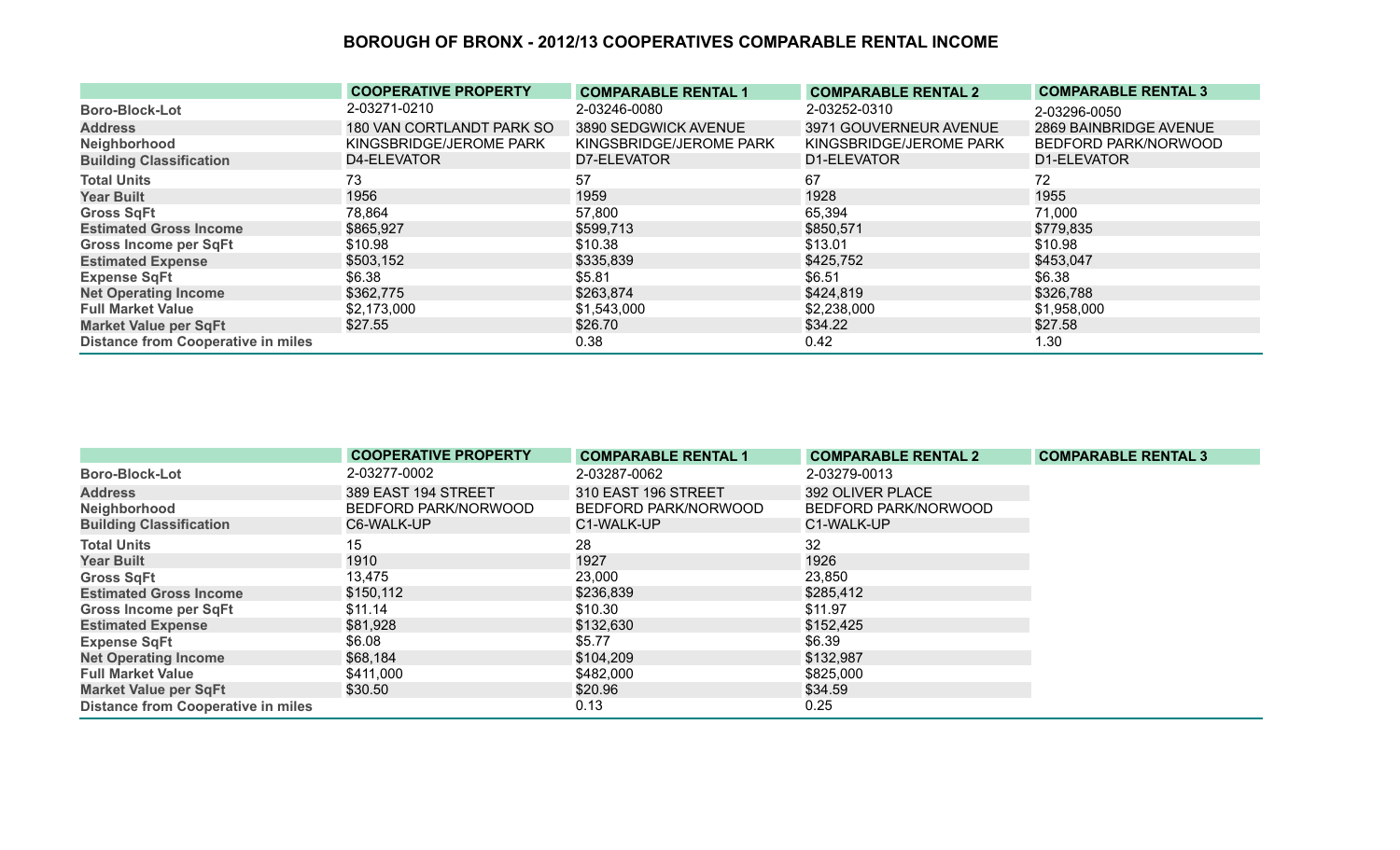|                                           | <b>COOPERATIVE PROPERTY</b> | <b>COMPARABLE RENTAL 1</b> | <b>COMPARABLE RENTAL 2</b> | <b>COMPARABLE RENTAL 3</b> |
|-------------------------------------------|-----------------------------|----------------------------|----------------------------|----------------------------|
| <b>Boro-Block-Lot</b>                     | 2-03277-0023                | 2-03055-0012               | 2-03219-0216               | 2-03172-0008               |
| <b>Address</b>                            | 2676 DECATUR AVENUE         | 530 EAST 187 STREET        | 117 FATHER ZEISER PLACE    | 2314 MORRIS AVENUE         |
| Neighborhood                              | BEDFORD PARK/NORWOOD        | <b>BELMONT</b>             | KINGSBRIDGE HTS/UNIV HTS   | <b>FORDHAM</b>             |
| <b>Building Classification</b>            | C6-WALK-UP                  | C1-WALK-UP                 | C1-WALK-UP                 | C1-WALK-UP                 |
| <b>Total Units</b>                        | 16                          | 17                         | 27                         | 37                         |
| <b>Year Built</b>                         | 1908                        | 1910                       | 1916                       | 1923                       |
| <b>Gross SqFt</b>                         | 18,000                      | 12,320                     | 22,000                     | 27,375                     |
| <b>Estimated Gross Income</b>             | \$242,100                   | \$167,150                  | \$274,527                  | \$368,156                  |
| <b>Gross Income per SqFt</b>              | \$13.45                     | \$13.57                    | \$12.48                    | \$13.45                    |
| <b>Estimated Expense</b>                  | \$147,600                   | \$79,840                   | \$147,455                  | \$224,575                  |
| <b>Expense SqFt</b>                       | \$8.20                      | \$6.48                     | \$6.70                     | \$8.20                     |
| <b>Net Operating Income</b>               | \$94,500                    | \$87,310                   | \$127,072                  | \$143,581                  |
| <b>Full Market Value</b>                  | \$612,000                   | \$567,000                  | \$782,000                  | \$929,000                  |
| <b>Market Value per SqFt</b>              | \$34.00                     | \$46.02                    | \$35.55                    | \$33.94                    |
| <b>Distance from Cooperative in miles</b> |                             | 0.55                       | 0.84                       | 0.71                       |

|                                           | <b>COOPERATIVE PROPERTY</b> | <b>COMPARABLE RENTAL 1</b> | <b>COMPARABLE RENTAL 2</b> | <b>COMPARABLE RENTAL 3</b>     |
|-------------------------------------------|-----------------------------|----------------------------|----------------------------|--------------------------------|
| <b>Boro-Block-Lot</b>                     | 2-03279-0016                | 2-03309-0061               | 2-03345-0011               | 2-03323-0032                   |
| <b>Address</b>                            | 398 OLIVER PLACE            | 200 EAST MOSHOLU PARKWAY   | 3136 PERRY AVENUE          | <b>19 VAN CORTLANDT AVENUE</b> |
| Neighborhood                              | BEDFORD PARK/NORWOOD        | BEDFORD PARK/NORWOOD       | BEDFORD PARK/NORWOOD       | BEDFORD PARK/NORWOOD           |
| <b>Building Classification</b>            | D4-ELEVATOR                 | D1-ELEVATOR                | D1-ELEVATOR                | D1-ELEVATOR                    |
| <b>Total Units</b>                        | 47                          | 42                         | 48                         | 43                             |
| <b>Year Built</b>                         | 1938                        | 1936                       | 1928                       | 1932                           |
| <b>Gross SqFt</b>                         | 42,975                      | 45,810                     | 50,000                     | 49,657                         |
| <b>Estimated Gross Income</b>             | \$414,709                   | \$433,869                  | \$502,246                  | \$478,959                      |
| <b>Gross Income per SqFt</b>              | \$9.65                      | \$9.47                     | \$10.04                    | \$9.65                         |
| <b>Estimated Expense</b>                  | \$181,784                   | \$242,967                  | \$281,258                  | \$210,018                      |
| <b>Expense SqFt</b>                       | \$4.23                      | \$5.30                     | \$5.63                     | \$4.23                         |
| <b>Net Operating Income</b>               | \$232,925                   | \$190,902                  | \$220,988                  | \$268,941                      |
| <b>Full Market Value</b>                  | \$1,356,000                 | \$1,071,000                | \$1,273,000                | \$1,079,000                    |
| <b>Market Value per SqFt</b>              | \$31.55                     | \$23.38                    | \$25.46                    | \$21.73                        |
| <b>Distance from Cooperative in miles</b> |                             | 0.49                       | 0.62                       | 0.82                           |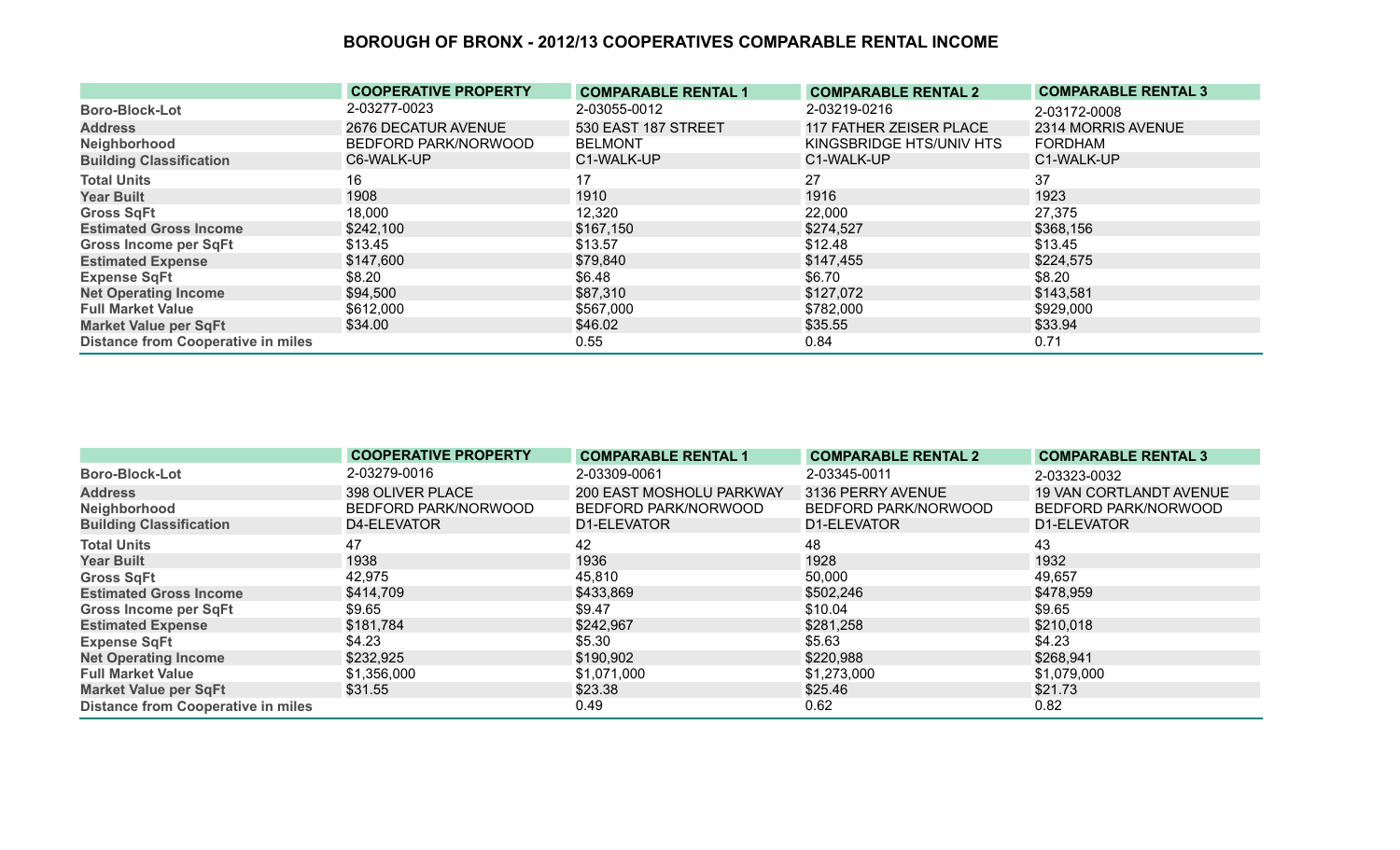|                                           | <b>COOPERATIVE PROPERTY</b> | <b>COMPARABLE RENTAL 1</b> | <b>COMPARABLE RENTAL 2</b> | <b>COMPARABLE RENTAL 3</b> |
|-------------------------------------------|-----------------------------|----------------------------|----------------------------|----------------------------|
| <b>Boro-Block-Lot</b>                     | 2-03280-0013                | 2-03354-0005               | 2-03328-0147               |                            |
| <b>Address</b>                            | 2962 DECATUR AVENUE         | 3200 DECATUR AVENUE        | 3530 DEKALB AVENUE         |                            |
| Neighborhood                              | BEDFORD PARK/NORWOOD        | BEDFORD PARK/NORWOOD       | BEDFORD PARK/NORWOOD       |                            |
| <b>Building Classification</b>            | D4-ELEVATOR                 | D1-ELEVATOR                | D1-ELEVATOR                |                            |
| <b>Total Units</b>                        | 74                          | 42                         | 49                         |                            |
| <b>Year Built</b>                         | 1940                        | 1936                       | 1936                       |                            |
| <b>Gross SqFt</b>                         | 43,195                      | 49,000                     | 49,400                     |                            |
| <b>Estimated Gross Income</b>             | \$485,944                   | \$574,922                  | \$531,803                  |                            |
| <b>Gross Income per SqFt</b>              | \$11.25                     | \$11.73                    | \$10.77                    |                            |
| <b>Estimated Expense</b>                  | \$254,851                   | \$293,210                  | \$287,347                  |                            |
| <b>Expense SqFt</b>                       | \$5.90                      | \$5.98                     | \$5.82                     |                            |
| <b>Net Operating Income</b>               | \$231,093                   | \$281,712                  | \$244,456                  |                            |
| <b>Full Market Value</b>                  | \$1,399,000                 | \$1,682,000                | \$1,452,000                |                            |
| <b>Market Value per SqFt</b>              | \$32.39                     | \$34.33                    | \$29.39                    |                            |
| <b>Distance from Cooperative in miles</b> |                             | 0.57                       | 1.02                       |                            |

|                                           | <b>COOPERATIVE PROPERTY</b> | <b>COMPARABLE RENTAL 1</b> | <b>COMPARABLE RENTAL 2</b> | <b>COMPARABLE RENTAL 3</b> |
|-------------------------------------------|-----------------------------|----------------------------|----------------------------|----------------------------|
| <b>Boro-Block-Lot</b>                     | 2-03281-0001                | 2-03314-0062               | 2-03296-0050               |                            |
| <b>Address</b>                            | 325 EAST 201 STREET         | 2675 GRAND CONCOURSE       | 2869 BAINBRIDGE AVENUE     |                            |
| Neighborhood                              | BEDFORD PARK/NORWOOD        | BEDFORD PARK/NORWOOD       | BEDFORD PARK/NORWOOD       |                            |
| <b>Building Classification</b>            | D4-ELEVATOR                 | D7-ELEVATOR                | D1-ELEVATOR                |                            |
| <b>Total Units</b>                        | 73                          | 48                         | 72                         |                            |
| <b>Year Built</b>                         | 1950                        | 1952                       | 1955                       |                            |
| <b>Gross SqFt</b>                         | 96,250                      | 38,388                     | 71,000                     |                            |
| <b>Estimated Gross Income</b>             | \$1,121,313                 | \$472,951                  | \$779,835                  |                            |
| <b>Gross Income per SqFt</b>              | \$11.65                     | \$12.32                    | \$10.98                    |                            |
| <b>Estimated Expense</b>                  | \$633,325                   | \$260,246                  | \$453,047                  |                            |
| <b>Expense SqFt</b>                       | \$6.58                      | \$6.78                     | \$6.38                     |                            |
| <b>Net Operating Income</b>               | \$487,988                   | \$212,705                  | \$326,788                  |                            |
| <b>Full Market Value</b>                  | \$2,995,000                 | \$1,334,000                | \$1,958,000                |                            |
| <b>Market Value per SqFt</b>              | \$31.12                     | \$34.75                    | \$27.58                    |                            |
| <b>Distance from Cooperative in miles</b> |                             | 0.65                       | 0.27                       |                            |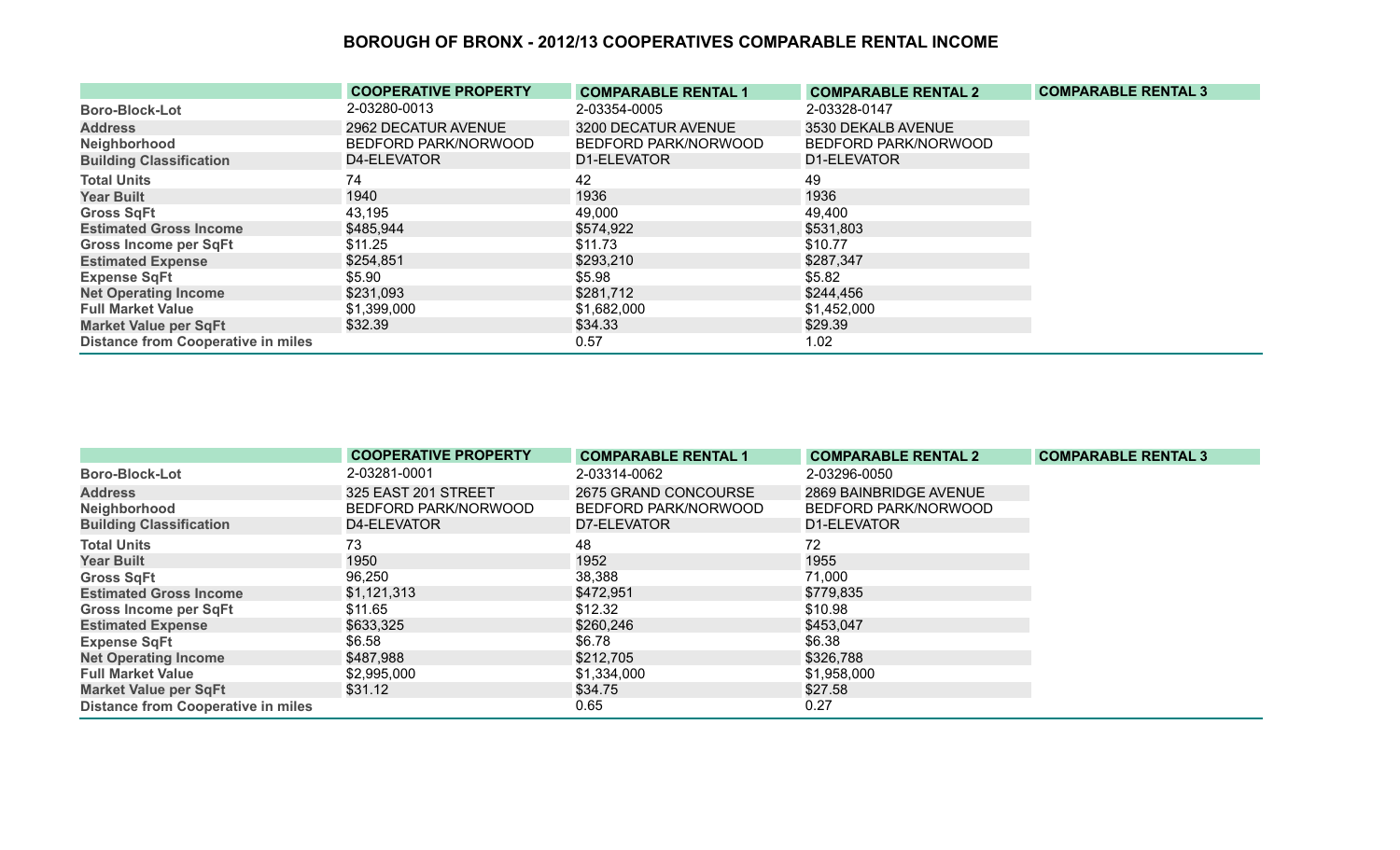|                                           | <b>COOPERATIVE PROPERTY</b> | <b>COMPARABLE RENTAL 1</b> | <b>COMPARABLE RENTAL 2</b> | <b>COMPARABLE RENTAL 3</b> |
|-------------------------------------------|-----------------------------|----------------------------|----------------------------|----------------------------|
| <b>Boro-Block-Lot</b>                     | 2-03281-0018                | 2-03328-0147               | 2-03345-0011               |                            |
| <b>Address</b>                            | 340 EAST MOSHOLU PARKWAY    | 3530 DEKALB AVENUE         | 3136 PERRY AVENUE          |                            |
| Neighborhood                              | BEDFORD PARK/NORWOOD        | BEDFORD PARK/NORWOOD       | BEDFORD PARK/NORWOOD       |                            |
| <b>Building Classification</b>            | D4-ELEVATOR                 | D1-ELEVATOR                | D1-ELEVATOR                |                            |
| <b>Total Units</b>                        | 56                          | 49                         | 48                         |                            |
| <b>Year Built</b>                         | 1937                        | 1936                       | 1928                       |                            |
| <b>Gross SqFt</b>                         | 48,628                      | 49,400                     | 50,000                     |                            |
| <b>Estimated Gross Income</b>             | \$506,217                   | \$531,803                  | \$502,246                  |                            |
| <b>Gross Income per SqFt</b>              | \$10.41                     | \$10.77                    | \$10.04                    |                            |
| <b>Estimated Expense</b>                  | \$278,638                   | \$287,347                  | \$281,258                  |                            |
| <b>Expense SqFt</b>                       | \$5.73                      | \$5.82                     | \$5.63                     |                            |
| <b>Net Operating Income</b>               | \$227,579                   | \$244,456                  | \$220,988                  |                            |
| <b>Full Market Value</b>                  | \$1,333,000                 | \$1,452,000                | \$1,273,000                |                            |
| <b>Market Value per SqFt</b>              | \$27.41                     | \$29.39                    | \$25.46                    |                            |
| <b>Distance from Cooperative in miles</b> |                             | 0.86                       | 0.32                       |                            |

|                                           | <b>COOPERATIVE PROPERTY</b> | <b>COMPARABLE RENTAL 1</b> | <b>COMPARABLE RENTAL 2</b> | <b>COMPARABLE RENTAL 3</b> |
|-------------------------------------------|-----------------------------|----------------------------|----------------------------|----------------------------|
| <b>Boro-Block-Lot</b>                     | 2-03282-0007                | 2-03296-0050               | 2-03274-0027               | 2-03288-0010               |
| <b>Address</b>                            | 2640 MARION AVENUE          | 2869 BAINBRIDGE AVENUE     | 2995 BOTANICAL SQUARE      | 315 EAST 196 STREET        |
| Neighborhood                              | BEDFORD PARK/NORWOOD        | BEDFORD PARK/NORWOOD       | <b>BRONX PARK</b>          | BEDFORD PARK/NORWOOD       |
| <b>Building Classification</b>            | D4-ELEVATOR                 | D1-ELEVATOR                | D7-ELEVATOR                | D1-ELEVATOR                |
| <b>Total Units</b>                        | 72                          | 72                         | 100                        | 59                         |
| <b>Year Built</b>                         | 1961                        | 1955                       | 1927                       | 1941                       |
| <b>Gross SqFt</b>                         | 91,075                      | 71,000                     | 89,700                     | 67,757                     |
| <b>Estimated Gross Income</b>             | \$954,466                   | \$779,835                  | \$940,124                  | \$691,329                  |
| <b>Gross Income per SqFt</b>              | \$10.48                     | \$10.98                    | \$10.48                    | \$10.20                    |
| <b>Estimated Expense</b>                  | \$534,610                   | \$453,047                  | \$526,469                  | \$442,451                  |
| <b>Expense SqFt</b>                       | \$5.87                      | \$6.38                     | \$5.87                     | \$6.53                     |
| <b>Net Operating Income</b>               | \$419,856                   | \$326,788                  | \$413,655                  | \$248,878                  |
| <b>Full Market Value</b>                  | \$2,366,000                 | \$1,958,000                | \$1,960,000                | \$1,285,000                |
| <b>Market Value per SqFt</b>              | \$25.98                     | \$27.58                    | \$21.85                    | \$18.96                    |
| <b>Distance from Cooperative in miles</b> |                             | 0.36                       | 0.47                       | 0.15                       |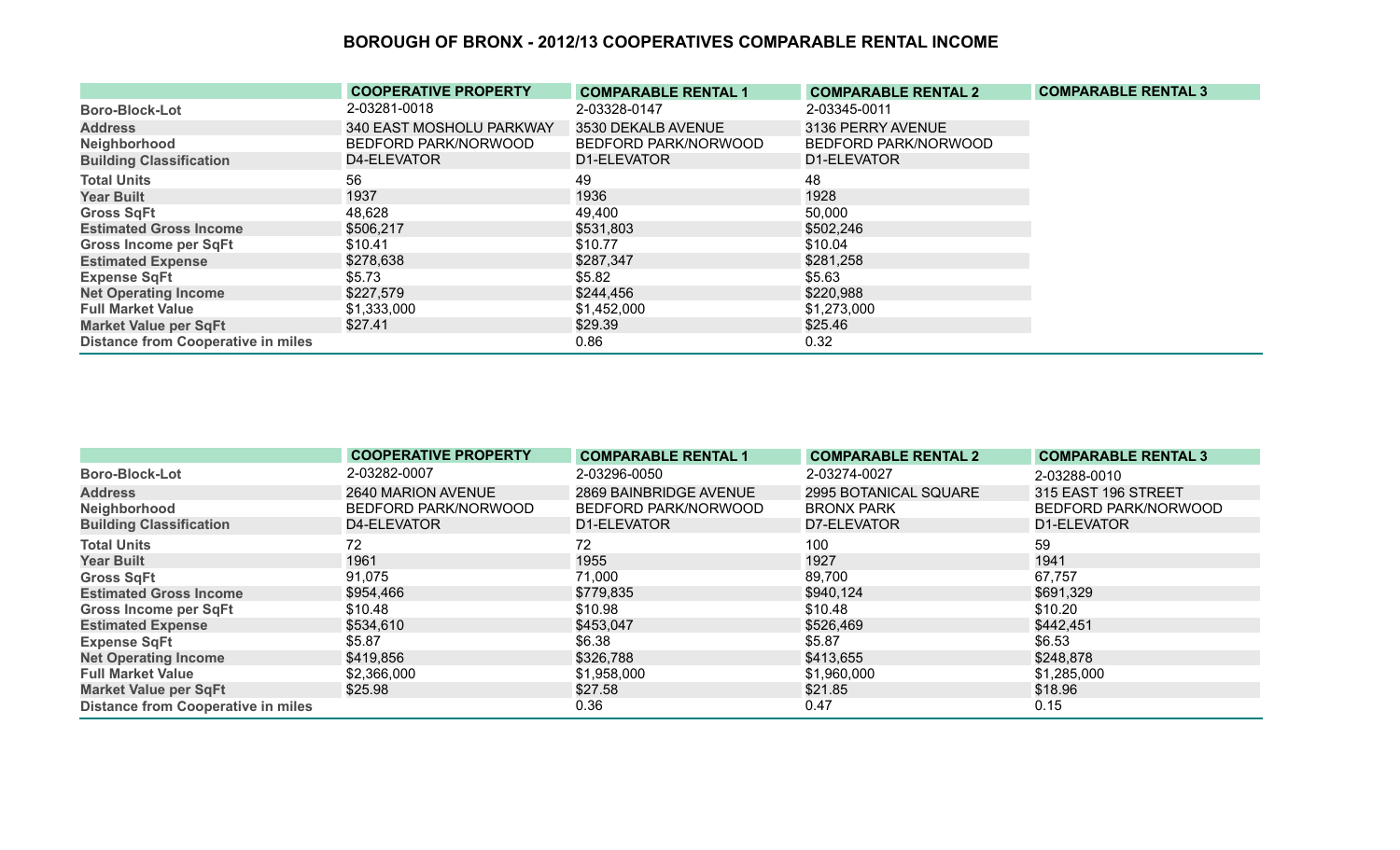|                                           | <b>COOPERATIVE PROPERTY</b> | <b>COMPARABLE RENTAL 1</b> | <b>COMPARABLE RENTAL 2</b> | <b>COMPARABLE RENTAL 3</b> |
|-------------------------------------------|-----------------------------|----------------------------|----------------------------|----------------------------|
| <b>Boro-Block-Lot</b>                     | 2-03282-0046                | 2-03279-0013               | 2-03183-0037               |                            |
| <b>Address</b>                            | 2665 DECATUR AVENUE         | 392 OLIVER PLACE           | 2356 WALTON AVENUE         |                            |
| Neighborhood                              | BEDFORD PARK/NORWOOD        | BEDFORD PARK/NORWOOD       | <b>FORDHAM</b>             |                            |
| <b>Building Classification</b>            | C6-WALK-UP                  | C1-WALK-UP                 | C1-WALK-UP                 |                            |
| <b>Total Units</b>                        | 26                          | 32                         | 34                         |                            |
| <b>Year Built</b>                         | 1916                        | 1926                       | 1921                       |                            |
| <b>Gross SqFt</b>                         | 24,000                      | 23,850                     | 26,515                     |                            |
| <b>Estimated Gross Income</b>             | \$284,160                   | \$285,412                  | \$310,292                  |                            |
| Gross Income per SqFt                     | \$11.84                     | \$11.97                    | \$11.70                    |                            |
| <b>Estimated Expense</b>                  | \$162,720                   | \$152,425                  | \$190,077                  |                            |
| <b>Expense SqFt</b>                       | \$6.78                      | \$6.39                     | \$7.17                     |                            |
| <b>Net Operating Income</b>               | \$121,440                   | \$132,987                  | \$120,215                  |                            |
| <b>Full Market Value</b>                  | \$750,000                   | \$825,000                  | \$739,000                  |                            |
| <b>Market Value per SqFt</b>              | \$31.25                     | \$34.59                    | \$27.87                    |                            |
| <b>Distance from Cooperative in miles</b> |                             | 0.26                       | 0.69                       |                            |

|                                           | <b>COOPERATIVE PROPERTY</b> | <b>COMPARABLE RENTAL 1</b> | <b>COMPARABLE RENTAL 2</b> | <b>COMPARABLE RENTAL 3</b> |
|-------------------------------------------|-----------------------------|----------------------------|----------------------------|----------------------------|
| <b>Boro-Block-Lot</b>                     | 2-03283-0013                | 2-03290-0042               | 2-03293-0106               | 2-03285-0019               |
| <b>Address</b>                            | 2716 MARION AVENUE          | 2805 POND PLACE            | 271 EAST KINGSBRIDGE ROAD  | 2976 MARION AVENUE         |
| Neighborhood                              | BEDFORD PARK/NORWOOD        | BEDFORD PARK/NORWOOD       | <b>FORDHAM</b>             | BEDFORD PARK/NORWOOD       |
| <b>Building Classification</b>            | D4-ELEVATOR                 | D1-ELEVATOR                | D6-ELEVATOR                | D1-ELEVATOR                |
| <b>Total Units</b>                        | 74                          | 61                         | 73                         | 62                         |
| <b>Year Built</b>                         | 1950                        | 1954                       | 1941                       | 1950                       |
| <b>Gross SqFt</b>                         | 88,400                      | 66,660                     | 76,479                     | 67,930                     |
| <b>Estimated Gross Income</b>             | \$939,692                   | \$708,662                  | \$782,588                  | \$797,559                  |
| <b>Gross Income per SqFt</b>              | \$10.63                     | \$10.63                    | \$10.23                    | \$11.74                    |
| <b>Estimated Expense</b>                  | \$525,980                   | \$396,851                  | \$361,814                  | \$393,082                  |
| <b>Expense SqFt</b>                       | \$5.95                      | \$5.95                     | \$4.73                     | \$5.79                     |
| <b>Net Operating Income</b>               | \$413,712                   | \$311,811                  | \$420,774                  | \$404,477                  |
| <b>Full Market Value</b>                  | \$2,345,000                 | \$1,843,000                | \$1,978,000                | \$2,491,000                |
| <b>Market Value per SqFt</b>              | \$26.53                     | \$27.65                    | \$25.86                    | \$36.67                    |
| <b>Distance from Cooperative in miles</b> |                             | 0.14                       | 0.25                       | 0.36                       |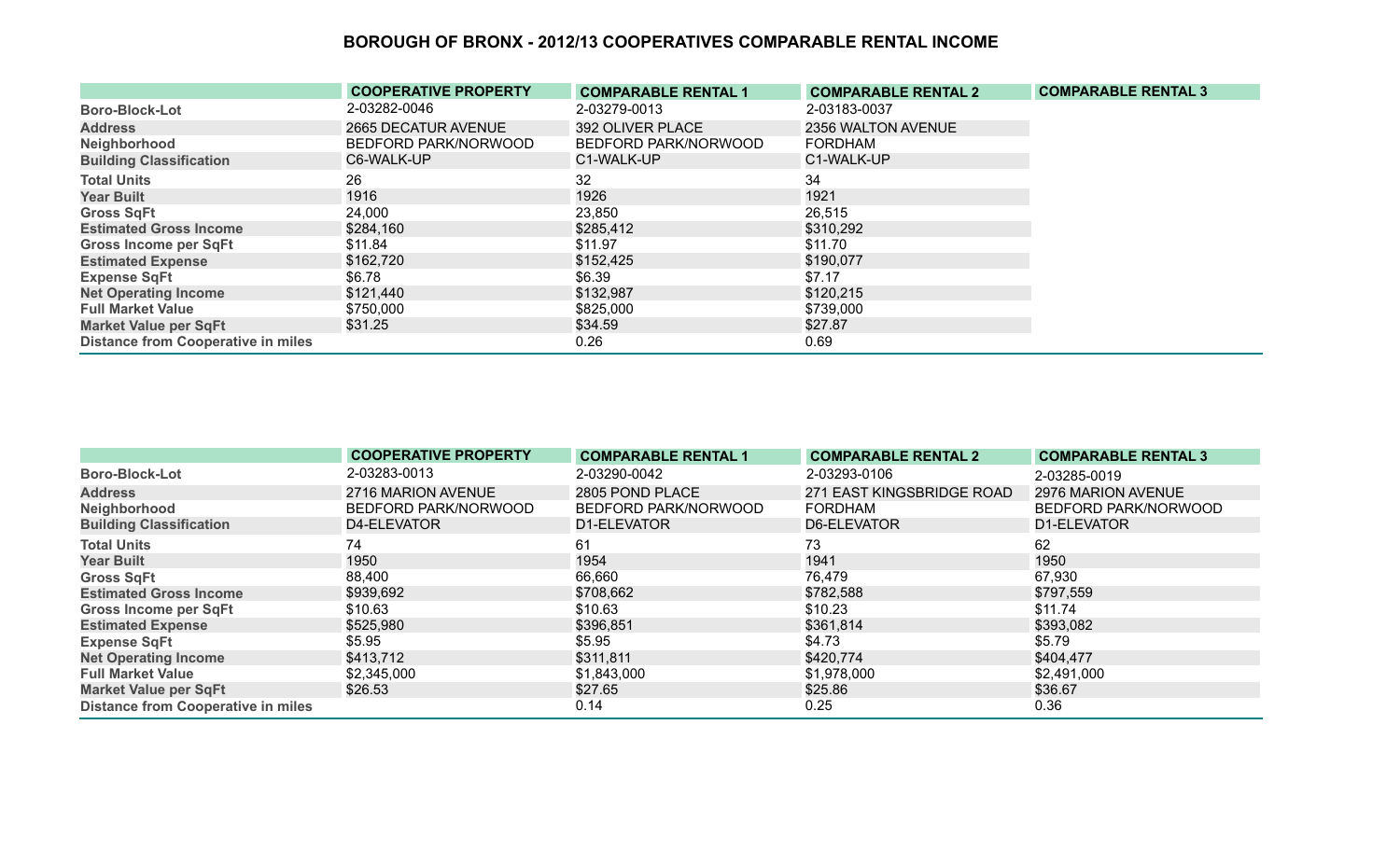|                                           | <b>COOPERATIVE PROPERTY</b> | <b>COMPARABLE RENTAL 1</b> | <b>COMPARABLE RENTAL 2</b> | <b>COMPARABLE RENTAL 3</b> |
|-------------------------------------------|-----------------------------|----------------------------|----------------------------|----------------------------|
| <b>Boro-Block-Lot</b>                     | 2-03284-0048                | 2-03296-0050               | 2-03354-0005               |                            |
| <b>Address</b>                            | 2866 MARION AVENUE          | 2869 BAINBRIDGE AVENUE     | 3200 DECATUR AVENUE        |                            |
| Neighborhood                              | BEDFORD PARK/NORWOOD        | BEDFORD PARK/NORWOOD       | BEDFORD PARK/NORWOOD       |                            |
| <b>Building Classification</b>            | D4-ELEVATOR                 | D1-ELEVATOR                | D1-ELEVATOR                |                            |
| <b>Total Units</b>                        | 67                          | 72                         | 42                         |                            |
| <b>Year Built</b>                         | 1956                        | 1955                       | 1936                       |                            |
| <b>Gross SqFt</b>                         | 71,652                      | 71,000                     | 49,000                     |                            |
| <b>Estimated Gross Income</b>             | \$813,967                   | \$779,835                  | \$574,922                  |                            |
| <b>Gross Income per SqFt</b>              | \$11.36                     | \$10.98                    | \$11.73                    |                            |
| <b>Estimated Expense</b>                  | \$442,809                   | \$453,047                  | \$293,210                  |                            |
| <b>Expense SqFt</b>                       | \$6.18                      | \$6.38                     | \$5.98                     |                            |
| <b>Net Operating Income</b>               | \$371,158                   | \$326,788                  | \$281,712                  |                            |
| <b>Full Market Value</b>                  | \$2,255,000                 | \$1,958,000                | \$1,682,000                |                            |
| <b>Market Value per SqFt</b>              | \$31.47                     | \$27.58                    | \$34.33                    |                            |
| <b>Distance from Cooperative in miles</b> |                             | 0.17                       | 0.66                       |                            |

|                                           | <b>COOPERATIVE PROPERTY</b> | <b>COMPARABLE RENTAL 1</b> | <b>COMPARABLE RENTAL 2</b> | <b>COMPARABLE RENTAL 3</b>     |
|-------------------------------------------|-----------------------------|----------------------------|----------------------------|--------------------------------|
| <b>Boro-Block-Lot</b>                     | 2-03285-0052                | 2-03292-0019               | 2-03309-0061               | 2-03323-0032                   |
| <b>Address</b>                            | 2965 DECATUR AVENUE         | 2968 PERRY AVENUE          | 200 EAST MOSHOLU PARKWAY   | <b>19 VAN CORTLANDT AVENUE</b> |
| Neighborhood                              | BEDFORD PARK/NORWOOD        | BEDFORD PARK/NORWOOD       | BEDFORD PARK/NORWOOD       | BEDFORD PARK/NORWOOD           |
| <b>Building Classification</b>            | D4-ELEVATOR                 | D1-ELEVATOR                | D1-ELEVATOR                | D1-ELEVATOR                    |
| <b>Total Units</b>                        | 37                          | 31                         | 42                         | 43                             |
| <b>Year Built</b>                         | 1936                        | 1931                       | 1936                       | 1932                           |
| <b>Gross SqFt</b>                         | 39,550                      | 34,320                     | 45,810                     | 49,657                         |
| <b>Estimated Gross Income</b>             | \$374,539                   | \$301,033                  | \$433,869                  | \$478,959                      |
| <b>Gross Income per SqFt</b>              | \$9.47                      | \$8.77                     | \$9.47                     | \$9.65                         |
| <b>Estimated Expense</b>                  | \$209,615                   | \$195,671                  | \$242,967                  | \$210,018                      |
| <b>Expense SqFt</b>                       | \$5.30                      | \$5.70                     | \$5.30                     | \$4.23                         |
| <b>Net Operating Income</b>               | \$164,924                   | \$105,362                  | \$190,902                  | \$268,941                      |
| <b>Full Market Value</b>                  | \$945,000                   | \$613,000                  | \$1,071,000                | \$1,079,000                    |
| <b>Market Value per SqFt</b>              | \$23.89                     | \$17.86                    | \$23.38                    | \$21.73                        |
| <b>Distance from Cooperative in miles</b> |                             | 0.05                       | 0.32                       | 0.67                           |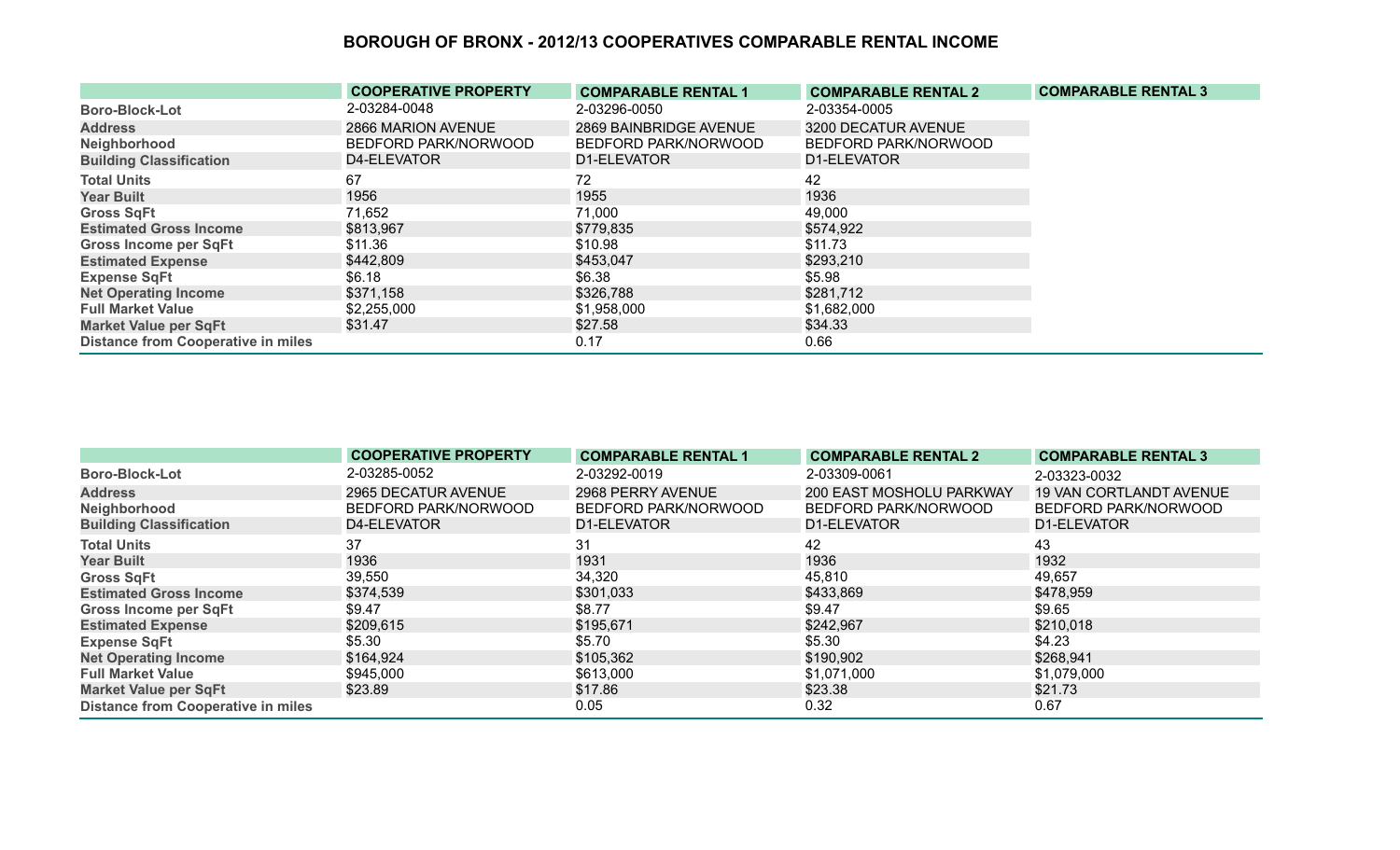|                                           | <b>COOPERATIVE PROPERTY</b> | <b>COMPARABLE RENTAL 1</b> | <b>COMPARABLE RENTAL 2</b> | <b>COMPARABLE RENTAL 3</b> |
|-------------------------------------------|-----------------------------|----------------------------|----------------------------|----------------------------|
| <b>Boro-Block-Lot</b>                     | 2-03287-0100                | 2-03319-0064               | 2-03288-0010               |                            |
| <b>Address</b>                            | 2661 MARION AVENUE          | <b>5 MINERVA PLACE</b>     | 315 EAST 196 STREET        |                            |
| Neighborhood                              | BEDFORD PARK/NORWOOD        | BEDFORD PARK/NORWOOD       | BEDFORD PARK/NORWOOD       |                            |
| <b>Building Classification</b>            | D4-ELEVATOR                 | D7-ELEVATOR                | D1-ELEVATOR                |                            |
| <b>Total Units</b>                        | 73.                         | 78                         | 59                         |                            |
| <b>Year Built</b>                         | 1966                        | 1928                       | 1941                       |                            |
| <b>Gross SqFt</b>                         | 81,730                      | 82,500                     | 67,757                     |                            |
| <b>Estimated Gross Income</b>             | \$845,906                   | \$865,060                  | \$691,329                  |                            |
| <b>Gross Income per SqFt</b>              | \$10.35                     | \$10.49                    | \$10.20                    |                            |
| <b>Estimated Expense</b>                  | \$439,707                   | \$348,902                  | \$442,451                  |                            |
| <b>Expense SqFt</b>                       | \$5.38                      | \$4.23                     | \$6.53                     |                            |
| <b>Net Operating Income</b>               | \$406,199                   | \$516,158                  | \$248,878                  |                            |
| <b>Full Market Value</b>                  | \$2,168,000                 | \$2,420,000                | \$1,285,000                |                            |
| <b>Market Value per SqFt</b>              | \$26.53                     | \$29.33                    | \$18.96                    |                            |
| <b>Distance from Cooperative in miles</b> |                             | 0.42                       | 0.10                       |                            |

|                                           | <b>COOPERATIVE PROPERTY</b> | <b>COMPARABLE RENTAL 1</b> | <b>COMPARABLE RENTAL 2</b> | <b>COMPARABLE RENTAL 3</b> |
|-------------------------------------------|-----------------------------|----------------------------|----------------------------|----------------------------|
| <b>Boro-Block-Lot</b>                     | 2-03293-0052                | 2-03023-0100               | 2-03026-0007               | 2-03287-0062               |
| <b>Address</b>                            | 274 EAST 194 STREET         | 303 EAST 188 STREET        | 2474 MARION AVENUE         | 310 EAST 196 STREET        |
| Neighborhood                              | <b>FORDHAM</b>              | <b>FORDHAM</b>             | <b>FORDHAM</b>             | BEDFORD PARK/NORWOOD       |
| <b>Building Classification</b>            | C6-WALK-UP                  | C1-WALK-UP                 | C1-WALK-UP                 | C1-WALK-UP                 |
| <b>Total Units</b>                        | 20                          | 11                         | 25                         | 28                         |
| <b>Year Built</b>                         | 1912                        | 1913                       | 1911                       | 1927                       |
| <b>Gross SqFt</b>                         | 18,500                      | 13,490                     | 25,025                     | 23,000                     |
| <b>Estimated Gross Income</b>             | \$190,550                   | \$145,814                  | \$225,000                  | \$236,839                  |
| Gross Income per SqFt                     | \$10.30                     | \$10.81                    | \$8.99                     | \$10.30                    |
| <b>Estimated Expense</b>                  | \$106,745                   | \$89,233                   | \$139,202                  | \$132,630                  |
| <b>Expense SqFt</b>                       | \$5.77                      | \$6.61                     | \$5.56                     | \$5.77                     |
| <b>Net Operating Income</b>               | \$83,805                    | \$56,581                   | \$85,798                   | \$104,209                  |
| <b>Full Market Value</b>                  | \$489,000                   | \$337,000                  | \$481,000                  | \$482,000                  |
| <b>Market Value per SqFt</b>              | \$26.43                     | \$24.98                    | \$19.22                    | \$20.96                    |
| <b>Distance from Cooperative in miles</b> |                             | 0.19                       | 0.20                       | 0.16                       |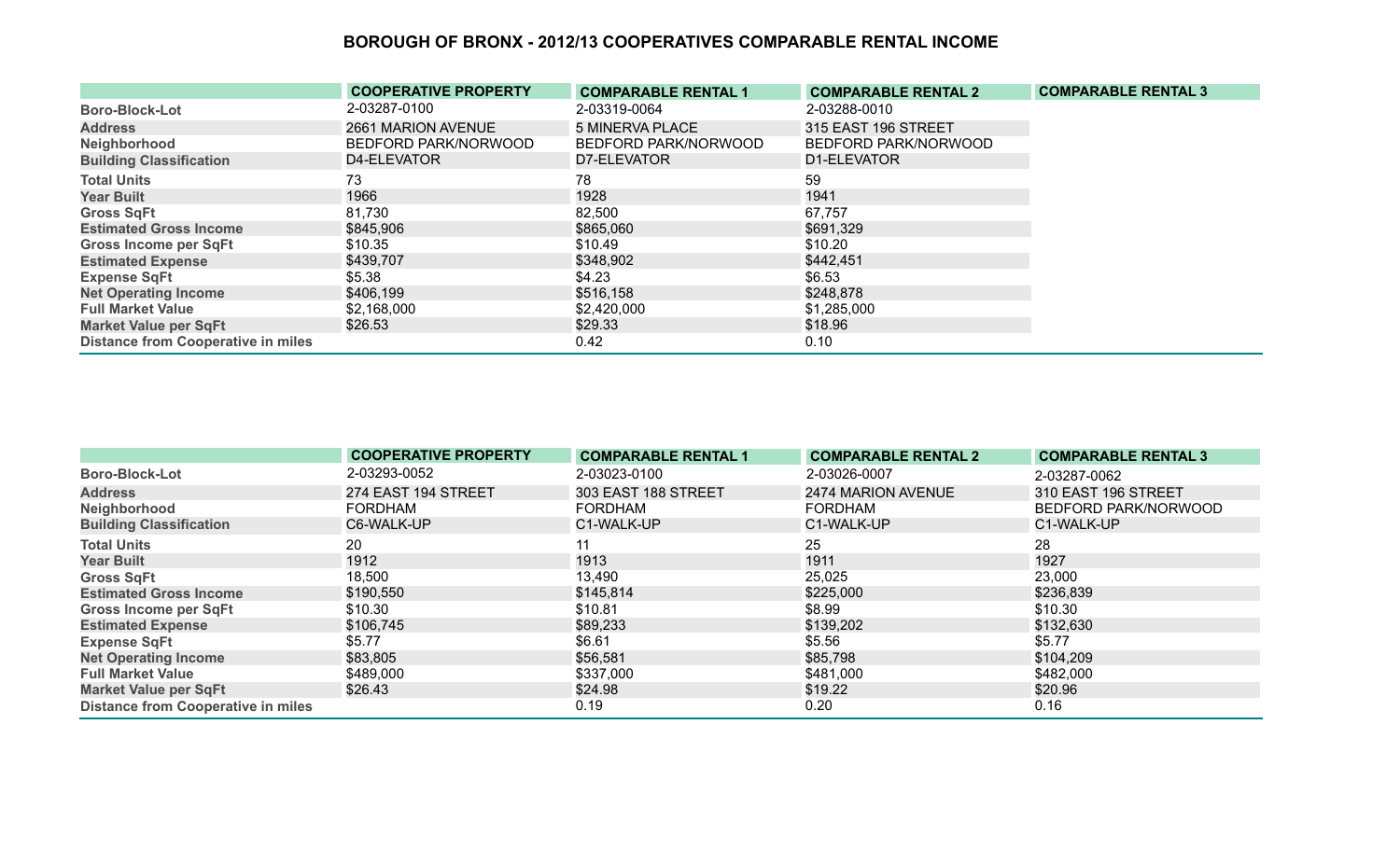|                                           | <b>COOPERATIVE PROPERTY</b> | <b>COMPARABLE RENTAL 1</b> | <b>COMPARABLE RENTAL 2</b> | <b>COMPARABLE RENTAL 3</b> |
|-------------------------------------------|-----------------------------|----------------------------|----------------------------|----------------------------|
| <b>Boro-Block-Lot</b>                     | 2-03295-0033                | 2-03314-0062               | 2-03296-0050               |                            |
| <b>Address</b>                            | 2830 BRIGGS AVENUE          | 2675 GRAND CONCOURSE       | 2869 BAINBRIDGE AVENUE     |                            |
| Neighborhood                              | BEDFORD PARK/NORWOOD        | BEDFORD PARK/NORWOOD       | BEDFORD PARK/NORWOOD       |                            |
| <b>Building Classification</b>            | D4-ELEVATOR                 | D7-ELEVATOR                | D1-ELEVATOR                |                            |
| <b>Total Units</b>                        | 58                          | 48                         | 72                         |                            |
| <b>Year Built</b>                         | 1955                        | 1952                       | 1955                       |                            |
| <b>Gross SqFt</b>                         | 51,060                      | 38,388                     | 71,000                     |                            |
| <b>Estimated Gross Income</b>             | \$594,849                   | \$472,951                  | \$779,835                  |                            |
| <b>Gross Income per SqFt</b>              | \$11.65                     | \$12.32                    | \$10.98                    |                            |
| <b>Estimated Expense</b>                  | \$335,975                   | \$260,246                  | \$453,047                  |                            |
| <b>Expense SqFt</b>                       | \$6.58                      | \$6.78                     | \$6.38                     |                            |
| <b>Net Operating Income</b>               | \$258,874                   | \$212,705                  | \$326,788                  |                            |
| <b>Full Market Value</b>                  | \$1,589,000                 | \$1,334,000                | \$1,958,000                |                            |
| <b>Market Value per SqFt</b>              | \$31.12                     | \$34.75                    | \$27.58                    |                            |
| <b>Distance from Cooperative in miles</b> |                             | 0.29                       | 0.09                       |                            |

|                                           | <b>COOPERATIVE PROPERTY</b> | <b>COMPARABLE RENTAL 1</b> | <b>COMPARABLE RENTAL 2</b> | <b>COMPARABLE RENTAL 3</b> |
|-------------------------------------------|-----------------------------|----------------------------|----------------------------|----------------------------|
| <b>Boro-Block-Lot</b>                     | 2-03299-0014                | 2-03252-0310               | 2-03354-0005               | 2-03328-0147               |
| <b>Address</b>                            | 306 MOSHOLU PARKWAY         | 3971 GOUVERNEUR AVENUE     | 3200 DECATUR AVENUE        | 3530 DEKALB AVENUE         |
| Neighborhood                              | BEDFORD PARK/NORWOOD        | KINGSBRIDGE/JEROME PARK    | BEDFORD PARK/NORWOOD       | BEDFORD PARK/NORWOOD       |
| <b>Building Classification</b>            | D4-ELEVATOR                 | D1-ELEVATOR                | D1-ELEVATOR                | D1-ELEVATOR                |
| <b>Total Units</b>                        | 60                          | 67                         | 42                         | 49                         |
| <b>Year Built</b>                         | 1939                        | 1928                       | 1936                       | 1936                       |
| <b>Gross SqFt</b>                         | 65,070                      | 65,394                     | 49,000                     | 49,400                     |
| <b>Estimated Gross Income</b>             | \$763,271                   | \$850,571                  | \$574,922                  | \$531,803                  |
| <b>Gross Income per SqFt</b>              | \$11.73                     | \$13.01                    | \$11.73                    | \$10.77                    |
| <b>Estimated Expense</b>                  | \$389,119                   | \$425,752                  | \$293,210                  | \$287,347                  |
| <b>Expense SqFt</b>                       | \$5.98                      | \$6.51                     | \$5.98                     | \$5.82                     |
| <b>Net Operating Income</b>               | \$374,152                   | \$424,819                  | \$281,712                  | \$244,456                  |
| <b>Full Market Value</b>                  | \$2,302,000                 | \$2,238,000                | \$1,682,000                | \$1,452,000                |
| <b>Market Value per SqFt</b>              | \$35.38                     | \$34.22                    | \$34.33                    | \$29.39                    |
| <b>Distance from Cooperative in miles</b> |                             | 0.99                       | 0.46                       | 0.81                       |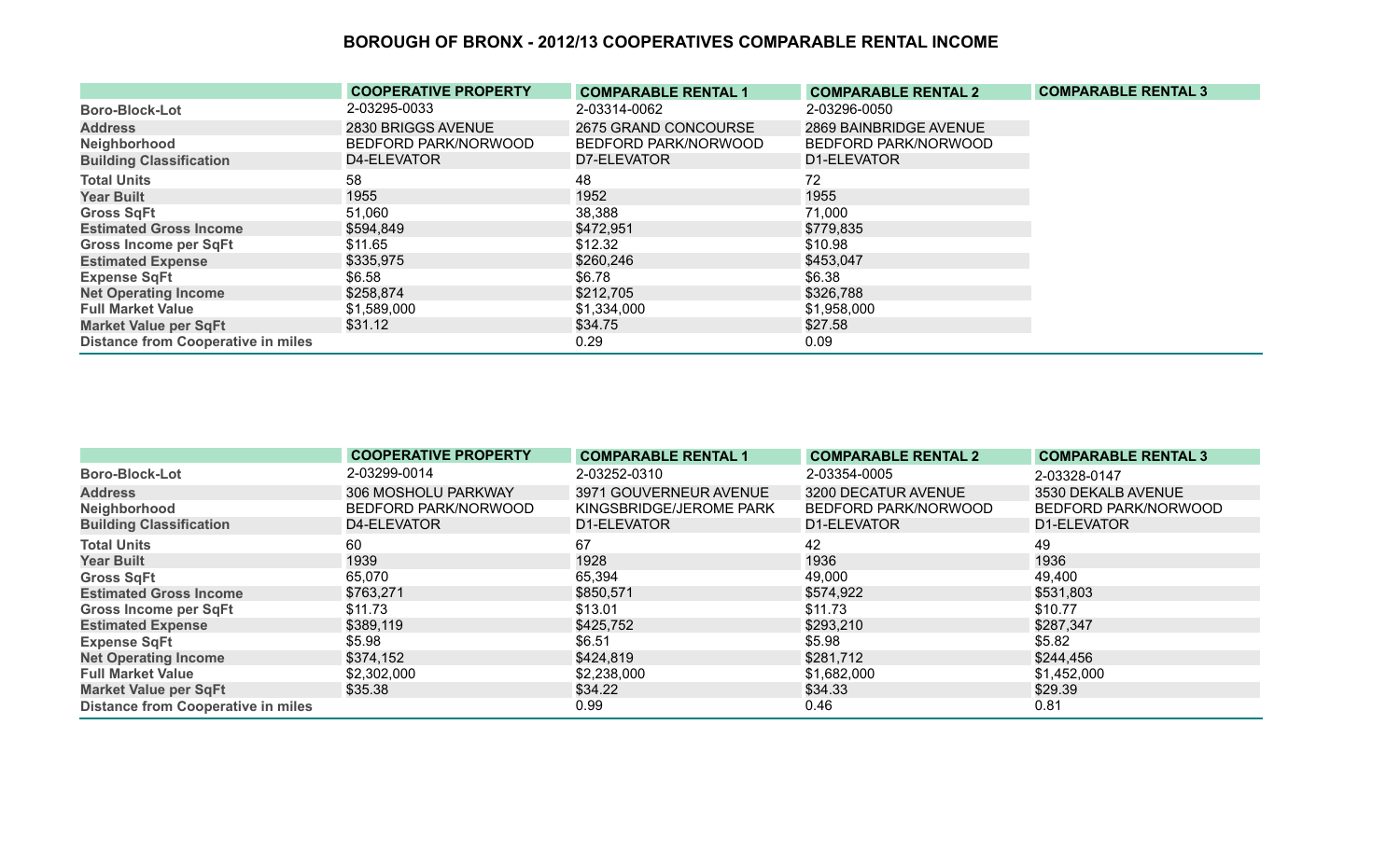|                                           | <b>COOPERATIVE PROPERTY</b> | <b>COMPARABLE RENTAL 1</b> | <b>COMPARABLE RENTAL 2</b> | <b>COMPARABLE RENTAL 3</b> |
|-------------------------------------------|-----------------------------|----------------------------|----------------------------|----------------------------|
| <b>Boro-Block-Lot</b>                     | 2-03307-0001                | 2-03252-0310               | 2-03354-0005               |                            |
| <b>Address</b>                            | 3000 VALENTINE AVENUE       | 3971 GOUVERNEUR AVENUE     | 3200 DECATUR AVENUE        |                            |
| Neighborhood                              | BEDFORD PARK/NORWOOD        | KINGSBRIDGE/JEROME PARK    | BEDFORD PARK/NORWOOD       |                            |
| <b>Building Classification</b>            | D4-ELEVATOR                 | D1-ELEVATOR                | D1-ELEVATOR                |                            |
| <b>Total Units</b>                        | 57                          | 67                         | 42                         |                            |
| <b>Year Built</b>                         | 1937                        | 1928                       | 1936                       |                            |
| <b>Gross SqFt</b>                         | 55,800                      | 65,394                     | 49,000                     |                            |
| <b>Estimated Gross Income</b>             | \$690,246                   | \$850,571                  | \$574,922                  |                            |
| <b>Gross Income per SqFt</b>              | \$12.37                     | \$13.01                    | \$11.73                    |                            |
| <b>Estimated Expense</b>                  | \$348,750                   | \$425,752                  | \$293,210                  |                            |
| <b>Expense SqFt</b>                       | \$6.25                      | \$6.51                     | \$5.98                     |                            |
| <b>Net Operating Income</b>               | \$341,496                   | \$424,819                  | \$281,712                  |                            |
| <b>Full Market Value</b>                  | \$2,146,000                 | \$2,238,000                | \$1,682,000                |                            |
| <b>Market Value per SqFt</b>              | \$38.46                     | \$34.22                    | \$34.33                    |                            |
| <b>Distance from Cooperative in miles</b> |                             | 0.88                       | 0.52                       |                            |

|                                           | <b>COOPERATIVE PROPERTY</b> | <b>COMPARABLE RENTAL 1</b> | <b>COMPARABLE RENTAL 2</b> | <b>COMPARABLE RENTAL 3</b> |
|-------------------------------------------|-----------------------------|----------------------------|----------------------------|----------------------------|
| <b>Boro-Block-Lot</b>                     | 2-03311-0001                | 2-03296-0050               | 2-03324-0011               |                            |
| <b>Address</b>                            | 3127 GRAND CONCOURSE        | 2869 BAINBRIDGE AVENUE     | 75 WEST MOSHOLU PARKWAY N  |                            |
| Neighborhood                              | BEDFORD PARK/NORWOOD        | BEDFORD PARK/NORWOOD       | BEDFORD PARK/NORWOOD       |                            |
| <b>Building Classification</b>            | D4-ELEVATOR                 | D1-ELEVATOR                | D6-ELEVATOR                |                            |
| <b>Total Units</b>                        | 120                         | 72                         | 91                         |                            |
| <b>Year Built</b>                         | 1956                        | 1955                       | 1932                       |                            |
| <b>Gross SqFt</b>                         | 128,900                     | 71,000                     | 93,242                     |                            |
| <b>Estimated Gross Income</b>             | \$1,465,593                 | \$779,835                  | \$1,095,222                |                            |
| <b>Gross Income per SqFt</b>              | \$11.37                     | \$10.98                    | \$11.75                    |                            |
| <b>Estimated Expense</b>                  | \$812,070                   | \$453,047                  | \$578,767                  |                            |
| <b>Expense SqFt</b>                       | \$6.30                      | \$6.38                     | \$6.21                     |                            |
| <b>Net Operating Income</b>               | \$653,523                   | \$326,788                  | \$516,455                  |                            |
| <b>Full Market Value</b>                  | \$3,972,000                 | \$1,958,000                | \$2,735,000                |                            |
| <b>Market Value per SqFt</b>              | \$30.81                     | \$27.58                    | \$29.33                    |                            |
| <b>Distance from Cooperative in miles</b> |                             | 0.40                       | 0.51                       |                            |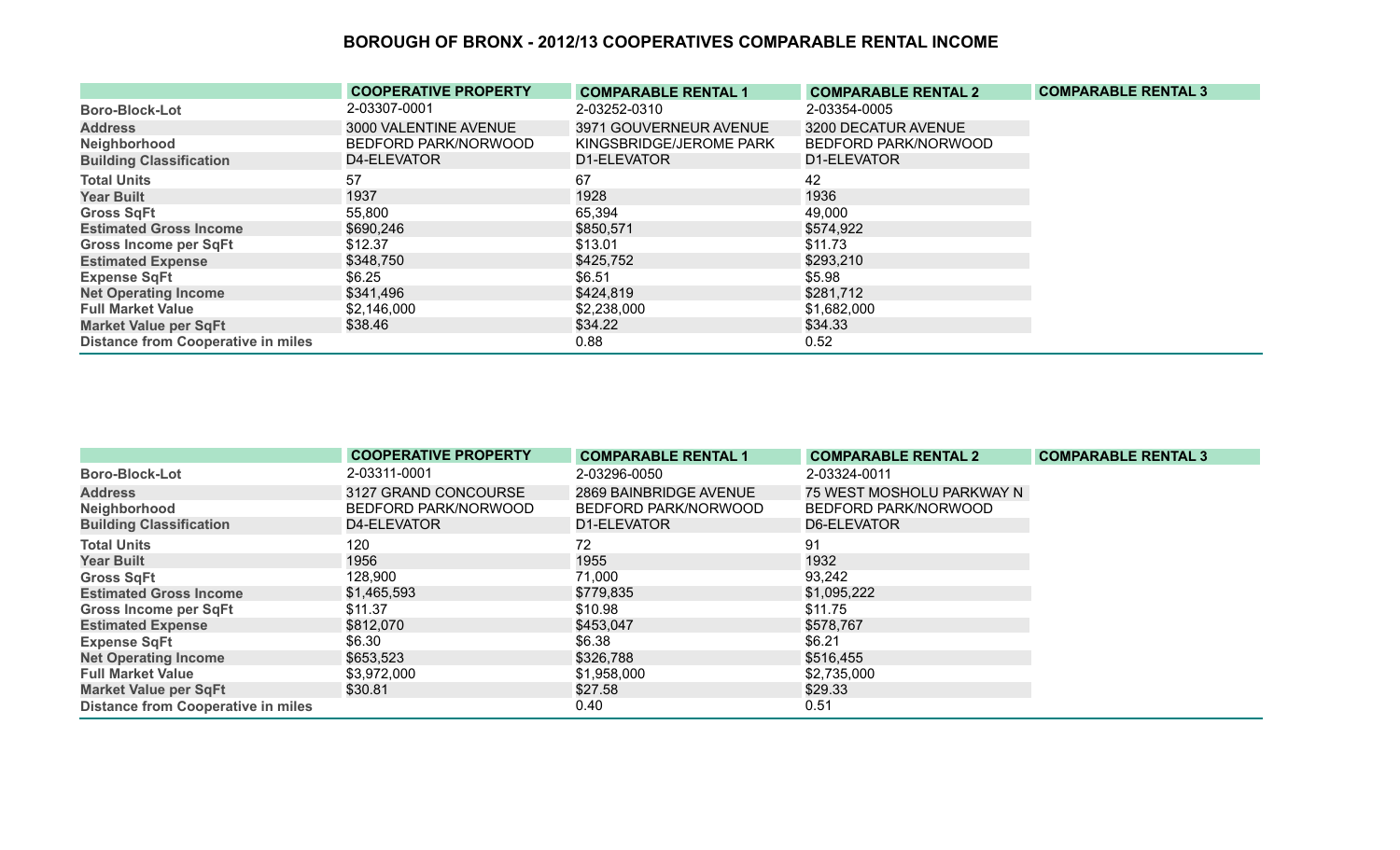|                                           | <b>COOPERATIVE PROPERTY</b> | <b>COMPARABLE RENTAL 1</b> | <b>COMPARABLE RENTAL 2</b> | <b>COMPARABLE RENTAL 3</b> |
|-------------------------------------------|-----------------------------|----------------------------|----------------------------|----------------------------|
| <b>Boro-Block-Lot</b>                     | 2-03311-0044                | 2-03318-0158               | 2-03324-0011               |                            |
| <b>Address</b>                            | 3201 GRAND CONCOURSE        | 2725 CRESTON AVENUE        | 75 WEST MOSHOLU PARKWAY N  |                            |
| Neighborhood                              | BEDFORD PARK/NORWOOD        | BEDFORD PARK/NORWOOD       | BEDFORD PARK/NORWOOD       |                            |
| <b>Building Classification</b>            | D4-ELEVATOR                 | D1-ELEVATOR                | D6-ELEVATOR                |                            |
| <b>Total Units</b>                        | 78                          | 30                         | 91                         |                            |
| <b>Year Built</b>                         | 1963                        | 1965                       | 1932                       |                            |
| <b>Gross SqFt</b>                         | 93,000                      | 22,842                     | 93,242                     |                            |
| <b>Estimated Gross Income</b>             | \$1,129,950                 | \$286,427                  | \$1,095,222                |                            |
| Gross Income per SqFt                     | \$12.15                     | \$12.54                    | \$11.75                    |                            |
| <b>Estimated Expense</b>                  | \$586,830                   | \$146,078                  | \$578,767                  |                            |
| <b>Expense SqFt</b>                       | \$6.31                      | \$6.40                     | \$6.21                     |                            |
| <b>Net Operating Income</b>               | \$543,120                   | \$140,349                  | \$516,455                  |                            |
| <b>Full Market Value</b>                  | \$3,388,000                 | \$742,000                  | \$2,735,000                |                            |
| <b>Market Value per SqFt</b>              | \$36.43                     | \$32.48                    | \$29.33                    |                            |
| <b>Distance from Cooperative in miles</b> |                             | 0.57                       | 0.42                       |                            |

|                                           | <b>COOPERATIVE PROPERTY</b> | <b>COMPARABLE RENTAL 1</b> | <b>COMPARABLE RENTAL 2</b>     | <b>COMPARABLE RENTAL 3</b> |
|-------------------------------------------|-----------------------------|----------------------------|--------------------------------|----------------------------|
| <b>Boro-Block-Lot</b>                     | 2-03311-0138                | 2-03309-0061               | 2-03323-0032                   |                            |
| <b>Address</b>                            | 190 EAST MOSHOLU PARKWAY    | 200 EAST MOSHOLU PARKWAY   | <b>19 VAN CORTLANDT AVENUE</b> |                            |
| Neighborhood                              | BEDFORD PARK/NORWOOD        | BEDFORD PARK/NORWOOD       | BEDFORD PARK/NORWOOD           |                            |
| <b>Building Classification</b>            | D4-ELEVATOR                 | D1-ELEVATOR                | D1-ELEVATOR                    |                            |
| <b>Total Units</b>                        | 58                          | 42                         | 43                             |                            |
| <b>Year Built</b>                         | 1939                        | 1936                       | 1932                           |                            |
| <b>Gross SqFt</b>                         | 63,763                      | 45,810                     | 49,657                         |                            |
| <b>Estimated Gross Income</b>             | \$609,574                   | \$433,869                  | \$478,959                      |                            |
| <b>Gross Income per SqFt</b>              | \$9.56                      | \$9.47                     | \$9.65                         |                            |
| <b>Estimated Expense</b>                  | \$304,150                   | \$242,967                  | \$210,018                      |                            |
| <b>Expense SqFt</b>                       | \$4.77                      | \$5.30                     | \$4.23                         |                            |
| <b>Net Operating Income</b>               | \$305,424                   | \$190,902                  | \$268,941                      |                            |
| <b>Full Market Value</b>                  | \$1,778,000                 | \$1,071,000                | \$1,079,000                    |                            |
| <b>Market Value per SqFt</b>              | \$27.88                     | \$23.38                    | \$21.73                        |                            |
| <b>Distance from Cooperative in miles</b> |                             | 0.09                       | 0.27                           |                            |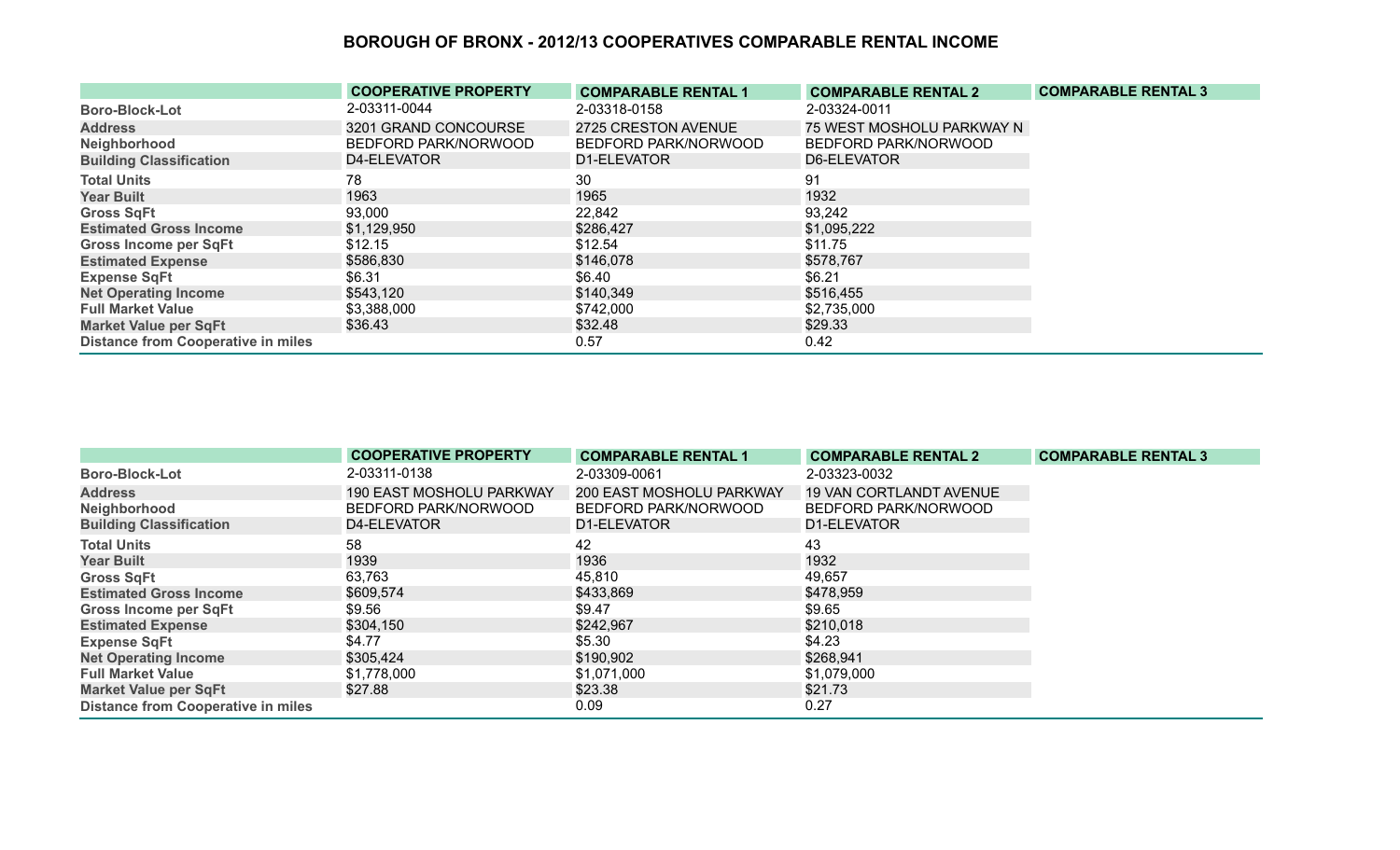|                                           | <b>COOPERATIVE PROPERTY</b> | <b>COMPARABLE RENTAL 1</b> | <b>COMPARABLE RENTAL 2</b> | <b>COMPARABLE RENTAL 3</b> |
|-------------------------------------------|-----------------------------|----------------------------|----------------------------|----------------------------|
| <b>Boro-Block-Lot</b>                     | 2-03313-0069                | 2-03246-0080               | 2-03296-0050               | 2-03319-0064               |
| <b>Address</b>                            | 3184 GRAND CONCOURSE        | 3890 SEDGWICK AVENUE       | 2869 BAINBRIDGE AVENUE     | 5 MINERVA PLACE            |
| Neighborhood                              | BEDFORD PARK/NORWOOD        | KINGSBRIDGE/JEROME PARK    | BEDFORD PARK/NORWOOD       | BEDFORD PARK/NORWOOD       |
| <b>Building Classification</b>            | D4-ELEVATOR                 | D7-ELEVATOR                | D1-ELEVATOR                | D7-ELEVATOR                |
| <b>Total Units</b>                        | 64                          | 57                         | 72                         | 78                         |
| <b>Year Built</b>                         | 1963                        | 1959                       | 1955                       | 1928                       |
| <b>Gross SqFt</b>                         | 80,811                      | 57,800                     | 71,000                     | 82,500                     |
| <b>Estimated Gross Income</b>             | \$847,707                   | \$599,713                  | \$779,835                  | \$865,060                  |
| <b>Gross Income per SqFt</b>              | \$10.49                     | \$10.38                    | \$10.98                    | \$10.49                    |
| <b>Estimated Expense</b>                  | \$341,831                   | \$335,839                  | \$453,047                  | \$348,902                  |
| <b>Expense SqFt</b>                       | \$4.23                      | \$5.81                     | \$6.38                     | \$4.23                     |
| <b>Net Operating Income</b>               | \$505,876                   | \$263,874                  | \$326,788                  | \$516,158                  |
| <b>Full Market Value</b>                  | \$2,973,000                 | \$1,543,000                | \$1,958,000                | \$2,420,000                |
| <b>Market Value per SqFt</b>              | \$36.79                     | \$26.70                    | \$27.58                    | \$29.33                    |
| <b>Distance from Cooperative in miles</b> |                             | 0.61                       | 0.50                       | 0.42                       |

|                                           | <b>COOPERATIVE PROPERTY</b> | <b>COMPARABLE RENTAL 1</b> | <b>COMPARABLE RENTAL 2</b> | <b>COMPARABLE RENTAL 3</b> |
|-------------------------------------------|-----------------------------|----------------------------|----------------------------|----------------------------|
| <b>Boro-Block-Lot</b>                     | 2-03316-0050                | 2-03288-0010               | 2-03319-0064               |                            |
| <b>Address</b>                            | 2685 CRESTON AVENUE         | 315 EAST 196 STREET        | 5 MINERVA PLACE            |                            |
| Neighborhood                              | BEDFORD PARK/NORWOOD        | BEDFORD PARK/NORWOOD       | BEDFORD PARK/NORWOOD       |                            |
| <b>Building Classification</b>            | D4-ELEVATOR                 | D1-ELEVATOR                | D7-ELEVATOR                |                            |
| <b>Total Units</b>                        | 73                          | 59                         | 78                         |                            |
| <b>Year Built</b>                         | 1940                        | 1941                       | 1928                       |                            |
| <b>Gross SqFt</b>                         | 77,850                      | 67,757                     | 82,500                     |                            |
| <b>Estimated Gross Income</b>             | \$805,748                   | \$691,329                  | \$865,060                  |                            |
| <b>Gross Income per SqFt</b>              | \$10.35                     | \$10.20                    | \$10.49                    |                            |
| <b>Estimated Expense</b>                  | \$418,833                   | \$442,451                  | \$348,902                  |                            |
| <b>Expense SqFt</b>                       | \$5.38                      | \$6.53                     | \$4.23                     |                            |
| <b>Net Operating Income</b>               | \$386,915                   | \$248,878                  | \$516,158                  |                            |
| <b>Full Market Value</b>                  | \$2,190,000                 | \$1,285,000                | \$2,420,000                |                            |
| <b>Market Value per SqFt</b>              | \$28.13                     | \$18.96                    | \$29.33                    |                            |
| <b>Distance from Cooperative in miles</b> |                             | 0.32                       | 0.37                       |                            |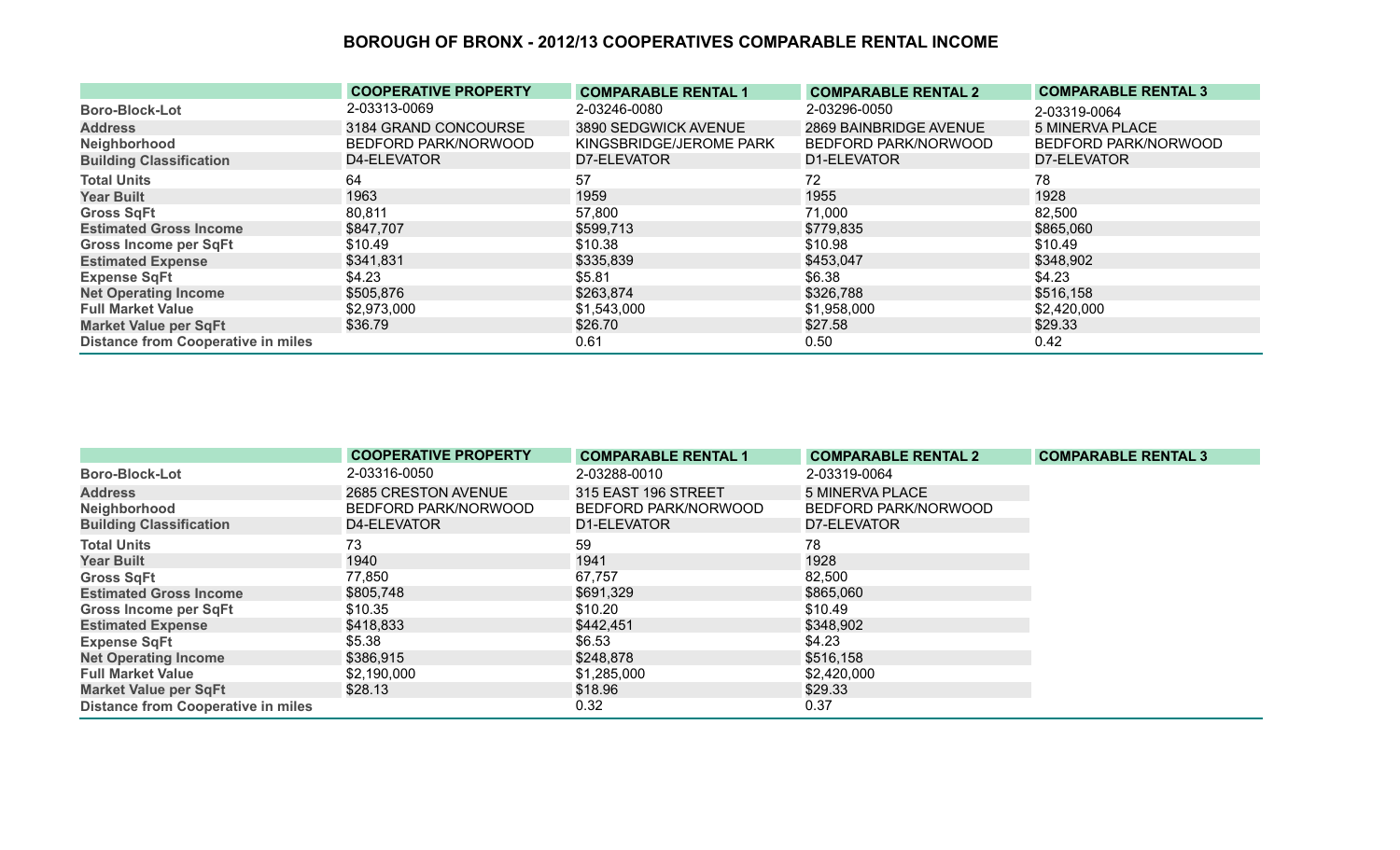|                                           | <b>COOPERATIVE PROPERTY</b> | <b>COMPARABLE RENTAL 1</b> | <b>COMPARABLE RENTAL 2</b> | <b>COMPARABLE RENTAL 3</b> |
|-------------------------------------------|-----------------------------|----------------------------|----------------------------|----------------------------|
| <b>Boro-Block-Lot</b>                     | 2-03322-0037                | 2-03317-0036               | 2-03324-0013               |                            |
| <b>Address</b>                            | 3175 VILLA AVENUE           | 2733 MORRIS AVENUE         | 66 WEST GUN HILL ROAD      |                            |
| Neighborhood                              | BEDFORD PARK/NORWOOD        | BEDFORD PARK/NORWOOD       | BEDFORD PARK/NORWOOD       |                            |
| <b>Building Classification</b>            | D4-ELEVATOR                 | D1-ELEVATOR                | D1-ELEVATOR                |                            |
| <b>Total Units</b>                        | 60                          | 38                         | 48                         |                            |
| <b>Year Built</b>                         | 1914                        | 1922                       | 1926                       |                            |
| <b>Gross SqFt</b>                         | 34,820                      | 30,450                     | 51,450                     |                            |
| <b>Estimated Gross Income</b>             | \$337,058                   | \$339,510                  | \$422,613                  |                            |
| <b>Gross Income per SqFt</b>              | \$9.68                      | \$11.15                    | \$8.21                     |                            |
| <b>Estimated Expense</b>                  | \$171,314                   | \$190,278                  | \$184,416                  |                            |
| <b>Expense SqFt</b>                       | \$4.92                      | \$6.25                     | \$3.58                     |                            |
| <b>Net Operating Income</b>               | \$165,744                   | \$149,232                  | \$238,197                  |                            |
| <b>Full Market Value</b>                  | \$965,000                   | \$900,000                  | \$1,202,000                |                            |
| <b>Market Value per SqFt</b>              | \$27.71                     | \$29.56                    | \$23.36                    |                            |
| <b>Distance from Cooperative in miles</b> |                             | 0.72                       | 0.47                       |                            |

|                                           | <b>COOPERATIVE PROPERTY</b> | <b>COMPARABLE RENTAL 1</b> | <b>COMPARABLE RENTAL 2</b> | <b>COMPARABLE RENTAL 3</b> |
|-------------------------------------------|-----------------------------|----------------------------|----------------------------|----------------------------|
| <b>Boro-Block-Lot</b>                     | 2-03343-0076                | 2-03354-0005               | 2-03345-0011               | 2-03328-0147               |
| <b>Address</b>                            | 3245 PERRY AVENUE           | 3200 DECATUR AVENUE        | 3136 PERRY AVENUE          | 3530 DEKALB AVENUE         |
| Neighborhood                              | BEDFORD PARK/NORWOOD        | BEDFORD PARK/NORWOOD       | BEDFORD PARK/NORWOOD       | BEDFORD PARK/NORWOOD       |
| <b>Building Classification</b>            | D4-ELEVATOR                 | D1-ELEVATOR                | D1-ELEVATOR                | D1-ELEVATOR                |
| <b>Total Units</b>                        | 42                          | 42                         | 48                         | 49                         |
| <b>Year Built</b>                         | 1940                        | 1936                       | 1928                       | 1936                       |
| <b>Gross SqFt</b>                         | 41,000                      | 49,000                     | 50,000                     | 49,400                     |
| <b>Estimated Gross Income</b>             | \$441,570                   | \$574,922                  | \$502,246                  | \$531,803                  |
| <b>Gross Income per SqFt</b>              | \$10.77                     | \$11.73                    | \$10.04                    | \$10.77                    |
| <b>Estimated Expense</b>                  | \$238,620                   | \$293,210                  | \$281,258                  | \$287,347                  |
| <b>Expense SqFt</b>                       | \$5.82                      | \$5.98                     | \$5.63                     | \$5.82                     |
| <b>Net Operating Income</b>               | \$202,950                   | \$281,712                  | \$220,988                  | \$244,456                  |
| <b>Full Market Value</b>                  | \$1,206,000                 | \$1,682,000                | \$1,273,000                | \$1,452,000                |
| <b>Market Value per SqFt</b>              | \$29.41                     | \$34.33                    | \$25.46                    | \$29.39                    |
| <b>Distance from Cooperative in miles</b> |                             | 0.27                       | 0.21                       | 0.45                       |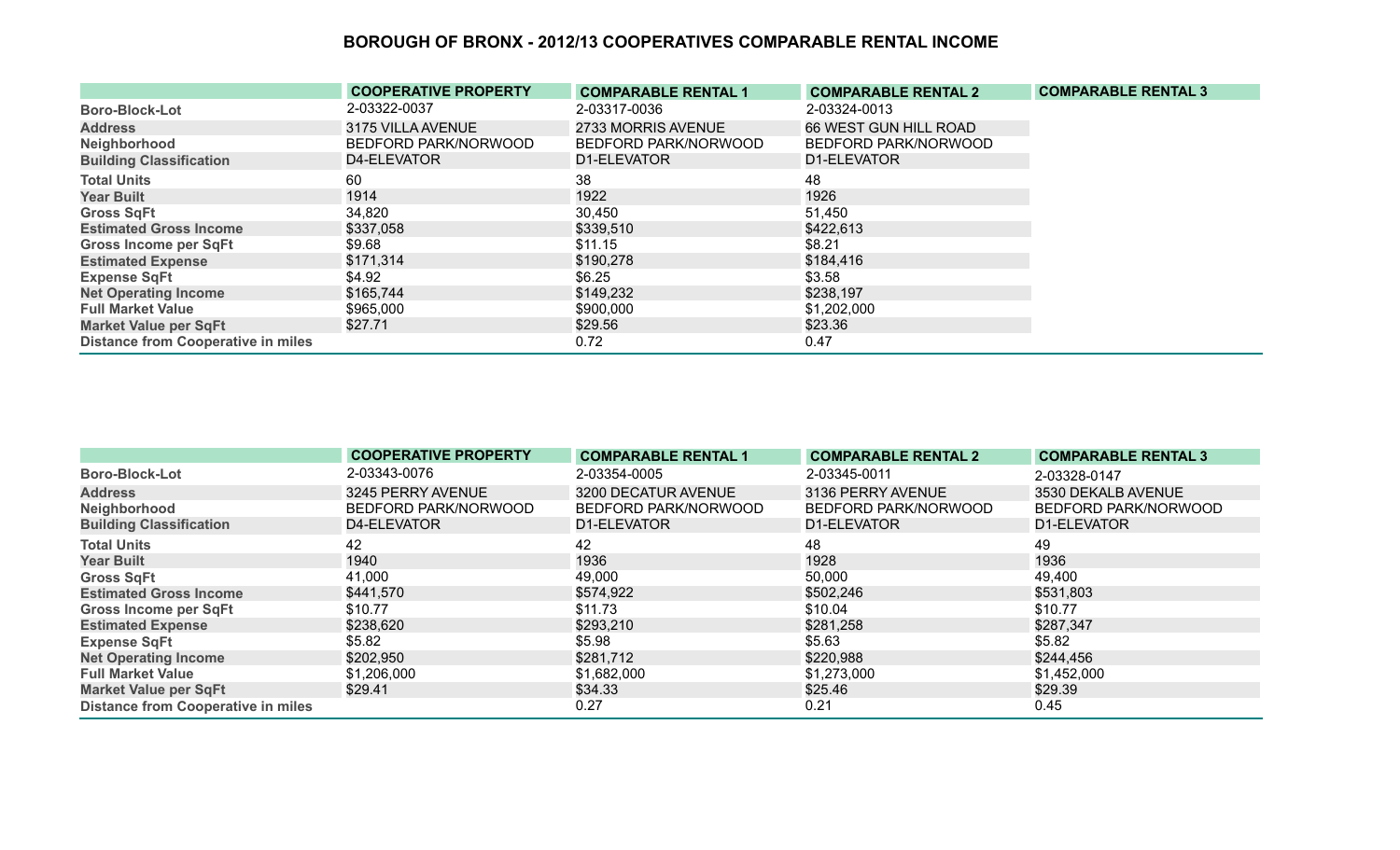|                                           | <b>COOPERATIVE PROPERTY</b> | <b>COMPARABLE RENTAL 1</b> | <b>COMPARABLE RENTAL 2</b> | <b>COMPARABLE RENTAL 3</b> |
|-------------------------------------------|-----------------------------|----------------------------|----------------------------|----------------------------|
| <b>Boro-Block-Lot</b>                     | 2-03343-0260                | 2-03343-0216               | 2-03274-0027               | 2-03324-0011               |
| <b>Address</b>                            | 3388 WAYNE AVENUE           | 3400 TRYON AVENUE          | 2995 BOTANICAL SQUARE      | 75 WEST MOSHOLU PARKWAY N  |
| Neighborhood                              | BEDFORD PARK/NORWOOD        | BEDFORD PARK/NORWOOD       | <b>BRONX PARK</b>          | BEDFORD PARK/NORWOOD       |
| <b>Building Classification</b>            | D4-ELEVATOR                 | D1-ELEVATOR                | D7-ELEVATOR                | D6-ELEVATOR                |
| <b>Total Units</b>                        | 104                         | 85                         | 100                        | -91                        |
| <b>Year Built</b>                         | 1928                        | 1926                       | 1927                       | 1932                       |
| <b>Gross SqFt</b>                         | 148,000                     | 96,545                     | 89,700                     | 93,242                     |
| <b>Estimated Gross Income</b>             | \$1,574,720                 | \$1,026,970                | \$940,124                  | \$1,095,222                |
| <b>Gross Income per SqFt</b>              | \$10.64                     | \$10.64                    | \$10.48                    | \$11.75                    |
| <b>Estimated Expense</b>                  | \$759,240                   | \$495,162                  | \$526,469                  | \$578,767                  |
| <b>Expense SqFt</b>                       | \$5.13                      | \$5.13                     | \$5.87                     | \$6.21                     |
| <b>Net Operating Income</b>               | \$815,480                   | \$531,808                  | \$413,655                  | \$516,455                  |
| <b>Full Market Value</b>                  | \$3,836,000                 | \$2,494,000                | \$1,960,000                | \$2,735,000                |
| <b>Market Value per SqFt</b>              | \$25.92                     | \$25.83                    | \$21.85                    | \$29.33                    |
| <b>Distance from Cooperative in miles</b> |                             | 0.06                       | 0.86                       | 0.32                       |

|                                           | <b>COOPERATIVE PROPERTY</b> | <b>COMPARABLE RENTAL 1</b> | <b>COMPARABLE RENTAL 2</b> | <b>COMPARABLE RENTAL 3</b> |
|-------------------------------------------|-----------------------------|----------------------------|----------------------------|----------------------------|
| <b>Boro-Block-Lot</b>                     | 2-03344-0086                | 2-03246-0080               | 2-03356-0035               | 2-03328-0147               |
| <b>Address</b>                            | 3520 TRYON AVENUE           | 3890 SEDGWICK AVENUE       | 3508 KINGS COLLEGE PLACE   | 3530 DEKALB AVENUE         |
| Neighborhood                              | BEDFORD PARK/NORWOOD        | KINGSBRIDGE/JEROME PARK    | BEDFORD PARK/NORWOOD       | BEDFORD PARK/NORWOOD       |
| <b>Building Classification</b>            | D4-ELEVATOR                 | D7-ELEVATOR                | D7-ELEVATOR                | D1-ELEVATOR                |
| <b>Total Units</b>                        | 64                          | 57                         | 44                         | 49                         |
| <b>Year Built</b>                         | 1962                        | 1959                       | 1931                       | 1936                       |
| <b>Gross SqFt</b>                         | 53,700                      | 57,800                     | 42,600                     | 49,400                     |
| <b>Estimated Gross Income</b>             | \$557,406                   | \$599,713                  | \$344,199                  | \$531,803                  |
| <b>Gross Income per SqFt</b>              | \$10.38                     | \$10.38                    | \$8.08                     | \$10.77                    |
| <b>Estimated Expense</b>                  | \$311,997                   | \$335,839                  | \$223,729                  | \$287,347                  |
| <b>Expense SqFt</b>                       | \$5.81                      | \$5.81                     | \$5.25                     | \$5.82                     |
| <b>Net Operating Income</b>               | \$245,409                   | \$263,874                  | \$120,470                  | \$244,456                  |
| <b>Full Market Value</b>                  | \$1,435,000                 | \$1,543,000                | \$656,000                  | \$1,452,000                |
| <b>Market Value per SqFt</b>              | \$26.72                     | \$26.70                    | \$15.40                    | \$29.39                    |
| <b>Distance from Cooperative in miles</b> |                             | 0.92                       | 0.04                       | 0.22                       |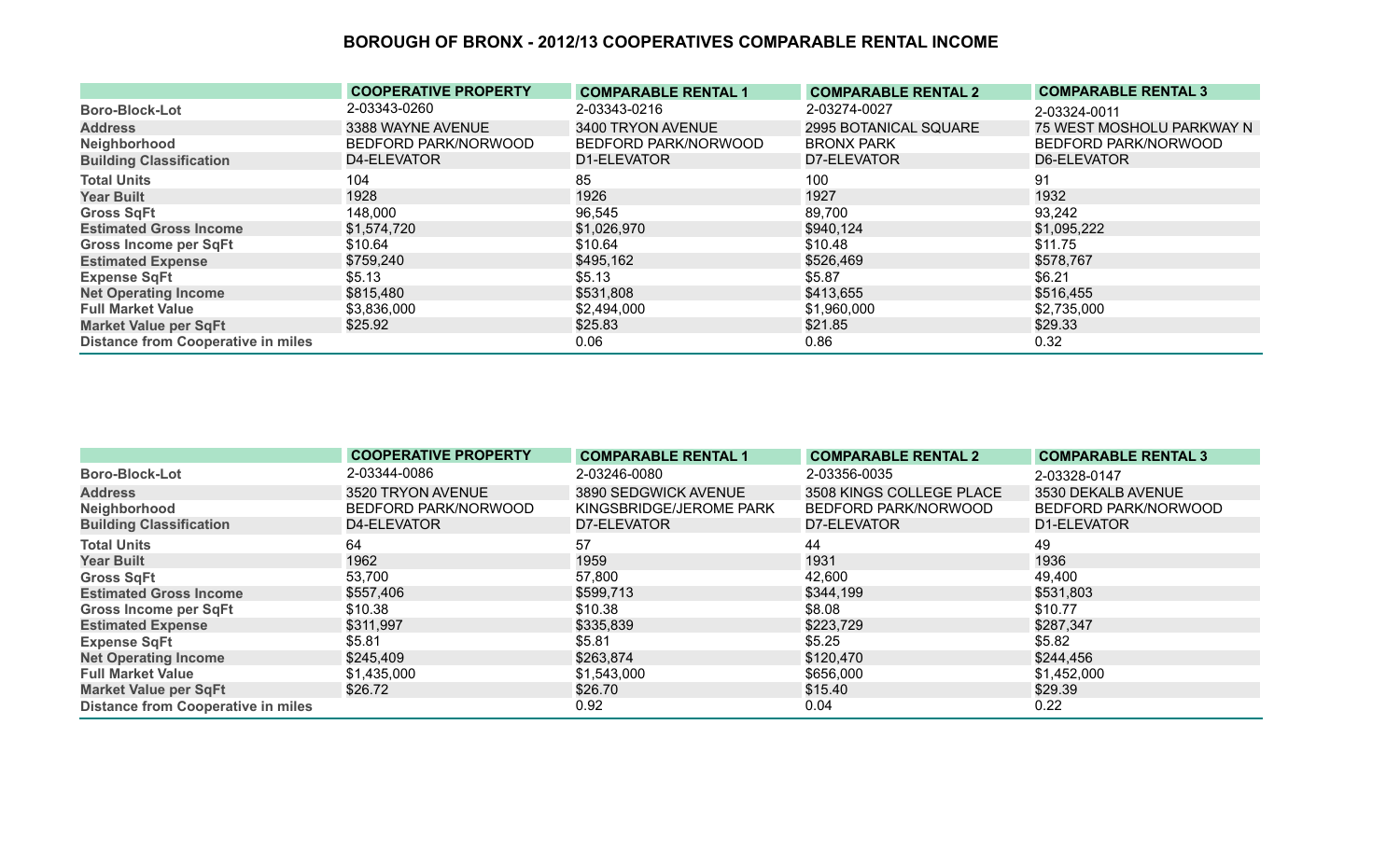|                                           | <b>COOPERATIVE PROPERTY</b> | <b>COMPARABLE RENTAL 1</b> | <b>COMPARABLE RENTAL 2</b> | <b>COMPARABLE RENTAL 3</b> |
|-------------------------------------------|-----------------------------|----------------------------|----------------------------|----------------------------|
| <b>Boro-Block-Lot</b>                     | 2-03344-0102                | 2-03343-0216               | 2-04819-0042               | 2-03324-0011               |
| <b>Address</b>                            | 3535 KINGS COLLEGE PLACE    | 3400 TRYON AVENUE          | 3940 BRONX BOULEVARD       | 75 WEST MOSHOLU PARKWAY N  |
| Neighborhood                              | BEDFORD PARK/NORWOOD        | BEDFORD PARK/NORWOOD       | <b>WILLIAMSBRIDGE</b>      | BEDFORD PARK/NORWOOD       |
| <b>Building Classification</b>            | D4-ELEVATOR                 | D1-ELEVATOR                | D1-ELEVATOR                | D6-ELEVATOR                |
| <b>Total Units</b>                        | 120                         | 85                         | 92                         | 91                         |
| <b>Year Built</b>                         | 1954                        | 1926                       | 1960                       | 1932                       |
| <b>Gross SqFt</b>                         | 160,000                     | 96,545                     | 84,340                     | 93,242                     |
| <b>Estimated Gross Income</b>             | \$1,880,000                 | \$1,026,970                | \$1,215,885                | \$1,095,222                |
| <b>Gross Income per SqFt</b>              | \$11.75                     | \$10.64                    | \$14.42                    | \$11.75                    |
| <b>Estimated Expense</b>                  | \$993,600                   | \$495,162                  | \$607,943                  | \$578,767                  |
| <b>Expense SqFt</b>                       | \$6.21                      | \$5.13                     | \$7.21                     | \$6.21                     |
| <b>Net Operating Income</b>               | \$886,400                   | \$531,808                  | \$607,942                  | \$516,455                  |
| <b>Full Market Value</b>                  | \$5,459,000                 | \$2,494,000                | \$2,735,000                | \$2,735,000                |
| <b>Market Value per SqFt</b>              | \$34.12                     | \$25.83                    | \$32.43                    | \$29.33                    |
| <b>Distance from Cooperative in miles</b> |                             | 0.09                       | 0.75                       | 0.36                       |

|                                           | <b>COOPERATIVE PROPERTY</b> | <b>COMPARABLE RENTAL 1</b> | <b>COMPARABLE RENTAL 2</b> | <b>COMPARABLE RENTAL 3</b> |
|-------------------------------------------|-----------------------------|----------------------------|----------------------------|----------------------------|
| <b>Boro-Block-Lot</b>                     | 2-03347-0043                | 2-03197-0009               | 2-04661-0027               | 2-03172-0008               |
| <b>Address</b>                            | 3279 HULL AVENUE            | 2285 DAVIDSON AVENUE       | 719 EAST 213 STREET        | 2314 MORRIS AVENUE         |
| Neighborhood                              | BEDFORD PARK/NORWOOD        | KINGSBRIDGE HTS/UNIV HTS   | <b>WILLIAMSBRIDGE</b>      | FORDHAM                    |
| <b>Building Classification</b>            | C6-WALK-UP                  | C1-WALK-UP                 | C7-WALK-UP                 | C1-WALK-UP                 |
| <b>Total Units</b>                        | 51                          | 51                         | 16                         | 37                         |
| <b>Year Built</b>                         | 1924                        | 1923                       | 1907                       | 1923                       |
| <b>Gross SqFt</b>                         | 44,950                      | 46,285                     | 13,044                     | 27,375                     |
| <b>Estimated Gross Income</b>             | \$497,597                   | \$479,843                  | \$144,347                  | \$368,156                  |
| <b>Gross Income per SqFt</b>              | \$11.07                     | \$10.37                    | \$11.07                    | \$13.45                    |
| <b>Estimated Expense</b>                  | \$253,518                   | \$254,491                  | \$73,617                   | \$224,575                  |
| <b>Expense SqFt</b>                       | \$5.64                      | \$5.50                     | \$5.64                     | \$8.20                     |
| <b>Net Operating Income</b>               | \$244,079                   | \$225,352                  | \$70,730                   | \$143,581                  |
| <b>Full Market Value</b>                  | \$931,000                   | \$1,318,000                | \$425,000                  | \$929,000                  |
| <b>Market Value per SqFt</b>              | \$20.71                     | \$28.48                    | \$32.58                    | \$33.94                    |
| <b>Distance from Cooperative in miles</b> |                             | 1.91                       | 0.61                       | 1.78                       |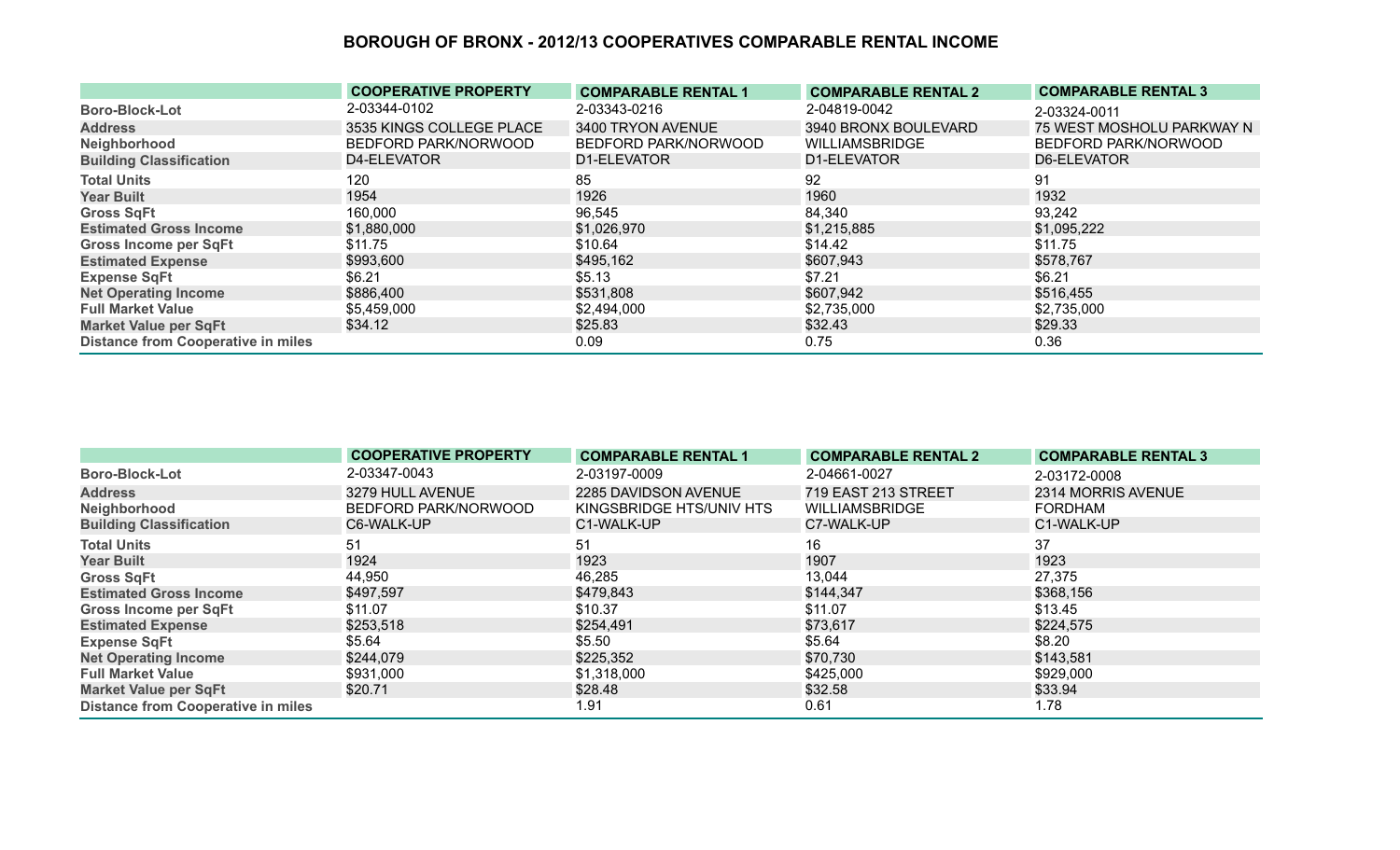|                                           | <b>COOPERATIVE PROPERTY</b> | <b>COMPARABLE RENTAL 1</b> | <b>COMPARABLE RENTAL 2</b> | <b>COMPARABLE RENTAL 3</b> |
|-------------------------------------------|-----------------------------|----------------------------|----------------------------|----------------------------|
| <b>Boro-Block-Lot</b>                     | 2-03352-0001                | 2-04661-0027               | 2-03172-0008               | 2-03114-0071               |
| <b>Address</b>                            | 333 EAST 209 STREET         | 719 EAST 213 STREET        | 2314 MORRIS AVENUE         | 2359 SOUTHERN BOULEVARD    |
| Neighborhood                              | BEDFORD PARK/NORWOOD        | <b>WILLIAMSBRIDGE</b>      | <b>FORDHAM</b>             | <b>BELMONT</b>             |
| <b>Building Classification</b>            | C6-WALK-UP                  | C7-WALK-UP                 | C1-WALK-UP                 | C1-WALK-UP                 |
| <b>Total Units</b>                        | 43                          | 16                         | 37                         | 20                         |
| <b>Year Built</b>                         | 1924                        | 1907                       | 1923                       | 1931                       |
| <b>Gross SqFt</b>                         | 36,000                      | 13,044                     | 27,375                     | 19,030                     |
| <b>Estimated Gross Income</b>             | \$408,960                   | \$144,347                  | \$368,156                  | \$216,131                  |
| Gross Income per SqFt                     | \$11.36                     | \$11.07                    | \$13.45                    | \$11.36                    |
| <b>Estimated Expense</b>                  | \$250,920                   | \$73,617                   | \$224,575                  | \$132,618                  |
| <b>Expense SqFt</b>                       | \$6.97                      | \$5.64                     | \$8.20                     | \$6.97                     |
| <b>Net Operating Income</b>               | \$158,040                   | \$70,730                   | \$143,581                  | \$83,513                   |
| <b>Full Market Value</b>                  | \$960,000                   | \$425,000                  | \$929,000                  | \$377,000                  |
| <b>Market Value per SqFt</b>              | \$26.67                     | \$32.58                    | \$33.94                    | \$19.81                    |
| <b>Distance from Cooperative in miles</b> |                             | 0.48                       | 1.92                       | 1.75                       |

|                                           | <b>COOPERATIVE PROPERTY</b> | <b>COMPARABLE RENTAL 1</b> | <b>COMPARABLE RENTAL 2</b> | <b>COMPARABLE RENTAL 3</b> |
|-------------------------------------------|-----------------------------|----------------------------|----------------------------|----------------------------|
| <b>Boro-Block-Lot</b>                     | 2-03353-0033                | 2-03296-0050               | 2-03328-0147               | 2-04641-0010               |
| <b>Address</b>                            | 3176 DECATUR AVENUE         | 2869 BAINBRIDGE AVENUE     | 3530 DEKALB AVENUE         | 3534 BRONX BOULEVARD       |
| Neighborhood                              | BEDFORD PARK/NORWOOD        | BEDFORD PARK/NORWOOD       | BEDFORD PARK/NORWOOD       | <b>WILLIAMSBRIDGE</b>      |
| <b>Building Classification</b>            | D4-ELEVATOR                 | D1-ELEVATOR                | D1-ELEVATOR                | D1-ELEVATOR                |
| <b>Total Units</b>                        | 63                          | 72                         | 49                         | 65                         |
| <b>Year Built</b>                         | 1960                        | 1955                       | 1936                       | 1927                       |
| <b>Gross SqFt</b>                         | 59,000                      | 71,000                     | 49,400                     | 63,388                     |
| <b>Estimated Gross Income</b>             | \$635,430                   | \$779,835                  | \$531,803                  | \$673,483                  |
| <b>Gross Income per SqFt</b>              | \$10.77                     | \$10.98                    | \$10.77                    | \$10.62                    |
| <b>Estimated Expense</b>                  | \$343,380                   | \$453,047                  | \$287,347                  | \$336,742                  |
| <b>Expense SqFt</b>                       | \$5.82                      | \$6.38                     | \$5.82                     | \$5.31                     |
| <b>Net Operating Income</b>               | \$292,050                   | \$326,788                  | \$244,456                  | \$336,741                  |
| <b>Full Market Value</b>                  | \$1,736,000                 | \$1,958,000                | \$1,452,000                | \$1,652,000                |
| <b>Market Value per SqFt</b>              | \$29.42                     | \$27.58                    | \$29.39                    | \$26.06                    |
| <b>Distance from Cooperative in miles</b> |                             | 0.62                       | 0.74                       | 0.64                       |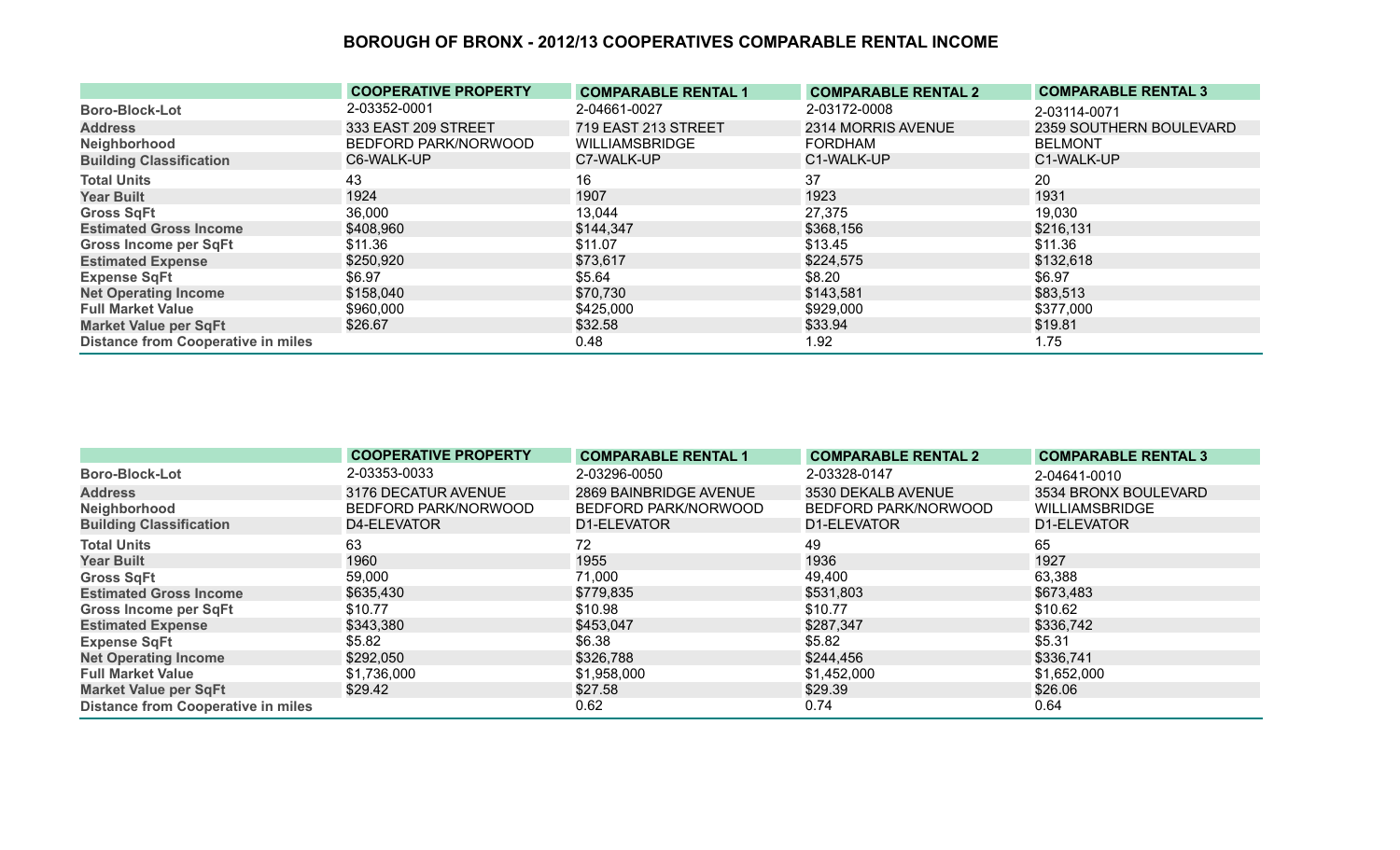|                                           | <b>COOPERATIVE PROPERTY</b> | <b>COMPARABLE RENTAL 1</b> | <b>COMPARABLE RENTAL 2</b> | <b>COMPARABLE RENTAL 3</b> |
|-------------------------------------------|-----------------------------|----------------------------|----------------------------|----------------------------|
| <b>Boro-Block-Lot</b>                     | 2-03356-0096                | 2-03349-0041               | 2-03326-0035               | 2-04662-0040               |
| <b>Address</b>                            | 316 EAST 211 STREET         | 3135 DECATUR AVENUE        | 96 EAST 208 STREET         | 3644 HOLLAND AVENUE        |
| Neighborhood                              | BEDFORD PARK/NORWOOD        | BEDFORD PARK/NORWOOD       | BEDFORD PARK/NORWOOD       | <b>WILLIAMSBRIDGE</b>      |
| <b>Building Classification</b>            | C6-WALK-UP                  | C1-WALK-UP                 | C1-WALK-UP                 | C1-WALK-UP                 |
| <b>Total Units</b>                        | 17                          | 20                         | 21                         | $12 \,$                    |
| <b>Year Built</b>                         | 1927                        | 1928                       | 1925                       | 1928                       |
| <b>Gross SqFt</b>                         | 16,600                      | 17,200                     | 21,000                     | 8,300                      |
| <b>Estimated Gross Income</b>             | \$178,782                   | \$185,158                  | \$223,609                  | \$107,437                  |
| <b>Gross Income per SqFt</b>              | \$10.77                     | \$10.77                    | \$10.65                    | \$12.94                    |
| <b>Estimated Expense</b>                  | \$103,584                   | \$107,392                  | \$125,221                  | \$53,884                   |
| <b>Expense SqFt</b>                       | \$6.24                      | \$6.24                     | \$5.96                     | \$6.49                     |
| <b>Net Operating Income</b>               | \$75,198                    | \$77,766                   | \$98,388                   | \$53,553                   |
| <b>Full Market Value</b>                  | \$447,000                   | \$459,000                  | \$582,000                  | \$330,000                  |
| <b>Market Value per SqFt</b>              | \$26.93                     | \$26.69                    | \$27.71                    | \$39.76                    |
| <b>Distance from Cooperative in miles</b> |                             | 0.49                       | 0.45                       | 0.57                       |

|                                           | <b>COOPERATIVE PROPERTY</b> | <b>COMPARABLE RENTAL 1</b> | <b>COMPARABLE RENTAL 2</b> | <b>COMPARABLE RENTAL 3</b> |
|-------------------------------------------|-----------------------------|----------------------------|----------------------------|----------------------------|
| <b>Boro-Block-Lot</b>                     | 2-03363-0058                | 2-03328-0147               | 2-04825-0051               | 2-04819-0015               |
| <b>Address</b>                            | 4200 HERKIMER PLACE         | 3530 DEKALB AVENUE         | 3940 CARPENTER AVENUE      | 3915 CARPENTER AVENUE      |
| Neighborhood                              | <b>WOODLAWN</b>             | BEDFORD PARK/NORWOOD       | <b>WILLIAMSBRIDGE</b>      | <b>WILLIAMSBRIDGE</b>      |
| <b>Building Classification</b>            | D4-ELEVATOR                 | D1-ELEVATOR                | D1-ELEVATOR                | D1-ELEVATOR                |
| <b>Total Units</b>                        | 45                          | 49                         | 75                         | 49                         |
| <b>Year Built</b>                         | 1967                        | 1936                       | 1928                       | 1940                       |
| <b>Gross SqFt</b>                         | 39,959                      | 49,400                     | 66,710                     | 45,036                     |
| <b>Estimated Gross Income</b>             | \$430,358                   | \$531,803                  | \$686,561                  | \$492,392                  |
| <b>Gross Income per SqFt</b>              | \$10.77                     | \$10.77                    | \$10.29                    | \$10.93                    |
| <b>Estimated Expense</b>                  | \$232,561                   | \$287,347                  | \$384,474                  | \$260,968                  |
| <b>Expense SqFt</b>                       | \$5.82                      | \$5.82                     | \$5.76                     | \$5.79                     |
| <b>Net Operating Income</b>               | \$197,797                   | \$244,456                  | \$302,087                  | \$231,424                  |
| <b>Full Market Value</b>                  | \$944,000                   | \$1,452,000                | \$1,760,000                | \$1,234,000                |
| <b>Market Value per SqFt</b>              | \$23.62                     | \$29.39                    | \$26.38                    | \$27.40                    |
| <b>Distance from Cooperative in miles</b> |                             | 0.95                       | 0.90                       | 0.82                       |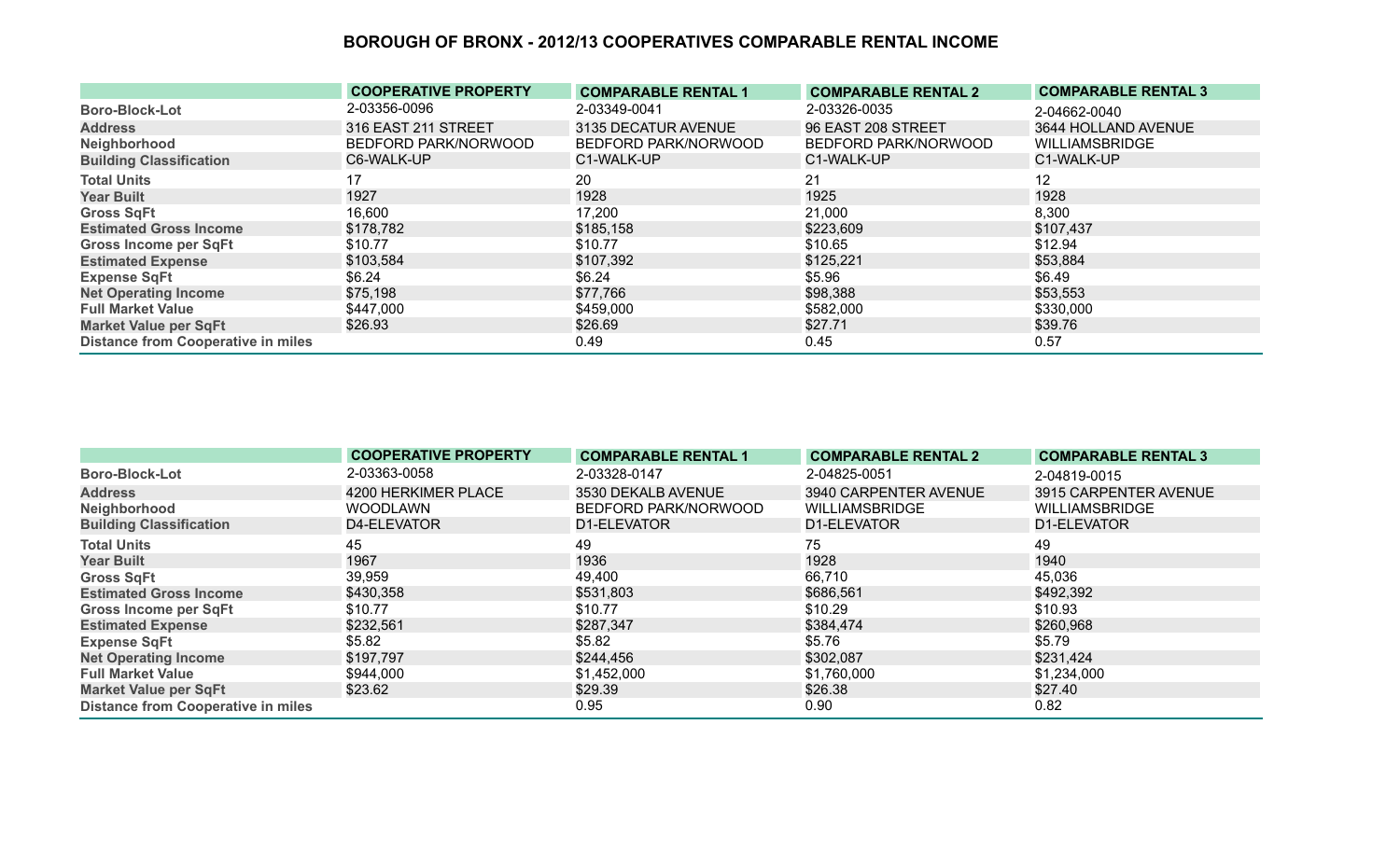|                                           | <b>COOPERATIVE PROPERTY</b> | <b>COMPARABLE RENTAL 1</b> | <b>COMPARABLE RENTAL 2</b> | <b>COMPARABLE RENTAL 3</b> |
|-------------------------------------------|-----------------------------|----------------------------|----------------------------|----------------------------|
| <b>Boro-Block-Lot</b>                     | 2-03368-0010                | 2-04825-0051               | 2-03115-0005               | 2-04822-0013               |
| <b>Address</b>                            | 4320 VAN CORTLANDT PARK E   | 3940 CARPENTER AVENUE      | 2405 SOUTHERN BOULEVARD    | 4064 BRONX BOULEVARD       |
| Neighborhood                              | <b>WOODLAWN</b>             | <b>WILLIAMSBRIDGE</b>      | <b>BELMONT</b>             | <b>WILLIAMSBRIDGE</b>      |
| <b>Building Classification</b>            | D4-ELEVATOR                 | D1-ELEVATOR                | D1-ELEVATOR                | D7-ELEVATOR                |
| <b>Total Units</b>                        | 110                         | 75                         | 142                        | 56                         |
| <b>Year Built</b>                         | 1958                        | 1928                       | 1970                       | 1927                       |
| <b>Gross SqFt</b>                         | 151,800                     | 66,710                     | 125,075                    | 53,601                     |
| <b>Estimated Gross Income</b>             | \$1,545,324                 | \$686,561                  | \$1,272,881                | \$481,384                  |
| <b>Gross Income per SqFt</b>              | \$10.18                     | \$10.29                    | \$10.18                    | \$8.98                     |
| <b>Estimated Expense</b>                  | \$895,620                   | \$384,474                  | \$738,271                  | \$308,086                  |
| <b>Expense SqFt</b>                       | \$5.90                      | \$5.76                     | \$5.90                     | \$5.75                     |
| <b>Net Operating Income</b>               | \$649,704                   | \$302,087                  | \$534,610                  | \$173,298                  |
| <b>Full Market Value</b>                  | \$3,125,000                 | \$1,760,000                | \$3,113,000                | \$948,000                  |
| <b>Market Value per SqFt</b>              | \$20.59                     | \$26.38                    | \$24.89                    | \$17.69                    |
| <b>Distance from Cooperative in miles</b> |                             | 0.97                       | 2.99                       | 0.77                       |

|                                           | <b>COOPERATIVE PROPERTY</b> | <b>COMPARABLE RENTAL 1</b> | <b>COMPARABLE RENTAL 2</b> | <b>COMPARABLE RENTAL 3</b> |
|-------------------------------------------|-----------------------------|----------------------------|----------------------------|----------------------------|
| <b>Boro-Block-Lot</b>                     | 2-03379-0001                | 2-04819-0020               | 2-04819-0015               | 2-04835-0018               |
| <b>Address</b>                            | 201 EAST 238 STREET         | 3905 CARPENTER AVENUE      | 3915 CARPENTER AVENUE      | 667 EAST 232 STREET        |
| Neighborhood                              | <b>WOODLAWN</b>             | <b>WILLIAMSBRIDGE</b>      | <b>WILLIAMSBRIDGE</b>      | <b>WILLIAMSBRIDGE</b>      |
| <b>Building Classification</b>            | D4-ELEVATOR                 | D1-ELEVATOR                | D1-ELEVATOR                | D3-ELEVATOR                |
| <b>Total Units</b>                        | 49                          | 55                         | 49                         | 60                         |
| <b>Year Built</b>                         | 1954                        | 1941                       | 1940                       | 1929                       |
| <b>Gross SqFt</b>                         | 47,679                      | 48,054                     | 45,036                     | 50,934                     |
| <b>Estimated Gross Income</b>             | \$533,051                   | \$563,614                  | \$492,392                  | \$569,345                  |
| <b>Gross Income per SqFt</b>              | \$11.18                     | \$11.73                    | \$10.93                    | \$11.18                    |
| <b>Estimated Expense</b>                  | \$287,028                   | \$287,443                  | \$260,968                  | \$306,408                  |
| <b>Expense SqFt</b>                       | \$6.02                      | \$5.98                     | \$5.79                     | \$6.02                     |
| <b>Net Operating Income</b>               | \$246,023                   | \$276,171                  | \$231,424                  | \$262,937                  |
| <b>Full Market Value</b>                  | \$1,485,000                 | \$1,573,000                | \$1,234,000                | \$1,587,000                |
| <b>Market Value per SqFt</b>              | \$31.15                     | \$32.73                    | \$27.40                    | \$31.16                    |
| <b>Distance from Cooperative in miles</b> |                             | 0.87                       | 0.87                       | 0.68                       |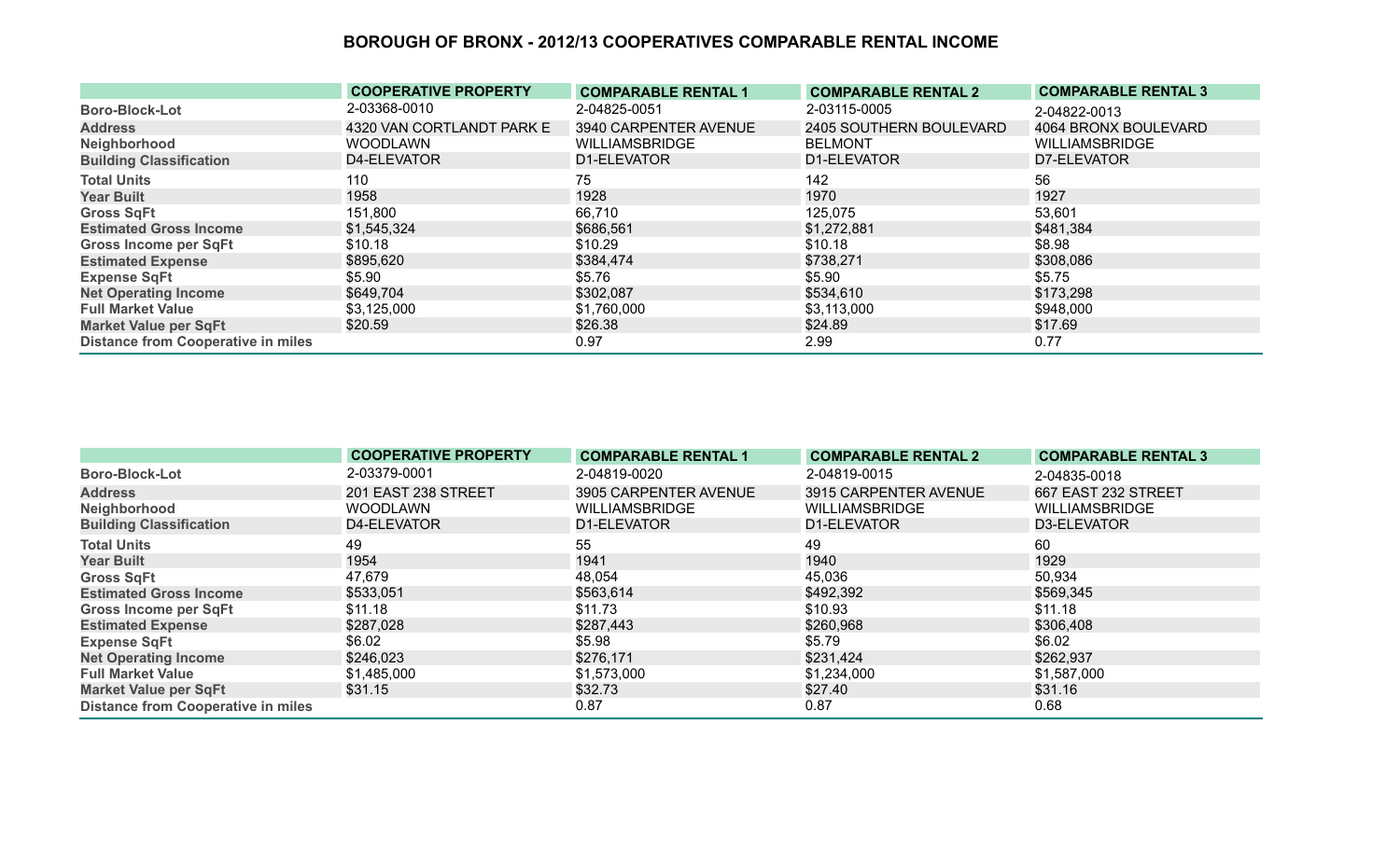|                                           | <b>COOPERATIVE PROPERTY</b> | <b>COMPARABLE RENTAL 1</b> | <b>COMPARABLE RENTAL 2</b> | <b>COMPARABLE RENTAL 3</b> |
|-------------------------------------------|-----------------------------|----------------------------|----------------------------|----------------------------|
| <b>Boro-Block-Lot</b>                     | 2-03383-0001                | 2-03024-0069               | 2-03867-0023               | 2-03098-0001               |
| <b>Address</b>                            | 4260 KATONAH AVENUE         | 2347 WEBSTER AVENUE        | 1340 STRATFORD AVENUE      | 2130 CROTONA AVENUE        |
| Neighborhood                              | <b>WOODLAWN</b>             | <b>FORDHAM</b>             | <b>SOUNDVIEW</b>           | <b>EAST TREMONT</b>        |
| <b>Building Classification</b>            | D4-ELEVATOR                 | D7-ELEVATOR                | D1-ELEVATOR                | D3-ELEVATOR                |
| <b>Total Units</b>                        | 108                         | 121                        | 129                        | 86                         |
| <b>Year Built</b>                         | 1958                        | 1972                       | 1966                       | 1998                       |
| <b>Gross SqFt</b>                         | 93,645                      | 143,000                    | 95,370                     | 60,200                     |
| <b>Estimated Gross Income</b>             | \$1,126,549                 | \$1,719,915                | \$1,289,786                | \$686,849                  |
| <b>Gross Income per SqFt</b>              | \$12.03                     | \$12.03                    | \$13.52                    | \$11.41                    |
| <b>Estimated Expense</b>                  | \$724,812                   | \$1,106,426                | \$712,109                  | \$444,337                  |
| <b>Expense SqFt</b>                       | \$7.74                      | \$7.74                     | \$7.47                     | \$7.38                     |
| <b>Net Operating Income</b>               | \$401,737                   | \$613,489                  | \$577,677                  | \$242,512                  |
| <b>Full Market Value</b>                  | \$2,497,000                 | \$3,813,000                | \$3,747,000                | \$1,476,000                |
| <b>Market Value per SqFt</b>              | \$26.66                     | \$26.66                    | \$39.29                    | \$24.52                    |
| <b>Distance from Cooperative in miles</b> |                             | 3.08                       | 4.46                       | 3.47                       |

|                                           | <b>COOPERATIVE PROPERTY</b> | <b>COMPARABLE RENTAL 1</b> | <b>COMPARABLE RENTAL 2</b> | <b>COMPARABLE RENTAL 3</b> |
|-------------------------------------------|-----------------------------|----------------------------|----------------------------|----------------------------|
| <b>Boro-Block-Lot</b>                     | 2-03396-0021                | 2-04835-0018               | 2-04819-0020               | 2-04819-0015               |
| <b>Address</b>                            | 4265 WEBSTER AVENUE         | 667 EAST 232 STREET        | 3905 CARPENTER AVENUE      | 3915 CARPENTER AVENUE      |
| Neighborhood                              | <b>WOODLAWN</b>             | <b>WILLIAMSBRIDGE</b>      | <b>WILLIAMSBRIDGE</b>      | <b>WILLIAMSBRIDGE</b>      |
| <b>Building Classification</b>            | D4-ELEVATOR                 | D3-ELEVATOR                | D1-ELEVATOR                | D1-ELEVATOR                |
| <b>Total Units</b>                        | 53                          | 60                         | 55                         | 49                         |
| <b>Year Built</b>                         | 1955                        | 1929                       | 1941                       | 1940                       |
| <b>Gross SqFt</b>                         | 62,015                      | 50,934                     | 48,054                     | 45,036                     |
| <b>Estimated Gross Income</b>             | \$693,328                   | \$569,345                  | \$563,614                  | \$492,392                  |
| <b>Gross Income per SqFt</b>              | \$11.18                     | \$11.18                    | \$11.73                    | \$10.93                    |
| <b>Estimated Expense</b>                  | \$373,330                   | \$306,408                  | \$287,443                  | \$260,968                  |
| <b>Expense SqFt</b>                       | \$6.02                      | \$6.02                     | \$5.98                     | \$5.79                     |
| <b>Net Operating Income</b>               | \$319,998                   | \$262,937                  | \$276,171                  | \$231,424                  |
| <b>Full Market Value</b>                  | \$1,932,000                 | \$1,587,000                | \$1,573,000                | \$1,234,000                |
| <b>Market Value per SqFt</b>              | \$31.15                     | \$31.16                    | \$32.73                    | \$27.40                    |
| <b>Distance from Cooperative in miles</b> |                             | 0.36                       | 0.69                       | 0.69                       |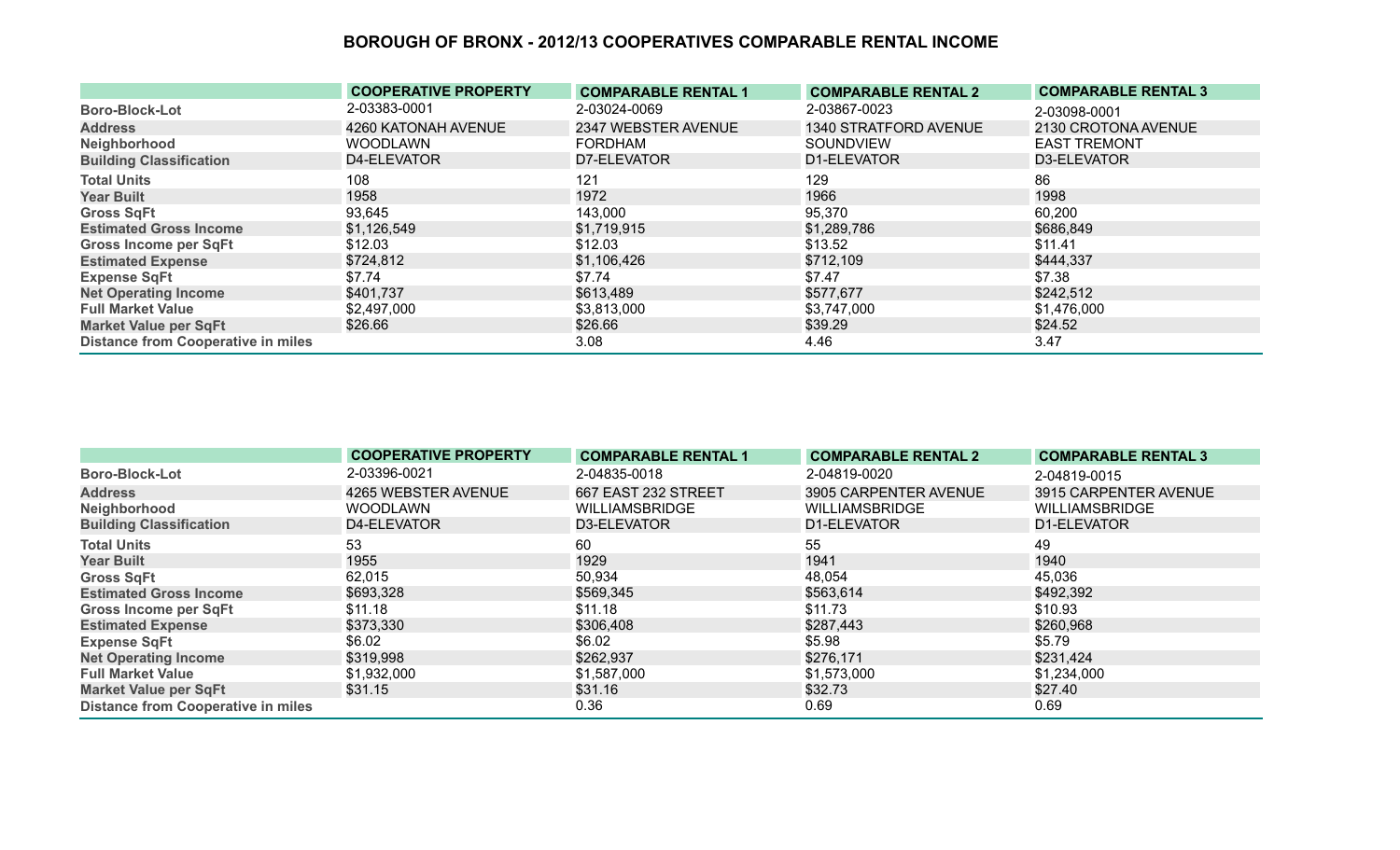|                                           | <b>COOPERATIVE PROPERTY</b> | <b>COMPARABLE RENTAL 1</b> | <b>COMPARABLE RENTAL 2</b> | <b>COMPARABLE RENTAL 3</b> |
|-------------------------------------------|-----------------------------|----------------------------|----------------------------|----------------------------|
| <b>Boro-Block-Lot</b>                     | 2-03398-0044                | 2-05792-0430               | 2-03385-0060               |                            |
| <b>Address</b>                            | 4380 VIREO AVENUE           | 530 WEST 236 STREET        | 4300 MARTHA AVENUE         |                            |
| Neighborhood                              | <b>WOODLAWN</b>             | <b>RIVERDALE</b>           | <b>WOODLAWN</b>            |                            |
| <b>Building Classification</b>            | D4-ELEVATOR                 | D7-ELEVATOR                | D1-ELEVATOR                |                            |
| <b>Total Units</b>                        | 127                         | 86                         | 82                         |                            |
| <b>Year Built</b>                         | 1958                        | 1954                       | 1942                       |                            |
| <b>Gross SqFt</b>                         | 109,206                     | 103,392                    | 76,650                     |                            |
| <b>Estimated Gross Income</b>             | \$1,439,335                 | \$1,485,010                | \$919,968                  |                            |
| <b>Gross Income per SqFt</b>              | \$13.18                     | \$14.36                    | \$12.00                    |                            |
| <b>Estimated Expense</b>                  | \$654,144                   | \$605,495                  | \$469,184                  |                            |
| <b>Expense SqFt</b>                       | \$5.99                      | \$5.86                     | \$6.12                     |                            |
| <b>Net Operating Income</b>               | \$785,191                   | \$879,515                  | \$450,784                  |                            |
| <b>Full Market Value</b>                  | \$5,047,000                 | \$5,818,000                | \$1,738,000                |                            |
| <b>Market Value per SqFt</b>              | \$46.22                     | \$56.27                    | \$22.67                    |                            |
| <b>Distance from Cooperative in miles</b> |                             | 2.56                       | 0.11                       |                            |

|                                           | <b>COOPERATIVE PROPERTY</b> | <b>COMPARABLE RENTAL 1</b> | <b>COMPARABLE RENTAL 2</b> | <b>COMPARABLE RENTAL 3</b> |
|-------------------------------------------|-----------------------------|----------------------------|----------------------------|----------------------------|
| <b>Boro-Block-Lot</b>                     | 2-03398-0087                | 2-04835-0018               | 2-04825-0051               | 2-04819-0020               |
| <b>Address</b>                            | 4315 WEBSTER AVENUE         | 667 EAST 232 STREET        | 3940 CARPENTER AVENUE      | 3905 CARPENTER AVENUE      |
| Neighborhood                              | <b>WOODLAWN</b>             | <b>WILLIAMSBRIDGE</b>      | <b>WILLIAMSBRIDGE</b>      | <b>WILLIAMSBRIDGE</b>      |
| <b>Building Classification</b>            | D4-ELEVATOR                 | D3-ELEVATOR                | D1-ELEVATOR                | D1-ELEVATOR                |
| <b>Total Units</b>                        | 78                          | 60                         | 75                         | 55                         |
| <b>Year Built</b>                         | 1958                        | 1929                       | 1928                       | 1941                       |
| <b>Gross SqFt</b>                         | 61,914                      | 50,934                     | 66,710                     | 48,054                     |
| <b>Estimated Gross Income</b>             | \$692,199                   | \$569,345                  | \$686,561                  | \$563,614                  |
| Gross Income per SqFt                     | \$11.18                     | \$11.18                    | \$10.29                    | \$11.73                    |
| <b>Estimated Expense</b>                  | \$372,722                   | \$306,408                  | \$384,474                  | \$287,443                  |
| <b>Expense SqFt</b>                       | \$6.02                      | \$6.02                     | \$5.76                     | \$5.98                     |
| <b>Net Operating Income</b>               | \$319,477                   | \$262,937                  | \$302,087                  | \$276,171                  |
| <b>Full Market Value</b>                  | \$1,928,000                 | \$1,587,000                | \$1,760,000                | \$1,573,000                |
| <b>Market Value per SqFt</b>              | \$31.14                     | \$31.16                    | \$26.38                    | \$32.73                    |
| <b>Distance from Cooperative in miles</b> |                             | 0.48                       | 0.87                       | 0.86                       |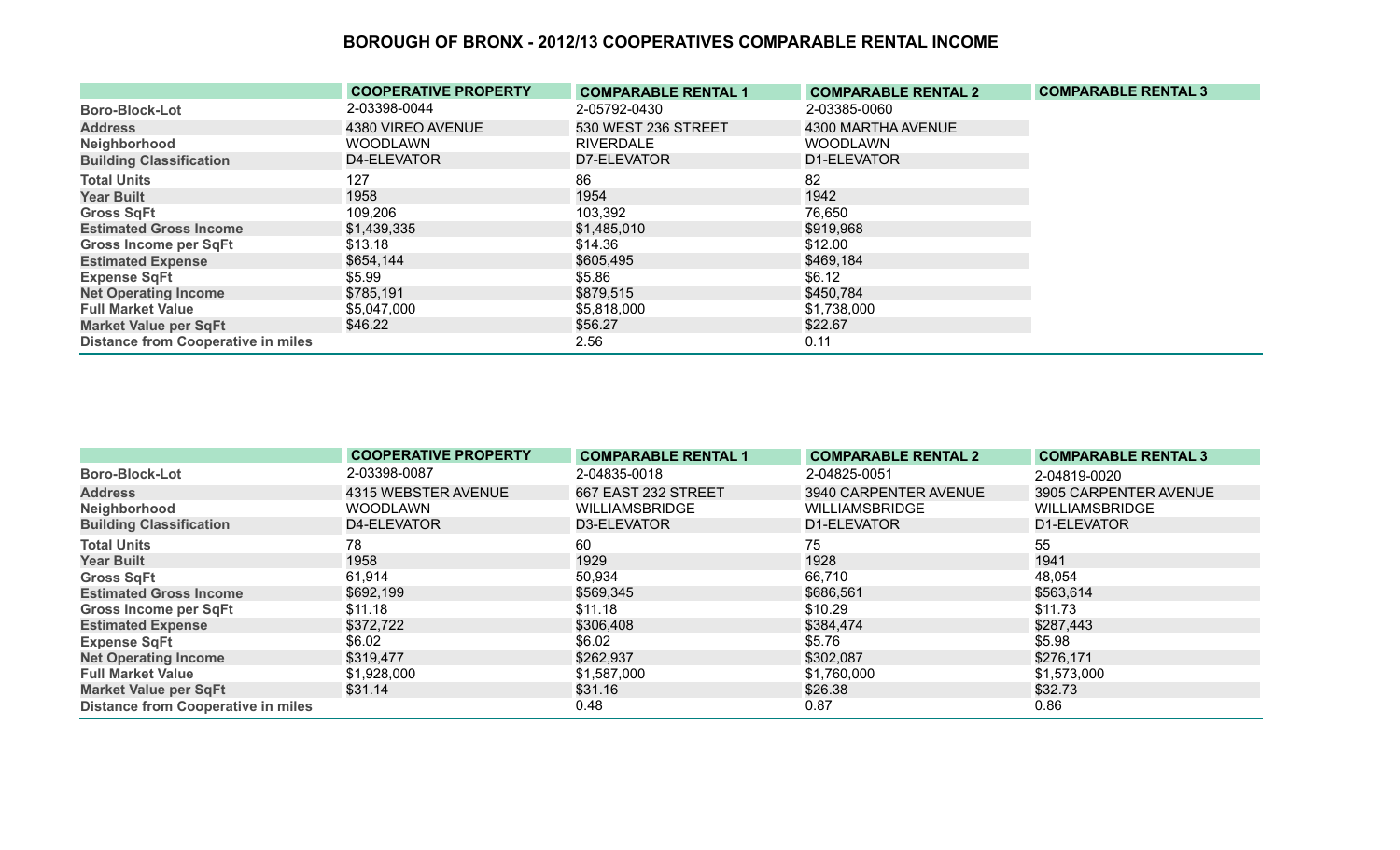|                                           | <b>COOPERATIVE PROPERTY</b> | <b>COMPARABLE RENTAL 1</b> | <b>COMPARABLE RENTAL 2</b> | <b>COMPARABLE RENTAL 3</b> |
|-------------------------------------------|-----------------------------|----------------------------|----------------------------|----------------------------|
| <b>Boro-Block-Lot</b>                     | 2-03398-0097                | 2-04835-0018               | 2-04819-0020               | 2-04845-0031               |
| <b>Address</b>                            | 4295 WEBSTER AVENUE         | 667 EAST 232 STREET        | 3905 CARPENTER AVENUE      | 711 EAST 231 STREET        |
| Neighborhood                              | <b>WOODLAWN</b>             | <b>WILLIAMSBRIDGE</b>      | <b>WILLIAMSBRIDGE</b>      | <b>WILLIAMSBRIDGE</b>      |
| <b>Building Classification</b>            | D4-ELEVATOR                 | D3-ELEVATOR                | D1-ELEVATOR                | D3-ELEVATOR                |
| <b>Total Units</b>                        | 80                          | 60                         | 55                         | 54                         |
| <b>Year Built</b>                         | 1957                        | 1929                       | 1941                       | 1928                       |
| <b>Gross SqFt</b>                         | 57,840                      | 50,934                     | 48,054                     | 44,982                     |
| <b>Estimated Gross Income</b>             | \$678,463                   | \$569,345                  | \$563,614                  | \$540,210                  |
| <b>Gross Income per SqFt</b>              | \$11.73                     | \$11.18                    | \$11.73                    | \$12.01                    |
| <b>Estimated Expense</b>                  | \$345,883                   | \$306,408                  | \$287,443                  | \$279,102                  |
| <b>Expense SqFt</b>                       | \$5.98                      | \$6.02                     | \$5.98                     | \$6.20                     |
| <b>Net Operating Income</b>               | \$332,580                   | \$262,937                  | \$276,171                  | \$261,108                  |
| <b>Full Market Value</b>                  | \$2,047,000                 | \$1,587,000                | \$1,573,000                | \$1,622,000                |
| <b>Market Value per SqFt</b>              | \$35.39                     | \$31.16                    | \$32.73                    | \$36.06                    |
| <b>Distance from Cooperative in miles</b> |                             | 0.48                       | 0.86                       | 0.63                       |

|                                           | <b>COOPERATIVE PROPERTY</b>  | <b>COMPARABLE RENTAL 1</b> | <b>COMPARABLE RENTAL 2</b> | <b>COMPARABLE RENTAL 3</b> |
|-------------------------------------------|------------------------------|----------------------------|----------------------------|----------------------------|
| <b>Boro-Block-Lot</b>                     | 2-03567-0001                 | 2-03650-0001               |                            |                            |
| <b>Address</b>                            | 633 OLMSTEAD AVENUE          | 950 EVERGREEN AVENUE       |                            |                            |
| Neighborhood                              | <b>CASTLE HILL/UNIONPORT</b> | SOUNDVIEW                  |                            |                            |
| <b>Building Classification</b>            | D4-ELEVATOR                  | D3-ELEVATOR                |                            |                            |
| <b>Total Units</b>                        | 624                          | 213                        |                            |                            |
| <b>Year Built</b>                         | 1966                         | 1964                       |                            |                            |
| <b>Gross SqFt</b>                         | 598,478                      | 174,671                    |                            |                            |
| <b>Estimated Gross Income</b>             | \$6,176,293                  | \$1,801,813                |                            |                            |
| <b>Gross Income per SqFt</b>              | \$10.32                      | \$10.32                    |                            |                            |
| <b>Estimated Expense</b>                  | \$3,584,883                  | \$1,046,726                |                            |                            |
| <b>Expense SqFt</b>                       | \$5.99                       | \$5.99                     |                            |                            |
| <b>Net Operating Income</b>               | \$2,591,410                  | \$755,087                  |                            |                            |
| <b>Full Market Value</b>                  | \$15,120,000                 | \$4,406,000                |                            |                            |
| <b>Market Value per SqFt</b>              | \$25.26                      | \$25.22                    |                            |                            |
| <b>Distance from Cooperative in miles</b> |                              | l.37                       |                            |                            |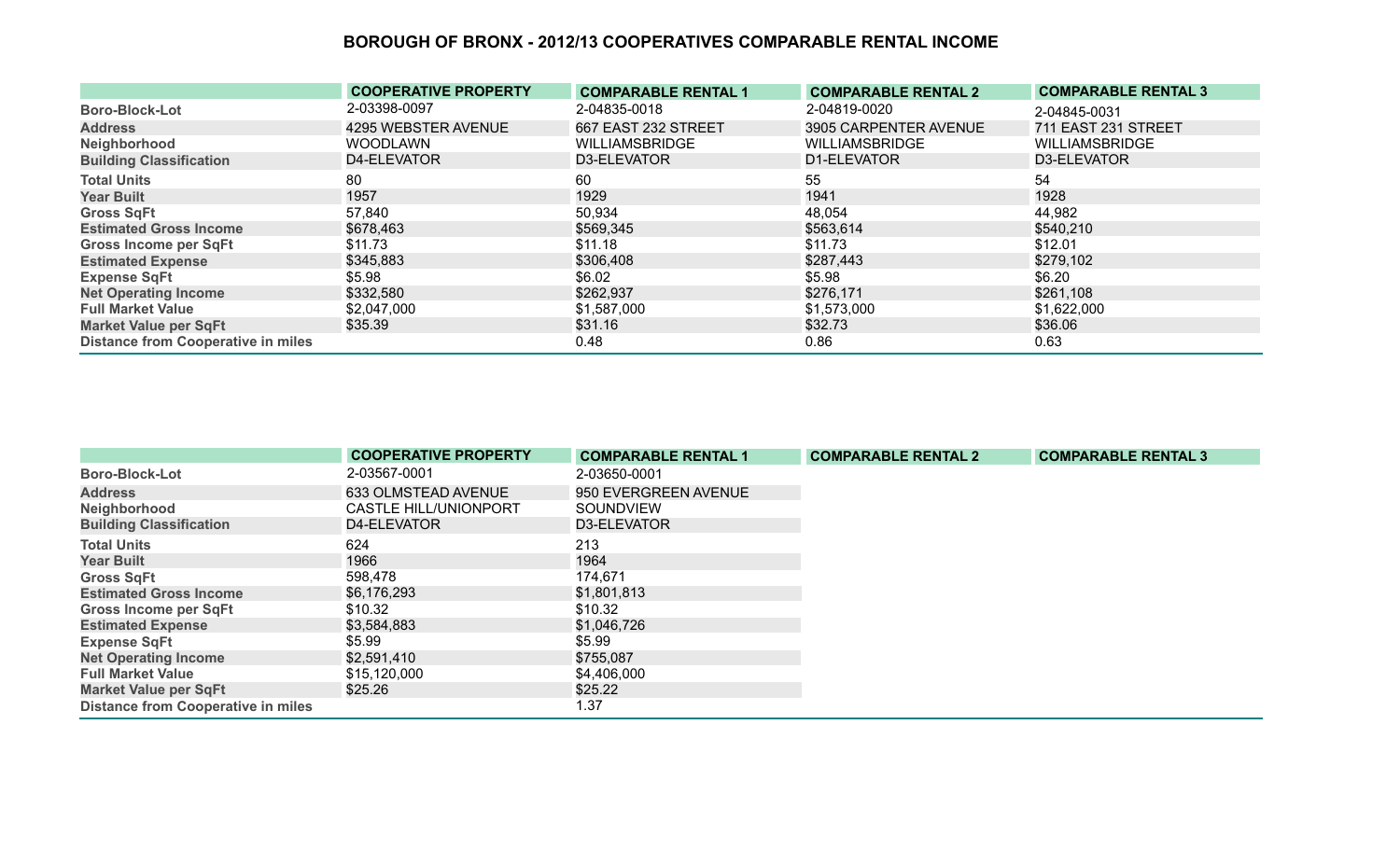|                                           | <b>COOPERATIVE PROPERTY</b> | <b>COMPARABLE RENTAL 1</b> | <b>COMPARABLE RENTAL 2</b> | <b>COMPARABLE RENTAL 3</b> |
|-------------------------------------------|-----------------------------|----------------------------|----------------------------|----------------------------|
| <b>Boro-Block-Lot</b>                     | 2-03627-0020                | 2-03650-0001               | 2-02724-0005               | 2-02418-0033               |
| <b>Address</b>                            | 875 MORRISON AVENUE         | 950 EVERGREEN AVENUE       | 975 SIMPSON STREET         | 303 EAST 158 STREET        |
| Neighborhood                              | <b>SOUNDVIEW</b>            | <b>SOUNDVIEW</b>           | MORRISANIA/LONGWOOD        | MELROSE/CONCOURSE          |
| <b>Building Classification</b>            | D4-ELEVATOR                 | D3-ELEVATOR                | D3-ELEVATOR                | D1-ELEVATOR                |
| <b>Total Units</b>                        | 225                         | 213                        | 236                        | 167                        |
| <b>Year Built</b>                         | 1962                        | 1964                       | 1981                       | 2005                       |
| <b>Gross SqFt</b>                         | 256,750                     | 174,671                    | 320,721                    | 190,926                    |
| <b>Estimated Gross Income</b>             | \$2,649,660                 | \$1,801,813                | \$3,836,662                | \$1,890,821                |
| <b>Gross Income per SqFt</b>              | \$10.32                     | \$10.32                    | \$11.96                    | \$9.90                     |
| <b>Estimated Expense</b>                  | \$1,537,933                 | \$1,046,726                | \$2,493,830                | \$1,096,676                |
| <b>Expense SqFt</b>                       | \$5.99                      | \$5.99                     | \$7.78                     | \$5.74                     |
| <b>Net Operating Income</b>               | \$1,111,727                 | \$755,087                  | \$1,342,832                | \$794,145                  |
| <b>Full Market Value</b>                  | \$6,487,000                 | \$4,406,000                | \$8,330,000                | \$4,632,000                |
| <b>Market Value per SqFt</b>              | \$25.27                     | \$25.22                    | \$25.97                    | \$24.26                    |
| <b>Distance from Cooperative in miles</b> |                             | 0.26                       | 0.95                       | 2.23                       |

|                                           | <b>COOPERATIVE PROPERTY</b> | <b>COMPARABLE RENTAL 1</b> | <b>COMPARABLE RENTAL 2</b> | <b>COMPARABLE RENTAL 3</b> |
|-------------------------------------------|-----------------------------|----------------------------|----------------------------|----------------------------|
| <b>Boro-Block-Lot</b>                     | 2-03627-0030                | 2-03650-0001               | 2-02724-0005               | 2-02418-0033               |
| <b>Address</b>                            | 825 MORRISON AVENUE         | 950 EVERGREEN AVENUE       | 975 SIMPSON STREET         | 303 EAST 158 STREET        |
| Neighborhood                              | SOUNDVIEW                   | <b>SOUNDVIEW</b>           | MORRISANIA/LONGWOOD        | MELROSE/CONCOURSE          |
| <b>Building Classification</b>            | D4-ELEVATOR                 | D3-ELEVATOR                | D3-ELEVATOR                | D1-ELEVATOR                |
| <b>Total Units</b>                        | 225                         | 213                        | 236                        | 167                        |
| <b>Year Built</b>                         | 1962                        | 1964                       | 1981                       | 2005                       |
| <b>Gross SqFt</b>                         | 256,750                     | 174,671                    | 320,721                    | 190,926                    |
| <b>Estimated Gross Income</b>             | \$2,649,660                 | \$1,801,813                | \$3,836,662                | \$1,890,821                |
| <b>Gross Income per SqFt</b>              | \$10.32                     | \$10.32                    | \$11.96                    | \$9.90                     |
| <b>Estimated Expense</b>                  | \$1,537,933                 | \$1,046,726                | \$2,493,830                | \$1,096,676                |
| <b>Expense SqFt</b>                       | \$5.99                      | \$5.99                     | \$7.78                     | \$5.74                     |
| <b>Net Operating Income</b>               | \$1,111,727                 | \$755,087                  | \$1,342,832                | \$794,145                  |
| <b>Full Market Value</b>                  | \$6,487,000                 | \$4,406,000                | \$8,330,000                | \$4,632,000                |
| <b>Market Value per SqFt</b>              | \$25.27                     | \$25.22                    | \$25.97                    | \$24.26                    |
| <b>Distance from Cooperative in miles</b> |                             | 0.26                       | 0.95                       | 2.23                       |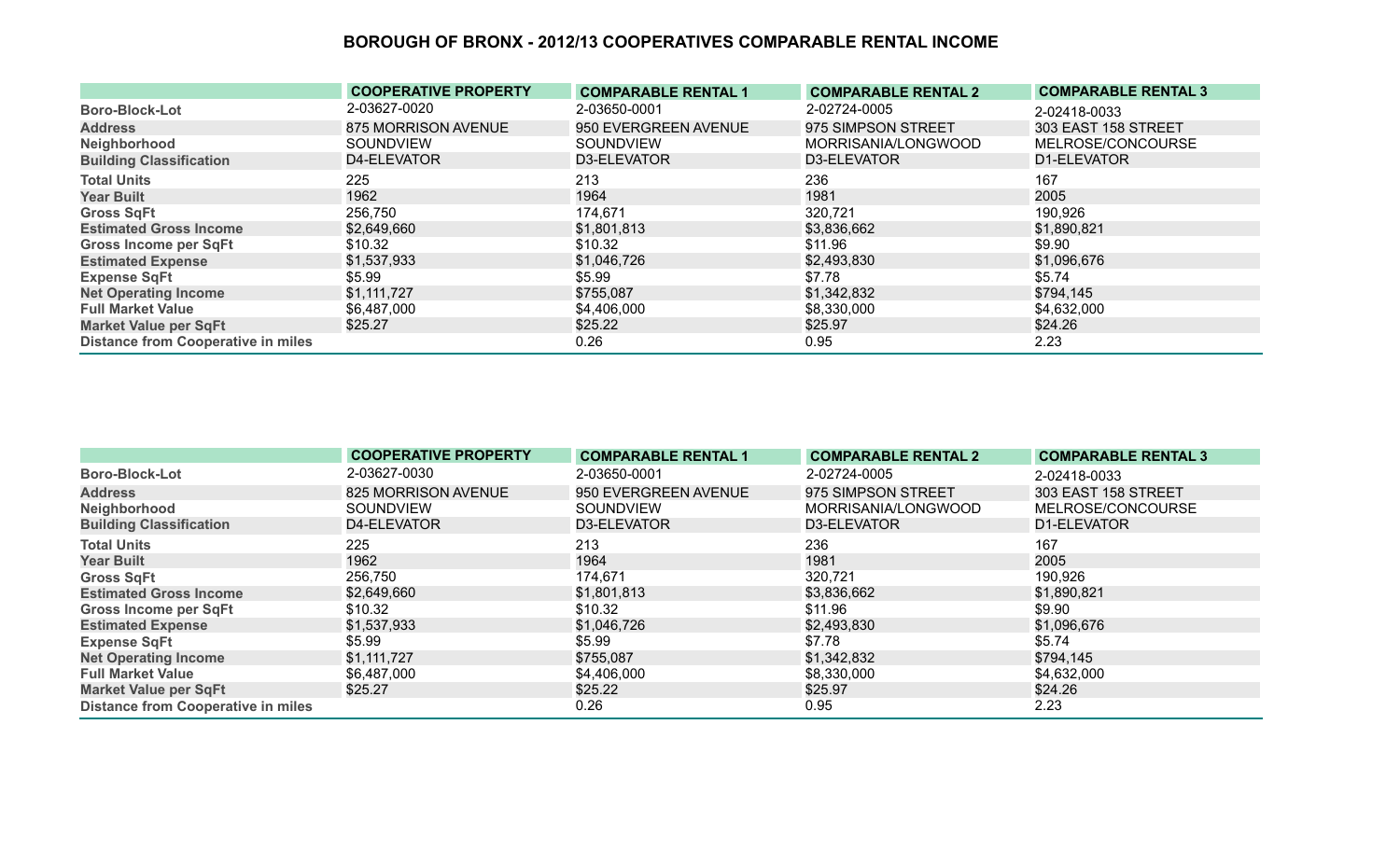|                                           | <b>COOPERATIVE PROPERTY</b> | <b>COMPARABLE RENTAL 1</b> | <b>COMPARABLE RENTAL 2</b> | <b>COMPARABLE RENTAL 3</b> |
|-------------------------------------------|-----------------------------|----------------------------|----------------------------|----------------------------|
| <b>Boro-Block-Lot</b>                     | 2-03627-0040                | 2-03650-0001               | 2-02724-0005               | 2-02418-0033               |
| <b>Address</b>                            | 820 BOYNTON AVENUE          | 950 EVERGREEN AVENUE       | 975 SIMPSON STREET         | 303 EAST 158 STREET        |
| Neighborhood                              | <b>SOUNDVIEW</b>            | <b>SOUNDVIEW</b>           | MORRISANIA/LONGWOOD        | MELROSE/CONCOURSE          |
| <b>Building Classification</b>            | D4-ELEVATOR                 | D3-ELEVATOR                | D3-ELEVATOR                | D1-ELEVATOR                |
| <b>Total Units</b>                        | 225                         | 213                        | 236                        | 167                        |
| <b>Year Built</b>                         | 1962                        | 1964                       | 1981                       | 2005                       |
| <b>Gross SqFt</b>                         | 256,750                     | 174,671                    | 320,721                    | 190,926                    |
| <b>Estimated Gross Income</b>             | \$2,649,660                 | \$1,801,813                | \$3,836,662                | \$1,890,821                |
| <b>Gross Income per SqFt</b>              | \$10.32                     | \$10.32                    | \$11.96                    | \$9.90                     |
| <b>Estimated Expense</b>                  | \$1,537,933                 | \$1,046,726                | \$2,493,830                | \$1,096,676                |
| <b>Expense SqFt</b>                       | \$5.99                      | \$5.99                     | \$7.78                     | \$5.74                     |
| <b>Net Operating Income</b>               | \$1,111,727                 | \$755,087                  | \$1,342,832                | \$794,145                  |
| <b>Full Market Value</b>                  | \$6,487,000                 | \$4,406,000                | \$8,330,000                | \$4,632,000                |
| <b>Market Value per SqFt</b>              | \$25.27                     | \$25.22                    | \$25.97                    | \$24.26                    |
| <b>Distance from Cooperative in miles</b> |                             | 0.26                       | 0.95                       | 2.23                       |

|                                           | <b>COOPERATIVE PROPERTY</b> | <b>COMPARABLE RENTAL 1</b> | <b>COMPARABLE RENTAL 2</b> | <b>COMPARABLE RENTAL 3</b> |
|-------------------------------------------|-----------------------------|----------------------------|----------------------------|----------------------------|
| <b>Boro-Block-Lot</b>                     | 2-03627-0050                | 2-03650-0001               | 2-02724-0005               | 2-02418-0033               |
| <b>Address</b>                            | 880 BOYNTON AVENUE          | 950 EVERGREEN AVENUE       | 975 SIMPSON STREET         | 303 EAST 158 STREET        |
| Neighborhood                              | SOUNDVIEW                   | <b>SOUNDVIEW</b>           | MORRISANIA/LONGWOOD        | MELROSE/CONCOURSE          |
| <b>Building Classification</b>            | D4-ELEVATOR                 | D3-ELEVATOR                | D3-ELEVATOR                | D1-ELEVATOR                |
| <b>Total Units</b>                        | 225                         | 213                        | 236                        | 167                        |
| <b>Year Built</b>                         | 1962                        | 1964                       | 1981                       | 2005                       |
| <b>Gross SqFt</b>                         | 256,750                     | 174,671                    | 320,721                    | 190,926                    |
| <b>Estimated Gross Income</b>             | \$2,649,660                 | \$1,801,813                | \$3,836,662                | \$1,890,821                |
| <b>Gross Income per SqFt</b>              | \$10.32                     | \$10.32                    | \$11.96                    | \$9.90                     |
| <b>Estimated Expense</b>                  | \$1,537,933                 | \$1,046,726                | \$2,493,830                | \$1,096,676                |
| <b>Expense SqFt</b>                       | \$5.99                      | \$5.99                     | \$7.78                     | \$5.74                     |
| <b>Net Operating Income</b>               | \$1,111,727                 | \$755,087                  | \$1,342,832                | \$794,145                  |
| <b>Full Market Value</b>                  | \$6,487,000                 | \$4,406,000                | \$8,330,000                | \$4,632,000                |
| <b>Market Value per SqFt</b>              | \$25.27                     | \$25.22                    | \$25.97                    | \$24.26                    |
| <b>Distance from Cooperative in miles</b> |                             | 0.26                       | 0.95                       | 2.23                       |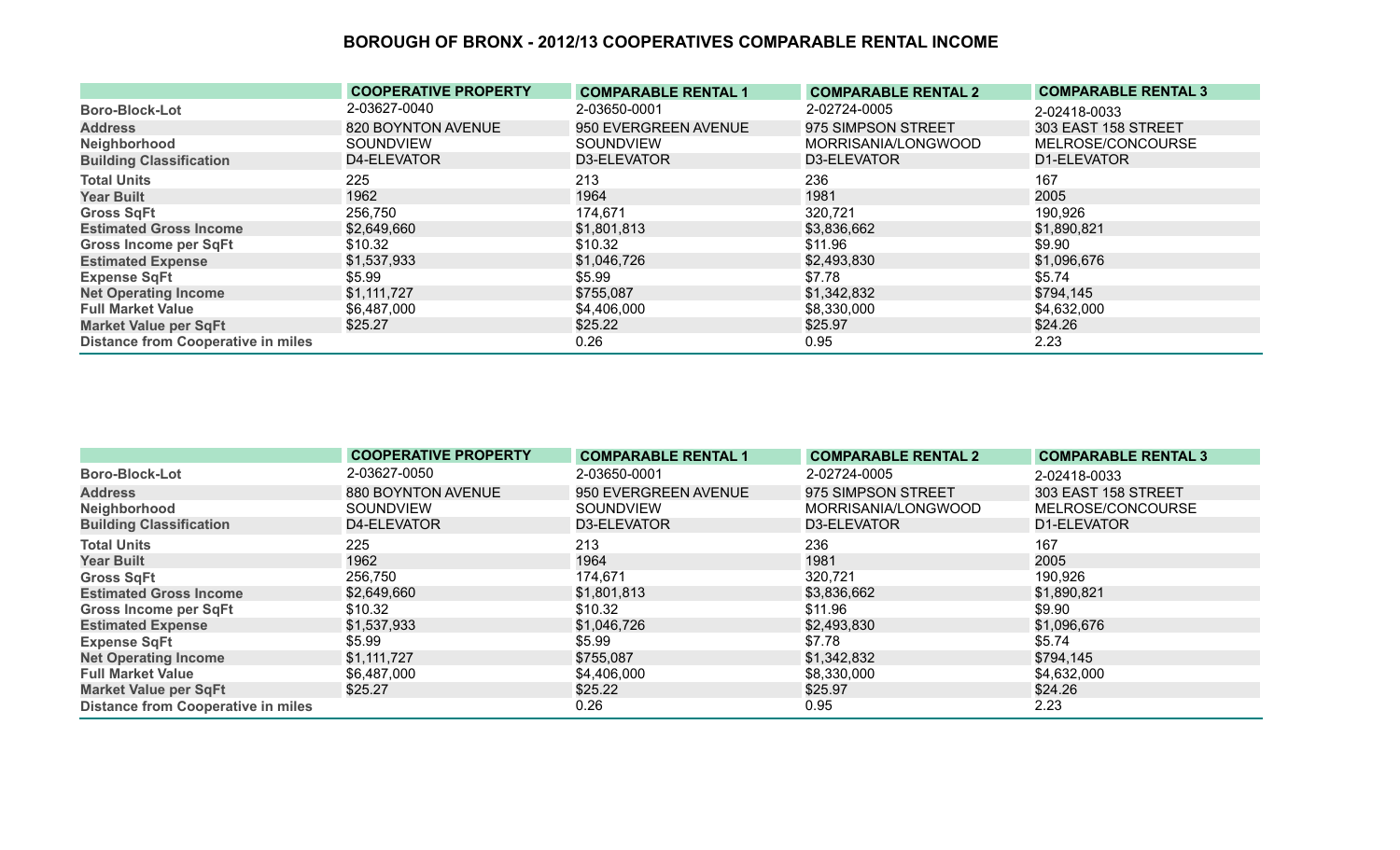|                                           | <b>COOPERATIVE PROPERTY</b> | <b>COMPARABLE RENTAL 1</b> | <b>COMPARABLE RENTAL 2</b> | <b>COMPARABLE RENTAL 3</b> |
|-------------------------------------------|-----------------------------|----------------------------|----------------------------|----------------------------|
| <b>Boro-Block-Lot</b>                     | 2-03659-0001                | 2-03140-0007               | 2-03642-0001               | 2-03650-0001               |
| <b>Address</b>                            | 920 METCALF AVENUE          | 2082 BOSTON ROAD           | 880 THIERIOT AVENUE        | 950 EVERGREEN AVENUE       |
| Neighborhood                              | <b>SOUNDVIEW</b>            | <b>EAST TREMONT</b>        | SOUNDVIEW                  | <b>SOUNDVIEW</b>           |
| <b>Building Classification</b>            | D4-ELEVATOR                 | D1-ELEVATOR                | D3-ELEVATOR                | D3-ELEVATOR                |
| <b>Total Units</b>                        | 239                         | 169                        | 317                        | 213                        |
| <b>Year Built</b>                         | 1967                        | 1974                       | 1968                       | 1964                       |
| <b>Gross SqFt</b>                         | 212,300                     | 200,529                    | 352,866                    | 174,671                    |
| <b>Estimated Gross Income</b>             | \$2,362,899                 | \$2,429,336                | \$3,926,209                | \$1,801,813                |
| <b>Gross Income per SqFt</b>              | \$11.13                     | \$12.11                    | \$11.13                    | \$10.32                    |
| <b>Estimated Expense</b>                  | \$1,435,148                 | \$1,205,860                | \$2,385,757                | \$1,046,726                |
| <b>Expense SqFt</b>                       | \$6.76                      | \$6.01                     | \$6.76                     | \$5.99                     |
| <b>Net Operating Income</b>               | \$927,751                   | \$1,223,476                | \$1,540,452                | \$755,087                  |
| <b>Full Market Value</b>                  | \$5,589,000                 | \$7,624,000                | \$9,280,000                | \$4,406,000                |
| <b>Market Value per SqFt</b>              | \$26.33                     | \$38.02                    | \$26.30                    | \$25.22                    |
| <b>Distance from Cooperative in miles</b> |                             | 1.32                       | 0.46                       | 0.44                       |

|                                           | <b>COOPERATIVE PROPERTY</b> | <b>COMPARABLE RENTAL 1</b> | <b>COMPARABLE RENTAL 2</b> | <b>COMPARABLE RENTAL 3</b> |
|-------------------------------------------|-----------------------------|----------------------------|----------------------------|----------------------------|
| <b>Boro-Block-Lot</b>                     | 2-03663-0002                | 2-02724-0005               | 2-03642-0001               | 2-02713-0002               |
| <b>Address</b>                            | 1760 BRUCKNER BOULEVARD     | 975 SIMPSON STREET         | 880 THIERIOT AVENUE        | 955 EAST 163 STREET        |
| Neighborhood                              | SOUNDVIEW                   | MORRISANIA/LONGWOOD        | SOUNDVIEW                  | MORRISANIA/LONGWOOD        |
| <b>Building Classification</b>            | D4-ELEVATOR                 | D3-ELEVATOR                | D3-ELEVATOR                | D7-ELEVATOR                |
| <b>Total Units</b>                        | 408                         | 236                        | 317                        | 104                        |
| <b>Year Built</b>                         | 1958                        | 1981                       | 1968                       | 1982                       |
| <b>Gross SqFt</b>                         | 361,452                     | 320,721                    | 352,866                    | 148,828                    |
| <b>Estimated Gross Income</b>             | \$4,022,961                 | \$3,836,662                | \$3,926,209                | \$1,648,175                |
| <b>Gross Income per SqFt</b>              | \$11.13                     | \$11.96                    | \$11.13                    | \$11.07                    |
| <b>Estimated Expense</b>                  | \$2,443,416                 | \$2,493,830                | \$2,385,757                | \$1,023,734                |
| <b>Expense SqFt</b>                       | \$6.76                      | \$7.78                     | \$6.76                     | \$6.88                     |
| <b>Net Operating Income</b>               | \$1,579,545                 | \$1,342,832                | \$1,540,452                | \$624,441                  |
| <b>Full Market Value</b>                  | \$9,516,000                 | \$8,330,000                | \$9,280,000                | \$3,755,000                |
| <b>Market Value per SqFt</b>              | \$26.33                     | \$25.97                    | \$26.30                    | \$25.23                    |
| <b>Distance from Cooperative in miles</b> |                             | 1.41                       | 0.22                       | 1.55                       |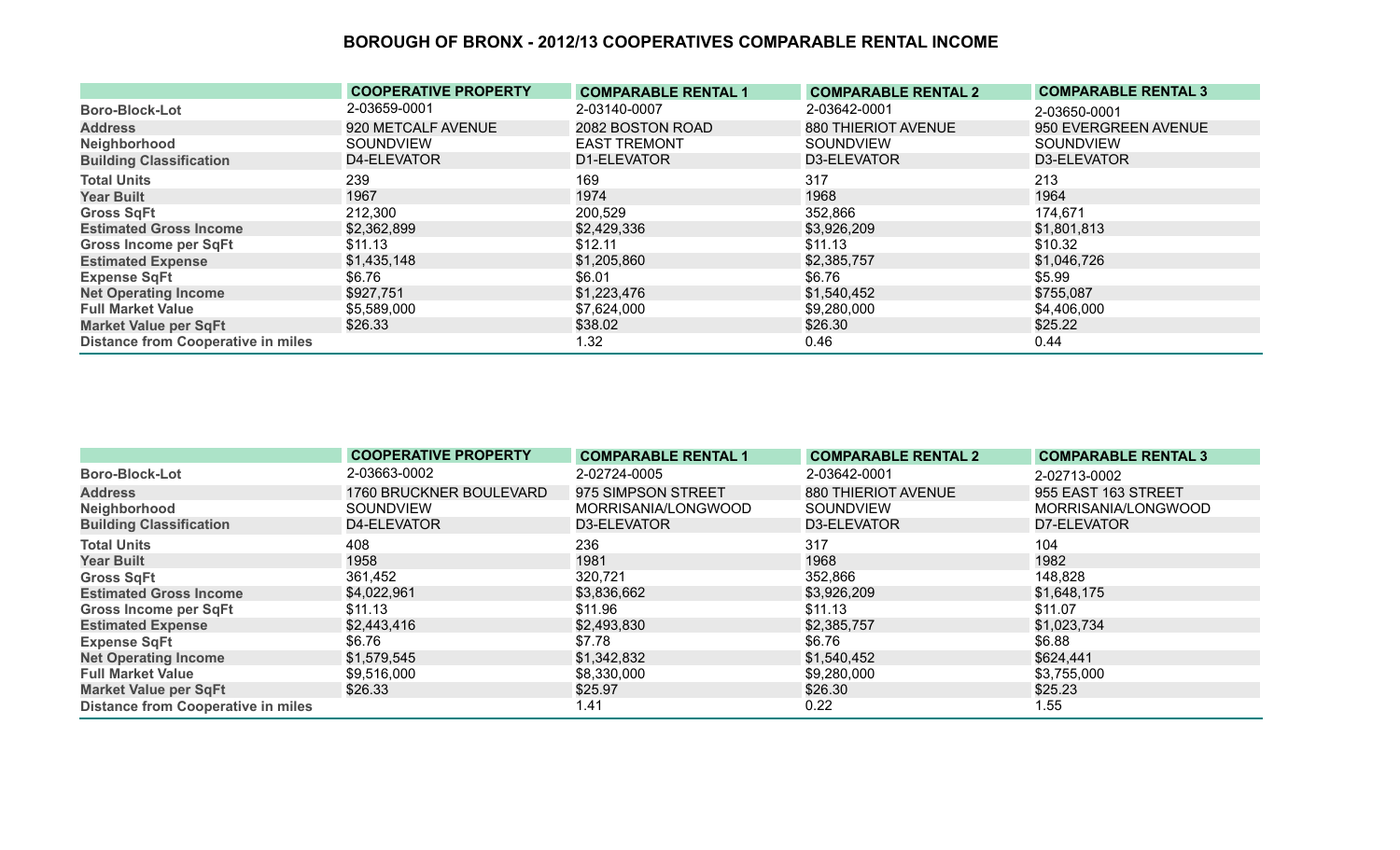|                                           | <b>COOPERATIVE PROPERTY</b>    | <b>COMPARABLE RENTAL 1</b> | <b>COMPARABLE RENTAL 2</b> | <b>COMPARABLE RENTAL 3</b>  |
|-------------------------------------------|--------------------------------|----------------------------|----------------------------|-----------------------------|
| <b>Boro-Block-Lot</b>                     | 2-03716-0001                   | 2-02713-0002               | 2-03650-0001               | 2-02723-0040                |
| <b>Address</b>                            | <b>1569 BRUCKNER BOULEVARD</b> | 955 EAST 163 STREET        | 950 EVERGREEN AVENUE       | <b>1018 EAST 163 STREET</b> |
| Neighborhood                              | <b>SOUNDVIEW</b>               | MORRISANIA/LONGWOOD        | SOUNDVIEW                  | MORRISANIA/LONGWOOD         |
| <b>Building Classification</b>            | D4-ELEVATOR                    | D7-ELEVATOR                | D3-ELEVATOR                | D7-ELEVATOR                 |
| <b>Total Units</b>                        | 104                            | 104                        | 213                        | 112                         |
| <b>Year Built</b>                         | 1962                           | 1982                       | 1964                       | 1909                        |
| <b>Gross SqFt</b>                         | 124,778                        | 148,828                    | 174,671                    | 156,980                     |
| <b>Estimated Gross Income</b>             | \$1,381,292                    | \$1,648,175                | \$1,801,813                | \$2,065,469                 |
| <b>Gross Income per SqFt</b>              | \$11.07                        | \$11.07                    | \$10.32                    | \$13.16                     |
| <b>Estimated Expense</b>                  | \$858,473                      | \$1,023,734                | \$1,046,726                | \$1,183,125                 |
| <b>Expense SqFt</b>                       | \$6.88                         | \$6.88                     | \$5.99                     | \$7.54                      |
| <b>Net Operating Income</b>               | \$522,819                      | \$624,441                  | \$755,087                  | \$882,344                   |
| <b>Full Market Value</b>                  | \$3,143,000                    | \$3,755,000                | \$4,406,000                | \$5,668,000                 |
| <b>Market Value per SqFt</b>              | \$25.19                        | \$25.23                    | \$25.22                    | \$36.11                     |
| <b>Distance from Cooperative in miles</b> |                                | 1.03                       | 0.25                       | 0.94                        |

|                                           | <b>COOPERATIVE PROPERTY</b>    | <b>COMPARABLE RENTAL 1</b> | <b>COMPARABLE RENTAL 2</b> | <b>COMPARABLE RENTAL 3</b> |
|-------------------------------------------|--------------------------------|----------------------------|----------------------------|----------------------------|
| <b>Boro-Block-Lot</b>                     | 2-03717-0001                   | 2-03867-0023               | 2-03649-0001               | 2-03650-0001               |
| <b>Address</b>                            | <b>1591 BRUCKNER BOULEVARD</b> | 1340 STRATFORD AVENUE      | 955 EVERGREEN AVENUE       | 950 EVERGREEN AVENUE       |
| Neighborhood                              | SOUNDVIEW                      | <b>SOUNDVIEW</b>           | SOUNDVIEW                  | <b>SOUNDVIEW</b>           |
| <b>Building Classification</b>            | D4-ELEVATOR                    | D1-ELEVATOR                | D3-ELEVATOR                | D3-ELEVATOR                |
| <b>Total Units</b>                        | 105                            | 129                        | 144                        | 213                        |
| <b>Year Built</b>                         | 1960                           | 1966                       | 1964                       | 1964                       |
| <b>Gross SqFt</b>                         | 117,922                        | 95,370                     | 153,400                    | 174,671                    |
| <b>Estimated Gross Income</b>             | \$1,216,955                    | \$1,289,786                | \$1,471,421                | \$1,801,813                |
| <b>Gross Income per SqFt</b>              | \$10.32                        | \$13.52                    | \$9.59                     | \$10.32                    |
| <b>Estimated Expense</b>                  | \$706,353                      | \$712,109                  | \$855,298                  | \$1,046,726                |
| <b>Expense SqFt</b>                       | \$5.99                         | \$7.47                     | \$5.58                     | \$5.99                     |
| <b>Net Operating Income</b>               | \$510,602                      | \$577,677                  | \$616,123                  | \$755,087                  |
| <b>Full Market Value</b>                  | \$2,979,000                    | \$3,747,000                | \$3,587,000                | \$4,406,000                |
| <b>Market Value per SqFt</b>              | \$25.26                        | \$39.29                    | \$23.38                    | \$25.22                    |
| <b>Distance from Cooperative in miles</b> |                                | 0.52                       | 0.33                       | 0.29                       |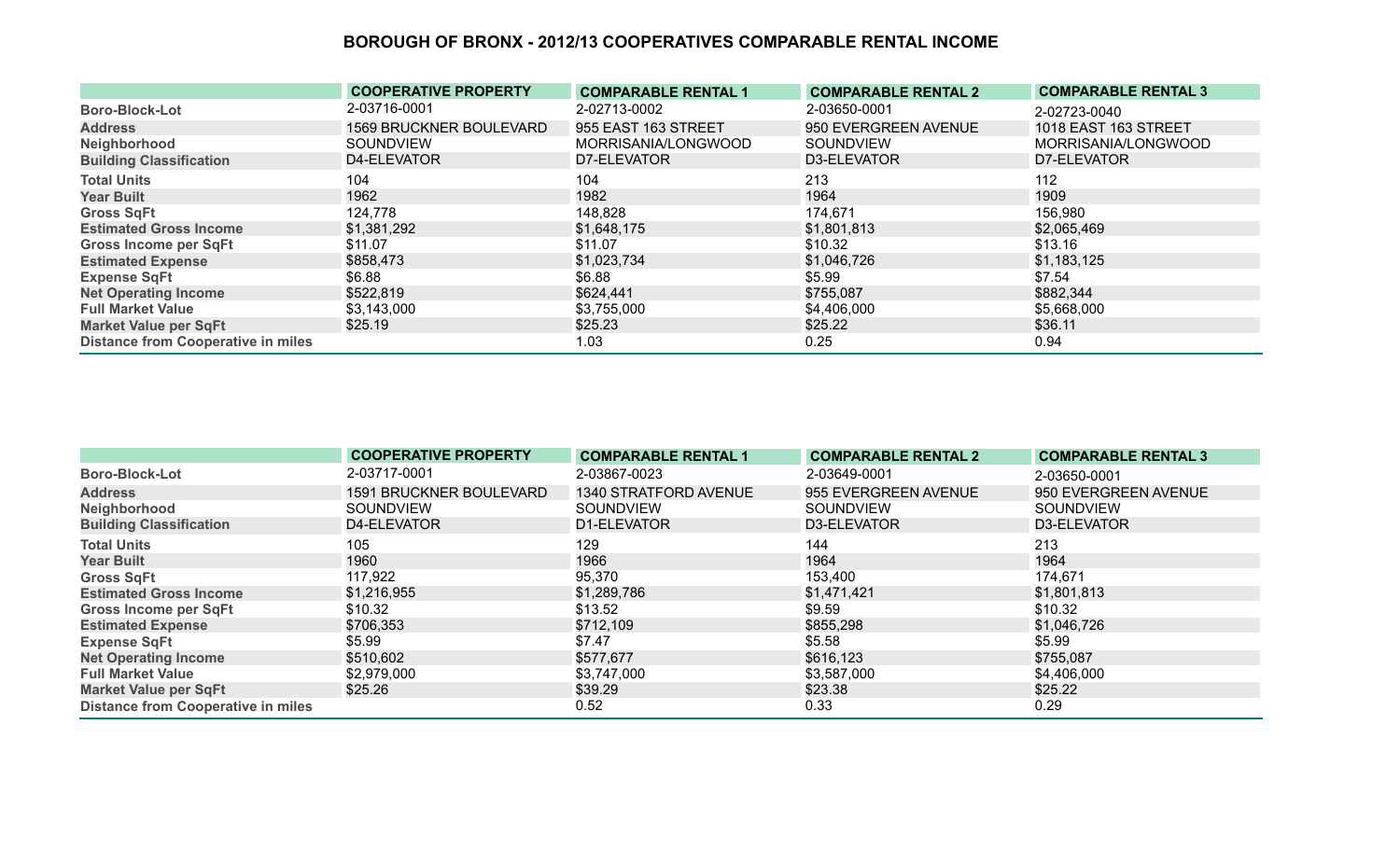|                                           | <b>COOPERATIVE PROPERTY</b> | <b>COMPARABLE RENTAL 1</b> | <b>COMPARABLE RENTAL 2</b> | <b>COMPARABLE RENTAL 3</b> |
|-------------------------------------------|-----------------------------|----------------------------|----------------------------|----------------------------|
| <b>Boro-Block-Lot</b>                     | 2-03717-0018                | 2-02757-0014               | 2-02987-0010               | 2-02996-0018               |
| <b>Address</b>                            | 1036 MANOR AVENUE           | 1244 WESTCHESTER AVENUE    | 1290 HOE AVENUE            | 1562 VYSE AVENUE           |
| Neighborhood                              | <b>SOUNDVIEW</b>            | MORRISANIA/LONGWOOD        | MORRISANIA/LONGWOOD        | <b>CROTONA PARK</b>        |
| <b>Building Classification</b>            | C6-WALK-UP                  | C1-WALK-UP                 | C1-WALK-UP                 | C1-WALK-UP                 |
| <b>Total Units</b>                        | 44                          | 58                         | 32                         | 21                         |
| <b>Year Built</b>                         | 1928                        | 1925                       | 1924                       | 1931                       |
| <b>Gross SqFt</b>                         | 35,700                      | 43,565                     | 22,000                     | 18,593                     |
| <b>Estimated Gross Income</b>             | \$335,580                   | \$409,539                  | \$161,977                  | \$184,095                  |
| <b>Gross Income per SqFt</b>              | \$9.40                      | \$9.40                     | \$7.36                     | \$9.90                     |
| <b>Estimated Expense</b>                  | \$203,847                   | \$248,877                  | \$96,815                   | \$128,849                  |
| <b>Expense SqFt</b>                       | \$5.71                      | \$5.71                     | \$4.40                     | \$6.93                     |
| <b>Net Operating Income</b>               | \$131,733                   | \$160,662                  | \$65,162                   | \$55,246                   |
| <b>Full Market Value</b>                  | \$761,000                   | \$901,000                  | \$377,000                  | \$316,000                  |
| <b>Market Value per SqFt</b>              | \$21.32                     | \$20.68                    | \$17.14                    | \$17.00                    |
| <b>Distance from Cooperative in miles</b> |                             | 0.68                       | 0.86                       | 0.87                       |

|                                           | <b>COOPERATIVE PROPERTY</b> | <b>COMPARABLE RENTAL 1</b> | <b>COMPARABLE RENTAL 2</b> | <b>COMPARABLE RENTAL 3</b> |
|-------------------------------------------|-----------------------------|----------------------------|----------------------------|----------------------------|
| <b>Boro-Block-Lot</b>                     | 2-03737-0037                | 2-02757-0014               | 2-02945-0026               |                            |
| <b>Address</b>                            | 1160 COLGATE AVENUE         | 1244 WESTCHESTER AVENUE    | <b>1844 ARTHUR AVENUE</b>  |                            |
| Neighborhood                              | <b>SOUNDVIEW</b>            | MORRISANIA/LONGWOOD        | <b>EAST TREMONT</b>        |                            |
| <b>Building Classification</b>            | C6-WALK-UP                  | C1-WALK-UP                 | C1-WALK-UP                 |                            |
| <b>Total Units</b>                        | 17                          | 58                         | 20                         |                            |
| <b>Year Built</b>                         | 1927                        | 1925                       | 1914                       |                            |
| <b>Gross SqFt</b>                         | 13,446                      | 43,565                     | 13,545                     |                            |
| <b>Estimated Gross Income</b>             | \$125,048                   | \$409,539                  | \$124,612                  |                            |
| <b>Gross Income per SqFt</b>              | \$9.30                      | \$9.40                     | \$9.20                     |                            |
| <b>Estimated Expense</b>                  | \$72,877                    | \$248,877                  | \$69,429                   |                            |
| <b>Expense SqFt</b>                       | \$5.42                      | \$5.71                     | \$5.13                     |                            |
| <b>Net Operating Income</b>               | \$52,171                    | \$160,662                  | \$55,183                   |                            |
| <b>Full Market Value</b>                  | \$301,000                   | \$901,000                  | \$292,000                  |                            |
| <b>Market Value per SqFt</b>              | \$22.39                     | \$20.68                    | \$21.56                    |                            |
| <b>Distance from Cooperative in miles</b> |                             | 0.38                       | 1.35                       |                            |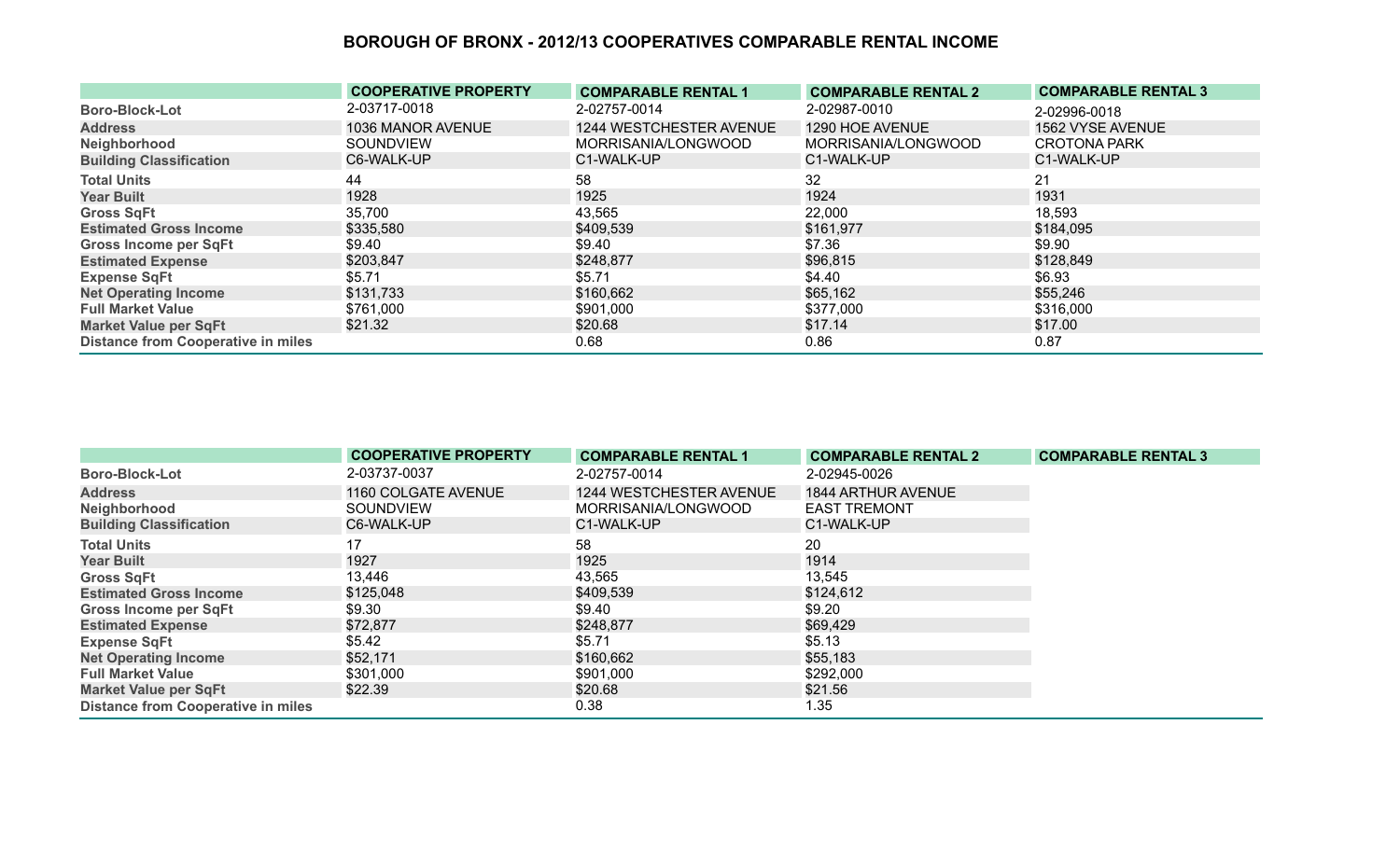|                                           | <b>COOPERATIVE PROPERTY</b> | <b>COMPARABLE RENTAL 1</b> | <b>COMPARABLE RENTAL 2</b> | <b>COMPARABLE RENTAL 3</b> |
|-------------------------------------------|-----------------------------|----------------------------|----------------------------|----------------------------|
| <b>Boro-Block-Lot</b>                     | 2-03788-0021                | 2-03113-0009               | 2-03650-0001               |                            |
| <b>Address</b>                            | 1041 PUGSLEY AVENUE         | 769 GROTE STREET           | 950 EVERGREEN AVENUE       |                            |
| Neighborhood                              | CASTLE HILL/UNIONPORT       | <b>BELMONT</b>             | <b>SOUNDVIEW</b>           |                            |
| <b>Building Classification</b>            | D4-ELEVATOR                 | D1-ELEVATOR                | D3-ELEVATOR                |                            |
| <b>Total Units</b>                        | 133                         | 249                        | 213                        |                            |
| <b>Year Built</b>                         | 1963                        | 1973                       | 1964                       |                            |
| <b>Gross SqFt</b>                         | 151,155                     | 207,850                    | 174,671                    |                            |
| <b>Estimated Gross Income</b>             | \$1,697,471                 | \$2,522,779                | \$1,801,813                |                            |
| <b>Gross Income per SqFt</b>              | \$11.23                     | \$12.14                    | \$10.32                    |                            |
| <b>Estimated Expense</b>                  | \$902,395                   | \$1,236,162                | \$1,046,726                |                            |
| <b>Expense SqFt</b>                       | \$5.97                      | \$5.95                     | \$5.99                     |                            |
| <b>Net Operating Income</b>               | \$795,076                   | \$1,286,617                | \$755,087                  |                            |
| <b>Full Market Value</b>                  | \$4,808,000                 | \$7,978,000                | \$4,406,000                |                            |
| <b>Market Value per SqFt</b>              | \$31.81                     | \$38.38                    | \$25.22                    |                            |
| <b>Distance from Cooperative in miles</b> |                             | 2.06                       | 1.16                       |                            |

|                                           | <b>COOPERATIVE PROPERTY</b> | <b>COMPARABLE RENTAL 1</b> | <b>COMPARABLE RENTAL 2</b> | <b>COMPARABLE RENTAL 3</b> |
|-------------------------------------------|-----------------------------|----------------------------|----------------------------|----------------------------|
| <b>Boro-Block-Lot</b>                     | 2-03794-0013                | 2-03932-0050               | 2-03006-0053               |                            |
| <b>Address</b>                            | 1966 NEWBOLD AVENUE         | 2022 BENEDICT AVENUE       | 1029 FREEMAN STREET        |                            |
| Neighborhood                              | CASTLE HILL/UNIONPORT       | <b>PARKCHESTER</b>         | MORRISANIA/LONGWOOD        |                            |
| <b>Building Classification</b>            | D4-ELEVATOR                 | D1-ELEVATOR                | D9-ELEVATOR                |                            |
| <b>Total Units</b>                        | 139                         | 92                         | 121                        |                            |
| <b>Year Built</b>                         | 1967                        | 1928                       | 1931                       |                            |
| <b>Gross SqFt</b>                         | 144,460                     | 103,284                    | 107,444                    |                            |
| <b>Estimated Gross Income</b>             | \$1,590,505                 | \$1,119,835                | \$1,200,000                |                            |
| <b>Gross Income per SqFt</b>              | \$11.01                     | \$10.84                    | \$11.17                    |                            |
| <b>Estimated Expense</b>                  | \$891,318                   | \$605,177                  | \$696,000                  |                            |
| <b>Expense SqFt</b>                       | \$6.17                      | \$5.86                     | \$6.48                     |                            |
| <b>Net Operating Income</b>               | \$699,187                   | \$514,658                  | \$504,000                  |                            |
| <b>Full Market Value</b>                  | \$4,193,000                 | \$2,626,000                | \$2,871,000                |                            |
| <b>Market Value per SqFt</b>              | \$29.03                     | \$25.43                    | \$26.72                    |                            |
| <b>Distance from Cooperative in miles</b> |                             | 0.21                       | 1.43                       |                            |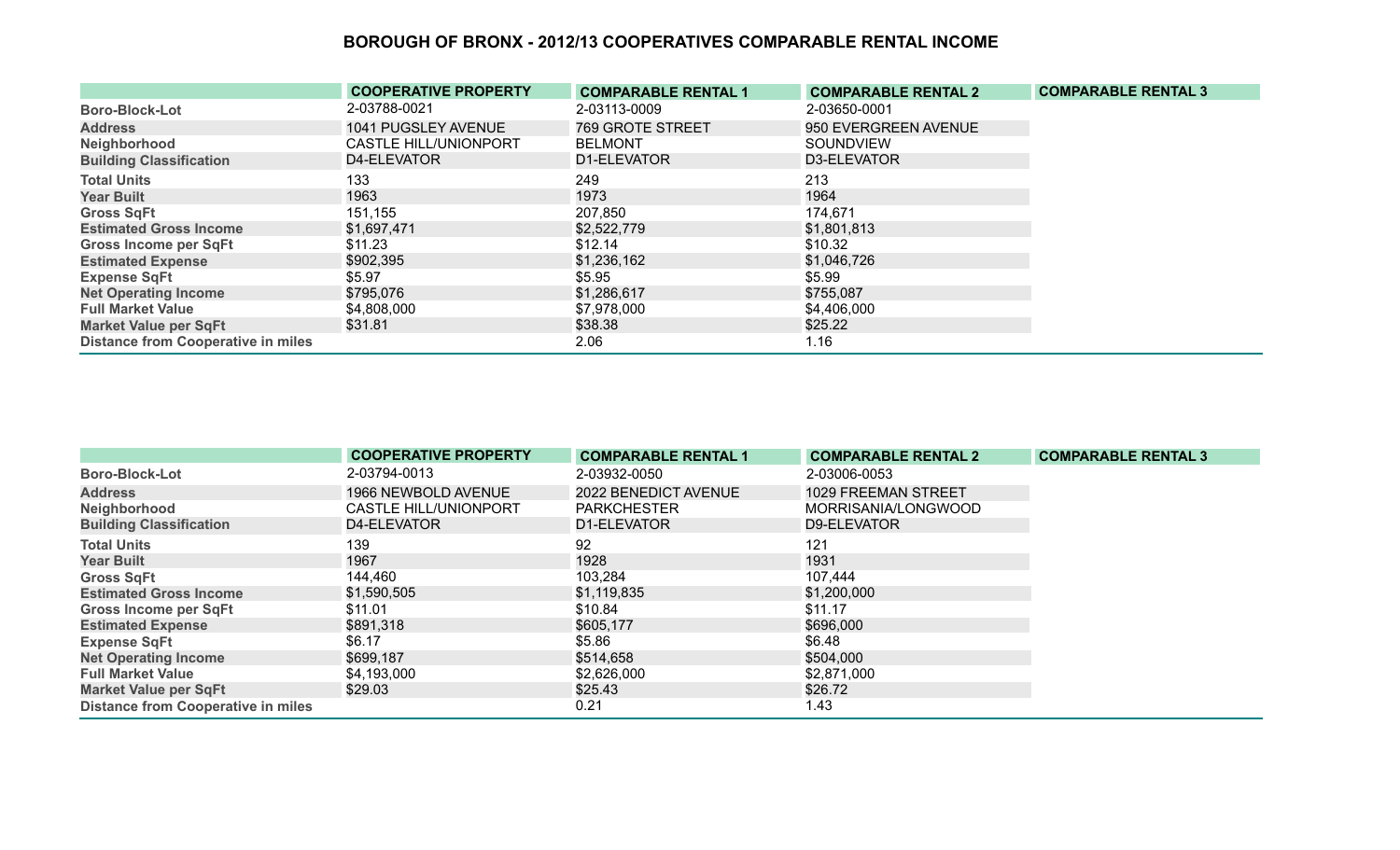|                                           | <b>COOPERATIVE PROPERTY</b> | <b>COMPARABLE RENTAL 1</b>   | <b>COMPARABLE RENTAL 2</b> | <b>COMPARABLE RENTAL 3</b> |
|-------------------------------------------|-----------------------------|------------------------------|----------------------------|----------------------------|
| <b>Boro-Block-Lot</b>                     | 2-03900-0039                | 2-03607-0002                 | 2-04291-0024               |                            |
| <b>Address</b>                            | <b>1475 THIERIOT AVENUE</b> | 2025 SEWARD AVENUE           | 2131 WALLACE AVENUE        |                            |
| Neighborhood                              | <b>PARKCHESTER</b>          | <b>CASTLE HILL/UNIONPORT</b> | PELHAM PARKWAY SOUTH       |                            |
| <b>Building Classification</b>            | D4-ELEVATOR                 | D3-ELEVATOR                  | D7-ELEVATOR                |                            |
| <b>Total Units</b>                        | 169                         | 154                          | 187                        |                            |
| <b>Year Built</b>                         | 1954                        | 1978                         | 1929                       |                            |
| <b>Gross SqFt</b>                         | 216,000                     | 221,208                      | 178,126                    |                            |
| <b>Estimated Gross Income</b>             | \$2,604,960                 | \$2,699,063                  | \$2,123,497                |                            |
| <b>Gross Income per SqFt</b>              | \$12.06                     | \$12.20                      | \$11.92                    |                            |
| <b>Estimated Expense</b>                  | \$1,531,440                 | \$1,393,212                  | \$1,401,508                |                            |
| <b>Expense SqFt</b>                       | \$7.09                      | \$6.30                       | \$7.87                     |                            |
| <b>Net Operating Income</b>               | \$1,073,520                 | \$1,305,851                  | \$721,989                  |                            |
| <b>Full Market Value</b>                  | \$5,711,000                 | \$5,058,000                  | \$4,472,000                |                            |
| <b>Market Value per SqFt</b>              | \$26.44                     | \$22.87                      | \$25.11                    |                            |
| <b>Distance from Cooperative in miles</b> |                             | 1.25                         | 1.16                       |                            |

|                                           | <b>COOPERATIVE PROPERTY</b> | <b>COMPARABLE RENTAL 1</b> | <b>COMPARABLE RENTAL 2</b> | <b>COMPARABLE RENTAL 3</b> |
|-------------------------------------------|-----------------------------|----------------------------|----------------------------|----------------------------|
| <b>Boro-Block-Lot</b>                     | 2-03901-0031                | 2-03115-9021               | 2-03607-0002               | 2-03895-0001               |
| <b>Address</b>                            | 1430 THIERIOT AVENUE        | 2481 SOUTHERN BOULEVARD    | 2025 SEWARD AVENUE         | 1500 NOBLE AVENUE          |
| Neighborhood                              | <b>PARKCHESTER</b>          | <b>BELMONT</b>             | CASTLE HILL/UNIONPORT      | <b>PARKCHESTER</b>         |
| <b>Building Classification</b>            | D4-ELEVATOR                 | D3-ELEVATOR                | D3-ELEVATOR                | D1-ELEVATOR                |
| <b>Total Units</b>                        | 340                         | 311                        | 154                        | 238                        |
| <b>Year Built</b>                         | 1960                        | 1975                       | 1978                       | 1965                       |
| <b>Gross SqFt</b>                         | 217,800                     | 249,600                    | 221,208                    | 265,625                    |
| <b>Estimated Gross Income</b>             | \$2,698,542                 | \$3,100,215                | \$2,699,063                | \$3,291,854                |
| <b>Gross Income per SqFt</b>              | \$12.39                     | \$12.42                    | \$12.20                    | \$12.39                    |
| <b>Estimated Expense</b>                  | \$1,441,836                 | \$1,668,279                | \$1,393,212                | \$1,757,935                |
| <b>Expense SqFt</b>                       | \$6.62                      | \$6.68                     | \$6.30                     | \$6.62                     |
| <b>Net Operating Income</b>               | \$1,256,706                 | \$1,431,936                | \$1,305,851                | \$1,533,919                |
| <b>Full Market Value</b>                  | \$7,901,000                 | \$9,006,000                | \$5,058,000                | \$6,526,000                |
| <b>Market Value per SqFt</b>              | \$36.28                     | \$36.08                    | \$22.87                    | \$24.57                    |
| <b>Distance from Cooperative in miles</b> |                             | 1.56                       | 1.23                       | 0.31                       |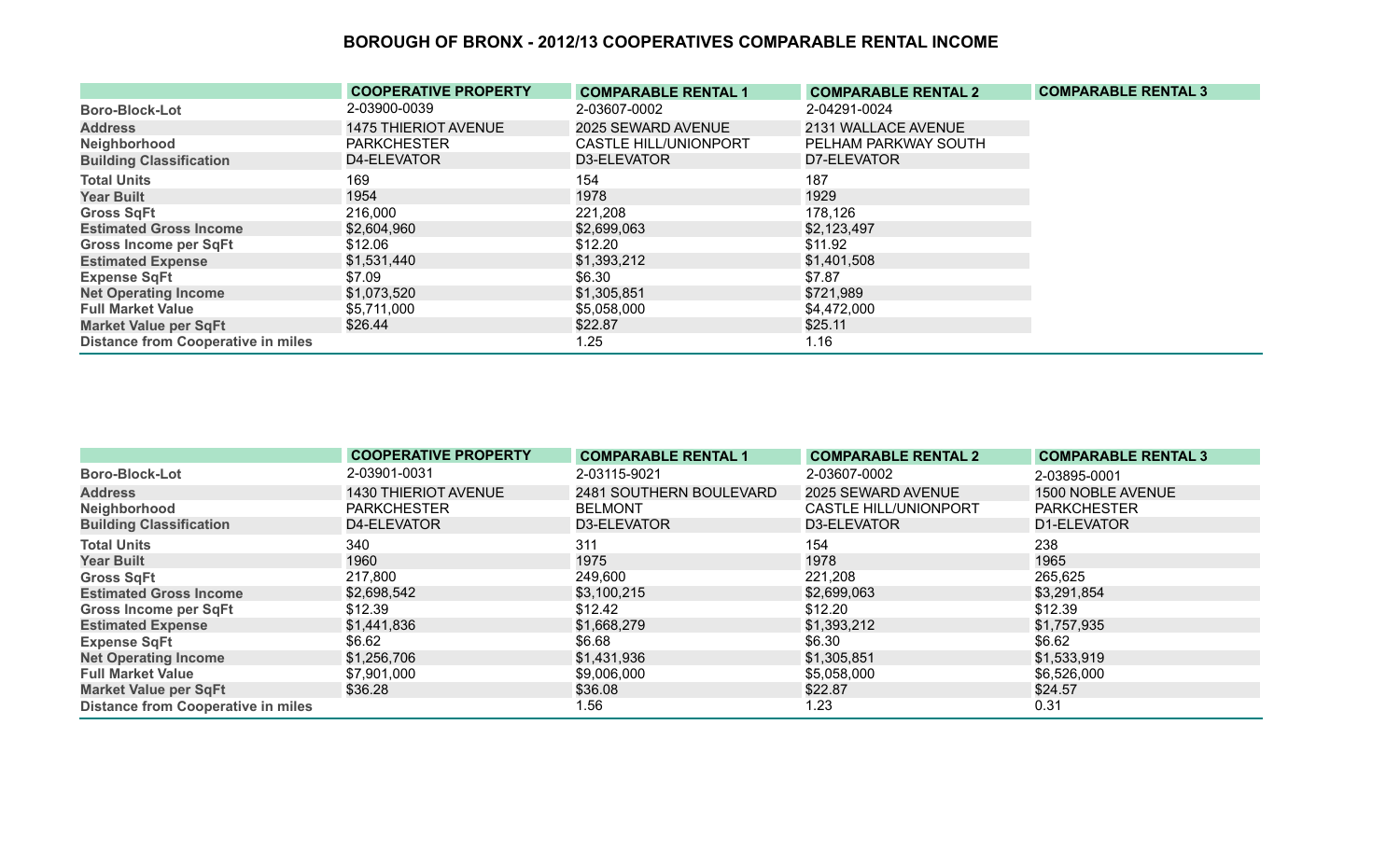|                                           | <b>COOPERATIVE PROPERTY</b> | <b>COMPARABLE RENTAL 1</b> | <b>COMPARABLE RENTAL 2</b> | <b>COMPARABLE RENTAL 3</b> |
|-------------------------------------------|-----------------------------|----------------------------|----------------------------|----------------------------|
| <b>Boro-Block-Lot</b>                     | 2-03931-0001                | 2-03980-0001               | 2-03715-0030               | 2-03134-0020               |
| <b>Address</b>                            | 1332 METROPOLITAN AVENUE    | 2511 WESTCHESTER AVENUE    | 1056 BOYNTON AVENUE        | 990 BRONX PARK SOUTH       |
| Neighborhood                              | <b>PARKCHESTER</b>          | <b>WESTCHESTER</b>         | SOUNDVIEW                  | <b>EAST TREMONT</b>        |
| <b>Building Classification</b>            | D4-ELEVATOR                 | D7-ELEVATOR                | D7-ELEVATOR                | D1-ELEVATOR                |
| <b>Total Units</b>                        | 69                          | 63                         | 79                         | 53                         |
| <b>Year Built</b>                         | 1962                        | 2007                       | 1939                       | 1924                       |
| <b>Gross SqFt</b>                         | 67,800                      | 74,021                     | 70,500                     | 60,000                     |
| <b>Estimated Gross Income</b>             | \$929,538                   | \$972,292                  | \$979,707                  | \$822,641                  |
| <b>Gross Income per SqFt</b>              | \$13.71                     | \$13.14                    | \$13.90                    | \$13.71                    |
| <b>Estimated Expense</b>                  | \$503,076                   | \$641,713                  | \$460,462                  | \$445,448                  |
| <b>Expense SqFt</b>                       | \$7.42                      | \$8.67                     | \$6.53                     | \$7.42                     |
| <b>Net Operating Income</b>               | \$426,462                   | \$330,579                  | \$519,245                  | \$377,193                  |
| <b>Full Market Value</b>                  | \$2,779,000                 | \$973,000                  | \$3,399,000                | \$2,057,000                |
| <b>Market Value per SqFt</b>              | \$40.99                     | \$13.14                    | \$48.21                    | \$34.28                    |
| <b>Distance from Cooperative in miles</b> |                             | 0.84                       | 1.11                       | 1.21                       |

|                                           | <b>COOPERATIVE PROPERTY</b> | <b>COMPARABLE RENTAL 1</b>   | <b>COMPARABLE RENTAL 2</b> | <b>COMPARABLE RENTAL 3</b> |
|-------------------------------------------|-----------------------------|------------------------------|----------------------------|----------------------------|
| <b>Boro-Block-Lot</b>                     | 2-03931-0006                | 2-03810-0013                 | 2-03742-0001               | 2-03715-0030               |
| <b>Address</b>                            | 1910 MC GRAW AVENUE         | 2104 CROSS BX SERVICE ROA    | 1101 MANOR AVENUE          | 1056 BOYNTON AVENUE        |
| Neighborhood                              | <b>PARKCHESTER</b>          | <b>CASTLE HILL/UNIONPORT</b> | SOUNDVIEW                  | <b>SOUNDVIEW</b>           |
| <b>Building Classification</b>            | D4-ELEVATOR                 | D1-ELEVATOR                  | D7-ELEVATOR                | D7-ELEVATOR                |
| <b>Total Units</b>                        | 54                          | 39                           | 60                         | 79                         |
| <b>Year Built</b>                         | 1929                        | 1928                         | 1929                       | 1939                       |
| <b>Gross SqFt</b>                         | 57,000                      | 34,815                       | 54,000                     | 70,500                     |
| <b>Estimated Gross Income</b>             | \$723,330                   | \$441,698                    | \$669,519                  | \$979,707                  |
| <b>Gross Income per SqFt</b>              | \$12.69                     | \$12.69                      | \$12.40                    | \$13.90                    |
| <b>Estimated Expense</b>                  | \$477,090                   | \$291,521                    | \$341,455                  | \$460,462                  |
| <b>Expense SqFt</b>                       | \$8.37                      | \$8.37                       | \$6.32                     | \$6.53                     |
| <b>Net Operating Income</b>               | \$246,240                   | \$150,177                    | \$328,064                  | \$519,245                  |
| <b>Full Market Value</b>                  | \$923,000                   | \$952,000                    | \$2,063,000                | \$3,399,000                |
| <b>Market Value per SqFt</b>              | \$16.19                     | \$27.34                      | \$38.20                    | \$48.21                    |
| <b>Distance from Cooperative in miles</b> |                             | 0.44                         | 1.00                       | 1.11                       |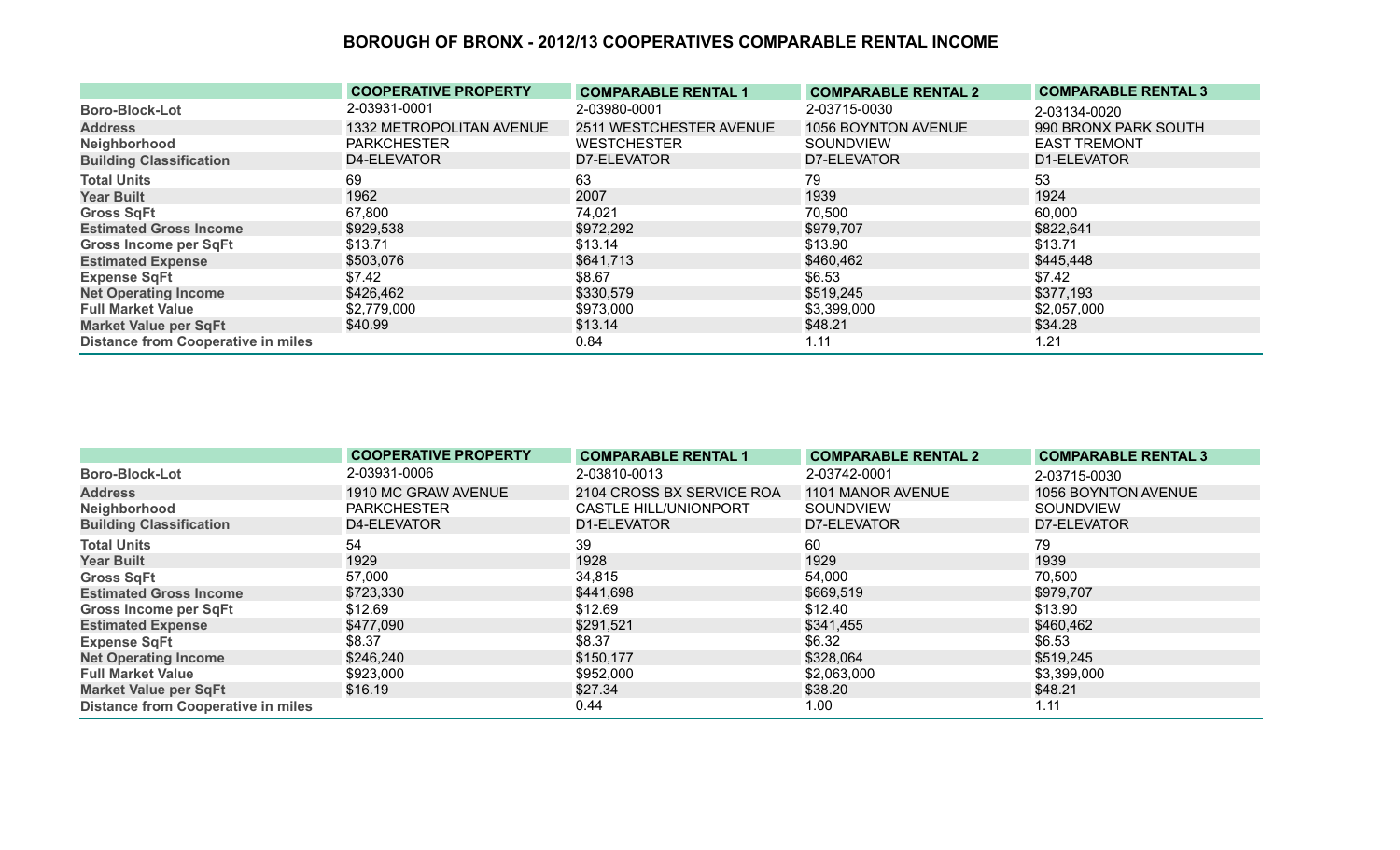|                                           | <b>COOPERATIVE PROPERTY</b> | <b>COMPARABLE RENTAL 1</b> | <b>COMPARABLE RENTAL 2</b> | <b>COMPARABLE RENTAL 3</b> |
|-------------------------------------------|-----------------------------|----------------------------|----------------------------|----------------------------|
| <b>Boro-Block-Lot</b>                     | 2-03948-0047                | 2-03986-0007               | 2-03134-0009               | 2-03129-0004               |
| <b>Address</b>                            | 2181 STARLING AVENUE        | 1564 ST PETER'S AVENUE     | 968 BRONX PARK SOUTH       | 2138 DALY AVENUE           |
| Neighborhood                              | <b>PARKCHESTER</b>          | <b>WESTCHESTER</b>         | <b>EAST TREMONT</b>        | <b>EAST TREMONT</b>        |
| <b>Building Classification</b>            | D4-ELEVATOR                 | D7-ELEVATOR                | D1-ELEVATOR                | D1-ELEVATOR                |
| <b>Total Units</b>                        | 42                          | 39                         | 27                         | 31                         |
| <b>Year Built</b>                         | 1962                        | 2005                       | 1923                       | 1916                       |
| <b>Gross SqFt</b>                         | 30,927                      | 34,595                     | 32,621                     | 34,875                     |
| <b>Estimated Gross Income</b>             | \$411,638                   | \$456,000                  | \$434,173                  | \$471,221                  |
| <b>Gross Income per SqFt</b>              | \$13.31                     | \$13.18                    | \$13.31                    | \$13.51                    |
| <b>Estimated Expense</b>                  | \$212,468                   | \$264,480                  | \$224,100                  | \$216,396                  |
| <b>Expense SqFt</b>                       | \$6.87                      | \$7.65                     | \$6.87                     | \$6.20                     |
| <b>Net Operating Income</b>               | \$199,170                   | \$191,520                  | \$210,073                  | \$254,825                  |
| <b>Full Market Value</b>                  | \$1,285,000                 | \$1,231,000                | \$1,082,000                | \$1,115,000                |
| <b>Market Value per SqFt</b>              | \$41.55                     | \$35.58                    | \$33.17                    | \$31.97                    |
| <b>Distance from Cooperative in miles</b> |                             | 0.41                       | 1.43                       | 1.51                       |

|                                           | <b>COOPERATIVE PROPERTY</b> | <b>COMPARABLE RENTAL 1</b> | <b>COMPARABLE RENTAL 2</b> | <b>COMPARABLE RENTAL 3</b> |
|-------------------------------------------|-----------------------------|----------------------------|----------------------------|----------------------------|
| <b>Boro-Block-Lot</b>                     | 2-03987-0058                | 2-03963-0035               | 2-03920-0018               | 2-03752-0066               |
| <b>Address</b>                            | 1500 OVERING STREET         | 2224 LYON AVENUE           | 1517 TAYLOR AVENUE         | 1129 ST LAWRENCE AVENUE    |
| Neighborhood                              | <b>WESTCHESTER</b>          | <b>WESTCHESTER</b>         | <b>PARKCHESTER</b>         | SOUNDVIEW                  |
| <b>Building Classification</b>            | C6-WALK-UP                  | C1-WALK-UP                 | C1-WALK-UP                 | C1-WALK-UP                 |
| <b>Total Units</b>                        | 31                          | $12 \overline{ }$          | 30                         | 25                         |
| <b>Year Built</b>                         | 1926                        | 1926                       | 1927                       | 1930                       |
| <b>Gross SqFt</b>                         | 27,150                      | 9,180                      | 20,575                     | 21,500                     |
| <b>Estimated Gross Income</b>             | \$303,809                   | \$102,721                  | \$302,100                  | \$221,677                  |
| <b>Gross Income per SqFt</b>              | \$11.19                     | \$11.19                    | \$14.68                    | \$10.31                    |
| <b>Estimated Expense</b>                  | \$200,367                   | \$67,778                   | \$141,987                  | \$111,790                  |
| <b>Expense SqFt</b>                       | \$7.38                      | \$7.38                     | \$6.90                     | \$5.20                     |
| <b>Net Operating Income</b>               | \$103,442                   | \$34,943                   | \$160,113                  | \$109,887                  |
| <b>Full Market Value</b>                  | \$625,000                   | \$211,000                  | \$1,067,000                | \$641,000                  |
| <b>Market Value per SqFt</b>              | \$23.02                     | \$22.98                    | \$51.86                    | \$29.81                    |
| <b>Distance from Cooperative in miles</b> |                             | 0.52                       | 1.10                       | 1.41                       |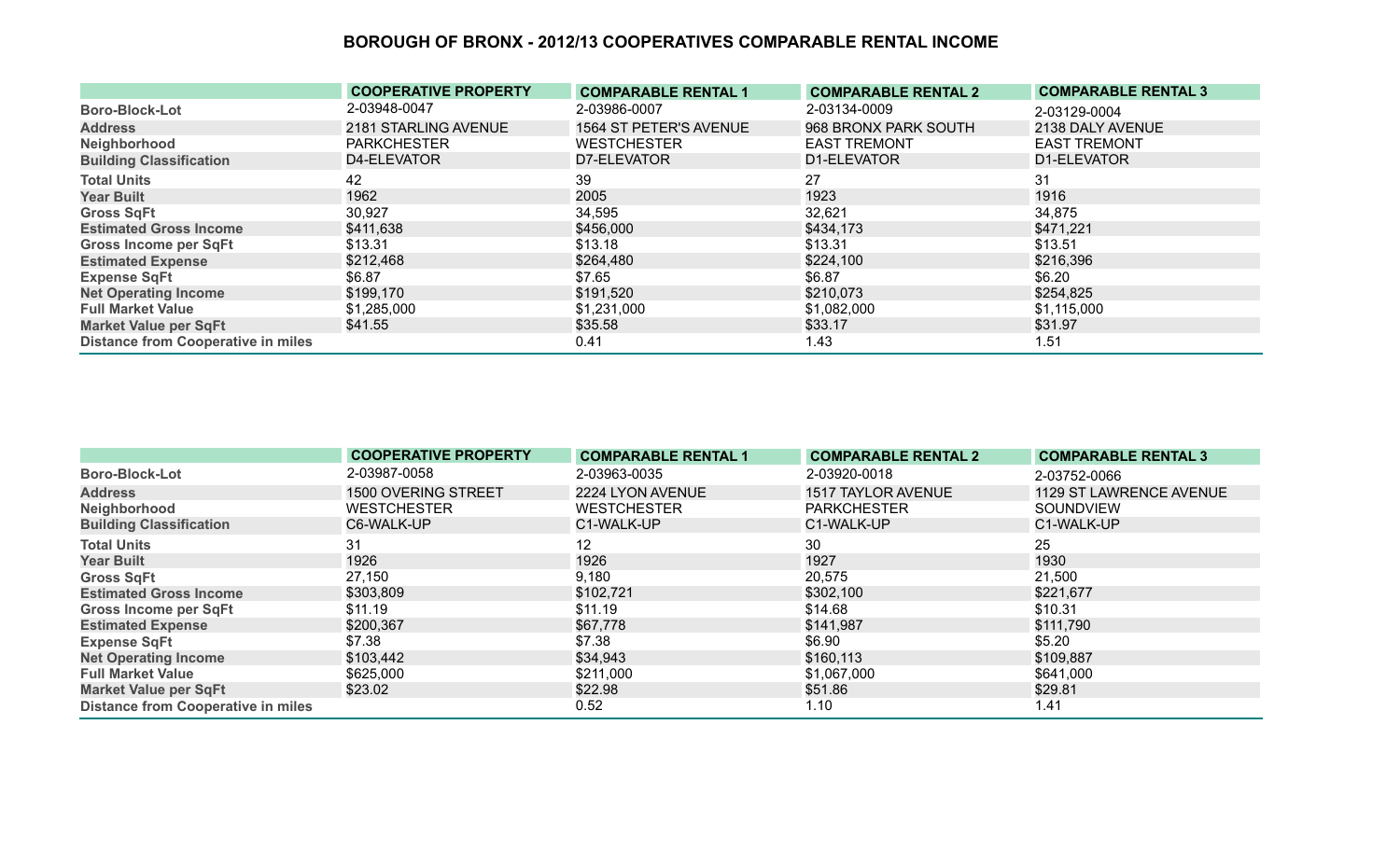|                                           | <b>COOPERATIVE PROPERTY</b> | <b>COMPARABLE RENTAL 1</b> | <b>COMPARABLE RENTAL 2</b> | <b>COMPARABLE RENTAL 3</b> |
|-------------------------------------------|-----------------------------|----------------------------|----------------------------|----------------------------|
| <b>Boro-Block-Lot</b>                     | 2-04162-0002                | 2-03867-0023               | 2-03649-0001               | 2-03650-0001               |
| <b>Address</b>                            | 1720 MAYFLOWER AVENUE       | 1340 STRATFORD AVENUE      | 955 EVERGREEN AVENUE       | 950 EVERGREEN AVENUE       |
| Neighborhood                              | SCHUYLERVILLE/PELHAM BAY    | SOUNDVIEW                  | <b>SOUNDVIEW</b>           | <b>SOUNDVIEW</b>           |
| <b>Building Classification</b>            | D4-ELEVATOR                 | D1-ELEVATOR                | D3-ELEVATOR                | D3-ELEVATOR                |
| <b>Total Units</b>                        | 120                         | 129                        | 144                        | 213                        |
| <b>Year Built</b>                         | 1966                        | 1966                       | 1964                       | 1964                       |
| <b>Gross SqFt</b>                         | 127,000                     | 95,370                     | 153,400                    | 174,671                    |
| <b>Estimated Gross Income</b>             | \$1,310,640                 | \$1,289,786                | \$1,471,421                | \$1,801,813                |
| <b>Gross Income per SqFt</b>              | \$10.32                     | \$13.52                    | \$9.59                     | \$10.32                    |
| <b>Estimated Expense</b>                  | \$760,730                   | \$712,109                  | \$855,298                  | \$1,046,726                |
| <b>Expense SqFt</b>                       | \$5.99                      | \$7.47                     | \$5.58                     | \$5.99                     |
| <b>Net Operating Income</b>               | \$549,910                   | \$577,677                  | \$616,123                  | \$755,087                  |
| <b>Full Market Value</b>                  | \$3,209,000                 | \$3,747,000                | \$3,587,000                | \$4,406,000                |
| <b>Market Value per SqFt</b>              | \$25.27                     | \$39.29                    | \$23.38                    | \$25.22                    |
| <b>Distance from Cooperative in miles</b> |                             | 2.36                       | 2.91                       | 2.86                       |

|                                           | <b>COOPERATIVE PROPERTY</b> | <b>COMPARABLE RENTAL 1</b> | <b>COMPARABLE RENTAL 2</b> | <b>COMPARABLE RENTAL 3</b> |
|-------------------------------------------|-----------------------------|----------------------------|----------------------------|----------------------------|
| <b>Boro-Block-Lot</b>                     | 2-04174-0024                | 2-04222-0093               | 2-03114-9052               | 2-03932-0050               |
| <b>Address</b>                            | 3121 MIDDLETOWN ROAD        | 1545 RHINELANDER AVENUE    | 2364 PROSPECT AVENUE       | 2022 BENEDICT AVENUE       |
| Neighborhood                              | SCHUYLERVILLE/PELHAM BAY    | PELHAM PARKWAY SOUTH       | <b>BELMONT</b>             | <b>PARKCHESTER</b>         |
| <b>Building Classification</b>            | D4-ELEVATOR                 | D1-ELEVATOR                | D1-ELEVATOR                | D1-ELEVATOR                |
| <b>Total Units</b>                        | 157                         | 106                        | 160                        | 92                         |
| <b>Year Built</b>                         | 1963                        | 1962                       | 1974                       | 1928                       |
| <b>Gross SqFt</b>                         | 135,250                     | 112,339                    | 116,569                    | 103,284                    |
| <b>Estimated Gross Income</b>             | \$1,631,115                 | \$1,502,652                | \$1,405,997                | \$1,119,835                |
| <b>Gross Income per SqFt</b>              | \$12.06                     | \$13.38                    | \$12.06                    | \$10.84                    |
| <b>Estimated Expense</b>                  | \$850,723                   | \$706,246                  | \$733,653                  | \$605,177                  |
| <b>Expense SqFt</b>                       | \$6.29                      | \$6.29                     | \$6.29                     | \$5.86                     |
| <b>Net Operating Income</b>               | \$780,392                   | \$796,406                  | \$672,344                  | \$514,658                  |
| <b>Full Market Value</b>                  | \$4,855,000                 | \$5,146,000                | \$4,183,000                | \$2,626,000                |
| <b>Market Value per SqFt</b>              | \$35.90                     | \$45.81                    | \$35.88                    | \$25.43                    |
| <b>Distance from Cooperative in miles</b> |                             | 1.04                       | 2.90                       | 1.72                       |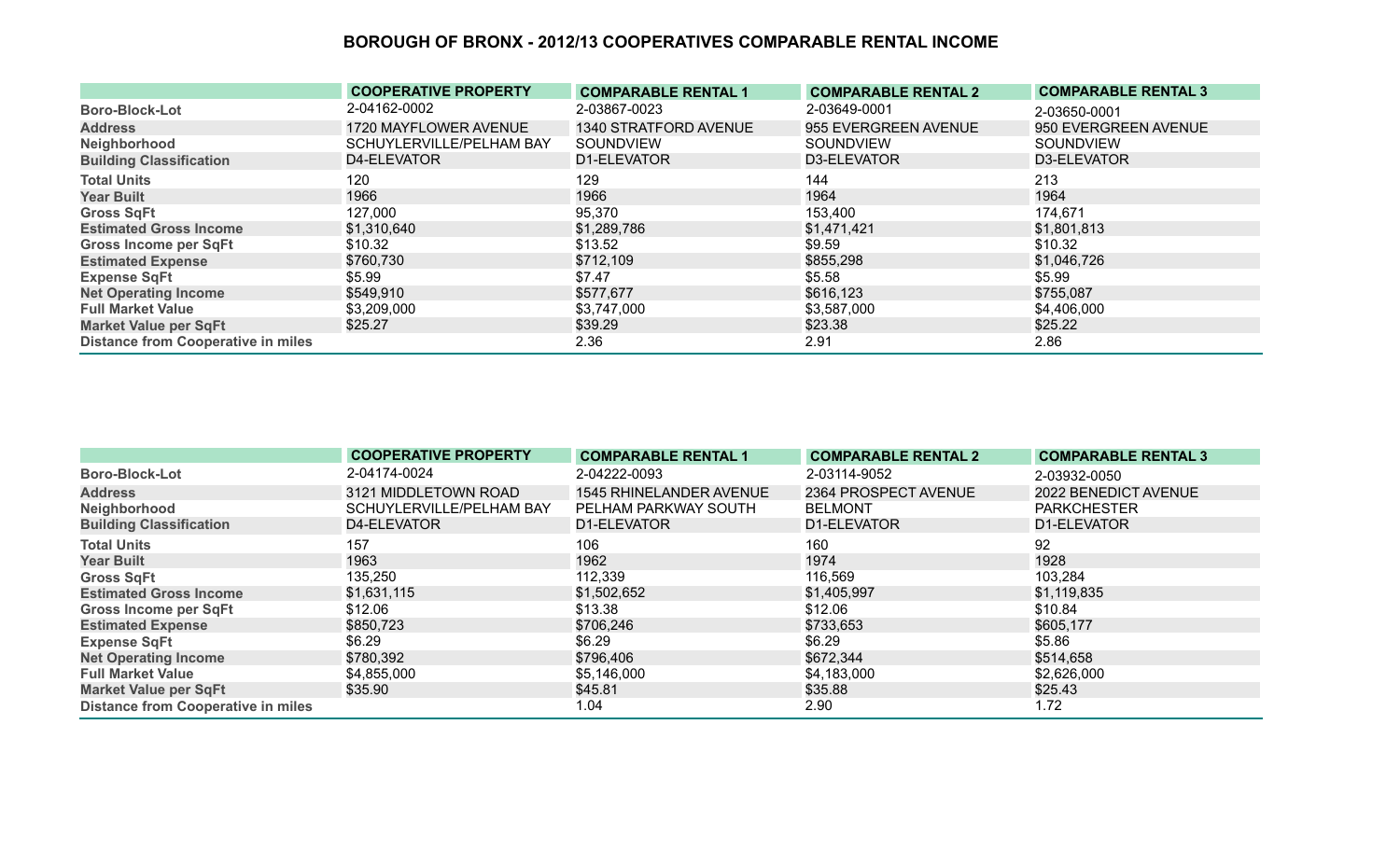|                                           | <b>COOPERATIVE PROPERTY</b> | <b>COMPARABLE RENTAL 1</b> | <b>COMPARABLE RENTAL 2</b> | <b>COMPARABLE RENTAL 3</b> |
|-------------------------------------------|-----------------------------|----------------------------|----------------------------|----------------------------|
| <b>Boro-Block-Lot</b>                     | 2-04230-0015                | 2-03140-0007               | 2-03650-0001               | 2-03113-0009               |
| <b>Address</b>                            | 1950 HUTCH RIVER PARKWAY    | 2082 BOSTON ROAD           | 950 EVERGREEN AVENUE       | 769 GROTE STREET           |
| Neighborhood                              | SCHUYLERVILLE/PELHAM BAY    | <b>EAST TREMONT</b>        | SOUNDVIEW                  | <b>BELMONT</b>             |
| <b>Building Classification</b>            | D4-ELEVATOR                 | D1-ELEVATOR                | D3-ELEVATOR                | D1-ELEVATOR                |
| <b>Total Units</b>                        | 158                         | 169                        | 213                        | 249                        |
| <b>Year Built</b>                         | 1961                        | 1974                       | 1964                       | 1973                       |
| <b>Gross SqFt</b>                         | 179,920                     | 200,529                    | 174,671                    | 207,850                    |
| <b>Estimated Gross Income</b>             | \$2,178,831                 | \$2,429,336                | \$1,801,813                | \$2,522,779                |
| <b>Gross Income per SqFt</b>              | \$12.11                     | \$12.11                    | \$10.32                    | \$12.14                    |
| <b>Estimated Expense</b>                  | \$1,081,319                 | \$1,205,860                | \$1,046,726                | \$1,236,162                |
| <b>Expense SqFt</b>                       | \$6.01                      | \$6.01                     | \$5.99                     | \$5.95                     |
| <b>Net Operating Income</b>               | \$1,097,512                 | \$1,223,476                | \$755,087                  | \$1,286,617                |
| <b>Full Market Value</b>                  | \$6,838,000                 | \$7,624,000                | \$4,406,000                | \$7,978,000                |
| <b>Market Value per SqFt</b>              | \$38.01                     | \$38.02                    | \$25.22                    | \$38.38                    |
| <b>Distance from Cooperative in miles</b> |                             | 2.29                       | 3.00                       | 2.48                       |

|                                           | <b>COOPERATIVE PROPERTY</b> | <b>COMPARABLE RENTAL 1</b> | <b>COMPARABLE RENTAL 2</b> | <b>COMPARABLE RENTAL 3</b> |
|-------------------------------------------|-----------------------------|----------------------------|----------------------------|----------------------------|
| <b>Boro-Block-Lot</b>                     | 2-04247-0057                | 2-03980-0001               | 2-04249-0042               | 2-03986-0007               |
| <b>Address</b>                            | 2015 ST PAUL AVENUE         | 2511 WESTCHESTER AVENUE    | 2023 BURR AVENUE           | 1564 ST PETER'S AVENUE     |
| Neighborhood                              | SCHUYLERVILLE/PELHAM BAY    | <b>WESTCHESTER</b>         | SCHUYLERVILLE/PELHAM BAY   | <b>WESTCHESTER</b>         |
| <b>Building Classification</b>            | D4-ELEVATOR                 | D7-ELEVATOR                | D1-ELEVATOR                | D7-ELEVATOR                |
| <b>Total Units</b>                        | 66                          | 63                         | 37                         | 39                         |
| <b>Year Built</b>                         | 1964                        | 2007                       | 1963                       | 2005                       |
| <b>Gross SqFt</b>                         | 58,600                      | 74,021                     | 31,125                     | 34,595                     |
| <b>Estimated Gross Income</b>             | \$772,348                   | \$972,292                  | \$461,659                  | \$456,000                  |
| <b>Gross Income per SqFt</b>              | \$13.18                     | \$13.14                    | \$14.83                    | \$13.18                    |
| <b>Estimated Expense</b>                  | \$448,290                   | \$641,713                  | \$216,980                  | \$264,480                  |
| <b>Expense SqFt</b>                       | \$7.65                      | \$8.67                     | \$6.97                     | \$7.65                     |
| <b>Net Operating Income</b>               | \$324,058                   | \$330,579                  | \$244,679                  | \$191,520                  |
| <b>Full Market Value</b>                  | \$2,083,000                 | \$973,000                  | \$1,635,000                | \$1,231,000                |
| <b>Market Value per SqFt</b>              | \$35.55                     | \$13.14                    | \$52.53                    | \$35.58                    |
| <b>Distance from Cooperative in miles</b> |                             | 1.22                       | 0.09                       | 1.22                       |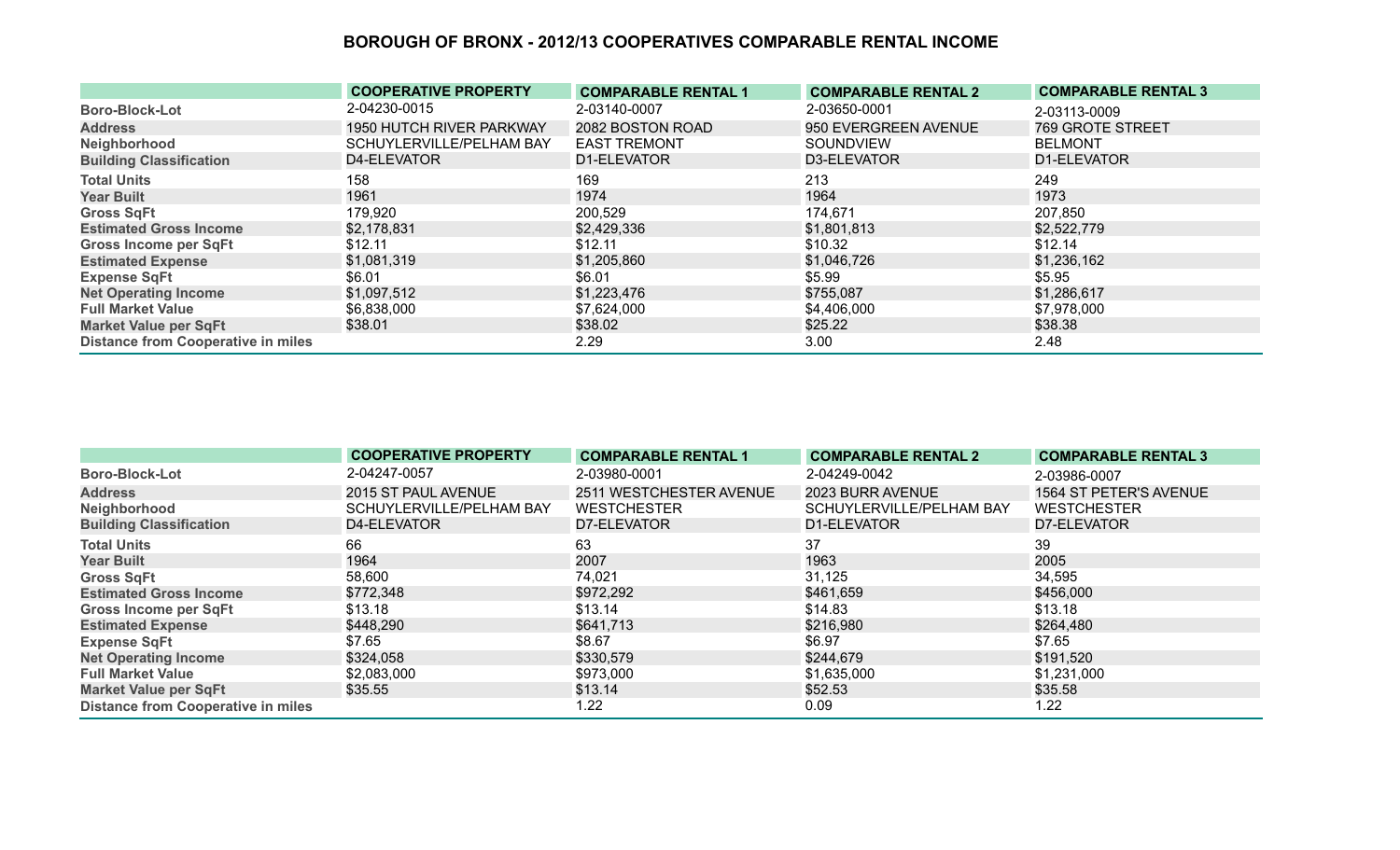|                                           | <b>COOPERATIVE PROPERTY</b> | <b>COMPARABLE RENTAL 1</b> | <b>COMPARABLE RENTAL 2</b> | <b>COMPARABLE RENTAL 3</b> |
|-------------------------------------------|-----------------------------|----------------------------|----------------------------|----------------------------|
| <b>Boro-Block-Lot</b>                     | 2-04251-0011                | 2-03980-0001               | 2-04222-0093               | 2-04819-0042               |
| <b>Address</b>                            | 1874 PELHAM PARKWAY SOUTH   | 2511 WESTCHESTER AVENUE    | 1545 RHINELANDER AVENUE    | 3940 BRONX BOULEVARD       |
| Neighborhood                              | SCHUYLERVILLE/PELHAM BAY    | <b>WESTCHESTER</b>         | PELHAM PARKWAY SOUTH       | <b>WILLIAMSBRIDGE</b>      |
| <b>Building Classification</b>            | D4-ELEVATOR                 | D7-ELEVATOR                | D1-ELEVATOR                | D1-ELEVATOR                |
| <b>Total Units</b>                        | 95                          | 63                         | 106                        | 92                         |
| <b>Year Built</b>                         | 1970                        | 2007                       | 1962                       | 1960                       |
| <b>Gross SqFt</b>                         | 85,218                      | 74,021                     | 112,339                    | 84,340                     |
| <b>Estimated Gross Income</b>             | \$1,140,217                 | \$972,292                  | \$1,502,652                | \$1,215,885                |
| Gross Income per SqFt                     | \$13.38                     | \$13.14                    | \$13.38                    | \$14.42                    |
| <b>Estimated Expense</b>                  | \$536,021                   | \$641,713                  | \$706,246                  | \$607,943                  |
| <b>Expense SqFt</b>                       | \$6.29                      | \$8.67                     | \$6.29                     | \$7.21                     |
| <b>Net Operating Income</b>               | \$604,196                   | \$330,579                  | \$796,406                  | \$607,942                  |
| <b>Full Market Value</b>                  | \$3,905,000                 | \$973,000                  | \$5,146,000                | \$2,735,000                |
| <b>Market Value per SqFt</b>              | \$45.82                     | \$13.14                    | \$45.81                    | \$32.43                    |
| <b>Distance from Cooperative in miles</b> |                             | 1.31                       | 0.63                       | 2.88                       |

|                                           | <b>COOPERATIVE PROPERTY</b> | <b>COMPARABLE RENTAL 1</b> | <b>COMPARABLE RENTAL 2</b> | <b>COMPARABLE RENTAL 3</b> |
|-------------------------------------------|-----------------------------|----------------------------|----------------------------|----------------------------|
| <b>Boro-Block-Lot</b>                     | 2-04252-0017                | 2-03986-0007               | 2-04249-0042               | 2-03980-0001               |
| <b>Address</b>                            | 1910 PELHAM PARKWAY SOUTH   | 1564 ST PETER'S AVENUE     | 2023 BURR AVENUE           | 2511 WESTCHESTER AVENUE    |
| Neighborhood                              | SCHUYLERVILLE/PELHAM BAY    | <b>WESTCHESTER</b>         | SCHUYLERVILLE/PELHAM BAY   | <b>WESTCHESTER</b>         |
| <b>Building Classification</b>            | D4-ELEVATOR                 | D7-ELEVATOR                | D1-ELEVATOR                | D7-ELEVATOR                |
| <b>Total Units</b>                        | 52                          | 39                         | 37                         | 63                         |
| <b>Year Built</b>                         | 1964                        | 2005                       | 1963                       | 2007                       |
| <b>Gross SqFt</b>                         | 44,329                      | 34,595                     | 31,125                     | 74,021                     |
| <b>Estimated Gross Income</b>             | \$584,256                   | \$456,000                  | \$461,659                  | \$972,292                  |
| Gross Income per SqFt                     | \$13.18                     | \$13.18                    | \$14.83                    | \$13.14                    |
| <b>Estimated Expense</b>                  | \$339,117                   | \$264,480                  | \$216,980                  | \$641,713                  |
| <b>Expense SqFt</b>                       | \$7.65                      | \$7.65                     | \$6.97                     | \$8.67                     |
| <b>Net Operating Income</b>               | \$245,139                   | \$191,520                  | \$244,679                  | \$330,579                  |
| <b>Full Market Value</b>                  | \$1,576,000                 | \$1,231,000                | \$1,635,000                | \$973,000                  |
| <b>Market Value per SqFt</b>              | \$35.55                     | \$35.58                    | \$52.53                    | \$13.14                    |
| <b>Distance from Cooperative in miles</b> |                             | 1.35                       | 0.10                       | 1.35                       |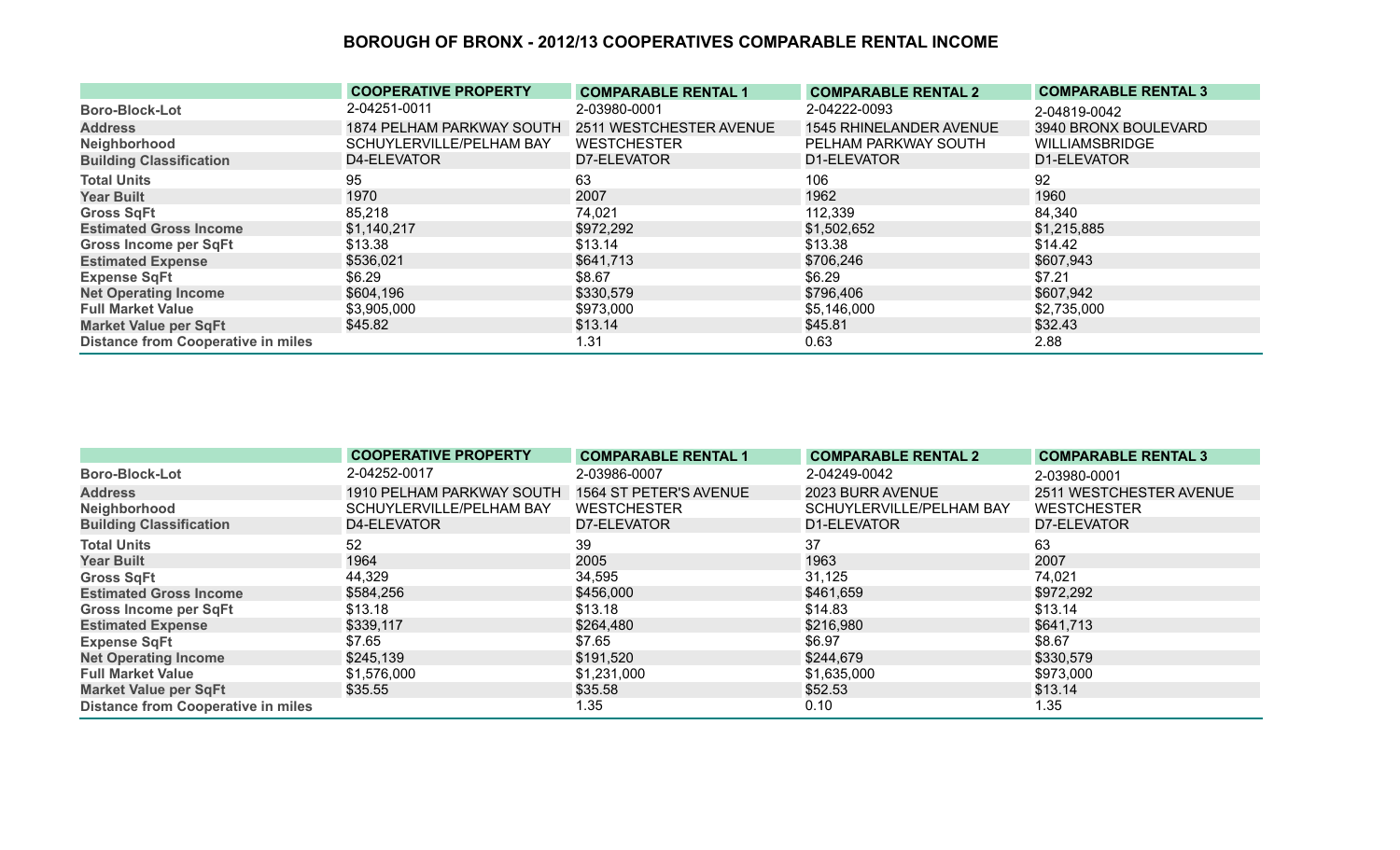|                                           | <b>COOPERATIVE PROPERTY</b> | <b>COMPARABLE RENTAL 1</b> | <b>COMPARABLE RENTAL 2</b>  | <b>COMPARABLE RENTAL 3</b> |
|-------------------------------------------|-----------------------------|----------------------------|-----------------------------|----------------------------|
| <b>Boro-Block-Lot</b>                     | 2-04256-0003                | 2-04288-0045               | 2-04257-0040                | 2-04322-0025               |
| <b>Address</b>                            | 1944 UNIONPORT ROAD         | 2125 HOLLAND AVENUE        | 2009 CRUGER AVENUE          | 2182 BARNES AVENUE         |
| Neighborhood                              | <b>MORRIS PARK/VAN NEST</b> | PELHAM PARKWAY SOUTH       | <b>MORRIS PARK/VAN NEST</b> | PELHAM PARKWAY SOUTH       |
| <b>Building Classification</b>            | D4-ELEVATOR                 | D1-ELEVATOR                | D7-ELEVATOR                 | D1-ELEVATOR                |
| <b>Total Units</b>                        | 79                          | 65                         | 45                          | 71                         |
| <b>Year Built</b>                         | 1927                        | 1939                       | 1932                        | 1930                       |
| <b>Gross SqFt</b>                         | 56,634                      | 65,418                     | 49,260                      | 65,862                     |
| <b>Estimated Gross Income</b>             | \$643,362                   | \$727,641                  | \$559,353                   | \$790,100                  |
| <b>Gross Income per SqFt</b>              | \$11.36                     | \$11.12                    | \$11.36                     | \$12.00                    |
| <b>Estimated Expense</b>                  | \$424,189                   | \$329,480                  | \$369,173                   | \$462,209                  |
| <b>Expense SqFt</b>                       | \$7.49                      | \$5.04                     | \$7.49                      | \$7.02                     |
| <b>Net Operating Income</b>               | \$219,173                   | \$398,161                  | \$190,180                   | \$327,891                  |
| <b>Full Market Value</b>                  | \$1,332,000                 | \$676,000                  | \$1,121,000                 | \$2,036,000                |
| <b>Market Value per SqFt</b>              | \$23.52                     | \$10.33                    | \$22.76                     | \$30.91                    |
| <b>Distance from Cooperative in miles</b> |                             | 0.28                       | 0.06                        | 0.48                       |

|                                           | <b>COOPERATIVE PROPERTY</b> | <b>COMPARABLE RENTAL 1</b> | <b>COMPARABLE RENTAL 2</b> | <b>COMPARABLE RENTAL 3</b> |
|-------------------------------------------|-----------------------------|----------------------------|----------------------------|----------------------------|
| <b>Boro-Block-Lot</b>                     | 2-04256-0008                | 2-04288-0030               | 2-04322-0025               | 2-04322-0018               |
| <b>Address</b>                            | 1954 UNIONPORT ROAD         | 2120 CRUGER AVENUE         | 2182 BARNES AVENUE         | 2162 BARNES AVENUE         |
| Neighborhood                              | <b>MORRIS PARK/VAN NEST</b> | PELHAM PARKWAY SOUTH       | PELHAM PARKWAY SOUTH       | PELHAM PARKWAY SOUTH       |
| <b>Building Classification</b>            | D4-ELEVATOR                 | D1-ELEVATOR                | D1-ELEVATOR                | D1-ELEVATOR                |
| <b>Total Units</b>                        | 83                          | 65                         | 71                         | 70                         |
| <b>Year Built</b>                         | 1928                        | 1939                       | 1930                       | 1930                       |
| <b>Gross SqFt</b>                         | 63,540                      | 65,418                     | 65,862                     | 66,075                     |
| <b>Estimated Gross Income</b>             | \$762,480                   | \$784,774                  | \$790,100                  | \$790,099                  |
| <b>Gross Income per SqFt</b>              | \$12.00                     | \$12.00                    | \$12.00                    | \$11.96                    |
| <b>Estimated Expense</b>                  | \$438,426                   | \$451,674                  | \$462,209                  | \$462,208                  |
| <b>Expense SqFt</b>                       | \$6.90                      | \$6.90                     | \$7.02                     | \$7.00                     |
| <b>Net Operating Income</b>               | \$324,054                   | \$333,100                  | \$327,891                  | \$327,891                  |
| <b>Full Market Value</b>                  | \$2,012,000                 | \$1,730,000                | \$2,036,000                | \$2,033,000                |
| <b>Market Value per SqFt</b>              | \$31.67                     | \$26.45                    | \$30.91                    | \$30.77                    |
| <b>Distance from Cooperative in miles</b> |                             | 0.28                       | 0.48                       | 0.48                       |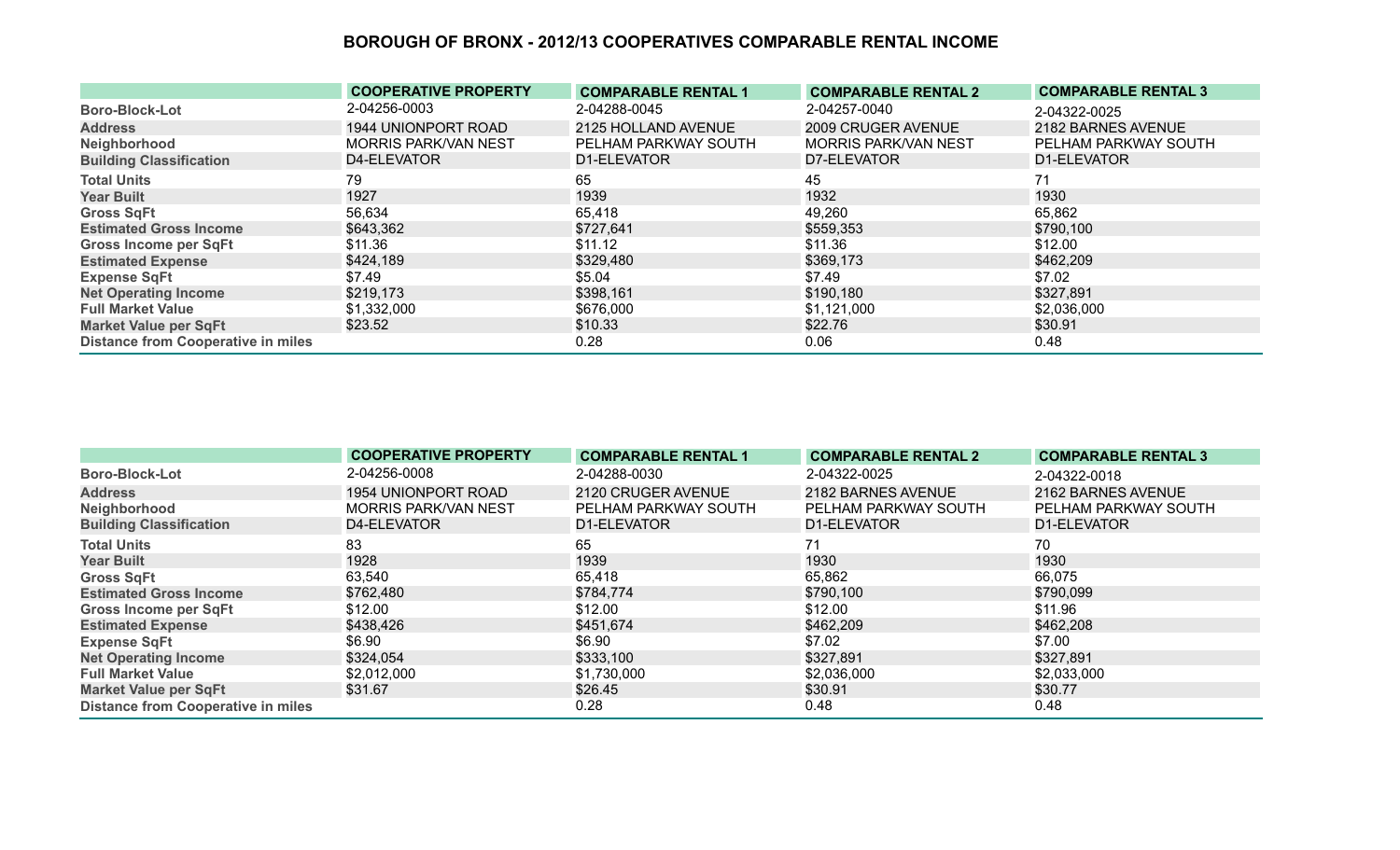|                                           | <b>COOPERATIVE PROPERTY</b> | <b>COMPARABLE RENTAL 1</b> | <b>COMPARABLE RENTAL 2</b> | <b>COMPARABLE RENTAL 3</b> |
|-------------------------------------------|-----------------------------|----------------------------|----------------------------|----------------------------|
| <b>Boro-Block-Lot</b>                     | 2-04287-0001                | 2-04319-0025               | 2-03114-0067               | 2-04319-0045               |
| <b>Address</b>                            | 2081 CRUGER AVENUE          | 2198 CRUGER AVENUE         | 2363 SOUTHERN BOULEVARD    | 2157 HOLLAND AVENUE        |
| Neighborhood                              | PELHAM PARKWAY SOUTH        | PELHAM PARKWAY SOUTH       | <b>BELMONT</b>             | PELHAM PARKWAY SOUTH       |
| <b>Building Classification</b>            | D4-ELEVATOR                 | D1-ELEVATOR                | D1-ELEVATOR                | D1-ELEVATOR                |
| <b>Total Units</b>                        | 85                          | 88                         | 72                         | 73                         |
| <b>Year Built</b>                         | 1931                        | 1930                       | 1931                       | 1930                       |
| <b>Gross SqFt</b>                         | 87,924                      | 88,386                     | 60,900                     | 73,842                     |
| <b>Estimated Gross Income</b>             | \$1,084,103                 | \$1,054,575                | \$751,080                  | \$918,070                  |
| <b>Gross Income per SqFt</b>              | \$12.33                     | \$11.93                    | \$12.33                    | \$12.43                    |
| <b>Estimated Expense</b>                  | \$624,260                   | \$616,926                  | \$432,492                  | \$537,071                  |
| <b>Expense SqFt</b>                       | \$7.10                      | \$6.98                     | \$7.10                     | \$7.27                     |
| <b>Net Operating Income</b>               | \$459,843                   | \$437,649                  | \$318,588                  | \$380,999                  |
| <b>Full Market Value</b>                  | \$2,886,000                 | \$2,712,000                | \$1,875,000                | \$2,398,000                |
| <b>Market Value per SqFt</b>              | \$32.82                     | \$30.68                    | \$30.79                    | \$32.47                    |
| <b>Distance from Cooperative in miles</b> |                             | 0.18                       | 0.79                       | 0.18                       |

|                                           | <b>COOPERATIVE PROPERTY</b> | <b>COMPARABLE RENTAL 1</b> | <b>COMPARABLE RENTAL 2</b> | <b>COMPARABLE RENTAL 3</b> |
|-------------------------------------------|-----------------------------|----------------------------|----------------------------|----------------------------|
| <b>Boro-Block-Lot</b>                     | 2-04289-0015                | 2-04287-0055               | 2-04287-0050               | 2-03112-0030               |
| <b>Address</b>                            | 762 BRADY AVENUE            | 2095 CRUGER AVENUE         | 2105 CRUGER AVENUE         | 780 GARDEN STREET          |
| Neighborhood                              | <b>MORRIS PARK/VAN NEST</b> | PELHAM PARKWAY SOUTH       | PELHAM PARKWAY SOUTH       | <b>BELMONT</b>             |
| <b>Building Classification</b>            | D4-ELEVATOR                 | D1-ELEVATOR                | D1-ELEVATOR                | D1-ELEVATOR                |
| <b>Total Units</b>                        | 55                          | 42                         | 49                         | 59                         |
| <b>Year Built</b>                         | 1932                        | 1939                       | 1939                       | 1928                       |
| <b>Gross SqFt</b>                         | 54,184                      | 53,400                     | 46,212                     | 48,172                     |
| <b>Estimated Gross Income</b>             | \$571,099                   | \$562,771                  | \$600,032                  | \$426,096                  |
| <b>Gross Income per SqFt</b>              | \$10.54                     | \$10.54                    | \$12.98                    | \$8.85                     |
| <b>Estimated Expense</b>                  | \$264,960                   | \$261,102                  | \$345,028                  | \$238,614                  |
| <b>Expense SqFt</b>                       | \$4.89                      | \$4.89                     | \$7.47                     | \$4.95                     |
| <b>Net Operating Income</b>               | \$306,139                   | \$301,669                  | \$255,004                  | \$187,482                  |
| <b>Full Market Value</b>                  | \$1,803,000                 | \$1,464,000                | \$1,630,000                | \$1,021,000                |
| <b>Market Value per SqFt</b>              | \$33.28                     | \$27.42                    | \$35.27                    | \$21.19                    |
| <b>Distance from Cooperative in miles</b> |                             | 0.14                       | 0.14                       | 0.96                       |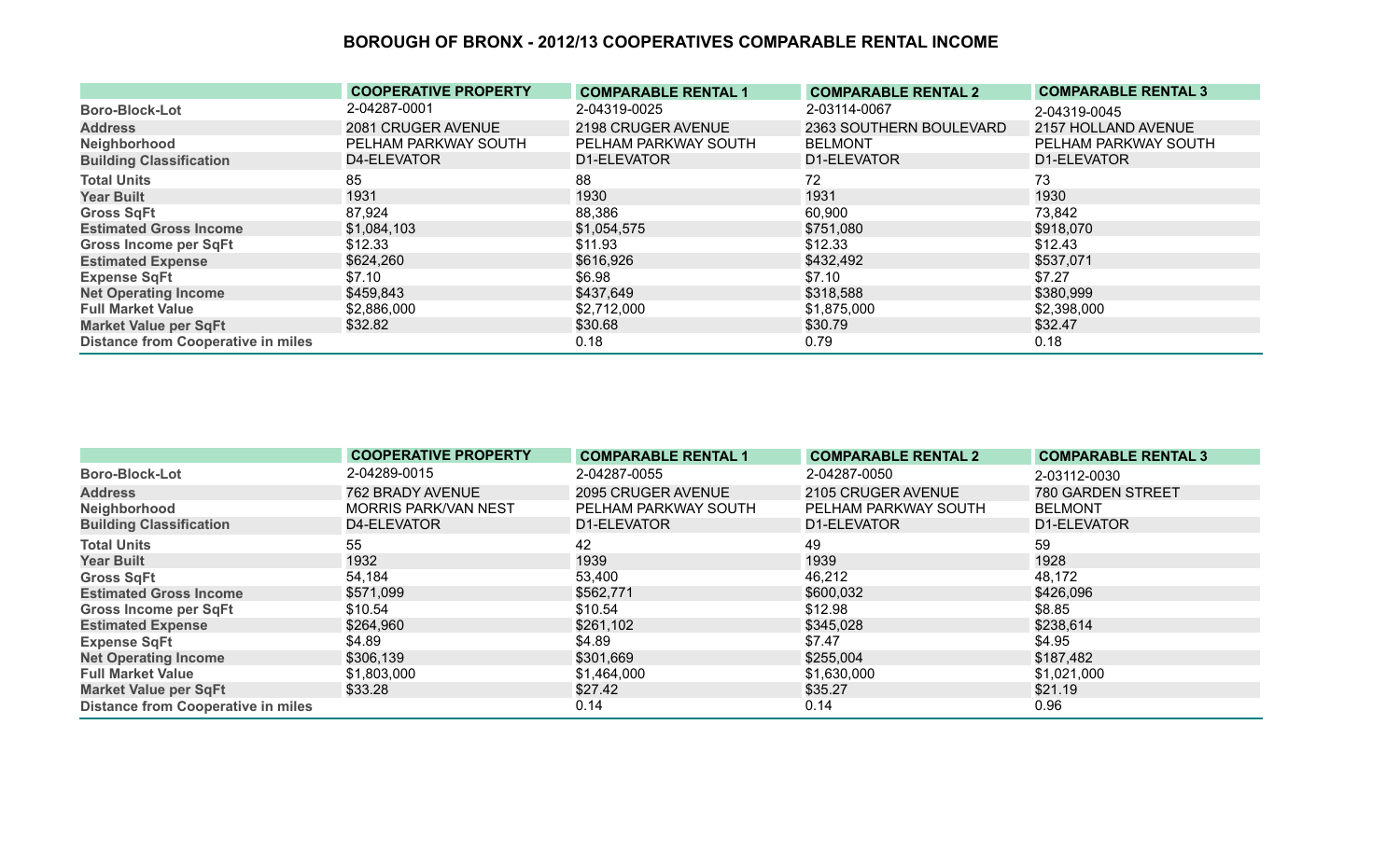|                                           | <b>COOPERATIVE PROPERTY</b> | <b>COMPARABLE RENTAL 1</b> | <b>COMPARABLE RENTAL 2</b> | <b>COMPARABLE RENTAL 3</b> |
|-------------------------------------------|-----------------------------|----------------------------|----------------------------|----------------------------|
| <b>Boro-Block-Lot</b>                     | 2-04289-0020                | 2-03932-0050               | 2-03025-0013               | 2-03114-9052               |
| <b>Address</b>                            | 764 BRADY AVENUE            | 2022 BENEDICT AVENUE       | 2421 WEBSTER AVENUE        | 2364 PROSPECT AVENUE       |
| Neighborhood                              | <b>MORRIS PARK/VAN NEST</b> | <b>PARKCHESTER</b>         | <b>FORDHAM</b>             | <b>BELMONT</b>             |
| <b>Building Classification</b>            | D4-ELEVATOR                 | D1-ELEVATOR                | D7-ELEVATOR                | D1-ELEVATOR                |
| <b>Total Units</b>                        | 210                         | 92                         | 115                        | 160                        |
| <b>Year Built</b>                         | 1933                        | 1928                       | 1928                       | 1974                       |
| <b>Gross SqFt</b>                         | 94,000                      | 103,284                    | 98,922                     | 116,569                    |
| <b>Estimated Gross Income</b>             | \$1,054,680                 | \$1,119,835                | \$1,109,470                | \$1,405,997                |
| <b>Gross Income per SqFt</b>              | \$11.22                     | \$10.84                    | \$11.22                    | \$12.06                    |
| <b>Estimated Expense</b>                  | \$537,680                   | \$605,177                  | \$565,830                  | \$733,653                  |
| <b>Expense SqFt</b>                       | \$5.72                      | \$5.86                     | \$5.72                     | \$6.29                     |
| <b>Net Operating Income</b>               | \$517,000                   | \$514,658                  | \$543,640                  | \$672,344                  |
| <b>Full Market Value</b>                  | \$3,126,000                 | \$2,626,000                | \$3,287,000                | \$4,183,000                |
| <b>Market Value per SqFt</b>              | \$33.26                     | \$25.43                    | \$33.23                    | \$35.88                    |
| <b>Distance from Cooperative in miles</b> |                             | 1.27                       | 1.58                       | 0.89                       |

|                                           | <b>COOPERATIVE PROPERTY</b> | <b>COMPARABLE RENTAL 1</b> | <b>COMPARABLE RENTAL 2</b> | <b>COMPARABLE RENTAL 3</b> |
|-------------------------------------------|-----------------------------|----------------------------|----------------------------|----------------------------|
| <b>Boro-Block-Lot</b>                     | 2-04289-0035                | 2-04287-0040               | 2-04321-0058               | 2-04317-0085               |
| <b>Address</b>                            | 754 BRADY AVENUE            | 2125 CRUGER AVENUE         | 2161 BARNES AVENUE         | 2160 BOLTON STREET         |
| Neighborhood                              | <b>MORRIS PARK/VAN NEST</b> | PELHAM PARKWAY SOUTH       | PELHAM PARKWAY SOUTH       | PELHAM PARKWAY SOUTH       |
| <b>Building Classification</b>            | D4-ELEVATOR                 | D1-ELEVATOR                | D1-ELEVATOR                | D1-ELEVATOR                |
| <b>Total Units</b>                        | 59                          | 73                         | 72                         | 72                         |
| <b>Year Built</b>                         | 1932                        | 1931                       | 1931                       | 1931                       |
| <b>Gross SqFt</b>                         | 75,260                      | 77,928                     | 74,772                     | 74,826                     |
| <b>Estimated Gross Income</b>             | \$867,748                   | \$854,668                  | \$884,296                  | \$862,768                  |
| <b>Gross Income per SqFt</b>              | \$11.53                     | \$10.97                    | \$11.83                    | \$11.53                    |
| <b>Estimated Expense</b>                  | \$407,157                   | \$435,881                  | \$477,709                  | \$404,824                  |
| <b>Expense SqFt</b>                       | \$5.41                      | \$5.59                     | \$6.39                     | \$5.41                     |
| <b>Net Operating Income</b>               | \$460,591                   | \$418,787                  | \$406,587                  | \$457,944                  |
| <b>Full Market Value</b>                  | \$2,815,000                 | \$2,509,000                | \$2,511,000                | \$2,214,000                |
| <b>Market Value per SqFt</b>              | \$37.40                     | \$32.20                    | \$33.58                    | \$29.59                    |
| <b>Distance from Cooperative in miles</b> |                             | 0.20                       | 0.29                       | 0.31                       |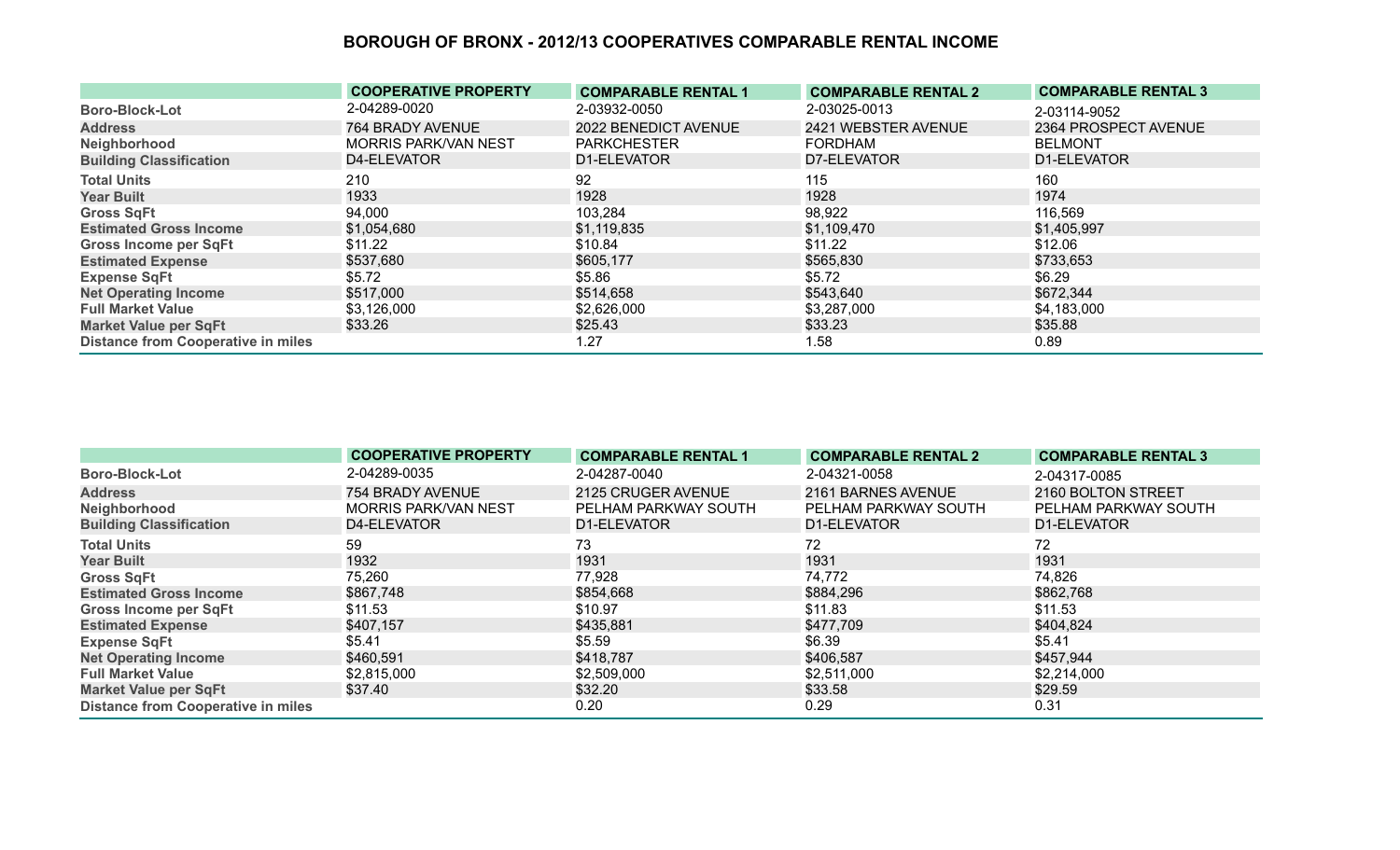|                                           | <b>COOPERATIVE PROPERTY</b> | <b>COMPARABLE RENTAL 1</b> | <b>COMPARABLE RENTAL 2</b> | <b>COMPARABLE RENTAL 3</b> |
|-------------------------------------------|-----------------------------|----------------------------|----------------------------|----------------------------|
| <b>Boro-Block-Lot</b>                     | 2-04289-0050                | 2-04287-0055               | 2-04287-0050               | 2-03288-0010               |
| <b>Address</b>                            | 758 BRADY AVENUE            | 2095 CRUGER AVENUE         | 2105 CRUGER AVENUE         | 315 EAST 196 STREET        |
| Neighborhood                              | <b>MORRIS PARK/VAN NEST</b> | PELHAM PARKWAY SOUTH       | PELHAM PARKWAY SOUTH       | BEDFORD PARK/NORWOOD       |
| <b>Building Classification</b>            | D4-ELEVATOR                 | D1-ELEVATOR                | D1-ELEVATOR                | D1-ELEVATOR                |
| <b>Total Units</b>                        | 58                          | 42                         | 49                         | 59                         |
| <b>Year Built</b>                         | 1932                        | 1939                       | 1939                       | 1941                       |
| <b>Gross SqFt</b>                         | 67,500                      | 53,400                     | 46,212                     | 67,757                     |
| <b>Estimated Gross Income</b>             | \$711,450                   | \$562,771                  | \$600,032                  | \$691,329                  |
| <b>Gross Income per SqFt</b>              | \$10.54                     | \$10.54                    | \$12.98                    | \$10.20                    |
| <b>Estimated Expense</b>                  | \$330,075                   | \$261,102                  | \$345,028                  | \$442,451                  |
| <b>Expense SqFt</b>                       | \$4.89                      | \$4.89                     | \$7.47                     | \$6.53                     |
| <b>Net Operating Income</b>               | \$381,375                   | \$301,669                  | \$255,004                  | \$248,878                  |
| <b>Full Market Value</b>                  | \$2,245,000                 | \$1,464,000                | \$1,630,000                | \$1,285,000                |
| <b>Market Value per SqFt</b>              | \$33.26                     | \$27.42                    | \$35.27                    | \$18.96                    |
| <b>Distance from Cooperative in miles</b> |                             | 0.14                       | 0.14                       | 1.62                       |

|                                           | <b>COOPERATIVE PROPERTY</b> | <b>COMPARABLE RENTAL 1</b> | <b>COMPARABLE RENTAL 2</b> | <b>COMPARABLE RENTAL 3</b> |
|-------------------------------------------|-----------------------------|----------------------------|----------------------------|----------------------------|
| <b>Boro-Block-Lot</b>                     | 2-04291-0001                | 2-04292-0024               | 2-04286-0022               | 2-04291-0024               |
| <b>Address</b>                            | 2075 WALLACE AVENUE         | 2132 WALLACE AVENUE        | 2100 BRONX PARK EAST       | 2131 WALLACE AVENUE        |
| Neighborhood                              | PELHAM PARKWAY SOUTH        | PELHAM PARKWAY SOUTH       | PELHAM PARKWAY SOUTH       | PELHAM PARKWAY SOUTH       |
| <b>Building Classification</b>            | D4-ELEVATOR                 | D7-ELEVATOR                | D1-ELEVATOR                | D7-ELEVATOR                |
| <b>Total Units</b>                        | 190                         | 184                        | 157                        | 187                        |
| <b>Year Built</b>                         | 1930                        | 1929                       | 1929                       | 1929                       |
| <b>Gross SqFt</b>                         | 174,400                     | 175,806                    | 168,990                    | 178,126                    |
| <b>Estimated Gross Income</b>             | \$2,098,032                 | \$2,135,537                | \$2,032,177                | \$2,123,497                |
| <b>Gross Income per SqFt</b>              | \$12.03                     | \$12.15                    | \$12.03                    | \$11.92                    |
| <b>Estimated Expense</b>                  | \$1,173,712                 | \$1,249,289                | \$1,138,019                | \$1,401,508                |
| <b>Expense SqFt</b>                       | \$6.73                      | \$7.11                     | \$6.73                     | \$7.87                     |
| <b>Net Operating Income</b>               | \$924,320                   | \$886,248                  | \$894,158                  | \$721,989                  |
| <b>Full Market Value</b>                  | \$5,745,000                 | \$5,530,000                | \$5,557,000                | \$4,472,000                |
| <b>Market Value per SqFt</b>              | \$32.94                     | \$31.46                    | \$32.88                    | \$25.11                    |
| <b>Distance from Cooperative in miles</b> |                             | 0.05                       | 0.17                       | 0.00                       |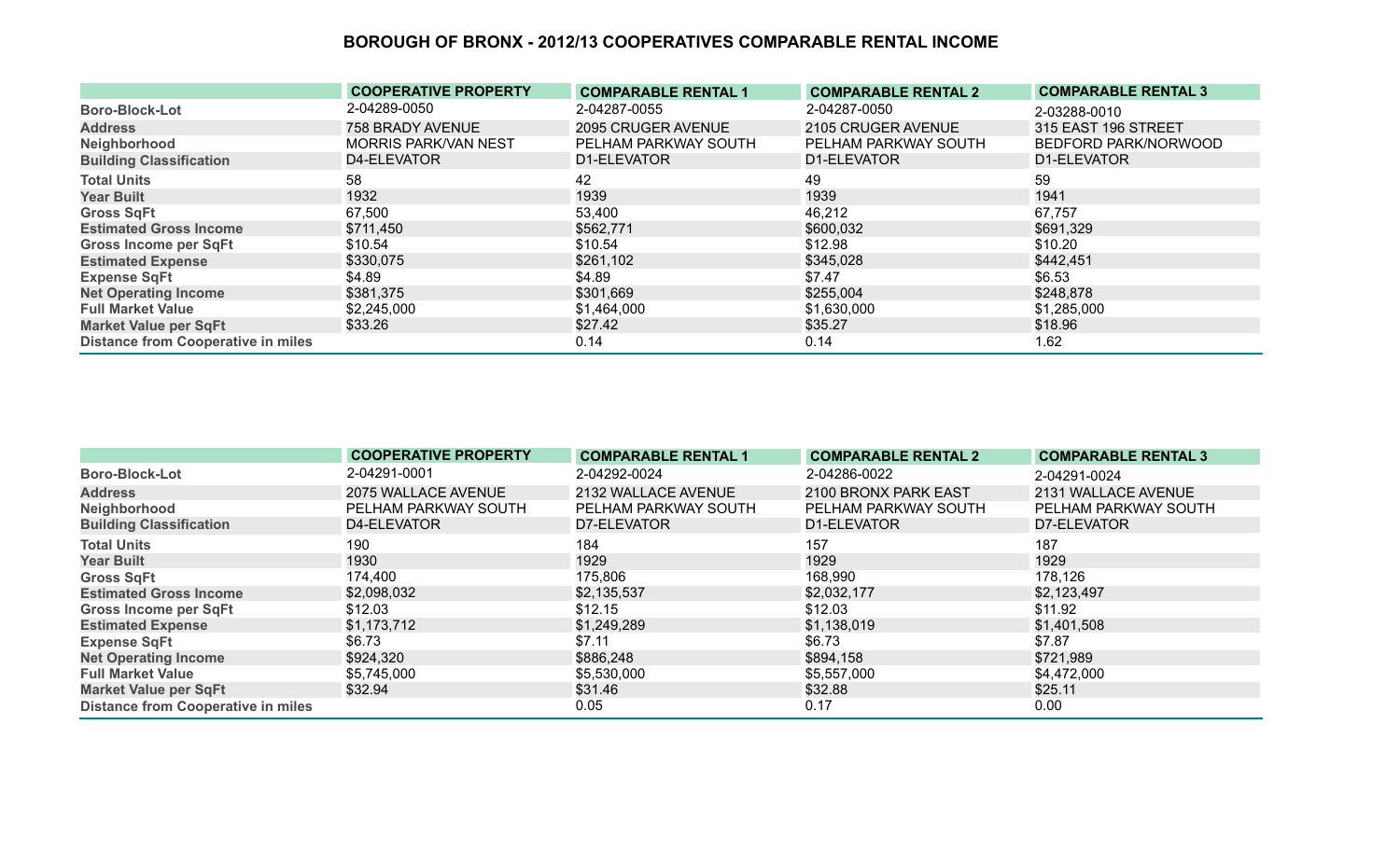|                                           | <b>COOPERATIVE PROPERTY</b> | <b>COMPARABLE RENTAL 1</b> | <b>COMPARABLE RENTAL 2</b>  | <b>COMPARABLE RENTAL 3</b> |
|-------------------------------------------|-----------------------------|----------------------------|-----------------------------|----------------------------|
| <b>Boro-Block-Lot</b>                     | 2-04291-0014                | 2-03115-9021               | 2-04285-0016                | 2-04342-0010               |
| <b>Address</b>                            | 2105 WALLACE AVENUE         | 2481 SOUTHERN BOULEVARD    | 2041 HOLLAND AVENUE         | 2280 OLINVILLE AVENUE      |
| Neighborhood                              | PELHAM PARKWAY SOUTH        | <b>BELMONT</b>             | <b>MORRIS PARK/VAN NEST</b> | <b>BRONXDALE</b>           |
| <b>Building Classification</b>            | D4-ELEVATOR                 | D3-ELEVATOR                | D1-ELEVATOR                 | D1-ELEVATOR                |
| <b>Total Units</b>                        | 384                         | 311                        | 172                         | 512                        |
| <b>Year Built</b>                         | 1952                        | 1975                       | 1928                        | 1965                       |
| <b>Gross SqFt</b>                         | 220,000                     | 249,600                    | 209,542                     | 255,000                    |
| <b>Estimated Gross Income</b>             | \$2,732,400                 | \$3,100,215                | \$2,277,561                 | \$3,437,421                |
| <b>Gross Income per SqFt</b>              | \$12.42                     | \$12.42                    | \$10.87                     | \$13.48                    |
| <b>Estimated Expense</b>                  | \$1,469,600                 | \$1,668,279                | \$1,457,639                 | \$1,587,518                |
| <b>Expense SqFt</b>                       | \$6.68                      | \$6.68                     | \$6.96                      | \$6.23                     |
| <b>Net Operating Income</b>               | \$1,262,800                 | \$1,431,936                | \$819,922                   | \$1,849,903                |
| <b>Full Market Value</b>                  | \$7,946,000                 | \$9,006,000                | \$4,891,000                 | \$11,986,000               |
| <b>Market Value per SqFt</b>              | \$36.12                     | \$36.08                    | \$23.34                     | \$47.00                    |
| <b>Distance from Cooperative in miles</b> |                             | 0.86                       | 0.15                        | 0.48                       |

|                                           | <b>COOPERATIVE PROPERTY</b> | <b>COMPARABLE RENTAL 1</b> | <b>COMPARABLE RENTAL 2</b> | <b>COMPARABLE RENTAL 3</b> |
|-------------------------------------------|-----------------------------|----------------------------|----------------------------|----------------------------|
| <b>Boro-Block-Lot</b>                     | 2-04292-0014                | 2-03115-0005               | 2-03114-9052               | 2-04287-0055               |
| <b>Address</b>                            | 2100 WALLACE AVENUE         | 2405 SOUTHERN BOULEVARD    | 2364 PROSPECT AVENUE       | 2095 CRUGER AVENUE         |
| Neighborhood                              | PELHAM PARKWAY SOUTH        | <b>BELMONT</b>             | <b>BELMONT</b>             | PELHAM PARKWAY SOUTH       |
| <b>Building Classification</b>            | D4-ELEVATOR                 | D1-ELEVATOR                | D1-ELEVATOR                | D1-ELEVATOR                |
| <b>Total Units</b>                        | 148                         | 142                        | 160                        | 42                         |
| <b>Year Built</b>                         | 1940                        | 1970                       | 1974                       | 1939                       |
| <b>Gross SqFt</b>                         | 144,354                     | 125,075                    | 116,569                    | 53,400                     |
| <b>Estimated Gross Income</b>             | \$1,521,491                 | \$1,272,881                | \$1,405,997                | \$562,771                  |
| <b>Gross Income per SqFt</b>              | \$10.54                     | \$10.18                    | \$12.06                    | \$10.54                    |
| <b>Estimated Expense</b>                  | \$705,891                   | \$738,271                  | \$733,653                  | \$261,102                  |
| <b>Expense SqFt</b>                       | \$4.89                      | \$5.90                     | \$6.29                     | \$4.89                     |
| <b>Net Operating Income</b>               | \$815,600                   | \$534,610                  | \$672,344                  | \$301,669                  |
| <b>Full Market Value</b>                  | \$4,802,000                 | \$3,113,000                | \$4,183,000                | \$1,464,000                |
| <b>Market Value per SqFt</b>              | \$33.27                     | \$24.89                    | \$35.88                    | \$27.42                    |
| <b>Distance from Cooperative in miles</b> |                             | 0.90                       | 0.93                       | 0.15                       |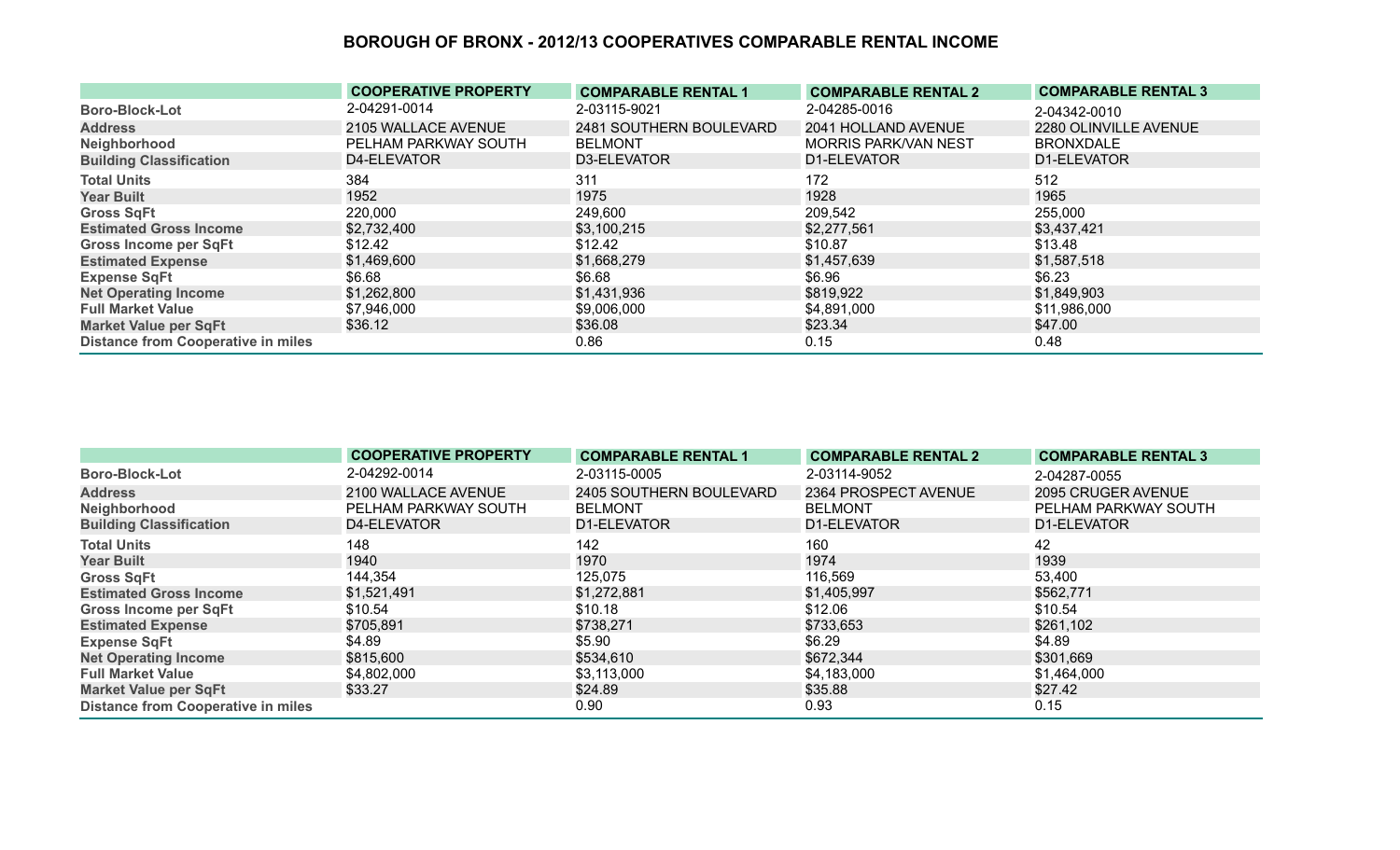|                                           | <b>COOPERATIVE PROPERTY</b> | <b>COMPARABLE RENTAL 1</b> | <b>COMPARABLE RENTAL 2</b> | <b>COMPARABLE RENTAL 3</b> |
|-------------------------------------------|-----------------------------|----------------------------|----------------------------|----------------------------|
| <b>Boro-Block-Lot</b>                     | 2-04293-0010                | 2-03115-0005               | 2-04287-0055               | 2-04286-0004               |
| <b>Address</b>                            | 2080 BARNES AVENUE          | 2405 SOUTHERN BOULEVARD    | 2095 CRUGER AVENUE         | 2070 BRONX PARK EAST       |
| Neighborhood                              | PELHAM PARKWAY SOUTH        | <b>BELMONT</b>             | PELHAM PARKWAY SOUTH       | PELHAM PARKWAY SOUTH       |
| <b>Building Classification</b>            | D4-ELEVATOR                 | D1-ELEVATOR                | D1-ELEVATOR                | D1-ELEVATOR                |
| <b>Total Units</b>                        | 96                          | 142                        | 42                         | 104                        |
| <b>Year Built</b>                         | 1951                        | 1970                       | 1939                       | 1928                       |
| <b>Gross SqFt</b>                         | 127,000                     | 125,075                    | 53,400                     | 129,000                    |
| <b>Estimated Gross Income</b>             | \$1,292,860                 | \$1,272,881                | \$562,771                  | \$1,312,054                |
| <b>Gross Income per SqFt</b>              | \$10.18                     | \$10.18                    | \$10.54                    | \$10.17                    |
| <b>Estimated Expense</b>                  | \$749,300                   | \$738,271                  | \$261,102                  | \$839,715                  |
| <b>Expense SqFt</b>                       | \$5.90                      | \$5.90                     | \$4.89                     | \$6.51                     |
| <b>Net Operating Income</b>               | \$543,560                   | \$534,610                  | \$301,669                  | \$472,339                  |
| <b>Full Market Value</b>                  | \$3,165,000                 | \$3,113,000                | \$1,464,000                | \$2,738,000                |
| <b>Market Value per SqFt</b>              | \$24.92                     | \$24.89                    | \$27.42                    | \$21.22                    |
| <b>Distance from Cooperative in miles</b> |                             | 0.95                       | 0.19                       | 0.26                       |

|                                           | <b>COOPERATIVE PROPERTY</b> | <b>COMPARABLE RENTAL 1</b>  | <b>COMPARABLE RENTAL 2</b> | <b>COMPARABLE RENTAL 3</b> |
|-------------------------------------------|-----------------------------|-----------------------------|----------------------------|----------------------------|
| <b>Boro-Block-Lot</b>                     | 2-04298-0022                | 2-04273-0013                | 2-04321-0042               | 2-04328-0023               |
| <b>Address</b>                            | 900 LYDIG AVENUE            | 1955 WILLIAMSBRIDGE ROAD    | 2197 BARNES AVENUE         | 1025 ESPLANADE             |
| Neighborhood                              | PELHAM PARKWAY SOUTH        | <b>MORRIS PARK/VAN NEST</b> | PELHAM PARKWAY SOUTH       | PELHAM PARKWAY SOUTH       |
| <b>Building Classification</b>            | D4-ELEVATOR                 | D1-ELEVATOR                 | D7-ELEVATOR                | D1-ELEVATOR                |
| <b>Total Units</b>                        | 92                          | 62                          | 85                         | 48                         |
| <b>Year Built</b>                         | 1959                        | 1961                        | 1929                       | 1954                       |
| <b>Gross SqFt</b>                         | 105,000                     | 74,500                      | 90,971                     | 56,200                     |
| <b>Estimated Gross Income</b>             | \$1,125,600                 | \$782,163                   | \$975,560                  | \$712,687                  |
| <b>Gross Income per SqFt</b>              | \$10.72                     | \$10.50                     | \$10.72                    | \$12.68                    |
| <b>Estimated Expense</b>                  | \$677,250                   | \$500,584                   | \$586,785                  | \$363,470                  |
| <b>Expense SqFt</b>                       | \$6.45                      | \$6.72                      | \$6.45                     | \$6.47                     |
| <b>Net Operating Income</b>               | \$448,350                   | \$281,579                   | \$388,775                  | \$349,217                  |
| <b>Full Market Value</b>                  | \$2,659,000                 | \$1,655,000                 | \$2,306,000                | \$2,213,000                |
| <b>Market Value per SqFt</b>              | \$25.32                     | \$22.21                     | \$25.35                    | \$39.38                    |
| <b>Distance from Cooperative in miles</b> |                             | 0.38                        | 0.21                       | 0.19                       |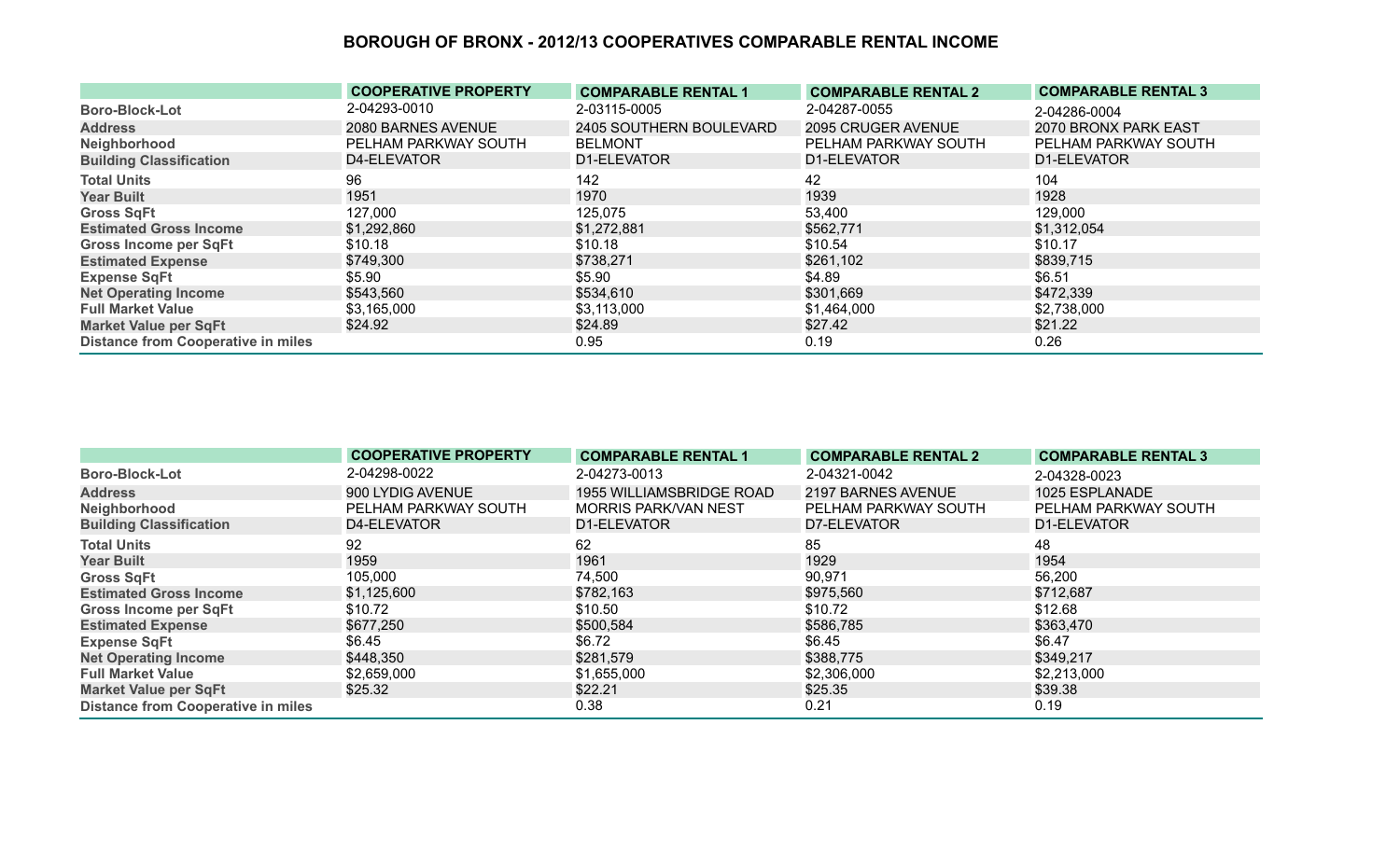|                                           | <b>COOPERATIVE PROPERTY</b> | <b>COMPARABLE RENTAL 1</b> | <b>COMPARABLE RENTAL 2</b> | <b>COMPARABLE RENTAL 3</b> |
|-------------------------------------------|-----------------------------|----------------------------|----------------------------|----------------------------|
| <b>Boro-Block-Lot</b>                     | 2-04317-0006                | 2-04287-0055               | 2-04287-0050               | 2-03114-0067               |
| <b>Address</b>                            | 2160 BRONX PARK EAST        | 2095 CRUGER AVENUE         | 2105 CRUGER AVENUE         | 2363 SOUTHERN BOULEVARD    |
| Neighborhood                              | PELHAM PARKWAY SOUTH        | PELHAM PARKWAY SOUTH       | PELHAM PARKWAY SOUTH       | <b>BELMONT</b>             |
| <b>Building Classification</b>            | D4-ELEVATOR                 | D1-ELEVATOR                | D1-ELEVATOR                | D1-ELEVATOR                |
| <b>Total Units</b>                        | 61                          | 42                         | 49                         | 72                         |
| <b>Year Built</b>                         | 1938                        | 1939                       | 1939                       | 1931                       |
| <b>Gross SqFt</b>                         | 64,291                      | 53,400                     | 46,212                     | 60,900                     |
| <b>Estimated Gross Income</b>             | \$792,708                   | \$562,771                  | \$600,032                  | \$751,080                  |
| Gross Income per SqFt                     | \$12.33                     | \$10.54                    | \$12.98                    | \$12.33                    |
| <b>Estimated Expense</b>                  | \$456,466                   | \$261,102                  | \$345,028                  | \$432,492                  |
| <b>Expense SqFt</b>                       | \$7.10                      | \$4.89                     | \$7.47                     | \$7.10                     |
| <b>Net Operating Income</b>               | \$336,242                   | \$301,669                  | \$255,004                  | \$318,588                  |
| <b>Full Market Value</b>                  | \$2,110,000                 | \$1,464,000                | \$1,630,000                | \$1,875,000                |
| <b>Market Value per SqFt</b>              | \$32.82                     | \$27.42                    | \$35.27                    | \$30.79                    |
| <b>Distance from Cooperative in miles</b> |                             | 0.20                       | 0.20                       | 0.70                       |

|                                           | <b>COOPERATIVE PROPERTY</b> | <b>COMPARABLE RENTAL 1</b> | <b>COMPARABLE RENTAL 2</b> | <b>COMPARABLE RENTAL 3</b> |
|-------------------------------------------|-----------------------------|----------------------------|----------------------------|----------------------------|
| <b>Boro-Block-Lot</b>                     | 2-04317-0015                | 2-04287-0055               | 2-03288-0010               | 2-04317-0019               |
| <b>Address</b>                            | 2166 BRONX PARK EAST        | 2095 CRUGER AVENUE         | 315 EAST 196 STREET        | 2180 BRONX PARK EAST       |
| Neighborhood                              | PELHAM PARKWAY SOUTH        | PELHAM PARKWAY SOUTH       | BEDFORD PARK/NORWOOD       | PELHAM PARKWAY SOUTH       |
| <b>Building Classification</b>            | D4-ELEVATOR                 | D1-ELEVATOR                | D1-ELEVATOR                | D1-ELEVATOR                |
| <b>Total Units</b>                        | 65                          | 42                         | 59                         | 71                         |
| <b>Year Built</b>                         | 1936                        | 1939                       | 1941                       | 1936                       |
| <b>Gross SqFt</b>                         | 73,610                      | 53,400                     | 67,757                     | 75,133                     |
| <b>Estimated Gross Income</b>             | \$769,961                   | \$562,771                  | \$691,329                  | \$785,716                  |
| <b>Gross Income per SqFt</b>              | \$10.46                     | \$10.54                    | \$10.20                    | \$10.46                    |
| <b>Estimated Expense</b>                  | \$431,355                   | \$261,102                  | \$442,451                  | \$440,001                  |
| <b>Expense SqFt</b>                       | \$5.86                      | \$4.89                     | \$6.53                     | \$5.86                     |
| <b>Net Operating Income</b>               | \$338,606                   | \$301,669                  | \$248,878                  | \$345,715                  |
| <b>Full Market Value</b>                  | \$1,987,000                 | \$1,464,000                | \$1,285,000                | \$2,028,000                |
| <b>Market Value per SqFt</b>              | \$26.99                     | \$27.42                    | \$18.96                    | \$26.99                    |
| <b>Distance from Cooperative in miles</b> |                             | 0.20                       | 1.30                       | 0.00                       |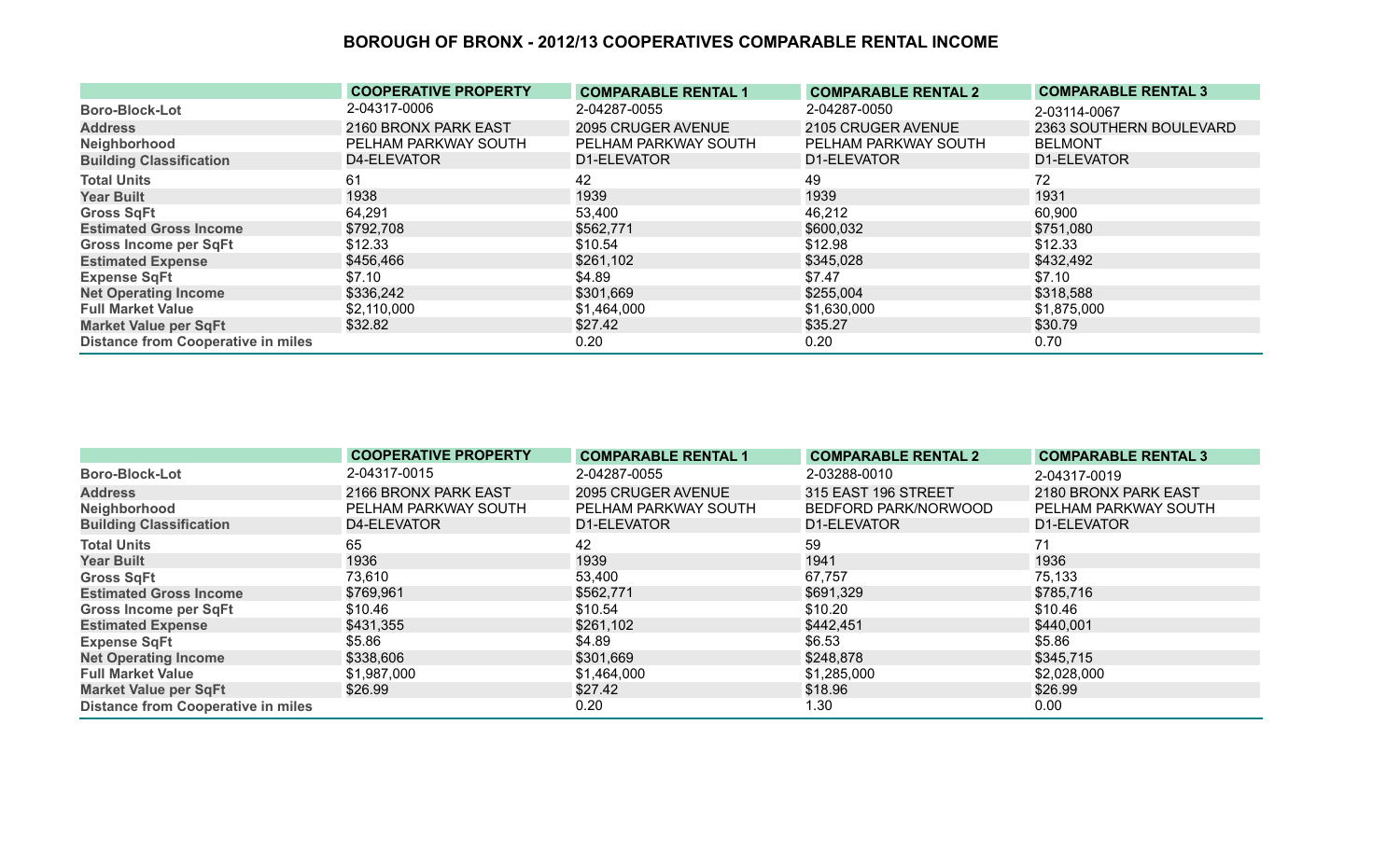|                                           | <b>COOPERATIVE PROPERTY</b> | <b>COMPARABLE RENTAL 1</b> | <b>COMPARABLE RENTAL 2</b> | <b>COMPARABLE RENTAL 3</b> |
|-------------------------------------------|-----------------------------|----------------------------|----------------------------|----------------------------|
| <b>Boro-Block-Lot</b>                     | 2-04317-0025                | 2-04287-0055               | 2-03025-0013               | 2-03114-0067               |
| <b>Address</b>                            | 2190 BOSTON ROAD            | 2095 CRUGER AVENUE         | 2421 WEBSTER AVENUE        | 2363 SOUTHERN BOULEVARD    |
| Neighborhood                              | PELHAM PARKWAY SOUTH        | PELHAM PARKWAY SOUTH       | <b>FORDHAM</b>             | <b>BELMONT</b>             |
| <b>Building Classification</b>            | D4-ELEVATOR                 | D1-ELEVATOR                | D7-ELEVATOR                | D1-ELEVATOR                |
| <b>Total Units</b>                        | 78                          | 42                         | 115                        | 72                         |
| <b>Year Built</b>                         | 1941                        | 1939                       | 1928                       | 1931                       |
| <b>Gross SqFt</b>                         | 87,354                      | 53,400                     | 98,922                     | 60,900                     |
| <b>Estimated Gross Income</b>             | \$980,112                   | \$562,771                  | \$1,109,470                | \$751,080                  |
| Gross Income per SqFt                     | \$11.22                     | \$10.54                    | \$11.22                    | \$12.33                    |
| <b>Estimated Expense</b>                  | \$499,665                   | \$261,102                  | \$565,830                  | \$432,492                  |
| <b>Expense SqFt</b>                       | \$5.72                      | \$4.89                     | \$5.72                     | \$7.10                     |
| <b>Net Operating Income</b>               | \$480,447                   | \$301,669                  | \$543,640                  | \$318,588                  |
| <b>Full Market Value</b>                  | \$2,905,000                 | \$1,464,000                | \$3,287,000                | \$1,875,000                |
| <b>Market Value per SqFt</b>              | \$33.26                     | \$27.42                    | \$33.23                    | \$30.79                    |
| <b>Distance from Cooperative in miles</b> |                             | 0.20                       | 1.31                       | 0.70                       |

|                                           | <b>COOPERATIVE PROPERTY</b> | <b>COMPARABLE RENTAL 1</b> | <b>COMPARABLE RENTAL 2</b> | <b>COMPARABLE RENTAL 3</b> |
|-------------------------------------------|-----------------------------|----------------------------|----------------------------|----------------------------|
| <b>Boro-Block-Lot</b>                     | 2-04317-0037                | 2-04287-0050               | 2-04287-0055               | 2-03354-0005               |
| <b>Address</b>                            | 2191 BOLTON STREET          | 2105 CRUGER AVENUE         | 2095 CRUGER AVENUE         | 3200 DECATUR AVENUE        |
| Neighborhood                              | PELHAM PARKWAY SOUTH        | PELHAM PARKWAY SOUTH       | PELHAM PARKWAY SOUTH       | BEDFORD PARK/NORWOOD       |
| <b>Building Classification</b>            | D4-ELEVATOR                 | D1-ELEVATOR                | D1-ELEVATOR                | D1-ELEVATOR                |
| <b>Total Units</b>                        | 54                          | 49                         | 42                         | 42                         |
| <b>Year Built</b>                         | 1941                        | 1939                       | 1939                       | 1936                       |
| <b>Gross SqFt</b>                         | 44,270                      | 46,212                     | 53,400                     | 49,000                     |
| <b>Estimated Gross Income</b>             | \$519,287                   | \$600,032                  | \$562,771                  | \$574,922                  |
| <b>Gross Income per SqFt</b>              | \$11.73                     | \$12.98                    | \$10.54                    | \$11.73                    |
| <b>Estimated Expense</b>                  | \$264,735                   | \$345,028                  | \$261,102                  | \$293,210                  |
| <b>Expense SqFt</b>                       | \$5.98                      | \$7.47                     | \$4.89                     | \$5.98                     |
| <b>Net Operating Income</b>               | \$254,552                   | \$255,004                  | \$301,669                  | \$281,712                  |
| <b>Full Market Value</b>                  | \$1,566,000                 | \$1,630,000                | \$1,464,000                | \$1,682,000                |
| <b>Market Value per SqFt</b>              | \$35.37                     | \$35.27                    | \$27.42                    | \$34.33                    |
| <b>Distance from Cooperative in miles</b> |                             | 0.20                       | 0.20                       | 1.32                       |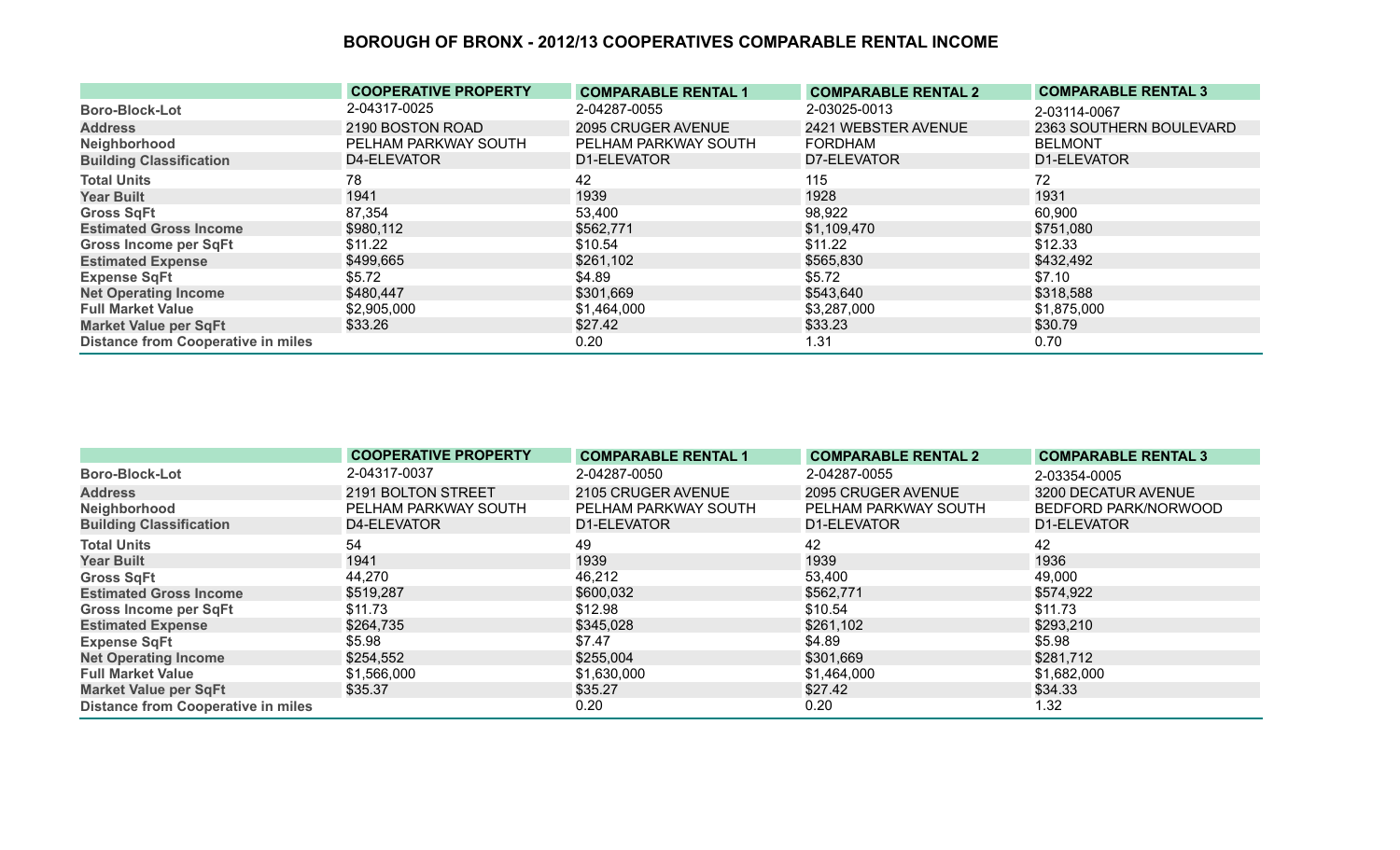|                                           | <b>COOPERATIVE PROPERTY</b> | <b>COMPARABLE RENTAL 1</b> | <b>COMPARABLE RENTAL 2</b> | <b>COMPARABLE RENTAL 3</b> |
|-------------------------------------------|-----------------------------|----------------------------|----------------------------|----------------------------|
| <b>Boro-Block-Lot</b>                     | 2-04319-0010                | 2-04287-0055               | 2-04319-0045               | 2-04318-0030               |
| <b>Address</b>                            | 2156 CRUGER AVENUE          | 2095 CRUGER AVENUE         | 2157 HOLLAND AVENUE        | 2197 CRUGER AVENUE         |
| Neighborhood                              | PELHAM PARKWAY SOUTH        | PELHAM PARKWAY SOUTH       | PELHAM PARKWAY SOUTH       | PELHAM PARKWAY SOUTH       |
| <b>Building Classification</b>            | D4-ELEVATOR                 | D1-ELEVATOR                | D1-ELEVATOR                | D1-ELEVATOR                |
| <b>Total Units</b>                        | 73                          | 42                         | 73                         | 61                         |
| <b>Year Built</b>                         | 1930                        | 1939                       | 1930                       | 1928                       |
| <b>Gross SqFt</b>                         | 70,836                      | 53,400                     | 73,842                     | 70,296                     |
| <b>Estimated Gross Income</b>             | \$781,321                   | \$562,771                  | \$918,070                  | \$775,339                  |
| <b>Gross Income per SqFt</b>              | \$11.03                     | \$10.54                    | \$12.43                    | \$11.03                    |
| <b>Estimated Expense</b>                  | \$456,892                   | \$261,102                  | \$537,071                  | \$453,573                  |
| <b>Expense SqFt</b>                       | \$6.45                      | \$4.89                     | \$7.27                     | \$6.45                     |
| <b>Net Operating Income</b>               | \$324,429                   | \$301,669                  | \$380,999                  | \$321,766                  |
| <b>Full Market Value</b>                  | \$1,947,000                 | \$1,464,000                | \$2,398,000                | \$1,932,000                |
| <b>Market Value per SqFt</b>              | \$27.49                     | \$27.42                    | \$32.47                    | \$27.48                    |
| <b>Distance from Cooperative in miles</b> |                             | 0.18                       | 0.00 <sub>1</sub>          | 0.05                       |

|                                           | <b>COOPERATIVE PROPERTY</b> | <b>COMPARABLE RENTAL 1</b> | <b>COMPARABLE RENTAL 2</b> | <b>COMPARABLE RENTAL 3</b> |
|-------------------------------------------|-----------------------------|----------------------------|----------------------------|----------------------------|
| <b>Boro-Block-Lot</b>                     | 2-04319-0015                | 2-04287-0055               | 2-04319-0045               | 2-04318-0030               |
| <b>Address</b>                            | 2186 CRUGER AVENUE          | 2095 CRUGER AVENUE         | 2157 HOLLAND AVENUE        | 2197 CRUGER AVENUE         |
| Neighborhood                              | PELHAM PARKWAY SOUTH        | PELHAM PARKWAY SOUTH       | PELHAM PARKWAY SOUTH       | PELHAM PARKWAY SOUTH       |
| <b>Building Classification</b>            | D4-ELEVATOR                 | D1-ELEVATOR                | D1-ELEVATOR                | D1-ELEVATOR                |
| <b>Total Units</b>                        | 73                          | 42                         | 73                         | 61                         |
| <b>Year Built</b>                         | 1930                        | 1939                       | 1930                       | 1928                       |
| <b>Gross SqFt</b>                         | 70,812                      | 53,400                     | 73,842                     | 70,296                     |
| <b>Estimated Gross Income</b>             | \$781,056                   | \$562,771                  | \$918,070                  | \$775,339                  |
| <b>Gross Income per SqFt</b>              | \$11.03                     | \$10.54                    | \$12.43                    | \$11.03                    |
| <b>Estimated Expense</b>                  | \$456,737                   | \$261,102                  | \$537,071                  | \$453,573                  |
| <b>Expense SqFt</b>                       | \$6.45                      | \$4.89                     | \$7.27                     | \$6.45                     |
| <b>Net Operating Income</b>               | \$324,319                   | \$301,669                  | \$380,999                  | \$321,766                  |
| <b>Full Market Value</b>                  | \$1,946,000                 | \$1,464,000                | \$2,398,000                | \$1,932,000                |
| <b>Market Value per SqFt</b>              | \$27.48                     | \$27.42                    | \$32.47                    | \$27.48                    |
| <b>Distance from Cooperative in miles</b> |                             | 0.18                       | 0.00                       | 0.05                       |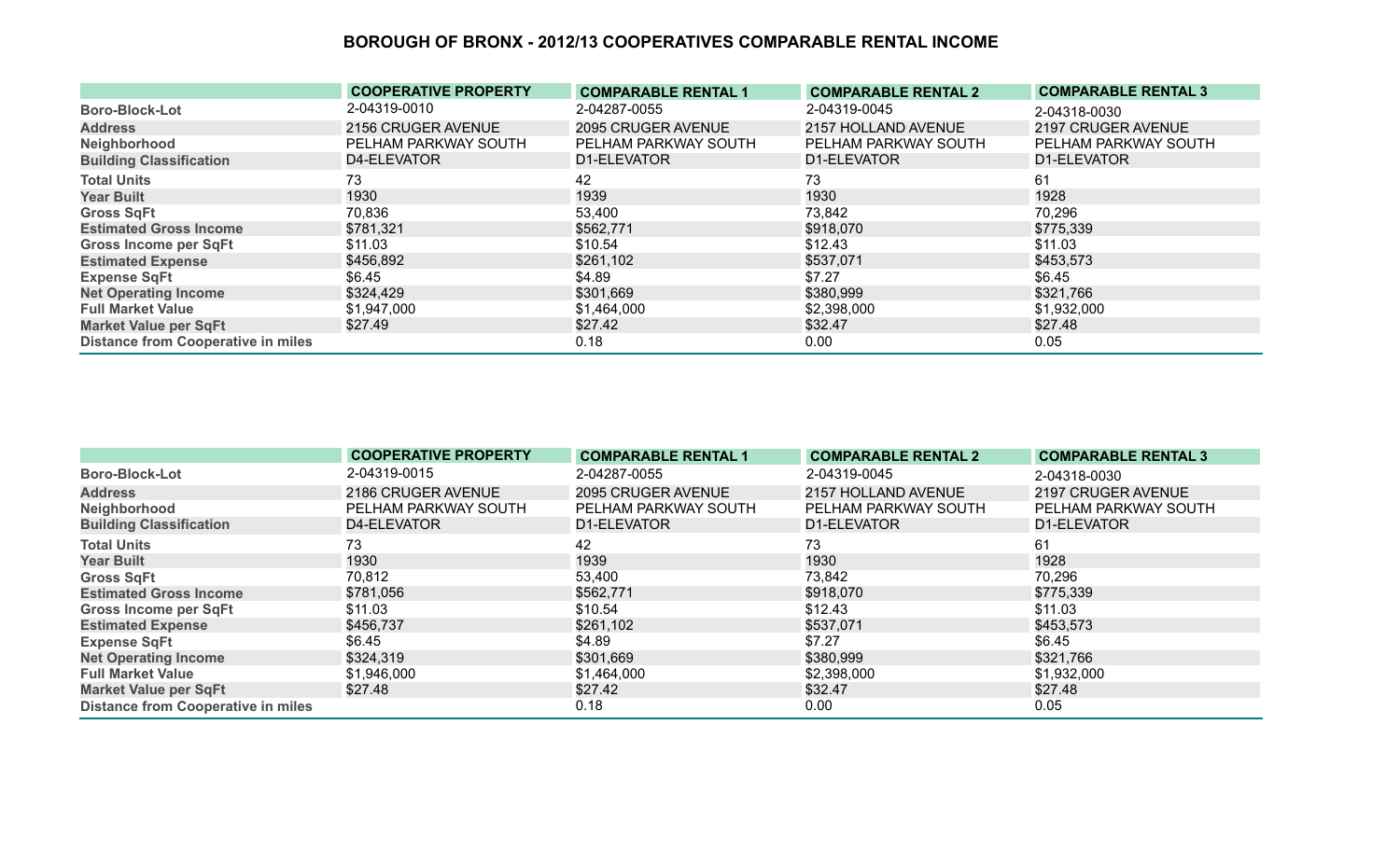|                                           | <b>COOPERATIVE PROPERTY</b> | <b>COMPARABLE RENTAL 1</b> | <b>COMPARABLE RENTAL 2</b> | <b>COMPARABLE RENTAL 3</b> |
|-------------------------------------------|-----------------------------|----------------------------|----------------------------|----------------------------|
| <b>Boro-Block-Lot</b>                     | 2-04319-0030                | 2-04319-0025               | 2-03025-0013               | 2-04321-0038               |
| <b>Address</b>                            | 2199 HOLLAND AVENUE         | 2198 CRUGER AVENUE         | 2421 WEBSTER AVENUE        | 2198 WALLACE AVENUE        |
| Neighborhood                              | PELHAM PARKWAY SOUTH        | PELHAM PARKWAY SOUTH       | <b>FORDHAM</b>             | PELHAM PARKWAY SOUTH       |
| <b>Building Classification</b>            | D4-ELEVATOR                 | D1-ELEVATOR                | D7-ELEVATOR                | D1-ELEVATOR                |
| <b>Total Units</b>                        | 93                          | 88                         | 115                        | 85                         |
| <b>Year Built</b>                         | 1930                        | 1930                       | 1928                       | 1929                       |
| <b>Gross SqFt</b>                         | 88,386                      | 88,386                     | 98,922                     | 87,810                     |
| <b>Estimated Gross Income</b>             | \$1,038,536                 | \$1,054,575                | \$1,109,470                | \$1,031,341                |
| <b>Gross Income per SqFt</b>              | \$11.75                     | \$11.93                    | \$11.22                    | \$11.75                    |
| <b>Estimated Expense</b>                  | \$597,489                   | \$616,926                  | \$565,830                  | \$593,647                  |
| <b>Expense SqFt</b>                       | \$6.76                      | \$6.98                     | \$5.72                     | \$6.76                     |
| <b>Net Operating Income</b>               | \$441,047                   | \$437,649                  | \$543,640                  | \$437,694                  |
| <b>Full Market Value</b>                  | \$2,716,000                 | \$2,712,000                | \$3,287,000                | \$2,696,000                |
| <b>Market Value per SqFt</b>              | \$30.73                     | \$30.68                    | \$33.23                    | \$30.70                    |
| <b>Distance from Cooperative in miles</b> |                             | 0.00                       | 1.46                       | 0.10                       |

|                                           | <b>COOPERATIVE PROPERTY</b> | <b>COMPARABLE RENTAL 1</b> | <b>COMPARABLE RENTAL 2</b> | <b>COMPARABLE RENTAL 3</b> |
|-------------------------------------------|-----------------------------|----------------------------|----------------------------|----------------------------|
| <b>Boro-Block-Lot</b>                     | 2-04319-0040                | 2-04287-0055               | 2-04319-0045               | 2-04321-0058               |
| <b>Address</b>                            | 2187 HOLLAND AVENUE         | 2095 CRUGER AVENUE         | 2157 HOLLAND AVENUE        | 2161 BARNES AVENUE         |
| Neighborhood                              | PELHAM PARKWAY SOUTH        | PELHAM PARKWAY SOUTH       | PELHAM PARKWAY SOUTH       | PELHAM PARKWAY SOUTH       |
| <b>Building Classification</b>            | D4-ELEVATOR                 | D1-ELEVATOR                | D1-ELEVATOR                | D1-ELEVATOR                |
| <b>Total Units</b>                        | 73                          | 42                         | 73                         | 72                         |
| <b>Year Built</b>                         | 1930                        | 1939                       | 1930                       | 1931                       |
| <b>Gross SqFt</b>                         | 73,182                      | 53,400                     | 73,842                     | 74,772                     |
| <b>Estimated Gross Income</b>             | \$865,743                   | \$562,771                  | \$918,070                  | \$884,296                  |
| <b>Gross Income per SqFt</b>              | \$11.83                     | \$10.54                    | \$12.43                    | \$11.83                    |
| <b>Estimated Expense</b>                  | \$467,633                   | \$261,102                  | \$537,071                  | \$477,709                  |
| <b>Expense SqFt</b>                       | \$6.39                      | \$4.89                     | \$7.27                     | \$6.39                     |
| <b>Net Operating Income</b>               | \$398,110                   | \$301,669                  | \$380,999                  | \$406,587                  |
| <b>Full Market Value</b>                  | \$2,459,000                 | \$1,464,000                | \$2,398,000                | \$2,511,000                |
| <b>Market Value per SqFt</b>              | \$33.60                     | \$27.42                    | \$32.47                    | \$33.58                    |
| <b>Distance from Cooperative in miles</b> |                             | 0.18                       | 0.00                       | 0.10                       |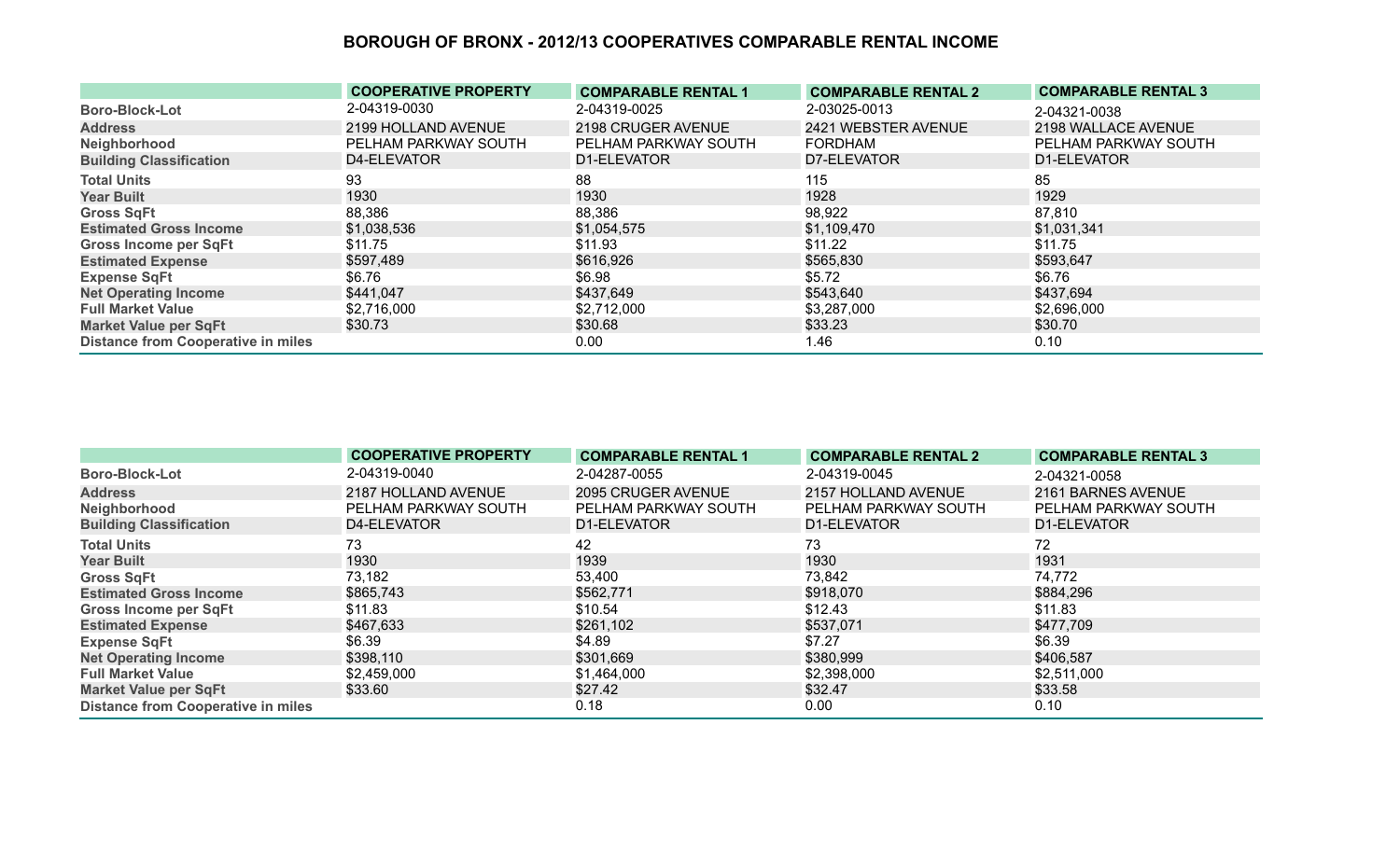|                                           | <b>COOPERATIVE PROPERTY</b> | <b>COMPARABLE RENTAL 1</b> | <b>COMPARABLE RENTAL 2</b> | <b>COMPARABLE RENTAL 3</b> |
|-------------------------------------------|-----------------------------|----------------------------|----------------------------|----------------------------|
| <b>Boro-Block-Lot</b>                     | 2-04322-0051                | 2-04287-0050               | 2-03114-0067               | 2-03134-0020               |
| <b>Address</b>                            | 2165 MATTHEWS AVENUE        | 2105 CRUGER AVENUE         | 2363 SOUTHERN BOULEVARD    | 990 BRONX PARK SOUTH       |
| Neighborhood                              | PELHAM PARKWAY SOUTH        | PELHAM PARKWAY SOUTH       | <b>BELMONT</b>             | <b>EAST TREMONT</b>        |
| <b>Building Classification</b>            | D4-ELEVATOR                 | D1-ELEVATOR                | D1-ELEVATOR                | D1-ELEVATOR                |
| <b>Total Units</b>                        | 62                          | 49                         | 72                         | 53                         |
| <b>Year Built</b>                         | 1959                        | 1939                       | 1931                       | 1924                       |
| <b>Gross SqFt</b>                         | 58,500                      | 46,212                     | 60,900                     | 60,000                     |
| <b>Estimated Gross Income</b>             | \$759,330                   | \$600,032                  | \$751,080                  | \$822,641                  |
| <b>Gross Income per SqFt</b>              | \$12.98                     | \$12.98                    | \$12.33                    | \$13.71                    |
| <b>Estimated Expense</b>                  | \$436,995                   | \$345,028                  | \$432,492                  | \$445,448                  |
| <b>Expense SqFt</b>                       | \$7.47                      | \$7.47                     | \$7.10                     | \$7.42                     |
| <b>Net Operating Income</b>               | \$322,335                   | \$255,004                  | \$318,588                  | \$377,193                  |
| <b>Full Market Value</b>                  | \$2,061,000                 | \$1,630,000                | \$1,875,000                | \$2,057,000                |
| <b>Market Value per SqFt</b>              | \$35.23                     | \$35.27                    | \$30.79                    | \$34.28                    |
| <b>Distance from Cooperative in miles</b> |                             | 0.26                       | 1.00                       | 1.09                       |

|                                           | <b>COOPERATIVE PROPERTY</b> | <b>COMPARABLE RENTAL 1</b>  | <b>COMPARABLE RENTAL 2</b>  | <b>COMPARABLE RENTAL 3</b> |
|-------------------------------------------|-----------------------------|-----------------------------|-----------------------------|----------------------------|
| <b>Boro-Block-Lot</b>                     | 2-04325-0021                | 2-04633-0001                | 2-04285-0001                | 2-04292-0024               |
| <b>Address</b>                            | 2121 PAULDING AVENUE        | <b>831 BARTHOLDI STREET</b> | 2011 HOLLAND AVENUE         | 2132 WALLACE AVENUE        |
| Neighborhood                              | PELHAM PARKWAY SOUTH        | <b>BRONXDALE</b>            | <b>MORRIS PARK/VAN NEST</b> | PELHAM PARKWAY SOUTH       |
| <b>Building Classification</b>            | D4-ELEVATOR                 | D1-ELEVATOR                 | D1-ELEVATOR                 | D7-ELEVATOR                |
| <b>Total Units</b>                        | 121                         | 122                         | 140                         | 184                        |
| <b>Year Built</b>                         | 1964                        | 1973                        | 2007                        | 1929                       |
| <b>Gross SqFt</b>                         | 153,804                     | 127,629                     | 152,124                     | 175,806                    |
| <b>Estimated Gross Income</b>             | \$1,885,637                 | \$1,873,455                 | \$1,864,539                 | \$2,135,537                |
| <b>Gross Income per SqFt</b>              | \$12.26                     | \$14.68                     | \$12.26                     | \$12.15                    |
| <b>Estimated Expense</b>                  | \$924,362                   | \$917,993                   | \$913,624                   | \$1,249,289                |
| <b>Expense SqFt</b>                       | \$6.01                      | \$7.19                      | \$6.01                      | \$7.11                     |
| <b>Net Operating Income</b>               | \$961,275                   | \$955,462                   | \$950,915                   | \$886,248                  |
| <b>Full Market Value</b>                  | \$6,019,000                 | \$6,366,000                 | \$5,952,000                 | \$5,530,000                |
| <b>Market Value per SqFt</b>              | \$39.13                     | \$49.88                     | \$39.13                     | \$31.46                    |
| <b>Distance from Cooperative in miles</b> |                             | 1.38                        | 0.37                        | 0.22                       |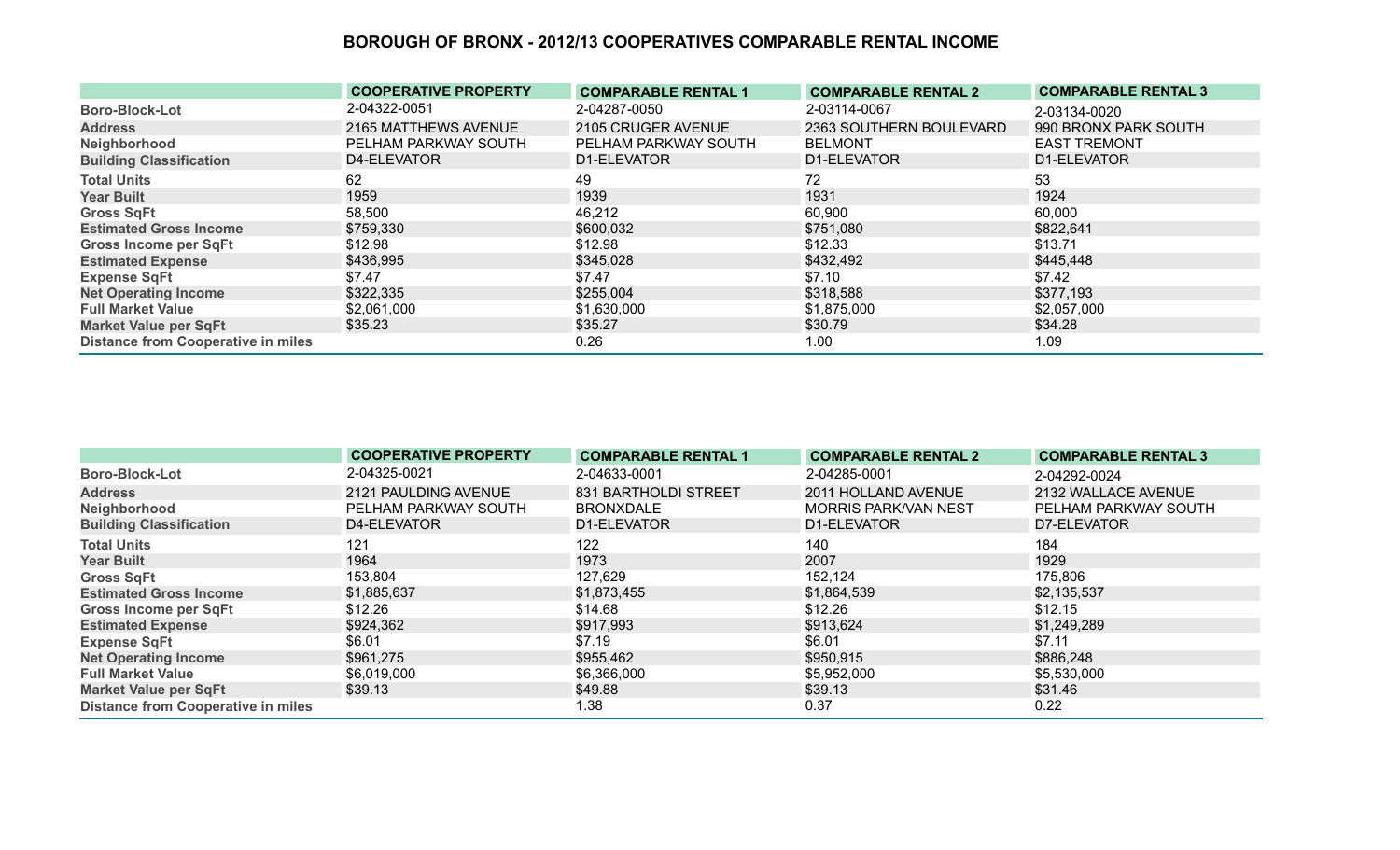|                                           | <b>COOPERATIVE PROPERTY</b> | <b>COMPARABLE RENTAL 1</b> | <b>COMPARABLE RENTAL 2</b> | <b>COMPARABLE RENTAL 3</b> |
|-------------------------------------------|-----------------------------|----------------------------|----------------------------|----------------------------|
| <b>Boro-Block-Lot</b>                     | 2-04337-0001                | 2-04287-0050               | 2-03114-9052               | 2-03324-0011               |
| <b>Address</b>                            | 601 PELHAM PARKWAY NORTH    | 2105 CRUGER AVENUE         | 2364 PROSPECT AVENUE       | 75 WEST MOSHOLU PARKWAY N  |
| Neighborhood                              | <b>BRONXDALE</b>            | PELHAM PARKWAY SOUTH       | <b>BELMONT</b>             | BEDFORD PARK/NORWOOD       |
| <b>Building Classification</b>            | D4-ELEVATOR                 | D1-ELEVATOR                | D1-ELEVATOR                | D6-ELEVATOR                |
| <b>Total Units</b>                        | 116                         | 49                         | 160                        | 91                         |
| <b>Year Built</b>                         | 1937                        | 1939                       | 1974                       | 1932                       |
| <b>Gross SqFt</b>                         | 108,757                     | 46,212                     | 116,569                    | 93,242                     |
| <b>Estimated Gross Income</b>             | \$1,311,609                 | \$600,032                  | \$1,405,997                | \$1,095,222                |
| <b>Gross Income per SqFt</b>              | \$12.06                     | \$12.98                    | \$12.06                    | \$11.75                    |
| <b>Estimated Expense</b>                  | \$684,082                   | \$345,028                  | \$733,653                  | \$578,767                  |
| <b>Expense SqFt</b>                       | \$6.29                      | \$7.47                     | \$6.29                     | \$6.21                     |
| <b>Net Operating Income</b>               | \$627,527                   | \$255,004                  | \$672,344                  | \$516,455                  |
| <b>Full Market Value</b>                  | \$3,904,000                 | \$1,630,000                | \$4,183,000                | \$2,735,000                |
| <b>Market Value per SqFt</b>              | \$35.90                     | \$35.27                    | \$35.88                    | \$29.33                    |
| <b>Distance from Cooperative in miles</b> |                             | 0.37                       | 0.71                       | 1.78                       |

|                                           | <b>COOPERATIVE PROPERTY</b> | <b>COMPARABLE RENTAL 1</b> | <b>COMPARABLE RENTAL 2</b> | <b>COMPARABLE RENTAL 3</b> |
|-------------------------------------------|-----------------------------|----------------------------|----------------------------|----------------------------|
| <b>Boro-Block-Lot</b>                     | 2-04337-0018                | 2-04287-0055               | 2-03296-0050               | 2-03114-0067               |
| <b>Address</b>                            | 2244 BRONX PARK EAST        | 2095 CRUGER AVENUE         | 2869 BAINBRIDGE AVENUE     | 2363 SOUTHERN BOULEVARD    |
| Neighborhood                              | <b>BRONXDALE</b>            | PELHAM PARKWAY SOUTH       | BEDFORD PARK/NORWOOD       | <b>BELMONT</b>             |
| <b>Building Classification</b>            | D4-ELEVATOR                 | D1-ELEVATOR                | D1-ELEVATOR                | D1-ELEVATOR                |
| <b>Total Units</b>                        | 68                          | 42                         | 72                         | 72                         |
| <b>Year Built</b>                         | 1956                        | 1939                       | 1955                       | 1931                       |
| <b>Gross SqFt</b>                         | 65,071                      | 53,400                     | 71,000                     | 60,900                     |
| <b>Estimated Gross Income</b>             | \$714,480                   | \$562,771                  | \$779,835                  | \$751,080                  |
| <b>Gross Income per SqFt</b>              | \$10.98                     | \$10.54                    | \$10.98                    | \$12.33                    |
| <b>Estimated Expense</b>                  | \$415,153                   | \$261,102                  | \$453,047                  | \$432,492                  |
| <b>Expense SqFt</b>                       | \$6.38                      | \$4.89                     | \$6.38                     | \$7.10                     |
| <b>Net Operating Income</b>               | \$299,327                   | \$301,669                  | \$326,788                  | \$318,588                  |
| <b>Full Market Value</b>                  | \$1,754,000                 | \$1,464,000                | \$1,958,000                | \$1,875,000                |
| <b>Market Value per SqFt</b>              | \$26.96                     | \$27.42                    | \$27.58                    | \$30.79                    |
| <b>Distance from Cooperative in miles</b> |                             | 0.42                       | 1.17                       | 0.73                       |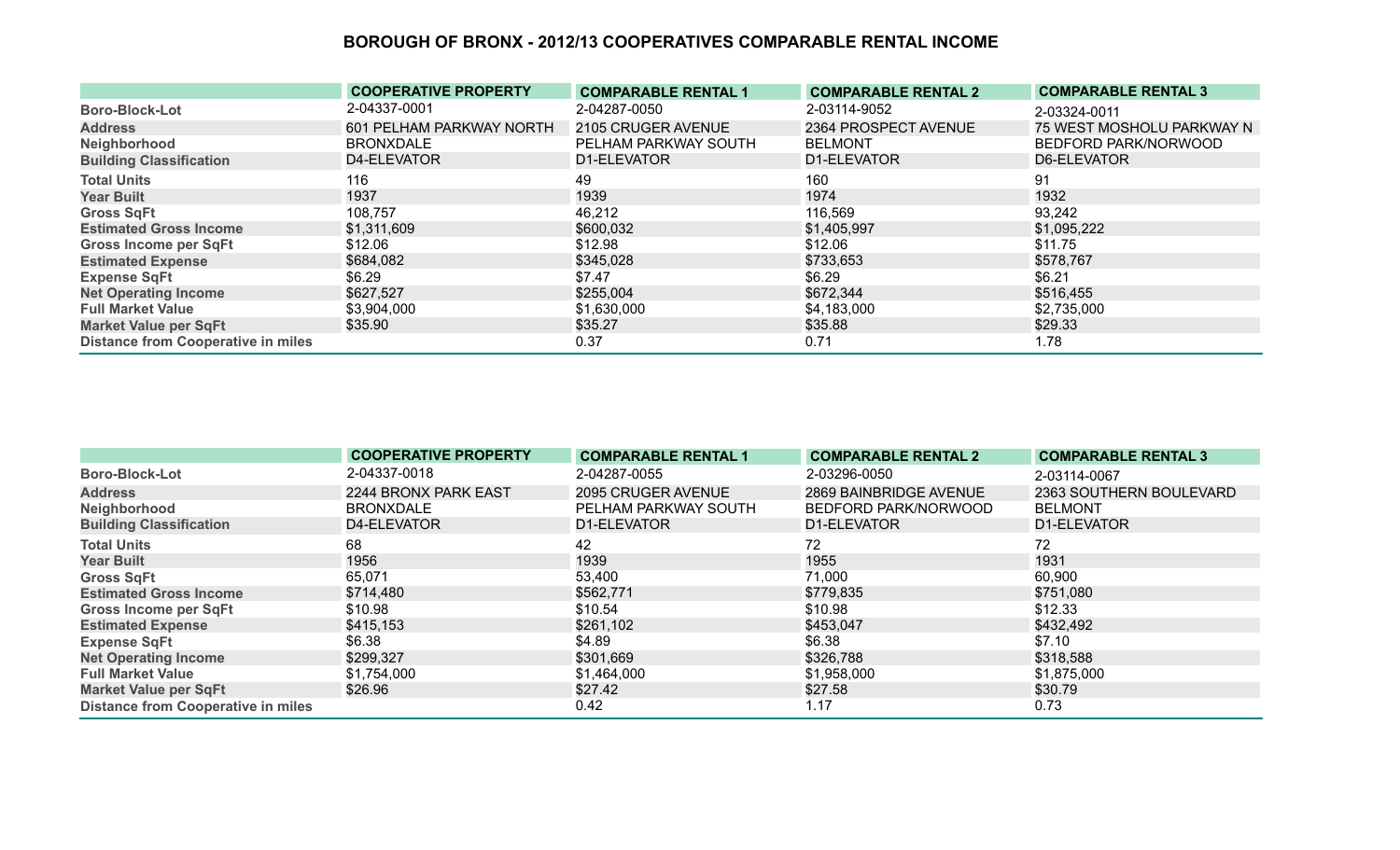|                                           | <b>COOPERATIVE PROPERTY</b> | <b>COMPARABLE RENTAL 1</b> | <b>COMPARABLE RENTAL 2</b>  | <b>COMPARABLE RENTAL 3</b> |
|-------------------------------------------|-----------------------------|----------------------------|-----------------------------|----------------------------|
| <b>Boro-Block-Lot</b>                     | 2-04341-0001                | 2-03114-9052               | 2-04285-0001                | 2-03274-0027               |
| <b>Address</b>                            | <b>665 THWAITES PLACE</b>   | 2364 PROSPECT AVENUE       | 2011 HOLLAND AVENUE         | 2995 BOTANICAL SQUARE      |
| Neighborhood                              | <b>BRONXDALE</b>            | <b>BELMONT</b>             | <b>MORRIS PARK/VAN NEST</b> | <b>BRONX PARK</b>          |
| <b>Building Classification</b>            | D4-ELEVATOR                 | D1-ELEVATOR                | D1-ELEVATOR                 | D7-ELEVATOR                |
| <b>Total Units</b>                        | 135                         | 160                        | 140                         | 100                        |
| <b>Year Built</b>                         | 1962                        | 1974                       | 2007                        | 1927                       |
| <b>Gross SqFt</b>                         | 125,891                     | 116,569                    | 152,124                     | 89,700                     |
| <b>Estimated Gross Income</b>             | \$1,518,245                 | \$1,405,997                | \$1,864,539                 | \$940,124                  |
| <b>Gross Income per SqFt</b>              | \$12.06                     | \$12.06                    | \$12.26                     | \$10.48                    |
| <b>Estimated Expense</b>                  | \$791,854                   | \$733,653                  | \$913,624                   | \$526,469                  |
| <b>Expense SqFt</b>                       | \$6.29                      | \$6.29                     | \$6.01                      | \$5.87                     |
| <b>Net Operating Income</b>               | \$726,391                   | \$672,344                  | \$950,915                   | \$413,655                  |
| <b>Full Market Value</b>                  | \$4,519,000                 | \$4,183,000                | \$5,952,000                 | \$1,960,000                |
| <b>Market Value per SqFt</b>              | \$35.90                     | \$35.88                    | \$39.13                     | \$21.85                    |
| <b>Distance from Cooperative in miles</b> |                             | 0.85                       | 0.63                        | 0.86                       |

|                                           | <b>COOPERATIVE PROPERTY</b> | <b>COMPARABLE RENTAL 1</b> | <b>COMPARABLE RENTAL 2</b> | <b>COMPARABLE RENTAL 3</b> |
|-------------------------------------------|-----------------------------|----------------------------|----------------------------|----------------------------|
| <b>Boro-Block-Lot</b>                     | 2-04343-0001                | 2-03115-0005               | 2-03114-9052               | 2-04287-0055               |
| <b>Address</b>                            | 2215 CRUGER AVENUE          | 2405 SOUTHERN BOULEVARD    | 2364 PROSPECT AVENUE       | 2095 CRUGER AVENUE         |
| Neighborhood                              | PELHAM PARKWAY NORTH        | <b>BELMONT</b>             | <b>BELMONT</b>             | PELHAM PARKWAY SOUTH       |
| <b>Building Classification</b>            | D4-ELEVATOR                 | D1-ELEVATOR                | D1-ELEVATOR                | D1-ELEVATOR                |
| <b>Total Units</b>                        | 168                         | 142                        | 160                        | 42                         |
| <b>Year Built</b>                         | 1952                        | 1970                       | 1974                       | 1939                       |
| <b>Gross SqFt</b>                         | 140,662                     | 125,075                    | 116,569                    | 53,400                     |
| <b>Estimated Gross Income</b>             | \$1,482,577                 | \$1,272,881                | \$1,405,997                | \$562,771                  |
| <b>Gross Income per SqFt</b>              | \$10.54                     | \$10.18                    | \$12.06                    | \$10.54                    |
| <b>Estimated Expense</b>                  | \$687,837                   | \$738,271                  | \$733,653                  | \$261,102                  |
| <b>Expense SqFt</b>                       | \$4.89                      | \$5.90                     | \$6.29                     | \$4.89                     |
| <b>Net Operating Income</b>               | \$794,740                   | \$534,610                  | \$672,344                  | \$301,669                  |
| <b>Full Market Value</b>                  | \$4,587,000                 | \$3,113,000                | \$4,183,000                | \$1,464,000                |
| <b>Market Value per SqFt</b>              | \$32.61                     | \$24.89                    | \$35.88                    | \$27.42                    |
| <b>Distance from Cooperative in miles</b> |                             | 0.79                       | 0.88                       | 0.40                       |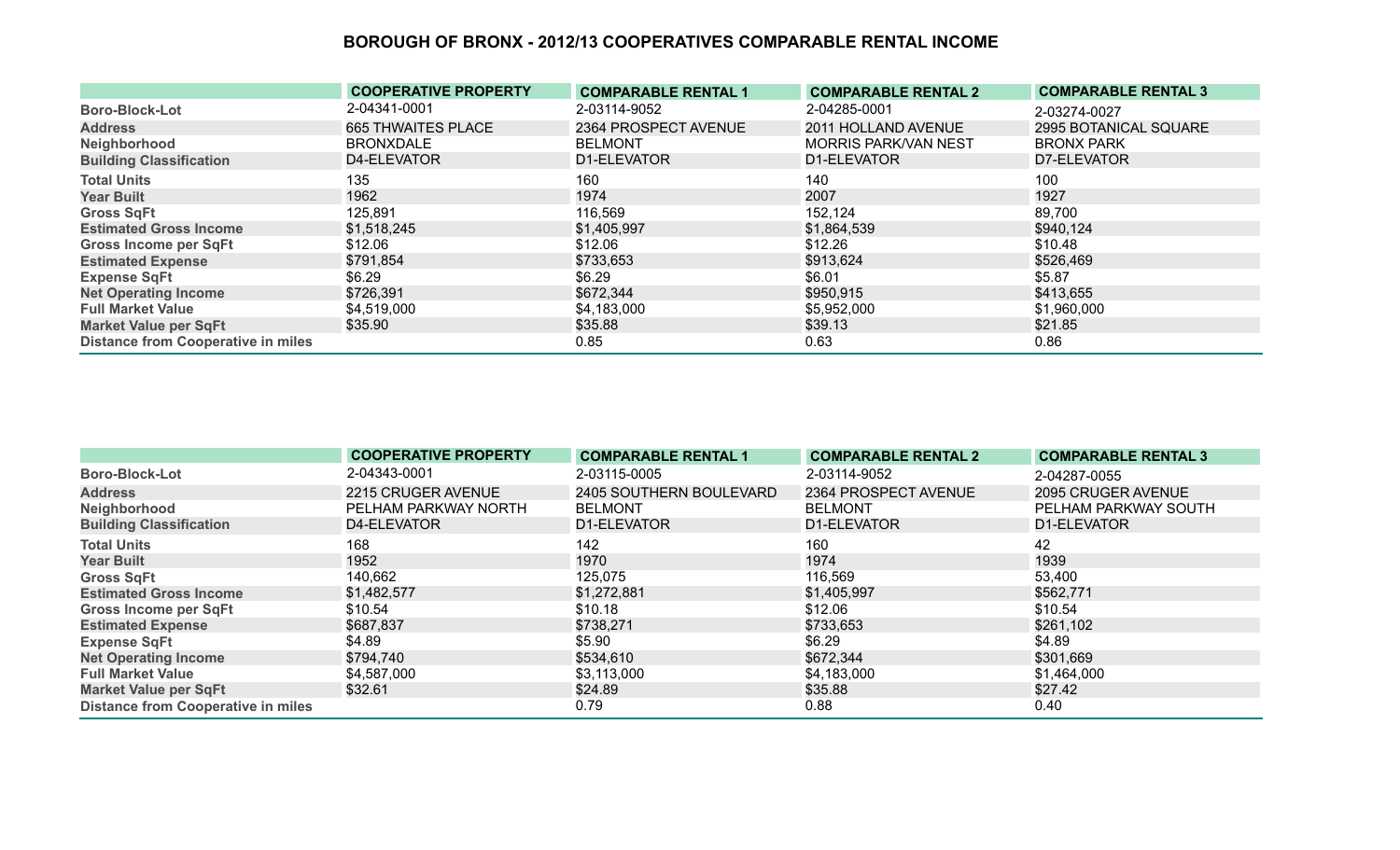|                                           | <b>COOPERATIVE PROPERTY</b> | <b>COMPARABLE RENTAL 1</b> | <b>COMPARABLE RENTAL 2</b> | <b>COMPARABLE RENTAL 3</b> |
|-------------------------------------------|-----------------------------|----------------------------|----------------------------|----------------------------|
| <b>Boro-Block-Lot</b>                     | 2-04425-0001                | 2-03140-0007               | 2-03142-0200               | 2-03024-0008               |
| <b>Address</b>                            | 2410 BARKER AVENUE          | 2082 BOSTON ROAD           | 1937 WEBSTER AVENUE        | 355 EAST 184 STREET        |
| Neighborhood                              | <b>BRONXDALE</b>            | <b>EAST TREMONT</b>        | <b>FORDHAM</b>             | FORDHAM                    |
| <b>Building Classification</b>            | D4-ELEVATOR                 | D1-ELEVATOR                | D1-ELEVATOR                | D7-ELEVATOR                |
| <b>Total Units</b>                        | 172                         | 169                        | 99                         | 112                        |
| <b>Year Built</b>                         | 1963                        | 1974                       | 1972                       | 1972                       |
| <b>Gross SqFt</b>                         | 183,600                     | 200,529                    | 199,500                    | 120,000                    |
| <b>Estimated Gross Income</b>             | \$2,432,700                 | \$2,429,336                | \$2,644,246                | \$1,719,915                |
| <b>Gross Income per SqFt</b>              | \$13.25                     | \$12.11                    | \$13.25                    | \$14.33                    |
| <b>Estimated Expense</b>                  | \$1,198,908                 | \$1,205,860                | \$1,301,987                | \$1,046,990                |
| <b>Expense SqFt</b>                       | \$6.53                      | \$6.01                     | \$6.53                     | \$8.72                     |
| <b>Net Operating Income</b>               | \$1,233,792                 | \$1,223,476                | \$1,342,259                | \$672,925                  |
| <b>Full Market Value</b>                  | \$7,946,000                 | \$7,624,000                | \$8,645,000                | \$4,450,000                |
| <b>Market Value per SqFt</b>              | \$43.28                     | \$38.02                    | \$43.33                    | \$37.08                    |
| <b>Distance from Cooperative in miles</b> |                             | 1.48                       | 1.87                       | 1.36                       |

|                                           | <b>COOPERATIVE PROPERTY</b> | <b>COMPARABLE RENTAL 1</b> | <b>COMPARABLE RENTAL 2</b> | <b>COMPARABLE RENTAL 3</b> |
|-------------------------------------------|-----------------------------|----------------------------|----------------------------|----------------------------|
| <b>Boro-Block-Lot</b>                     | 2-04429-0001                | 2-03115-9021               | 2-03115-0005               | 2-03114-9052               |
| <b>Address</b>                            | 2550 OLINVILLE AVENUE       | 2481 SOUTHERN BOULEVARD    | 2405 SOUTHERN BOULEVARD    | 2364 PROSPECT AVENUE       |
| Neighborhood                              | <b>BRONXDALE</b>            | <b>BELMONT</b>             | <b>BELMONT</b>             | <b>BELMONT</b>             |
| <b>Building Classification</b>            | D4-ELEVATOR                 | D3-ELEVATOR                | D1-ELEVATOR                | D1-ELEVATOR                |
| <b>Total Units</b>                        | 213                         | 311                        | 142                        | 160                        |
| <b>Year Built</b>                         | 1965                        | 1975                       | 1970                       | 1974                       |
| <b>Gross SqFt</b>                         | 232,532                     | 249,600                    | 125,075                    | 116,569                    |
| <b>Estimated Gross Income</b>             | \$2,804,336                 | \$3,100,215                | \$1,272,881                | \$1,405,997                |
| <b>Gross Income per SqFt</b>              | \$12.06                     | \$12.42                    | \$10.18                    | \$12.06                    |
| <b>Estimated Expense</b>                  | \$1,462,626                 | \$1,668,279                | \$738,271                  | \$733,653                  |
| <b>Expense SqFt</b>                       | \$6.29                      | \$6.68                     | \$5.90                     | \$6.29                     |
| <b>Net Operating Income</b>               | \$1,341,710                 | \$1,431,936                | \$534,610                  | \$672,344                  |
| <b>Full Market Value</b>                  | \$8,347,000                 | \$9,006,000                | \$3,113,000                | \$4,183,000                |
| <b>Market Value per SqFt</b>              | \$35.90                     | \$36.08                    | \$24.89                    | \$35.88                    |
| <b>Distance from Cooperative in miles</b> |                             | 0.93                       | 0.93                       | 1.08                       |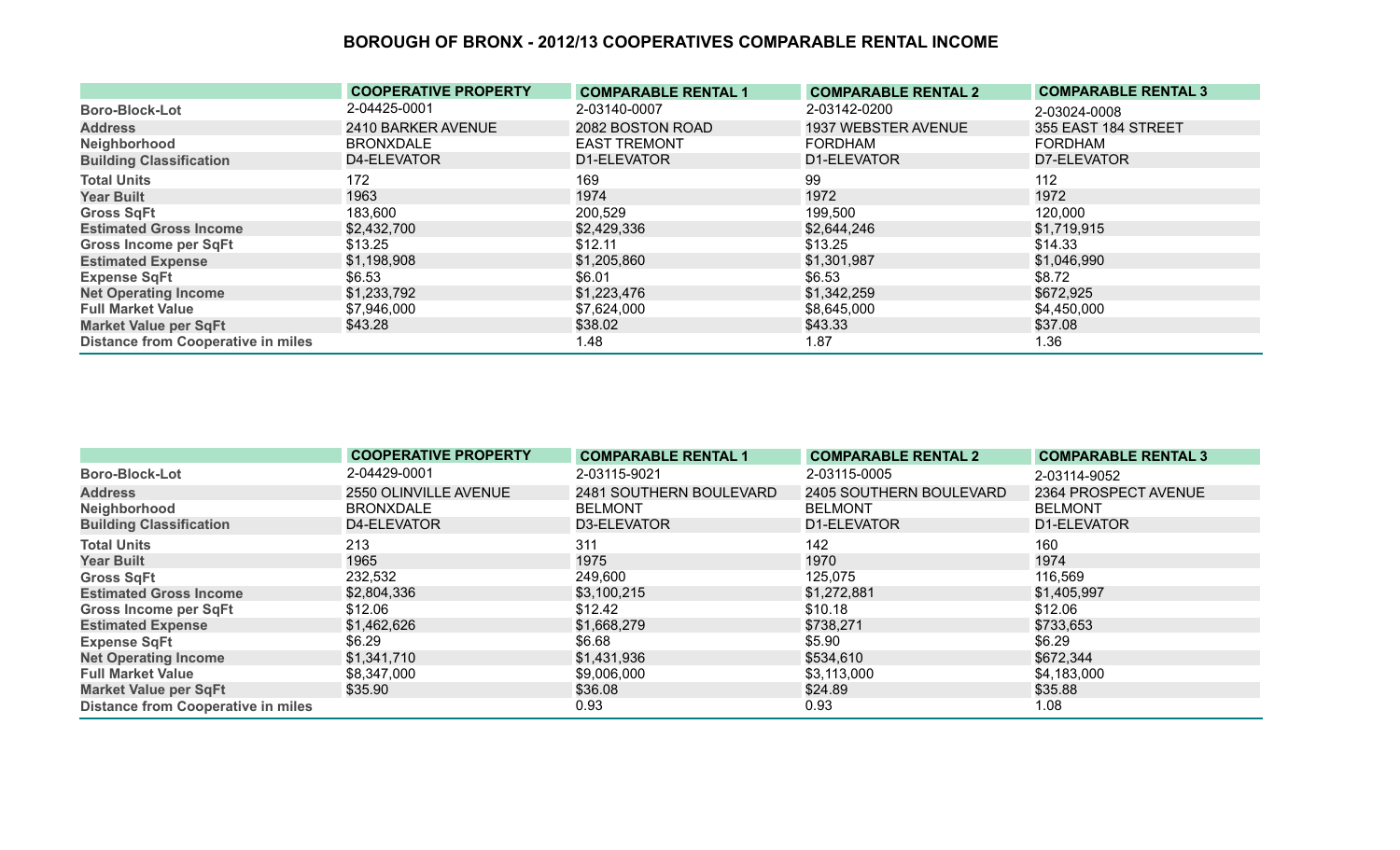|                                           | <b>COOPERATIVE PROPERTY</b> | <b>COMPARABLE RENTAL 1</b> | <b>COMPARABLE RENTAL 2</b> | <b>COMPARABLE RENTAL 3</b> |
|-------------------------------------------|-----------------------------|----------------------------|----------------------------|----------------------------|
| <b>Boro-Block-Lot</b>                     | 2-04508-0010                | 2-03296-0050               | 2-03288-0010               | 2-03354-0005               |
| <b>Address</b>                            | 2750 OLINVILLE AVENUE       | 2869 BAINBRIDGE AVENUE     | 315 EAST 196 STREET        | 3200 DECATUR AVENUE        |
| Neighborhood                              | <b>BRONXDALE</b>            | BEDFORD PARK/NORWOOD       | BEDFORD PARK/NORWOOD       | BEDFORD PARK/NORWOOD       |
| <b>Building Classification</b>            | D4-ELEVATOR                 | D1-ELEVATOR                | D1-ELEVATOR                | D1-ELEVATOR                |
| <b>Total Units</b>                        | 66                          | 72                         | 59                         | 42                         |
| <b>Year Built</b>                         | 1955                        | 1955                       | 1941                       | 1936                       |
| <b>Gross SqFt</b>                         | 71,256                      | 71,000                     | 67,757                     | 49,000                     |
| <b>Estimated Gross Income</b>             | \$782,391                   | \$779,835                  | \$691,329                  | \$574,922                  |
| <b>Gross Income per SqFt</b>              | \$10.98                     | \$10.98                    | \$10.20                    | \$11.73                    |
| <b>Estimated Expense</b>                  | \$454,613                   | \$453,047                  | \$442,451                  | \$293,210                  |
| <b>Expense SqFt</b>                       | \$6.38                      | \$6.38                     | \$6.53                     | \$5.98                     |
| <b>Net Operating Income</b>               | \$327,778                   | \$326,788                  | \$248,878                  | \$281,712                  |
| <b>Full Market Value</b>                  | \$1,924,000                 | \$1,958,000                | \$1,285,000                | \$1,682,000                |
| <b>Market Value per SqFt</b>              | \$27.00                     | \$27.58                    | \$18.96                    | \$34.33                    |
| <b>Distance from Cooperative in miles</b> |                             | 1.05                       | 1.11                       | 0.66                       |

|                                           | <b>COOPERATIVE PROPERTY</b> | <b>COMPARABLE RENTAL 1</b> | <b>COMPARABLE RENTAL 2</b> | <b>COMPARABLE RENTAL 3</b> |
|-------------------------------------------|-----------------------------|----------------------------|----------------------------|----------------------------|
| <b>Boro-Block-Lot</b>                     | 2-04543-0001                | 2-03142-0001               | 2-03138-0001               |                            |
| <b>Address</b>                            | 3000 BRONX PARK EAST        | 2010 VALENTINE AVENUE      | 999 EAST 180 STREET        |                            |
| Neighborhood                              | <b>BRONXDALE</b>            | FORDHAM                    | <b>EAST TREMONT</b>        |                            |
| <b>Building Classification</b>            | D4-ELEVATOR                 | D7-ELEVATOR                | D1-ELEVATOR                |                            |
| <b>Total Units</b>                        | 297                         | 354                        | 237                        |                            |
| <b>Year Built</b>                         | 1961                        | 1973                       | 1974                       |                            |
| <b>Gross SqFt</b>                         | 352,360                     | 375,225                    | 276,135                    |                            |
| <b>Estimated Gross Income</b>             | \$4,281,174                 | \$4,520,807                | \$3,379,946                |                            |
| Gross Income per SqFt                     | \$12.15                     | \$12.05                    | \$12.24                    |                            |
| <b>Estimated Expense</b>                  | \$2,262,151                 | \$2,536,109                | \$1,677,720                |                            |
| <b>Expense SqFt</b>                       | \$6.42                      | \$6.76                     | \$6.08                     |                            |
| <b>Net Operating Income</b>               | \$2,019,023                 | \$1,984,698                | \$1,702,226                |                            |
| <b>Full Market Value</b>                  | \$12,595,000                | \$12,343,000               | \$10,648,000               |                            |
| <b>Market Value per SqFt</b>              | \$35.74                     | \$32.89                    | \$38.56                    |                            |
| <b>Distance from Cooperative in miles</b> |                             | 2.03                       | 1.91                       |                            |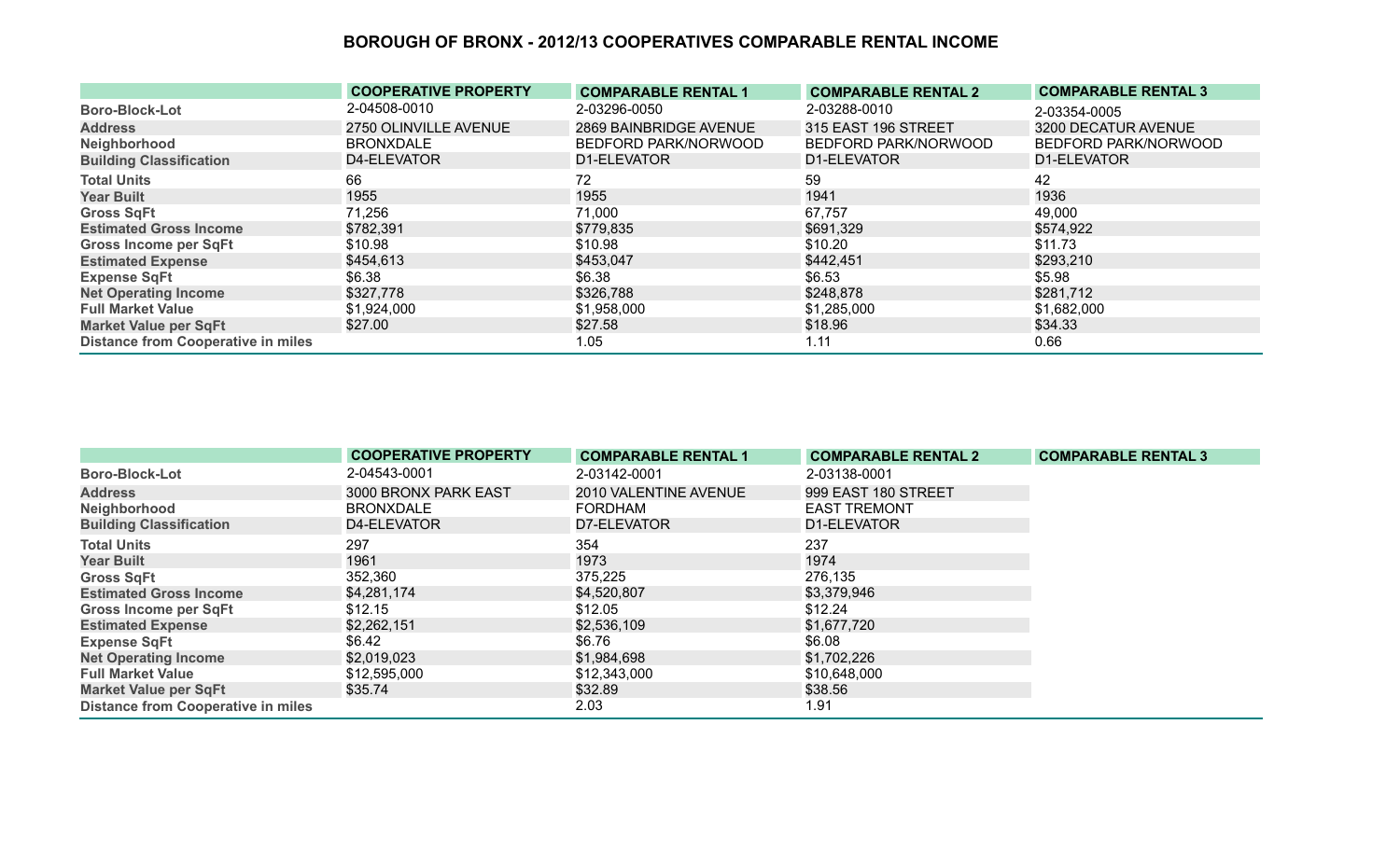|                                           | <b>COOPERATIVE PROPERTY</b> | <b>COMPARABLE RENTAL 1</b> | <b>COMPARABLE RENTAL 2</b> | <b>COMPARABLE RENTAL 3</b> |
|-------------------------------------------|-----------------------------|----------------------------|----------------------------|----------------------------|
| <b>Boro-Block-Lot</b>                     | 2-04550-0012                | 2-04549-0001               | 2-03354-0005               | 2-04550-0027               |
| <b>Address</b>                            | 2922 BARNES AVENUE          | 2911 BARNES AVENUE         | 3200 DECATUR AVENUE        | 808 ADEE AVENUE            |
| Neighborhood                              | <b>BRONXDALE</b>            | <b>BRONXDALE</b>           | BEDFORD PARK/NORWOOD       | <b>BRONXDALE</b>           |
| <b>Building Classification</b>            | D4-ELEVATOR                 | D1-ELEVATOR                | D1-ELEVATOR                | D1-ELEVATOR                |
| <b>Total Units</b>                        | 258                         | 96                         | 42                         | 78                         |
| <b>Year Built</b>                         | 1928                        | 1931                       | 1936                       | 1927                       |
| <b>Gross SqFt</b>                         | 127,566                     | 113,018                    | 49,000                     | 82,320                     |
| <b>Estimated Gross Income</b>             | \$1,496,349                 | \$1,110,398                | \$574,922                  | \$991,166                  |
| <b>Gross Income per SqFt</b>              | \$11.73                     | \$9.82                     | \$11.73                    | \$12.04                    |
| <b>Estimated Expense</b>                  | \$762,845                   | \$621,823                  | \$293,210                  | \$505,495                  |
| <b>Expense SqFt</b>                       | \$5.98                      | \$5.50                     | \$5.98                     | \$6.14                     |
| <b>Net Operating Income</b>               | \$733,504                   | \$488,575                  | \$281,712                  | \$485,671                  |
| <b>Full Market Value</b>                  | \$4,514,000                 | \$2,787,000                | \$1,682,000                | \$3,020,000                |
| <b>Market Value per SqFt</b>              | \$35.39                     | \$24.66                    | \$34.33                    | \$36.69                    |
| <b>Distance from Cooperative in miles</b> |                             | 0.05                       | 0.73                       | 0.06                       |

|                                           | <b>COOPERATIVE PROPERTY</b> | <b>COMPARABLE RENTAL 1</b> | <b>COMPARABLE RENTAL 2</b> | <b>COMPARABLE RENTAL 3</b> |
|-------------------------------------------|-----------------------------|----------------------------|----------------------------|----------------------------|
| <b>Boro-Block-Lot</b>                     | 2-04573-0005                | 2-03061-0042               | 2-04661-0027               |                            |
| <b>Address</b>                            | 829 ADEE AVENUE             | 2018 MONTEREY AVENUE       | 719 EAST 213 STREET        |                            |
| Neighborhood                              | <b>BRONXDALE</b>            | <b>EAST TREMONT</b>        | <b>WILLIAMSBRIDGE</b>      |                            |
| <b>Building Classification</b>            | C6-WALK-UP                  | C1-WALK-UP                 | C7-WALK-UP                 |                            |
| <b>Total Units</b>                        | 74                          | 71                         | 16                         |                            |
| <b>Year Built</b>                         | 1927                        | 1928                       | 1907                       |                            |
| <b>Gross SqFt</b>                         | 48,944                      | 55,272                     | 13,044                     |                            |
| <b>Estimated Gross Income</b>             | \$501,676                   | \$520,830                  | \$144,347                  |                            |
| <b>Gross Income per SqFt</b>              | \$10.25                     | \$9.42                     | \$11.07                    |                            |
| <b>Estimated Expense</b>                  | \$283,386                   | \$328,302                  | \$73,617                   |                            |
| <b>Expense SqFt</b>                       | \$5.79                      | \$5.94                     | \$5.64                     |                            |
| <b>Net Operating Income</b>               | \$218,290                   | \$192,528                  | \$70,730                   |                            |
| <b>Full Market Value</b>                  | \$1,270,000                 | \$1,113,000                | \$425,000                  |                            |
| <b>Market Value per SqFt</b>              | \$25.95                     | \$20.14                    | \$32.58                    |                            |
| <b>Distance from Cooperative in miles</b> |                             | 2.24                       | 0.62                       |                            |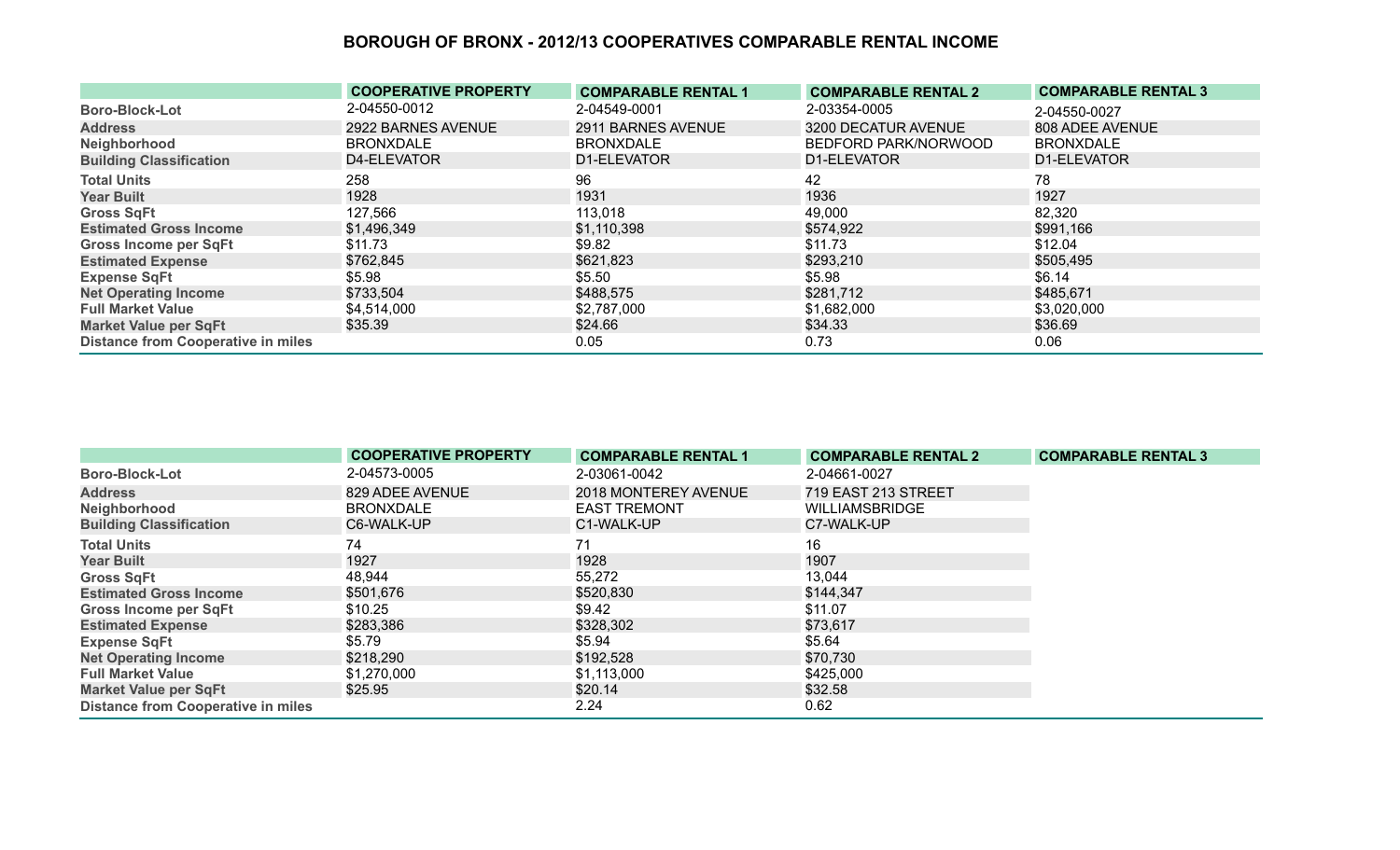|                                           | <b>COOPERATIVE PROPERTY</b> | <b>COMPARABLE RENTAL 1</b> | <b>COMPARABLE RENTAL 2</b> | <b>COMPARABLE RENTAL 3</b> |
|-------------------------------------------|-----------------------------|----------------------------|----------------------------|----------------------------|
| <b>Boro-Block-Lot</b>                     | 2-04593-0036                | 2-04439-0076               | 2-04569-0043               | 2-04446-0047               |
| <b>Address</b>                            | 3231 BARKER AVENUE          | 2572 WALLACE AVENUE        | 3021 HOLLAND AVENUE        | 2565 COLDEN AVENUE         |
| Neighborhood                              | <b>BRONXDALE</b>            | <b>BRONXDALE</b>           | <b>BRONXDALE</b>           | PELHAM PARKWAY NORTH       |
| <b>Building Classification</b>            | C6-WALK-UP                  | C7-WALK-UP                 | C1-WALK-UP                 | C1-WALK-UP                 |
| <b>Total Units</b>                        | 37                          | 50                         | 56                         | 34                         |
| <b>Year Built</b>                         | 1953                        | 1927                       | 1929                       | 1929                       |
| <b>Gross SqFt</b>                         | 27,225                      | 48,200                     | 51,040                     | 29,480                     |
| <b>Estimated Gross Income</b>             | \$344,941                   | \$610,468                  | \$650,055                  | \$371,471                  |
| <b>Gross Income per SqFt</b>              | \$12.67                     | \$12.67                    | \$12.74                    | \$12.60                    |
| <b>Estimated Expense</b>                  | \$169,067                   | \$299,129                  | \$331,528                  | \$182,021                  |
| <b>Expense SqFt</b>                       | \$6.21                      | \$6.21                     | \$6.50                     | \$6.17                     |
| <b>Net Operating Income</b>               | \$175,874                   | \$311,339                  | \$318,527                  | \$189,450                  |
| <b>Full Market Value</b>                  | \$1,115,000                 | \$1,973,000                | \$2,023,000                | \$1,198,000                |
| <b>Market Value per SqFt</b>              | \$40.96                     | \$40.93                    | \$39.64                    | \$40.64                    |
| <b>Distance from Cooperative in miles</b> |                             | 0.61                       | 0.25                       | 0.76                       |

|                                           | <b>COOPERATIVE PROPERTY</b> | <b>COMPARABLE RENTAL 1</b> | <b>COMPARABLE RENTAL 2</b> | <b>COMPARABLE RENTAL 3</b> |
|-------------------------------------------|-----------------------------|----------------------------|----------------------------|----------------------------|
| <b>Boro-Block-Lot</b>                     | 2-04594-0044                | 2-03282-0048               | 2-03282-0054               | 2-03282-0052               |
| <b>Address</b>                            | 3215 OLINVILLE AVENUE       | 2661 DECATUR AVENUE        | 2649 DECATUR AVENUE        | 2653 DECATUR AVENUE        |
| Neighborhood                              | <b>BRONXDALE</b>            | BEDFORD PARK/NORWOOD       | BEDFORD PARK/NORWOOD       | BEDFORD PARK/NORWOOD       |
| <b>Building Classification</b>            | D4-ELEVATOR                 | D9-ELEVATOR                | D9-ELEVATOR                | D9-ELEVATOR                |
| <b>Total Units</b>                        | 47                          | 20                         | 20                         | 20                         |
| <b>Year Built</b>                         | 1963                        | 1917                       | 1915                       | 1915                       |
| <b>Gross SqFt</b>                         | 38,150                      | 22,752                     | 22,752                     | 22,752                     |
| <b>Estimated Gross Income</b>             | \$496,713                   | \$296,136                  | \$296,136                  | \$296,136                  |
| <b>Gross Income per SqFt</b>              | \$13.02                     | \$13.02                    | \$13.02                    | \$13.02                    |
| <b>Estimated Expense</b>                  | \$253,316                   | \$151,029                  | \$152,043                  | \$152,043                  |
| <b>Expense SqFt</b>                       | \$6.64                      | \$6.64                     | \$6.68                     | \$6.68                     |
| <b>Net Operating Income</b>               | \$243,397                   | \$145,107                  | \$144,093                  | \$144,093                  |
| <b>Full Market Value</b>                  | \$1,558,000                 | \$929,000                  | \$922,000                  | \$922,000                  |
| <b>Market Value per SqFt</b>              | \$40.84                     | \$40.83                    | \$40.52                    | \$40.52                    |
| <b>Distance from Cooperative in miles</b> |                             | 1.22                       | 1.22                       | 1.22                       |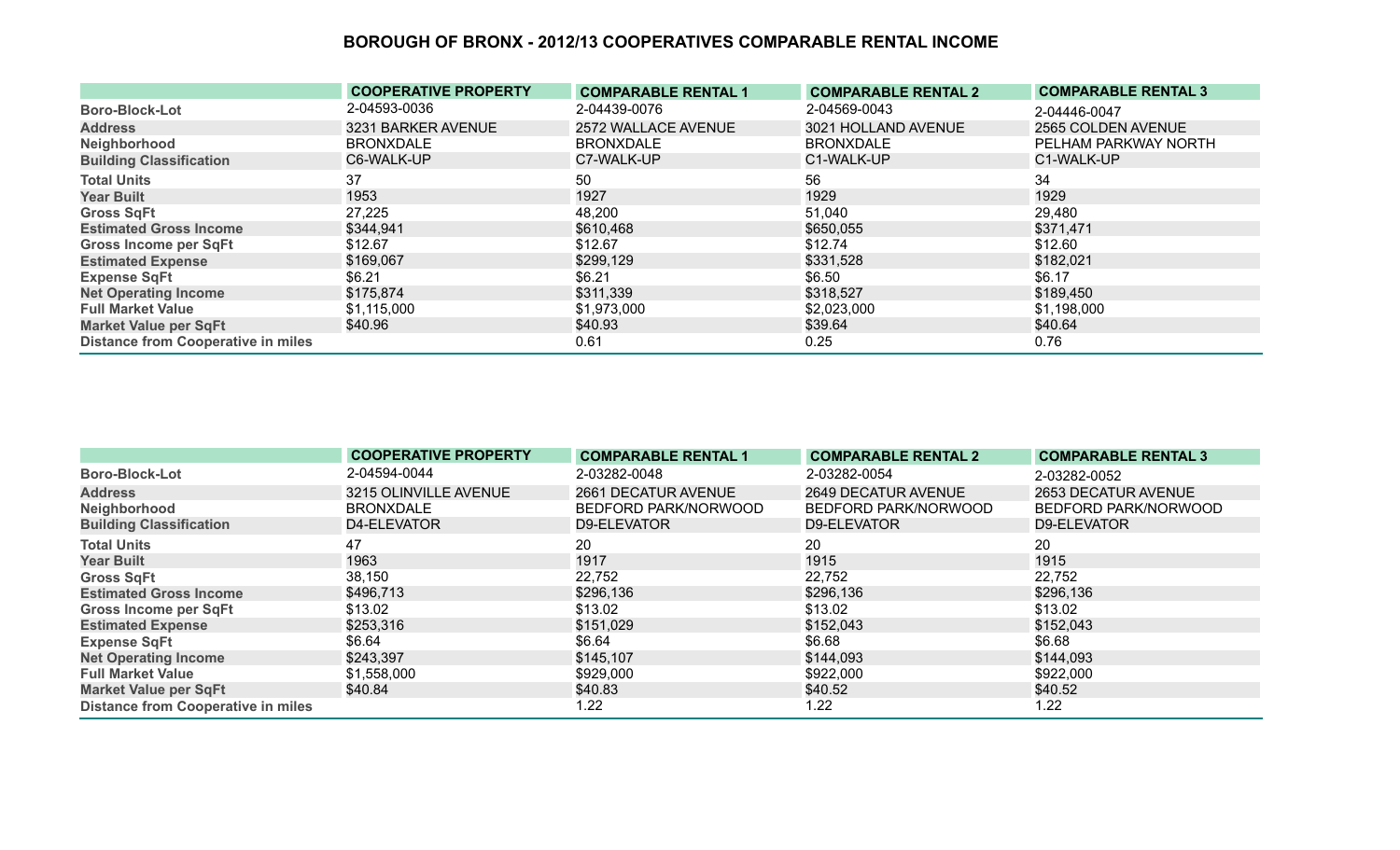|                                           | <b>COOPERATIVE PROPERTY</b> | <b>COMPARABLE RENTAL 1</b> | <b>COMPARABLE RENTAL 2</b> | <b>COMPARABLE RENTAL 3</b> |
|-------------------------------------------|-----------------------------|----------------------------|----------------------------|----------------------------|
| <b>Boro-Block-Lot</b>                     | 2-04597-0021                | 2-03252-0310               | 2-03356-0028               | 2-03354-0005               |
| <b>Address</b>                            | 3230 CRUGER AVENUE          | 3971 GOUVERNEUR AVENUE     | 263 EAST GUN HILL ROAD     | 3200 DECATUR AVENUE        |
| Neighborhood                              | <b>BRONXDALE</b>            | KINGSBRIDGE/JEROME PARK    | BEDFORD PARK/NORWOOD       | BEDFORD PARK/NORWOOD       |
| <b>Building Classification</b>            | D4-ELEVATOR                 | D1-ELEVATOR                | D7-ELEVATOR                | D1-ELEVATOR                |
| <b>Total Units</b>                        | 79                          | 67                         | 46                         | 42                         |
| <b>Year Built</b>                         | 1930                        | 1928                       | 1931                       | 1936                       |
| <b>Gross SqFt</b>                         | 67,248                      | 65,394                     | 50,652                     | 49,000                     |
| <b>Estimated Gross Income</b>             | \$837,910                   | \$850,571                  | \$630,979                  | \$574,922                  |
| <b>Gross Income per SqFt</b>              | \$12.46                     | \$13.01                    | \$12.46                    | \$11.73                    |
| <b>Estimated Expense</b>                  | \$418,955                   | \$425,752                  | \$321,799                  | \$293,210                  |
| <b>Expense SqFt</b>                       | \$6.23                      | \$6.51                     | \$6.35                     | \$5.98                     |
| <b>Net Operating Income</b>               | \$418,955                   | \$424,819                  | \$309,180                  | \$281,712                  |
| <b>Full Market Value</b>                  | \$2,639,000                 | \$2,238,000                | \$1,882,000                | \$1,682,000                |
| <b>Market Value per SqFt</b>              | \$39.24                     | \$34.22                    | \$37.16                    | \$34.33                    |
| <b>Distance from Cooperative in miles</b> |                             | 1.57                       | 0.76                       | 0.49                       |

|                                           | <b>COOPERATIVE PROPERTY</b> | <b>COMPARABLE RENTAL 1</b> | <b>COMPARABLE RENTAL 2</b> | <b>COMPARABLE RENTAL 3</b> |
|-------------------------------------------|-----------------------------|----------------------------|----------------------------|----------------------------|
| <b>Boro-Block-Lot</b>                     | 2-04599-0017                | 2-03024-0008               | 2-03322-0057               | 2-03024-0069               |
| <b>Address</b>                            | 3260 CRUGER AVENUE          | 355 EAST 184 STREET        | 3121 VILLA AVENUE          | 2347 WEBSTER AVENUE        |
| Neighborhood                              | <b>BRONXDALE</b>            | <b>FORDHAM</b>             | BEDFORD PARK/NORWOOD       | <b>FORDHAM</b>             |
| <b>Building Classification</b>            | D4-ELEVATOR                 | D7-ELEVATOR                | D3-ELEVATOR                | D7-ELEVATOR                |
| <b>Total Units</b>                        | 100                         | 112                        | 111                        | 121                        |
| <b>Year Built</b>                         | 1965                        | 1972                       | 2006                       | 1972                       |
| <b>Gross SqFt</b>                         | 116,222                     | 120,000                    | 106,586                    | 143,000                    |
| <b>Estimated Gross Income</b>             | \$1,426,044                 | \$1,719,915                | \$1,307,994                | \$1,719,915                |
| <b>Gross Income per SqFt</b>              | \$12.27                     | \$14.33                    | \$12.27                    | \$12.03                    |
| <b>Estimated Expense</b>                  | \$727,550                   | \$1,046,990                | \$667,077                  | \$1,106,426                |
| <b>Expense SqFt</b>                       | \$6.26                      | \$8.72                     | \$6.26                     | \$7.74                     |
| <b>Net Operating Income</b>               | \$698,494                   | \$672,925                  | \$640,917                  | \$613,489                  |
| <b>Full Market Value</b>                  | \$4,375,000                 | \$4,450,000                | \$4,013,000                | \$3,813,000                |
| <b>Market Value per SqFt</b>              | \$37.64                     | \$37.08                    | \$37.65                    | \$26.66                    |
| <b>Distance from Cooperative in miles</b> |                             | 1.83                       | 1.20                       | 1.83                       |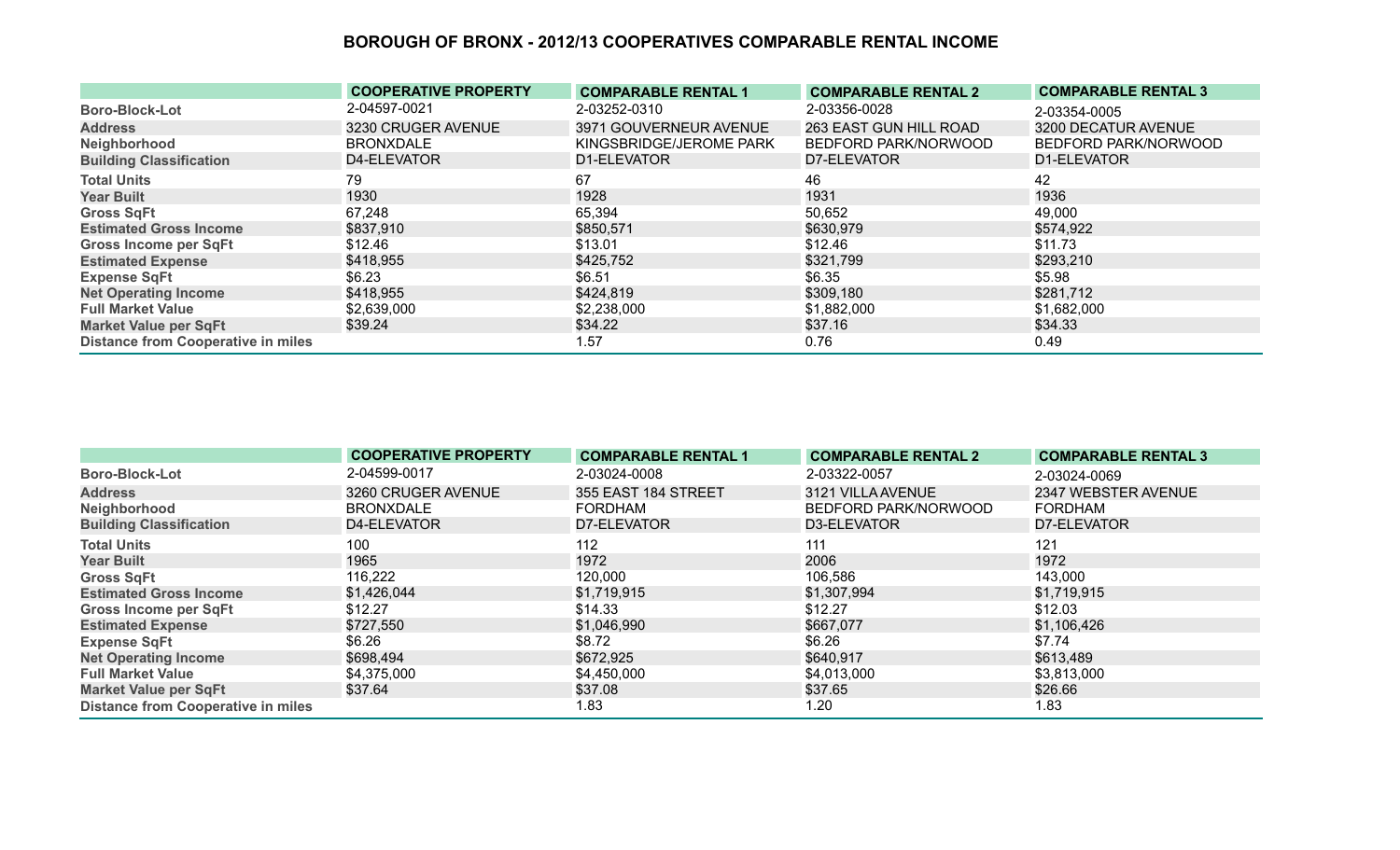|                                           | <b>COOPERATIVE PROPERTY</b> | <b>COMPARABLE RENTAL 1</b> | <b>COMPARABLE RENTAL 2</b> | <b>COMPARABLE RENTAL 3</b> |
|-------------------------------------------|-----------------------------|----------------------------|----------------------------|----------------------------|
| <b>Boro-Block-Lot</b>                     | 2-04641-0016                | 2-03322-0057               | 2-03024-0008               | 2-03143-0036               |
| <b>Address</b>                            | 3555 OLINVILLE AVENUE       | 3121 VILLA AVENUE          | 355 EAST 184 STREET        | 333 EAST 181 STREET        |
| Neighborhood                              | <b>WILLIAMSBRIDGE</b>       | BEDFORD PARK/NORWOOD       | FORDHAM                    | FORDHAM                    |
| <b>Building Classification</b>            | D4-ELEVATOR                 | D3-ELEVATOR                | D7-ELEVATOR                | D1-ELEVATOR                |
| <b>Total Units</b>                        | 142                         | 111                        | 112                        | 120                        |
| <b>Year Built</b>                         | 1965                        | 2006                       | 1972                       | 1972                       |
| <b>Gross SqFt</b>                         | 167,000                     | 106,586                    | 120,000                    | 125,685                    |
| <b>Estimated Gross Income</b>             | \$2,393,110                 | \$1,307,994                | \$1,719,915                | \$1,934,904                |
| <b>Gross Income per SqFt</b>              | \$14.33                     | \$12.27                    | \$14.33                    | \$15.39                    |
| <b>Estimated Expense</b>                  | \$1,456,240                 | \$667,077                  | \$1,046,990                | \$1,090,189                |
| <b>Expense SqFt</b>                       | \$8.72                      | \$6.26                     | \$8.72                     | \$8.67                     |
| <b>Net Operating Income</b>               | \$936,870                   | \$640,917                  | \$672,925                  | \$844,715                  |
| <b>Full Market Value</b>                  | \$6,195,000                 | \$4,013,000                | \$4,450,000                | \$5,709,000                |
| <b>Market Value per SqFt</b>              | \$37.10                     | \$37.65                    | \$37.08                    | \$45.42                    |
| <b>Distance from Cooperative in miles</b> |                             | 1.06                       | 1.99                       | 2.33                       |

|                                           | <b>COOPERATIVE PROPERTY</b> | <b>COMPARABLE RENTAL 1</b> | <b>COMPARABLE RENTAL 2</b> | <b>COMPARABLE RENTAL 3</b> |
|-------------------------------------------|-----------------------------|----------------------------|----------------------------|----------------------------|
| <b>Boro-Block-Lot</b>                     | 2-04653-0049                | 2-03024-0069               | 2-03322-0057               | 2-03024-0008               |
| <b>Address</b>                            | 3850 BRONX BOULEVARD        | 2347 WEBSTER AVENUE        | 3121 VILLA AVENUE          | 355 EAST 184 STREET        |
| Neighborhood                              | <b>WILLIAMSBRIDGE</b>       | <b>FORDHAM</b>             | BEDFORD PARK/NORWOOD       | FORDHAM                    |
| <b>Building Classification</b>            | D4-ELEVATOR                 | D7-ELEVATOR                | D3-ELEVATOR                | D7-ELEVATOR                |
| <b>Total Units</b>                        | 166                         | 121                        | 111                        | 112                        |
| <b>Year Built</b>                         | 1958                        | 1972                       | 2006                       | 1972                       |
| <b>Gross SqFt</b>                         | 167,750                     | 143,000                    | 106,586                    | 120,000                    |
| <b>Estimated Gross Income</b>             | \$2,058,293                 | \$1,719,915                | \$1,307,994                | \$1,719,915                |
| <b>Gross Income per SqFt</b>              | \$12.27                     | \$12.03                    | \$12.27                    | \$14.33                    |
| <b>Estimated Expense</b>                  | \$1,050,115                 | \$1,106,426                | \$667,077                  | \$1,046,990                |
| <b>Expense SqFt</b>                       | \$6.26                      | \$7.74                     | \$6.26                     | \$8.72                     |
| <b>Net Operating Income</b>               | \$1,008,178                 | \$613,489                  | \$640,917                  | \$672,925                  |
| <b>Full Market Value</b>                  | \$6,291,000                 | \$3,813,000                | \$4,013,000                | \$4,450,000                |
| <b>Market Value per SqFt</b>              | \$37.50                     | \$26.66                    | \$37.65                    | \$37.08                    |
| <b>Distance from Cooperative in miles</b> |                             | 2.42                       | 1.36                       | 2.42                       |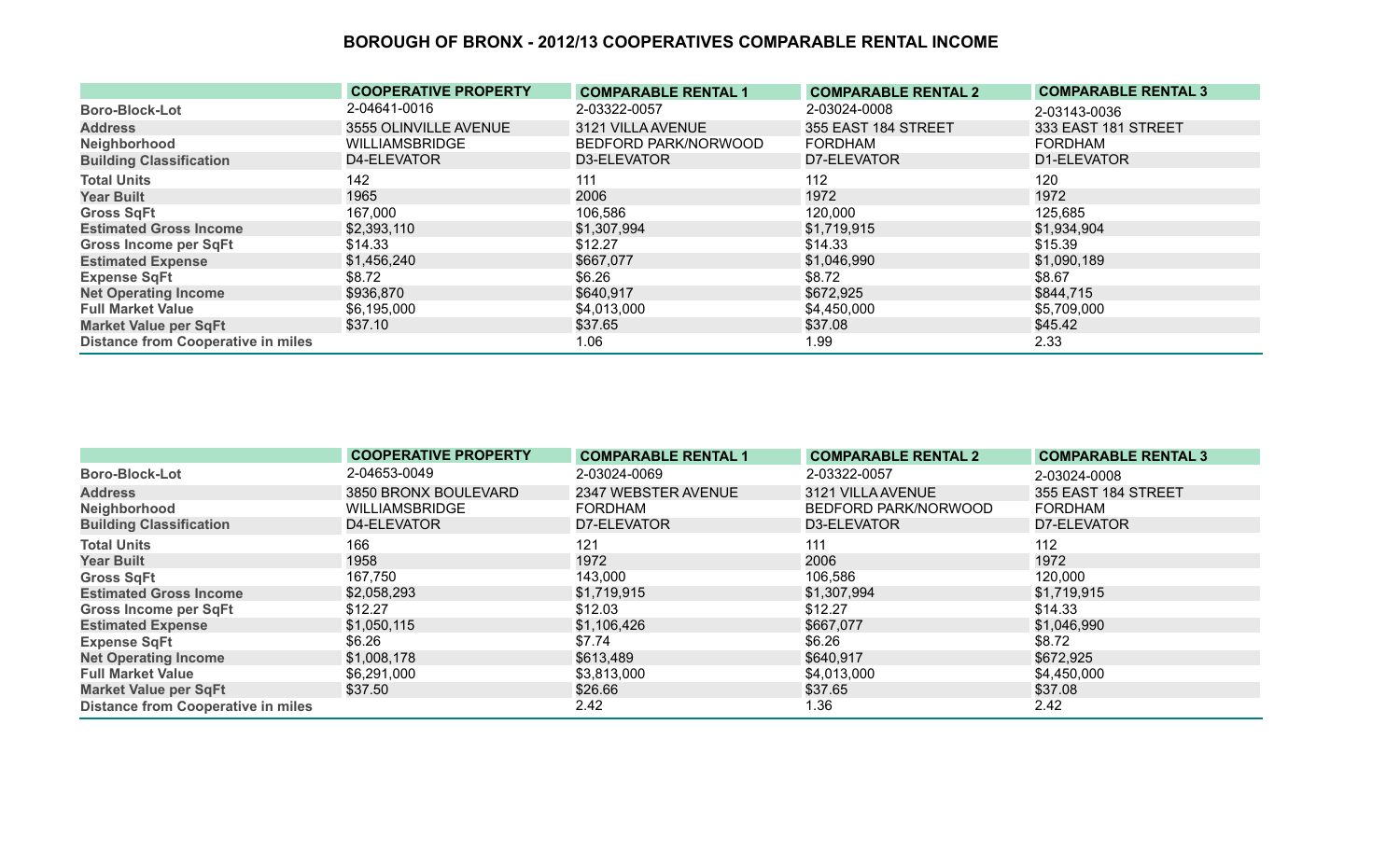|                                           | <b>COOPERATIVE PROPERTY</b> | <b>COMPARABLE RENTAL 1</b> | <b>COMPARABLE RENTAL 2</b> | <b>COMPARABLE RENTAL 3</b> |
|-------------------------------------------|-----------------------------|----------------------------|----------------------------|----------------------------|
| <b>Boro-Block-Lot</b>                     | 2-04659-0031                | 2-03024-0008               | 2-03322-0057               | 2-03024-0069               |
| <b>Address</b>                            | 3511 BARNES AVENUE          | 355 EAST 184 STREET        | 3121 VILLA AVENUE          | 2347 WEBSTER AVENUE        |
| Neighborhood                              | <b>WILLIAMSBRIDGE</b>       | <b>FORDHAM</b>             | BEDFORD PARK/NORWOOD       | <b>FORDHAM</b>             |
| <b>Building Classification</b>            | D4-ELEVATOR                 | D7-ELEVATOR                | D3-ELEVATOR                | D7-ELEVATOR                |
| <b>Total Units</b>                        | 126                         | 112                        | 111                        | 121                        |
| <b>Year Built</b>                         | 1967                        | 1972                       | 2006                       | 1972                       |
| <b>Gross SqFt</b>                         | 136,070                     | 120,000                    | 106,586                    | 143,000                    |
| <b>Estimated Gross Income</b>             | \$1,669,579                 | \$1,719,915                | \$1,307,994                | \$1,719,915                |
| <b>Gross Income per SqFt</b>              | \$12.27                     | \$14.33                    | \$12.27                    | \$12.03                    |
| <b>Estimated Expense</b>                  | \$851,798                   | \$1,046,990                | \$667,077                  | \$1,106,426                |
| <b>Expense SqFt</b>                       | \$6.26                      | \$8.72                     | \$6.26                     | \$7.74                     |
| <b>Net Operating Income</b>               | \$817,781                   | \$672,925                  | \$640,917                  | \$613,489                  |
| <b>Full Market Value</b>                  | \$5,122,000                 | \$4,450,000                | \$4,013,000                | \$3,813,000                |
| <b>Market Value per SqFt</b>              | \$37.64                     | \$37.08                    | \$37.65                    | \$26.66                    |
| <b>Distance from Cooperative in miles</b> |                             | 2.08                       | 1.29                       | 2.08                       |

|                                           | <b>COOPERATIVE PROPERTY</b> | <b>COMPARABLE RENTAL 1</b> | <b>COMPARABLE RENTAL 2</b> | <b>COMPARABLE RENTAL 3</b> |
|-------------------------------------------|-----------------------------|----------------------------|----------------------------|----------------------------|
| <b>Boro-Block-Lot</b>                     | 2-04663-0028                | 2-03114-0071               | 2-03923-0050               | 2-04661-0027               |
| <b>Address</b>                            | 724 EAST 216 STREET         | 2359 SOUTHERN BOULEVARD    | 1520 LELAND AVENUE         | 719 EAST 213 STREET        |
| Neighborhood                              | <b>WILLIAMSBRIDGE</b>       | <b>BELMONT</b>             | <b>PARKCHESTER</b>         | <b>WILLIAMSBRIDGE</b>      |
| <b>Building Classification</b>            | C6-WALK-UP                  | C1-WALK-UP                 | C1-WALK-UP                 | C7-WALK-UP                 |
| <b>Total Units</b>                        | 19                          | 20                         | 17                         | 16                         |
| <b>Year Built</b>                         | 1928                        | 1931                       | 1927                       | 1907                       |
| <b>Gross SqFt</b>                         | 19,292                      | 19,030                     | 13,280                     | 13,044                     |
| <b>Estimated Gross Income</b>             | \$213,562                   | \$216,131                  | \$126,927                  | \$144,347                  |
| <b>Gross Income per SqFt</b>              | \$11.07                     | \$11.36                    | \$9.56                     | \$11.07                    |
| <b>Estimated Expense</b>                  | \$108,807                   | \$132,618                  | \$71,079                   | \$73,617                   |
| <b>Expense SqFt</b>                       | \$5.64                      | \$6.97                     | \$5.35                     | \$5.64                     |
| <b>Net Operating Income</b>               | \$104,755                   | \$83,513                   | \$55,848                   | \$70,730                   |
| <b>Full Market Value</b>                  | \$552,000                   | \$377,000                  | \$297,000                  | \$425,000                  |
| <b>Market Value per SqFt</b>              | \$28.61                     | \$19.81                    | \$22.36                    | \$32.58                    |
| <b>Distance from Cooperative in miles</b> |                             | 2.15                       | 2.87                       | 0.12                       |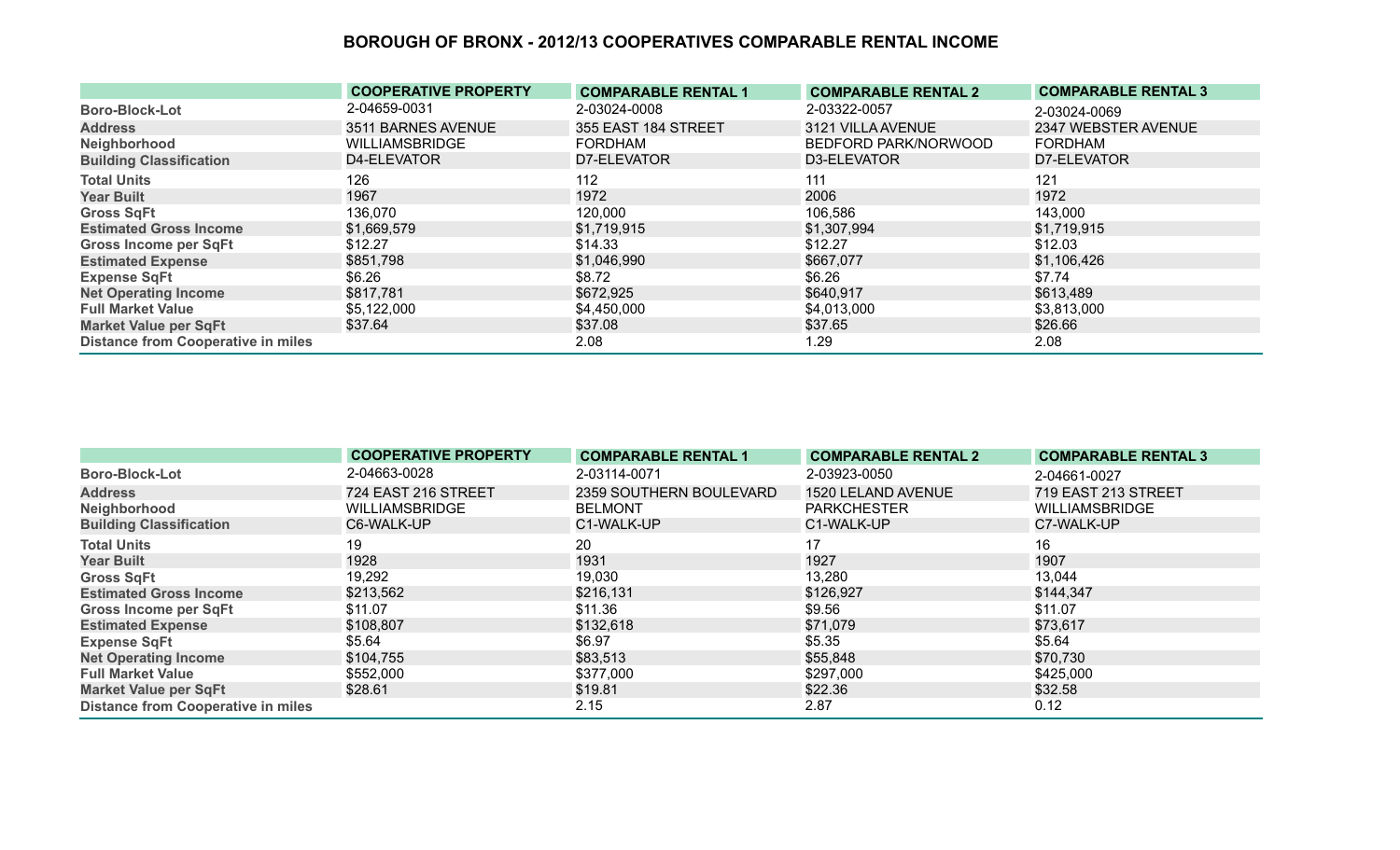|                                           | <b>COOPERATIVE PROPERTY</b> | <b>COMPARABLE RENTAL 1</b> | <b>COMPARABLE RENTAL 2</b> | <b>COMPARABLE RENTAL 3</b>       |
|-------------------------------------------|-----------------------------|----------------------------|----------------------------|----------------------------------|
| <b>Boro-Block-Lot</b>                     | 2-04670-0050                | 2-03115-9021               | 2-04722-0012               | 2-02880-0153                     |
| <b>Address</b>                            | 800 TILDEN STREET           | 2481 SOUTHERN BOULEVARD    | 3437 EASTCHESTER ROAD      | 1750 SEDGWICK AVENUE             |
| Neighborhood                              | <b>WILLIAMSBRIDGE</b>       | <b>BELMONT</b>             | <b>BAYCHESTER</b>          | <b>HIGHBRIDGE/MORRIS HEIGHTS</b> |
| <b>Building Classification</b>            | D4-ELEVATOR                 | D3-ELEVATOR                | D1-ELEVATOR                | D3-ELEVATOR                      |
| <b>Total Units</b>                        | 269                         | 311                        | 326                        | 227                              |
| <b>Year Built</b>                         | 1962                        | 1975                       | 1935                       | 1974                             |
| <b>Gross SqFt</b>                         | 289,000                     | 249,600                    | 254,000                    | 272,370                          |
| <b>Estimated Gross Income</b>             | \$3,589,380                 | \$3,100,215                | \$3,849,600                | \$3,022,632                      |
| <b>Gross Income per SqFt</b>              | \$12.42                     | \$12.42                    | \$15.16                    | \$11.10                          |
| <b>Estimated Expense</b>                  | \$1,930,520                 | \$1,668,279                | \$2,074,193                | \$1,887,681                      |
| <b>Expense SqFt</b>                       | \$6.68                      | \$6.68                     | \$8.17                     | \$6.93                           |
| <b>Net Operating Income</b>               | \$1,658,860                 | \$1,431,936                | \$1,775,407                | \$1,134,951                      |
| <b>Full Market Value</b>                  | \$10,438,000                | \$9,006,000                | \$9,934,000                | \$6,833,000                      |
| <b>Market Value per SqFt</b>              | \$36.12                     | \$36.08                    | \$39.11                    | \$25.09                          |
| <b>Distance from Cooperative in miles</b> |                             | 1.78                       | 0.71                       | 3.53                             |

|                                           | <b>COOPERATIVE PROPERTY</b> | <b>COMPARABLE RENTAL 1</b> | <b>COMPARABLE RENTAL 2</b> | <b>COMPARABLE RENTAL 3</b> |
|-------------------------------------------|-----------------------------|----------------------------|----------------------------|----------------------------|
| <b>Boro-Block-Lot</b>                     | 2-04671-0051                | 2-03142-0001               | 2-03113-0009               | 2-02724-0005               |
| <b>Address</b>                            | 801 TILDEN STREET           | 2010 VALENTINE AVENUE      | <b>769 GROTE STREET</b>    | 975 SIMPSON STREET         |
| Neighborhood                              | <b>WILLIAMSBRIDGE</b>       | FORDHAM                    | <b>BELMONT</b>             | MORRISANIA/LONGWOOD        |
| <b>Building Classification</b>            | D4-ELEVATOR                 | D7-ELEVATOR                | D1-ELEVATOR                | D3-ELEVATOR                |
| <b>Total Units</b>                        | 266                         | 354                        | 249                        | 236                        |
| <b>Year Built</b>                         | 1971                        | 1973                       | 1973                       | 1981                       |
| <b>Gross SqFt</b>                         | 318,060                     | 375,225                    | 207,850                    | 320,721                    |
| <b>Estimated Gross Income</b>             | \$3,832,623                 | \$4,520,807                | \$2,522,779                | \$3,836,662                |
| Gross Income per SqFt                     | \$12.05                     | \$12.05                    | \$12.14                    | \$11.96                    |
| <b>Estimated Expense</b>                  | \$2,150,086                 | \$2,536,109                | \$1,236,162                | \$2,493,830                |
| <b>Expense SqFt</b>                       | \$6.76                      | \$6.76                     | \$5.95                     | \$7.78                     |
| <b>Net Operating Income</b>               | \$1,682,537                 | \$1,984,698                | \$1,286,617                | \$1,342,832                |
| <b>Full Market Value</b>                  | \$10,464,000                | \$12,343,000               | \$7,978,000                | \$8,330,000                |
| <b>Market Value per SqFt</b>              | \$32.90                     | \$32.89                    | \$38.38                    | \$25.97                    |
| <b>Distance from Cooperative in miles</b> |                             | 2.72                       | 2.17                       | 4.12                       |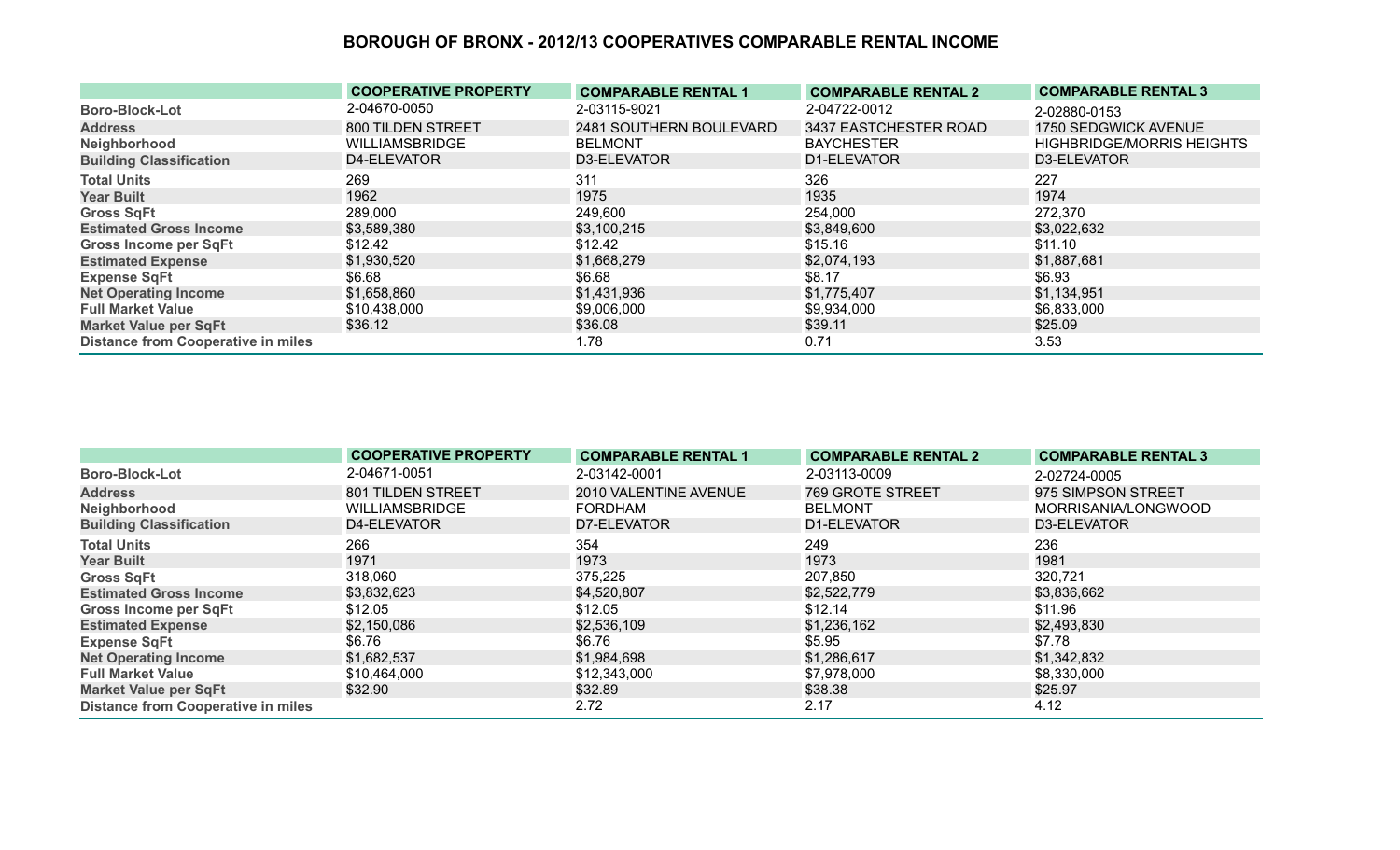|                                           | <b>COOPERATIVE PROPERTY</b> | <b>COMPARABLE RENTAL 1</b> | <b>COMPARABLE RENTAL 2</b> | <b>COMPARABLE RENTAL 3</b> |
|-------------------------------------------|-----------------------------|----------------------------|----------------------------|----------------------------|
| <b>Boro-Block-Lot</b>                     | 2-04840-0023                | 2-04839-0017               | 2-04831-0018               |                            |
| <b>Address</b>                            | 747 EAST 226 STREET         | <b>765 EAST 225 STREET</b> | 685 EAST 228 STREET        |                            |
| Neighborhood                              | <b>WILLIAMSBRIDGE</b>       | <b>WILLIAMSBRIDGE</b>      | <b>WILLIAMSBRIDGE</b>      |                            |
| <b>Building Classification</b>            | C6-WALK-UP                  | C1-WALK-UP                 | C1-WALK-UP                 |                            |
| <b>Total Units</b>                        | 22                          | 23                         | 33                         |                            |
| <b>Year Built</b>                         | 1963                        | 1927                       | 1929                       |                            |
| <b>Gross SqFt</b>                         | 16,506                      | 19,081                     | 28,495                     |                            |
| <b>Estimated Gross Income</b>             | \$201,208                   | \$243,944                  | \$330,163                  |                            |
| <b>Gross Income per SqFt</b>              | \$12.19                     | \$12.78                    | \$11.59                    |                            |
| <b>Estimated Expense</b>                  | \$102,667                   | \$124,411                  | \$168,383                  |                            |
| <b>Expense SqFt</b>                       | \$6.22                      | \$6.52                     | \$5.91                     |                            |
| <b>Net Operating Income</b>               | \$98,541                    | \$119,533                  | \$161,780                  |                            |
| <b>Full Market Value</b>                  | \$615,000                   | \$760,000                  | \$924,000                  |                            |
| <b>Market Value per SqFt</b>              | \$37.26                     | \$39.83                    | \$32.43                    |                            |
| <b>Distance from Cooperative in miles</b> |                             | 0.05                       | 0.16                       |                            |

|                                           | <b>COOPERATIVE PROPERTY</b> | <b>COMPARABLE RENTAL 1</b> | <b>COMPARABLE RENTAL 2</b> | <b>COMPARABLE RENTAL 3</b> |
|-------------------------------------------|-----------------------------|----------------------------|----------------------------|----------------------------|
| <b>Boro-Block-Lot</b>                     | 2-04845-0011                | 2-03115-9021               | 2-04285-0001               |                            |
| <b>Address</b>                            | 745 EAST 231 STREET         | 2481 SOUTHERN BOULEVARD    | 2011 HOLLAND AVENUE        |                            |
| Neighborhood                              | <b>WILLIAMSBRIDGE</b>       | <b>BELMONT</b>             | MORRIS PARK/VAN NEST       |                            |
| <b>Building Classification</b>            | D4-ELEVATOR                 | D3-ELEVATOR                | D1-ELEVATOR                |                            |
| <b>Total Units</b>                        | 201                         | 311                        | 140                        |                            |
| <b>Year Built</b>                         | 1957                        | 1975                       | 2007                       |                            |
| <b>Gross SqFt</b>                         | 249,258                     | 249,600                    | 152,124                    |                            |
| <b>Estimated Gross Income</b>             | \$3,075,844                 | \$3,100,215                | \$1,864,539                |                            |
| <b>Gross Income per SqFt</b>              | \$12.34                     | \$12.42                    | \$12.26                    |                            |
| <b>Estimated Expense</b>                  | \$1,582,788                 | \$1,668,279                | \$913,624                  |                            |
| <b>Expense SqFt</b>                       | \$6.35                      | \$6.68                     | \$6.01                     |                            |
| <b>Net Operating Income</b>               | \$1,493,056                 | \$1,431,936                | \$950,915                  |                            |
| <b>Full Market Value</b>                  | \$9,373,000                 | \$9,006,000                | \$5,952,000                |                            |
| <b>Market Value per SqFt</b>              | \$37.60                     | \$36.08                    | \$39.13                    |                            |
| <b>Distance from Cooperative in miles</b> |                             | 2.83                       | 2.84                       |                            |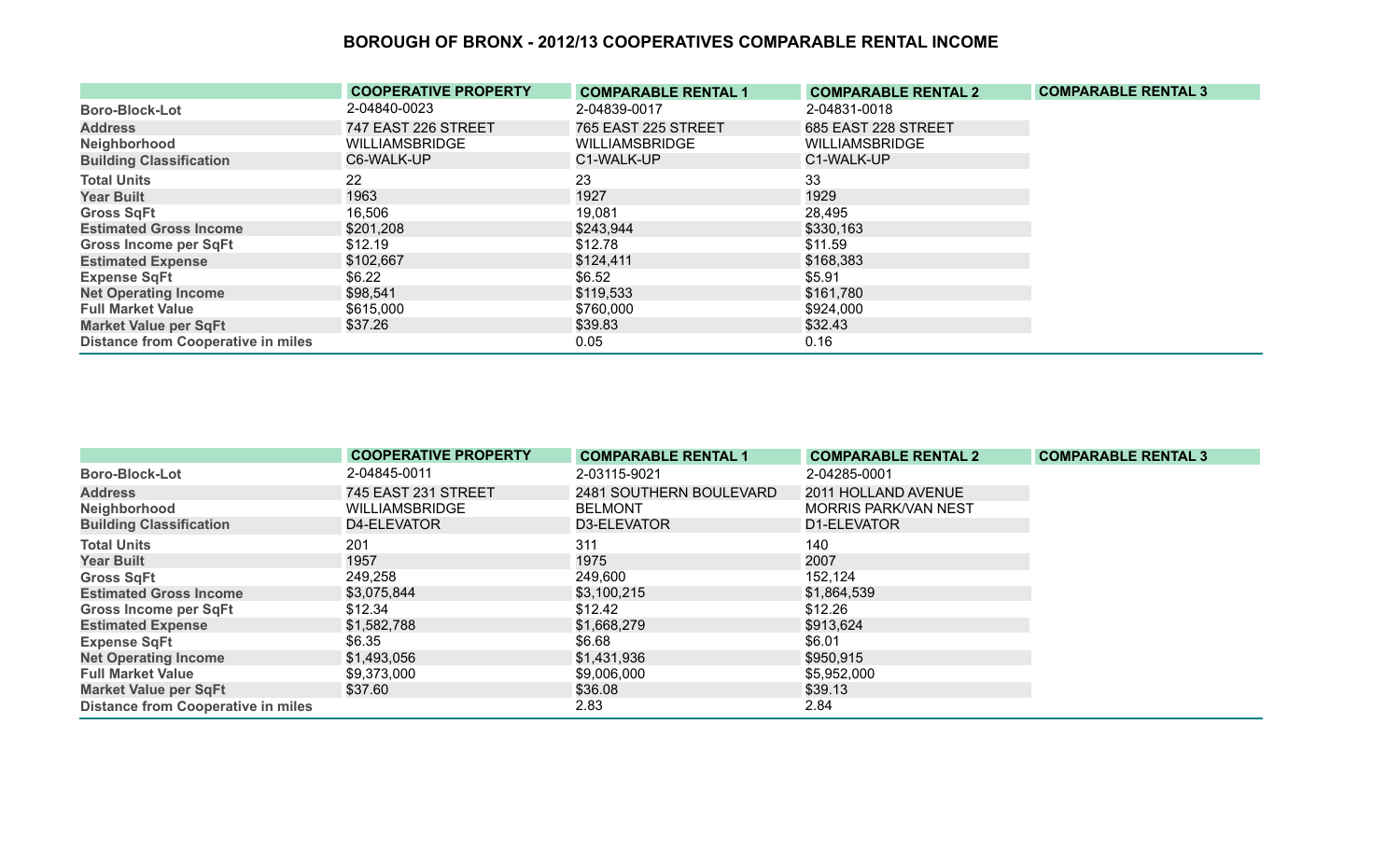|                                           | <b>COOPERATIVE PROPERTY</b> | <b>COMPARABLE RENTAL 1</b> | <b>COMPARABLE RENTAL 2</b> | <b>COMPARABLE RENTAL 3</b> |
|-------------------------------------------|-----------------------------|----------------------------|----------------------------|----------------------------|
| <b>Boro-Block-Lot</b>                     | 2-05000-0001                | 2-04827-0029               | 2-03322-0057               | 2-03279-0025               |
| <b>Address</b>                            | 855 EAST 233 STREET         | 641 EAST 225 STREET        | 3121 VILLA AVENUE          | 2828 DECATUR AVENUE        |
| Neighborhood                              | <b>WAKEFIELD</b>            | <b>WILLIAMSBRIDGE</b>      | BEDFORD PARK/NORWOOD       | BEDFORD PARK/NORWOOD       |
| <b>Building Classification</b>            | D4-ELEVATOR                 | D1-ELEVATOR                | D3-ELEVATOR                | D9-ELEVATOR                |
| <b>Total Units</b>                        | 110                         | 77                         | 111                        | 70                         |
| <b>Year Built</b>                         | 1964                        | 1998                       | 2006                       | 1993                       |
| <b>Gross SqFt</b>                         | 120,534                     | 63,115                     | 106,586                    | 85,000                     |
| <b>Estimated Gross Income</b>             | \$1,223,420                 | \$640,831                  | \$1,307,994                | \$734,913                  |
| <b>Gross Income per SqFt</b>              | \$10.15                     | \$10.15                    | \$12.27                    | \$8.65                     |
| <b>Estimated Expense</b>                  | \$709,945                   | \$371,682                  | \$667,077                  | \$477,693                  |
| <b>Expense SqFt</b>                       | \$5.89                      | \$5.89                     | \$6.26                     | \$5.62                     |
| <b>Net Operating Income</b>               | \$513,475                   | \$269,149                  | \$640,917                  | \$257,220                  |
| <b>Full Market Value</b>                  | \$2,990,000                 | \$1,570,000                | \$4,013,000                | \$1,500,000                |
| <b>Market Value per SqFt</b>              | \$24.81                     | \$24.88                    | \$37.65                    | \$17.65                    |
| <b>Distance from Cooperative in miles</b> |                             | 0.54                       | 2.17                       | 2.42                       |

|                                           | <b>COOPERATIVE PROPERTY</b> | <b>COMPARABLE RENTAL 1</b> | <b>COMPARABLE RENTAL 2</b> | <b>COMPARABLE RENTAL 3</b> |
|-------------------------------------------|-----------------------------|----------------------------|----------------------------|----------------------------|
| <b>Boro-Block-Lot</b>                     | 2-05038-0010                | 2-05079-0026               | 2-05042-0025               | 2-05090-0019               |
| <b>Address</b>                            | 4331 RICHARDSON AVENUE      | 4632 CARPENTER AVENUE      | 676 NEREID AVENUE          | 4524 BARNES AVENUE         |
| Neighborhood                              | <b>WAKEFIELD</b>            | <b>WAKEFIELD</b>           | <b>WAKEFIELD</b>           | <b>WAKEFIELD</b>           |
| <b>Building Classification</b>            | C6-WALK-UP                  | C1-WALK-UP                 | C1-WALK-UP                 | C1-WALK-UP                 |
| <b>Total Units</b>                        | 21                          | 22                         | 22                         | 16                         |
| <b>Year Built</b>                         | 1964                        | 1927                       | 1924                       | 1929                       |
| <b>Gross SqFt</b>                         | 17,013                      | 19,896                     | 17,952                     | 15,000                     |
| <b>Estimated Gross Income</b>             | \$225,252                   | \$291,015                  | \$237,646                  | \$195,180                  |
| <b>Gross Income per SqFt</b>              | \$13.24                     | \$14.63                    | \$13.24                    | \$13.01                    |
| <b>Estimated Expense</b>                  | \$117,049                   | \$130,259                  | \$123,576                  | \$97,590                   |
| <b>Expense SqFt</b>                       | \$6.88                      | \$6.55                     | \$6.88                     | \$6.51                     |
| <b>Net Operating Income</b>               | \$108,203                   | \$160,756                  | \$114,070                  | \$97,590                   |
| <b>Full Market Value</b>                  | \$571,000                   | \$1,070,000                | \$728,000                  | \$624,000                  |
| <b>Market Value per SqFt</b>              | \$33.56                     | \$53.78                    | \$40.55                    | \$41.60                    |
| <b>Distance from Cooperative in miles</b> |                             | 0.51                       | 0.13                       | 0.39                       |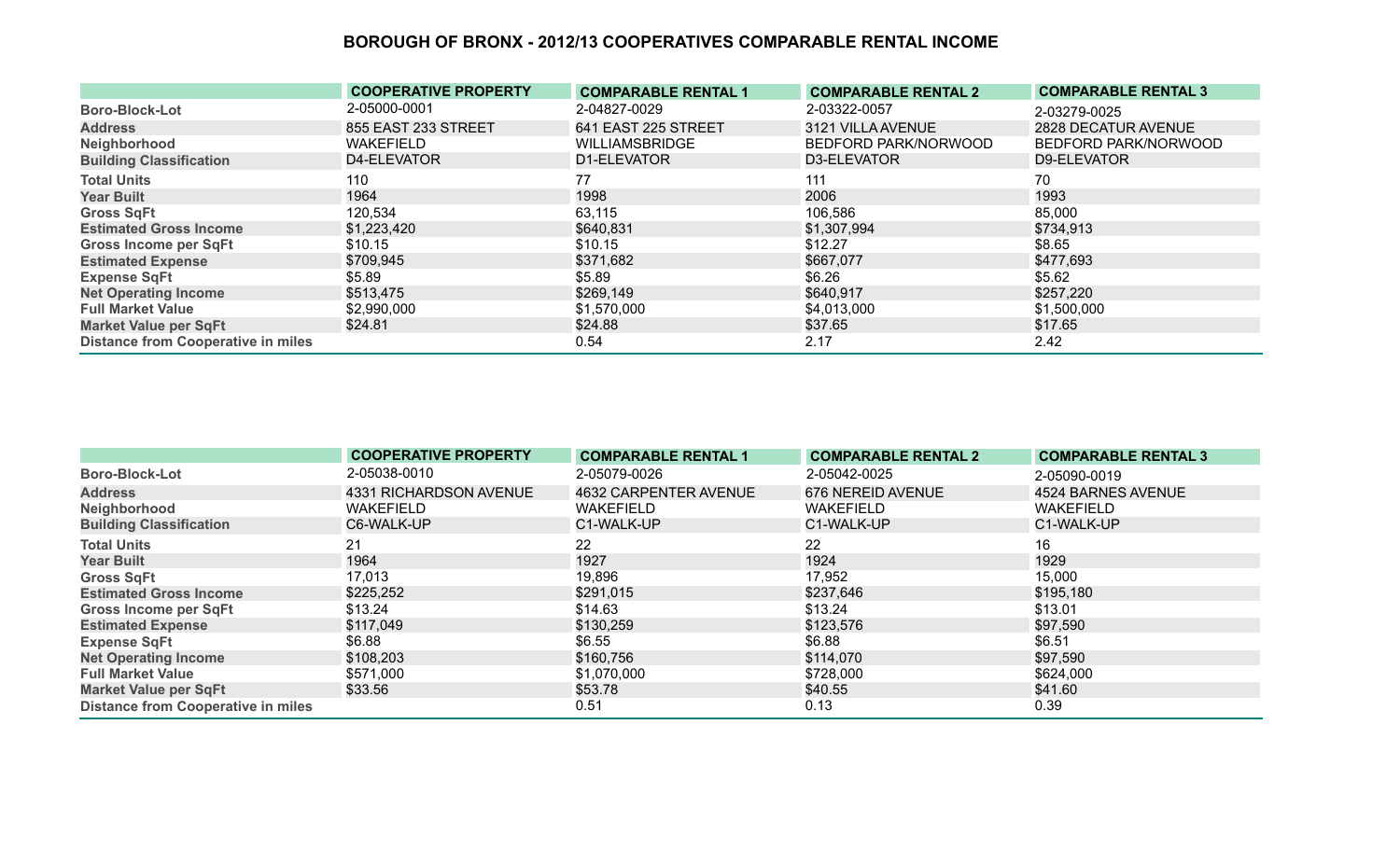|                                           | <b>COOPERATIVE PROPERTY</b> | <b>COMPARABLE RENTAL 1</b> | <b>COMPARABLE RENTAL 2</b> | <b>COMPARABLE RENTAL 3</b> |
|-------------------------------------------|-----------------------------|----------------------------|----------------------------|----------------------------|
| <b>Boro-Block-Lot</b>                     | 2-05135-0051                | 2-03623-0001               | 2-03642-0001               | 2-03138-0001               |
| <b>Address</b>                            | 2324 HUNTER AVENUE          | 823 COLGATE AVENUE         | 880 THIERIOT AVENUE        | 999 EAST 180 STREET        |
| Neighborhood                              | CO-OP CITY                  | <b>SOUNDVIEW</b>           | <b>SOUNDVIEW</b>           | <b>EAST TREMONT</b>        |
| <b>Building Classification</b>            | D4-ELEVATOR                 | D3-ELEVATOR                | D3-ELEVATOR                | D1-ELEVATOR                |
| <b>Total Units</b>                        | 4,470                       | 968                        | 317                        | 237                        |
| <b>Year Built</b>                         | 1969                        | 1969                       | 1968                       | 1974                       |
| <b>Gross SqFt</b>                         | 5,541,031                   | 1,069,698                  | 352,866                    | 276,135                    |
| <b>Estimated Gross Income</b>             | \$61,671,675                | \$11,148,009               | \$3,926,209                | \$3,379,946                |
| <b>Gross Income per SqFt</b>              | \$11.13                     | \$10.42                    | \$11.13                    | \$12.24                    |
| <b>Estimated Expense</b>                  | \$37,457,370                | \$6,495,791                | \$2,385,757                | \$1,677,720                |
| <b>Expense SqFt</b>                       | \$6.76                      | \$6.07                     | \$6.76                     | \$6.08                     |
| <b>Net Operating Income</b>               | \$24,214,305                | \$4,652,218                | \$1,540,452                | \$1,702,226                |
| <b>Full Market Value</b>                  | \$145,878,000               | \$27,257,000               | \$9,280,000                | \$10,648,000               |
| <b>Market Value per SqFt</b>              | \$26.33                     | \$25.48                    | \$26.30                    | \$38.56                    |
| <b>Distance from Cooperative in miles</b> |                             | 3.95                       | 3.30                       | 3.02                       |

|                                           | <b>COOPERATIVE PROPERTY</b> | <b>COMPARABLE RENTAL 1</b> | <b>COMPARABLE RENTAL 2</b> | <b>COMPARABLE RENTAL 3</b> |
|-------------------------------------------|-----------------------------|----------------------------|----------------------------|----------------------------|
| <b>Boro-Block-Lot</b>                     | 2-05141-0120                | 2-03623-0001               | 2-03642-0001               | 2-02724-0005               |
| <b>Address</b>                            | 2049 BARTOW AVENUE          | 823 COLGATE AVENUE         | 880 THIERIOT AVENUE        | 975 SIMPSON STREET         |
| Neighborhood                              | CO-OP CITY                  | <b>SOUNDVIEW</b>           | SOUNDVIEW                  | MORRISANIA/LONGWOOD        |
| <b>Building Classification</b>            | D4-ELEVATOR                 | D3-ELEVATOR                | D3-ELEVATOR                | D3-ELEVATOR                |
| <b>Total Units</b>                        | 10,948                      | 968                        | 317                        | 236                        |
| <b>Year Built</b>                         | 1969                        | 1969                       | 1968                       | 1981                       |
| <b>Gross SqFt</b>                         | 13,540,113                  | 1,069,698                  | 352,866                    | 320,721                    |
| <b>Estimated Gross Income</b>             | \$150,701,458               | \$11,148,009               | \$3,926,209                | \$3,836,662                |
| <b>Gross Income per SqFt</b>              | \$11.13                     | \$10.42                    | \$11.13                    | \$11.96                    |
| <b>Estimated Expense</b>                  | \$91,531,164                | \$6,495,791                | \$2,385,757                | \$2,493,830                |
| <b>Expense SqFt</b>                       | \$6.76                      | \$6.07                     | \$6.76                     | \$7.78                     |
| <b>Net Operating Income</b>               | \$59,170,294                | \$4,652,218                | \$1,540,452                | \$1,342,832                |
| <b>Full Market Value</b>                  | \$356,469,000               | \$27,257,000               | \$9,280,000                | \$8,330,000                |
| <b>Market Value per SqFt</b>              | \$26.33                     | \$25.48                    | \$26.30                    | \$25.97                    |
| <b>Distance from Cooperative in miles</b> |                             | 4.55                       | 3.99                       | 4.90                       |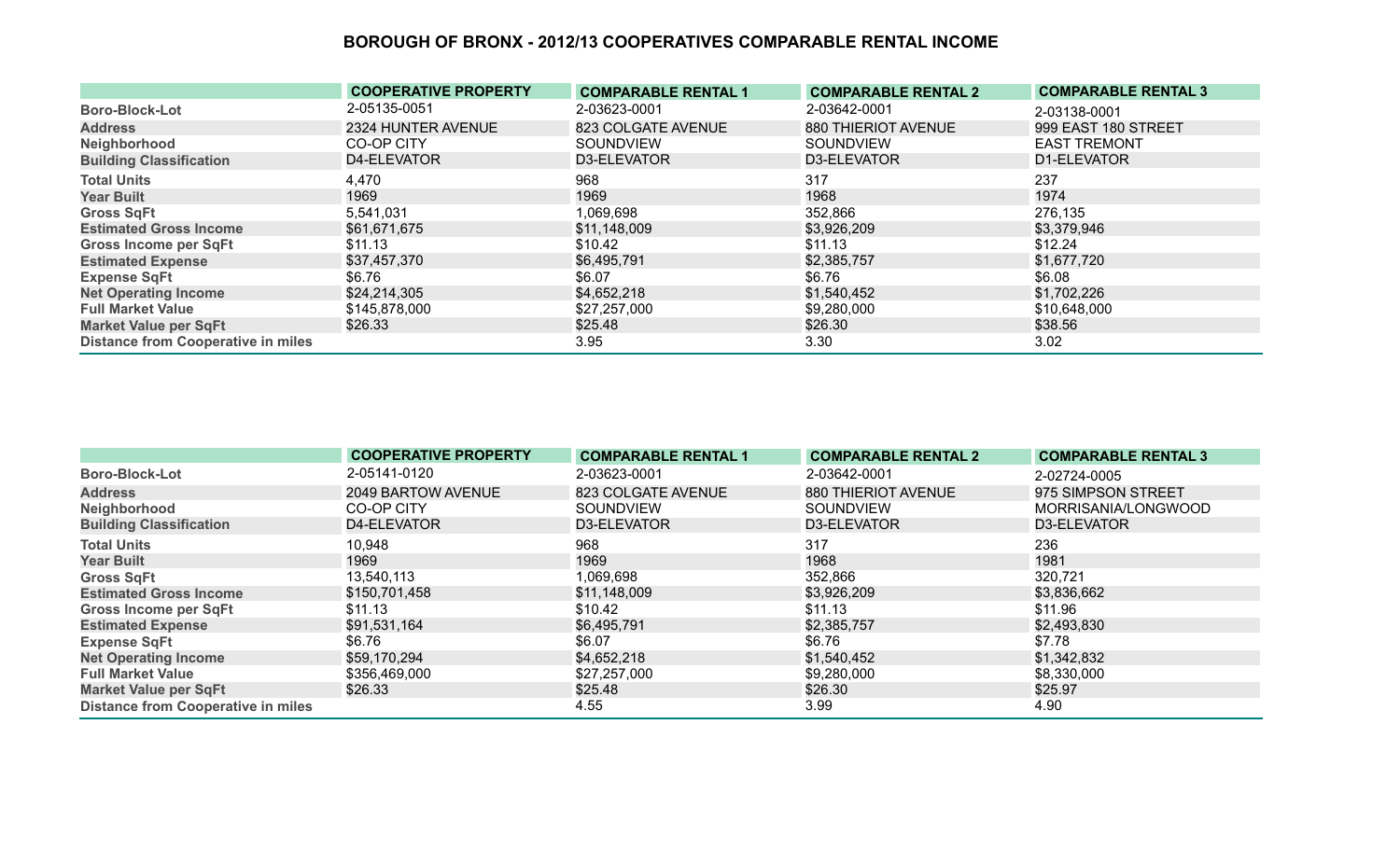|                                           | <b>COOPERATIVE PROPERTY</b> | <b>COMPARABLE RENTAL 1</b> | <b>COMPARABLE RENTAL 2</b> | <b>COMPARABLE RENTAL 3</b> |
|-------------------------------------------|-----------------------------|----------------------------|----------------------------|----------------------------|
| <b>Boro-Block-Lot</b>                     | 2-05259-0016                | 2-04722-0012               | 2-03115-9021               | 2-04342-0010               |
| <b>Address</b>                            | 3410 DE REIMER AVENUE       | 3437 EASTCHESTER ROAD      | 2481 SOUTHERN BOULEVARD    | 2280 OLINVILLE AVENUE      |
| Neighborhood                              | <b>BAYCHESTER</b>           | <b>BAYCHESTER</b>          | <b>BELMONT</b>             | <b>BRONXDALE</b>           |
| <b>Building Classification</b>            | D4-ELEVATOR                 | D1-ELEVATOR                | D3-ELEVATOR                | D1-ELEVATOR                |
| <b>Total Units</b>                        | 208                         | 326                        | 311                        | 512                        |
| <b>Year Built</b>                         | 1965                        | 1935                       | 1975                       | 1965                       |
| <b>Gross SqFt</b>                         | 256,000                     | 254,000                    | 249,600                    | 255,000                    |
| <b>Estimated Gross Income</b>             | \$3,450,880                 | \$3,849,600                | \$3,100,215                | \$3,437,421                |
| <b>Gross Income per SqFt</b>              | \$13.48                     | \$15.16                    | \$12.42                    | \$13.48                    |
| <b>Estimated Expense</b>                  | \$1,594,880                 | \$2,074,193                | \$1,668,279                | \$1,587,518                |
| <b>Expense SqFt</b>                       | \$6.23                      | \$8.17                     | \$6.68                     | \$6.23                     |
| <b>Net Operating Income</b>               | \$1,856,000                 | \$1,775,407                | \$1,431,936                | \$1,849,903                |
| <b>Full Market Value</b>                  | \$12,025,000                | \$9,934,000                | \$9,006,000                | \$11,986,000               |
| <b>Market Value per SqFt</b>              | \$46.97                     | \$39.11                    | \$36.08                    | \$47.00                    |
| <b>Distance from Cooperative in miles</b> |                             | 0.61                       | 2.91                       | 2.17                       |

|                                           | <b>COOPERATIVE PROPERTY</b> | <b>COMPARABLE RENTAL 1</b> | <b>COMPARABLE RENTAL 2</b> | <b>COMPARABLE RENTAL 3</b> |
|-------------------------------------------|-----------------------------|----------------------------|----------------------------|----------------------------|
| <b>Boro-Block-Lot</b>                     | 2-05403-0025                | 2-04176-0034               | 2-04172-0007               |                            |
| <b>Address</b>                            | 3321 BRUCKNER BOULEVARD     | 3065 ROBERTS AVENUE        | 3070 ROBERTS AVENUE        |                            |
| Neighborhood                              | SCHUYLERVILLE/PELHAM BAY    | SCHUYLERVILLE/PELHAM BAY   | SCHUYLERVILLE/PELHAM BAY   |                            |
| <b>Building Classification</b>            | D4-ELEVATOR                 | D1-ELEVATOR                | D1-ELEVATOR                |                            |
| <b>Total Units</b>                        | 71                          | 54                         | 43                         |                            |
| <b>Year Built</b>                         | 1939                        | 1929                       | 1929                       |                            |
| <b>Gross SqFt</b>                         | 57,994                      | 57,000                     | 46,494                     |                            |
| <b>Estimated Gross Income</b>             | \$706,233                   | \$677,641                  | \$458,043                  |                            |
| <b>Gross Income per SqFt</b>              | \$12.18                     | \$11.89                    | \$9.85                     |                            |
| <b>Estimated Expense</b>                  | \$466,114                   | \$345,597                  | \$256,504                  |                            |
| <b>Expense SqFt</b>                       | \$8.04                      | \$6.06                     | \$5.52                     |                            |
| <b>Net Operating Income</b>               | \$240,119                   | \$332,044                  | \$201,539                  |                            |
| <b>Full Market Value</b>                  | \$1,499,000                 | \$2,054,000                | \$1,151,000                |                            |
| <b>Market Value per SqFt</b>              | \$25.85                     | \$36.04                    | \$24.76                    |                            |
| <b>Distance from Cooperative in miles</b> |                             | 0.33                       | 0.21                       |                            |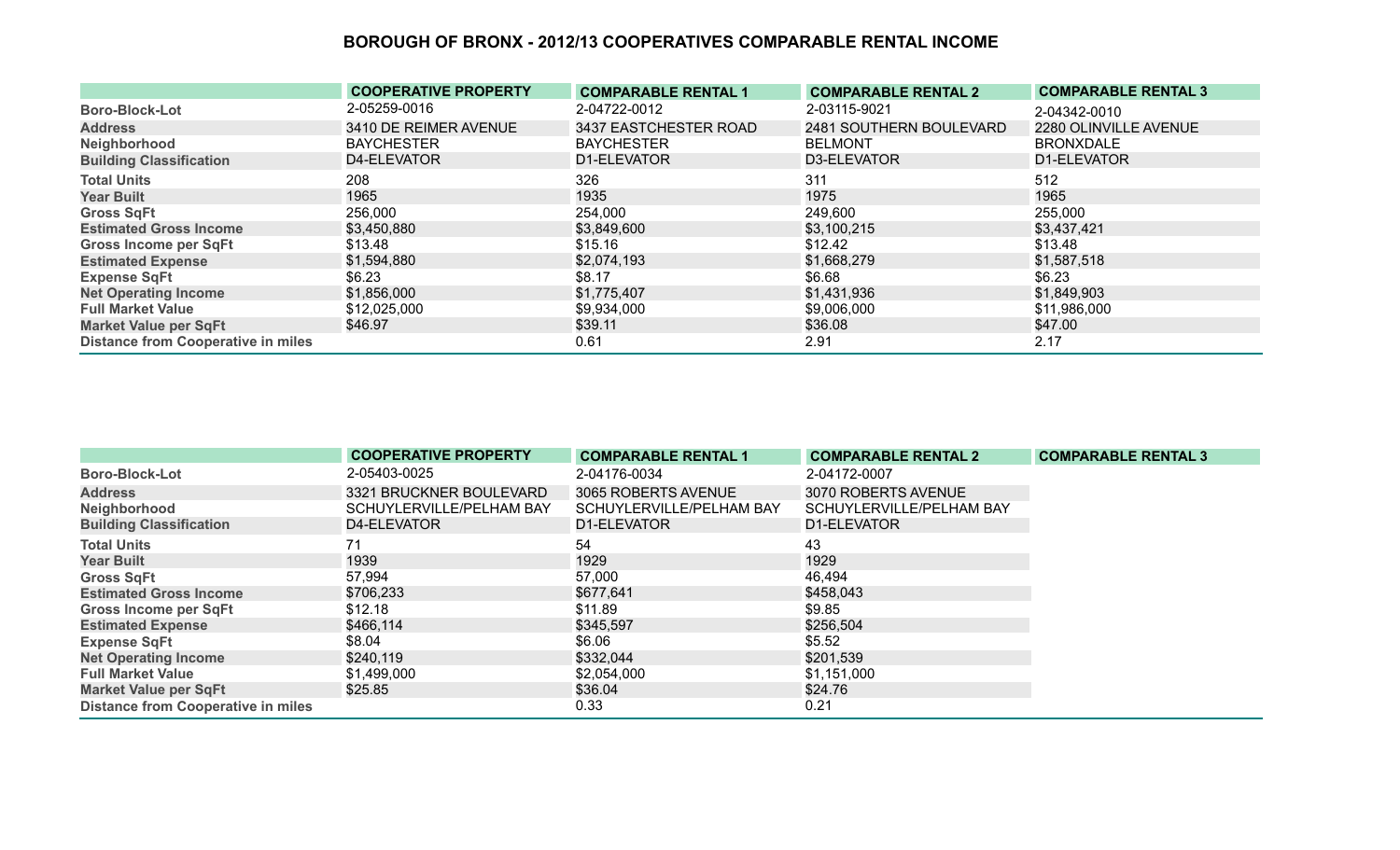|                                           | <b>COOPERATIVE PROPERTY</b> | <b>COMPARABLE RENTAL 1</b> | <b>COMPARABLE RENTAL 2</b> | <b>COMPARABLE RENTAL 3</b> |
|-------------------------------------------|-----------------------------|----------------------------|----------------------------|----------------------------|
| <b>Boro-Block-Lot</b>                     | 2-05409-0041                | 2-04178-0010               | 2-03980-0001               | 2-03986-0007               |
| <b>Address</b>                            | 1110 STADIUM AVENUE         | 3555 BRUCKNER BOULEVARD    | 2511 WESTCHESTER AVENUE    | 1564 ST PETER'S AVENUE     |
| Neighborhood                              | <b>COUNTRY CLUB</b>         | SCHUYLERVILLE/PELHAM BAY   | <b>WESTCHESTER</b>         | <b>WESTCHESTER</b>         |
| <b>Building Classification</b>            | D4-ELEVATOR                 | D3-ELEVATOR                | D7-ELEVATOR                | D7-ELEVATOR                |
| <b>Total Units</b>                        | 130                         | 142                        | 63                         | 39                         |
| <b>Year Built</b>                         | 1963                        | 1960                       | 2007                       | 2005                       |
| <b>Gross SqFt</b>                         | 136,913                     | 112,000                    | 74,021                     | 34,595                     |
| <b>Estimated Gross Income</b>             | \$1,804,513                 | \$1,527,738                | \$972,292                  | \$456,000                  |
| <b>Gross Income per SqFt</b>              | \$13.18                     | \$13.64                    | \$13.14                    | \$13.18                    |
| <b>Estimated Expense</b>                  | \$1,047,384                 | \$718,037                  | \$641,713                  | \$264,480                  |
| <b>Expense SqFt</b>                       | \$7.65                      | \$6.41                     | \$8.67                     | \$7.65                     |
| <b>Net Operating Income</b>               | \$757,129                   | \$809,701                  | \$330,579                  | \$191,520                  |
| <b>Full Market Value</b>                  | \$4,866,000                 | \$5,267,000                | \$973,000                  | \$1,231,000                |
| <b>Market Value per SqFt</b>              | \$35.54                     | \$47.03                    | \$13.14                    | \$35.58                    |
| <b>Distance from Cooperative in miles</b> |                             | 0.88                       | 1.54                       | 1.68                       |

|                                           | <b>COOPERATIVE PROPERTY</b> | <b>COMPARABLE RENTAL 1</b> | <b>COMPARABLE RENTAL 2</b> | <b>COMPARABLE RENTAL 3</b> |
|-------------------------------------------|-----------------------------|----------------------------|----------------------------|----------------------------|
| <b>Boro-Block-Lot</b>                     | 2-05481-0048                | 2-04173-0029               | 2-03986-0007               |                            |
| <b>Address</b>                            | 3255 RANDALL AVENUE         | 1610 MAHAN AVENUE          | 1564 ST PETER'S AVENUE     |                            |
| Neighborhood                              | <b>COUNTRY CLUB</b>         | SCHUYLERVILLE/PELHAM BAY   | <b>WESTCHESTER</b>         |                            |
| <b>Building Classification</b>            | D4-ELEVATOR                 | D7-ELEVATOR                | D7-ELEVATOR                |                            |
| <b>Total Units</b>                        | 65                          | 57                         | 39                         |                            |
| <b>Year Built</b>                         | 1965                        | 1928                       | 2005                       |                            |
| <b>Gross SqFt</b>                         | 55,800                      | 51,000                     | 34,595                     |                            |
| <b>Estimated Gross Income</b>             | \$773,946                   | \$741,951                  | \$456,000                  |                            |
| Gross Income per SqFt                     | \$13.87                     | \$14.55                    | \$13.18                    |                            |
| <b>Estimated Expense</b>                  | \$377,766                   | \$300,090                  | \$264,480                  |                            |
| <b>Expense SqFt</b>                       | \$6.77                      | \$5.88                     | \$7.65                     |                            |
| <b>Net Operating Income</b>               | \$396,180                   | \$441,861                  | \$191,520                  |                            |
| <b>Full Market Value</b>                  | \$2,592,000                 | \$2,936,000                | \$1,231,000                |                            |
| <b>Market Value per SqFt</b>              | \$46.45                     | \$57.57                    | \$35.58                    |                            |
| <b>Distance from Cooperative in miles</b> |                             | 1.23                       | 1.91                       |                            |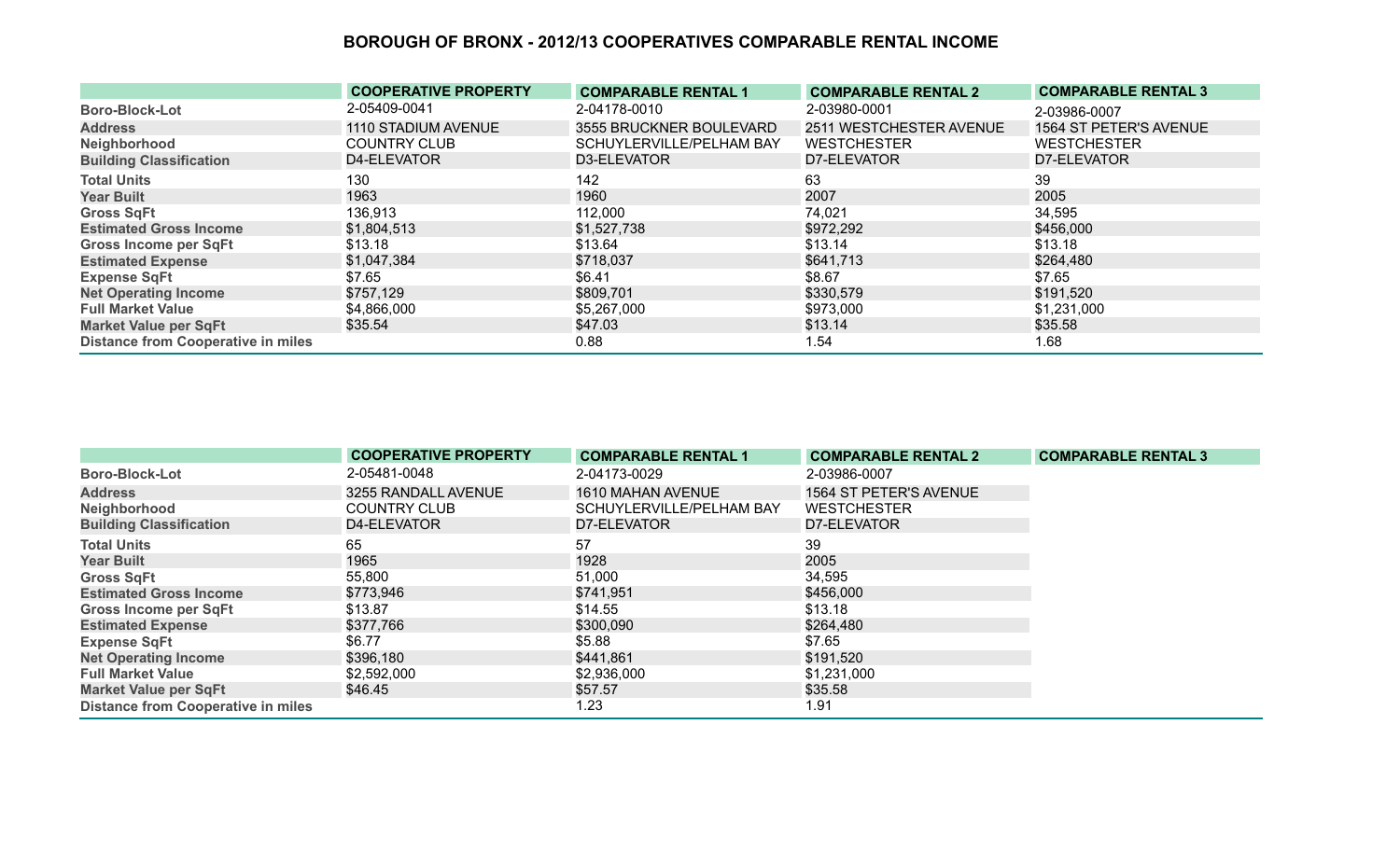|                                           | <b>COOPERATIVE PROPERTY</b> | <b>COMPARABLE RENTAL 1</b> | <b>COMPARABLE RENTAL 2</b> | <b>COMPARABLE RENTAL 3</b>       |
|-------------------------------------------|-----------------------------|----------------------------|----------------------------|----------------------------------|
| <b>Boro-Block-Lot</b>                     | 2-05713-0107                | 2-03024-0008               | 2-03322-0057               | 2-02880-0017                     |
| <b>Address</b>                            | 290 WEST 232 STREET         | 355 EAST 184 STREET        | 3121 VILLA AVENUE          | 1520 SEDGWICK AVENUE             |
| Neighborhood                              | KINGSBRIDGE/JEROME PARK     | <b>FORDHAM</b>             | BEDFORD PARK/NORWOOD       | <b>HIGHBRIDGE/MORRIS HEIGHTS</b> |
| <b>Building Classification</b>            | D4-ELEVATOR                 | D7-ELEVATOR                | D3-ELEVATOR                | D3-ELEVATOR                      |
| <b>Total Units</b>                        | 117                         | 112                        | 111                        | 101                              |
| <b>Year Built</b>                         | 1966                        | 1972                       | 2006                       | 1969                             |
| <b>Gross SqFt</b>                         | 122,000                     | 120,000                    | 106,586                    | 119,919                          |
| <b>Estimated Gross Income</b>             | \$1,496,940                 | \$1,719,915                | \$1,307,994                | \$1,450,305                      |
| <b>Gross Income per SqFt</b>              | \$12.27                     | \$14.33                    | \$12.27                    | \$12.09                          |
| <b>Estimated Expense</b>                  | \$763,720                   | \$1,046,990                | \$667,077                  | \$841,177                        |
| <b>Expense SqFt</b>                       | \$6.26                      | \$8.72                     | \$6.26                     | \$7.01                           |
| <b>Net Operating Income</b>               | \$733,220                   | \$672,925                  | \$640,917                  | \$609,128                        |
| <b>Full Market Value</b>                  | \$4,592,000                 | \$4,450,000                | \$4,013,000                | \$3,793,000                      |
| <b>Market Value per SqFt</b>              | \$37.64                     | \$37.08                    | \$37.65                    | \$31.63                          |
| <b>Distance from Cooperative in miles</b> |                             | 1.72                       | 1.09                       | 2.44                             |

|                                           | <b>COOPERATIVE PROPERTY</b> | <b>COMPARABLE RENTAL 1</b> | <b>COMPARABLE RENTAL 2</b> | <b>COMPARABLE RENTAL 3</b> |
|-------------------------------------------|-----------------------------|----------------------------|----------------------------|----------------------------|
| <b>Boro-Block-Lot</b>                     | 2-05714-0164                | 2-03650-0001               | 2-02810-0037               | 2-03279-0025               |
| <b>Address</b>                            | 3125 TIBBETT AVENUE         | 950 EVERGREEN AVENUE       | 243 ECHO PLACE             | 2828 DECATUR AVENUE        |
| Neighborhood                              | KINGSBRIDGE/JEROME PARK     | SOUNDVIEW                  | MOUNT HOPE/MOUNT EDEN      | BEDFORD PARK/NORWOOD       |
| <b>Building Classification</b>            | D4-ELEVATOR                 | D3-ELEVATOR                | D3-ELEVATOR                | D9-ELEVATOR                |
| <b>Total Units</b>                        | 225                         | 213                        | 119                        | 70                         |
| <b>Year Built</b>                         | 1961                        | 1964                       | 1994                       | 1993                       |
| <b>Gross SqFt</b>                         | 234,000                     | 174,671                    | 96,075                     | 85,000                     |
| <b>Estimated Gross Income</b>             | \$2,054,520                 | \$1,801,813                | \$843,862                  | \$734,913                  |
| <b>Gross Income per SqFt</b>              | \$8.78                      | \$10.32                    | \$8.78                     | \$8.65                     |
| <b>Estimated Expense</b>                  | \$1,193,400                 | \$1,046,726                | \$489,882                  | \$477,693                  |
| <b>Expense SqFt</b>                       | \$5.10                      | \$5.99                     | \$5.10                     | \$5.62                     |
| <b>Net Operating Income</b>               | \$861,120                   | \$755,087                  | \$353,980                  | \$257,220                  |
| <b>Full Market Value</b>                  | \$4,691,000                 | \$4,406,000                | \$2,065,000                | \$1,500,000                |
| <b>Market Value per SqFt</b>              | \$20.05                     | \$25.22                    | \$21.49                    | \$17.65                    |
| <b>Distance from Cooperative in miles</b> |                             | 4.35                       | 2.19                       | 1.58                       |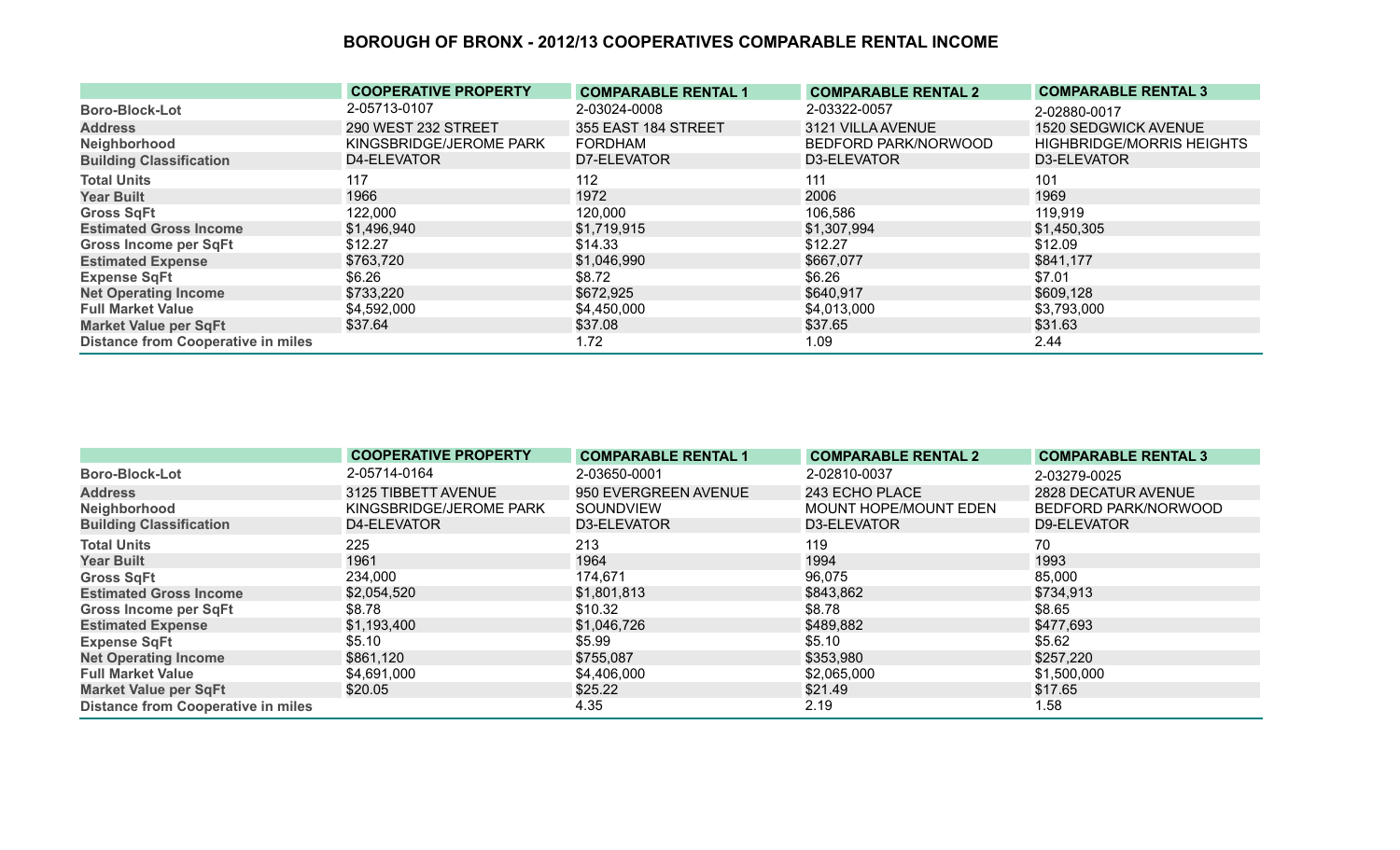|                                           | <b>COOPERATIVE PROPERTY</b> | <b>COMPARABLE RENTAL 1</b> | <b>COMPARABLE RENTAL 2</b> | <b>COMPARABLE RENTAL 3</b> |
|-------------------------------------------|-----------------------------|----------------------------|----------------------------|----------------------------|
| <b>Boro-Block-Lot</b>                     | 2-05716-0265                | 2-05746-0567               | 2-05732-0924               |                            |
| <b>Address</b>                            | 2465 PALISADE AVENUE        | 2675 HENRY HUDSON PARKWAY  | 2700 HENRY HUDSON PARKWAY  |                            |
| Neighborhood                              | <b>RIVERDALE</b>            | <b>RIVERDALE</b>           | <b>RIVERDALE</b>           |                            |
| <b>Building Classification</b>            | D4-ELEVATOR                 | D1-ELEVATOR                | D1-ELEVATOR                |                            |
| <b>Total Units</b>                        | 69                          | 78                         | 78                         |                            |
| <b>Year Built</b>                         | 1958                        | 1951                       | 1955                       |                            |
| <b>Gross SqFt</b>                         | 85,117                      | 92,782                     | 108,955                    |                            |
| <b>Estimated Gross Income</b>             | \$1,042,683                 | \$1,170,050                | \$1,294,292                |                            |
| <b>Gross Income per SqFt</b>              | \$12.25                     | \$12.61                    | \$11.88                    |                            |
| <b>Estimated Expense</b>                  | \$479,209                   | \$584,468                  | \$540,507                  |                            |
| <b>Expense SqFt</b>                       | \$5.63                      | \$6.30                     | \$4.96                     |                            |
| <b>Net Operating Income</b>               | \$563,474                   | \$585,582                  | \$753,785                  |                            |
| <b>Full Market Value</b>                  | \$3,527,000                 | \$3,704,000                | \$3,775,000                |                            |
| <b>Market Value per SqFt</b>              | \$41.44                     | \$39.92                    | \$34.65                    |                            |
| <b>Distance from Cooperative in miles</b> |                             | 0.26                       | 0.36                       |                            |

|                                           | <b>COOPERATIVE PROPERTY</b> | <b>COMPARABLE RENTAL 1</b> | <b>COMPARABLE RENTAL 2</b> | <b>COMPARABLE RENTAL 3</b> |
|-------------------------------------------|-----------------------------|----------------------------|----------------------------|----------------------------|
| <b>Boro-Block-Lot</b>                     | 2-05716-0362                | 2-05792-0430               | 2-03248-0150               |                            |
| <b>Address</b>                            | 2400 JOHNSON AVENUE         | 530 WEST 236 STREET        | 2710 SEDGWICK AVENUE       |                            |
| Neighborhood                              | <b>RIVERDALE</b>            | <b>RIVERDALE</b>           | KINGSBRIDGE/JEROME PARK    |                            |
| <b>Building Classification</b>            | D4-ELEVATOR                 | D7-ELEVATOR                | D1-ELEVATOR                |                            |
| <b>Total Units</b>                        | 130                         | 86                         | 102                        |                            |
| <b>Year Built</b>                         | 1969                        | 1954                       | 1924                       |                            |
| <b>Gross SqFt</b>                         | 142,000                     | 103,392                    | 107,195                    |                            |
| <b>Estimated Gross Income</b>             | \$1,921,260                 | \$1,485,010                | \$1,360,540                |                            |
| Gross Income per SqFt                     | \$13.53                     | \$14.36                    | \$12.69                    |                            |
| <b>Estimated Expense</b>                  | \$876,140                   | \$605,495                  | \$693,875                  |                            |
| <b>Expense SqFt</b>                       | \$6.17                      | \$5.86                     | \$6.47                     |                            |
| <b>Net Operating Income</b>               | \$1,045,120                 | \$879,515                  | \$666,665                  |                            |
| <b>Full Market Value</b>                  | \$6,780,000                 | \$5,818,000                | \$3,248,000                |                            |
| <b>Market Value per SqFt</b>              | \$47.75                     | \$56.27                    | \$30.30                    |                            |
| <b>Distance from Cooperative in miles</b> |                             | 0.85                       | 1.33                       |                            |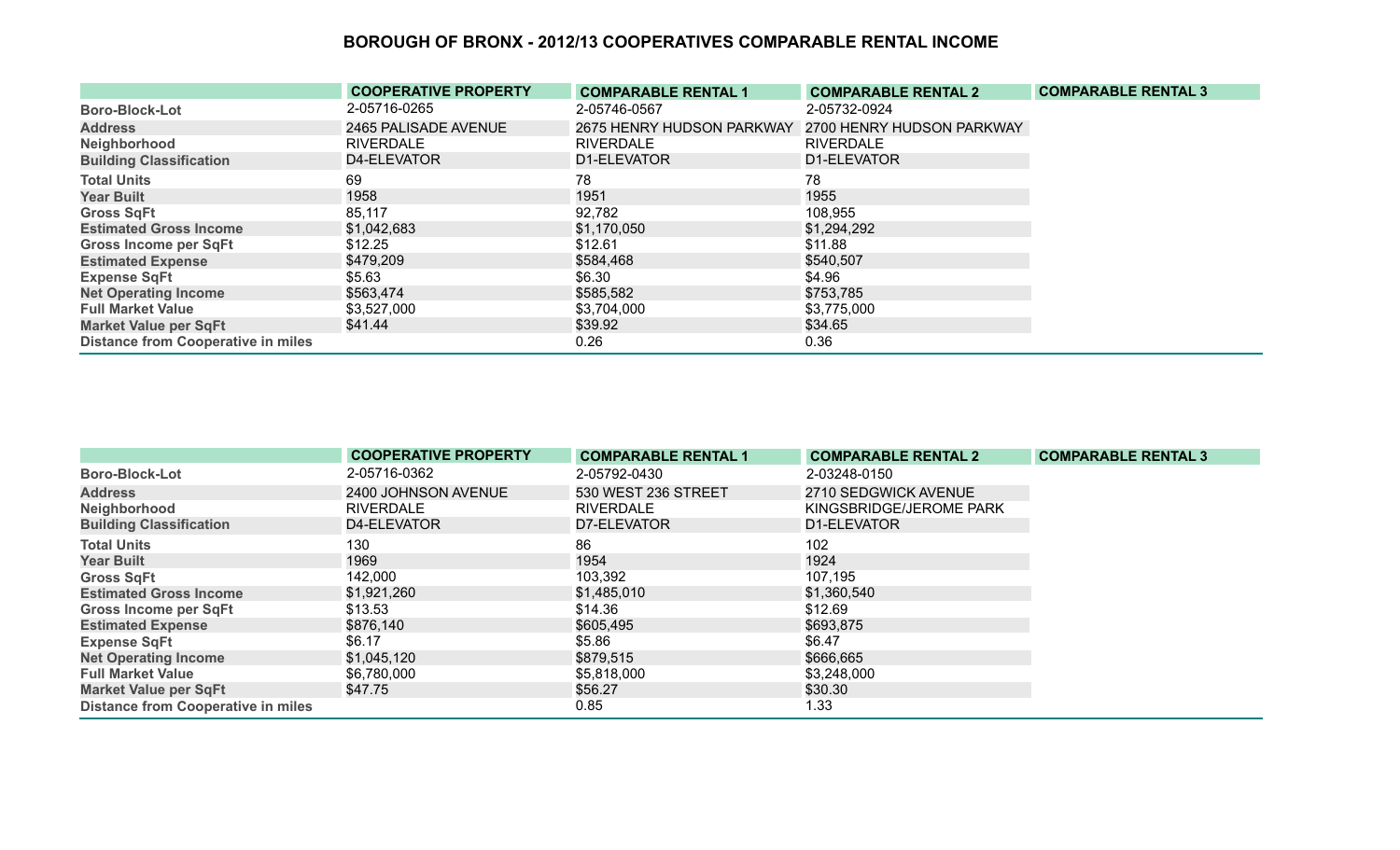|                                           | <b>COOPERATIVE PROPERTY</b> | <b>COMPARABLE RENTAL 1</b> | <b>COMPARABLE RENTAL 2</b> | <b>COMPARABLE RENTAL 3</b> |
|-------------------------------------------|-----------------------------|----------------------------|----------------------------|----------------------------|
| <b>Boro-Block-Lot</b>                     | 2-05716-0500                | 2-05950-0429               | 2-05909-0163               | 2-05792-0430               |
| <b>Address</b>                            | 2500 JOHNSON AVENUE         | 5530 NETHERLAND AVENUE     | 3950 BLACKSTONE AVENUE     | 530 WEST 236 STREET        |
| Neighborhood                              | <b>RIVERDALE</b>            | <b>RIVERDALE</b>           | <b>RIVERDALE</b>           | <b>RIVERDALE</b>           |
| <b>Building Classification</b>            | D4-ELEVATOR                 | D1-ELEVATOR                | D1-ELEVATOR                | D7-ELEVATOR                |
| <b>Total Units</b>                        | 339                         | 270                        | 176                        | 86                         |
| <b>Year Built</b>                         | 1967                        | 1948                       | 1959                       | 1954                       |
| <b>Gross SqFt</b>                         | 466,400                     | 235,467                    | 237,000                    | 103,392                    |
| <b>Estimated Gross Income</b>             | \$6,454,976                 | \$3,259,372                | \$2,880,272                | \$1,485,010                |
| <b>Gross Income per SqFt</b>              | \$13.84                     | \$13.84                    | \$12.15                    | \$14.36                    |
| <b>Estimated Expense</b>                  | \$3,008,280                 | \$1,517,665                | \$1,369,012                | \$605,495                  |
| <b>Expense SqFt</b>                       | \$6.45                      | \$6.45                     | \$5.78                     | \$5.86                     |
| <b>Net Operating Income</b>               | \$3,446,696                 | \$1,741,707                | \$1,511,260                | \$879,515                  |
| <b>Full Market Value</b>                  | \$22,533,000                | \$11,387,000               | \$9,431,000                | \$5,818,000                |
| <b>Market Value per SqFt</b>              | \$48.31                     | \$48.36                    | \$39.79                    | \$56.27                    |
| <b>Distance from Cooperative in miles</b> |                             | 1.86                       | 1.06                       | 0.85                       |

|                                           | <b>COOPERATIVE PROPERTY</b> | <b>COMPARABLE RENTAL 1</b>   | <b>COMPARABLE RENTAL 2</b> | <b>COMPARABLE RENTAL 3</b> |
|-------------------------------------------|-----------------------------|------------------------------|----------------------------|----------------------------|
| <b>Boro-Block-Lot</b>                     | 2-05722-0445                | 2-03681-0001                 | 2-05909-0163               | 2-05792-0430               |
| <b>Address</b>                            | 555 KAPPOCK STREET          | 2001 STORY AVENUE            | 3950 BLACKSTONE AVENUE     | 530 WEST 236 STREET        |
| Neighborhood                              | <b>RIVERDALE</b>            | <b>CASTLE HILL/UNIONPORT</b> | <b>RIVERDALE</b>           | <b>RIVERDALE</b>           |
| <b>Building Classification</b>            | D4-ELEVATOR                 | D3-ELEVATOR                  | D1-ELEVATOR                | D7-ELEVATOR                |
| <b>Total Units</b>                        | 412                         | 355                          | 176                        | 86                         |
| <b>Year Built</b>                         | 1966                        | 1973                         | 1959                       | 1954                       |
| <b>Gross SqFt</b>                         | 539,000                     | 421,833                      | 237,000                    | 103,392                    |
| <b>Estimated Gross Income</b>             | \$7,093,240                 | \$5,551,140                  | \$2,880,272                | \$1,485,010                |
| <b>Gross Income per SqFt</b>              | \$13.16                     | \$13.16                      | \$12.15                    | \$14.36                    |
| <b>Estimated Expense</b>                  | \$3,929,310                 | \$3,076,074                  | \$1,369,012                | \$605,495                  |
| <b>Expense SqFt</b>                       | \$7.29                      | \$7.29                       | \$5.78                     | \$5.86                     |
| <b>Net Operating Income</b>               | \$3,163,930                 | \$2,475,066                  | \$1,511,260                | \$879,515                  |
| <b>Full Market Value</b>                  | \$20,325,000                | \$15,899,000                 | \$9,431,000                | \$5,818,000                |
| <b>Market Value per SqFt</b>              | \$37.71                     | \$37.69                      | \$39.79                    | \$56.27                    |
| <b>Distance from Cooperative in miles</b> |                             | 4.86                         | 0.92                       | 0.63                       |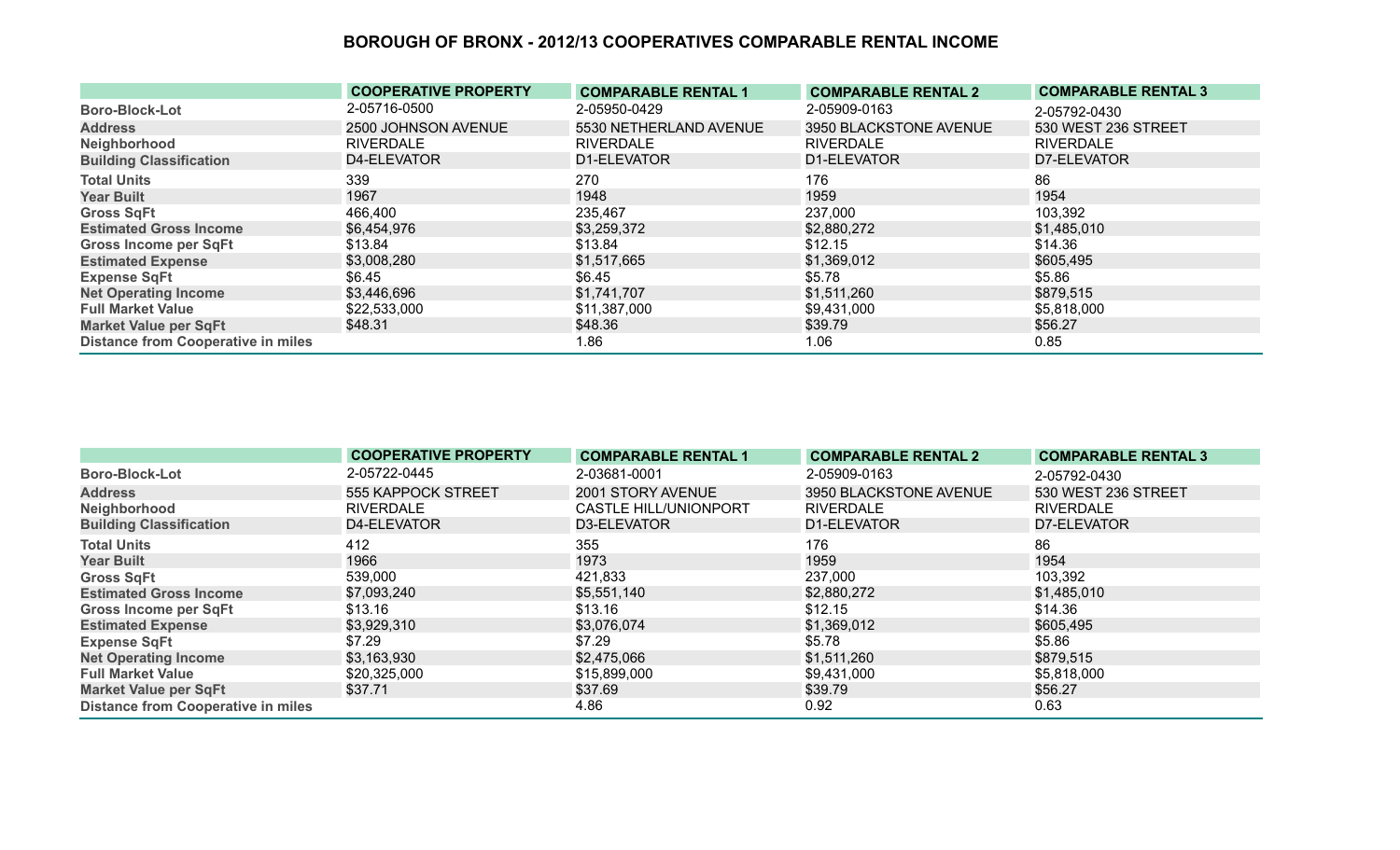|                                           | <b>COOPERATIVE PROPERTY</b> | <b>COMPARABLE RENTAL 1</b> | <b>COMPARABLE RENTAL 2</b> | <b>COMPARABLE RENTAL 3</b> |
|-------------------------------------------|-----------------------------|----------------------------|----------------------------|----------------------------|
| <b>Boro-Block-Lot</b>                     | 2-05723-0042                | 2-03115-9021               | 2-05950-0429               |                            |
| <b>Address</b>                            | 60 KNOLLS CRESCENT          | 2481 SOUTHERN BOULEVARD    | 5530 NETHERLAND AVENUE     |                            |
| Neighborhood                              | <b>RIVERDALE</b>            | <b>BELMONT</b>             | <b>RIVERDALE</b>           |                            |
| <b>Building Classification</b>            | D4-ELEVATOR                 | D3-ELEVATOR                | D1-ELEVATOR                |                            |
| <b>Total Units</b>                        | 244                         | 311                        | 270                        |                            |
| <b>Year Built</b>                         | 1953                        | 1975                       | 1948                       |                            |
| <b>Gross SqFt</b>                         | 237,800                     | 249,600                    | 235,467                    |                            |
| <b>Estimated Gross Income</b>             | \$3,122,314                 | \$3,100,215                | \$3,259,372                |                            |
| <b>Gross Income per SqFt</b>              | \$13.13                     | \$12.42                    | \$13.84                    |                            |
| <b>Estimated Expense</b>                  | \$1,562,346                 | \$1,668,279                | \$1,517,665                |                            |
| <b>Expense SqFt</b>                       | \$6.57                      | \$6.68                     | \$6.45                     |                            |
| <b>Net Operating Income</b>               | \$1,559,968                 | \$1,431,936                | \$1,741,707                |                            |
| <b>Full Market Value</b>                  | \$10,012,000                | \$9,006,000                | \$11,387,000               |                            |
| <b>Market Value per SqFt</b>              | \$42.10                     | \$36.08                    | \$48.36                    |                            |
| <b>Distance from Cooperative in miles</b> |                             | 2.50                       | 1.81                       |                            |

|                                           | <b>COOPERATIVE PROPERTY</b> | <b>COMPARABLE RENTAL 1</b> | <b>COMPARABLE RENTAL 2</b> | <b>COMPARABLE RENTAL 3</b> |
|-------------------------------------------|-----------------------------|----------------------------|----------------------------|----------------------------|
| <b>Boro-Block-Lot</b>                     | 2-05723-0084                | 2-05792-0430               | 2-05732-0941               | 2-05950-0429               |
| <b>Address</b>                            | <b>25 KNOLLS CRESCENT</b>   | 530 WEST 236 STREET        | 2728 HENRY HUDSON PARKWAY  | 5530 NETHERLAND AVENUE     |
| Neighborhood                              | <b>RIVERDALE</b>            | <b>RIVERDALE</b>           | <b>RIVERDALE</b>           | RIVERDALE                  |
| <b>Building Classification</b>            | D4-ELEVATOR                 | D7-ELEVATOR                | D1-ELEVATOR                | D1-ELEVATOR                |
| <b>Total Units</b>                        | 252                         | 86                         | 121                        | 270                        |
| <b>Year Built</b>                         | 1954                        | 1954                       | 1928                       | 1948                       |
| <b>Gross SqFt</b>                         | 247,247                     | 103,392                    | 158,408                    | 235,467                    |
| <b>Estimated Gross Income</b>             | \$3,424,371                 | \$1,485,010                | \$2,193,706                | \$3,259,372                |
| <b>Gross Income per SqFt</b>              | \$13.85                     | \$14.36                    | \$13.85                    | \$13.84                    |
| <b>Estimated Expense</b>                  | \$1,592,271                 | \$605,495                  | \$1,020,645                | \$1,517,665                |
| <b>Expense SqFt</b>                       | \$6.44                      | \$5.86                     | \$6.44                     | \$6.45                     |
| <b>Net Operating Income</b>               | \$1,832,100                 | \$879,515                  | \$1,173,061                | \$1,741,707                |
| <b>Full Market Value</b>                  | \$11,980,000                | \$5,818,000                | \$7,669,000                | \$11,387,000               |
| <b>Market Value per SqFt</b>              | \$48.45                     | \$56.27                    | \$48.41                    | \$48.36                    |
| <b>Distance from Cooperative in miles</b> |                             | 0.73                       | 0.26                       | 1.81                       |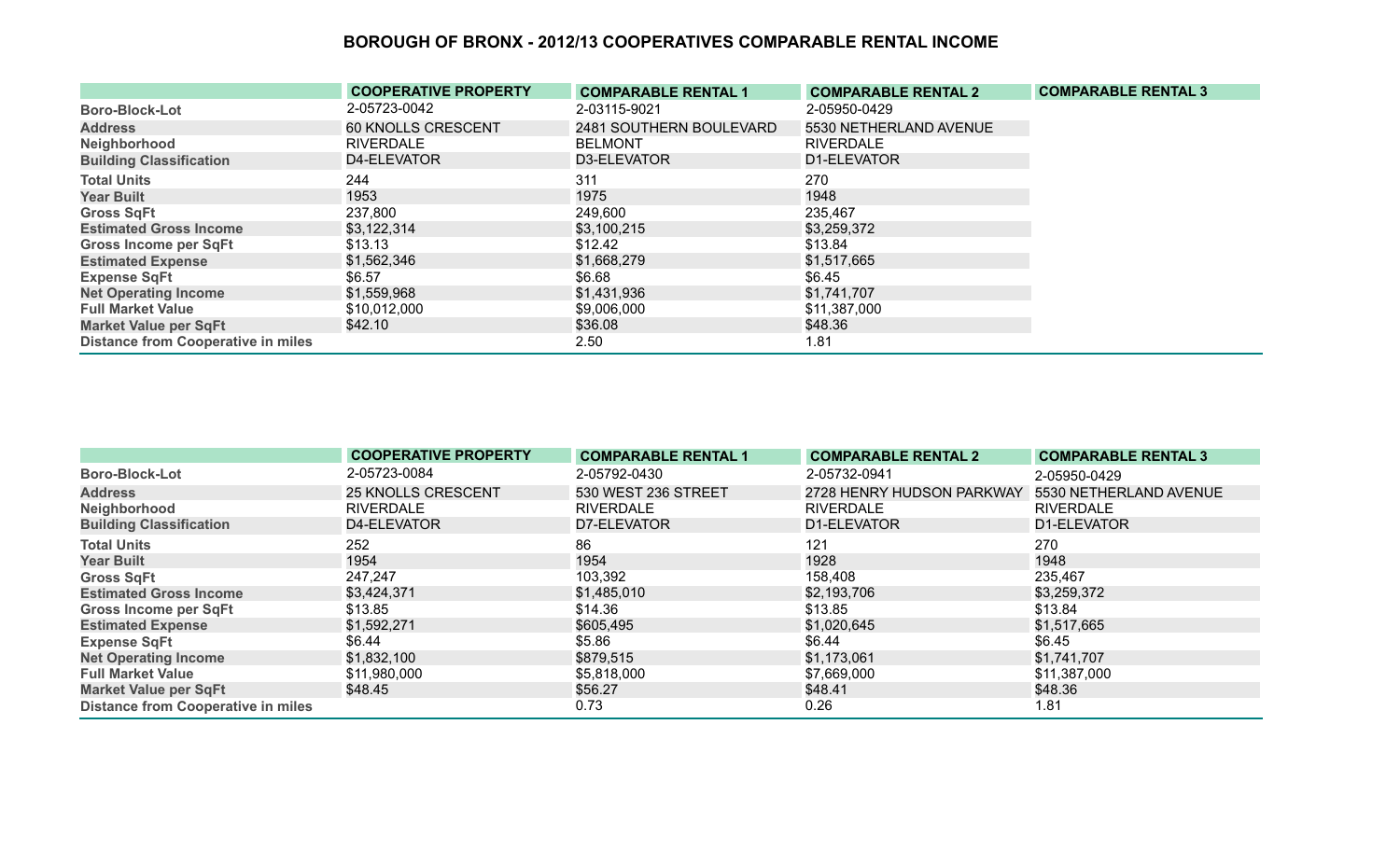|                                           | <b>COOPERATIVE PROPERTY</b> | <b>COMPARABLE RENTAL 1</b>       | <b>COMPARABLE RENTAL 2</b> | <b>COMPARABLE RENTAL 3</b> |
|-------------------------------------------|-----------------------------|----------------------------------|----------------------------|----------------------------|
| <b>Boro-Block-Lot</b>                     | 2-05723-0094                | 2-03214-0074                     | 2-05801-1057               | 2-05801-1054               |
| <b>Address</b>                            | 510 KAPPOCK STREET          | <b>2525 AQUEDUCT AVENUE WEST</b> | 4652 MANHATTAN COLLEGE PK  | 215 WEST 242 STREET        |
| Neighborhood                              | <b>RIVERDALE</b>            | KINGSBRIDGE HTS/UNIV HTS         | VAN CORTLANDT PARK         | <b>VAN CORTLANDT PARK</b>  |
| <b>Building Classification</b>            | C6-WALK-UP                  | C1-WALK-UP                       | C1-WALK-UP                 | C1-WALK-UP                 |
| <b>Total Units</b>                        | 34                          | 51                               | 33                         | 33                         |
| <b>Year Built</b>                         | 1948                        | 1923                             | 1923                       | 1923                       |
| <b>Gross SqFt</b>                         | 43,000                      | 42,790                           | 24,544                     | 21,660                     |
| <b>Estimated Gross Income</b>             | \$633,390                   | \$630,293                        | \$345,064                  | \$345,064                  |
| <b>Gross Income per SqFt</b>              | \$14.73                     | \$14.73                          | \$14.06                    | \$15.93                    |
| <b>Estimated Expense</b>                  | \$344,860                   | \$343,360                        | \$190,904                  | \$186,005                  |
| <b>Expense SqFt</b>                       | \$8.02                      | \$8.02                           | \$7.78                     | \$8.59                     |
| <b>Net Operating Income</b>               | \$288,530                   | \$286,933                        | \$154,160                  | \$159,059                  |
| <b>Full Market Value</b>                  | \$1,924,000                 | \$1,416,000                      | \$1,013,000                | \$1,086,000                |
| <b>Market Value per SqFt</b>              | \$44.74                     | \$33.09                          | \$41.27                    | \$50.14                    |
| <b>Distance from Cooperative in miles</b> |                             | 1.22                             | 1.29                       | 1.29                       |

|                                           | <b>COOPERATIVE PROPERTY</b> | <b>COMPARABLE RENTAL 1</b> | <b>COMPARABLE RENTAL 2</b> | <b>COMPARABLE RENTAL 3</b> |
|-------------------------------------------|-----------------------------|----------------------------|----------------------------|----------------------------|
| <b>Boro-Block-Lot</b>                     | 2-05724-0685                | 2-05792-0430               | 2-03248-0150               | 2-05732-0924               |
| <b>Address</b>                            | 601 KAPPOCK STREET          | 530 WEST 236 STREET        | 2710 SEDGWICK AVENUE       | 2700 HENRY HUDSON PARKWAY  |
| Neighborhood                              | <b>RIVERDALE</b>            | <b>RIVERDALE</b>           | KINGSBRIDGE/JEROME PARK    | <b>RIVERDALE</b>           |
| <b>Building Classification</b>            | D4-ELEVATOR                 | D7-ELEVATOR                | D1-ELEVATOR                | D1-ELEVATOR                |
| <b>Total Units</b>                        | 100                         | 86                         | 102                        | 78                         |
| <b>Year Built</b>                         | 1960                        | 1954                       | 1924                       | 1955                       |
| <b>Gross SqFt</b>                         | 129,600                     | 103,392                    | 107,195                    | 108,955                    |
| <b>Estimated Gross Income</b>             | \$1,644,624                 | \$1,485,010                | \$1,360,540                | \$1,294,292                |
| <b>Gross Income per SqFt</b>              | \$12.69                     | \$14.36                    | \$12.69                    | \$11.88                    |
| <b>Estimated Expense</b>                  | \$838,512                   | \$605,495                  | \$693,875                  | \$540,507                  |
| <b>Expense SqFt</b>                       | \$6.47                      | \$5.86                     | \$6.47                     | \$4.96                     |
| <b>Net Operating Income</b>               | \$806,112                   | \$879,515                  | \$666,665                  | \$753,785                  |
| <b>Full Market Value</b>                  | \$5,113,000                 | \$5,818,000                | \$3,248,000                | \$3,775,000                |
| <b>Market Value per SqFt</b>              | \$39.45                     | \$56.27                    | \$30.30                    | \$34.65                    |
| <b>Distance from Cooperative in miles</b> |                             | 0.58                       | 1.12                       | 0.15                       |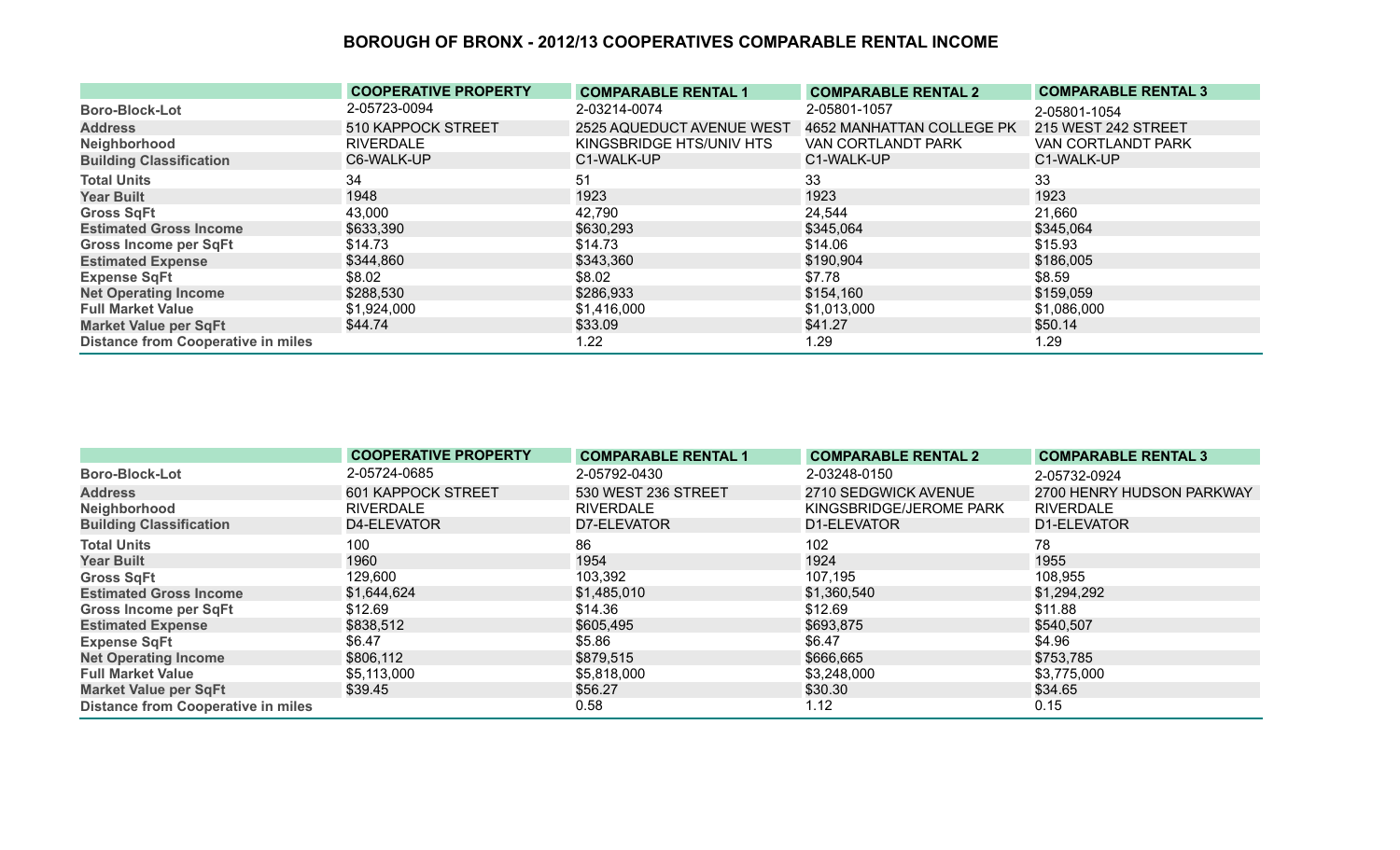|                                           | <b>COOPERATIVE PROPERTY</b> | <b>COMPARABLE RENTAL 1</b> | <b>COMPARABLE RENTAL 2</b> | <b>COMPARABLE RENTAL 3</b> |
|-------------------------------------------|-----------------------------|----------------------------|----------------------------|----------------------------|
| <b>Boro-Block-Lot</b>                     | 2-05725-0767                | 2-05814-1195               | 2-05732-0924               |                            |
| <b>Address</b>                            | 609 KAPPOCK STREET          | 6141 BROADWAY              | 2700 HENRY HUDSON PARKWAY  |                            |
| Neighborhood                              | <b>RIVERDALE</b>            | <b>FIELDSTON</b>           | <b>RIVERDALE</b>           |                            |
| <b>Building Classification</b>            | D4-ELEVATOR                 | D1-ELEVATOR                | D1-ELEVATOR                |                            |
| <b>Total Units</b>                        | 66                          | 86                         | 78                         |                            |
| <b>Year Built</b>                         | 1962                        | 1962                       | 1955                       |                            |
| <b>Gross SqFt</b>                         | 82,500                      | 90,000                     | 108,955                    |                            |
| <b>Estimated Gross Income</b>             | \$935,550                   | \$971,692                  | \$1,294,292                |                            |
| <b>Gross Income per SqFt</b>              | \$11.34                     | \$10.80                    | \$11.88                    |                            |
| <b>Estimated Expense</b>                  | \$456,225                   | \$549,439                  | \$540,507                  |                            |
| <b>Expense SqFt</b>                       | \$5.53                      | \$6.10                     | \$4.96                     |                            |
| <b>Net Operating Income</b>               | \$479,325                   | \$422,253                  | \$753,785                  |                            |
| <b>Full Market Value</b>                  | \$2,910,000                 | \$2,513,000                | \$3,775,000                |                            |
| <b>Market Value per SqFt</b>              | \$35.27                     | \$27.92                    | \$34.65                    |                            |
| <b>Distance from Cooperative in miles</b> |                             | 1.34                       | 0.09                       |                            |

|                                           | <b>COOPERATIVE PROPERTY</b> | <b>COMPARABLE RENTAL 1</b> | <b>COMPARABLE RENTAL 2</b> | <b>COMPARABLE RENTAL 3</b> |
|-------------------------------------------|-----------------------------|----------------------------|----------------------------|----------------------------|
| <b>Boro-Block-Lot</b>                     | 2-05725-0776                | 2-05792-0430               | 2-03248-0150               | 2-05732-0924               |
| <b>Address</b>                            | <b>629 KAPPOCK STREET</b>   | 530 WEST 236 STREET        | 2710 SEDGWICK AVENUE       | 2700 HENRY HUDSON PARKWAY  |
| Neighborhood                              | <b>RIVERDALE</b>            | <b>RIVERDALE</b>           | KINGSBRIDGE/JEROME PARK    | <b>RIVERDALE</b>           |
| <b>Building Classification</b>            | D4-ELEVATOR                 | D7-ELEVATOR                | D1-ELEVATOR                | D1-ELEVATOR                |
| <b>Total Units</b>                        | 100                         | 86                         | 102                        | 78                         |
| <b>Year Built</b>                         | 1961                        | 1954                       | 1924                       | 1955                       |
| <b>Gross SqFt</b>                         | 130,570                     | 103,392                    | 107,195                    | 108,955                    |
| <b>Estimated Gross Income</b>             | \$1,656,933                 | \$1,485,010                | \$1,360,540                | \$1,294,292                |
| <b>Gross Income per SqFt</b>              | \$12.69                     | \$14.36                    | \$12.69                    | \$11.88                    |
| <b>Estimated Expense</b>                  | \$844,788                   | \$605,495                  | \$693,875                  | \$540,507                  |
| <b>Expense SqFt</b>                       | \$6.47                      | \$5.86                     | \$6.47                     | \$4.96                     |
| <b>Net Operating Income</b>               | \$812,145                   | \$879,515                  | \$666,665                  | \$753,785                  |
| <b>Full Market Value</b>                  | \$5,151,000                 | \$5,818,000                | \$3,248,000                | \$3,775,000                |
| <b>Market Value per SqFt</b>              | \$39.45                     | \$56.27                    | \$30.30                    | \$34.65                    |
| <b>Distance from Cooperative in miles</b> |                             | 0.57                       | 1.20                       | 0.09                       |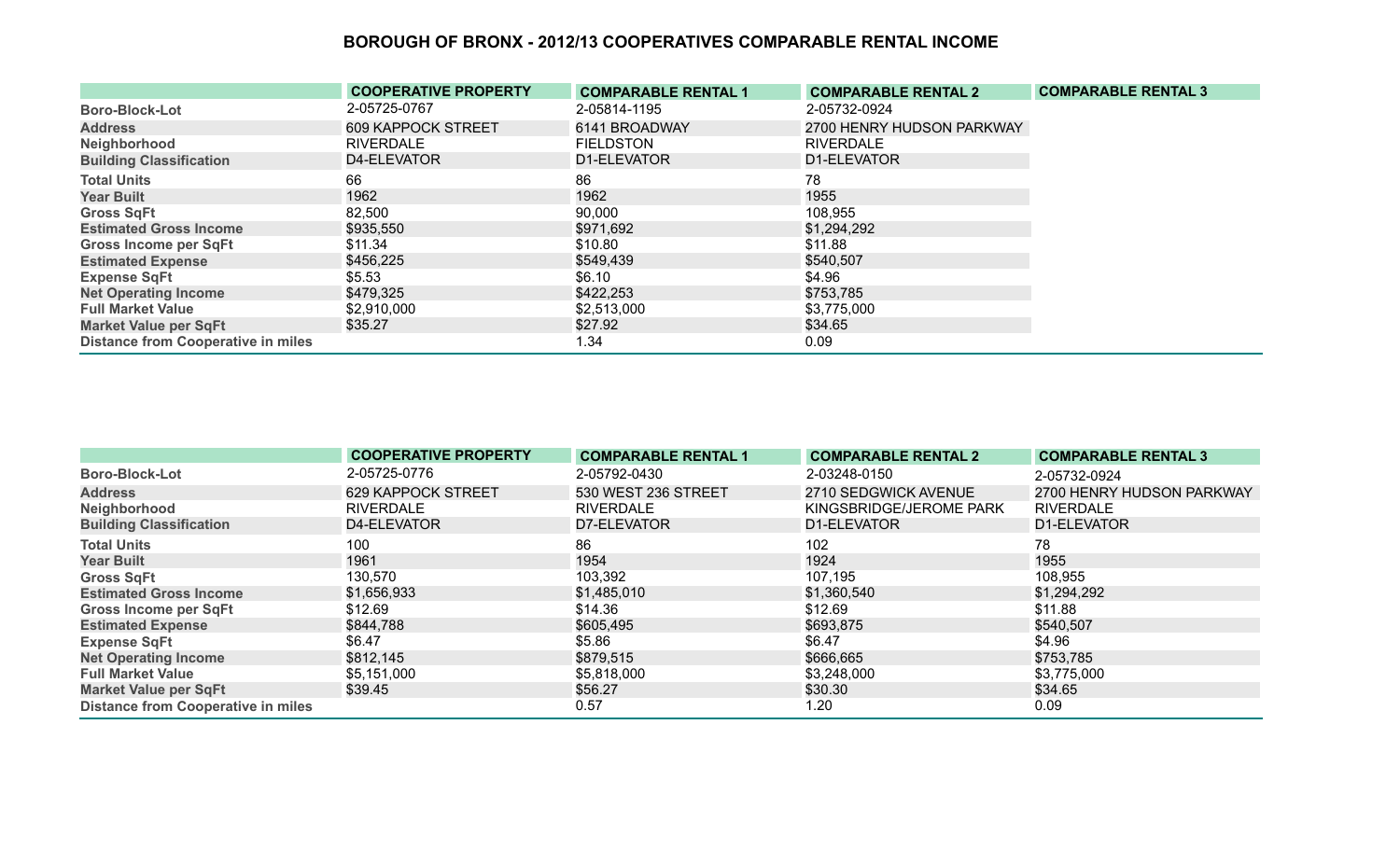|                                           | <b>COOPERATIVE PROPERTY</b> | <b>COMPARABLE RENTAL 1</b> | <b>COMPARABLE RENTAL 2</b> | <b>COMPARABLE RENTAL 3</b> |
|-------------------------------------------|-----------------------------|----------------------------|----------------------------|----------------------------|
| <b>Boro-Block-Lot</b>                     | 2-05726-0673                | 2-05814-1195               | 2-03248-0150               | 2-05746-0567               |
| <b>Address</b>                            | 2750 JOHNSON AVENUE         | 6141 BROADWAY              | 2710 SEDGWICK AVENUE       | 2675 HENRY HUDSON PARKWAY  |
| Neighborhood                              | RIVERDALE                   | <b>FIELDSTON</b>           | KINGSBRIDGE/JEROME PARK    | <b>RIVERDALE</b>           |
| <b>Building Classification</b>            | D4-ELEVATOR                 | D1-ELEVATOR                | D1-ELEVATOR                | D1-ELEVATOR                |
| <b>Total Units</b>                        | 78                          | 86                         | 102                        | 78                         |
| <b>Year Built</b>                         | 1964                        | 1962                       | 1924                       | 1951                       |
| <b>Gross SqFt</b>                         | 93,060                      | 90,000                     | 107,195                    | 92,782                     |
| <b>Estimated Gross Income</b>             | \$1,173,487                 | \$971,692                  | \$1,360,540                | \$1,170,050                |
| Gross Income per SqFt                     | \$12.61                     | \$10.80                    | \$12.69                    | \$12.61                    |
| <b>Estimated Expense</b>                  | \$586,278                   | \$549,439                  | \$693,875                  | \$584,468                  |
| <b>Expense SqFt</b>                       | \$6.30                      | \$6.10                     | \$6.47                     | \$6.30                     |
| <b>Net Operating Income</b>               | \$587,209                   | \$422,253                  | \$666,665                  | \$585,582                  |
| <b>Full Market Value</b>                  | \$3,716,000                 | \$2,513,000                | \$3,248,000                | \$3,704,000                |
| Market Value per SqFt                     | \$39.93                     | \$27.92                    | \$30.30                    | \$39.92                    |
| <b>Distance from Cooperative in miles</b> |                             | 1.19                       | 1.02                       | 0.35                       |

|                                           | <b>COOPERATIVE PROPERTY</b> | <b>COMPARABLE RENTAL 1</b> | <b>COMPARABLE RENTAL 2</b> | <b>COMPARABLE RENTAL 3</b> |
|-------------------------------------------|-----------------------------|----------------------------|----------------------------|----------------------------|
| <b>Boro-Block-Lot</b>                     | 2-05736-0006                | 2-05796-0129               | 2-05784-0340               |                            |
| <b>Address</b>                            | 3050 FAIRFIELD AVENUE       | 3660 OXFORD AVENUE         | 500 WEST 235 STREET        |                            |
| Neighborhood                              | <b>RIVERDALE</b>            | <b>RIVERDALE</b>           | KINGSBRIDGE/JEROME PARK    |                            |
| <b>Building Classification</b>            | <b>D4-ELEVATOR</b>          | D3-ELEVATOR                | D1-ELEVATOR                |                            |
| <b>Total Units</b>                        | 73                          | 77                         | 87                         |                            |
| <b>Year Built</b>                         | 1958                        | 1967                       | 1954                       |                            |
| <b>Gross SqFt</b>                         | 111,000                     | 106,934                    | 92,600                     |                            |
| <b>Estimated Gross Income</b>             | \$1,417,470                 | \$1,293,459                | \$1,243,727                |                            |
| Gross Income per SqFt                     | \$12.77                     | \$12.10                    | \$13.43                    |                            |
| <b>Estimated Expense</b>                  | \$671,550                   | \$659,664                  | \$547,732                  |                            |
| <b>Expense SqFt</b>                       | \$6.05                      | \$6.17                     | \$5.92                     |                            |
| <b>Net Operating Income</b>               | \$745,920                   | \$633,795                  | \$695,995                  |                            |
| <b>Full Market Value</b>                  | \$4,741,000                 | \$3,949,000                | \$4,503,000                |                            |
| <b>Market Value per SqFt</b>              | \$42.71                     | \$36.93                    | \$48.63                    |                            |
| <b>Distance from Cooperative in miles</b> |                             | 0.46                       | 0.35                       |                            |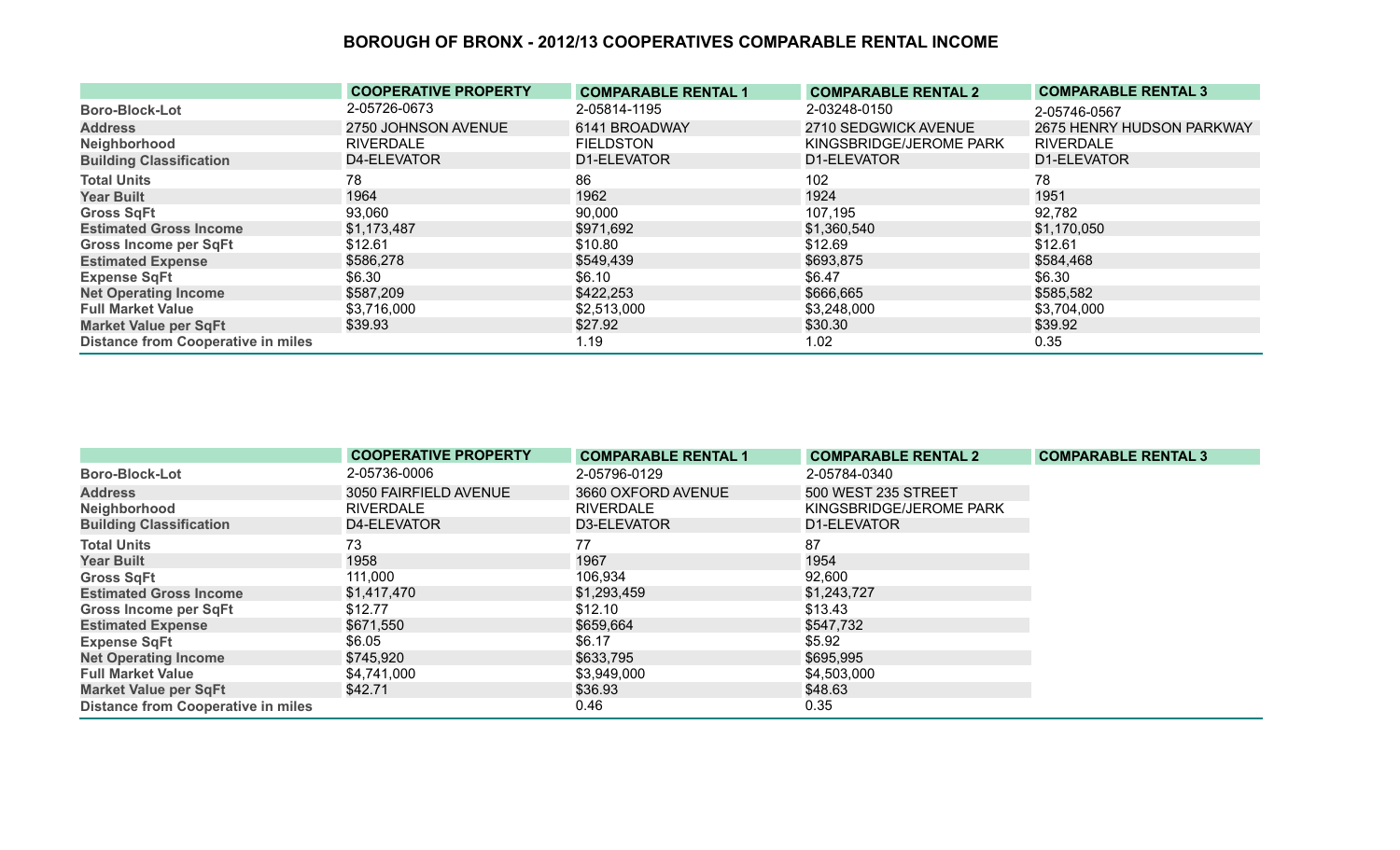|                                           | <b>COOPERATIVE PROPERTY</b> | <b>COMPARABLE RENTAL 1</b> | <b>COMPARABLE RENTAL 2</b> | <b>COMPARABLE RENTAL 3</b> |
|-------------------------------------------|-----------------------------|----------------------------|----------------------------|----------------------------|
| <b>Boro-Block-Lot</b>                     | 2-05737-0061                | 2-05793-0467               | 2-05746-0567               | 2-05787-0154               |
| <b>Address</b>                            | 640 WEST 231 STREET         | 3555 OXFORD AVENUE         | 2675 HENRY HUDSON PARKWAY  | 3300 NETHERLAND AVENUE     |
| Neighborhood                              | <b>RIVERDALE</b>            | <b>RIVERDALE</b>           | <b>RIVERDALE</b>           | <b>RIVERDALE</b>           |
| <b>Building Classification</b>            | D4-ELEVATOR                 | D1-ELEVATOR                | D1-ELEVATOR                | D7-ELEVATOR                |
| <b>Total Units</b>                        | 61                          | 57                         | 78                         | 67                         |
| <b>Year Built</b>                         | 1953                        | 1960                       | 1951                       | 1941                       |
| <b>Gross SqFt</b>                         | 72,800                      | 72,553                     | 92,782                     | 81,880                     |
| <b>Estimated Gross Income</b>             | \$918,008                   | \$958,288                  | \$1,170,050                | \$1,021,331                |
| Gross Income per SqFt                     | \$12.61                     | \$13.21                    | \$12.61                    | \$12.47                    |
| <b>Estimated Expense</b>                  | \$458,640                   | \$335,365                  | \$584,468                  | \$520,879                  |
| <b>Expense SqFt</b>                       | \$6.30                      | \$4.62                     | \$6.30                     | \$6.36                     |
| <b>Net Operating Income</b>               | \$459,368                   | \$622,923                  | \$585,582                  | \$500,452                  |
| <b>Full Market Value</b>                  | \$2,907,000                 | \$4,007,000                | \$3,704,000                | \$1,841,000                |
| <b>Market Value per SqFt</b>              | \$39.93                     | \$55.23                    | \$39.92                    | \$22.48                    |
| <b>Distance from Cooperative in miles</b> |                             | 0.37                       | 0.20                       | 0.25                       |

|                                           | <b>COOPERATIVE PROPERTY</b> | <b>COMPARABLE RENTAL 1</b> | <b>COMPARABLE RENTAL 2</b> | <b>COMPARABLE RENTAL 3</b> |
|-------------------------------------------|-----------------------------|----------------------------|----------------------------|----------------------------|
| <b>Boro-Block-Lot</b>                     | 2-05738-0353                | 2-03248-0150               | 2-05814-1195               |                            |
| <b>Address</b>                            | 3015 RIVERDALE AVENUE       | 2710 SEDGWICK AVENUE       | 6141 BROADWAY              |                            |
| Neighborhood                              | <b>RIVERDALE</b>            | KINGSBRIDGE/JEROME PARK    | <b>FIELDSTON</b>           |                            |
| <b>Building Classification</b>            | D4-ELEVATOR                 | D1-ELEVATOR                | D1-ELEVATOR                |                            |
| <b>Total Units</b>                        | 121                         | 102                        | 86                         |                            |
| <b>Year Built</b>                         | 1941                        | 1924                       | 1962                       |                            |
| <b>Gross SqFt</b>                         | 125,148                     | 107,195                    | 90,000                     |                            |
| <b>Estimated Gross Income</b>             | \$1,470,489                 | \$1,360,540                | \$971,692                  |                            |
| <b>Gross Income per SqFt</b>              | \$11.75                     | \$12.69                    | \$10.80                    |                            |
| <b>Estimated Expense</b>                  | \$787,181                   | \$693,875                  | \$549,439                  |                            |
| <b>Expense SqFt</b>                       | \$6.29                      | \$6.47                     | \$6.10                     |                            |
| <b>Net Operating Income</b>               | \$683,308                   | \$666,665                  | \$422,253                  |                            |
| <b>Full Market Value</b>                  | \$4,208,000                 | \$3,248,000                | \$2,513,000                |                            |
| <b>Market Value per SqFt</b>              | \$33.62                     | \$30.30                    | \$27.92                    |                            |
| <b>Distance from Cooperative in miles</b> |                             | 1.08                       | 1.04                       |                            |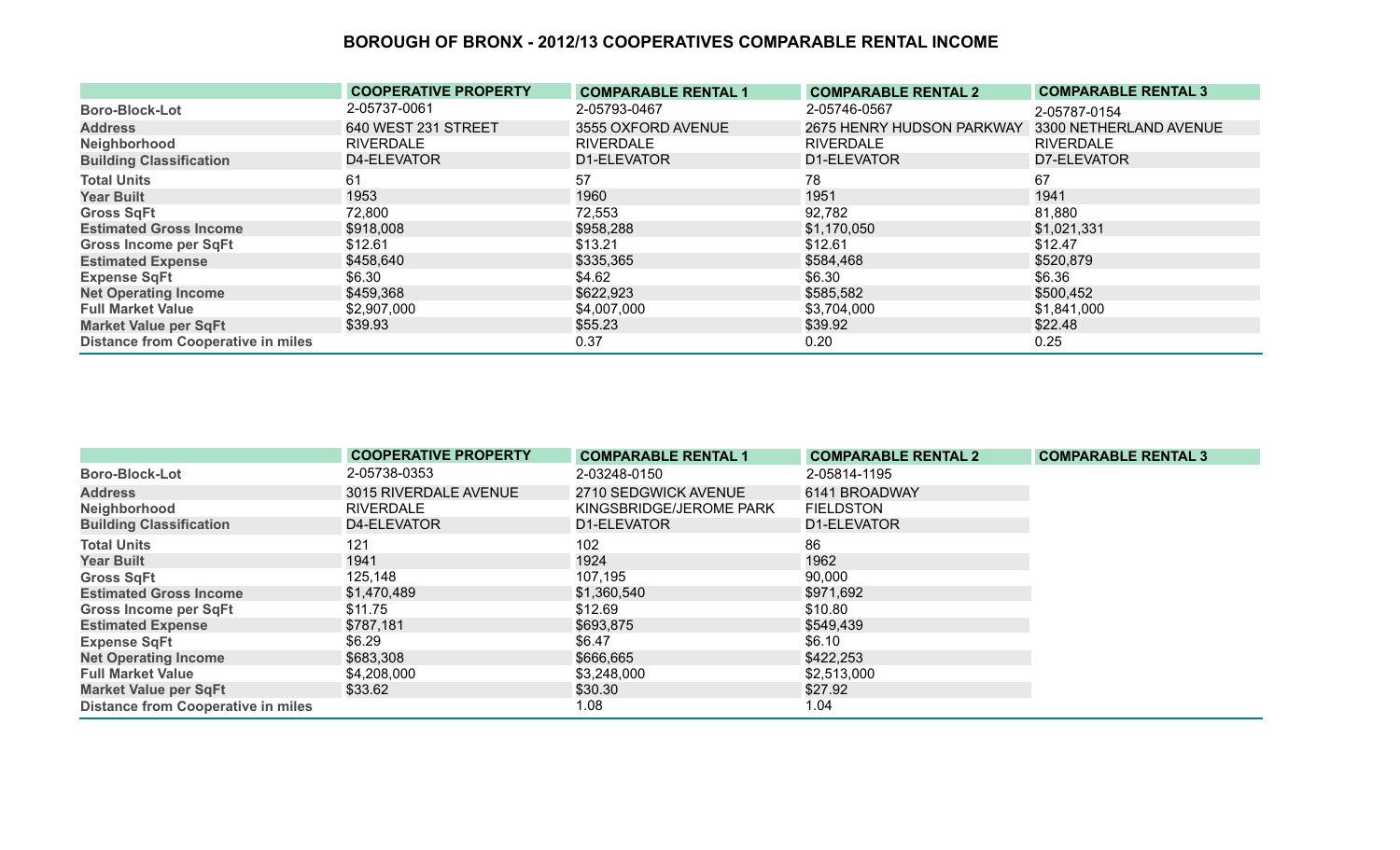|                                           | <b>COOPERATIVE PROPERTY</b> | <b>COMPARABLE RENTAL 1</b> | <b>COMPARABLE RENTAL 2</b> | <b>COMPARABLE RENTAL 3</b> |
|-------------------------------------------|-----------------------------|----------------------------|----------------------------|----------------------------|
| <b>Boro-Block-Lot</b>                     | 2-05738-0366                | 2-03318-0158               | 2-05793-0467               | 2-03314-0062               |
| <b>Address</b>                            | 3030 JOHNSON AVENUE         | 2725 CRESTON AVENUE        | 3555 OXFORD AVENUE         | 2675 GRAND CONCOURSE       |
| Neighborhood                              | <b>RIVERDALE</b>            | BEDFORD PARK/NORWOOD       | <b>RIVERDALE</b>           | BEDFORD PARK/NORWOOD       |
| <b>Building Classification</b>            | D4-ELEVATOR                 | D1-ELEVATOR                | D1-ELEVATOR                | D7-ELEVATOR                |
| <b>Total Units</b>                        | 60                          | 30                         | 57                         | 48                         |
| <b>Year Built</b>                         | 1966                        | 1965                       | 1960                       | 1952                       |
| <b>Gross SqFt</b>                         | 64,310                      | 22,842                     | 72,553                     | 38,388                     |
| <b>Estimated Gross Income</b>             | \$806,447                   | \$286,427                  | \$958,288                  | \$472,951                  |
| <b>Gross Income per SqFt</b>              | \$12.54                     | \$12.54                    | \$13.21                    | \$12.32                    |
| <b>Estimated Expense</b>                  | \$411,584                   | \$146,078                  | \$335,365                  | \$260,246                  |
| <b>Expense SqFt</b>                       | \$6.40                      | \$6.40                     | \$4.62                     | \$6.78                     |
| <b>Net Operating Income</b>               | \$394,863                   | \$140,349                  | \$622,923                  | \$212,705                  |
| <b>Full Market Value</b>                  | \$2,494,000                 | \$742,000                  | \$4,007,000                | \$1,334,000                |
| <b>Market Value per SqFt</b>              | \$38.78                     | \$32.48                    | \$55.23                    | \$34.75                    |
| <b>Distance from Cooperative in miles</b> |                             | 1.20                       | 0.28                       | 1.30                       |

|                                           | <b>COOPERATIVE PROPERTY</b> | <b>COMPARABLE RENTAL 1</b> | <b>COMPARABLE RENTAL 2</b> | <b>COMPARABLE RENTAL 3</b> |
|-------------------------------------------|-----------------------------|----------------------------|----------------------------|----------------------------|
| <b>Boro-Block-Lot</b>                     | 2-05739-0257                | 2-05760-0112               | 2-03248-0150               | 2-05732-0924               |
| <b>Address</b>                            | 3135 JOHNSON AVENUE         | 3424 KINGSBRIDGE AVENUE    | 2710 SEDGWICK AVENUE       | 2700 HENRY HUDSON PARKWAY  |
| Neighborhood                              | <b>RIVERDALE</b>            | KINGSBRIDGE/JEROME PARK    | KINGSBRIDGE/JEROME PARK    | <b>RIVERDALE</b>           |
| <b>Building Classification</b>            | D4-ELEVATOR                 | D3-ELEVATOR                | D1-ELEVATOR                | D1-ELEVATOR                |
| <b>Total Units</b>                        | 122                         | 138                        | 102                        | 78                         |
| <b>Year Built</b>                         | 1953                        | 1962                       | 1924                       | 1955                       |
| <b>Gross SqFt</b>                         | 141,721                     | 128,500                    | 107,195                    | 108,955                    |
| <b>Estimated Gross Income</b>             | \$1,798,439                 | \$1,707,199                | \$1,360,540                | \$1,294,292                |
| <b>Gross Income per SqFt</b>              | \$12.69                     | \$13.29                    | \$12.69                    | \$11.88                    |
| <b>Estimated Expense</b>                  | \$916,935                   | \$828,214                  | \$693,875                  | \$540,507                  |
| <b>Expense SqFt</b>                       | \$6.47                      | \$6.45                     | \$6.47                     | \$4.96                     |
| <b>Net Operating Income</b>               | \$881,504                   | \$878,985                  | \$666,665                  | \$753,785                  |
| <b>Full Market Value</b>                  | \$5,591,000                 | \$5,666,000                | \$3,248,000                | \$3,775,000                |
| <b>Market Value per SqFt</b>              | \$39.45                     | \$44.09                    | \$30.30                    | \$34.65                    |
| <b>Distance from Cooperative in miles</b> |                             | 0.43                       | 1.16                       | 0.26                       |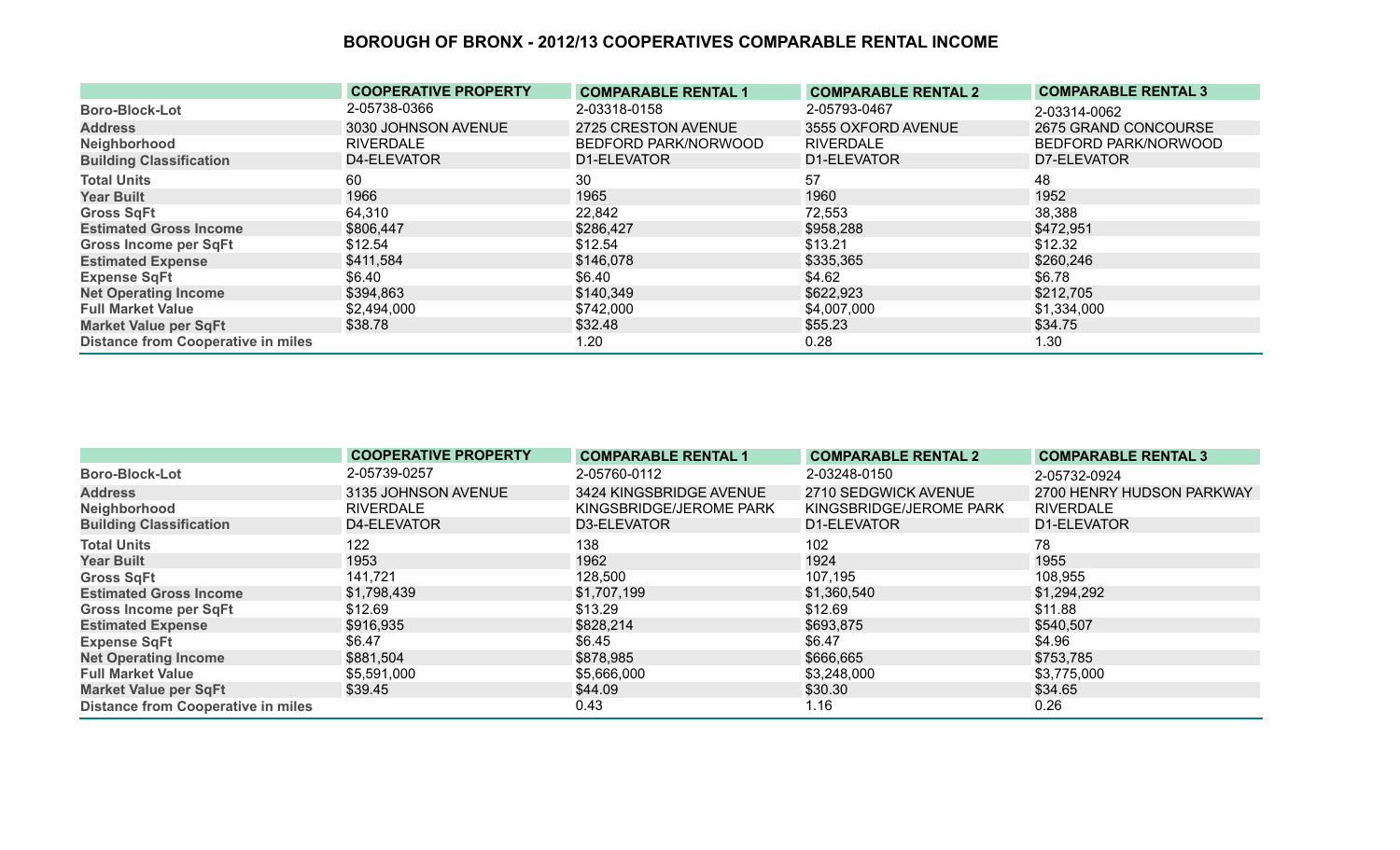|                                           | <b>COOPERATIVE PROPERTY</b> | <b>COMPARABLE RENTAL 1</b> | <b>COMPARABLE RENTAL 2</b> | <b>COMPARABLE RENTAL 3</b> |
|-------------------------------------------|-----------------------------|----------------------------|----------------------------|----------------------------|
| <b>Boro-Block-Lot</b>                     | 2-05742-0120                | 2-03248-0150               | 2-05787-0137               |                            |
| <b>Address</b>                            | 3103 FAIRFIELD AVENUE       | 2710 SEDGWICK AVENUE       | 3220 NETHERLAND AVENUE     |                            |
| Neighborhood                              | <b>RIVERDALE</b>            | KINGSBRIDGE/JEROME PARK    | <b>RIVERDALE</b>           |                            |
| <b>Building Classification</b>            | D4-ELEVATOR                 | D1-ELEVATOR                | D1-ELEVATOR                |                            |
| <b>Total Units</b>                        | 108                         | 102                        | 85                         |                            |
| <b>Year Built</b>                         | 1949                        | 1924                       | 1954                       |                            |
| <b>Gross SqFt</b>                         | 108,700                     | 107,195                    | 100,498                    |                            |
| <b>Estimated Gross Income</b>             | \$1,412,013                 | \$1,360,540                | \$1,335,746                |                            |
| <b>Gross Income per SqFt</b>              | \$12.99                     | \$12.69                    | \$13.29                    |                            |
| <b>Estimated Expense</b>                  | \$636,982                   | \$693,875                  | \$526,854                  |                            |
| <b>Expense SqFt</b>                       | \$5.86                      | \$6.47                     | \$5.24                     |                            |
| <b>Net Operating Income</b>               | \$775,031                   | \$666,665                  | \$808,892                  |                            |
| <b>Full Market Value</b>                  | \$4,956,000                 | \$3,248,000                | \$4,174,000                |                            |
| <b>Market Value per SqFt</b>              | \$45.59                     | \$30.30                    | \$41.53                    |                            |
| <b>Distance from Cooperative in miles</b> |                             | 1.31                       | 0.20                       |                            |

|                                           | <b>COOPERATIVE PROPERTY</b> | <b>COMPARABLE RENTAL 1</b> | <b>COMPARABLE RENTAL 2</b> | <b>COMPARABLE RENTAL 3</b> |
|-------------------------------------------|-----------------------------|----------------------------|----------------------------|----------------------------|
| <b>Boro-Block-Lot</b>                     | 2-05743-0002                | 2-05746-0567               | 2-05787-0154               |                            |
| <b>Address</b>                            | 2530 INDEPENDENCE AVENUE    | 2675 HENRY HUDSON PARKWAY  | 3300 NETHERLAND AVENUE     |                            |
| Neighborhood                              | <b>RIVERDALE</b>            | <b>RIVERDALE</b>           | <b>RIVERDALE</b>           |                            |
| <b>Building Classification</b>            | D4-ELEVATOR                 | D1-ELEVATOR                | D7-ELEVATOR                |                            |
| <b>Total Units</b>                        | 69                          | 78                         | 67                         |                            |
| <b>Year Built</b>                         | 1961                        | 1951                       | 1941                       |                            |
| <b>Gross SqFt</b>                         | 79,296                      | 92,782                     | 81,880                     |                            |
| <b>Estimated Gross Income</b>             | \$994,372                   | \$1,170,050                | \$1,021,331                |                            |
| <b>Gross Income per SqFt</b>              | \$12.54                     | \$12.61                    | \$12.47                    |                            |
| <b>Estimated Expense</b>                  | \$501,944                   | \$584,468                  | \$520,879                  |                            |
| <b>Expense SqFt</b>                       | \$6.33                      | \$6.30                     | \$6.36                     |                            |
| <b>Net Operating Income</b>               | \$492,428                   | \$585,582                  | \$500,452                  |                            |
| <b>Full Market Value</b>                  | \$3,110,000                 | \$3,704,000                | \$1,841,000                |                            |
| <b>Market Value per SqFt</b>              | \$39.22                     | \$39.92                    | \$22.48                    |                            |
| <b>Distance from Cooperative in miles</b> |                             | 0.18                       | 0.63                       |                            |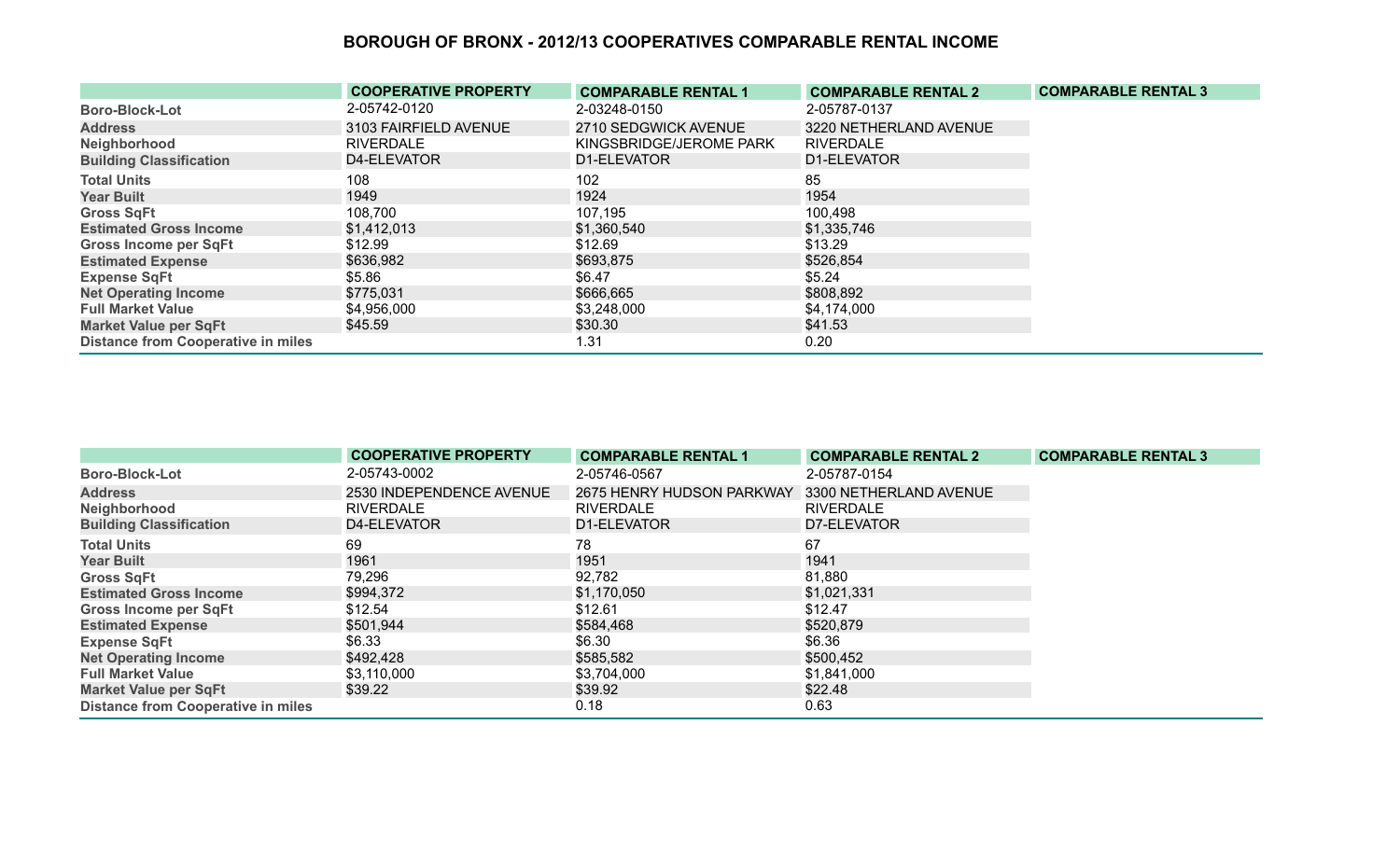|                                           | <b>COOPERATIVE PROPERTY</b> | <b>COMPARABLE RENTAL 1</b> | <b>COMPARABLE RENTAL 2</b> | <b>COMPARABLE RENTAL 3</b> |
|-------------------------------------------|-----------------------------|----------------------------|----------------------------|----------------------------|
| <b>Boro-Block-Lot</b>                     | 2-05743-0198                | 2-05814-1195               | 2-05746-0567               | 2-05787-0154               |
| <b>Address</b>                            | 2390 PALISADE AVENUE        | 6141 BROADWAY              | 2675 HENRY HUDSON PARKWAY  | 3300 NETHERLAND AVENUE     |
| Neighborhood                              | <b>RIVERDALE</b>            | <b>FIELDSTON</b>           | <b>RIVERDALE</b>           | <b>RIVERDALE</b>           |
| <b>Building Classification</b>            | D4-ELEVATOR                 | D1-ELEVATOR                | D1-ELEVATOR                | D7-ELEVATOR                |
| <b>Total Units</b>                        | 60                          | 86                         | 78                         | 67                         |
| <b>Year Built</b>                         | 1964                        | 1962                       | 1951                       | 1941                       |
| <b>Gross SqFt</b>                         | 80,214                      | 90,000                     | 92,782                     | 81,880                     |
| <b>Estimated Gross Income</b>             | \$1,000,269                 | \$971,692                  | \$1,170,050                | \$1,021,331                |
| Gross Income per SqFt                     | \$12.47                     | \$10.80                    | \$12.61                    | \$12.47                    |
| <b>Estimated Expense</b>                  | \$510,161                   | \$549,439                  | \$584,468                  | \$520,879                  |
| <b>Expense SqFt</b>                       | \$6.36                      | \$6.10                     | \$6.30                     | \$6.36                     |
| <b>Net Operating Income</b>               | \$490,108                   | \$422,253                  | \$585,582                  | \$500,452                  |
| <b>Full Market Value</b>                  | \$3,089,000                 | \$2,513,000                | \$3,704,000                | \$1,841,000                |
| <b>Market Value per SqFt</b>              | \$38.51                     | \$27.92                    | \$39.92                    | \$22.48                    |
| <b>Distance from Cooperative in miles</b> |                             | 1.48                       | 0.12                       | 0.57                       |

|                                           | <b>COOPERATIVE PROPERTY</b> | <b>COMPARABLE RENTAL 1</b>                       | <b>COMPARABLE RENTAL 2</b> | <b>COMPARABLE RENTAL 3</b> |
|-------------------------------------------|-----------------------------|--------------------------------------------------|----------------------------|----------------------------|
| <b>Boro-Block-Lot</b>                     | 2-05743-0203                | 2-05789-0024                                     | 2-05909-0163               | 2-05732-0924               |
| <b>Address</b>                            | 2550 INDEPENDENCE AVENUE    | 3240 HENRY HUDSON PARKWAY 3950 BLACKSTONE AVENUE |                            | 2700 HENRY HUDSON PARKWAY  |
| Neighborhood                              | RIVERDALE                   | <b>RIVERDALE</b>                                 | <b>RIVERDALE</b>           | <b>RIVERDALE</b>           |
| <b>Building Classification</b>            | D4-ELEVATOR                 | D1-ELEVATOR                                      | D1-ELEVATOR                | D1-ELEVATOR                |
| <b>Total Units</b>                        | 142                         | 108                                              | 176                        | 78                         |
| <b>Year Built</b>                         | 1959                        | 1938                                             | 1959                       | 1955                       |
| <b>Gross SqFt</b>                         | 200,314                     | 163,197                                          | 237,000                    | 108,955                    |
| <b>Estimated Gross Income</b>             | \$2,433,815                 | \$2,077,373                                      | \$2,880,272                | \$1,294,292                |
| <b>Gross Income per SqFt</b>              | \$12.15                     | \$12.73                                          | \$12.15                    | \$11.88                    |
| <b>Estimated Expense</b>                  | \$1,157,815                 | \$922,246                                        | \$1,369,012                | \$540,507                  |
| <b>Expense SqFt</b>                       | \$5.78                      | \$5.65                                           | \$5.78                     | \$4.96                     |
| <b>Net Operating Income</b>               | \$1,276,000                 | \$1,155,127                                      | \$1,511,260                | \$753,785                  |
| <b>Full Market Value</b>                  | \$7,960,000                 | \$7,335,000                                      | \$9,431,000                | \$3,775,000                |
| <b>Market Value per SqFt</b>              | \$39.74                     | \$44.95                                          | \$39.79                    | \$34.65                    |
| <b>Distance from Cooperative in miles</b> |                             | 0.50                                             | 0.92                       | 0.23                       |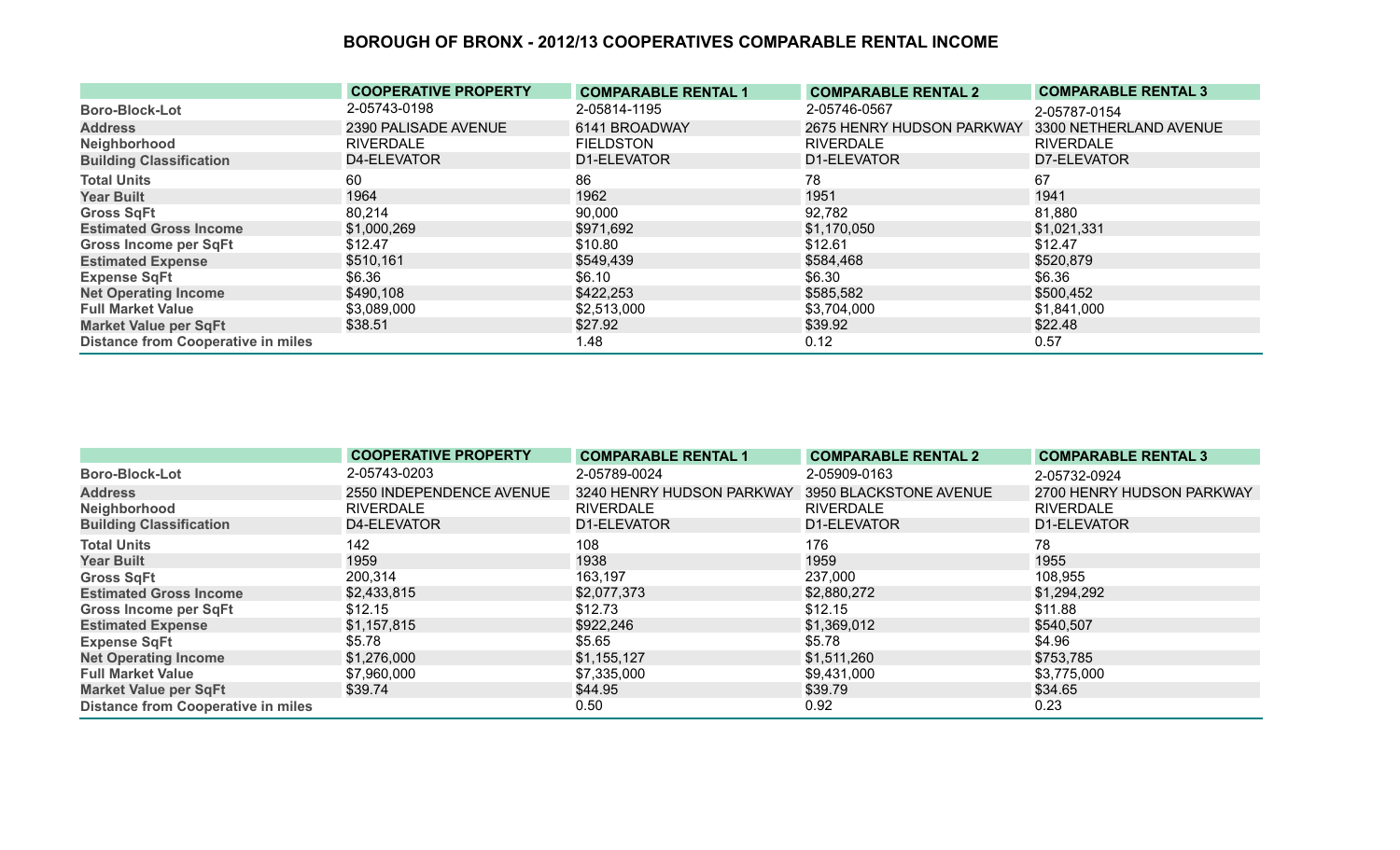|                                           | <b>COOPERATIVE PROPERTY</b> | <b>COMPARABLE RENTAL 1</b> | <b>COMPARABLE RENTAL 2</b> | <b>COMPARABLE RENTAL 3</b> |
|-------------------------------------------|-----------------------------|----------------------------|----------------------------|----------------------------|
| <b>Boro-Block-Lot</b>                     | 2-05744-0048                | 2-05909-0163               | 2-05789-0024               | 2-05732-0924               |
| <b>Address</b>                            | <b>750 KAPPOCK STREET</b>   | 3950 BLACKSTONE AVENUE     | 3240 HENRY HUDSON PARKWAY  | 2700 HENRY HUDSON PARKWAY  |
| Neighborhood                              | RIVERDALE                   | <b>RIVERDALE</b>           | <b>RIVERDALE</b>           | <b>RIVERDALE</b>           |
| <b>Building Classification</b>            | D4-ELEVATOR                 | D1-ELEVATOR                | D1-ELEVATOR                | D1-ELEVATOR                |
| <b>Total Units</b>                        | 160                         | 176                        | 108                        | 78                         |
| <b>Year Built</b>                         | 1953                        | 1959                       | 1938                       | 1955                       |
| <b>Gross SqFt</b>                         | 209,920                     | 237,000                    | 163,197                    | 108,955                    |
| <b>Estimated Gross Income</b>             | \$2,550,528                 | \$2,880,272                | \$2,077,373                | \$1,294,292                |
| <b>Gross Income per SqFt</b>              | \$12.15                     | \$12.15                    | \$12.73                    | \$11.88                    |
| <b>Estimated Expense</b>                  | \$1,213,338                 | \$1,369,012                | \$922,246                  | \$540,507                  |
| <b>Expense SqFt</b>                       | \$5.78                      | \$5.78                     | \$5.65                     | \$4.96                     |
| <b>Net Operating Income</b>               | \$1,337,190                 | \$1,511,260                | \$1,155,127                | \$753,785                  |
| <b>Full Market Value</b>                  | \$8,342,000                 | \$9,431,000                | \$7,335,000                | \$3,775,000                |
| <b>Market Value per SqFt</b>              | \$39.74                     | \$39.79                    | \$44.95                    | \$34.65                    |
| <b>Distance from Cooperative in miles</b> |                             | 0.87                       | 0.49                       | 0.26                       |

|                                           | <b>COOPERATIVE PROPERTY</b> | <b>COMPARABLE RENTAL 1</b> | <b>COMPARABLE RENTAL 2</b> | <b>COMPARABLE RENTAL 3</b> |
|-------------------------------------------|-----------------------------|----------------------------|----------------------------|----------------------------|
| <b>Boro-Block-Lot</b>                     | 2-05745-0001                | 2-05909-0163               | 2-05792-0430               | 2-03248-0150               |
| <b>Address</b>                            | 2621 PALISADE AVENUE        | 3950 BLACKSTONE AVENUE     | 530 WEST 236 STREET        | 2710 SEDGWICK AVENUE       |
| Neighborhood                              | <b>RIVERDALE</b>            | <b>RIVERDALE</b>           | <b>RIVERDALE</b>           | KINGSBRIDGE/JEROME PARK    |
| <b>Building Classification</b>            | D4-ELEVATOR                 | D1-ELEVATOR                | D7-ELEVATOR                | D1-ELEVATOR                |
| <b>Total Units</b>                        | 180                         | 176                        | 86                         | 102                        |
| <b>Year Built</b>                         | 1962                        | 1959                       | 1954                       | 1924                       |
| <b>Gross SqFt</b>                         | 231,154                     | 237,000                    | 103,392                    | 107,195                    |
| <b>Estimated Gross Income</b>             | \$2,933,344                 | \$2,880,272                | \$1,485,010                | \$1,360,540                |
| <b>Gross Income per SqFt</b>              | \$12.69                     | \$12.15                    | \$14.36                    | \$12.69                    |
| <b>Estimated Expense</b>                  | \$1,495,566                 | \$1,369,012                | \$605,495                  | \$693,875                  |
| <b>Expense SqFt</b>                       | \$6.47                      | \$5.78                     | \$5.86                     | \$6.47                     |
| <b>Net Operating Income</b>               | \$1,437,778                 | \$1,511,260                | \$879,515                  | \$666,665                  |
| <b>Full Market Value</b>                  | \$9,119,000                 | \$9,431,000                | \$5,818,000                | \$3,248,000                |
| <b>Market Value per SqFt</b>              | \$39.45                     | \$39.79                    | \$56.27                    | \$30.30                    |
| <b>Distance from Cooperative in miles</b> |                             | 0.83                       | 0.73                       | 1.51                       |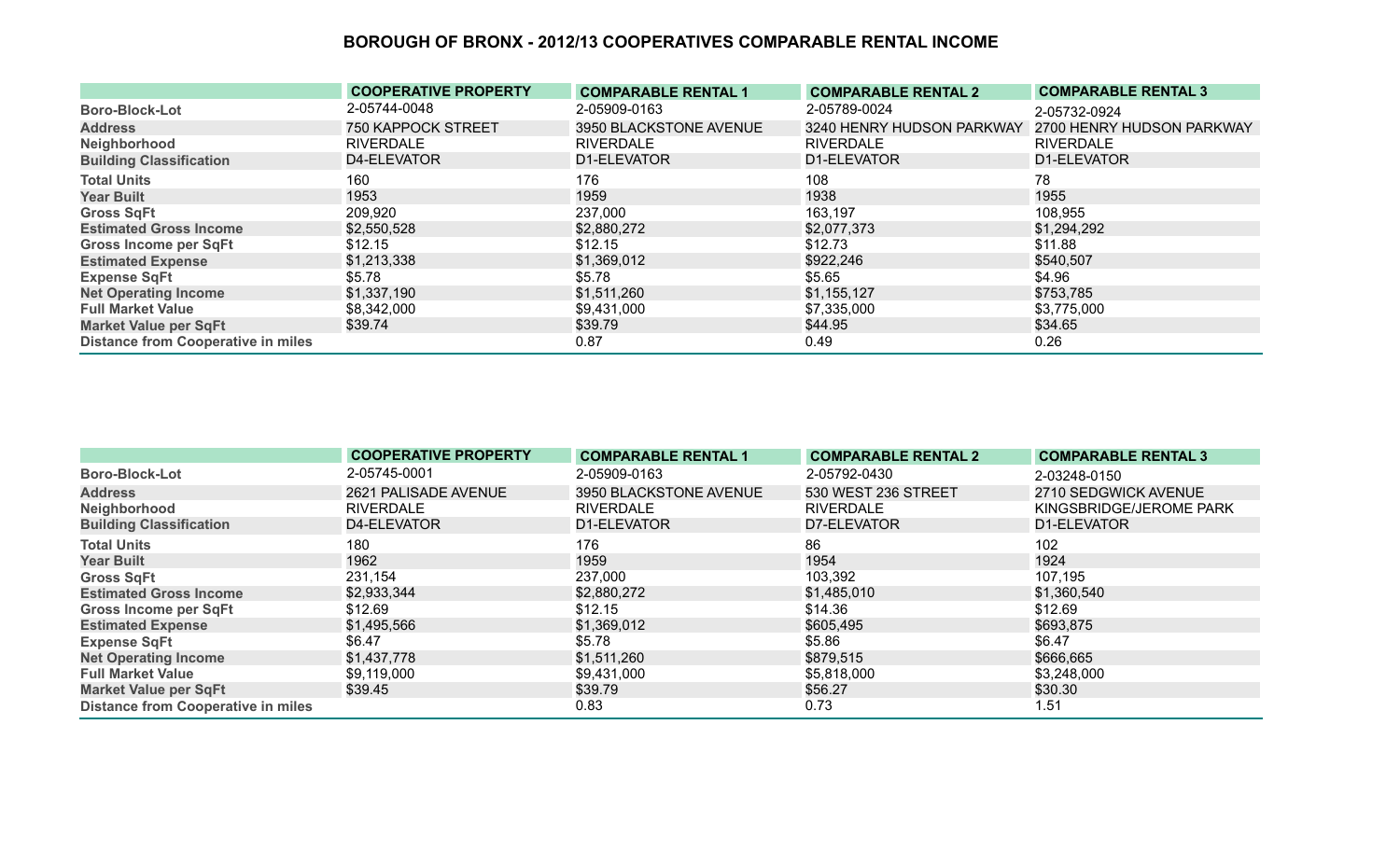|                                           | <b>COOPERATIVE PROPERTY</b> | <b>COMPARABLE RENTAL 1</b> | <b>COMPARABLE RENTAL 2</b> | <b>COMPARABLE RENTAL 3</b> |
|-------------------------------------------|-----------------------------|----------------------------|----------------------------|----------------------------|
| <b>Boro-Block-Lot</b>                     | 2-05745-0012                | 2-05732-0924               | 2-05798-0086               |                            |
| <b>Address</b>                            | 2727 PALISADE AVENUE        | 2700 HENRY HUDSON PARKWAY  | 3640 JOHNSON AVENUE        |                            |
| Neighborhood                              | <b>RIVERDALE</b>            | <b>RIVERDALE</b>           | <b>RIVERDALE</b>           |                            |
| <b>Building Classification</b>            | D4-ELEVATOR                 | D1-ELEVATOR                | D7-ELEVATOR                |                            |
| <b>Total Units</b>                        | 125                         | 78                         | 86                         |                            |
| <b>Year Built</b>                         | 1955                        | 1955                       | 1954                       |                            |
| <b>Gross SqFt</b>                         | 194,730                     | 108,955                    | 120,650                    |                            |
| <b>Estimated Gross Income</b>             | \$2,268,605                 | \$1,294,292                | \$1,376,510                |                            |
| <b>Gross Income per SqFt</b>              | \$11.65                     | \$11.88                    | \$11.41                    |                            |
| <b>Estimated Expense</b>                  | \$1,032,069                 | \$540,507                  | \$679,846                  |                            |
| <b>Expense SqFt</b>                       | \$5.30                      | \$4.96                     | \$5.63                     |                            |
| <b>Net Operating Income</b>               | \$1,236,536                 | \$753,785                  | \$696,664                  |                            |
| <b>Full Market Value</b>                  | \$7,588,000                 | \$3,775,000                | \$3,545,000                |                            |
| <b>Market Value per SqFt</b>              | \$38.97                     | \$34.65                    | \$29.38                    |                            |
| <b>Distance from Cooperative in miles</b> |                             | 0.31                       | 0.72                       |                            |

|                                           | <b>COOPERATIVE PROPERTY</b> | <b>COMPARABLE RENTAL 1</b> | <b>COMPARABLE RENTAL 2</b> | <b>COMPARABLE RENTAL 3</b> |
|-------------------------------------------|-----------------------------|----------------------------|----------------------------|----------------------------|
| <b>Boro-Block-Lot</b>                     | 2-05745-0290                | 2-05801-1057               | 2-03077-0045               |                            |
| <b>Address</b>                            | 2501 PALISADE AVENUE        | 4652 MANHATTAN COLLEGE PK  | 2481 HUGHES AVENUE         |                            |
| Neighborhood                              | <b>RIVERDALE</b>            | VAN CORTLANDT PARK         | <b>BELMONT</b>             |                            |
| <b>Building Classification</b>            | C6-WALK-UP                  | C1-WALK-UP                 | C1-WALK-UP                 |                            |
| <b>Total Units</b>                        | 17                          | 33                         | 12                         |                            |
| <b>Year Built</b>                         | 1927                        | 1923                       | 2007                       |                            |
| <b>Gross SqFt</b>                         | 28,536                      | 24,544                     | 12,000                     |                            |
| <b>Estimated Gross Income</b>             | \$421,477                   | \$345,064                  | \$185,743                  |                            |
| <b>Gross Income per SqFt</b>              | \$14.77                     | \$14.06                    | \$15.48                    |                            |
| <b>Estimated Expense</b>                  | \$219,727                   | \$190,904                  | \$91,366                   |                            |
| <b>Expense SqFt</b>                       | \$7.70                      | \$7.78                     | \$7.61                     |                            |
| <b>Net Operating Income</b>               | \$201,750                   | \$154,160                  | \$94,377                   |                            |
| <b>Full Market Value</b>                  | \$1,347,000                 | \$1,013,000                | \$639,000                  |                            |
| <b>Market Value per SqFt</b>              | \$47.20                     | \$41.27                    | \$53.25                    |                            |
| <b>Distance from Cooperative in miles</b> |                             | 1.29                       | 2.59                       |                            |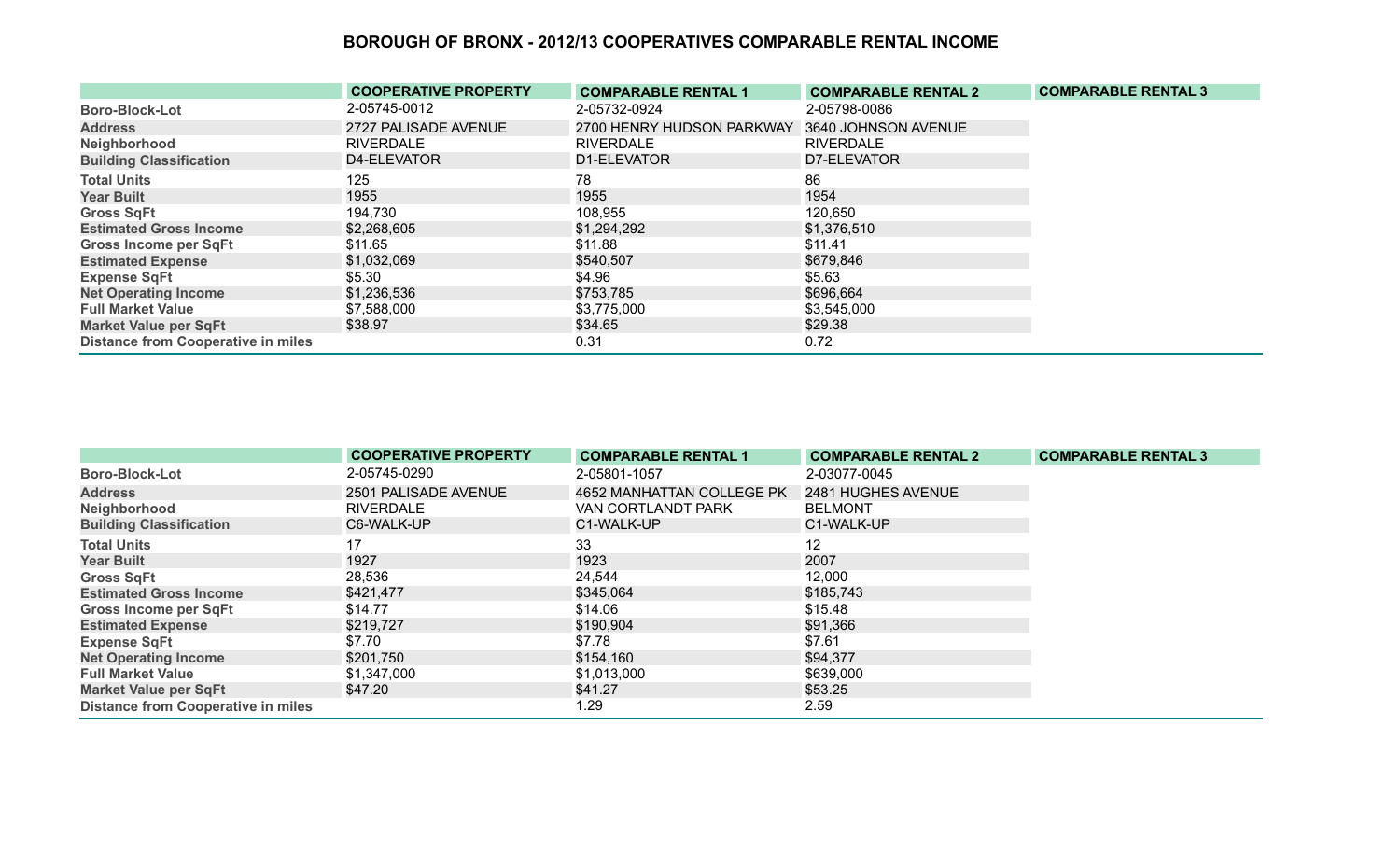|                                           | <b>COOPERATIVE PROPERTY</b> | <b>COMPARABLE RENTAL 1</b> | <b>COMPARABLE RENTAL 2</b> | <b>COMPARABLE RENTAL 3</b> |
|-------------------------------------------|-----------------------------|----------------------------|----------------------------|----------------------------|
| <b>Boro-Block-Lot</b>                     | 2-05745-0305                | 2-05789-0024               | 2-05796-0129               |                            |
| <b>Address</b>                            | 2575 PALISADE AVENUE        | 3240 HENRY HUDSON PARKWAY  | 3660 OXFORD AVENUE         |                            |
| Neighborhood                              | <b>RIVERDALE</b>            | <b>RIVERDALE</b>           | <b>RIVERDALE</b>           |                            |
| <b>Building Classification</b>            | D4-ELEVATOR                 | D1-ELEVATOR                | D3-ELEVATOR                |                            |
| <b>Total Units</b>                        | 143                         | 108                        | 77                         |                            |
| <b>Year Built</b>                         | 1958                        | 1938                       | 1967                       |                            |
| <b>Gross SqFt</b>                         | 168,962                     | 163,197                    | 106,934                    |                            |
| <b>Estimated Gross Income</b>             | \$2,098,508                 | \$2,077,373                | \$1,293,459                |                            |
| <b>Gross Income per SqFt</b>              | \$12.42                     | \$12.73                    | \$12.10                    |                            |
| <b>Estimated Expense</b>                  | \$998,565                   | \$922,246                  | \$659,664                  |                            |
| <b>Expense SqFt</b>                       | \$5.91                      | \$5.65                     | \$6.17                     |                            |
| <b>Net Operating Income</b>               | \$1,099,943                 | \$1,155,127                | \$633,795                  |                            |
| <b>Full Market Value</b>                  | \$6,921,000                 | \$7,335,000                | \$3,949,000                |                            |
| <b>Market Value per SqFt</b>              | \$40.96                     | \$44.95                    | \$36.93                    |                            |
| <b>Distance from Cooperative in miles</b> |                             | 0.49                       | 0.77                       |                            |

|                                           | <b>COOPERATIVE PROPERTY</b> | <b>COMPARABLE RENTAL 1</b> | <b>COMPARABLE RENTAL 2</b> | <b>COMPARABLE RENTAL 3</b> |
|-------------------------------------------|-----------------------------|----------------------------|----------------------------|----------------------------|
| <b>Boro-Block-Lot</b>                     | 2-05746-0584                | 2-05746-0567               | 2-05787-0154               |                            |
| <b>Address</b>                            | 2601 HENRY HUDSON PARKWAY   | 2675 HENRY HUDSON PARKWAY  | 3300 NETHERLAND AVENUE     |                            |
| Neighborhood                              | <b>RIVERDALE</b>            | <b>RIVERDALE</b>           | <b>RIVERDALE</b>           |                            |
| <b>Building Classification</b>            | D4-ELEVATOR                 | D1-ELEVATOR                | D7-ELEVATOR                |                            |
| <b>Total Units</b>                        | 69                          | 78                         | 67                         |                            |
| <b>Year Built</b>                         | 1954                        | 1951                       | 1941                       |                            |
| <b>Gross SqFt</b>                         | 92,171                      | 92,782                     | 81,880                     |                            |
| <b>Estimated Gross Income</b>             | \$1,155,824                 | \$1,170,050                | \$1,021,331                |                            |
| Gross Income per SqFt                     | \$12.54                     | \$12.61                    | \$12.47                    |                            |
| <b>Estimated Expense</b>                  | \$583,442                   | \$584,468                  | \$520,879                  |                            |
| <b>Expense SqFt</b>                       | \$6.33                      | \$6.30                     | \$6.36                     |                            |
| <b>Net Operating Income</b>               | \$572,382                   | \$585,582                  | \$500,452                  |                            |
| <b>Full Market Value</b>                  | \$3,615,000                 | \$3,704,000                | \$1,841,000                |                            |
| <b>Market Value per SqFt</b>              | \$39.22                     | \$39.92                    | \$22.48                    |                            |
| <b>Distance from Cooperative in miles</b> |                             | 0.00                       | 0.45                       |                            |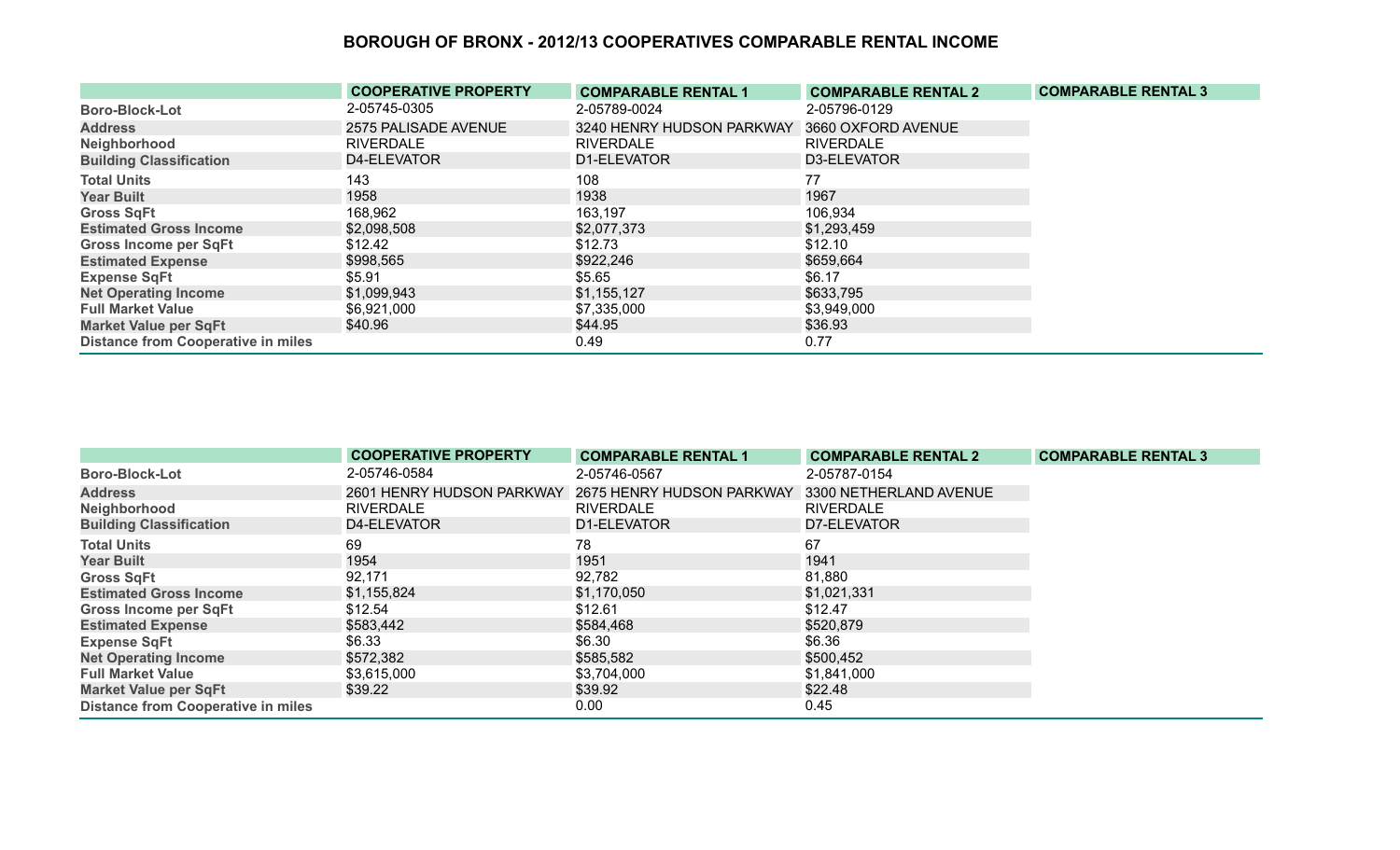|                                           | <b>COOPERATIVE PROPERTY</b> | <b>COMPARABLE RENTAL 1</b> | <b>COMPARABLE RENTAL 2</b> | <b>COMPARABLE RENTAL 3</b> |
|-------------------------------------------|-----------------------------|----------------------------|----------------------------|----------------------------|
| <b>Boro-Block-Lot</b>                     | 2-05747-0590                | 2-05814-1195               | 2-05746-0567               | 2-05787-0154               |
| <b>Address</b>                            | 2711 HENRY HUDSON PARKWAY   | 6141 BROADWAY              | 2675 HENRY HUDSON PARKWAY  | 3300 NETHERLAND AVENUE     |
| Neighborhood                              | <b>RIVERDALE</b>            | <b>FIELDSTON</b>           | <b>RIVERDALE</b>           | <b>RIVERDALE</b>           |
| <b>Building Classification</b>            | D4-ELEVATOR                 | D1-ELEVATOR                | D1-ELEVATOR                | D7-ELEVATOR                |
| <b>Total Units</b>                        | 52                          | 86                         | 78                         | 67                         |
| <b>Year Built</b>                         | 1953                        | 1962                       | 1951                       | 1941                       |
| <b>Gross SqFt</b>                         | 82,559                      | 90,000                     | 92,782                     | 81,880                     |
| <b>Estimated Gross Income</b>             | \$1,029,511                 | \$971,692                  | \$1,170,050                | \$1,021,331                |
| <b>Gross Income per SqFt</b>              | \$12.47                     | \$10.80                    | \$12.61                    | \$12.47                    |
| <b>Estimated Expense</b>                  | \$525,075                   | \$549,439                  | \$584,468                  | \$520,879                  |
| <b>Expense SqFt</b>                       | \$6.36                      | \$6.10                     | \$6.30                     | \$6.36                     |
| <b>Net Operating Income</b>               | \$504,436                   | \$422,253                  | \$585,582                  | \$500,452                  |
| <b>Full Market Value</b>                  | \$3,179,000                 | \$2,513,000                | \$3,704,000                | \$1,841,000                |
| <b>Market Value per SqFt</b>              | \$38.51                     | \$27.92                    | \$39.92                    | \$22.48                    |
| <b>Distance from Cooperative in miles</b> |                             | 1.27                       | 0.09                       | 0.36                       |

|                                           | <b>COOPERATIVE PROPERTY</b> | <b>COMPARABLE RENTAL 1</b> | <b>COMPARABLE RENTAL 2</b> | <b>COMPARABLE RENTAL 3</b> |
|-------------------------------------------|-----------------------------|----------------------------|----------------------------|----------------------------|
| <b>Boro-Block-Lot</b>                     | 2-05747-0605                | 2-05814-1195               | 2-05907-0352               | 2-05787-0154               |
| <b>Address</b>                            | 2734 INDEPENDENCE AVENUE    | 6141 BROADWAY              | 3800 INDEPENDENCE AVENUE   | 3300 NETHERLAND AVENUE     |
| Neighborhood                              | <b>RIVERDALE</b>            | <b>FIELDSTON</b>           | <b>RIVERDALE</b>           | <b>RIVERDALE</b>           |
| <b>Building Classification</b>            | D4-ELEVATOR                 | D1-ELEVATOR                | D1-ELEVATOR                | D7-ELEVATOR                |
| <b>Total Units</b>                        | 67                          | 86                         | 72                         | 67                         |
| <b>Year Built</b>                         | 1970                        | 1962                       | 1970                       | 1941                       |
| <b>Gross SqFt</b>                         | 83,880                      | 90,000                     | 84,925                     | 81,880                     |
| <b>Estimated Gross Income</b>             | \$1,045,984                 | \$971,692                  | \$1,122,072                | \$1,021,331                |
| <b>Gross Income per SqFt</b>              | \$12.47                     | \$10.80                    | \$13.21                    | \$12.47                    |
| <b>Estimated Expense</b>                  | \$533,477                   | \$549,439                  | \$522,926                  | \$520,879                  |
| <b>Expense SqFt</b>                       | \$6.36                      | \$6.10                     | \$6.16                     | \$6.36                     |
| <b>Net Operating Income</b>               | \$512,507                   | \$422,253                  | \$599,146                  | \$500,452                  |
| <b>Full Market Value</b>                  | \$3,230,000                 | \$2,513,000                | \$3,854,000                | \$1,841,000                |
| <b>Market Value per SqFt</b>              | \$38.51                     | \$27.92                    | \$45.38                    | \$22.48                    |
| <b>Distance from Cooperative in miles</b> |                             | 1.27                       | 0.54                       | 0.36                       |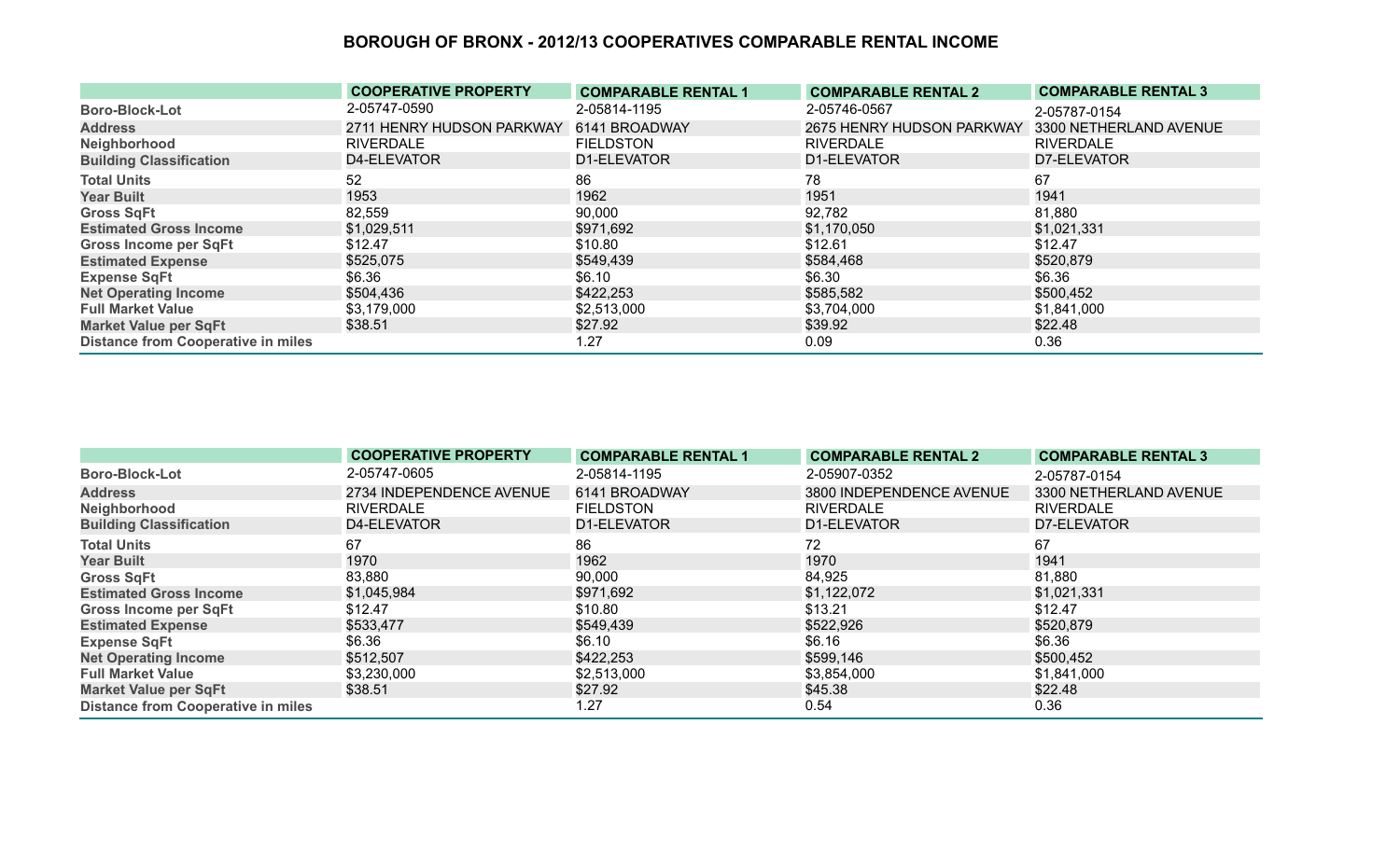|                                           | <b>COOPERATIVE PROPERTY</b> | <b>COMPARABLE RENTAL 1</b> | <b>COMPARABLE RENTAL 2</b> | <b>COMPARABLE RENTAL 3</b> |
|-------------------------------------------|-----------------------------|----------------------------|----------------------------|----------------------------|
| <b>Boro-Block-Lot</b>                     | 2-05748-0500                | 2-05789-0024               | 2-03248-0150               | 2-05780-0940               |
| <b>Address</b>                            | 3001 HENRY HUDSON PARKWAY   | 3240 HENRY HUDSON PARKWAY  | 2710 SEDGWICK AVENUE       | 3900 GREYSTONE AVENUE      |
| Neighborhood                              | <b>RIVERDALE</b>            | <b>RIVERDALE</b>           | KINGSBRIDGE/JEROME PARK    | <b>RIVERDALE</b>           |
| <b>Building Classification</b>            | D4-ELEVATOR                 | D1-ELEVATOR                | D1-ELEVATOR                | D1-ELEVATOR                |
| <b>Total Units</b>                        | 85                          | 108                        | 102                        | 127                        |
| <b>Year Built</b>                         | 1934                        | 1938                       | 1924                       | 1928                       |
| <b>Gross SqFt</b>                         | 140,000                     | 163,197                    | 107,195                    | 134,703                    |
| <b>Estimated Gross Income</b>             | \$1,776,600                 | \$2,077,373                | \$1,360,540                | \$1,551,982                |
| <b>Gross Income per SqFt</b>              | \$12.69                     | \$12.73                    | \$12.69                    | \$11.52                    |
| <b>Estimated Expense</b>                  | \$905,800                   | \$922,246                  | \$693,875                  | \$797,676                  |
| <b>Expense SqFt</b>                       | \$6.47                      | \$5.65                     | \$6.47                     | \$5.92                     |
| <b>Net Operating Income</b>               | \$870,800                   | \$1,155,127                | \$666,665                  | \$754,306                  |
| <b>Full Market Value</b>                  | \$5,523,000                 | \$7,335,000                | \$3,248,000                | \$4,608,000                |
| <b>Market Value per SqFt</b>              | \$39.45                     | \$44.95                    | \$30.30                    | \$34.21                    |
| <b>Distance from Cooperative in miles</b> |                             | 0.23                       | 1.34                       | 0.75                       |

|                                           | <b>COOPERATIVE PROPERTY</b> | <b>COMPARABLE RENTAL 1</b> | <b>COMPARABLE RENTAL 2</b> | <b>COMPARABLE RENTAL 3</b> |
|-------------------------------------------|-----------------------------|----------------------------|----------------------------|----------------------------|
| <b>Boro-Block-Lot</b>                     | 2-05750-0357                | 2-05814-1195               | 2-05746-0567               | 2-05732-0924               |
| <b>Address</b>                            | 735 KAPPOCK STREET          | 6141 BROADWAY              | 2675 HENRY HUDSON PARKWAY  | 2700 HENRY HUDSON PARKWAY  |
| Neighborhood                              | <b>RIVERDALE</b>            | <b>FIELDSTON</b>           | <b>RIVERDALE</b>           | <b>RIVERDALE</b>           |
| <b>Building Classification</b>            | D4-ELEVATOR                 | D1-ELEVATOR                | D1-ELEVATOR                | D1-ELEVATOR                |
| <b>Total Units</b>                        | 69                          | 86                         | 78                         | 78                         |
| <b>Year Built</b>                         | 1953                        | 1962                       | 1951                       | 1955                       |
| <b>Gross SqFt</b>                         | 61,538                      | 90,000                     | 92,782                     | 108,955                    |
| <b>Estimated Gross Income</b>             | \$731,071                   | \$971,692                  | \$1,170,050                | \$1,294,292                |
| <b>Gross Income per SqFt</b>              | \$11.88                     | \$10.80                    | \$12.61                    | \$11.88                    |
| <b>Estimated Expense</b>                  | \$305,228                   | \$549,439                  | \$584,468                  | \$540,507                  |
| <b>Expense SqFt</b>                       | \$4.96                      | \$6.10                     | \$6.30                     | \$4.96                     |
| <b>Net Operating Income</b>               | \$425,843                   | \$422,253                  | \$585,582                  | \$753,785                  |
| <b>Full Market Value</b>                  | \$2,456,000                 | \$2,513,000                | \$3,704,000                | \$3,775,000                |
| <b>Market Value per SqFt</b>              | \$39.91                     | \$27.92                    | \$39.92                    | \$34.65                    |
| <b>Distance from Cooperative in miles</b> |                             | 1.31                       | 0.11                       | 0.16                       |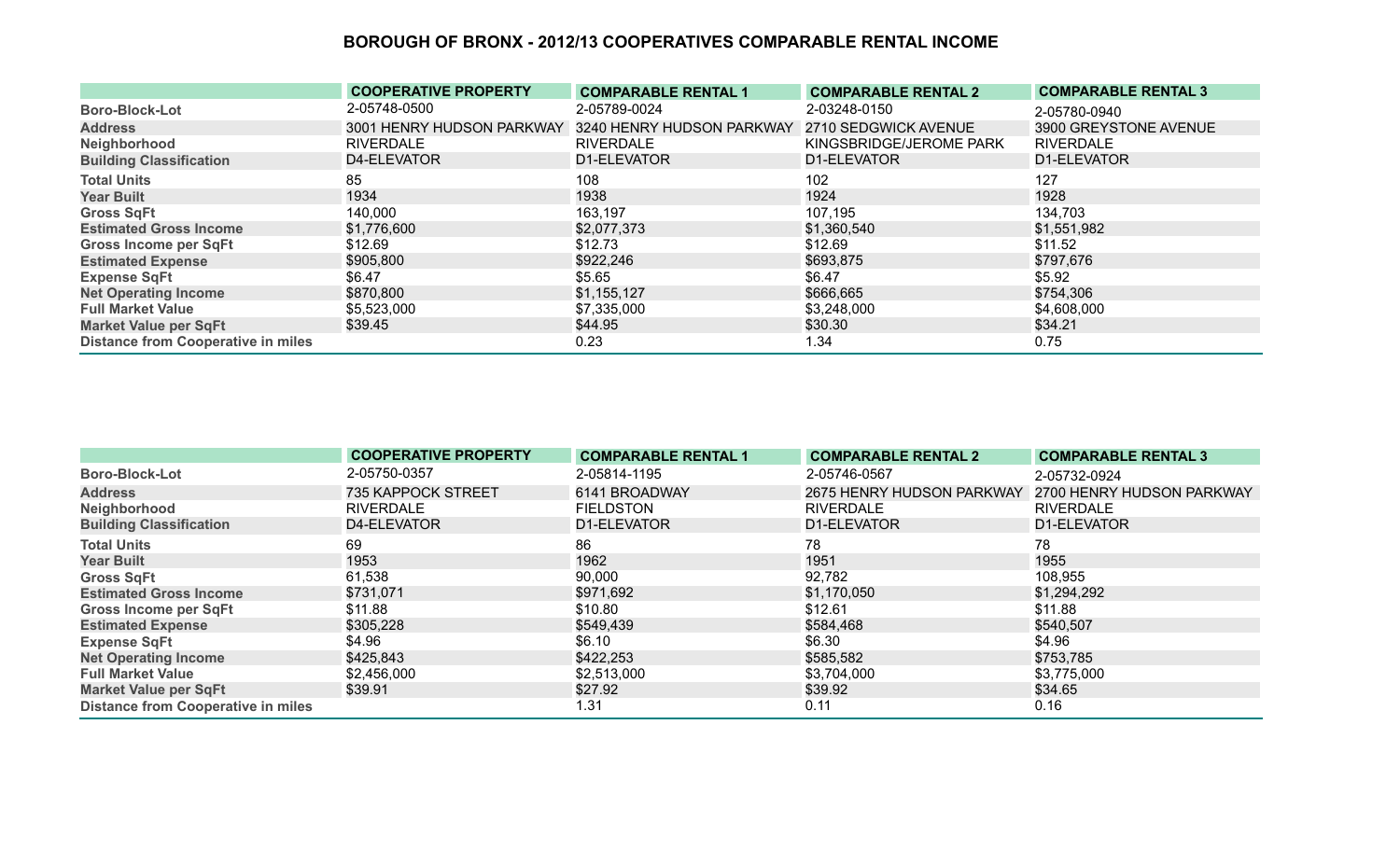|                                           | <b>COOPERATIVE PROPERTY</b> | <b>COMPARABLE RENTAL 1</b> | <b>COMPARABLE RENTAL 2</b> | <b>COMPARABLE RENTAL 3</b> |
|-------------------------------------------|-----------------------------|----------------------------|----------------------------|----------------------------|
| <b>Boro-Block-Lot</b>                     | 2-05758-0442                | 2-05814-1195               | 2-03248-0150               | 2-05907-0352               |
| <b>Address</b>                            | 315 WEST 232 STREET         | 6141 BROADWAY              | 2710 SEDGWICK AVENUE       | 3800 INDEPENDENCE AVENUE   |
| Neighborhood                              | KINGSBRIDGE/JEROME PARK     | <b>FIELDSTON</b>           | KINGSBRIDGE/JEROME PARK    | <b>RIVERDALE</b>           |
| <b>Building Classification</b>            | D4-ELEVATOR                 | D1-ELEVATOR                | D1-ELEVATOR                | D1-ELEVATOR                |
| <b>Total Units</b>                        | 72                          | 86                         | 102                        | 72                         |
| <b>Year Built</b>                         | 1974                        | 1962                       | 1924                       | 1970                       |
| <b>Gross SqFt</b>                         | 75,747                      | 90,000                     | 107,195                    | 84,925                     |
| <b>Estimated Gross Income</b>             | \$961,229                   | \$971,692                  | \$1,360,540                | \$1,122,072                |
| <b>Gross Income per SqFt</b>              | \$12.69                     | \$10.80                    | \$12.69                    | \$13.21                    |
| <b>Estimated Expense</b>                  | \$490,083                   | \$549,439                  | \$693,875                  | \$522,926                  |
| <b>Expense SqFt</b>                       | \$6.47                      | \$6.10                     | \$6.47                     | \$6.16                     |
| <b>Net Operating Income</b>               | \$471,146                   | \$422,253                  | \$666,665                  | \$599,146                  |
| <b>Full Market Value</b>                  | \$2,987,000                 | \$2,513,000                | \$3,248,000                | \$3,854,000                |
| <b>Market Value per SqFt</b>              | \$39.43                     | \$27.92                    | \$30.30                    | \$45.38                    |
| <b>Distance from Cooperative in miles</b> |                             | 0.89                       | 1.06                       | 0.52                       |

|                                           | <b>COOPERATIVE PROPERTY</b> | <b>COMPARABLE RENTAL 1</b> | <b>COMPARABLE RENTAL 2</b> | <b>COMPARABLE RENTAL 3</b> |
|-------------------------------------------|-----------------------------|----------------------------|----------------------------|----------------------------|
| <b>Boro-Block-Lot</b>                     | 2-05759-0364                | 2-03296-0050               | 2-03252-0310               | 2-05793-0467               |
| <b>Address</b>                            | 3240 RIVERDALE AVENUE       | 2869 BAINBRIDGE AVENUE     | 3971 GOUVERNEUR AVENUE     | 3555 OXFORD AVENUE         |
| Neighborhood                              | KINGSBRIDGE/JEROME PARK     | BEDFORD PARK/NORWOOD       | KINGSBRIDGE/JEROME PARK    | <b>RIVERDALE</b>           |
| <b>Building Classification</b>            | D4-ELEVATOR                 | D1-ELEVATOR                | D1-ELEVATOR                | D1-ELEVATOR                |
| <b>Total Units</b>                        | 66                          | 72                         | 67                         | 57                         |
| <b>Year Built</b>                         | 1970                        | 1955                       | 1928                       | 1960                       |
| <b>Gross SqFt</b>                         | 67,987                      | 71,000                     | 65,394                     | 72,553                     |
| <b>Estimated Gross Income</b>             | \$884,511                   | \$779,835                  | \$850,571                  | \$958,288                  |
| <b>Gross Income per SqFt</b>              | \$13.01                     | \$10.98                    | \$13.01                    | \$13.21                    |
| <b>Estimated Expense</b>                  | \$442,595                   | \$453,047                  | \$425,752                  | \$335,365                  |
| <b>Expense SqFt</b>                       | \$6.51                      | \$6.38                     | \$6.51                     | \$4.62                     |
| <b>Net Operating Income</b>               | \$441,916                   | \$326,788                  | \$424,819                  | \$622,923                  |
| <b>Full Market Value</b>                  | \$2,771,000                 | \$1,958,000                | \$2,238,000                | \$4,007,000                |
| <b>Market Value per SqFt</b>              | \$40.76                     | \$27.58                    | \$34.22                    | \$55.23                    |
| <b>Distance from Cooperative in miles</b> |                             | 1.41                       | 0.76                       | 0.19                       |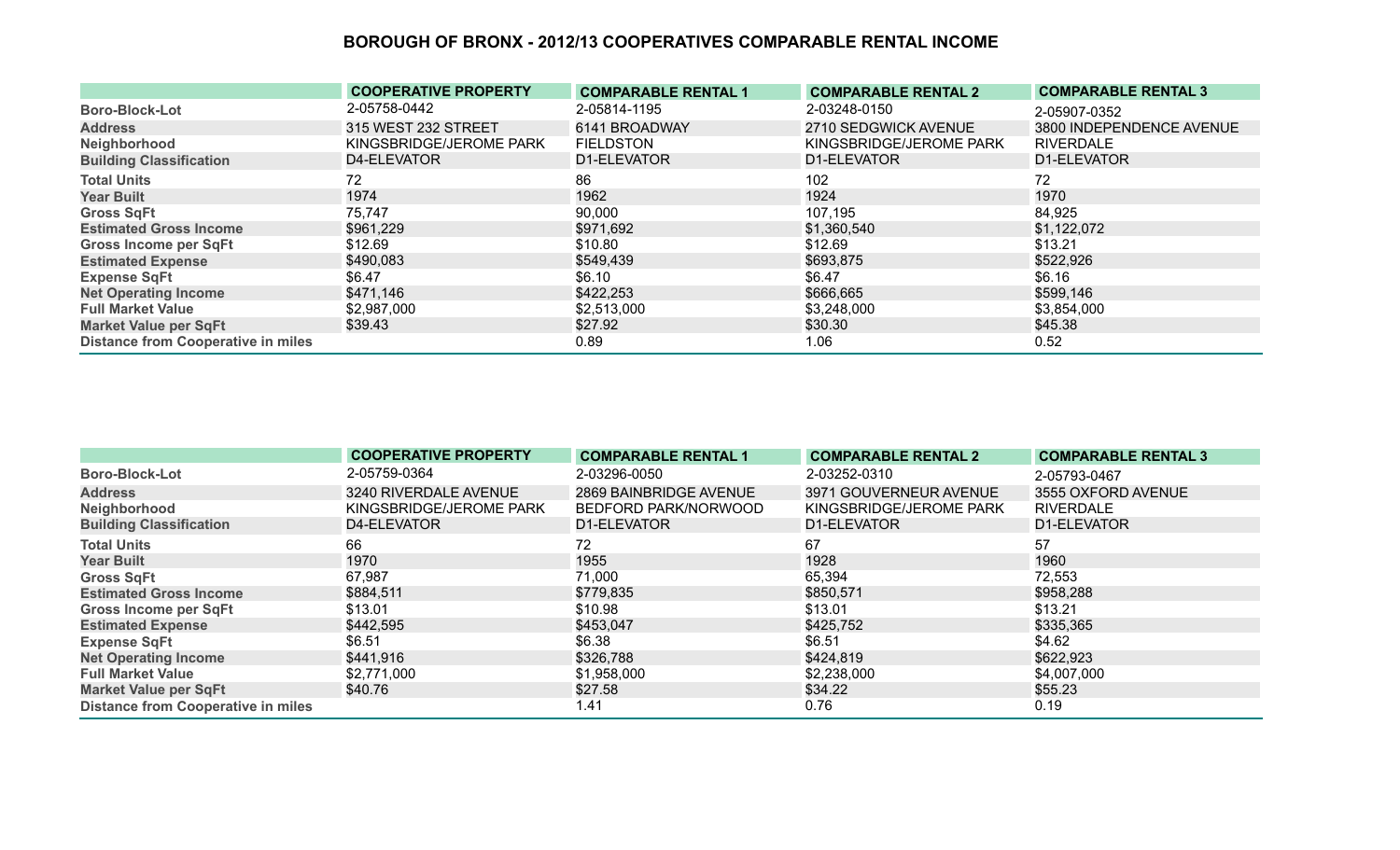|                                           | <b>COOPERATIVE PROPERTY</b> | <b>COMPARABLE RENTAL 1</b> | <b>COMPARABLE RENTAL 2</b> | <b>COMPARABLE RENTAL 3</b> |
|-------------------------------------------|-----------------------------|----------------------------|----------------------------|----------------------------|
| <b>Boro-Block-Lot</b>                     | 2-05764-0642                | 2-05814-1195               | 2-03252-0310               | 2-05793-0467               |
| <b>Address</b>                            | 3475 GREYSTONE AVENUE       | 6141 BROADWAY              | 3971 GOUVERNEUR AVENUE     | 3555 OXFORD AVENUE         |
| Neighborhood                              | KINGSBRIDGE/JEROME PARK     | <b>FIELDSTON</b>           | KINGSBRIDGE/JEROME PARK    | <b>RIVERDALE</b>           |
| <b>Building Classification</b>            | D4-ELEVATOR                 | D1-ELEVATOR                | D1-ELEVATOR                | D1-ELEVATOR                |
| <b>Total Units</b>                        | 57                          | 86                         | 67                         | 57                         |
| <b>Year Built</b>                         | 1957                        | 1962                       | 1928                       | 1960                       |
| <b>Gross SqFt</b>                         | 61,187                      | 90,000                     | 65,394                     | 72,553                     |
| <b>Estimated Gross Income</b>             | \$796,043                   | \$971,692                  | \$850,571                  | \$958,288                  |
| <b>Gross Income per SqFt</b>              | \$13.01                     | \$10.80                    | \$13.01                    | \$13.21                    |
| <b>Estimated Expense</b>                  | \$398,327                   | \$549,439                  | \$425,752                  | \$335,365                  |
| <b>Expense SqFt</b>                       | \$6.51                      | \$6.10                     | \$6.51                     | \$4.62                     |
| <b>Net Operating Income</b>               | \$397,716                   | \$422,253                  | \$424,819                  | \$622,923                  |
| <b>Full Market Value</b>                  | \$2,424,000                 | \$2,513,000                | \$2,238,000                | \$4,007,000                |
| <b>Market Value per SqFt</b>              | \$39.62                     | \$27.92                    | \$34.22                    | \$55.23                    |
| <b>Distance from Cooperative in miles</b> |                             | 0.75                       | 0.78                       | 0.14                       |

|                                           | <b>COOPERATIVE PROPERTY</b> | <b>COMPARABLE RENTAL 1</b> | <b>COMPARABLE RENTAL 2</b> | <b>COMPARABLE RENTAL 3</b> |
|-------------------------------------------|-----------------------------|----------------------------|----------------------------|----------------------------|
| <b>Boro-Block-Lot</b>                     | 2-05767-0798                | 2-03296-0050               | 2-03252-0310               | 2-03318-0158               |
| <b>Address</b>                            | 288 WEST 238 STREET         | 2869 BAINBRIDGE AVENUE     | 3971 GOUVERNEUR AVENUE     | 2725 CRESTON AVENUE        |
| Neighborhood                              | KINGSBRIDGE/JEROME PARK     | BEDFORD PARK/NORWOOD       | KINGSBRIDGE/JEROME PARK    | BEDFORD PARK/NORWOOD       |
| <b>Building Classification</b>            | D4-ELEVATOR                 | D1-ELEVATOR                | D1-ELEVATOR                | D1-ELEVATOR                |
| <b>Total Units</b>                        | 74                          | 72                         | 67                         | 30                         |
| <b>Year Built</b>                         | 1962                        | 1955                       | 1928                       | 1965                       |
| <b>Gross SqFt</b>                         | 69,848                      | 71,000                     | 65,394                     | 22,842                     |
| <b>Estimated Gross Income</b>             | \$875,894                   | \$779,835                  | \$850,571                  | \$286,427                  |
| <b>Gross Income per SqFt</b>              | \$12.54                     | \$10.98                    | \$13.01                    | \$12.54                    |
| <b>Estimated Expense</b>                  | \$447,027                   | \$453,047                  | \$425,752                  | \$146,078                  |
| <b>Expense SqFt</b>                       | \$6.40                      | \$6.38                     | \$6.51                     | \$6.40                     |
| <b>Net Operating Income</b>               | \$428,867                   | \$326,788                  | \$424,819                  | \$140,349                  |
| <b>Full Market Value</b>                  | \$2,708,000                 | \$1,958,000                | \$2,238,000                | \$742,000                  |
| <b>Market Value per SqFt</b>              | \$38.77                     | \$27.58                    | \$34.22                    | \$32.48                    |
| <b>Distance from Cooperative in miles</b> |                             | 1.35                       | 0.58                       | 1.16                       |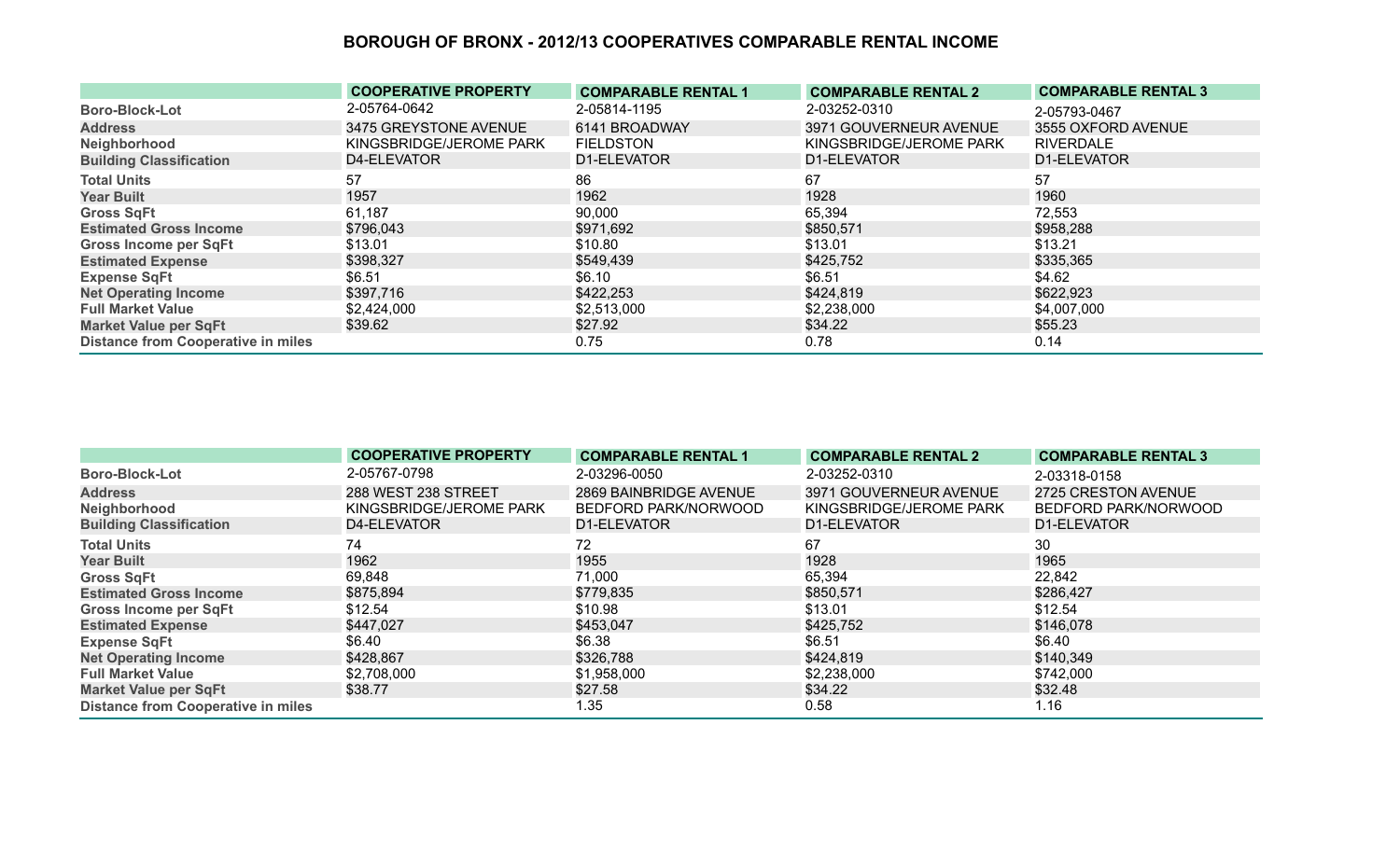|                                           | <b>COOPERATIVE PROPERTY</b> | <b>COMPARABLE RENTAL 1</b> | <b>COMPARABLE RENTAL 2</b> | <b>COMPARABLE RENTAL 3</b> |
|-------------------------------------------|-----------------------------|----------------------------|----------------------------|----------------------------|
| <b>Boro-Block-Lot</b>                     | 2-05770-0069                | 2-03324-0011               | 2-03252-0310               | 2-03248-0150               |
| <b>Address</b>                            | 3636 GREYSTONE AVENUE       | 75 WEST MOSHOLU PARKWAY N  | 3971 GOUVERNEUR AVENUE     | 2710 SEDGWICK AVENUE       |
| Neighborhood                              | KINGSBRIDGE/JEROME PARK     | BEDFORD PARK/NORWOOD       | KINGSBRIDGE/JEROME PARK    | KINGSBRIDGE/JEROME PARK    |
| <b>Building Classification</b>            | D4-ELEVATOR                 | D6-ELEVATOR                | D1-ELEVATOR                | D1-ELEVATOR                |
| <b>Total Units</b>                        | 92                          | 91                         | 67                         | 102                        |
| <b>Year Built</b>                         | 1940                        | 1932                       | 1928                       | 1924                       |
| <b>Gross SqFt</b>                         | 118,214                     | 93,242                     | 65,394                     | 107,195                    |
| <b>Estimated Gross Income</b>             | \$1,500,136                 | \$1,095,222                | \$850,571                  | \$1,360,540                |
| <b>Gross Income per SqFt</b>              | \$12.69                     | \$11.75                    | \$13.01                    | \$12.69                    |
| <b>Estimated Expense</b>                  | \$764,845                   | \$578,767                  | \$425,752                  | \$693,875                  |
| <b>Expense SqFt</b>                       | \$6.47                      | \$6.21                     | \$6.51                     | \$6.47                     |
| <b>Net Operating Income</b>               | \$735,291                   | \$516,455                  | \$424,819                  | \$666,665                  |
| <b>Full Market Value</b>                  | \$4,663,000                 | \$2,735,000                | \$2,238,000                | \$3,248,000                |
| <b>Market Value per SqFt</b>              | \$39.45                     | \$29.33                    | \$34.22                    | \$30.30                    |
| <b>Distance from Cooperative in miles</b> |                             | 1.20                       | 0.71                       | 1.27                       |

|                                           | <b>COOPERATIVE PROPERTY</b> | <b>COMPARABLE RENTAL 1</b> | <b>COMPARABLE RENTAL 2</b>                       | <b>COMPARABLE RENTAL 3</b> |
|-------------------------------------------|-----------------------------|----------------------------|--------------------------------------------------|----------------------------|
| <b>Boro-Block-Lot</b>                     | 2-05771-0020                | 2-03252-0310               | 2-03324-0011                                     | 2-05787-0154               |
| <b>Address</b>                            | 3600 FIELDSTON ROAD         | 3971 GOUVERNEUR AVENUE     | 75 WEST MOSHOLU PARKWAY N 3300 NETHERLAND AVENUE |                            |
| Neighborhood                              | <b>RIVERDALE</b>            | KINGSBRIDGE/JEROME PARK    | BEDFORD PARK/NORWOOD                             | <b>RIVERDALE</b>           |
| <b>Building Classification</b>            | D4-ELEVATOR                 | D1-ELEVATOR                | D6-ELEVATOR                                      | D7-ELEVATOR                |
| <b>Total Units</b>                        | 73                          | 67                         | 91                                               | 67                         |
| <b>Year Built</b>                         | 1941                        | 1928                       | 1932                                             | 1941                       |
| <b>Gross SqFt</b>                         | 86,000                      | 65,394                     | 93,242                                           | 81,880                     |
| <b>Estimated Gross Income</b>             | \$1,072,420                 | \$850,571                  | \$1,095,222                                      | \$1,021,331                |
| <b>Gross Income per SqFt</b>              | \$12.47                     | \$13.01                    | \$11.75                                          | \$12.47                    |
| <b>Estimated Expense</b>                  | \$546,960                   | \$425,752                  | \$578,767                                        | \$520,879                  |
| <b>Expense SqFt</b>                       | \$6.36                      | \$6.51                     | \$6.21                                           | \$6.36                     |
| <b>Net Operating Income</b>               | \$525,460                   | \$424,819                  | \$516,455                                        | \$500,452                  |
| <b>Full Market Value</b>                  | \$3,311,000                 | \$2,238,000                | \$2,735,000                                      | \$1,841,000                |
| <b>Market Value per SqFt</b>              | \$38.50                     | \$34.22                    | \$29.33                                          | \$22.48                    |
| <b>Distance from Cooperative in miles</b> |                             | 0.77                       | 1.25                                             | 0.28                       |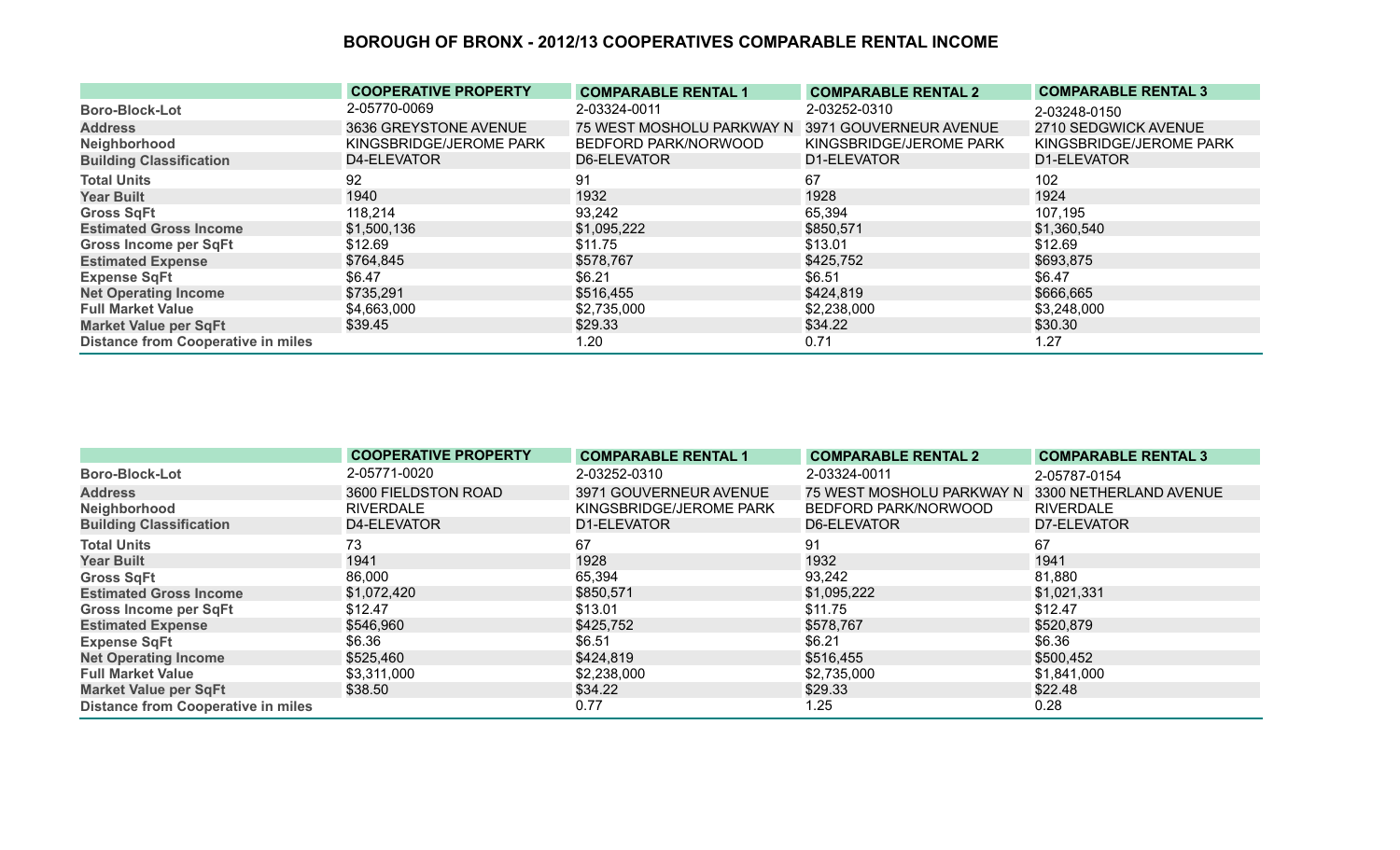|                                           | <b>COOPERATIVE PROPERTY</b> | <b>COMPARABLE RENTAL 1</b> | <b>COMPARABLE RENTAL 2</b> | <b>COMPARABLE RENTAL 3</b> |
|-------------------------------------------|-----------------------------|----------------------------|----------------------------|----------------------------|
| <b>Boro-Block-Lot</b>                     | 2-05771-0041                | 2-03252-0310               | 2-05814-1195               | 2-05791-0388               |
| <b>Address</b>                            | 474 WEST 238 STREET         | 3971 GOUVERNEUR AVENUE     | 6141 BROADWAY              | 511 WEST 235 STREET        |
| Neighborhood                              | <b>RIVERDALE</b>            | KINGSBRIDGE/JEROME PARK    | <b>FIELDSTON</b>           | <b>RIVERDALE</b>           |
| <b>Building Classification</b>            | D4-ELEVATOR                 | D1-ELEVATOR                | D1-ELEVATOR                | D7-ELEVATOR                |
| <b>Total Units</b>                        | 54                          | 67                         | 86                         | 55                         |
| <b>Year Built</b>                         | 1939                        | 1928                       | 1962                       | 1936                       |
| <b>Gross SqFt</b>                         | 76,500                      | 65,394                     | 90,000                     | 64,000                     |
| <b>Estimated Gross Income</b>             | \$995,265                   | \$850,571                  | \$971,692                  | \$910,682                  |
| <b>Gross Income per SqFt</b>              | \$13.01                     | \$13.01                    | \$10.80                    | \$14.23                    |
| <b>Estimated Expense</b>                  | \$498,015                   | \$425,752                  | \$549,439                  | \$343,066                  |
| <b>Expense SqFt</b>                       | \$6.51                      | \$6.51                     | \$6.10                     | \$5.36                     |
| <b>Net Operating Income</b>               | \$497,250                   | \$424,819                  | \$422,253                  | \$567,616                  |
| <b>Full Market Value</b>                  | \$3,181,000                 | \$2,238,000                | \$2,513,000                | \$3,745,000                |
| Market Value per SqFt                     | \$41.58                     | \$34.22                    | \$27.92                    | \$58.52                    |
| <b>Distance from Cooperative in miles</b> |                             | 0.77                       | 0.66                       | 0.09                       |

|                                           | <b>COOPERATIVE PROPERTY</b> | <b>COMPARABLE RENTAL 1</b> | <b>COMPARABLE RENTAL 2</b> | <b>COMPARABLE RENTAL 3</b> |
|-------------------------------------------|-----------------------------|----------------------------|----------------------------|----------------------------|
| <b>Boro-Block-Lot</b>                     | 2-05777-0772                | 2-03024-0069               | 2-03322-0057               | 2-03024-0008               |
| <b>Address</b>                            | 3800 WALDO AVENUE           | 2347 WEBSTER AVENUE        | 3121 VILLA AVENUE          | 355 EAST 184 STREET        |
| Neighborhood                              | KINGSBRIDGE/JEROME PARK     | <b>FORDHAM</b>             | BEDFORD PARK/NORWOOD       | FORDHAM                    |
| <b>Building Classification</b>            | D4-ELEVATOR                 | D7-ELEVATOR                | D3-ELEVATOR                | D7-ELEVATOR                |
| <b>Total Units</b>                        | 173                         | 121                        | 111                        | 112                        |
| <b>Year Built</b>                         | 1966                        | 1972                       | 2006                       | 1972                       |
| <b>Gross SqFt</b>                         | 154,640                     | 143,000                    | 106,586                    | 120,000                    |
| <b>Estimated Gross Income</b>             | \$1,897,433                 | \$1,719,915                | \$1,307,994                | \$1,719,915                |
| <b>Gross Income per SqFt</b>              | \$12.27                     | \$12.03                    | \$12.27                    | \$14.33                    |
| <b>Estimated Expense</b>                  | \$968,046                   | \$1,106,426                | \$667,077                  | \$1,046,990                |
| <b>Expense SqFt</b>                       | \$6.26                      | \$7.74                     | \$6.26                     | \$8.72                     |
| <b>Net Operating Income</b>               | \$929,387                   | \$613,489                  | \$640,917                  | \$672,925                  |
| <b>Full Market Value</b>                  | \$5,821,000                 | \$3,813,000                | \$4,013,000                | \$4,450,000                |
| <b>Market Value per SqFt</b>              | \$37.64                     | \$26.66                    | \$37.65                    | \$37.08                    |
| <b>Distance from Cooperative in miles</b> |                             | 2.08                       | 1.16                       | 2.08                       |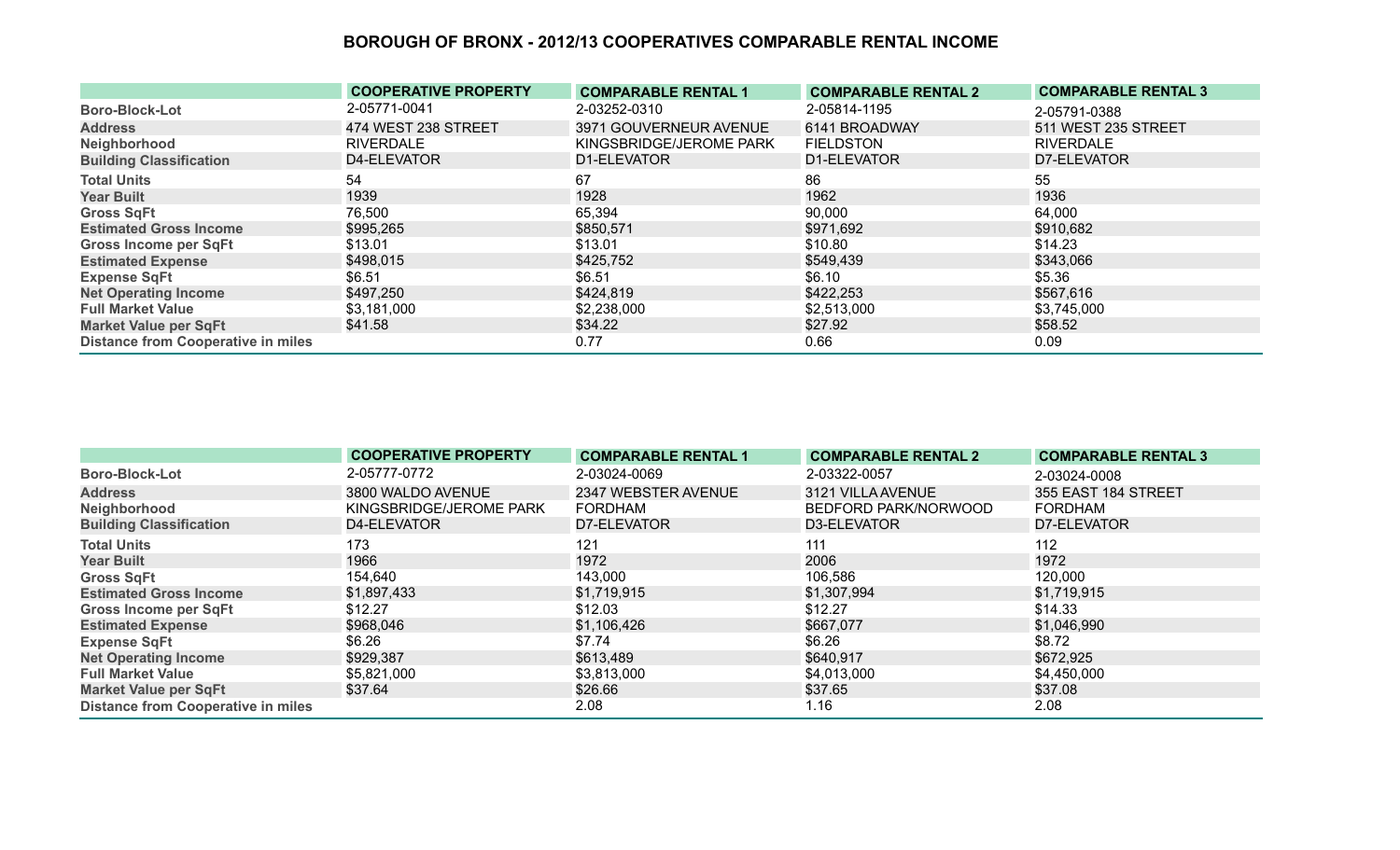|                                           | <b>COOPERATIVE PROPERTY</b> | <b>COMPARABLE RENTAL 1</b> | <b>COMPARABLE RENTAL 2</b> | <b>COMPARABLE RENTAL 3</b> |
|-------------------------------------------|-----------------------------|----------------------------|----------------------------|----------------------------|
| <b>Boro-Block-Lot</b>                     | 2-05778-0879                | 2-05780-0940               | 2-03252-0310               | 2-05789-0024               |
| <b>Address</b>                            | 3875 WALDO AVENUE           | 3900 GREYSTONE AVENUE      | 3971 GOUVERNEUR AVENUE     | 3240 HENRY HUDSON PARKWAY  |
| Neighborhood                              | KINGSBRIDGE/JEROME PARK     | <b>RIVERDALE</b>           | KINGSBRIDGE/JEROME PARK    | <b>RIVERDALE</b>           |
| <b>Building Classification</b>            | D4-ELEVATOR                 | D1-ELEVATOR                | D1-ELEVATOR                | D1-ELEVATOR                |
| <b>Total Units</b>                        | 105                         | 127                        | 67                         | 108                        |
| <b>Year Built</b>                         | 1931                        | 1928                       | 1928                       | 1938                       |
| <b>Gross SqFt</b>                         | 150,000                     | 134,703                    | 65,394                     | 163,197                    |
| <b>Estimated Gross Income</b>             | \$1,909,500                 | \$1,551,982                | \$850,571                  | \$2,077,373                |
| <b>Gross Income per SqFt</b>              | \$12.73                     | \$11.52                    | \$13.01                    | \$12.73                    |
| <b>Estimated Expense</b>                  | \$847,500                   | \$797,676                  | \$425,752                  | \$922,246                  |
| <b>Expense SqFt</b>                       | \$5.65                      | \$5.92                     | \$6.51                     | \$5.65                     |
| <b>Net Operating Income</b>               | \$1,062,000                 | \$754,306                  | \$424,819                  | \$1,155,127                |
| <b>Full Market Value</b>                  | \$6,743,000                 | \$4,608,000                | \$2,238,000                | \$7,335,000                |
| <b>Market Value per SqFt</b>              | \$44.95                     | \$34.21                    | \$34.22                    | \$44.95                    |
| <b>Distance from Cooperative in miles</b> |                             | 0.04                       | 0.69                       | 0.54                       |

|                                           | <b>COOPERATIVE PROPERTY</b> | <b>COMPARABLE RENTAL 1</b> | <b>COMPARABLE RENTAL 2</b> | <b>COMPARABLE RENTAL 3</b> |
|-------------------------------------------|-----------------------------|----------------------------|----------------------------|----------------------------|
| <b>Boro-Block-Lot</b>                     | 2-05779-0815                | 2-03252-0310               | 2-05781-1100               |                            |
| <b>Address</b>                            | 3810 GREYSTONE AVENUE       | 3971 GOUVERNEUR AVENUE     | 3900 HENRY HUDSON PARKWAY  |                            |
| Neighborhood                              | <b>RIVERDALE</b>            | KINGSBRIDGE/JEROME PARK    | <b>RIVERDALE</b>           |                            |
| <b>Building Classification</b>            | D4-ELEVATOR                 | D1-ELEVATOR                | D1-ELEVATOR                |                            |
| <b>Total Units</b>                        | 44                          | 67                         | 37                         |                            |
| <b>Year Built</b>                         | 1939                        | 1928                       | 1928                       |                            |
| <b>Gross SqFt</b>                         | 41,068                      | 65,394                     | 37,962                     |                            |
| <b>Estimated Gross Income</b>             | \$521,564                   | \$850,571                  | \$470,000                  |                            |
| <b>Gross Income per SqFt</b>              | \$12.70                     | \$13.01                    | \$12.38                    |                            |
| <b>Estimated Expense</b>                  | \$281,726                   | \$425,752                  | \$273,421                  |                            |
| <b>Expense SqFt</b>                       | \$6.86                      | \$6.51                     | \$7.20                     |                            |
| <b>Net Operating Income</b>               | \$239,838                   | \$424,819                  | \$196,579                  |                            |
| <b>Full Market Value</b>                  | \$1,305,000                 | \$2,238,000                | \$1,235,000                |                            |
| <b>Market Value per SqFt</b>              | \$31.78                     | \$34.22                    | \$32.53                    |                            |
| <b>Distance from Cooperative in miles</b> |                             | 0.71                       | 0.13                       |                            |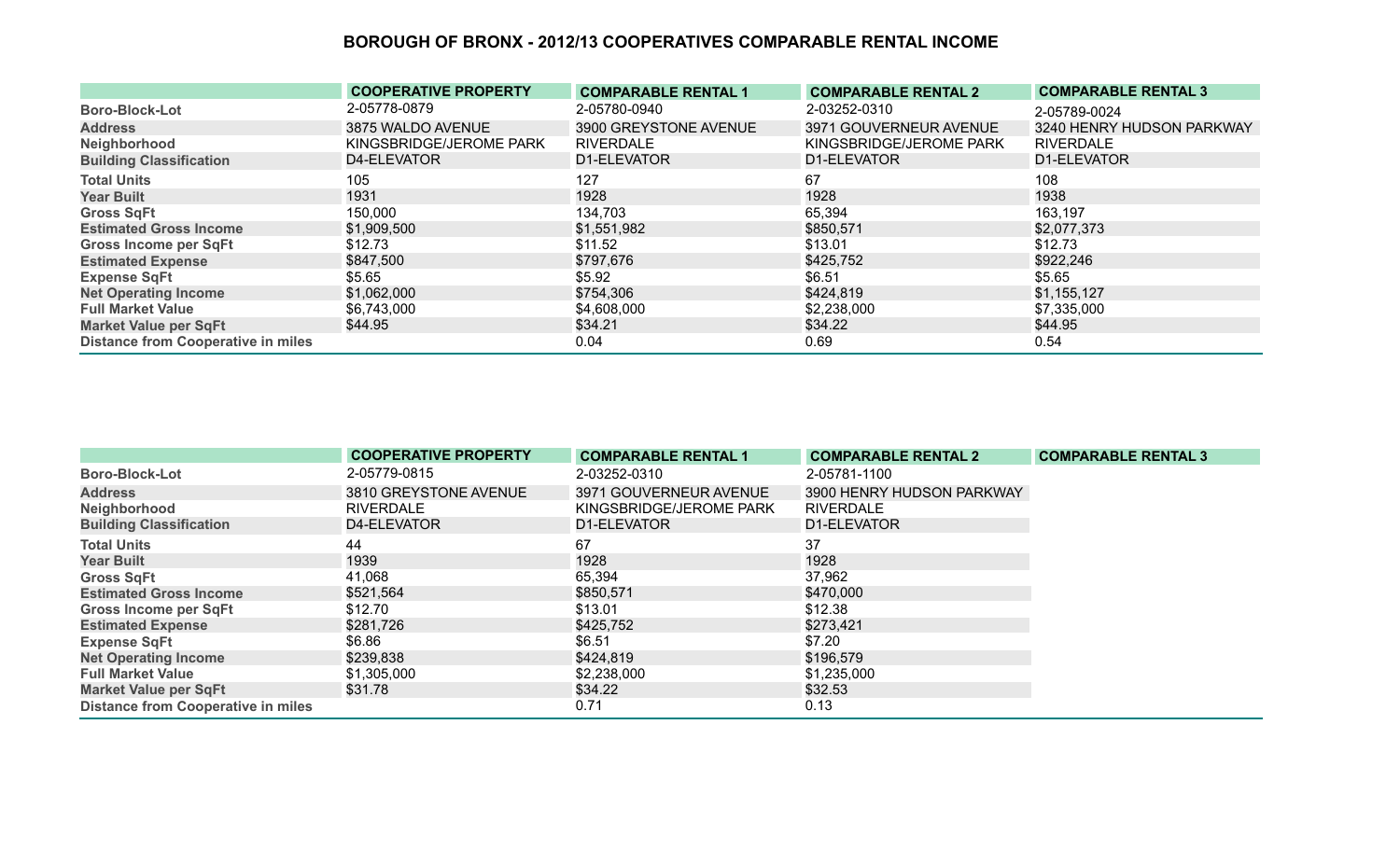|                                           | <b>COOPERATIVE PROPERTY</b> | <b>COMPARABLE RENTAL 1</b> | <b>COMPARABLE RENTAL 2</b> | <b>COMPARABLE RENTAL 3</b> |
|-------------------------------------------|-----------------------------|----------------------------|----------------------------|----------------------------|
| <b>Boro-Block-Lot</b>                     | 2-05779-0820                | 2-05792-0430               | 2-05814-1195               | 2-05789-0024               |
| <b>Address</b>                            | 3840 GREYSTONE AVENUE       | 530 WEST 236 STREET        | 6141 BROADWAY              | 3240 HENRY HUDSON PARKWAY  |
| Neighborhood                              | RIVERDALE                   | <b>RIVERDALE</b>           | <b>FIELDSTON</b>           | <b>RIVERDALE</b>           |
| <b>Building Classification</b>            | D4-ELEVATOR                 | D7-ELEVATOR                | D1-ELEVATOR                | D1-ELEVATOR                |
| <b>Total Units</b>                        | 127                         | 86                         | 86                         | 108                        |
| <b>Year Built</b>                         | 1951                        | 1954                       | 1962                       | 1938                       |
| <b>Gross SqFt</b>                         | 186,480                     | 103,392                    | 90,000                     | 163,197                    |
| <b>Estimated Gross Income</b>             | \$2,373,890                 | \$1,485,010                | \$971,692                  | \$2,077,373                |
| Gross Income per SqFt                     | \$12.73                     | \$14.36                    | \$10.80                    | \$12.73                    |
| <b>Estimated Expense</b>                  | \$1,053,612                 | \$605,495                  | \$549,439                  | \$922,246                  |
| <b>Expense SqFt</b>                       | \$5.65                      | \$5.86                     | \$6.10                     | \$5.65                     |
| <b>Net Operating Income</b>               | \$1,320,278                 | \$879,515                  | \$422,253                  | \$1,155,127                |
| <b>Full Market Value</b>                  | \$8,383,000                 | \$5,818,000                | \$2,513,000                | \$7,335,000                |
| <b>Market Value per SqFt</b>              | \$44.95                     | \$56.27                    | \$27.92                    | \$44.95                    |
| <b>Distance from Cooperative in miles</b> |                             | 0.24                       | 0.54                       | 0.47                       |

|                                           | <b>COOPERATIVE PROPERTY</b> | <b>COMPARABLE RENTAL 1</b> | <b>COMPARABLE RENTAL 2</b> | <b>COMPARABLE RENTAL 3</b> |
|-------------------------------------------|-----------------------------|----------------------------|----------------------------|----------------------------|
| <b>Boro-Block-Lot</b>                     | 2-05783-0300                | 2-03256-0064               | 2-03252-0310               |                            |
| <b>Address</b>                            | 511 WEST 232 STREET         | 2834 HEATH AVENUE          | 3971 GOUVERNEUR AVENUE     |                            |
| Neighborhood                              | KINGSBRIDGE/JEROME PARK     | KINGSBRIDGE/JEROME PARK    | KINGSBRIDGE/JEROME PARK    |                            |
| <b>Building Classification</b>            | D4-ELEVATOR                 | D1-ELEVATOR                | D1-ELEVATOR                |                            |
| <b>Total Units</b>                        | 66                          | 65                         | 67                         |                            |
| <b>Year Built</b>                         | 1937                        | 1927                       | 1928                       |                            |
| <b>Gross SqFt</b>                         | 69,441                      | 68,448                     | 65,394                     |                            |
| <b>Estimated Gross Income</b>             | \$806,210                   | \$698,934                  | \$850,571                  |                            |
| <b>Gross Income per SqFt</b>              | \$11.61                     | \$10.21                    | \$13.01                    |                            |
| <b>Estimated Expense</b>                  | \$397,203                   | \$391,403                  | \$425,752                  |                            |
| <b>Expense SqFt</b>                       | \$5.72                      | \$5.72                     | \$6.51                     |                            |
| <b>Net Operating Income</b>               | \$409,007                   | \$307,531                  | \$424,819                  |                            |
| <b>Full Market Value</b>                  | \$2,506,000                 | \$1,430,000                | \$2,238,000                |                            |
| <b>Market Value per SqFt</b>              | \$36.09                     | \$20.89                    | \$34.22                    |                            |
| <b>Distance from Cooperative in miles</b> |                             | 0.78                       | 0.87                       |                            |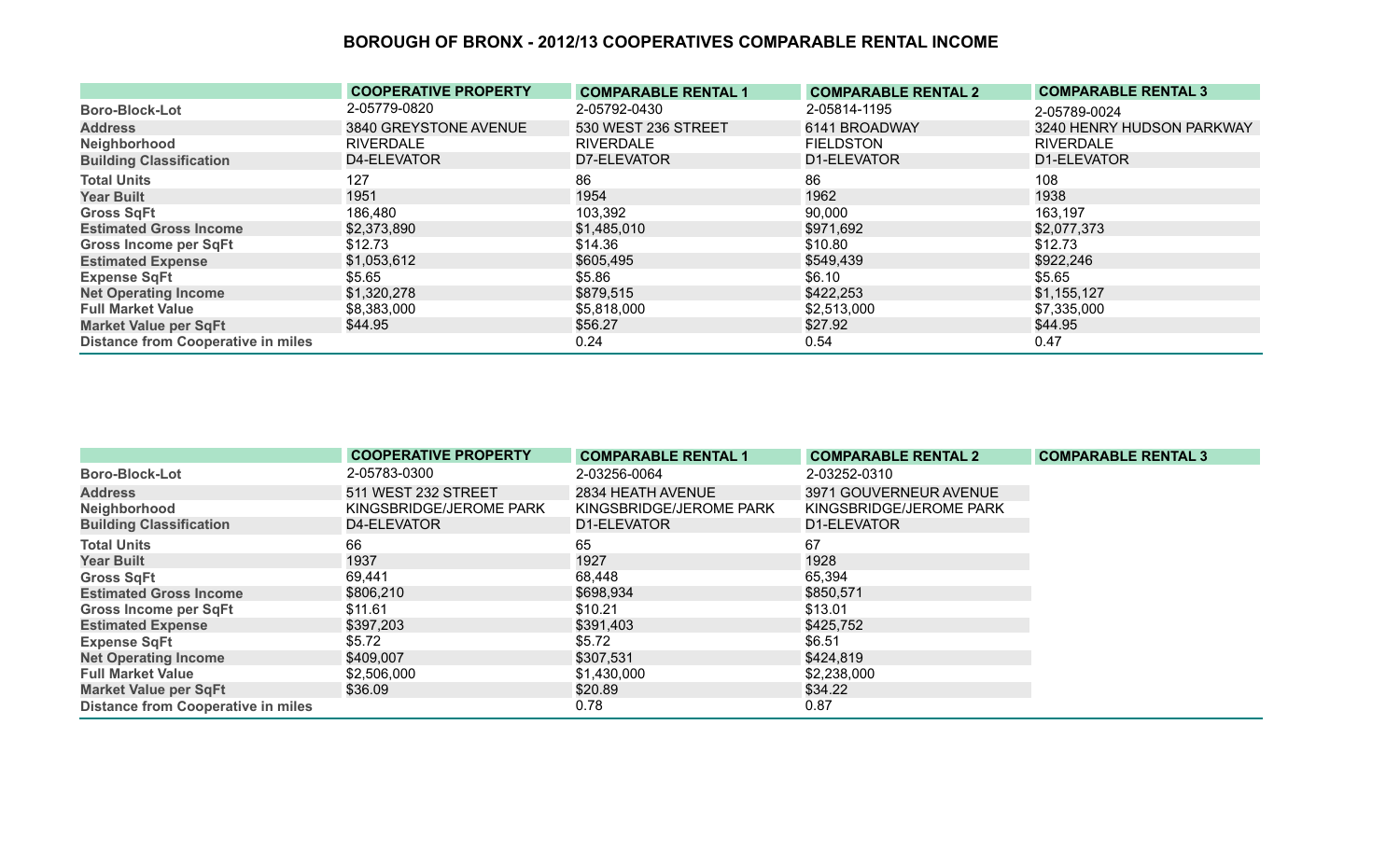|                                           | <b>COOPERATIVE PROPERTY</b> | <b>COMPARABLE RENTAL 1</b> | <b>COMPARABLE RENTAL 2</b> | <b>COMPARABLE RENTAL 3</b> |
|-------------------------------------------|-----------------------------|----------------------------|----------------------------|----------------------------|
| <b>Boro-Block-Lot</b>                     | 2-05785-0268                | 2-03248-0150               | 2-05798-0086               |                            |
| <b>Address</b>                            | 3299 CAMBRIDGE AVENUE       | 2710 SEDGWICK AVENUE       | 3640 JOHNSON AVENUE        |                            |
| Neighborhood                              | <b>RIVERDALE</b>            | KINGSBRIDGE/JEROME PARK    | <b>RIVERDALE</b>           |                            |
| <b>Building Classification</b>            | D4-ELEVATOR                 | D1-ELEVATOR                | D7-ELEVATOR                |                            |
| <b>Total Units</b>                        | 84                          | 102                        | 86                         |                            |
| <b>Year Built</b>                         | 1954                        | 1924                       | 1954                       |                            |
| <b>Gross SqFt</b>                         | 111,675                     | 107,195                    | 120,650                    |                            |
| <b>Estimated Gross Income</b>             | \$1,345,684                 | \$1,360,540                | \$1,376,510                |                            |
| <b>Gross Income per SqFt</b>              | \$12.05                     | \$12.69                    | \$11.41                    |                            |
| <b>Estimated Expense</b>                  | \$675,634                   | \$693,875                  | \$679,846                  |                            |
| <b>Expense SqFt</b>                       | \$6.05                      | \$6.47                     | \$5.63                     |                            |
| <b>Net Operating Income</b>               | \$670,050                   | \$666,665                  | \$696,664                  |                            |
| <b>Full Market Value</b>                  | \$4,167,000                 | \$3,248,000                | \$3,545,000                |                            |
| <b>Market Value per SqFt</b>              | \$37.31                     | \$30.30                    | \$29.38                    |                            |
| <b>Distance from Cooperative in miles</b> |                             | 1.20                       | 0.19                       |                            |

|                                           | <b>COOPERATIVE PROPERTY</b> | <b>COMPARABLE RENTAL 1</b> | <b>COMPARABLE RENTAL 2</b> | <b>COMPARABLE RENTAL 3</b> |
|-------------------------------------------|-----------------------------|----------------------------|----------------------------|----------------------------|
| <b>Boro-Block-Lot</b>                     | 2-05785-0284                | 2-05814-1195               | 2-05793-0467               |                            |
| <b>Address</b>                            | 5620 SYLVAN AVENUE          | 6141 BROADWAY              | 3555 OXFORD AVENUE         |                            |
| Neighborhood                              | <b>RIVERDALE</b>            | <b>FIELDSTON</b>           | <b>RIVERDALE</b>           |                            |
| <b>Building Classification</b>            | D4-ELEVATOR                 | D1-ELEVATOR                | D1-ELEVATOR                |                            |
| <b>Total Units</b>                        | 77                          | 86                         | 57                         |                            |
| <b>Year Built</b>                         | 1960                        | 1962                       | 1960                       |                            |
| <b>Gross SqFt</b>                         | 80,120                      | 90,000                     | 72,553                     |                            |
| <b>Estimated Gross Income</b>             | \$962,241                   | \$971,692                  | \$958,288                  |                            |
| <b>Gross Income per SqFt</b>              | \$12.01                     | \$10.80                    | \$13.21                    |                            |
| <b>Estimated Expense</b>                  | \$429,443                   | \$549,439                  | \$335,365                  |                            |
| <b>Expense SqFt</b>                       | \$5.36                      | \$6.10                     | \$4.62                     |                            |
| <b>Net Operating Income</b>               | \$532,798                   | \$422,253                  | \$622,923                  |                            |
| <b>Full Market Value</b>                  | \$3,267,000                 | \$2,513,000                | \$4,007,000                |                            |
| <b>Market Value per SqFt</b>              | \$40.78                     | \$27.92                    | \$55.23                    |                            |
| <b>Distance from Cooperative in miles</b> |                             | 0.86                       | 0.11                       |                            |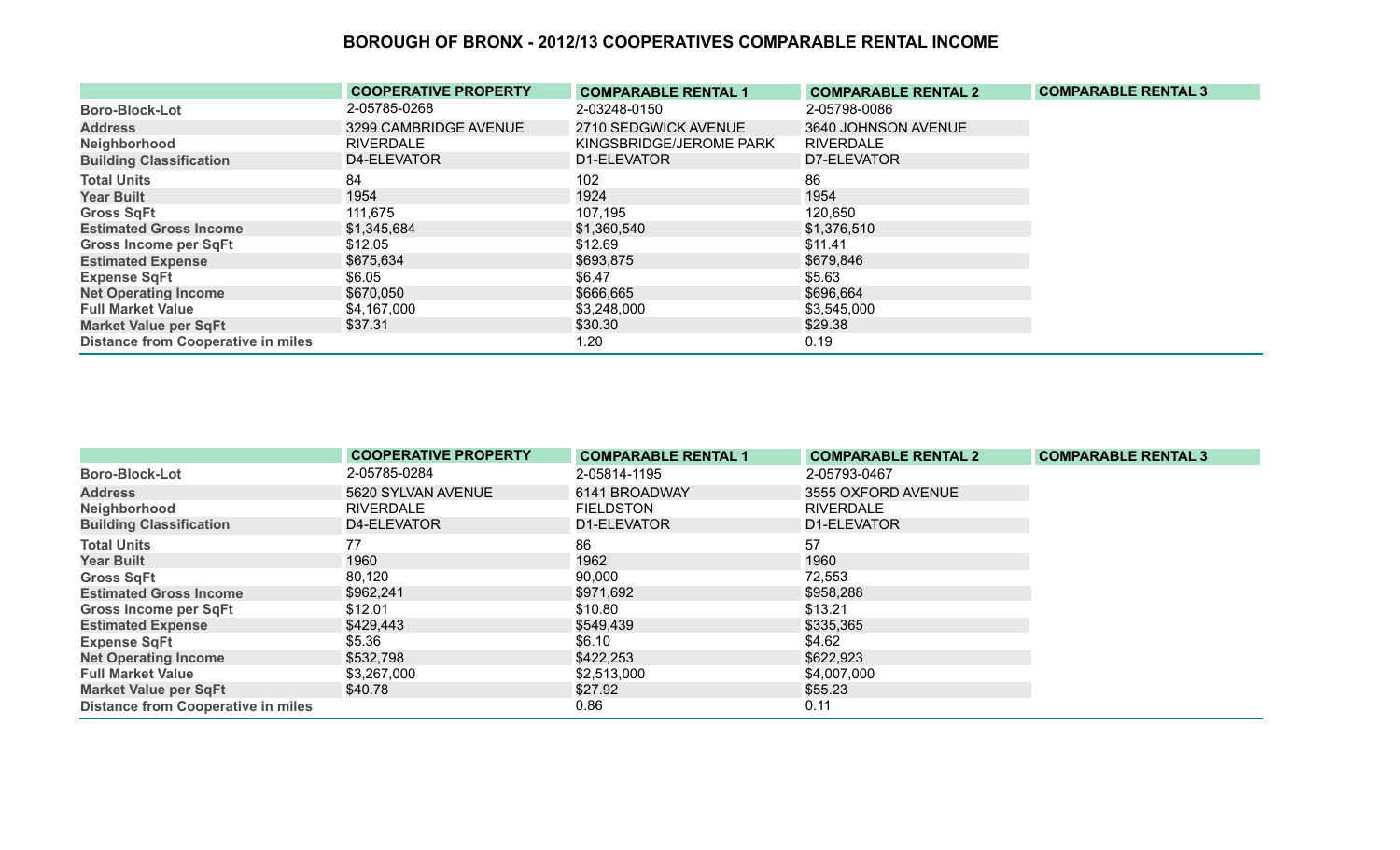|                                           | <b>COOPERATIVE PROPERTY</b> | <b>COMPARABLE RENTAL 1</b> | <b>COMPARABLE RENTAL 2</b> | <b>COMPARABLE RENTAL 3</b> |
|-------------------------------------------|-----------------------------|----------------------------|----------------------------|----------------------------|
| <b>Boro-Block-Lot</b>                     | 2-05787-0130                | 2-05784-0340               | 2-03296-0050               |                            |
| <b>Address</b>                            | 3200 NETHERLAND AVENUE      | 500 WEST 235 STREET        | 2869 BAINBRIDGE AVENUE     |                            |
| Neighborhood                              | <b>RIVERDALE</b>            | KINGSBRIDGE/JEROME PARK    | BEDFORD PARK/NORWOOD       |                            |
| <b>Building Classification</b>            | D4-ELEVATOR                 | D1-ELEVATOR                | D1-ELEVATOR                |                            |
| <b>Total Units</b>                        | 80                          | 87                         | 72                         |                            |
| <b>Year Built</b>                         | 1957                        | 1954                       | 1955                       |                            |
| <b>Gross SqFt</b>                         | 88,470                      | 92,600                     | 71,000                     |                            |
| <b>Estimated Gross Income</b>             | \$1,080,219                 | \$1,243,727                | \$779,835                  |                            |
| <b>Gross Income per SqFt</b>              | \$12.21                     | \$13.43                    | \$10.98                    |                            |
| <b>Estimated Expense</b>                  | \$544,091                   | \$547,732                  | \$453,047                  |                            |
| <b>Expense SqFt</b>                       | \$6.15                      | \$5.92                     | \$6.38                     |                            |
| <b>Net Operating Income</b>               | \$536,128                   | \$695,995                  | \$326,788                  |                            |
| <b>Full Market Value</b>                  | \$3,351,000                 | \$4,503,000                | \$1,958,000                |                            |
| <b>Market Value per SqFt</b>              | \$37.88                     | \$48.63                    | \$27.58                    |                            |
| <b>Distance from Cooperative in miles</b> |                             | 0.15                       | 1.60                       |                            |

|                                           | <b>COOPERATIVE PROPERTY</b> | <b>COMPARABLE RENTAL 1</b> | <b>COMPARABLE RENTAL 2</b> | <b>COMPARABLE RENTAL 3</b> |
|-------------------------------------------|-----------------------------|----------------------------|----------------------------|----------------------------|
| <b>Boro-Block-Lot</b>                     | 2-05787-0148                | 2-03246-0080               | 2-03252-0310               | 2-03318-0158               |
| <b>Address</b>                            | 3260 NETHERLAND AVENUE      | 3890 SEDGWICK AVENUE       | 3971 GOUVERNEUR AVENUE     | 2725 CRESTON AVENUE        |
| Neighborhood                              | <b>RIVERDALE</b>            | KINGSBRIDGE/JEROME PARK    | KINGSBRIDGE/JEROME PARK    | BEDFORD PARK/NORWOOD       |
| <b>Building Classification</b>            | D4-ELEVATOR                 | D7-ELEVATOR                | D1-ELEVATOR                | D1-ELEVATOR                |
| <b>Total Units</b>                        | 54                          | 57                         | 67                         | 30                         |
| <b>Year Built</b>                         | 1950                        | 1959                       | 1928                       | 1965                       |
| <b>Gross SqFt</b>                         | 51,000                      | 57,800                     | 65,394                     | 22,842                     |
| <b>Estimated Gross Income</b>             | \$639,540                   | \$599,713                  | \$850,571                  | \$286,427                  |
| Gross Income per SqFt                     | \$12.54                     | \$10.38                    | \$13.01                    | \$12.54                    |
| <b>Estimated Expense</b>                  | \$326,400                   | \$335,839                  | \$425,752                  | \$146,078                  |
| <b>Expense SqFt</b>                       | \$6.40                      | \$5.81                     | \$6.51                     | \$6.40                     |
| <b>Net Operating Income</b>               | \$313,140                   | \$263,874                  | \$424,819                  | \$140,349                  |
| <b>Full Market Value</b>                  | \$1,978,000                 | \$1,543,000                | \$2,238,000                | \$742,000                  |
| <b>Market Value per SqFt</b>              | \$38.78                     | \$26.70                    | \$34.22                    | \$32.48                    |
| <b>Distance from Cooperative in miles</b> |                             | 0.90                       | 0.98                       | 1.35                       |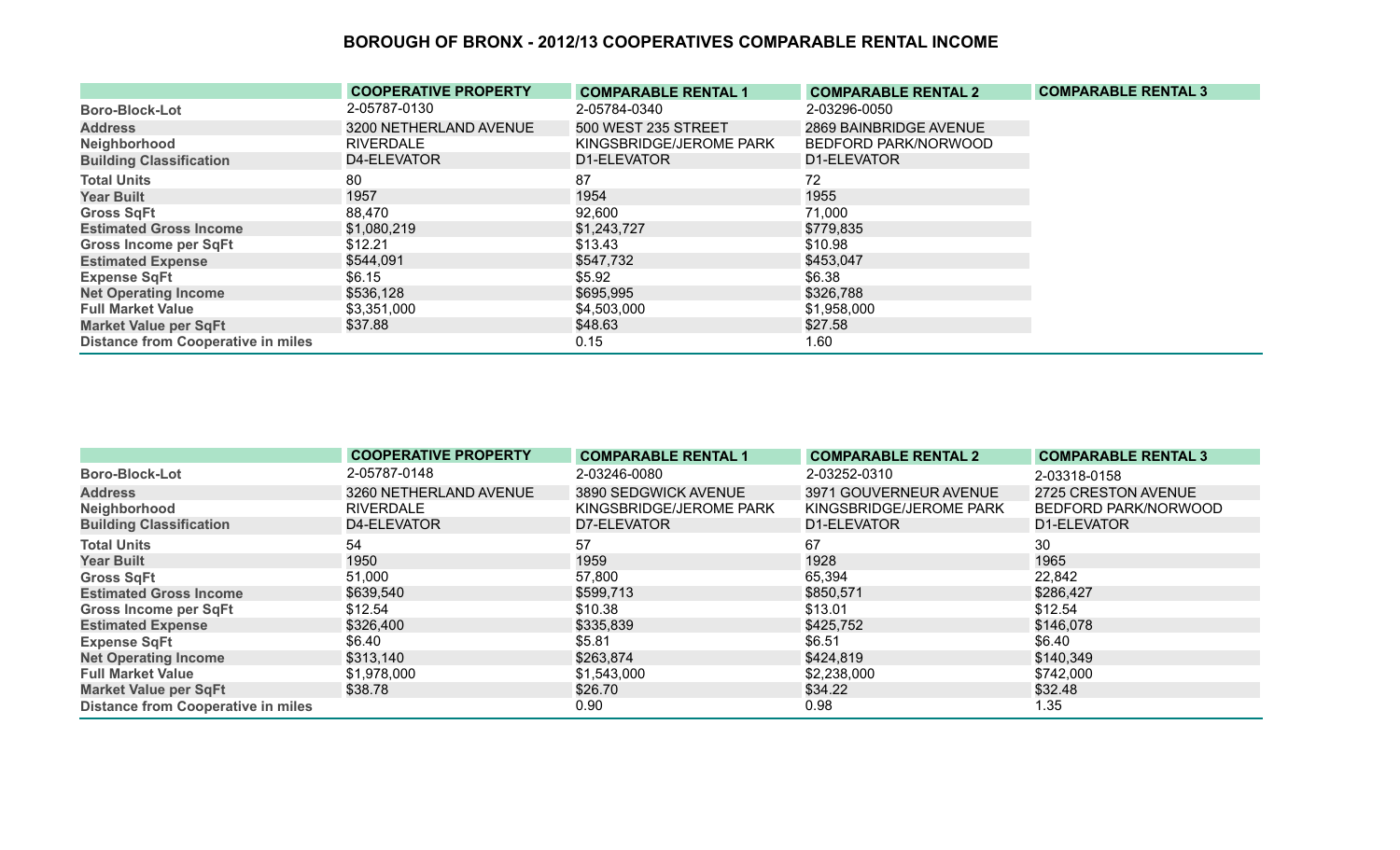|                                           | <b>COOPERATIVE PROPERTY</b> | <b>COMPARABLE RENTAL 1</b> | <b>COMPARABLE RENTAL 2</b> | <b>COMPARABLE RENTAL 3</b> |
|-------------------------------------------|-----------------------------|----------------------------|----------------------------|----------------------------|
| <b>Boro-Block-Lot</b>                     | 2-05787-0177                | 2-05814-1195               | 2-03252-0310               | 2-03318-0158               |
| <b>Address</b>                            | 3225 JOHNSON AVENUE         | 6141 BROADWAY              | 3971 GOUVERNEUR AVENUE     | 2725 CRESTON AVENUE        |
| Neighborhood                              | <b>RIVERDALE</b>            | <b>FIELDSTON</b>           | KINGSBRIDGE/JEROME PARK    | BEDFORD PARK/NORWOOD       |
| <b>Building Classification</b>            | D4-ELEVATOR                 | D1-ELEVATOR                | D1-ELEVATOR                | D1-ELEVATOR                |
| <b>Total Units</b>                        | 60                          | 86                         | 67                         | 30                         |
| <b>Year Built</b>                         | 1970                        | 1962                       | 1928                       | 1965                       |
| <b>Gross SqFt</b>                         | 60,928                      | 90,000                     | 65,394                     | 22,842                     |
| <b>Estimated Gross Income</b>             | \$764,037                   | \$971,692                  | \$850,571                  | \$286,427                  |
| Gross Income per SqFt                     | \$12.54                     | \$10.80                    | \$13.01                    | \$12.54                    |
| <b>Estimated Expense</b>                  | \$389,939                   | \$549,439                  | \$425,752                  | \$146,078                  |
| <b>Expense SqFt</b>                       | \$6.40                      | \$6.10                     | \$6.51                     | \$6.40                     |
| <b>Net Operating Income</b>               | \$374,098                   | \$422,253                  | \$424,819                  | \$140,349                  |
| <b>Full Market Value</b>                  | \$2,362,000                 | \$2,513,000                | \$2,238,000                | \$742,000                  |
| Market Value per SqFt                     | \$38.77                     | \$27.92                    | \$34.22                    | \$32.48                    |
| <b>Distance from Cooperative in miles</b> |                             | 0.92                       | 0.98                       | 1.35                       |

|                                           | <b>COOPERATIVE PROPERTY</b> | <b>COMPARABLE RENTAL 1</b> | <b>COMPARABLE RENTAL 2</b> | <b>COMPARABLE RENTAL 3</b> |
|-------------------------------------------|-----------------------------|----------------------------|----------------------------|----------------------------|
| <b>Boro-Block-Lot</b>                     | 2-05788-0074                | 2-05814-1195               | 2-05746-0567               |                            |
| <b>Address</b>                            | 3210 ARLINGTON AVENUE       | 6141 BROADWAY              | 2675 HENRY HUDSON PARKWAY  |                            |
| Neighborhood                              | RIVERDALE                   | <b>FIELDSTON</b>           | <b>RIVERDALE</b>           |                            |
| <b>Building Classification</b>            | D4-ELEVATOR                 | D1-ELEVATOR                | D1-ELEVATOR                |                            |
| <b>Total Units</b>                        | 67                          | 86                         | 78                         |                            |
| <b>Year Built</b>                         | 1955                        | 1962                       | 1951                       |                            |
| <b>Gross SqFt</b>                         | 80,735                      | 90,000                     | 92,782                     |                            |
| <b>Estimated Gross Income</b>             | \$945,407                   | \$971,692                  | \$1,170,050                |                            |
| <b>Gross Income per SqFt</b>              | \$11.71                     | \$10.80                    | \$12.61                    |                            |
| <b>Estimated Expense</b>                  | \$500,557                   | \$549,439                  | \$584,468                  |                            |
| <b>Expense SqFt</b>                       | \$6.20                      | \$6.10                     | \$6.30                     |                            |
| <b>Net Operating Income</b>               | \$444,850                   | \$422,253                  | \$585,582                  |                            |
| <b>Full Market Value</b>                  | \$2,736,000                 | \$2,513,000                | \$3,704,000                |                            |
| <b>Market Value per SqFt</b>              | \$33.89                     | \$27.92                    | \$39.92                    |                            |
| <b>Distance from Cooperative in miles</b> |                             | 0.95                       | 0.42                       |                            |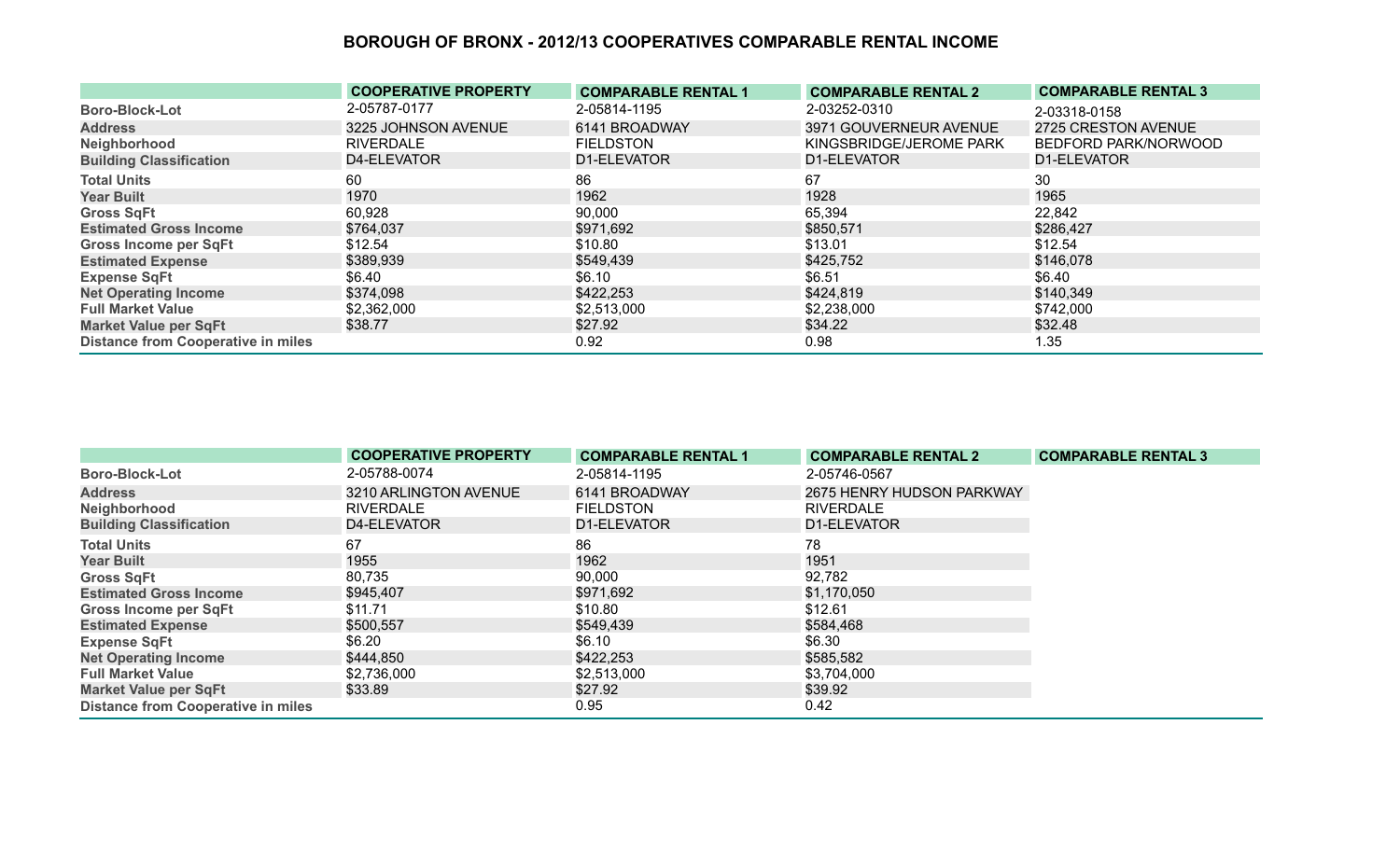|                                           | <b>COOPERATIVE PROPERTY</b> | <b>COMPARABLE RENTAL 1</b> | <b>COMPARABLE RENTAL 2</b> | <b>COMPARABLE RENTAL 3</b> |
|-------------------------------------------|-----------------------------|----------------------------|----------------------------|----------------------------|
| <b>Boro-Block-Lot</b>                     | 2-05788-0119                | 2-03252-0310               | 2-03246-0080               |                            |
| <b>Address</b>                            | 3215 NETHERLAND AVENUE      | 3971 GOUVERNEUR AVENUE     | 3890 SEDGWICK AVENUE       |                            |
| Neighborhood                              | <b>RIVERDALE</b>            | KINGSBRIDGE/JEROME PARK    | KINGSBRIDGE/JEROME PARK    |                            |
| <b>Building Classification</b>            | D4-ELEVATOR                 | D1-ELEVATOR                | D7-ELEVATOR                |                            |
| <b>Total Units</b>                        | 49                          | 67                         | 57                         |                            |
| <b>Year Built</b>                         | 1939                        | 1928                       | 1959                       |                            |
| <b>Gross SqFt</b>                         | 75,000                      | 65,394                     | 57,800                     |                            |
| <b>Estimated Gross Income</b>             | \$877,500                   | \$850,571                  | \$599,713                  |                            |
| <b>Gross Income per SqFt</b>              | \$11.70                     | \$13.01                    | \$10.38                    |                            |
| <b>Estimated Expense</b>                  | \$462,000                   | \$425,752                  | \$335,839                  |                            |
| <b>Expense SqFt</b>                       | \$6.16                      | \$6.51                     | \$5.81                     |                            |
| <b>Net Operating Income</b>               | \$415,500                   | \$424,819                  | \$263,874                  |                            |
| <b>Full Market Value</b>                  | \$2,531,000                 | \$2,238,000                | \$1,543,000                |                            |
| <b>Market Value per SqFt</b>              | \$33.75                     | \$34.22                    | \$26.70                    |                            |
| <b>Distance from Cooperative in miles</b> |                             | 1.03                       | 0.95                       |                            |

|                                           | <b>COOPERATIVE PROPERTY</b> | <b>COMPARABLE RENTAL 1</b> | <b>COMPARABLE RENTAL 2</b> | <b>COMPARABLE RENTAL 3</b> |
|-------------------------------------------|-----------------------------|----------------------------|----------------------------|----------------------------|
| <b>Boro-Block-Lot</b>                     | 2-05789-0015                | 2-05814-1195               | 2-03252-0310               | 2-05793-0467               |
| <b>Address</b>                            | 3206 FAIRFIELD AVENUE       | 6141 BROADWAY              | 3971 GOUVERNEUR AVENUE     | 3555 OXFORD AVENUE         |
| Neighborhood                              | <b>RIVERDALE</b>            | <b>FIELDSTON</b>           | KINGSBRIDGE/JEROME PARK    | <b>RIVERDALE</b>           |
| <b>Building Classification</b>            | D4-ELEVATOR                 | D1-ELEVATOR                | D1-ELEVATOR                | D1-ELEVATOR                |
| <b>Total Units</b>                        | 56                          | 86                         | 67                         | 57                         |
| <b>Year Built</b>                         | 1954                        | 1962                       | 1928                       | 1960                       |
| <b>Gross SqFt</b>                         | 59,352                      | 90,000                     | 65,394                     | 72,553                     |
| <b>Estimated Gross Income</b>             | \$772,170                   | \$971,692                  | \$850,571                  | \$958,288                  |
| <b>Gross Income per SqFt</b>              | \$13.01                     | \$10.80                    | \$13.01                    | \$13.21                    |
| <b>Estimated Expense</b>                  | \$386,382                   | \$549,439                  | \$425,752                  | \$335,365                  |
| <b>Expense SqFt</b>                       | \$6.51                      | \$6.10                     | \$6.51                     | \$4.62                     |
| <b>Net Operating Income</b>               | \$385,788                   | \$422,253                  | \$424,819                  | \$622,923                  |
| <b>Full Market Value</b>                  | \$2,468,000                 | \$2,513,000                | \$2,238,000                | \$4,007,000                |
| <b>Market Value per SqFt</b>              | \$41.58                     | \$27.92                    | \$34.22                    | \$55.23                    |
| <b>Distance from Cooperative in miles</b> |                             | 0.98                       | 1.09                       | 0.19                       |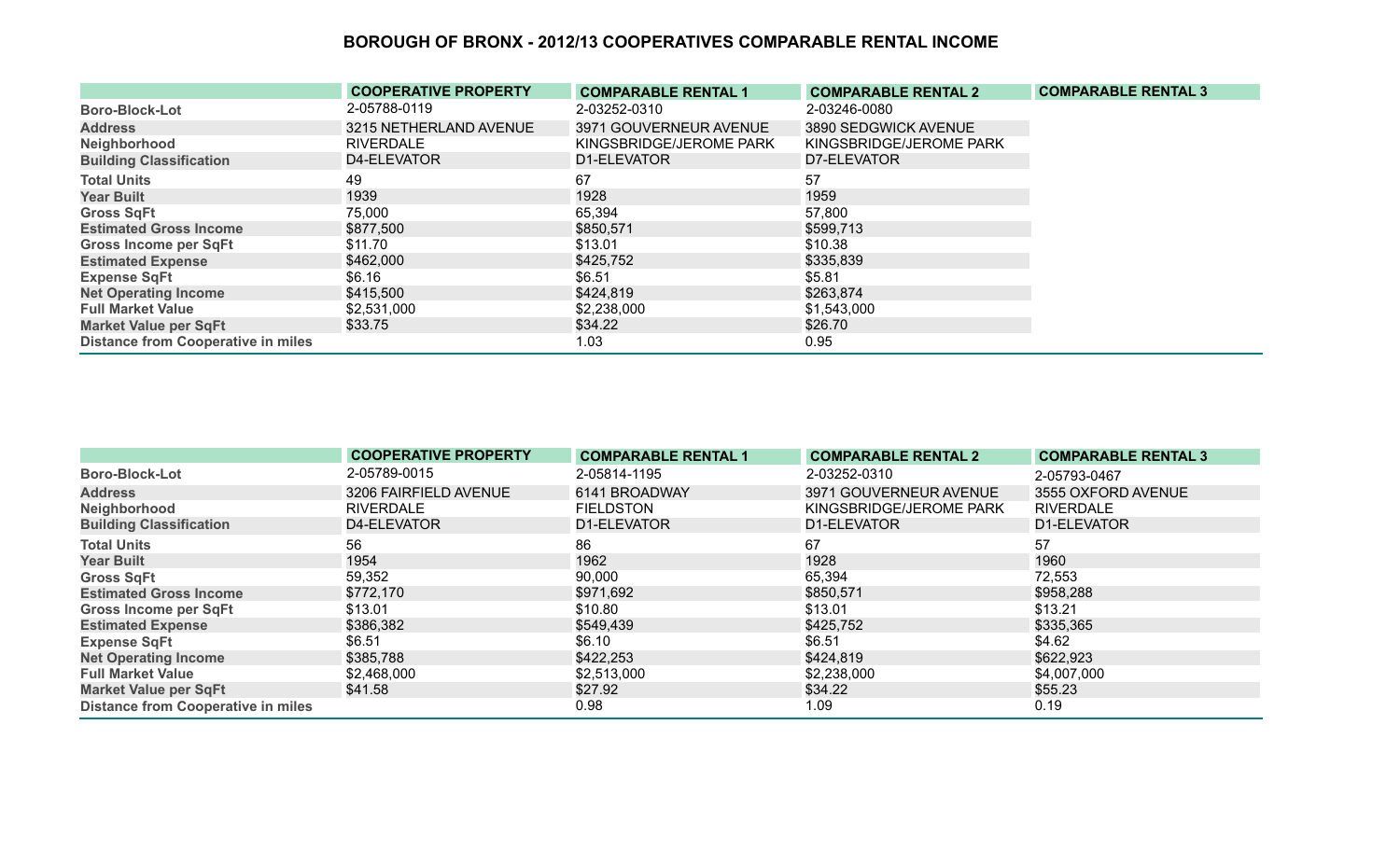|                                           | <b>COOPERATIVE PROPERTY</b> | <b>COMPARABLE RENTAL 1</b> | <b>COMPARABLE RENTAL 2</b> | <b>COMPARABLE RENTAL 3</b> |
|-------------------------------------------|-----------------------------|----------------------------|----------------------------|----------------------------|
| <b>Boro-Block-Lot</b>                     | 2-05789-0059                | 2-05814-1195               | 2-05787-0154               | 2-05746-0567               |
| <b>Address</b>                            | 3215 ARLINGTON AVENUE       | 6141 BROADWAY              | 3300 NETHERLAND AVENUE     | 2675 HENRY HUDSON PARKWAY  |
| Neighborhood                              | RIVERDALE                   | <b>FIELDSTON</b>           | <b>RIVERDALE</b>           | <b>RIVERDALE</b>           |
| <b>Building Classification</b>            | D4-ELEVATOR                 | D1-ELEVATOR                | D7-ELEVATOR                | D1-ELEVATOR                |
| <b>Total Units</b>                        | 69                          | 86                         | 67                         | 78                         |
| <b>Year Built</b>                         | 1958                        | 1962                       | 1941                       | 1951                       |
| <b>Gross SqFt</b>                         | 82,000                      | 90,000                     | 81,880                     | 92,782                     |
| <b>Estimated Gross Income</b>             | \$1,022,540                 | \$971,692                  | \$1,021,331                | \$1,170,050                |
| Gross Income per SqFt                     | \$12.47                     | \$10.80                    | \$12.47                    | \$12.61                    |
| <b>Estimated Expense</b>                  | \$521,520                   | \$549,439                  | \$520,879                  | \$584,468                  |
| <b>Expense SqFt</b>                       | \$6.36                      | \$6.10                     | \$6.36                     | \$6.30                     |
| <b>Net Operating Income</b>               | \$501,020                   | \$422,253                  | \$500,452                  | \$585,582                  |
| <b>Full Market Value</b>                  | \$3,157,000                 | \$2,513,000                | \$1,841,000                | \$3,704,000                |
| <b>Market Value per SqFt</b>              | \$38.50                     | \$27.92                    | \$22.48                    | \$39.92                    |
| <b>Distance from Cooperative in miles</b> |                             | 0.98                       | 0.11                       | 0.38                       |

|                                           | <b>COOPERATIVE PROPERTY</b> | <b>COMPARABLE RENTAL 1</b> | <b>COMPARABLE RENTAL 2</b> | <b>COMPARABLE RENTAL 3</b> |
|-------------------------------------------|-----------------------------|----------------------------|----------------------------|----------------------------|
| <b>Boro-Block-Lot</b>                     | 2-05792-0422                | 2-03318-0158               | 2-05793-0467               |                            |
| <b>Address</b>                            | 3512 OXFORD AVENUE          | 2725 CRESTON AVENUE        | 3555 OXFORD AVENUE         |                            |
| Neighborhood                              | <b>RIVERDALE</b>            | BEDFORD PARK/NORWOOD       | <b>RIVERDALE</b>           |                            |
| <b>Building Classification</b>            | D4-ELEVATOR                 | D1-ELEVATOR                | D1-ELEVATOR                |                            |
| <b>Total Units</b>                        | 45                          | 30                         | 57                         |                            |
| <b>Year Built</b>                         | 1962                        | 1965                       | 1960                       |                            |
| <b>Gross SqFt</b>                         | 43,000                      | 22,842                     | 72,553                     |                            |
| <b>Estimated Gross Income</b>             | \$553,840                   | \$286,427                  | \$958,288                  |                            |
| <b>Gross Income per SqFt</b>              | \$12.88                     | \$12.54                    | \$13.21                    |                            |
| <b>Estimated Expense</b>                  | \$236,930                   | \$146,078                  | \$335,365                  |                            |
| <b>Expense SqFt</b>                       | \$5.51                      | \$6.40                     | \$4.62                     |                            |
| <b>Net Operating Income</b>               | \$316,910                   | \$140,349                  | \$622,923                  |                            |
| <b>Full Market Value</b>                  | \$2,021,000                 | \$742,000                  | \$4,007,000                |                            |
| <b>Market Value per SqFt</b>              | \$47.00                     | \$32.48                    | \$55.23                    |                            |
| <b>Distance from Cooperative in miles</b> |                             | 1.34                       | 0.05                       |                            |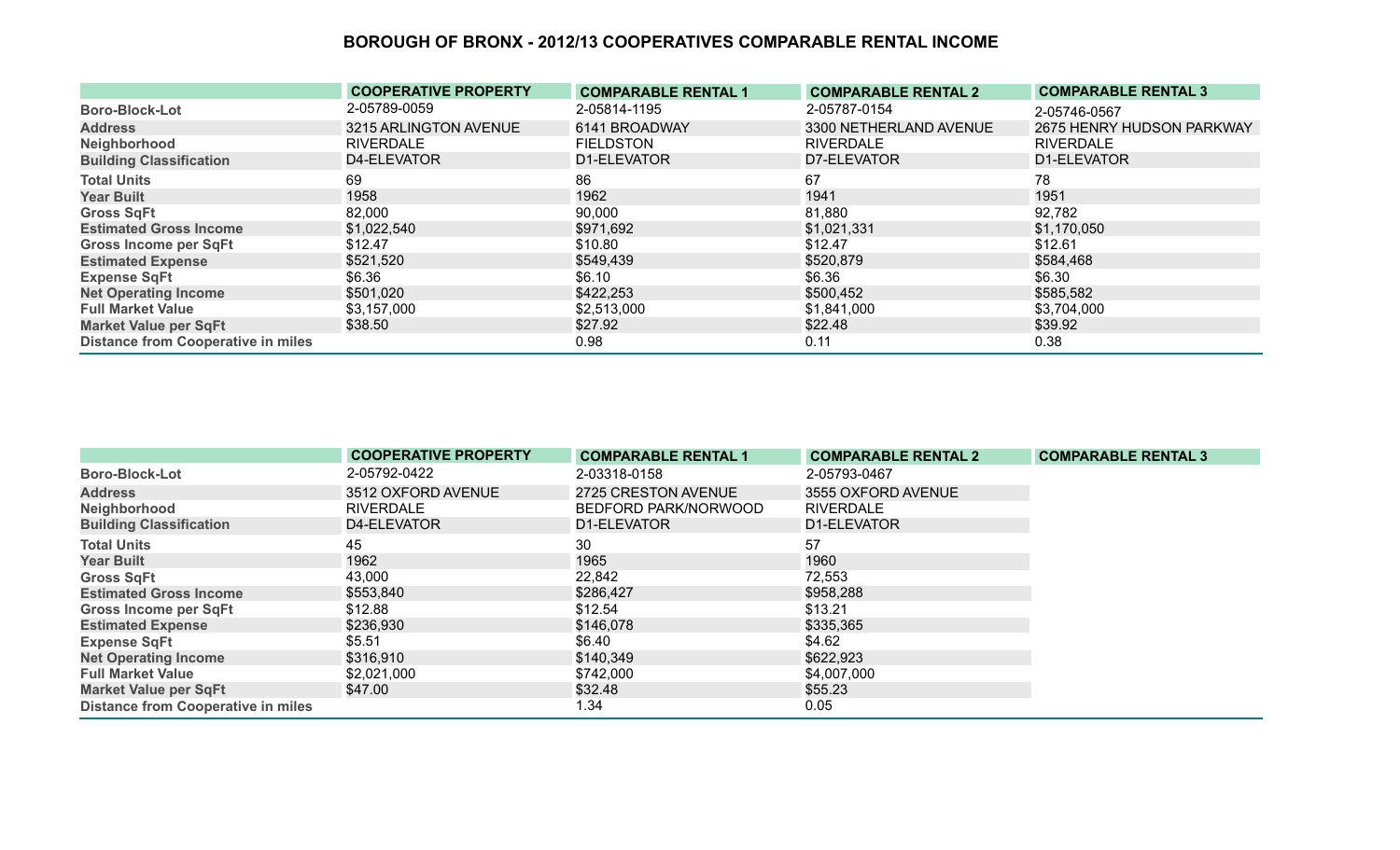|                                           | <b>COOPERATIVE PROPERTY</b> | <b>COMPARABLE RENTAL 1</b> | <b>COMPARABLE RENTAL 2</b> | <b>COMPARABLE RENTAL 3</b> |
|-------------------------------------------|-----------------------------|----------------------------|----------------------------|----------------------------|
| <b>Boro-Block-Lot</b>                     | 2-05792-0445                | 2-05792-0430               | 2-03314-0062               |                            |
| <b>Address</b>                            | 525 WEST 235 STREET         | 530 WEST 236 STREET        | 2675 GRAND CONCOURSE       |                            |
| Neighborhood                              | <b>RIVERDALE</b>            | <b>RIVERDALE</b>           | BEDFORD PARK/NORWOOD       |                            |
| <b>Building Classification</b>            | D4-ELEVATOR                 | D7-ELEVATOR                | D7-ELEVATOR                |                            |
| <b>Total Units</b>                        | 38                          | 86                         | 48                         |                            |
| <b>Year Built</b>                         | 1954                        | 1954                       | 1952                       |                            |
| <b>Gross SqFt</b>                         | 47,000                      | 103,392                    | 38,388                     |                            |
| <b>Estimated Gross Income</b>             | \$626,980                   | \$1,485,010                | \$472,951                  |                            |
| <b>Gross Income per SqFt</b>              | \$13.34                     | \$14.36                    | \$12.32                    |                            |
| <b>Estimated Expense</b>                  | \$297,040                   | \$605,495                  | \$260,246                  |                            |
| <b>Expense SqFt</b>                       | \$6.32                      | \$5.86                     | \$6.78                     |                            |
| <b>Net Operating Income</b>               | \$329,940                   | \$879,515                  | \$212,705                  |                            |
| <b>Full Market Value</b>                  | \$2,130,000                 | \$5,818,000                | \$1,334,000                |                            |
| <b>Market Value per SqFt</b>              | \$45.32                     | \$56.27                    | \$34.75                    |                            |
| <b>Distance from Cooperative in miles</b> |                             | 0.00                       | 1.46                       |                            |

|                                           | <b>COOPERATIVE PROPERTY</b>                    | <b>COMPARABLE RENTAL 1</b>       | <b>COMPARABLE RENTAL 2</b> | <b>COMPARABLE RENTAL 3</b> |
|-------------------------------------------|------------------------------------------------|----------------------------------|----------------------------|----------------------------|
| <b>Boro-Block-Lot</b>                     | 2-05795-0518                                   | 2-02880-0153                     | 2-05909-0163               | 2-05950-0429               |
| <b>Address</b>                            | 3530 HENRY HUDSON PARKWAY 1750 SEDGWICK AVENUE |                                  | 3950 BLACKSTONE AVENUE     | 5530 NETHERLAND AVENUE     |
| Neighborhood                              | <b>RIVERDALE</b>                               | <b>HIGHBRIDGE/MORRIS HEIGHTS</b> | <b>RIVERDALE</b>           | <b>RIVERDALE</b>           |
| <b>Building Classification</b>            | D4-ELEVATOR                                    | D3-ELEVATOR                      | D1-ELEVATOR                | D1-ELEVATOR                |
| <b>Total Units</b>                        | 216                                            | 227                              | 176                        | 270                        |
| <b>Year Built</b>                         | 1955                                           | 1974                             | 1959                       | 1948                       |
| <b>Gross SqFt</b>                         | 312,000                                        | 272,370                          | 237,000                    | 235,467                    |
| <b>Estimated Gross Income</b>             | \$3,790,800                                    | \$3,022,632                      | \$2,880,272                | \$3,259,372                |
| <b>Gross Income per SqFt</b>              | \$12.15                                        | \$11.10                          | \$12.15                    | \$13.84                    |
| <b>Estimated Expense</b>                  | \$1,803,360                                    | \$1,887,681                      | \$1,369,012                | \$1,517,665                |
| <b>Expense SqFt</b>                       | \$5.78                                         | \$6.93                           | \$5.78                     | \$6.45                     |
| <b>Net Operating Income</b>               | \$1,987,440                                    | \$1,134,951                      | \$1,511,260                | \$1,741,707                |
| <b>Full Market Value</b>                  | \$11,205,000                                   | \$6,833,000                      | \$9,431,000                | \$11,387,000               |
| <b>Market Value per SqFt</b>              | \$35.91                                        | \$25.09                          | \$39.79                    | \$48.36                    |
| <b>Distance from Cooperative in miles</b> |                                                | 2.46                             | 0.36                       | 1.19                       |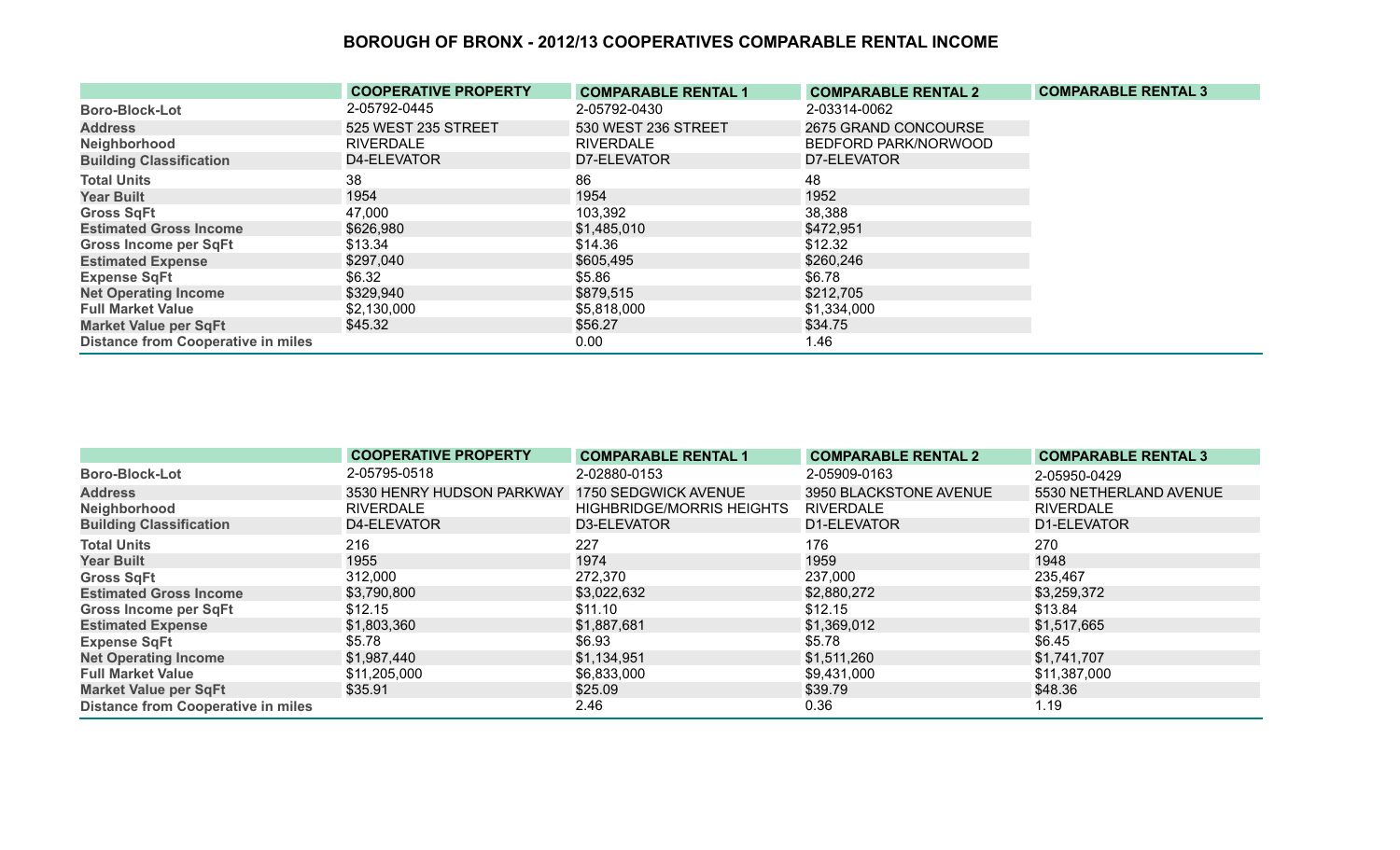|                                           | <b>COOPERATIVE PROPERTY</b> | <b>COMPARABLE RENTAL 1</b> | <b>COMPARABLE RENTAL 2</b> | <b>COMPARABLE RENTAL 3</b> |
|-------------------------------------------|-----------------------------|----------------------------|----------------------------|----------------------------|
| <b>Boro-Block-Lot</b>                     | 2-05796-0107                | 2-03252-0310               | 2-05793-0467               |                            |
| <b>Address</b>                            | 525 WEST 236 STREET         | 3971 GOUVERNEUR AVENUE     | 3555 OXFORD AVENUE         |                            |
| Neighborhood                              | <b>RIVERDALE</b>            | KINGSBRIDGE/JEROME PARK    | <b>RIVERDALE</b>           |                            |
| <b>Building Classification</b>            | D4-ELEVATOR                 | D1-ELEVATOR                | D1-ELEVATOR                |                            |
| <b>Total Units</b>                        | 57                          | 67                         | 57                         |                            |
| <b>Year Built</b>                         | 1956                        | 1928                       | 1960                       |                            |
| <b>Gross SqFt</b>                         | 68,728                      | 65,394                     | 72,553                     |                            |
| <b>Estimated Gross Income</b>             | \$901,024                   | \$850,571                  | \$958,288                  |                            |
| <b>Gross Income per SqFt</b>              | \$13.11                     | \$13.01                    | \$13.21                    |                            |
| <b>Estimated Expense</b>                  | \$382,815                   | \$425,752                  | \$335,365                  |                            |
| <b>Expense SqFt</b>                       | \$5.57                      | \$6.51                     | \$4.62                     |                            |
| <b>Net Operating Income</b>               | \$518,209                   | \$424,819                  | \$622,923                  |                            |
| <b>Full Market Value</b>                  | \$3,324,000                 | \$2,238,000                | \$4,007,000                |                            |
| <b>Market Value per SqFt</b>              | \$48.36                     | \$34.22                    | \$55.23                    |                            |
| <b>Distance from Cooperative in miles</b> |                             | 0.89                       | 0.12                       |                            |

|                                           | <b>COOPERATIVE PROPERTY</b> | <b>COMPARABLE RENTAL 1</b> | <b>COMPARABLE RENTAL 2</b> | <b>COMPARABLE RENTAL 3</b> |
|-------------------------------------------|-----------------------------|----------------------------|----------------------------|----------------------------|
| <b>Boro-Block-Lot</b>                     | 2-05796-0135                | 2-03252-0310               | 2-03256-0064               | 2-05791-0388               |
| <b>Address</b>                            | 3656 JOHNSON AVENUE         | 3971 GOUVERNEUR AVENUE     | 2834 HEATH AVENUE          | 511 WEST 235 STREET        |
| Neighborhood                              | <b>RIVERDALE</b>            | KINGSBRIDGE/JEROME PARK    | KINGSBRIDGE/JEROME PARK    | <b>RIVERDALE</b>           |
| <b>Building Classification</b>            | D4-ELEVATOR                 | D1-ELEVATOR                | D1-ELEVATOR                | D7-ELEVATOR                |
| <b>Total Units</b>                        | 56                          | 67                         | 65                         | 55                         |
| <b>Year Built</b>                         | 1932                        | 1928                       | 1927                       | 1936                       |
| <b>Gross SqFt</b>                         | 73,911                      | 65,394                     | 68,448                     | 64,000                     |
| <b>Estimated Gross Income</b>             | \$961,582                   | \$850,571                  | \$698,934                  | \$910,682                  |
| <b>Gross Income per SqFt</b>              | \$13.01                     | \$13.01                    | \$10.21                    | \$14.23                    |
| <b>Estimated Expense</b>                  | \$481,161                   | \$425,752                  | \$391,403                  | \$343,066                  |
| <b>Expense SqFt</b>                       | \$6.51                      | \$6.51                     | \$5.72                     | \$5.36                     |
| <b>Net Operating Income</b>               | \$480,421                   | \$424,819                  | \$307,531                  | \$567,616                  |
| <b>Full Market Value</b>                  | \$3,073,000                 | \$2,238,000                | \$1,430,000                | \$3,745,000                |
| <b>Market Value per SqFt</b>              | \$41.58                     | \$34.22                    | \$20.89                    | \$58.52                    |
| <b>Distance from Cooperative in miles</b> |                             | 0.89                       | 1.06                       | 0.12                       |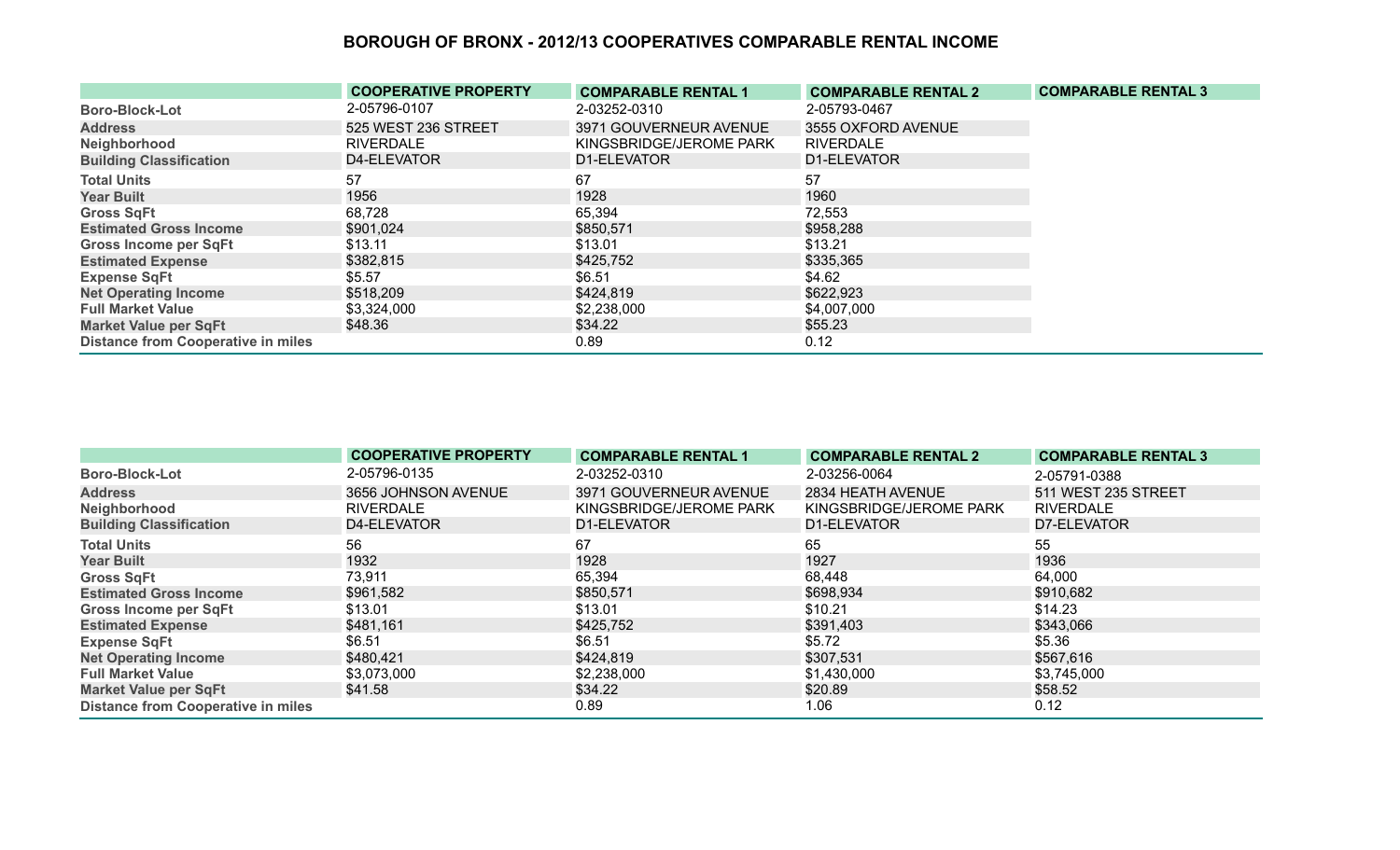|                                           | <b>COOPERATIVE PROPERTY</b> | <b>COMPARABLE RENTAL 1</b> | <b>COMPARABLE RENTAL 2</b> | <b>COMPARABLE RENTAL 3</b> |
|-------------------------------------------|-----------------------------|----------------------------|----------------------------|----------------------------|
| <b>Boro-Block-Lot</b>                     | 2-05797-0213                | 2-05776-0605               | 2-03270-0113               | 2-05801-1057               |
| <b>Address</b>                            | 525 WEST 238 STREET         | 4568 MANHATTAN COLLEGE PK  | <b>140 WEST 238 STREET</b> | 4652 MANHATTAN COLLEGE PK  |
| Neighborhood                              | <b>RIVERDALE</b>            | KINGSBRIDGE/JEROME PARK    | KINGSBRIDGE/JEROME PARK    | VAN CORTLANDT PARK         |
| <b>Building Classification</b>            | C6-WALK-UP                  | C1-WALK-UP                 | C1-WALK-UP                 | C1-WALK-UP                 |
| <b>Total Units</b>                        | 70                          | 61                         | 45                         | 33                         |
| <b>Year Built</b>                         | 1926                        | 1925                       | 1921                       | 1923                       |
| <b>Gross SqFt</b>                         | 117,929                     | 63,600                     | 42,526                     | 24,544                     |
| <b>Estimated Gross Income</b>             | \$1,275,000                 | \$753,919                  | \$456,856                  | \$345,064                  |
| <b>Gross Income per SqFt</b>              | \$10.81                     | \$11.85                    | \$10.74                    | \$14.06                    |
| <b>Estimated Expense</b>                  | \$679,271                   | \$366,143                  | \$276,452                  | \$190,904                  |
| <b>Expense SqFt</b>                       | \$5.76                      | \$5.76                     | \$6.50                     | \$7.78                     |
| <b>Net Operating Income</b>               | \$595,729                   | \$387,776                  | \$180,404                  | \$154,160                  |
| <b>Full Market Value</b>                  | \$3,681,000                 | \$2,178,000                | \$1,071,000                | \$1,013,000                |
| <b>Market Value per SqFt</b>              | \$31.21                     | \$34.25                    | \$25.18                    | \$41.27                    |
| <b>Distance from Cooperative in miles</b> |                             | 0.42                       | 0.62                       | 0.51                       |

|                                           | <b>COOPERATIVE PROPERTY</b> | <b>COMPARABLE RENTAL 1</b> | <b>COMPARABLE RENTAL 2</b> | <b>COMPARABLE RENTAL 3</b> |
|-------------------------------------------|-----------------------------|----------------------------|----------------------------|----------------------------|
| <b>Boro-Block-Lot</b>                     | 2-05799-0032                | 2-05904-0267               | 2-05796-0129               | 2-05732-0924               |
| <b>Address</b>                            | 3635 JOHNSON AVENUE         | 600 WEST 239 STREET        | 3660 OXFORD AVENUE         | 2700 HENRY HUDSON PARKWAY  |
| Neighborhood                              | <b>RIVERDALE</b>            | <b>RIVERDALE</b>           | <b>RIVERDALE</b>           | <b>RIVERDALE</b>           |
| <b>Building Classification</b>            | D4-ELEVATOR                 | D1-ELEVATOR                | D3-ELEVATOR                | D1-ELEVATOR                |
| <b>Total Units</b>                        | 82                          | 90                         | 77                         | 78                         |
| <b>Year Built</b>                         | 1954                        | 1956                       | 1967                       | 1955                       |
| <b>Gross SqFt</b>                         | 106,684                     | 98,681                     | 106,934                    | 108,955                    |
| <b>Estimated Gross Income</b>             | \$1,290,876                 | \$1,377,757                | \$1,293,459                | \$1,294,292                |
| <b>Gross Income per SqFt</b>              | \$12.10                     | \$13.96                    | \$12.10                    | \$11.88                    |
| <b>Estimated Expense</b>                  | \$658,240                   | \$717,979                  | \$659,664                  | \$540,507                  |
| <b>Expense SqFt</b>                       | \$6.17                      | \$7.28                     | \$6.17                     | \$4.96                     |
| <b>Net Operating Income</b>               | \$632,636                   | \$659,778                  | \$633,795                  | \$753,785                  |
| <b>Full Market Value</b>                  | \$3,940,000                 | \$4,325,000                | \$3,949,000                | \$3,775,000                |
| <b>Market Value per SqFt</b>              | \$36.93                     | \$43.83                    | \$36.93                    | \$34.65                    |
| <b>Distance from Cooperative in miles</b> |                             | 0.09                       | 0.10                       | 0.51                       |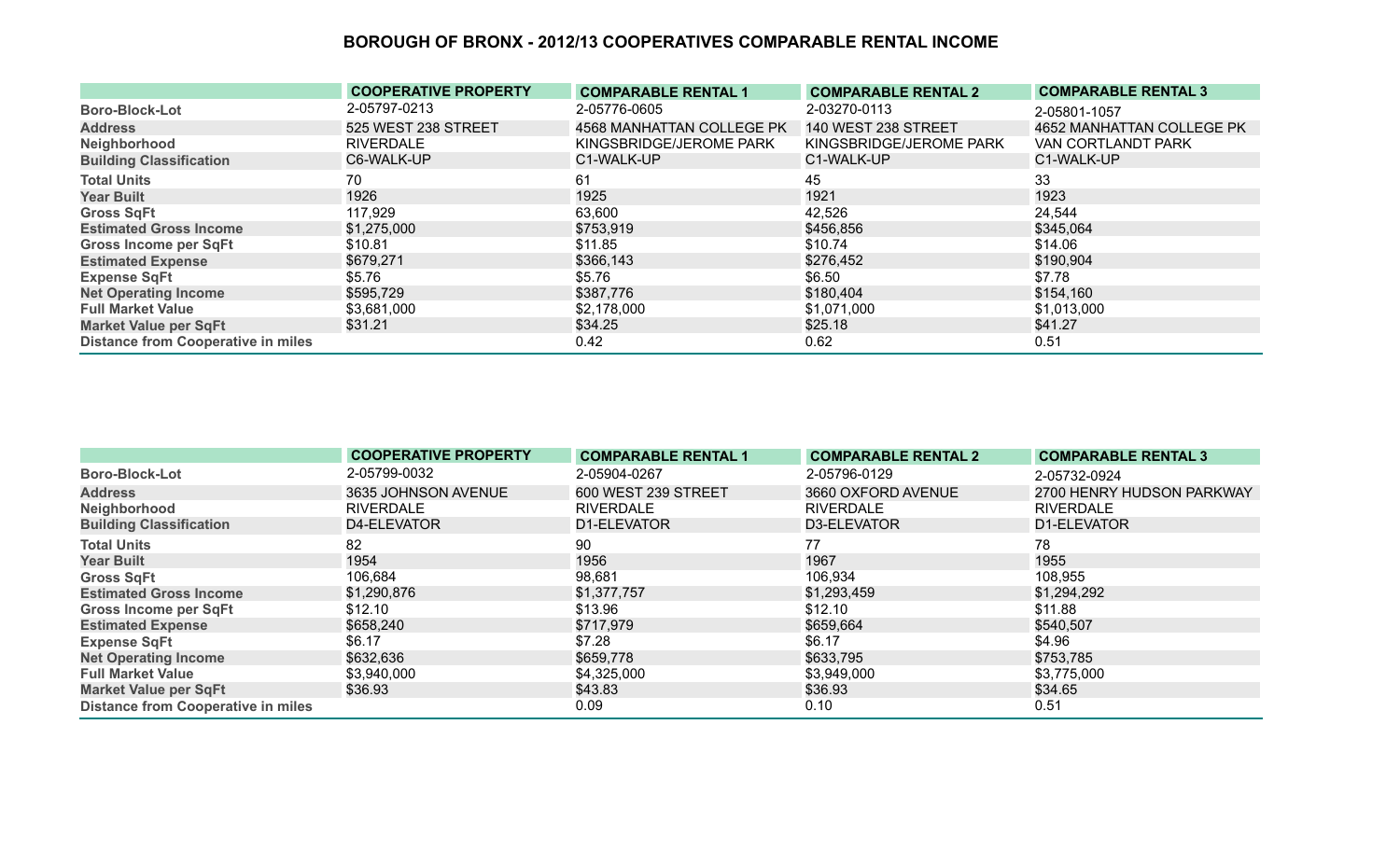|                                           | <b>COOPERATIVE PROPERTY</b> | <b>COMPARABLE RENTAL 1</b> | <b>COMPARABLE RENTAL 2</b> | <b>COMPARABLE RENTAL 3</b> |
|-------------------------------------------|-----------------------------|----------------------------|----------------------------|----------------------------|
| <b>Boro-Block-Lot</b>                     | 2-05799-0073                | 2-05904-0267               | 2-05796-0129               | 2-05732-0924               |
| <b>Address</b>                            | 3601 JOHNSON AVENUE         | 600 WEST 239 STREET        | 3660 OXFORD AVENUE         | 2700 HENRY HUDSON PARKWAY  |
| Neighborhood                              | RIVERDALE                   | <b>RIVERDALE</b>           | <b>RIVERDALE</b>           | <b>RIVERDALE</b>           |
| <b>Building Classification</b>            | D4-ELEVATOR                 | D1-ELEVATOR                | D3-ELEVATOR                | D1-ELEVATOR                |
| <b>Total Units</b>                        | 90                          | 90                         | 77                         | 78                         |
| <b>Year Built</b>                         | 1955                        | 1956                       | 1967                       | 1955                       |
| <b>Gross SqFt</b>                         | 115,597                     | 98,681                     | 106,934                    | 108,955                    |
| <b>Estimated Gross Income</b>             | \$1,398,724                 | \$1,377,757                | \$1,293,459                | \$1,294,292                |
| <b>Gross Income per SqFt</b>              | \$12.10                     | \$13.96                    | \$12.10                    | \$11.88                    |
| <b>Estimated Expense</b>                  | \$713,233                   | \$717,979                  | \$659,664                  | \$540,507                  |
| <b>Expense SqFt</b>                       | \$6.17                      | \$7.28                     | \$6.17                     | \$4.96                     |
| <b>Net Operating Income</b>               | \$685,491                   | \$659,778                  | \$633,795                  | \$753,785                  |
| <b>Full Market Value</b>                  | \$4,270,000                 | \$4,325,000                | \$3,949,000                | \$3,775,000                |
| <b>Market Value per SqFt</b>              | \$36.94                     | \$43.83                    | \$36.93                    | \$34.65                    |
| <b>Distance from Cooperative in miles</b> |                             | 0.09                       | 0.10                       | 0.51                       |

|                                           | <b>COOPERATIVE PROPERTY</b> | <b>COMPARABLE RENTAL 1</b> | <b>COMPARABLE RENTAL 2</b> | <b>COMPARABLE RENTAL 3</b> |
|-------------------------------------------|-----------------------------|----------------------------|----------------------------|----------------------------|
| <b>Boro-Block-Lot</b>                     | 2-05800-0001                | 2-05789-0024               | 2-05909-0163               | 2-05845-1799               |
| <b>Address</b>                            | 3616 HENRY HUDSON PARKWAY   | 3240 HENRY HUDSON PARKWAY  | 3950 BLACKSTONE AVENUE     | 5400 FIELDSTON ROAD        |
| Neighborhood                              | <b>RIVERDALE</b>            | <b>RIVERDALE</b>           | <b>RIVERDALE</b>           | <b>RIVERDALE</b>           |
| <b>Building Classification</b>            | D4-ELEVATOR                 | D1-ELEVATOR                | D1-ELEVATOR                | D1-ELEVATOR                |
| <b>Total Units</b>                        | 120                         | 108                        | 176                        | 127                        |
| <b>Year Built</b>                         | 1954                        | 1938                       | 1959                       | 1939                       |
| <b>Gross SqFt</b>                         | 207,100                     | 163,197                    | 237,000                    | 151,500                    |
| <b>Estimated Gross Income</b>             | \$2,516,265                 | \$2,077,373                | \$2,880,272                | \$1,821,317                |
| <b>Gross Income per SqFt</b>              | \$12.15                     | \$12.73                    | \$12.15                    | \$12.02                    |
| <b>Estimated Expense</b>                  | \$1,197,038                 | \$922,246                  | \$1,369,012                | \$888,915                  |
| <b>Expense SqFt</b>                       | \$5.78                      | \$5.65                     | \$5.78                     | \$5.87                     |
| <b>Net Operating Income</b>               | \$1,319,227                 | \$1,155,127                | \$1,511,260                | \$932,402                  |
| <b>Full Market Value</b>                  | \$7,776,000                 | \$7,335,000                | \$9,431,000                | \$4,453,000                |
| <b>Market Value per SqFt</b>              | \$37.55                     | \$44.95                    | \$39.79                    | \$29.39                    |
| <b>Distance from Cooperative in miles</b> |                             | 0.18                       | 0.28                       | 1.18                       |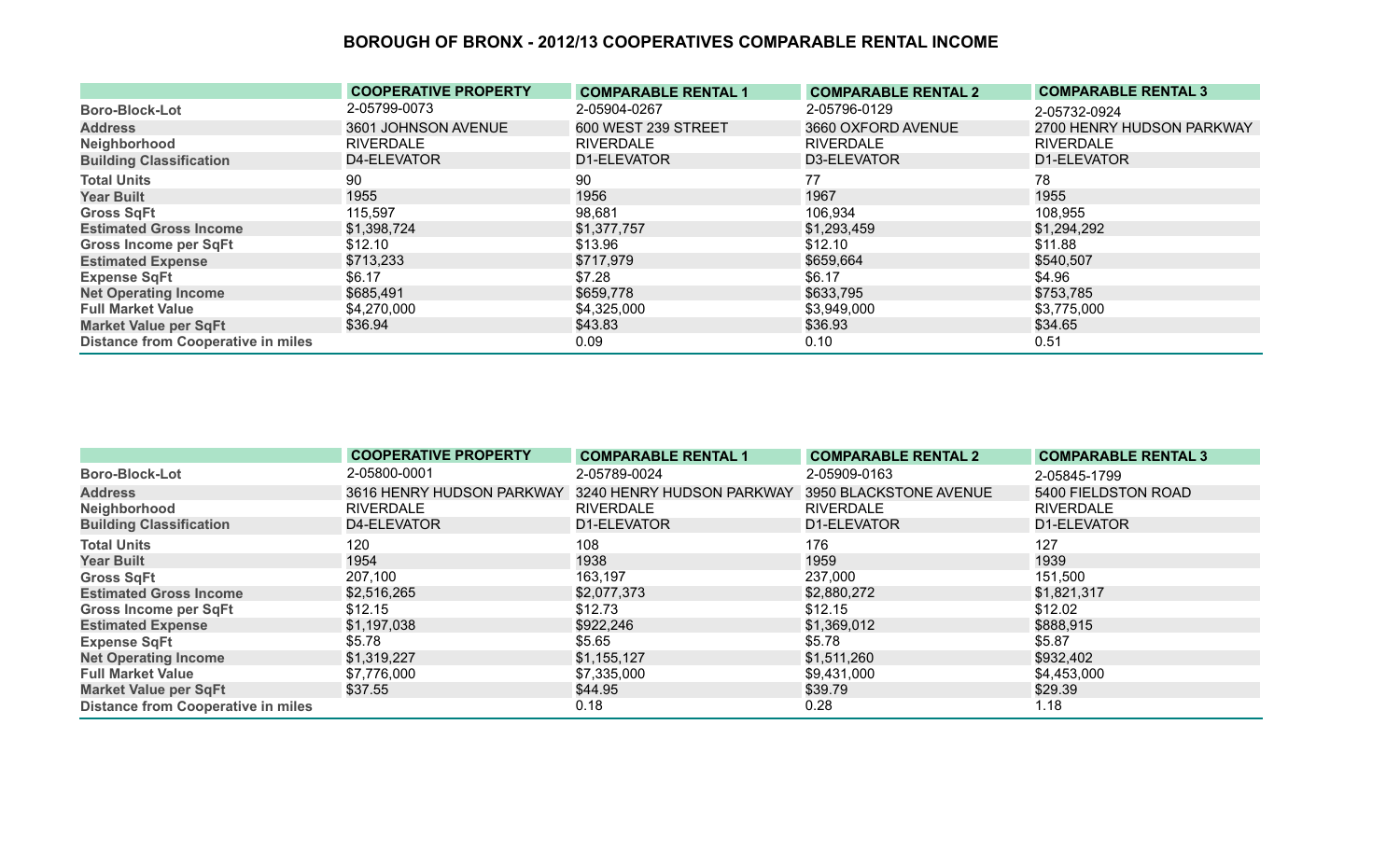|                                           | <b>COOPERATIVE PROPERTY</b> | <b>COMPARABLE RENTAL 1</b> | <b>COMPARABLE RENTAL 2</b> | <b>COMPARABLE RENTAL 3</b> |
|-------------------------------------------|-----------------------------|----------------------------|----------------------------|----------------------------|
| <b>Boro-Block-Lot</b>                     | 2-05802-1294                | 2-05814-1195               | 2-03248-0150               | 2-05798-0086               |
| <b>Address</b>                            | 6035 BROADWAY               | 6141 BROADWAY              | 2710 SEDGWICK AVENUE       | 3640 JOHNSON AVENUE        |
| Neighborhood                              | VAN CORTLANDT PARK          | <b>FIELDSTON</b>           | KINGSBRIDGE/JEROME PARK    | <b>RIVERDALE</b>           |
| <b>Building Classification</b>            | D4-ELEVATOR                 | D1-ELEVATOR                | D1-ELEVATOR                | D7-ELEVATOR                |
| <b>Total Units</b>                        | 103                         | 86                         | 102                        | 86                         |
| <b>Year Built</b>                         | 1961                        | 1962                       | 1924                       | 1954                       |
| <b>Gross SqFt</b>                         | 107,627                     | 90,000                     | 107,195                    | 120,650                    |
| <b>Estimated Gross Income</b>             | \$1,228,024                 | \$971,692                  | \$1,360,540                | \$1,376,510                |
| <b>Gross Income per SqFt</b>              | \$11.41                     | \$10.80                    | \$12.69                    | \$11.41                    |
| <b>Estimated Expense</b>                  | \$605,940                   | \$549,439                  | \$693,875                  | \$679,846                  |
| <b>Expense SqFt</b>                       | \$5.63                      | \$6.10                     | \$6.47                     | \$5.63                     |
| <b>Net Operating Income</b>               | \$622,084                   | \$422,253                  | \$666,665                  | \$696,664                  |
| <b>Full Market Value</b>                  | \$3,786,000                 | \$2,513,000                | \$3,248,000                | \$3,545,000                |
| <b>Market Value per SqFt</b>              | \$35.18                     | \$27.92                    | \$30.30                    | \$29.38                    |
| <b>Distance from Cooperative in miles</b> |                             | 0.16                       | 1.60                       | 0.67                       |

|                                           | <b>COOPERATIVE PROPERTY</b> | <b>COMPARABLE RENTAL 1</b> | <b>COMPARABLE RENTAL 2</b> | <b>COMPARABLE RENTAL 3</b> |
|-------------------------------------------|-----------------------------|----------------------------|----------------------------|----------------------------|
| <b>Boro-Block-Lot</b>                     | 2-05803-0960                | 2-03252-0310               | 2-05814-1195               |                            |
| <b>Address</b>                            | 4410 CAYUGA AVENUE          | 3971 GOUVERNEUR AVENUE     | 6141 BROADWAY              |                            |
| Neighborhood                              | <b>FIELDSTON</b>            | KINGSBRIDGE/JEROME PARK    | <b>FIELDSTON</b>           |                            |
| <b>Building Classification</b>            | D4-ELEVATOR                 | D1-ELEVATOR                | D1-ELEVATOR                |                            |
| <b>Total Units</b>                        | 49                          | 67                         | 86                         |                            |
| <b>Year Built</b>                         | 1931                        | 1928                       | 1962                       |                            |
| <b>Gross SqFt</b>                         | 59,000                      | 65,394                     | 90,000                     |                            |
| <b>Estimated Gross Income</b>             | \$702,690                   | \$850,571                  | \$971,692                  |                            |
| <b>Gross Income per SqFt</b>              | \$11.91                     | \$13.01                    | \$10.80                    |                            |
| <b>Estimated Expense</b>                  | \$372,290                   | \$425,752                  | \$549,439                  |                            |
| <b>Expense SqFt</b>                       | \$6.31                      | \$6.51                     | \$6.10                     |                            |
| <b>Net Operating Income</b>               | \$330,400                   | \$424,819                  | \$422,253                  |                            |
| <b>Full Market Value</b>                  | \$2,046,000                 | \$2,238,000                | \$2,513,000                |                            |
| <b>Market Value per SqFt</b>              | \$34.68                     | \$34.22                    | \$27.92                    |                            |
| <b>Distance from Cooperative in miles</b> |                             | 0.63                       | 0.26                       |                            |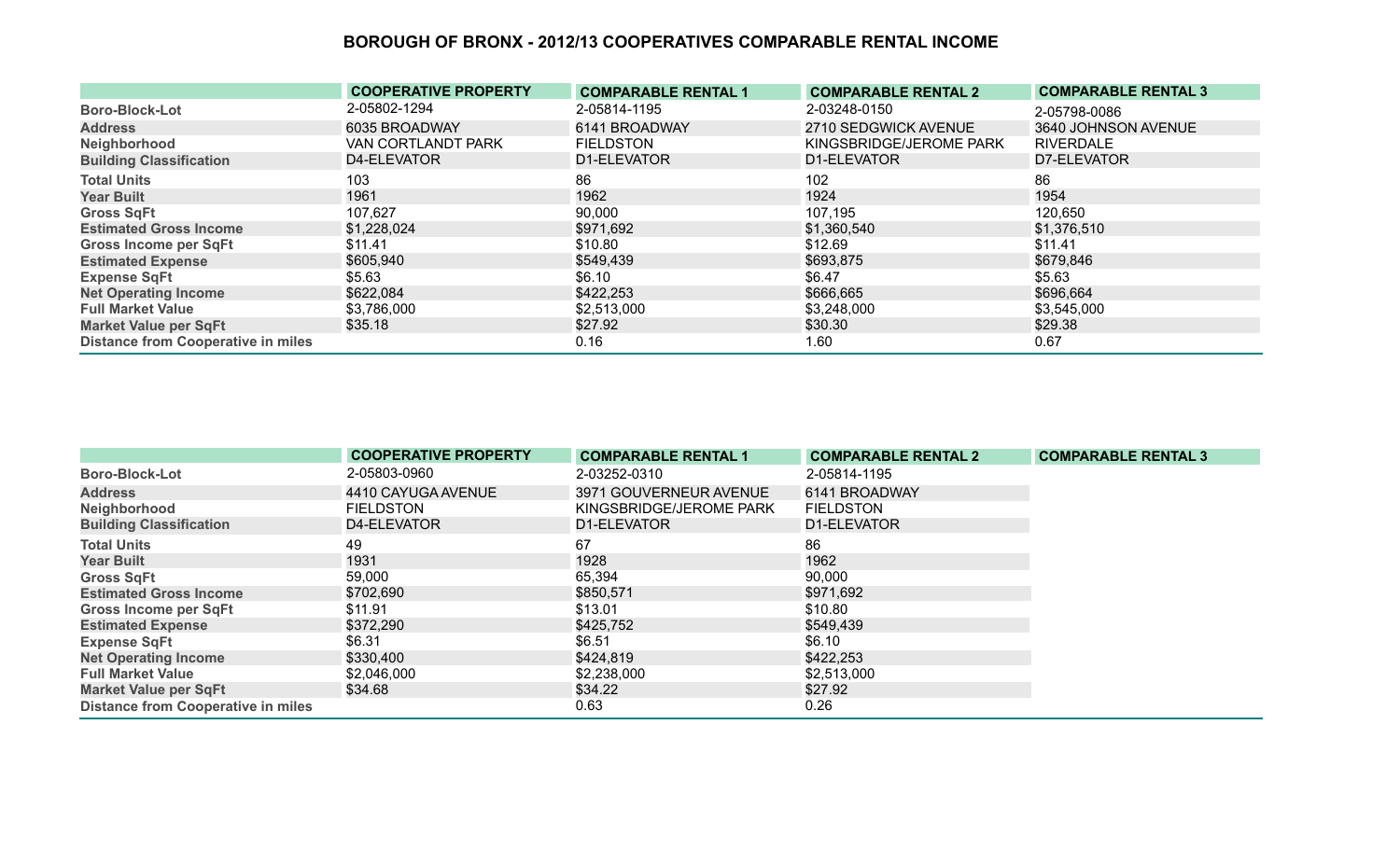|                                           | <b>COOPERATIVE PROPERTY</b> | <b>COMPARABLE RENTAL 1</b> | <b>COMPARABLE RENTAL 2</b> | <b>COMPARABLE RENTAL 3</b> |
|-------------------------------------------|-----------------------------|----------------------------|----------------------------|----------------------------|
| <b>Boro-Block-Lot</b>                     | 2-05803-0965                | 2-03252-0310               | 2-03344-0082               |                            |
| <b>Address</b>                            | 4414 CAYUGA AVENUE          | 3971 GOUVERNEUR AVENUE     | 3500 TRYON AVENUE          |                            |
| Neighborhood                              | <b>FIELDSTON</b>            | KINGSBRIDGE/JEROME PARK    | BEDFORD PARK/NORWOOD       |                            |
| <b>Building Classification</b>            | D4-ELEVATOR                 | D1-ELEVATOR                | D7-ELEVATOR                |                            |
| <b>Total Units</b>                        | 30                          | 67                         | 29                         |                            |
| <b>Year Built</b>                         | 1930                        | 1928                       | 1932                       |                            |
| <b>Gross SqFt</b>                         | 30,000                      | 65,394                     | 25,200                     |                            |
| <b>Estimated Gross Income</b>             | \$401,700                   | \$850,571                  | \$347,066                  |                            |
| <b>Gross Income per SqFt</b>              | \$13.39                     | \$13.01                    | \$13.77                    |                            |
| <b>Estimated Expense</b>                  | \$202,200                   | \$425,752                  | \$175,506                  |                            |
| <b>Expense SqFt</b>                       | \$6.74                      | \$6.51                     | \$6.96                     |                            |
| <b>Net Operating Income</b>               | \$199,500                   | \$424,819                  | \$171,560                  |                            |
| <b>Full Market Value</b>                  | \$1,290,000                 | \$2,238,000                | \$1,119,000                |                            |
| <b>Market Value per SqFt</b>              | \$43.00                     | \$34.22                    | \$44.40                    |                            |
| <b>Distance from Cooperative in miles</b> |                             | 0.63                       | 1.42                       |                            |

|                                           | <b>COOPERATIVE PROPERTY</b> | <b>COMPARABLE RENTAL 1</b> | <b>COMPARABLE RENTAL 2</b> | <b>COMPARABLE RENTAL 3</b> |
|-------------------------------------------|-----------------------------|----------------------------|----------------------------|----------------------------|
| <b>Boro-Block-Lot</b>                     | 2-05803-0985                | 2-03252-0310               | 2-03324-0011               |                            |
| <b>Address</b>                            | 4445 POST ROAD              | 3971 GOUVERNEUR AVENUE     | 75 WEST MOSHOLU PARKWAY N  |                            |
| Neighborhood                              | <b>FIELDSTON</b>            | KINGSBRIDGE/JEROME PARK    | BEDFORD PARK/NORWOOD       |                            |
| <b>Building Classification</b>            | D4-ELEVATOR                 | D1-ELEVATOR                | D6-ELEVATOR                |                            |
| <b>Total Units</b>                        | 68                          | 67                         | 91                         |                            |
| <b>Year Built</b>                         | 1940                        | 1928                       | 1932                       |                            |
| <b>Gross SqFt</b>                         | 62,088                      | 65,394                     | 93,242                     |                            |
| <b>Estimated Gross Income</b>             | \$768,649                   | \$850,571                  | \$1,095,222                |                            |
| <b>Gross Income per SqFt</b>              | \$12.38                     | \$13.01                    | \$11.75                    |                            |
| <b>Estimated Expense</b>                  | \$394,880                   | \$425,752                  | \$578,767                  |                            |
| <b>Expense SqFt</b>                       | \$6.36                      | \$6.51                     | \$6.21                     |                            |
| <b>Net Operating Income</b>               | \$373,769                   | \$424,819                  | \$516,455                  |                            |
| <b>Full Market Value</b>                  | \$2,349,000                 | \$2,238,000                | \$2,735,000                |                            |
| <b>Market Value per SqFt</b>              | \$37.83                     | \$34.22                    | \$29.33                    |                            |
| <b>Distance from Cooperative in miles</b> |                             | 0.63                       | 1.09                       |                            |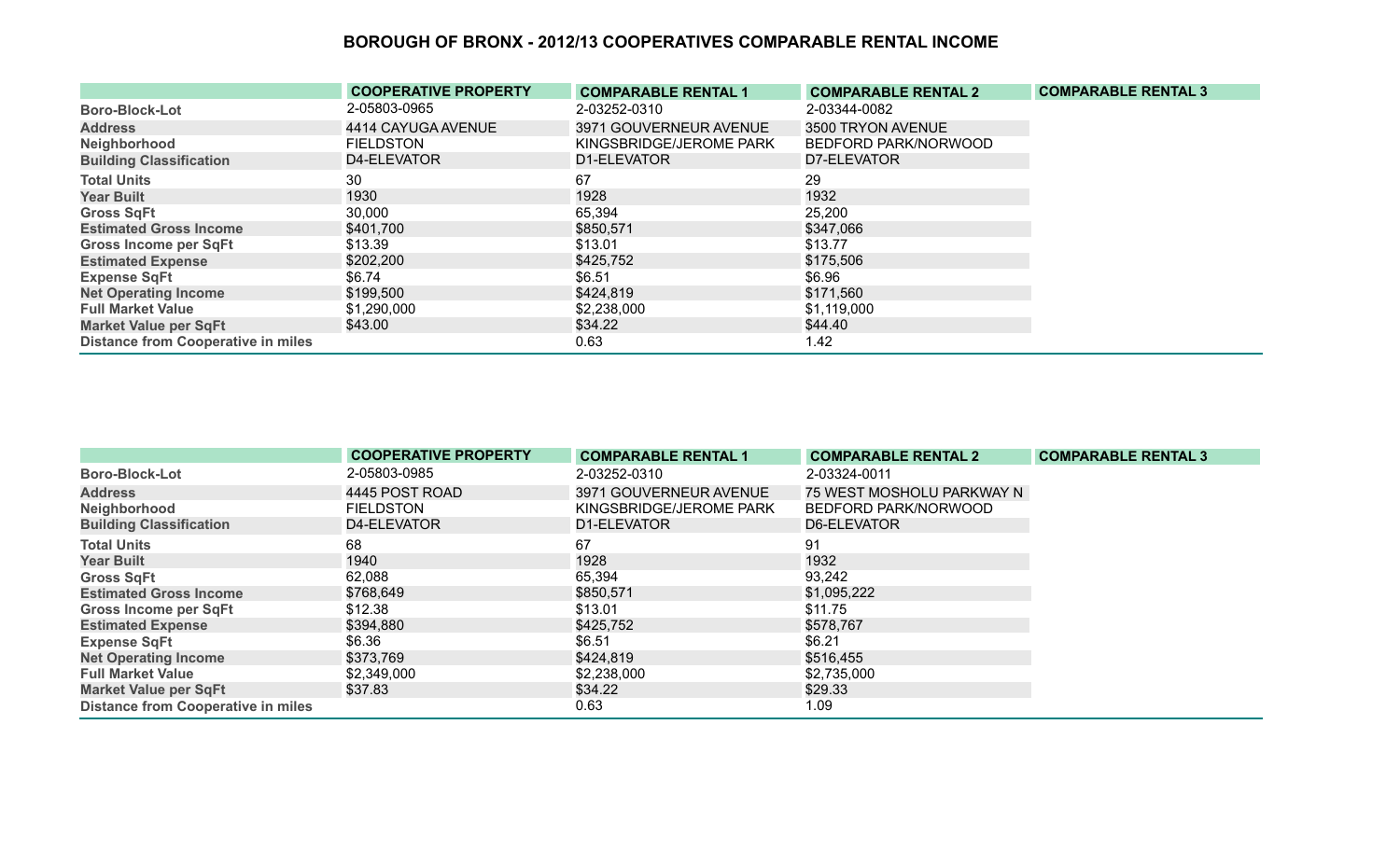|                                           | <b>COOPERATIVE PROPERTY</b>  | <b>COMPARABLE RENTAL 1</b> | <b>COMPARABLE RENTAL 2</b> | <b>COMPARABLE RENTAL 3</b> |
|-------------------------------------------|------------------------------|----------------------------|----------------------------|----------------------------|
| <b>Boro-Block-Lot</b>                     | 2-05826-1685                 | 2-05814-1195               | 2-05827-1620               | 2-03252-0310               |
| <b>Address</b>                            | <b>255 FIELDSTON TERRACE</b> | 6141 BROADWAY              | 244 FIELDSTON TERRACE      | 3971 GOUVERNEUR AVENUE     |
| Neighborhood                              | <b>FIELDSTON</b>             | <b>FIELDSTON</b>           | <b>FIELDSTON</b>           | KINGSBRIDGE/JEROME PARK    |
| <b>Building Classification</b>            | D4-ELEVATOR                  | D1-ELEVATOR                | D1-ELEVATOR                | D1-ELEVATOR                |
| <b>Total Units</b>                        | 76                           | 86                         | 72                         | 67                         |
| <b>Year Built</b>                         | 1965                         | 1962                       | 1961                       | 1928                       |
| <b>Gross SqFt</b>                         | 85,523                       | 90,000                     | 63,237                     | 65,394                     |
| <b>Estimated Gross Income</b>             | \$1,071,603                  | \$971,692                  | \$792,140                  | \$850,571                  |
| <b>Gross Income per SqFt</b>              | \$12.53                      | \$10.80                    | \$12.53                    | \$13.01                    |
| <b>Estimated Expense</b>                  | \$529,387                    | \$549,439                  | \$391,511                  | \$425,752                  |
| <b>Expense SqFt</b>                       | \$6.19                       | \$6.10                     | \$6.19                     | \$6.51                     |
| <b>Net Operating Income</b>               | \$542,216                    | \$422,253                  | \$400,629                  | \$424,819                  |
| <b>Full Market Value</b>                  | \$3,423,000                  | \$2,513,000                | \$2,528,000                | \$2,238,000                |
| <b>Market Value per SqFt</b>              | \$40.02                      | \$27.92                    | \$39.98                    | \$34.22                    |
| <b>Distance from Cooperative in miles</b> |                              | 0.18                       | 0.05                       | 0.93                       |

|                                           | <b>COOPERATIVE PROPERTY</b> | <b>COMPARABLE RENTAL 1</b> | <b>COMPARABLE RENTAL 2</b> | <b>COMPARABLE RENTAL 3</b> |
|-------------------------------------------|-----------------------------|----------------------------|----------------------------|----------------------------|
| <b>Boro-Block-Lot</b>                     | 2-05835-3037                | 2-05801-1057               | 2-05801-1054               | 2-05776-0605               |
| <b>Address</b>                            | 6291 BROADWAY               | 4652 MANHATTAN COLLEGE PK  | 215 WEST 242 STREET        | 4568 MANHATTAN COLLEGE PK  |
| Neighborhood                              | <b>FIELDSTON</b>            | VAN CORTLANDT PARK         | VAN CORTLANDT PARK         | KINGSBRIDGE/JEROME PARK    |
| <b>Building Classification</b>            | C6-WALK-UP                  | C1-WALK-UP                 | C1-WALK-UP                 | C1-WALK-UP                 |
| <b>Total Units</b>                        | 32                          | 33                         | 33                         | 61                         |
| <b>Year Built</b>                         | 1958                        | 1923                       | 1923                       | 1925                       |
| <b>Gross SqFt</b>                         | 32,400                      | 24,544                     | 21,660                     | 63,600                     |
| <b>Estimated Gross Income</b>             | \$455,544                   | \$345,064                  | \$345,064                  | \$753,919                  |
| Gross Income per SqFt                     | \$14.06                     | \$14.06                    | \$15.93                    | \$11.85                    |
| <b>Estimated Expense</b>                  | \$252,072                   | \$190,904                  | \$186,005                  | \$366,143                  |
| <b>Expense SqFt</b>                       | \$7.78                      | \$7.78                     | \$8.59                     | \$5.76                     |
| <b>Net Operating Income</b>               | \$203,472                   | \$154,160                  | \$159,059                  | \$387,776                  |
| <b>Full Market Value</b>                  | \$1,337,000                 | \$1,013,000                | \$1,086,000                | \$2,178,000                |
| <b>Market Value per SqFt</b>              | \$41.27                     | \$41.27                    | \$50.14                    | \$34.25                    |
| <b>Distance from Cooperative in miles</b> |                             | 0.63                       | 0.63                       | 0.77                       |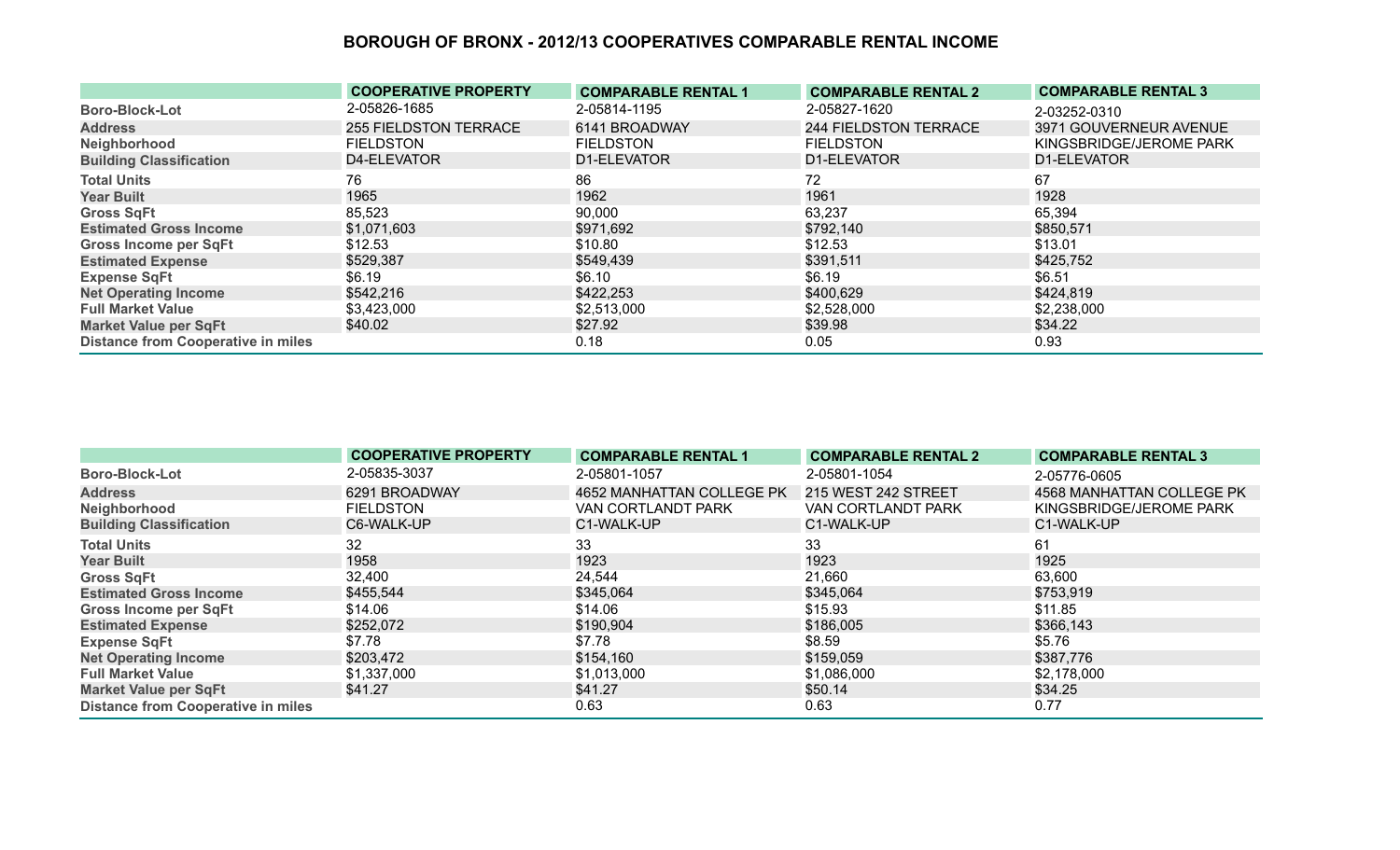|                                           | <b>COOPERATIVE PROPERTY</b> | <b>COMPARABLE RENTAL 1</b> | <b>COMPARABLE RENTAL 2</b> | <b>COMPARABLE RENTAL 3</b> |
|-------------------------------------------|-----------------------------|----------------------------|----------------------------|----------------------------|
| <b>Boro-Block-Lot</b>                     | 2-05836-3250                | 2-05814-1195               | 2-05827-1620               | 2-03252-0310               |
| <b>Address</b>                            | 5235 POST ROAD              | 6141 BROADWAY              | 244 FIELDSTON TERRACE      | 3971 GOUVERNEUR AVENUE     |
| Neighborhood                              | <b>FIELDSTON</b>            | <b>FIELDSTON</b>           | <b>FIELDSTON</b>           | KINGSBRIDGE/JEROME PARK    |
| <b>Building Classification</b>            | D4-ELEVATOR                 | D1-ELEVATOR                | D1-ELEVATOR                | D1-ELEVATOR                |
| <b>Total Units</b>                        | 68                          | 86                         | 72                         | 67                         |
| <b>Year Built</b>                         | 1964                        | 1962                       | 1961                       | 1928                       |
| <b>Gross SqFt</b>                         | 57,414                      | 90,000                     | 63,237                     | 65,394                     |
| <b>Estimated Gross Income</b>             | \$719,397                   | \$971,692                  | \$792,140                  | \$850,571                  |
| <b>Gross Income per SqFt</b>              | \$12.53                     | \$10.80                    | \$12.53                    | \$13.01                    |
| <b>Estimated Expense</b>                  | \$355,393                   | \$549,439                  | \$391,511                  | \$425,752                  |
| <b>Expense SqFt</b>                       | \$6.19                      | \$6.10                     | \$6.19                     | \$6.51                     |
| <b>Net Operating Income</b>               | \$364,004                   | \$422,253                  | \$400,629                  | \$424,819                  |
| <b>Full Market Value</b>                  | \$2,298,000                 | \$2,513,000                | \$2,528,000                | \$2,238,000                |
| <b>Market Value per SqFt</b>              | \$40.03                     | \$27.92                    | \$39.98                    | \$34.22                    |
| <b>Distance from Cooperative in miles</b> |                             | 0.34                       | 0.20                       | 1.10                       |

|                                           | <b>COOPERATIVE PROPERTY</b> | <b>COMPARABLE RENTAL 1</b> | <b>COMPARABLE RENTAL 2</b> | <b>COMPARABLE RENTAL 3</b> |
|-------------------------------------------|-----------------------------|----------------------------|----------------------------|----------------------------|
| <b>Boro-Block-Lot</b>                     | 2-05845-1825                | 2-05909-0163               | 2-05845-1799               | 2-05780-0940               |
| <b>Address</b>                            | 5500 FIELDSTON ROAD         | 3950 BLACKSTONE AVENUE     | 5400 FIELDSTON ROAD        | 3900 GREYSTONE AVENUE      |
| Neighborhood                              | <b>RIVERDALE</b>            | <b>RIVERDALE</b>           | <b>RIVERDALE</b>           | <b>RIVERDALE</b>           |
| <b>Building Classification</b>            | D4-ELEVATOR                 | D1-ELEVATOR                | D1-ELEVATOR                | D1-ELEVATOR                |
| <b>Total Units</b>                        | 180                         | 176                        | 127                        | 127                        |
| <b>Year Built</b>                         | 1960                        | 1959                       | 1939                       | 1928                       |
| <b>Gross SqFt</b>                         | 263,206                     | 237,000                    | 151,500                    | 134,703                    |
| <b>Estimated Gross Income</b>             | \$3,163,736                 | \$2,880,272                | \$1,821,317                | \$1,551,982                |
| <b>Gross Income per SqFt</b>              | \$12.02                     | \$12.15                    | \$12.02                    | \$11.52                    |
| <b>Estimated Expense</b>                  | \$1,545,019                 | \$1,369,012                | \$888,915                  | \$797,676                  |
| <b>Expense SqFt</b>                       | \$5.87                      | \$5.78                     | \$5.87                     | \$5.92                     |
| <b>Net Operating Income</b>               | \$1,618,717                 | \$1,511,260                | \$932,402                  | \$754,306                  |
| <b>Full Market Value</b>                  | \$10,057,000                | \$9,431,000                | \$4,453,000                | \$4,608,000                |
| <b>Market Value per SqFt</b>              | \$38.21                     | \$39.79                    | \$29.39                    | \$34.21                    |
| <b>Distance from Cooperative in miles</b> |                             | 0.92                       | 0.00                       | 0.95                       |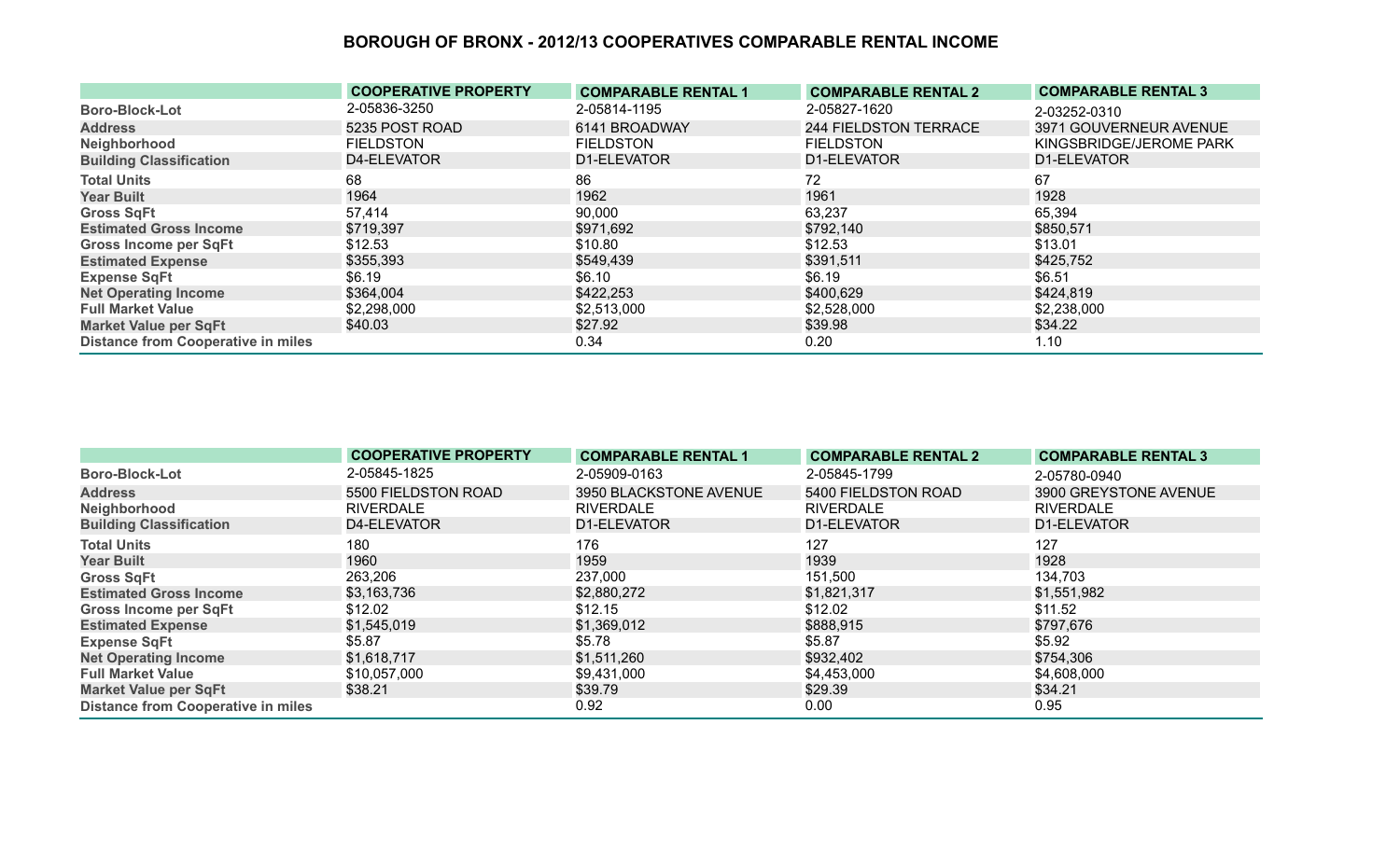|                                           | <b>COOPERATIVE PROPERTY</b> | <b>COMPARABLE RENTAL 1</b> | <b>COMPARABLE RENTAL 2</b>   | <b>COMPARABLE RENTAL 3</b> |
|-------------------------------------------|-----------------------------|----------------------------|------------------------------|----------------------------|
| <b>Boro-Block-Lot</b>                     | 2-05845-1863                | 2-05845-1799               | 2-05827-1620                 | 2-05798-0086               |
| <b>Address</b>                            | 5425 VALLES AVENUE          | 5400 FIELDSTON ROAD        | <b>244 FIELDSTON TERRACE</b> | 3640 JOHNSON AVENUE        |
| Neighborhood                              | <b>RIVERDALE</b>            | <b>RIVERDALE</b>           | <b>FIELDSTON</b>             | <b>RIVERDALE</b>           |
| <b>Building Classification</b>            | D4-ELEVATOR                 | D1-ELEVATOR                | D1-ELEVATOR                  | D7-ELEVATOR                |
| <b>Total Units</b>                        | 108                         | 127                        | 72                           | 86                         |
| <b>Year Built</b>                         | 1965                        | 1939                       | 1961                         | 1954                       |
| <b>Gross SqFt</b>                         | 110,000                     | 151,500                    | 63,237                       | 120,650                    |
| <b>Estimated Gross Income</b>             | \$1,322,200                 | \$1,821,317                | \$792,140                    | \$1,376,510                |
| <b>Gross Income per SqFt</b>              | \$12.02                     | \$12.02                    | \$12.53                      | \$11.41                    |
| <b>Estimated Expense</b>                  | \$645,700                   | \$888,915                  | \$391,511                    | \$679,846                  |
| <b>Expense SqFt</b>                       | \$5.87                      | \$5.87                     | \$6.19                       | \$5.63                     |
| <b>Net Operating Income</b>               | \$676,500                   | \$932,402                  | \$400,629                    | \$696,664                  |
| <b>Full Market Value</b>                  | \$4,203,000                 | \$4,453,000                | \$2,528,000                  | \$3,545,000                |
| <b>Market Value per SqFt</b>              | \$38.21                     | \$29.39                    | \$39.98                      | \$29.38                    |
| <b>Distance from Cooperative in miles</b> |                             | 0.00                       | 0.46                         | 1.14                       |

|                                           | <b>COOPERATIVE PROPERTY</b> | <b>COMPARABLE RENTAL 1</b> | <b>COMPARABLE RENTAL 2</b> | <b>COMPARABLE RENTAL 3</b> |
|-------------------------------------------|-----------------------------|----------------------------|----------------------------|----------------------------|
| <b>Boro-Block-Lot</b>                     | 2-05855-2239                | 2-05864-0516               | 2-03318-0158               | 2-05827-1620               |
| <b>Address</b>                            | 5730 MOSHOLU AVENUE         | 6555 BROADWAY              | 2725 CRESTON AVENUE        | 244 FIELDSTON TERRACE      |
| Neighborhood                              | <b>RIVERDALE</b>            | <b>RIVERDALE</b>           | BEDFORD PARK/NORWOOD       | <b>FIELDSTON</b>           |
| <b>Building Classification</b>            | D4-ELEVATOR                 | D1-ELEVATOR                | D1-ELEVATOR                | D1-ELEVATOR                |
| <b>Total Units</b>                        | 43                          | 73                         | 30                         | 72                         |
| <b>Year Built</b>                         | 1963                        | 1961                       | 1965                       | 1961                       |
| <b>Gross SqFt</b>                         | 33,000                      | 62,570                     | 22,842                     | 63,237                     |
| <b>Estimated Gross Income</b>             | \$413,820                   | \$932,782                  | \$286,427                  | \$792,140                  |
| <b>Gross Income per SqFt</b>              | \$12.54                     | \$14.91                    | \$12.54                    | \$12.53                    |
| <b>Estimated Expense</b>                  | \$211,200                   | \$410,135                  | \$146,078                  | \$391,511                  |
| <b>Expense SqFt</b>                       | \$6.40                      | \$6.55                     | \$6.40                     | \$6.19                     |
| <b>Net Operating Income</b>               | \$202,620                   | \$522,647                  | \$140,349                  | \$400,629                  |
| <b>Full Market Value</b>                  | \$1,280,000                 | \$3,499,000                | \$742,000                  | \$2,528,000                |
| <b>Market Value per SqFt</b>              | \$38.79                     | \$55.92                    | \$32.48                    | \$39.98                    |
| <b>Distance from Cooperative in miles</b> |                             | 0.19                       | 2.43                       | 0.62                       |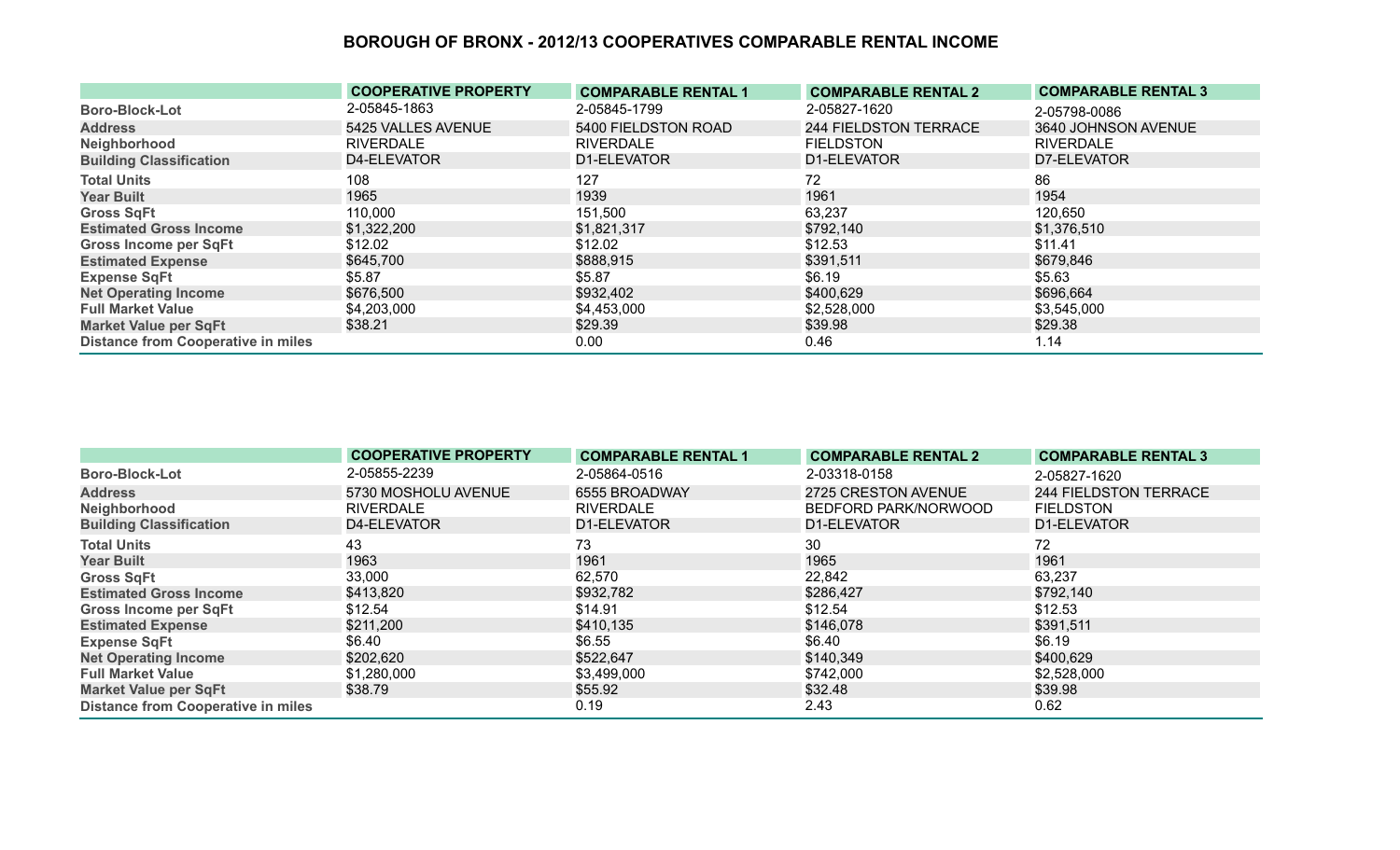|                                           | <b>COOPERATIVE PROPERTY</b> | <b>COMPARABLE RENTAL 1</b> | <b>COMPARABLE RENTAL 2</b> | <b>COMPARABLE RENTAL 3</b> |
|-------------------------------------------|-----------------------------|----------------------------|----------------------------|----------------------------|
| <b>Boro-Block-Lot</b>                     | 2-05856-0378                | 2-05845-1799               | 2-05798-0086               |                            |
| <b>Address</b>                            | 6485 BROADWAY               | 5400 FIELDSTON ROAD        | 3640 JOHNSON AVENUE        |                            |
| Neighborhood                              | <b>RIVERDALE</b>            | <b>RIVERDALE</b>           | <b>RIVERDALE</b>           |                            |
| <b>Building Classification</b>            | D4-ELEVATOR                 | D1-ELEVATOR                | D7-ELEVATOR                |                            |
| <b>Total Units</b>                        | 129                         | 127                        | 86                         |                            |
| <b>Year Built</b>                         | 1961                        | 1939                       | 1954                       |                            |
| <b>Gross SqFt</b>                         | 127,000                     | 151,500                    | 120,650                    |                            |
| <b>Estimated Gross Income</b>             | \$1,488,440                 | \$1,821,317                | \$1,376,510                |                            |
| <b>Gross Income per SqFt</b>              | \$11.72                     | \$12.02                    | \$11.41                    |                            |
| <b>Estimated Expense</b>                  | \$730,250                   | \$888,915                  | \$679,846                  |                            |
| <b>Expense SqFt</b>                       | \$5.75                      | \$5.87                     | \$5.63                     |                            |
| <b>Net Operating Income</b>               | \$758,190                   | \$932,402                  | \$696,664                  |                            |
| <b>Full Market Value</b>                  | \$4,664,000                 | \$4,453,000                | \$3,545,000                |                            |
| <b>Market Value per SqFt</b>              | \$36.72                     | \$29.39                    | \$29.38                    |                            |
| <b>Distance from Cooperative in miles</b> |                             | 0.28                       | 1.41                       |                            |

|                                           | <b>COOPERATIVE PROPERTY</b> | <b>COMPARABLE RENTAL 1</b> | <b>COMPARABLE RENTAL 2</b> | <b>COMPARABLE RENTAL 3</b> |
|-------------------------------------------|-----------------------------|----------------------------|----------------------------|----------------------------|
| <b>Boro-Block-Lot</b>                     | 2-05859-0297                | 2-05874-1028               | 2-05827-1620               |                            |
| <b>Address</b>                            | 5715 MOSHOLU AVENUE         | 6629 BROADWAY              | 244 FIELDSTON TERRACE      |                            |
| Neighborhood                              | <b>RIVERDALE</b>            | <b>RIVERDALE</b>           | <b>FIELDSTON</b>           |                            |
| <b>Building Classification</b>            | D4-ELEVATOR                 | D1-ELEVATOR                | D1-ELEVATOR                |                            |
| <b>Total Units</b>                        | 54                          | 84                         | 72                         |                            |
| <b>Year Built</b>                         | 1962                        | 1962                       | 1961                       |                            |
| <b>Gross SqFt</b>                         | 46,500                      | 76,009                     | 63,237                     |                            |
| <b>Estimated Gross Income</b>             | \$629,610                   | \$1,105,454                | \$792,140                  |                            |
| <b>Gross Income per SqFt</b>              | \$13.54                     | \$14.54                    | \$12.53                    |                            |
| <b>Estimated Expense</b>                  | \$292,485                   | \$484,746                  | \$391,511                  |                            |
| <b>Expense SqFt</b>                       | \$6.29                      | \$6.38                     | \$6.19                     |                            |
| <b>Net Operating Income</b>               | \$337,125                   | \$620,708                  | \$400,629                  |                            |
| <b>Full Market Value</b>                  | \$2,188,000                 | \$4,123,000                | \$2,528,000                |                            |
| <b>Market Value per SqFt</b>              | \$47.05                     | \$54.24                    | \$39.98                    |                            |
| <b>Distance from Cooperative in miles</b> |                             | 0.26                       | 0.70                       |                            |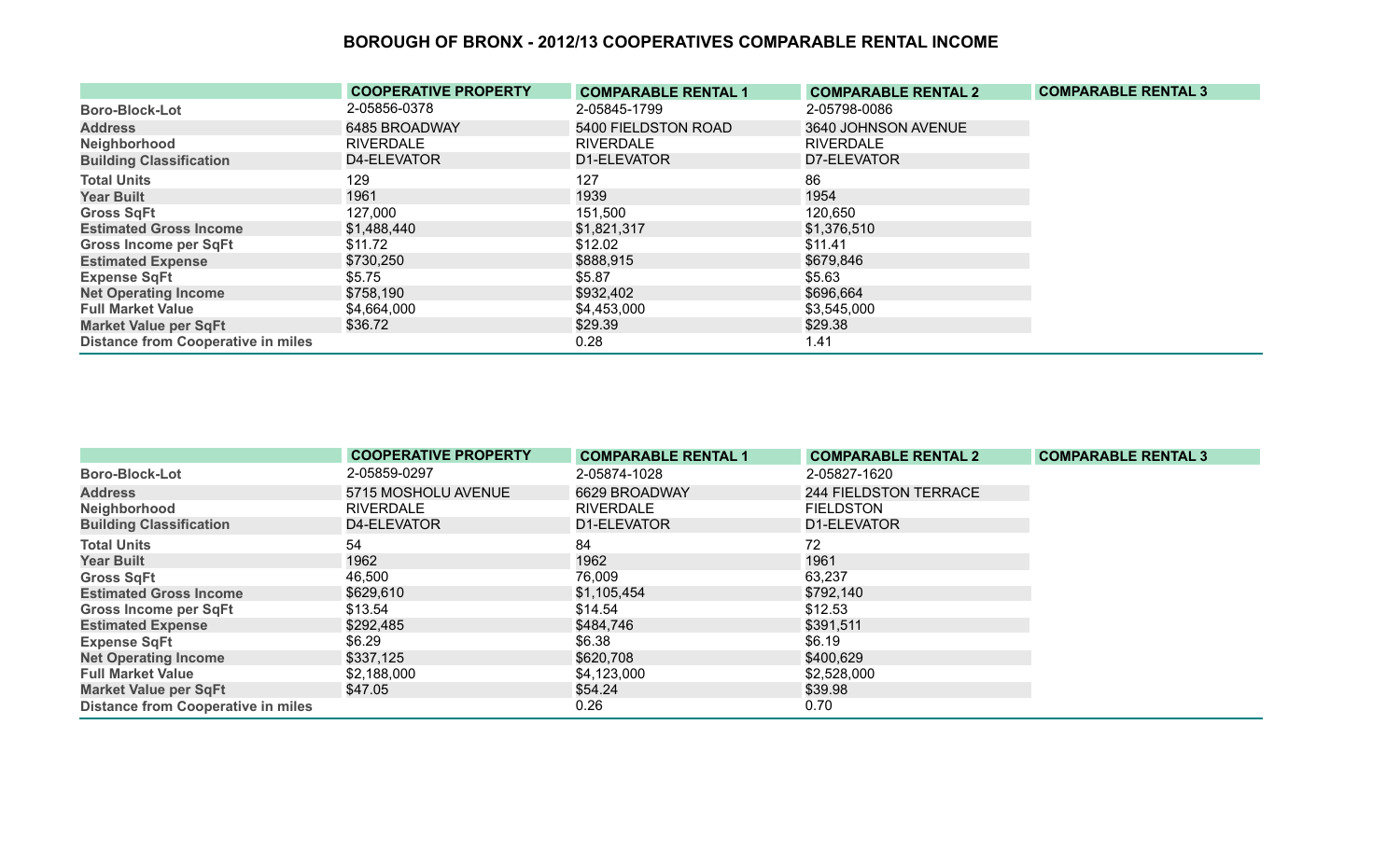|                                           | <b>COOPERATIVE PROPERTY</b> | <b>COMPARABLE RENTAL 1</b> | <b>COMPARABLE RENTAL 2</b> | <b>COMPARABLE RENTAL 3</b> |
|-------------------------------------------|-----------------------------|----------------------------|----------------------------|----------------------------|
| <b>Boro-Block-Lot</b>                     | 2-05864-0526                | 2-05814-1195               | 2-05874-1028               | 2-05827-1620               |
| <b>Address</b>                            | 6535 BROADWAY               | 6141 BROADWAY              | 6629 BROADWAY              | 244 FIELDSTON TERRACE      |
| Neighborhood                              | <b>RIVERDALE</b>            | <b>FIELDSTON</b>           | <b>RIVERDALE</b>           | <b>FIELDSTON</b>           |
| <b>Building Classification</b>            | D4-ELEVATOR                 | D1-ELEVATOR                | D1-ELEVATOR                | D1-ELEVATOR                |
| <b>Total Units</b>                        | 60                          | 86                         | 84                         | 72                         |
| <b>Year Built</b>                         | 1969                        | 1962                       | 1962                       | 1961                       |
| <b>Gross SqFt</b>                         | 60,829                      | 90,000                     | 76,009                     | 63,237                     |
| <b>Estimated Gross Income</b>             | \$762,187                   | \$971,692                  | \$1,105,454                | \$792,140                  |
| <b>Gross Income per SqFt</b>              | \$12.53                     | \$10.80                    | \$14.54                    | \$12.53                    |
| <b>Estimated Expense</b>                  | \$376,532                   | \$549,439                  | \$484,746                  | \$391,511                  |
| <b>Expense SqFt</b>                       | \$6.19                      | \$6.10                     | \$6.38                     | \$6.19                     |
| <b>Net Operating Income</b>               | \$385,655                   | \$422,253                  | \$620,708                  | \$400,629                  |
| <b>Full Market Value</b>                  | \$2,435,000                 | \$2,513,000                | \$4,123,000                | \$2,528,000                |
| <b>Market Value per SqFt</b>              | \$40.03                     | \$27.92                    | \$54.24                    | \$39.98                    |
| <b>Distance from Cooperative in miles</b> |                             | 0.88                       | 0.16                       | 0.75                       |

|                                           | <b>COOPERATIVE PROPERTY</b> | <b>COMPARABLE RENTAL 1</b> | <b>COMPARABLE RENTAL 2</b> | <b>COMPARABLE RENTAL 3</b> |
|-------------------------------------------|-----------------------------|----------------------------|----------------------------|----------------------------|
| <b>Boro-Block-Lot</b>                     | 2-05873-1042                | 2-05814-1195               | 2-05874-1028               | 2-05827-1620               |
| <b>Address</b>                            | 6601 BROADWAY               | 6141 BROADWAY              | 6629 BROADWAY              | 244 FIELDSTON TERRACE      |
| Neighborhood                              | <b>RIVERDALE</b>            | <b>FIELDSTON</b>           | <b>RIVERDALE</b>           | <b>FIELDSTON</b>           |
| <b>Building Classification</b>            | D4-ELEVATOR                 | D1-ELEVATOR                | D1-ELEVATOR                | D1-ELEVATOR                |
| <b>Total Units</b>                        | 72                          | 86                         | 84                         | 72                         |
| <b>Year Built</b>                         | 1958                        | 1962                       | 1962                       | 1961                       |
| <b>Gross SqFt</b>                         | 92,640                      | 90,000                     | 76,009                     | 63,237                     |
| <b>Estimated Gross Income</b>             | \$1,160,779                 | \$971,692                  | \$1,105,454                | \$792,140                  |
| <b>Gross Income per SqFt</b>              | \$12.53                     | \$10.80                    | \$14.54                    | \$12.53                    |
| <b>Estimated Expense</b>                  | \$573,442                   | \$549,439                  | \$484,746                  | \$391,511                  |
| <b>Expense SqFt</b>                       | \$6.19                      | \$6.10                     | \$6.38                     | \$6.19                     |
| <b>Net Operating Income</b>               | \$587,337                   | \$422,253                  | \$620,708                  | \$400,629                  |
| <b>Full Market Value</b>                  | \$3,613,000                 | \$2,513,000                | \$4,123,000                | \$2,528,000                |
| <b>Market Value per SqFt</b>              | \$39.00                     | \$27.92                    | \$54.24                    | \$39.98                    |
| <b>Distance from Cooperative in miles</b> |                             | 1.00                       | 0.05                       | 0.87                       |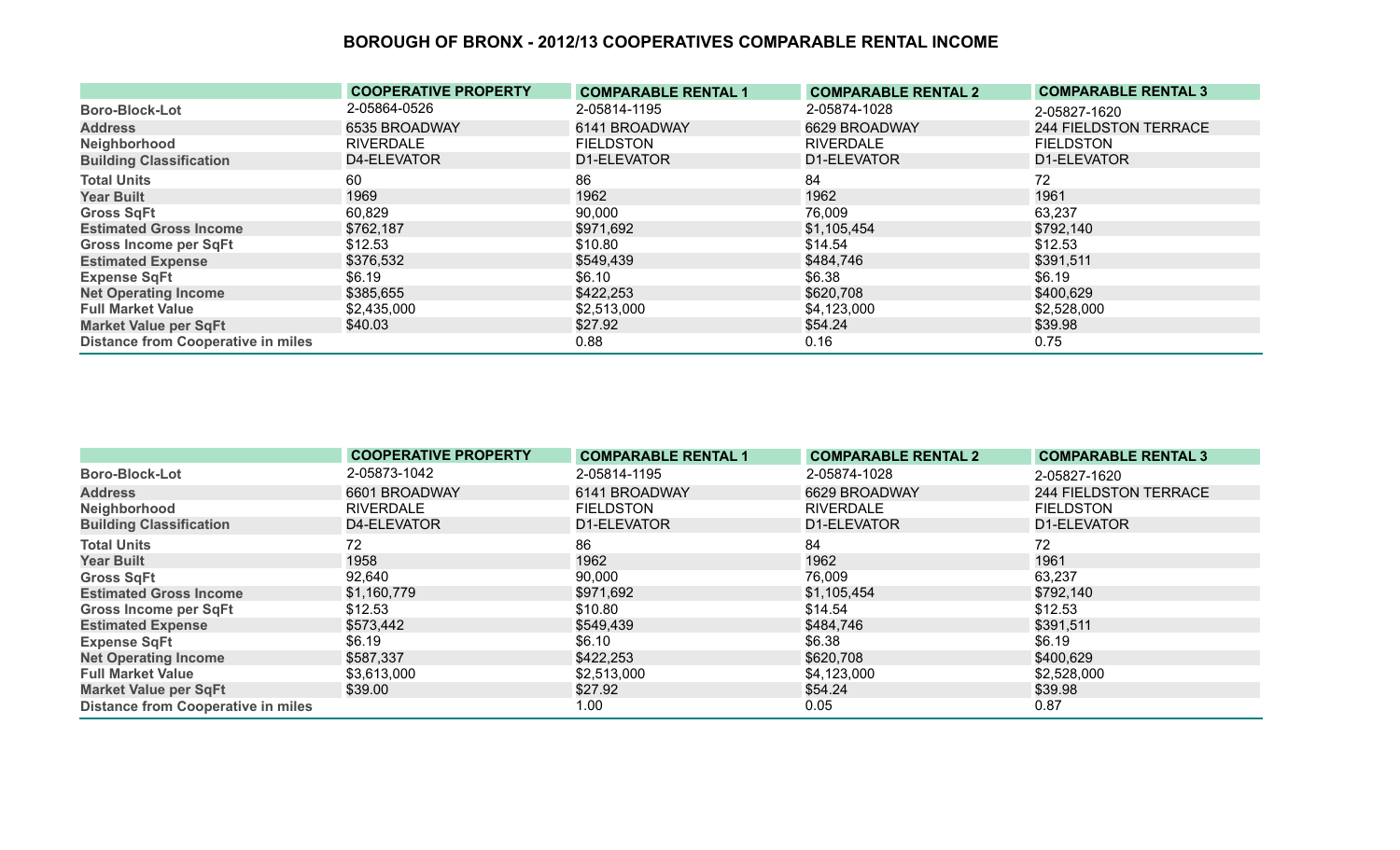|                                           | <b>COOPERATIVE PROPERTY</b> | <b>COMPARABLE RENTAL 1</b> | <b>COMPARABLE RENTAL 2</b> | <b>COMPARABLE RENTAL 3</b> |
|-------------------------------------------|-----------------------------|----------------------------|----------------------------|----------------------------|
| <b>Boro-Block-Lot</b>                     | 2-05881-1088                | 2-05874-1028               | 2-05827-1620               |                            |
| <b>Address</b>                            | 6645 BROADWAY               | 6629 BROADWAY              | 244 FIELDSTON TERRACE      |                            |
| Neighborhood                              | <b>RIVERDALE</b>            | <b>RIVERDALE</b>           | <b>FIELDSTON</b>           |                            |
| <b>Building Classification</b>            | D4-ELEVATOR                 | D1-ELEVATOR                | D1-ELEVATOR                |                            |
| <b>Total Units</b>                        | 63                          | 84                         | 72                         |                            |
| <b>Year Built</b>                         | 1959                        | 1962                       | 1961                       |                            |
| <b>Gross SqFt</b>                         | 54,635                      | 76,009                     | 63,237                     |                            |
| <b>Estimated Gross Income</b>             | \$739,758                   | \$1,105,454                | \$792,140                  |                            |
| <b>Gross Income per SqFt</b>              | \$13.54                     | \$14.54                    | \$12.53                    |                            |
| <b>Estimated Expense</b>                  | \$343,654                   | \$484,746                  | \$391,511                  |                            |
| <b>Expense SqFt</b>                       | \$6.29                      | \$6.38                     | \$6.19                     |                            |
| <b>Net Operating Income</b>               | \$396,104                   | \$620,708                  | \$400,629                  |                            |
| <b>Full Market Value</b>                  | \$2,570,000                 | \$4,123,000                | \$2,528,000                |                            |
| <b>Market Value per SqFt</b>              | \$47.04                     | \$54.24                    | \$39.98                    |                            |
| <b>Distance from Cooperative in miles</b> |                             | 0.05                       | 0.96                       |                            |

|                                           | <b>COOPERATIVE PROPERTY</b> | <b>COMPARABLE RENTAL 1</b> | <b>COMPARABLE RENTAL 2</b> | <b>COMPARABLE RENTAL 3</b> |
|-------------------------------------------|-----------------------------|----------------------------|----------------------------|----------------------------|
| <b>Boro-Block-Lot</b>                     | 2-05887-1348                | 2-05874-1028               | 2-03252-0310               | 2-05827-1620               |
| <b>Address</b>                            | 6200 RIVERDALE AVENUE       | 6629 BROADWAY              | 3971 GOUVERNEUR AVENUE     | 244 FIELDSTON TERRACE      |
| Neighborhood                              | <b>RIVERDALE</b>            | <b>RIVERDALE</b>           | KINGSBRIDGE/JEROME PARK    | <b>FIELDSTON</b>           |
| <b>Building Classification</b>            | D4-ELEVATOR                 | D1-ELEVATOR                | D1-ELEVATOR                | D1-ELEVATOR                |
| <b>Total Units</b>                        | 63                          | 84                         | 67                         | 72                         |
| <b>Year Built</b>                         | 1959                        | 1962                       | 1928                       | 1961                       |
| <b>Gross SqFt</b>                         | 62,601                      | 76,009                     | 65,394                     | 63,237                     |
| <b>Estimated Gross Income</b>             | \$814,439                   | \$1,105,454                | \$850,571                  | \$792,140                  |
| <b>Gross Income per SqFt</b>              | \$13.01                     | \$14.54                    | \$13.01                    | \$12.53                    |
| <b>Estimated Expense</b>                  | \$407,533                   | \$484,746                  | \$425,752                  | \$391,511                  |
| <b>Expense SqFt</b>                       | \$6.51                      | \$6.38                     | \$6.51                     | \$6.19                     |
| <b>Net Operating Income</b>               | \$406,906                   | \$620,708                  | \$424,819                  | \$400,629                  |
| <b>Full Market Value</b>                  | \$2,603,000                 | \$4,123,000                | \$2,238,000                | \$2,528,000                |
| <b>Market Value per SqFt</b>              | \$41.58                     | \$54.24                    | \$34.22                    | \$39.98                    |
| <b>Distance from Cooperative in miles</b> |                             | 0.30                       | 1.95                       | 1.06                       |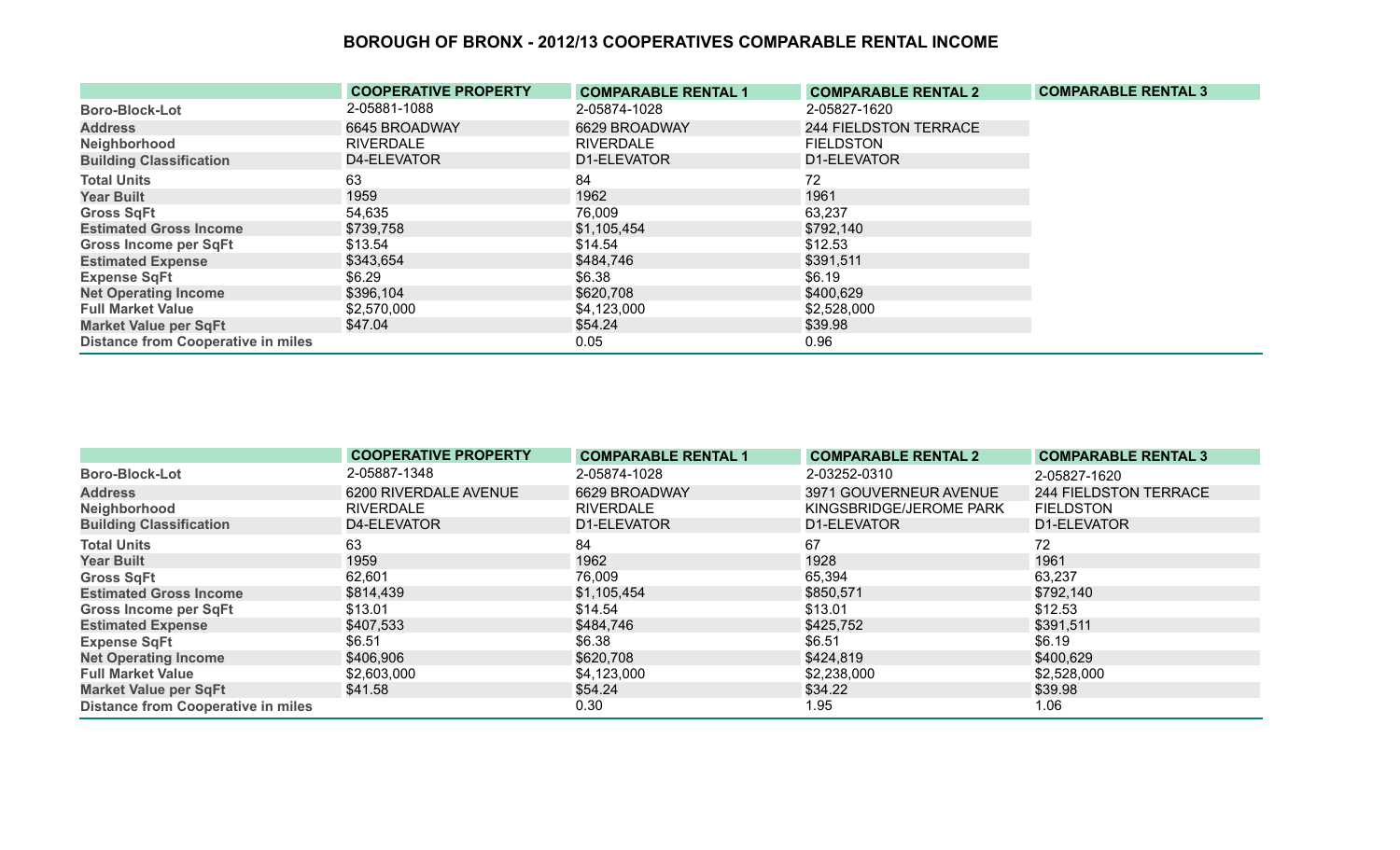|                                           | <b>COOPERATIVE PROPERTY</b> | <b>COMPARABLE RENTAL 1</b> | <b>COMPARABLE RENTAL 2</b>   | <b>COMPARABLE RENTAL 3</b> |
|-------------------------------------------|-----------------------------|----------------------------|------------------------------|----------------------------|
| <b>Boro-Block-Lot</b>                     | 2-05891-1601                | 2-05814-1195               | 2-05827-1620                 |                            |
| <b>Address</b>                            | 6300 RIVERDALE AVENUE       | 6141 BROADWAY              | <b>244 FIELDSTON TERRACE</b> |                            |
| Neighborhood                              | <b>RIVERDALE</b>            | <b>FIELDSTON</b>           | <b>FIELDSTON</b>             |                            |
| <b>Building Classification</b>            | D4-ELEVATOR                 | D1-ELEVATOR                | D1-ELEVATOR                  |                            |
| <b>Total Units</b>                        | 64                          | 86                         | 72                           |                            |
| <b>Year Built</b>                         | 1962                        | 1962                       | 1961                         |                            |
| <b>Gross SqFt</b>                         | 80,000                      | 90,000                     | 63,237                       |                            |
| <b>Estimated Gross Income</b>             | \$933,600                   | \$971,692                  | \$792,140                    |                            |
| <b>Gross Income per SqFt</b>              | \$11.67                     | \$10.80                    | \$12.53                      |                            |
| <b>Estimated Expense</b>                  | \$492,000                   | \$549,439                  | \$391,511                    |                            |
| <b>Expense SqFt</b>                       | \$6.15                      | \$6.10                     | \$6.19                       |                            |
| <b>Net Operating Income</b>               | \$441,600                   | \$422,253                  | \$400,629                    |                            |
| <b>Full Market Value</b>                  | \$2,712,000                 | \$2,513,000                | \$2,528,000                  |                            |
| <b>Market Value per SqFt</b>              | \$33.90                     | \$27.92                    | \$39.98                      |                            |
| <b>Distance from Cooperative in miles</b> |                             | 1.29                       | 1.15                         |                            |

|                                           | <b>COOPERATIVE PROPERTY</b> | <b>COMPARABLE RENTAL 1</b> | <b>COMPARABLE RENTAL 2</b> | <b>COMPARABLE RENTAL 3</b> |
|-------------------------------------------|-----------------------------|----------------------------|----------------------------|----------------------------|
| <b>Boro-Block-Lot</b>                     | 2-05901-0001                | 2-05789-0024               | 2-05950-0429               | 2-05909-0163               |
| <b>Address</b>                            | 3333 HENRY HUDSON PARKWAY   | 3240 HENRY HUDSON PARKWAY  | 5530 NETHERLAND AVENUE     | 3950 BLACKSTONE AVENUE     |
| Neighborhood                              | <b>RIVERDALE</b>            | <b>RIVERDALE</b>           | <b>RIVERDALE</b>           | <b>RIVERDALE</b>           |
| <b>Building Classification</b>            | D4-ELEVATOR                 | D1-ELEVATOR                | D1-ELEVATOR                | D1-ELEVATOR                |
| <b>Total Units</b>                        | 439                         | 108                        | 270                        | 176                        |
| <b>Year Built</b>                         | 1970                        | 1938                       | 1948                       | 1959                       |
| <b>Gross SqFt</b>                         | 718,399                     | 163,197                    | 235,467                    | 237,000                    |
| <b>Estimated Gross Income</b>             | \$9,145,219                 | \$2,077,373                | \$3,259,372                | \$2,880,272                |
| <b>Gross Income per SqFt</b>              | \$12.73                     | \$12.73                    | \$13.84                    | \$12.15                    |
| <b>Estimated Expense</b>                  | \$4,058,954                 | \$922,246                  | \$1,517,665                | \$1,369,012                |
| <b>Expense SqFt</b>                       | \$5.65                      | \$5.65                     | \$6.45                     | \$5.78                     |
| <b>Net Operating Income</b>               | \$5,086,265                 | \$1,155,127                | \$1,741,707                | \$1,511,260                |
| <b>Full Market Value</b>                  | \$32,288,000                | \$7,335,000                | \$11,387,000               | \$9,431,000                |
| <b>Market Value per SqFt</b>              | \$44.94                     | \$44.95                    | \$48.36                    | \$39.79                    |
| <b>Distance from Cooperative in miles</b> |                             | 0.10                       | 1.28                       | 0.46                       |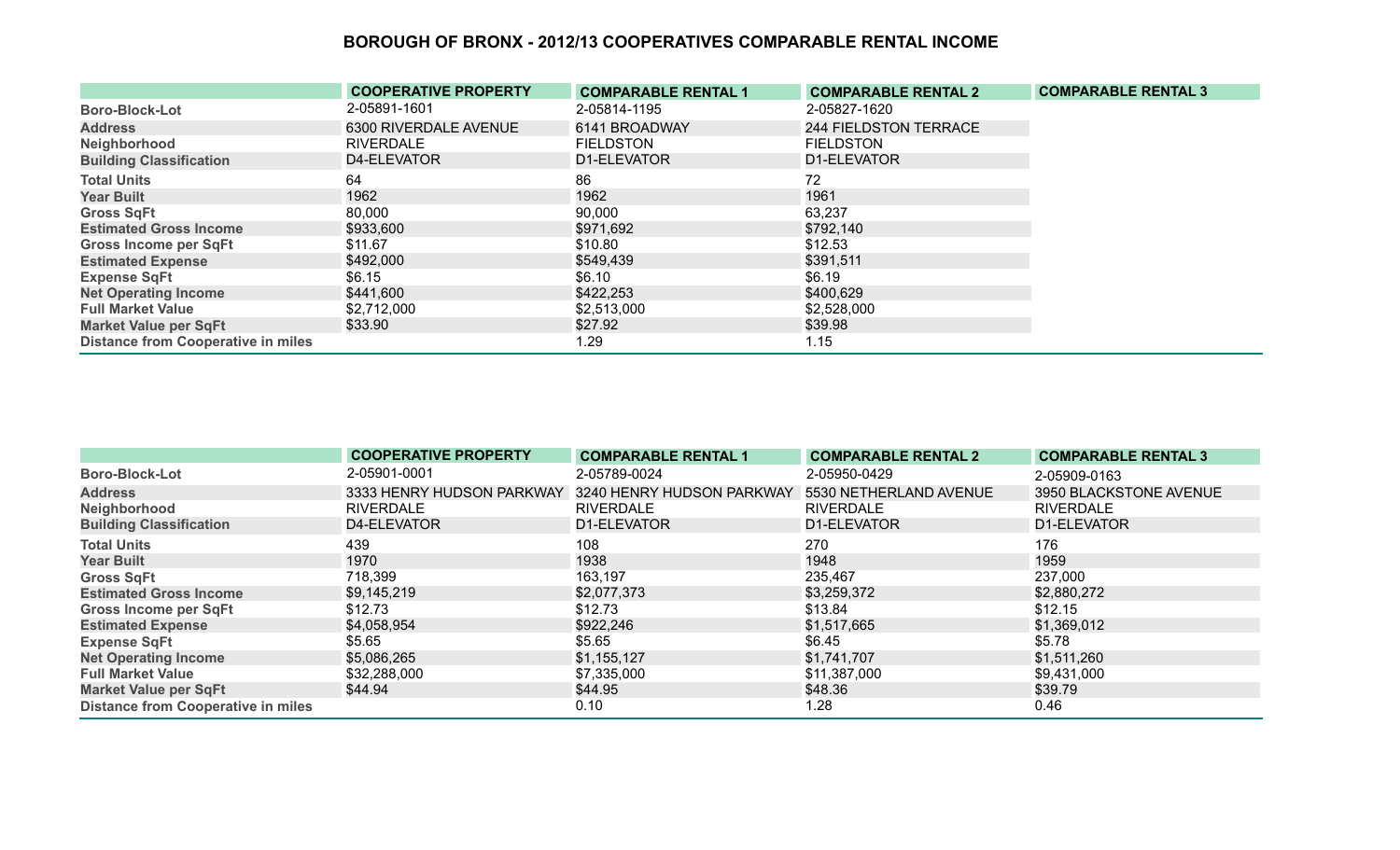|                                           | <b>COOPERATIVE PROPERTY</b> | <b>COMPARABLE RENTAL 1</b> | <b>COMPARABLE RENTAL 2</b> | <b>COMPARABLE RENTAL 3</b> |
|-------------------------------------------|-----------------------------|----------------------------|----------------------------|----------------------------|
| <b>Boro-Block-Lot</b>                     | 2-05902-0193                | 2-05792-0430               | 2-05904-0267               | 2-05784-0340               |
| <b>Address</b>                            | 3515 HENRY HUDSON PARKWAY   | 530 WEST 236 STREET        | 600 WEST 239 STREET        | 500 WEST 235 STREET        |
| Neighborhood                              | <b>RIVERDALE</b>            | <b>RIVERDALE</b>           | <b>RIVERDALE</b>           | KINGSBRIDGE/JEROME PARK    |
| <b>Building Classification</b>            | D4-ELEVATOR                 | D7-ELEVATOR                | D1-ELEVATOR                | D1-ELEVATOR                |
| <b>Total Units</b>                        | 79                          | 86                         | 90                         | 87                         |
| <b>Year Built</b>                         | 1954                        | 1954                       | 1956                       | 1954                       |
| <b>Gross SqFt</b>                         | 104,000                     | 103,392                    | 98,681                     | 92,600                     |
| <b>Estimated Gross Income</b>             | \$1,451,840                 | \$1,485,010                | \$1,377,757                | \$1,243,727                |
| <b>Gross Income per SqFt</b>              | \$13.96                     | \$14.36                    | \$13.96                    | \$13.43                    |
| <b>Estimated Expense</b>                  | \$757,120                   | \$605,495                  | \$717,979                  | \$547,732                  |
| <b>Expense SqFt</b>                       | \$7.28                      | \$5.86                     | \$7.28                     | \$5.92                     |
| <b>Net Operating Income</b>               | \$694,720                   | \$879,515                  | \$659,778                  | \$695,995                  |
| <b>Full Market Value</b>                  | \$4,555,000                 | \$5,818,000                | \$4,325,000                | \$4,503,000                |
| <b>Market Value per SqFt</b>              | \$43.80                     | \$56.27                    | \$43.83                    | \$48.63                    |
| <b>Distance from Cooperative in miles</b> |                             | 0.25                       | 0.20                       | 0.30                       |

|                                           | <b>COOPERATIVE PROPERTY</b> | <b>COMPARABLE RENTAL 1</b> | <b>COMPARABLE RENTAL 2</b> | <b>COMPARABLE RENTAL 3</b> |
|-------------------------------------------|-----------------------------|----------------------------|----------------------------|----------------------------|
| <b>Boro-Block-Lot</b>                     | 2-05904-0086                | 2-05792-0430               | 2-05904-0267               | 2-05787-0137               |
| <b>Address</b>                            | 3755 HENRY HUDSON PARKWAY   | 530 WEST 236 STREET        | 600 WEST 239 STREET        | 3220 NETHERLAND AVENUE     |
| Neighborhood                              | <b>RIVERDALE</b>            | <b>RIVERDALE</b>           | <b>RIVERDALE</b>           | <b>RIVERDALE</b>           |
| <b>Building Classification</b>            | D4-ELEVATOR                 | D7-ELEVATOR                | D1-ELEVATOR                | D1-ELEVATOR                |
| <b>Total Units</b>                        | 92                          | 86                         | 90                         | 85                         |
| <b>Year Built</b>                         | 1961                        | 1954                       | 1956                       | 1954                       |
| <b>Gross SqFt</b>                         | 151,800                     | 103,392                    | 98,681                     | 100,498                    |
| <b>Estimated Gross Income</b>             | \$2,119,128                 | \$1,485,010                | \$1,377,757                | \$1,335,746                |
| <b>Gross Income per SqFt</b>              | \$13.96                     | \$14.36                    | \$13.96                    | \$13.29                    |
| <b>Estimated Expense</b>                  | \$1,105,104                 | \$605,495                  | \$717,979                  | \$526,854                  |
| <b>Expense SqFt</b>                       | \$7.28                      | \$5.86                     | \$7.28                     | \$5.24                     |
| <b>Net Operating Income</b>               | \$1,014,024                 | \$879,515                  | \$659,778                  | \$808,892                  |
| <b>Full Market Value</b>                  | \$6,648,000                 | \$5,818,000                | \$4,325,000                | \$4,174,000                |
| <b>Market Value per SqFt</b>              | \$43.79                     | \$56.27                    | \$43.83                    | \$41.53                    |
| <b>Distance from Cooperative in miles</b> |                             | 0.25                       | 0.00                       | 0.30                       |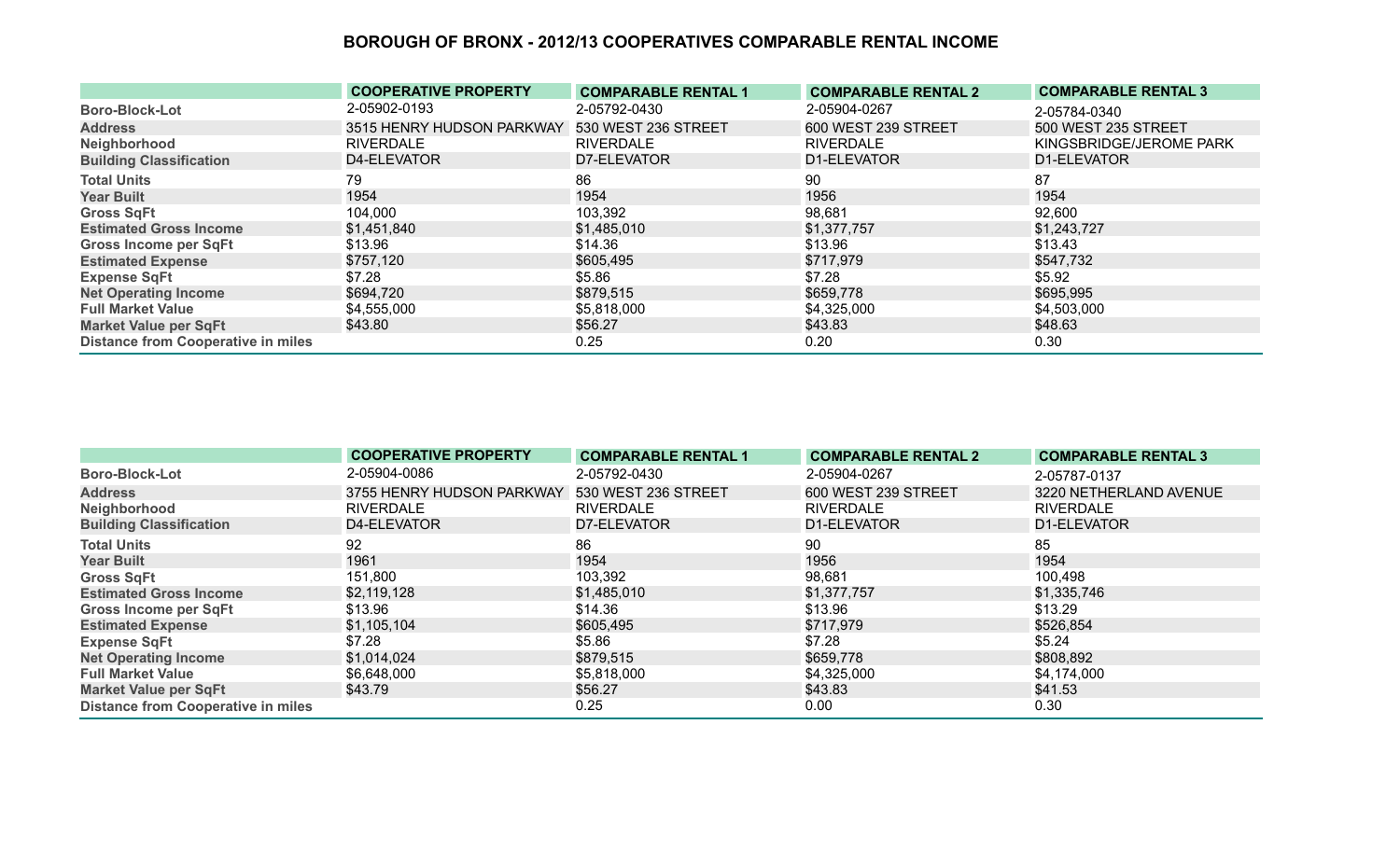|                                           | <b>COOPERATIVE PROPERTY</b> | <b>COMPARABLE RENTAL 1</b> | <b>COMPARABLE RENTAL 2</b> | <b>COMPARABLE RENTAL 3</b> |
|-------------------------------------------|-----------------------------|----------------------------|----------------------------|----------------------------|
| <b>Boro-Block-Lot</b>                     | 2-05904-0100                | 2-05904-0267               | 2-05796-0129               |                            |
| <b>Address</b>                            | 3725 HENRY HUDSON PARKWAY   | 600 WEST 239 STREET        | 3660 OXFORD AVENUE         |                            |
| Neighborhood                              | <b>RIVERDALE</b>            | <b>RIVERDALE</b>           | <b>RIVERDALE</b>           |                            |
| <b>Building Classification</b>            | D4-ELEVATOR                 | D1-ELEVATOR                | D3-ELEVATOR                |                            |
| <b>Total Units</b>                        | 86                          | 90                         | 77                         |                            |
| <b>Year Built</b>                         | 1952                        | 1956                       | 1967                       |                            |
| <b>Gross SqFt</b>                         | 116,424                     | 98,681                     | 106,934                    |                            |
| <b>Estimated Gross Income</b>             | \$1,517,005                 | \$1,377,757                | \$1,293,459                |                            |
| <b>Gross Income per SqFt</b>              | \$13.03                     | \$13.96                    | \$12.10                    |                            |
| <b>Estimated Expense</b>                  | \$783,534                   | \$717,979                  | \$659,664                  |                            |
| <b>Expense SqFt</b>                       | \$6.73                      | \$7.28                     | \$6.17                     |                            |
| <b>Net Operating Income</b>               | \$733,471                   | \$659,778                  | \$633,795                  |                            |
| <b>Full Market Value</b>                  | \$4,695,000                 | \$4,325,000                | \$3,949,000                |                            |
| <b>Market Value per SqFt</b>              | \$40.33                     | \$43.83                    | \$36.93                    |                            |
| <b>Distance from Cooperative in miles</b> |                             | 0.00                       | 0.16                       |                            |

|                                           | <b>COOPERATIVE PROPERTY</b>                      | <b>COMPARABLE RENTAL 1</b> | <b>COMPARABLE RENTAL 2</b> | <b>COMPARABLE RENTAL 3</b> |
|-------------------------------------------|--------------------------------------------------|----------------------------|----------------------------|----------------------------|
| <b>Boro-Block-Lot</b>                     | 2-05904-0246                                     | 2-03252-0310               | 2-05787-0154               |                            |
| <b>Address</b>                            | 3701 HENRY HUDSON PARKWAY 3971 GOUVERNEUR AVENUE |                            | 3300 NETHERLAND AVENUE     |                            |
| Neighborhood                              | <b>RIVERDALE</b>                                 | KINGSBRIDGE/JEROME PARK    | <b>RIVERDALE</b>           |                            |
| <b>Building Classification</b>            | D4-ELEVATOR                                      | D1-ELEVATOR                | D7-ELEVATOR                |                            |
| <b>Total Units</b>                        | 49                                               | 67                         | 67                         |                            |
| <b>Year Built</b>                         | 1954                                             | 1928                       | 1941                       |                            |
| <b>Gross SqFt</b>                         | 82,500                                           | 65,394                     | 81,880                     |                            |
| <b>Estimated Gross Income</b>             | \$1,051,050                                      | \$850,571                  | \$1,021,331                |                            |
| <b>Gross Income per SqFt</b>              | \$12.74                                          | \$13.01                    | \$12.47                    |                            |
| <b>Estimated Expense</b>                  | \$531,300                                        | \$425,752                  | \$520,879                  |                            |
| <b>Expense SqFt</b>                       | \$6.44                                           | \$6.51                     | \$6.36                     |                            |
| <b>Net Operating Income</b>               | \$519,750                                        | \$424,819                  | \$500,452                  |                            |
| <b>Full Market Value</b>                  | \$3,301,000                                      | \$2,238,000                | \$1,841,000                |                            |
| <b>Market Value per SqFt</b>              | \$40.01                                          | \$34.22                    | \$22.48                    |                            |
| <b>Distance from Cooperative in miles</b> |                                                  | 1.04                       | 0.30                       |                            |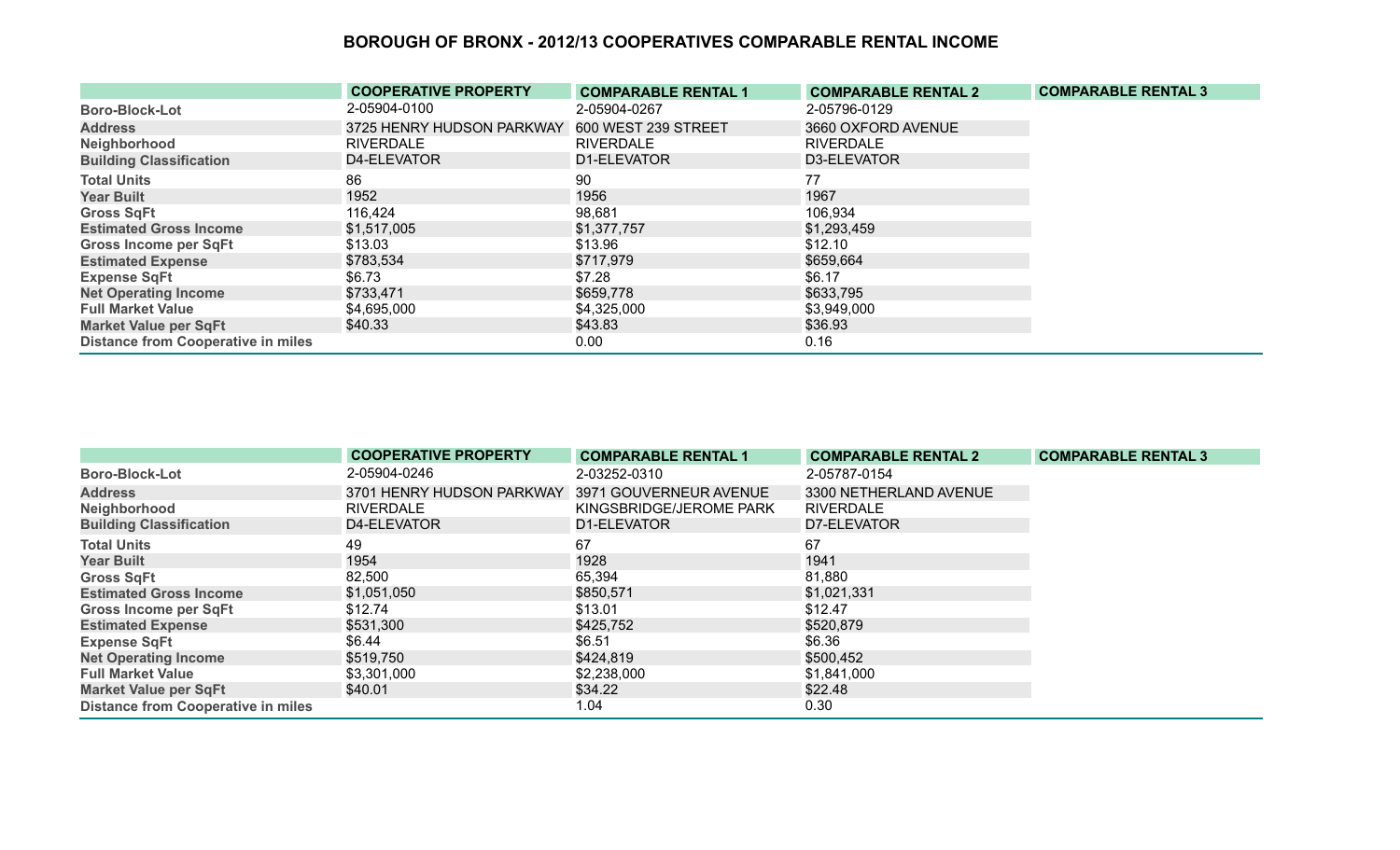|                                           | <b>COOPERATIVE PROPERTY</b> | <b>COMPARABLE RENTAL 1</b> | <b>COMPARABLE RENTAL 2</b> | <b>COMPARABLE RENTAL 3</b> |
|-------------------------------------------|-----------------------------|----------------------------|----------------------------|----------------------------|
| <b>Boro-Block-Lot</b>                     | 2-05906-0331                | 2-05792-0430               | 2-05793-0467               | 2-05904-0267               |
| <b>Address</b>                            | 3720 INDEPENDENCE AVENUE    | 530 WEST 236 STREET        | 3555 OXFORD AVENUE         | 600 WEST 239 STREET        |
| Neighborhood                              | <b>RIVERDALE</b>            | <b>RIVERDALE</b>           | <b>RIVERDALE</b>           | <b>RIVERDALE</b>           |
| <b>Building Classification</b>            | D4-ELEVATOR                 | D7-ELEVATOR                | D1-ELEVATOR                | D1-ELEVATOR                |
| <b>Total Units</b>                        | 49                          | 86                         | 57                         | 90                         |
| <b>Year Built</b>                         | 1954                        | 1954                       | 1960                       | 1956                       |
| <b>Gross SqFt</b>                         | 72,594                      | 103,392                    | 72,553                     | 98,681                     |
| <b>Estimated Gross Income</b>             | \$1,013,412                 | \$1,485,010                | \$958,288                  | \$1,377,757                |
| <b>Gross Income per SqFt</b>              | \$13.96                     | \$14.36                    | \$13.21                    | \$13.96                    |
| <b>Estimated Expense</b>                  | \$528,484                   | \$605,495                  | \$335,365                  | \$717,979                  |
| <b>Expense SqFt</b>                       | \$7.28                      | \$5.86                     | \$4.62                     | \$7.28                     |
| <b>Net Operating Income</b>               | \$484,928                   | \$879,515                  | \$622,923                  | \$659,778                  |
| <b>Full Market Value</b>                  | \$3,085,000                 | \$5,818,000                | \$4,007,000                | \$4,325,000                |
| <b>Market Value per SqFt</b>              | \$42.50                     | \$56.27                    | \$55.23                    | \$43.83                    |
| <b>Distance from Cooperative in miles</b> |                             | 0.28                       | 0.24                       | 0.08                       |

|                                           | <b>COOPERATIVE PROPERTY</b> | <b>COMPARABLE RENTAL 1</b> | <b>COMPARABLE RENTAL 2</b> | <b>COMPARABLE RENTAL 3</b> |
|-------------------------------------------|-----------------------------|----------------------------|----------------------------|----------------------------|
| <b>Boro-Block-Lot</b>                     | 2-05907-0362                | 2-05798-0086               | 2-05787-0137               | 2-05907-0352               |
| <b>Address</b>                            | 620 WEST 239 STREET         | 3640 JOHNSON AVENUE        | 3220 NETHERLAND AVENUE     | 3800 INDEPENDENCE AVENUE   |
| Neighborhood                              | <b>RIVERDALE</b>            | <b>RIVERDALE</b>           | <b>RIVERDALE</b>           | <b>RIVERDALE</b>           |
| <b>Building Classification</b>            | D4-ELEVATOR                 | D7-ELEVATOR                | D1-ELEVATOR                | D1-ELEVATOR                |
| <b>Total Units</b>                        | 76                          | 86                         | 85                         | 72                         |
| <b>Year Built</b>                         | 1953                        | 1954                       | 1954                       | 1970                       |
| <b>Gross SqFt</b>                         | 119,600                     | 120,650                    | 100,498                    | 84,925                     |
| <b>Estimated Gross Income</b>             | \$1,579,916                 | \$1,376,510                | \$1,335,746                | \$1,122,072                |
| <b>Gross Income per SqFt</b>              | \$13.21                     | \$11.41                    | \$13.29                    | \$13.21                    |
| <b>Estimated Expense</b>                  | \$736,736                   | \$679,846                  | \$526,854                  | \$522,926                  |
| <b>Expense SqFt</b>                       | \$6.16                      | \$5.63                     | \$5.24                     | \$6.16                     |
| <b>Net Operating Income</b>               | \$843,180                   | \$696,664                  | \$808,892                  | \$599,146                  |
| <b>Full Market Value</b>                  | \$5,424,000                 | \$3,545,000                | \$4,174,000                | \$3,854,000                |
| <b>Market Value per SqFt</b>              | \$45.35                     | \$29.38                    | \$41.53                    | \$45.38                    |
| <b>Distance from Cooperative in miles</b> |                             | 0.21                       | 0.33                       | 0.00                       |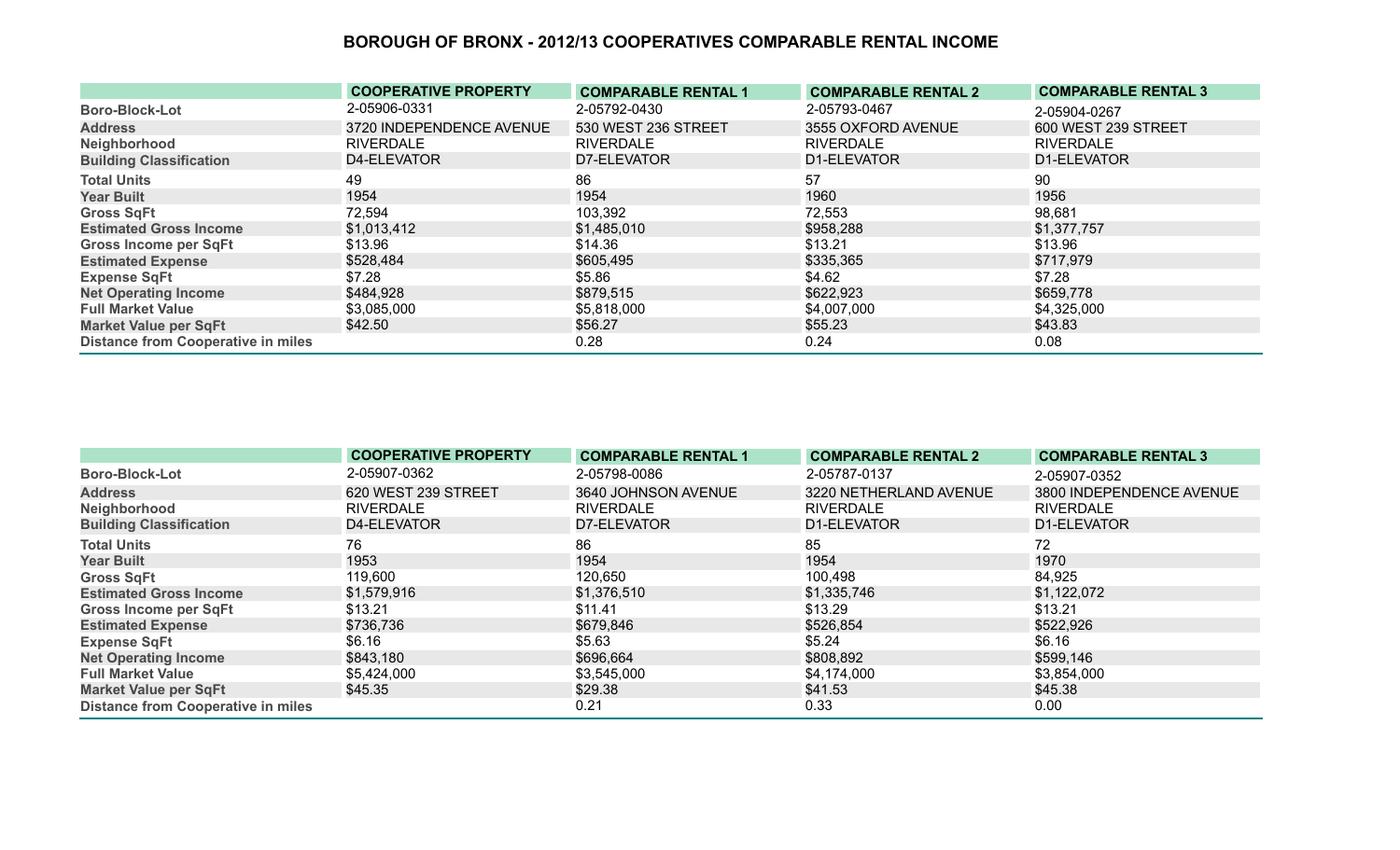|                                           | <b>COOPERATIVE PROPERTY</b> | <b>COMPARABLE RENTAL 1</b> | <b>COMPARABLE RENTAL 2</b> | <b>COMPARABLE RENTAL 3</b> |
|-------------------------------------------|-----------------------------|----------------------------|----------------------------|----------------------------|
| <b>Boro-Block-Lot</b>                     | 2-05908-0203                | 2-05792-0430               | 2-05814-1195               | 2-03252-0310               |
| <b>Address</b>                            | 645 WEST 239 STREET         | 530 WEST 236 STREET        | 6141 BROADWAY              | 3971 GOUVERNEUR AVENUE     |
| Neighborhood                              | <b>RIVERDALE</b>            | <b>RIVERDALE</b>           | <b>FIELDSTON</b>           | KINGSBRIDGE/JEROME PARK    |
| <b>Building Classification</b>            | D4-ELEVATOR                 | D7-ELEVATOR                | D1-ELEVATOR                | D1-ELEVATOR                |
| <b>Total Units</b>                        | 43                          | 86                         | 86                         | 67                         |
| <b>Year Built</b>                         | 1953                        | 1954                       | 1962                       | 1928                       |
| <b>Gross SqFt</b>                         | 59,766                      | 103,392                    | 90,000                     | 65,394                     |
| <b>Estimated Gross Income</b>             | \$777,556                   | \$1,485,010                | \$971,692                  | \$850,571                  |
| <b>Gross Income per SqFt</b>              | \$13.01                     | \$14.36                    | \$10.80                    | \$13.01                    |
| <b>Estimated Expense</b>                  | \$389,077                   | \$605,495                  | \$549,439                  | \$425,752                  |
| <b>Expense SqFt</b>                       | \$6.51                      | \$5.86                     | \$6.10                     | \$6.51                     |
| <b>Net Operating Income</b>               | \$388,479                   | \$879,515                  | \$422,253                  | \$424,819                  |
| <b>Full Market Value</b>                  | \$2,485,000                 | \$5,818,000                | \$2,513,000                | \$2,238,000                |
| <b>Market Value per SqFt</b>              | \$41.58                     | \$56.27                    | \$27.92                    | \$34.22                    |
| <b>Distance from Cooperative in miles</b> |                             | 0.36                       | 0.77                       | 1.13                       |

|                                           | <b>COOPERATIVE PROPERTY</b> | <b>COMPARABLE RENTAL 1</b> | <b>COMPARABLE RENTAL 2</b> | <b>COMPARABLE RENTAL 3</b> |
|-------------------------------------------|-----------------------------|----------------------------|----------------------------|----------------------------|
| <b>Boro-Block-Lot</b>                     | 2-05908-0210                | 2-05904-0267               | 2-05845-1799               | 2-05732-0924               |
| <b>Address</b>                            | 3935 BLACKSTONE AVENUE      | 600 WEST 239 STREET        | 5400 FIELDSTON ROAD        | 2700 HENRY HUDSON PARKWAY  |
| Neighborhood                              | RIVERDALE                   | <b>RIVERDALE</b>           | <b>RIVERDALE</b>           | <b>RIVERDALE</b>           |
| <b>Building Classification</b>            | D4-ELEVATOR                 | D1-ELEVATOR                | D1-ELEVATOR                | D1-ELEVATOR                |
| <b>Total Units</b>                        | 123                         | 90                         | 127                        | 78                         |
| <b>Year Built</b>                         | 1960                        | 1956                       | 1939                       | 1955                       |
| <b>Gross SqFt</b>                         | 180,000                     | 98,681                     | 151,500                    | 108,955                    |
| <b>Estimated Gross Income</b>             | \$2,163,600                 | \$1,377,757                | \$1,821,317                | \$1,294,292                |
| <b>Gross Income per SqFt</b>              | \$12.02                     | \$13.96                    | \$12.02                    | \$11.88                    |
| <b>Estimated Expense</b>                  | \$1,056,600                 | \$717,979                  | \$888,915                  | \$540,507                  |
| <b>Expense SqFt</b>                       | \$5.87                      | \$7.28                     | \$5.87                     | \$4.96                     |
| <b>Net Operating Income</b>               | \$1,107,000                 | \$659,778                  | \$932,402                  | \$753,785                  |
| <b>Full Market Value</b>                  | \$6,878,000                 | \$4,325,000                | \$4,453,000                | \$3,775,000                |
| <b>Market Value per SqFt</b>              | \$38.21                     | \$43.83                    | \$29.39                    | \$34.65                    |
| <b>Distance from Cooperative in miles</b> |                             | 0.11                       | 1.03                       | 0.63                       |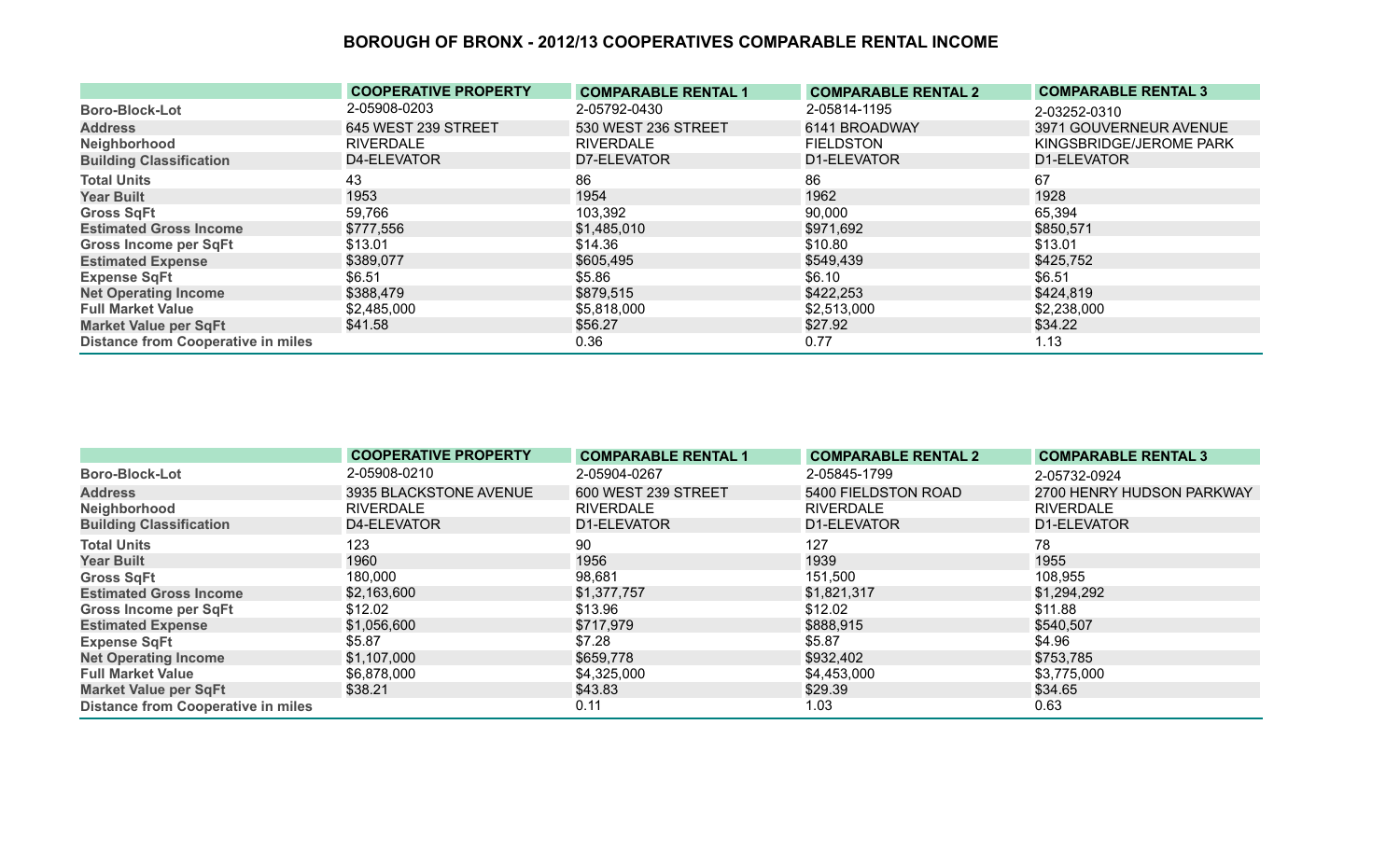|                                           | <b>COOPERATIVE PROPERTY</b> | <b>COMPARABLE RENTAL 1</b> | <b>COMPARABLE RENTAL 2</b> | <b>COMPARABLE RENTAL 3</b> |
|-------------------------------------------|-----------------------------|----------------------------|----------------------------|----------------------------|
| <b>Boro-Block-Lot</b>                     | 2-05909-0031                | 2-05792-0430               | 2-03252-0310               | 2-05814-1155               |
| <b>Address</b>                            | 4499 HENRY HUDSON PARKWAY   | 530 WEST 236 STREET        | 3971 GOUVERNEUR AVENUE     | 210 WEST 251 STREET        |
| Neighborhood                              | <b>RIVERDALE</b>            | <b>RIVERDALE</b>           | KINGSBRIDGE/JEROME PARK    | <b>FIELDSTON</b>           |
| <b>Building Classification</b>            | D4-ELEVATOR                 | D7-ELEVATOR                | D1-ELEVATOR                | D1-ELEVATOR                |
| <b>Total Units</b>                        | 58                          | 86                         | 67                         | 70                         |
| <b>Year Built</b>                         | 1952                        | 1954                       | 1928                       | 1960                       |
| <b>Gross SqFt</b>                         | 70,000                      | 103,392                    | 65,394                     | 75,000                     |
| <b>Estimated Gross Income</b>             | \$933,100                   | \$1,485,010                | \$850,571                  | \$1,000,065                |
| <b>Gross Income per SqFt</b>              | \$13.33                     | \$14.36                    | \$13.01                    | \$13.33                    |
| <b>Estimated Expense</b>                  | \$351,400                   | \$605,495                  | \$425,752                  | \$421,294                  |
| <b>Expense SqFt</b>                       | \$5.02                      | \$5.86                     | \$6.51                     | \$5.62                     |
| <b>Net Operating Income</b>               | \$581,700                   | \$879,515                  | \$424,819                  | \$578,771                  |
| <b>Full Market Value</b>                  | \$3,754,000                 | \$5,818,000                | \$2,238,000                | \$3,735,000                |
| <b>Market Value per SqFt</b>              | \$53.63                     | \$56.27                    | \$34.22                    | \$49.80                    |
| <b>Distance from Cooperative in miles</b> |                             | 0.40                       | 1.10                       | 0.67                       |

|                                           | <b>COOPERATIVE PROPERTY</b> | <b>COMPARABLE RENTAL 1</b> | <b>COMPARABLE RENTAL 2</b> | <b>COMPARABLE RENTAL 3</b> |
|-------------------------------------------|-----------------------------|----------------------------|----------------------------|----------------------------|
| <b>Boro-Block-Lot</b>                     | 2-05909-0152                | 2-05792-0430               | 2-03252-0310               |                            |
| <b>Address</b>                            | 611 WEST 239 STREET         | 530 WEST 236 STREET        | 3971 GOUVERNEUR AVENUE     |                            |
| Neighborhood                              | <b>RIVERDALE</b>            | <b>RIVERDALE</b>           | KINGSBRIDGE/JEROME PARK    |                            |
| <b>Building Classification</b>            | D4-ELEVATOR                 | D7-ELEVATOR                | D1-ELEVATOR                |                            |
| <b>Total Units</b>                        | 52                          | 86                         | 67                         |                            |
| <b>Year Built</b>                         | 1954                        | 1954                       | 1928                       |                            |
| <b>Gross SqFt</b>                         | 64,520                      | 103,392                    | 65,394                     |                            |
| <b>Estimated Gross Income</b>             | \$883,279                   | \$1,485,010                | \$850,571                  |                            |
| <b>Gross Income per SqFt</b>              | \$13.69                     | \$14.36                    | \$13.01                    |                            |
| <b>Estimated Expense</b>                  | \$399,379                   | \$605,495                  | \$425,752                  |                            |
| <b>Expense SqFt</b>                       | \$6.19                      | \$5.86                     | \$6.51                     |                            |
| <b>Net Operating Income</b>               | \$483,900                   | \$879,515                  | \$424,819                  |                            |
| <b>Full Market Value</b>                  | \$3,152,000                 | \$5,818,000                | \$2,238,000                |                            |
| <b>Market Value per SqFt</b>              | \$48.85                     | \$56.27                    | \$34.22                    |                            |
| <b>Distance from Cooperative in miles</b> |                             | 0.40                       | 1.10                       |                            |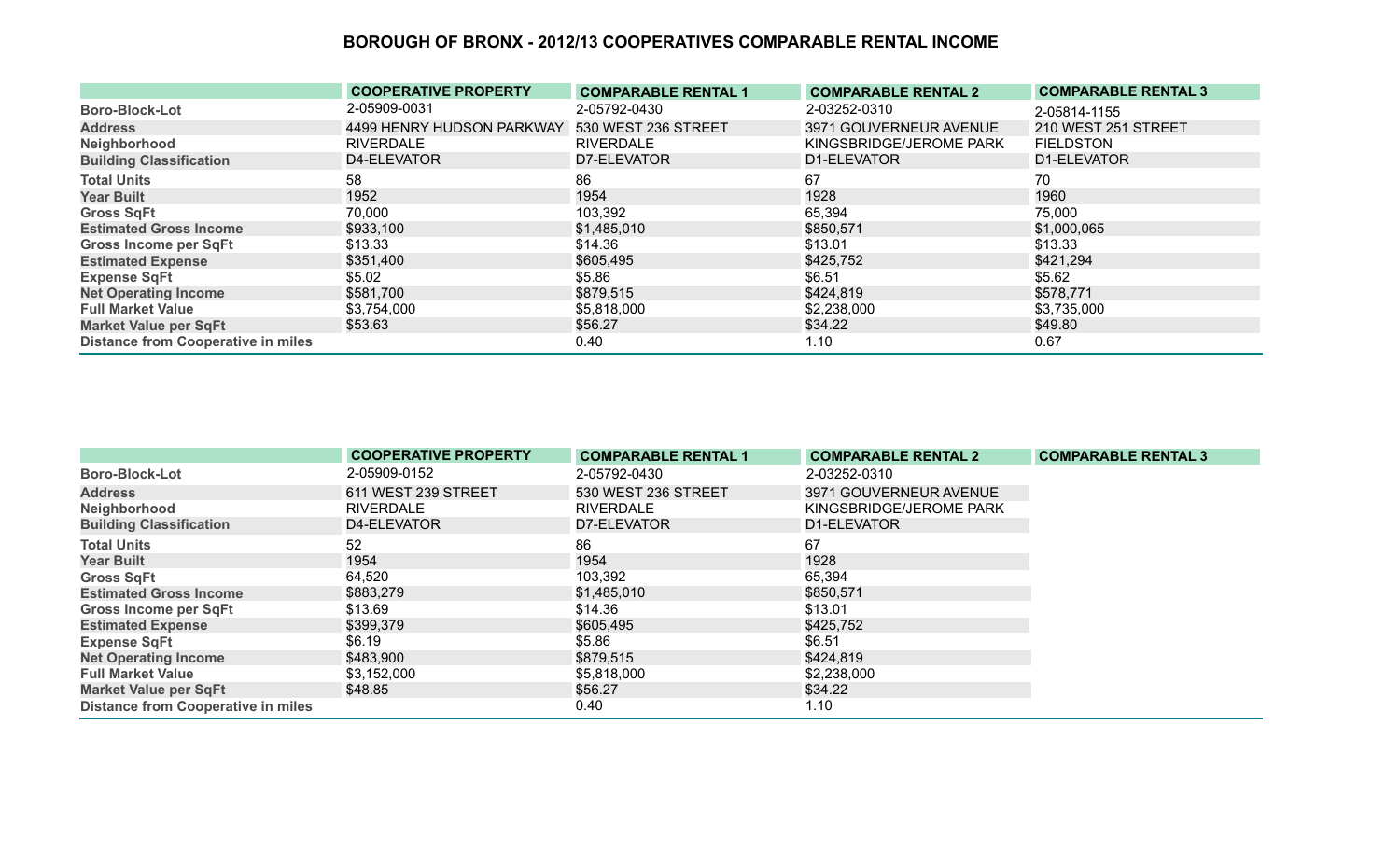|                                           | <b>COOPERATIVE PROPERTY</b> | <b>COMPARABLE RENTAL 1</b> | <b>COMPARABLE RENTAL 2</b> | <b>COMPARABLE RENTAL 3</b> |
|-------------------------------------------|-----------------------------|----------------------------|----------------------------|----------------------------|
| <b>Boro-Block-Lot</b>                     | 2-05909-0970                | 2-05909-0163               | 2-05792-0430               | 2-05789-0024               |
| <b>Address</b>                            | 4555 HENRY HUDSON PARKWAY   | 3950 BLACKSTONE AVENUE     | 530 WEST 236 STREET        | 3240 HENRY HUDSON PARKWAY  |
| Neighborhood                              | RIVERDALE                   | <b>RIVERDALE</b>           | <b>RIVERDALE</b>           | <b>RIVERDALE</b>           |
| <b>Building Classification</b>            | D4-ELEVATOR                 | D1-ELEVATOR                | D7-ELEVATOR                | D1-ELEVATOR                |
| <b>Total Units</b>                        | 159                         | 176                        | 86                         | 108                        |
| <b>Year Built</b>                         | 1953                        | 1959                       | 1954                       | 1938                       |
| <b>Gross SqFt</b>                         | 217,360                     | 237,000                    | 103,392                    | 163,197                    |
| <b>Estimated Gross Income</b>             | \$2,766,993                 | \$2,880,272                | \$1,485,010                | \$2,077,373                |
| Gross Income per SqFt                     | \$12.73                     | \$12.15                    | \$14.36                    | \$12.73                    |
| <b>Estimated Expense</b>                  | \$1,228,084                 | \$1,369,012                | \$605,495                  | \$922,246                  |
| <b>Expense SqFt</b>                       | \$5.65                      | \$5.78                     | \$5.86                     | \$5.65                     |
| <b>Net Operating Income</b>               | \$1,538,909                 | \$1,511,260                | \$879,515                  | \$1,155,127                |
| <b>Full Market Value</b>                  | \$9,771,000                 | \$9,431,000                | \$5,818,000                | \$7,335,000                |
| <b>Market Value per SqFt</b>              | \$44.95                     | \$39.79                    | \$56.27                    | \$44.95                    |
| <b>Distance from Cooperative in miles</b> |                             | 0.00                       | 0.40                       | 0.46                       |

|                                           | <b>COOPERATIVE PROPERTY</b> | <b>COMPARABLE RENTAL 1</b> | <b>COMPARABLE RENTAL 2</b> | <b>COMPARABLE RENTAL 3</b> |
|-------------------------------------------|-----------------------------|----------------------------|----------------------------|----------------------------|
| <b>Boro-Block-Lot</b>                     | 2-05909-0977                | 2-05909-0163               | 2-05792-0430               | 2-05789-0024               |
| <b>Address</b>                            | 4525 HENRY HUDSON PARKWAY   | 3950 BLACKSTONE AVENUE     | 530 WEST 236 STREET        | 3240 HENRY HUDSON PARKWAY  |
| Neighborhood                              | RIVERDALE                   | <b>RIVERDALE</b>           | <b>RIVERDALE</b>           | <b>RIVERDALE</b>           |
| <b>Building Classification</b>            | D4-ELEVATOR                 | D1-ELEVATOR                | D7-ELEVATOR                | D1-ELEVATOR                |
| <b>Total Units</b>                        | 145                         | 176                        | 86                         | 108                        |
| <b>Year Built</b>                         | 1953                        | 1959                       | 1954                       | 1938                       |
| <b>Gross SqFt</b>                         | 201,511                     | 237,000                    | 103,392                    | 163,197                    |
| <b>Estimated Gross Income</b>             | \$2,565,235                 | \$2,880,272                | \$1,485,010                | \$2,077,373                |
| <b>Gross Income per SqFt</b>              | \$12.73                     | \$12.15                    | \$14.36                    | \$12.73                    |
| <b>Estimated Expense</b>                  | \$1,138,537                 | \$1,369,012                | \$605,495                  | \$922,246                  |
| <b>Expense SqFt</b>                       | \$5.65                      | \$5.78                     | \$5.86                     | \$5.65                     |
| <b>Net Operating Income</b>               | \$1,426,698                 | \$1,511,260                | \$879,515                  | \$1,155,127                |
| <b>Full Market Value</b>                  | \$9,059,000                 | \$9,431,000                | \$5,818,000                | \$7,335,000                |
| <b>Market Value per SqFt</b>              | \$44.96                     | \$39.79                    | \$56.27                    | \$44.95                    |
| <b>Distance from Cooperative in miles</b> |                             | 0.00                       | 0.40                       | 0.46                       |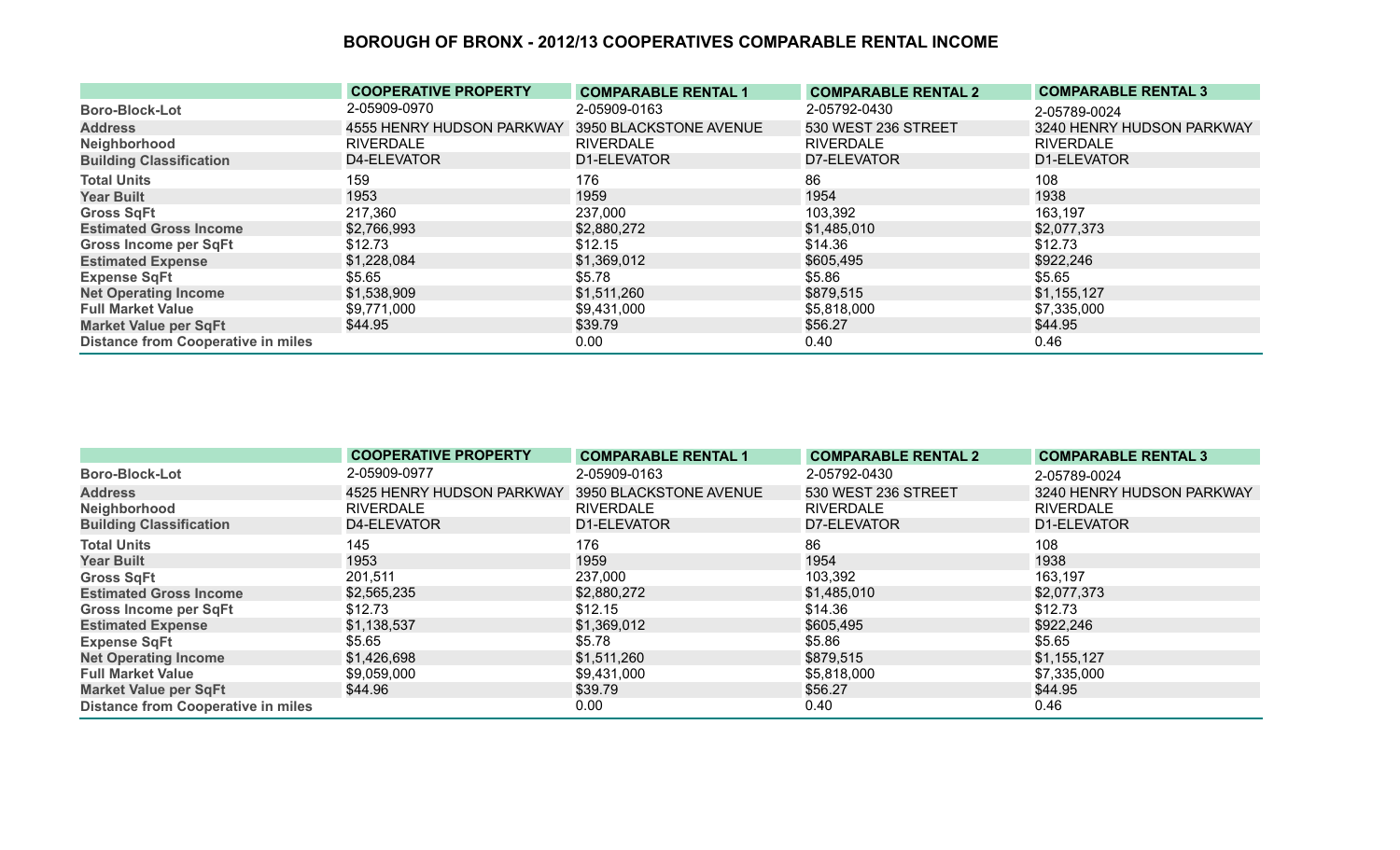|                                           | <b>COOPERATIVE PROPERTY</b> | <b>COMPARABLE RENTAL 1</b> | <b>COMPARABLE RENTAL 2</b> | <b>COMPARABLE RENTAL 3</b> |
|-------------------------------------------|-----------------------------|----------------------------|----------------------------|----------------------------|
| <b>Boro-Block-Lot</b>                     | 2-05911-1102                | 2-05801-1057               | 2-05801-1054               | 2-05825-1554               |
| <b>Address</b>                            | 4601 HENRY HUDSON PARKWAY   | 4652 MANHATTAN COLLEGE PK  | 215 WEST 242 STREET        | 6225 BROADWAY              |
| Neighborhood                              | <b>RIVERDALE</b>            | VAN CORTLANDT PARK         | VAN CORTLANDT PARK         | <b>FIELDSTON</b>           |
| <b>Building Classification</b>            | C6-WALK-UP                  | C1-WALK-UP                 | C1-WALK-UP                 | C9-WALK-UP                 |
| <b>Total Units</b>                        | 52                          | 33                         | 33                         | 96                         |
| <b>Year Built</b>                         | 1951                        | 1923                       | 1923                       | 1950                       |
| <b>Gross SqFt</b>                         | 57,250                      | 24,544                     | 21,660                     | 78,825                     |
| <b>Estimated Gross Income</b>             | \$820,393                   | \$345,064                  | \$345,064                  | \$1,129,784                |
| <b>Gross Income per SqFt</b>              | \$14.33                     | \$14.06                    | \$15.93                    | \$14.33                    |
| <b>Estimated Expense</b>                  | \$369,263                   | \$190,904                  | \$186,005                  | \$508,767                  |
| <b>Expense SqFt</b>                       | \$6.45                      | \$7.78                     | \$8.59                     | \$6.45                     |
| <b>Net Operating Income</b>               | \$451,130                   | \$154,160                  | \$159,059                  | \$621,017                  |
| <b>Full Market Value</b>                  | \$2,984,000                 | \$1,013,000                | \$1,086,000                | \$4,106,000                |
| <b>Market Value per SqFt</b>              | \$52.12                     | \$41.27                    | \$50.14                    | \$52.09                    |
| <b>Distance from Cooperative in miles</b> |                             | 0.60                       | 0.60                       | 0.64                       |

|                                           | <b>COOPERATIVE PROPERTY</b> | <b>COMPARABLE RENTAL 1</b> | <b>COMPARABLE RENTAL 2</b> | <b>COMPARABLE RENTAL 3</b> |
|-------------------------------------------|-----------------------------|----------------------------|----------------------------|----------------------------|
| <b>Boro-Block-Lot</b>                     | 2-05912-0001                | 2-05909-0163               | 2-05950-0429               |                            |
| <b>Address</b>                            | 4705 HENRY HUDSON PARKWAY   | 3950 BLACKSTONE AVENUE     | 5530 NETHERLAND AVENUE     |                            |
| Neighborhood                              | <b>RIVERDALE</b>            | <b>RIVERDALE</b>           | <b>RIVERDALE</b>           |                            |
| <b>Building Classification</b>            | D4-ELEVATOR                 | D1-ELEVATOR                | D1-ELEVATOR                |                            |
| <b>Total Units</b>                        | 183                         | 176                        | 270                        |                            |
| <b>Year Built</b>                         | 1961                        | 1959                       | 1948                       |                            |
| <b>Gross SqFt</b>                         | 213,921                     | 237,000                    | 235,467                    |                            |
| <b>Estimated Gross Income</b>             | \$2,780,973                 | \$2,880,272                | \$3,259,372                |                            |
| <b>Gross Income per SqFt</b>              | \$13.00                     | \$12.15                    | \$13.84                    |                            |
| <b>Estimated Expense</b>                  | \$1,309,197                 | \$1,369,012                | \$1,517,665                |                            |
| <b>Expense SqFt</b>                       | \$6.12                      | \$5.78                     | \$6.45                     |                            |
| <b>Net Operating Income</b>               | \$1,471,776                 | \$1,511,260                | \$1,741,707                |                            |
| <b>Full Market Value</b>                  | \$9,414,000                 | \$9,431,000                | \$11,387,000               |                            |
| <b>Market Value per SqFt</b>              | \$44.01                     | \$39.79                    | \$48.36                    |                            |
| <b>Distance from Cooperative in miles</b> |                             | 0.31                       | 0.52                       |                            |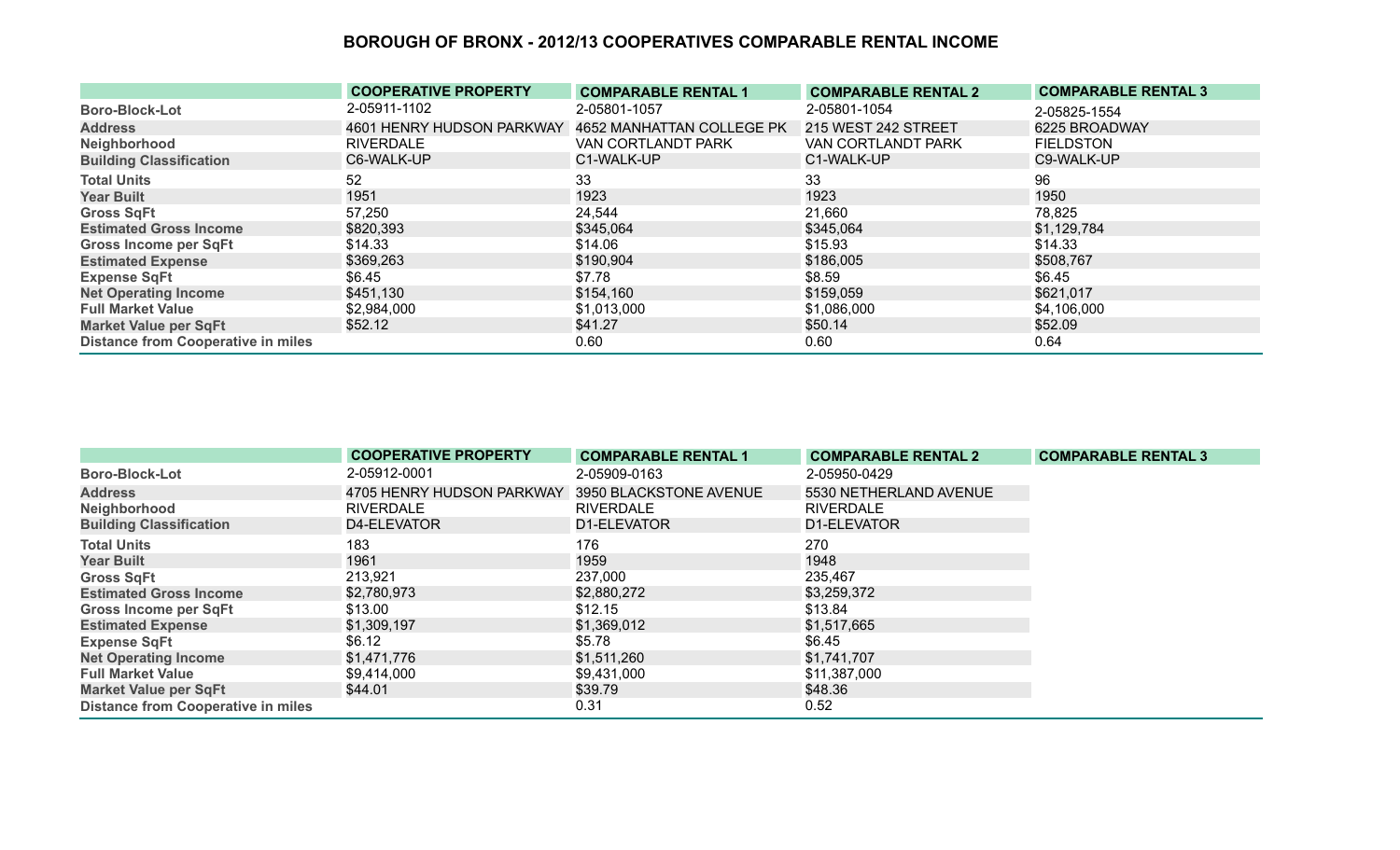|                                           | <b>COOPERATIVE PROPERTY</b> | <b>COMPARABLE RENTAL 1</b> | <b>COMPARABLE RENTAL 2</b> | <b>COMPARABLE RENTAL 3</b> |
|-------------------------------------------|-----------------------------|----------------------------|----------------------------|----------------------------|
| <b>Boro-Block-Lot</b>                     | 2-05912-0091                | 2-05792-0430               | 2-05909-0163               | 2-05796-0129               |
| <b>Address</b>                            | 4901 HENRY HUDSON PARKWAY   | 530 WEST 236 STREET        | 3950 BLACKSTONE AVENUE     | 3660 OXFORD AVENUE         |
| Neighborhood                              | <b>RIVERDALE</b>            | <b>RIVERDALE</b>           | <b>RIVERDALE</b>           | <b>RIVERDALE</b>           |
| <b>Building Classification</b>            | D4-ELEVATOR                 | D7-ELEVATOR                | D1-ELEVATOR                | D3-ELEVATOR                |
| <b>Total Units</b>                        | 133                         | 86                         | 176                        | 77                         |
| <b>Year Built</b>                         | 1961                        | 1954                       | 1959                       | 1967                       |
| <b>Gross SqFt</b>                         | 167,108                     | 103,392                    | 237,000                    | 106,934                    |
| <b>Estimated Gross Income</b>             | \$2,030,362                 | \$1,485,010                | \$2,880,272                | \$1,293,459                |
| <b>Gross Income per SqFt</b>              | \$12.15                     | \$14.36                    | \$12.15                    | \$12.10                    |
| <b>Estimated Expense</b>                  | \$965,884                   | \$605,495                  | \$1,369,012                | \$659,664                  |
| <b>Expense SqFt</b>                       | \$5.78                      | \$5.86                     | \$5.78                     | \$6.17                     |
| <b>Net Operating Income</b>               | \$1,064,478                 | \$879,515                  | \$1,511,260                | \$633,795                  |
| <b>Full Market Value</b>                  | \$6,641,000                 | \$5,818,000                | \$9,431,000                | \$3,949,000                |
| <b>Market Value per SqFt</b>              | \$39.74                     | \$56.27                    | \$39.79                    | \$36.93                    |
| <b>Distance from Cooperative in miles</b> |                             | 0.69                       | 0.31                       | 0.58                       |

|                                           | <b>COOPERATIVE PROPERTY</b> | <b>COMPARABLE RENTAL 1</b> | <b>COMPARABLE RENTAL 2</b> | <b>COMPARABLE RENTAL 3</b> |
|-------------------------------------------|-----------------------------|----------------------------|----------------------------|----------------------------|
| <b>Boro-Block-Lot</b>                     | 2-05919-0436                | 2-05909-0163               | 2-05789-0024               | 2-05796-0129               |
| <b>Address</b>                            | 3777 INDEPENDENCE AVENUE    | 3950 BLACKSTONE AVENUE     | 3240 HENRY HUDSON PARKWAY  | 3660 OXFORD AVENUE         |
| Neighborhood                              | <b>RIVERDALE</b>            | <b>RIVERDALE</b>           | <b>RIVERDALE</b>           | <b>RIVERDALE</b>           |
| <b>Building Classification</b>            | D4-ELEVATOR                 | D1-ELEVATOR                | D1-ELEVATOR                | D3-ELEVATOR                |
| <b>Total Units</b>                        | 196                         | 176                        | 108                        | 77                         |
| <b>Year Built</b>                         | 1963                        | 1959                       | 1938                       | 1967                       |
| <b>Gross SqFt</b>                         | 255,000                     | 237,000                    | 163,197                    | 106,934                    |
| <b>Estimated Gross Income</b>             | \$3,098,250                 | \$2,880,272                | \$2,077,373                | \$1,293,459                |
| <b>Gross Income per SqFt</b>              | \$12.15                     | \$12.15                    | \$12.73                    | \$12.10                    |
| <b>Estimated Expense</b>                  | \$1,473,900                 | \$1,369,012                | \$922,246                  | \$659,664                  |
| <b>Expense SqFt</b>                       | \$5.78                      | \$5.78                     | \$5.65                     | \$6.17                     |
| <b>Net Operating Income</b>               | \$1,624,350                 | \$1,511,260                | \$1,155,127                | \$633,795                  |
| <b>Full Market Value</b>                  | \$10,133,000                | \$9,431,000                | \$7,335,000                | \$3,949,000                |
| <b>Market Value per SqFt</b>              | \$39.74                     | \$39.79                    | \$44.95                    | \$36.93                    |
| <b>Distance from Cooperative in miles</b> |                             | 0.25                       | 0.29                       | 0.33                       |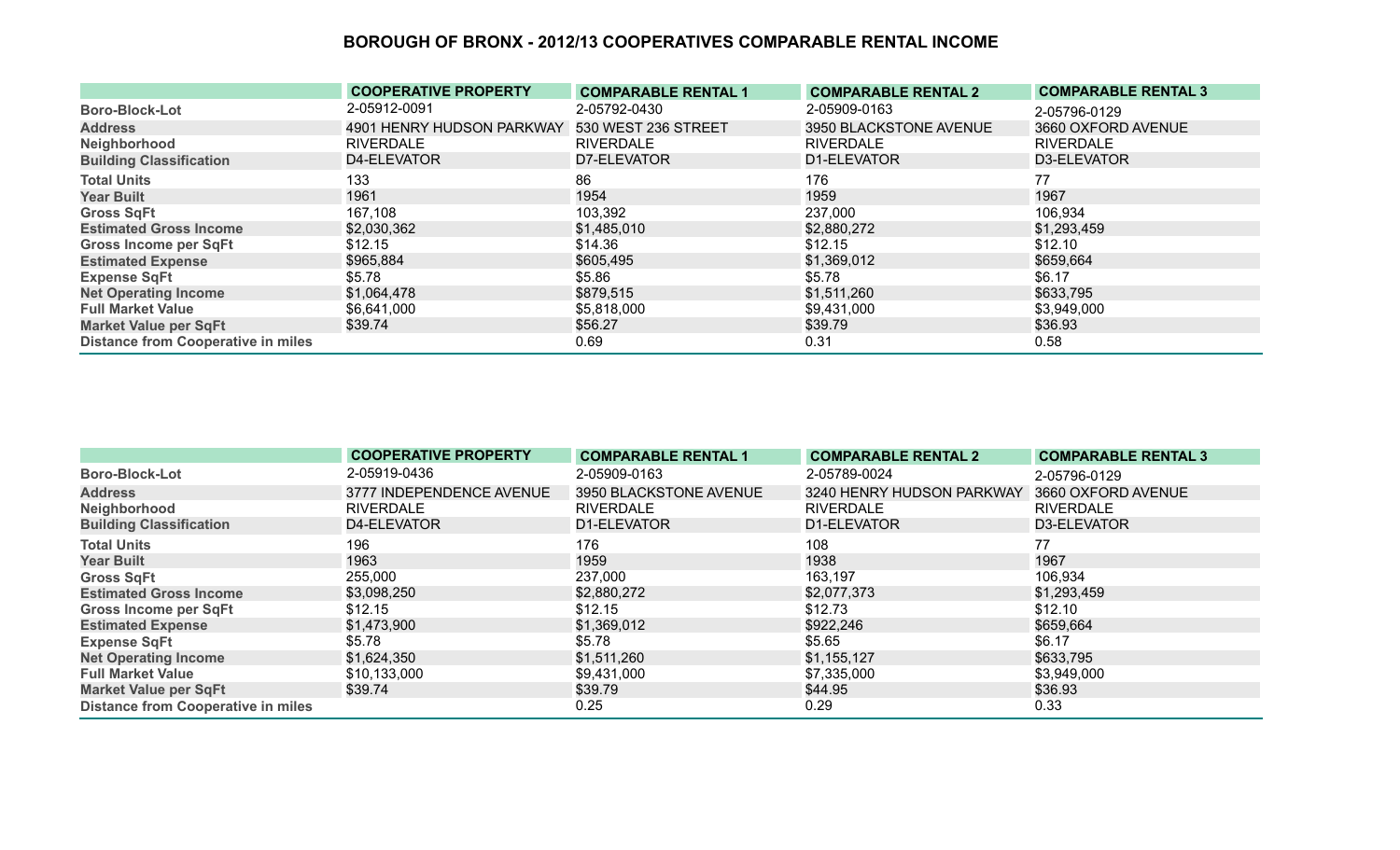|                                           | <b>COOPERATIVE PROPERTY</b>                         | <b>COMPARABLE RENTAL 1</b> | <b>COMPARABLE RENTAL 2</b> | <b>COMPARABLE RENTAL 3</b> |
|-------------------------------------------|-----------------------------------------------------|----------------------------|----------------------------|----------------------------|
| <b>Boro-Block-Lot</b>                     | 2-05919-0448                                        | 2-05789-0024               | 2-05732-0924               | 2-05845-1799               |
| <b>Address</b>                            | 3750 HUDSON MANOR TERRACE 3240 HENRY HUDSON PARKWAY |                            | 2700 HENRY HUDSON PARKWAY  | 5400 FIELDSTON ROAD        |
| Neighborhood                              | <b>RIVERDALE</b>                                    | <b>RIVERDALE</b>           | <b>RIVERDALE</b>           | <b>RIVERDALE</b>           |
| <b>Building Classification</b>            | D4-ELEVATOR                                         | D1-ELEVATOR                | D1-ELEVATOR                | D1-ELEVATOR                |
| <b>Total Units</b>                        | 104                                                 | 108                        | 78                         | 127                        |
| <b>Year Built</b>                         | 1954                                                | 1938                       | 1955                       | 1939                       |
| <b>Gross SqFt</b>                         | 163,944                                             | 163,197                    | 108,955                    | 151,500                    |
| <b>Estimated Gross Income</b>             | \$1,970,607                                         | \$2,077,373                | \$1,294,292                | \$1,821,317                |
| <b>Gross Income per SqFt</b>              | \$12.02                                             | \$12.73                    | \$11.88                    | \$12.02                    |
| <b>Estimated Expense</b>                  | \$962,351                                           | \$922,246                  | \$540,507                  | \$888,915                  |
| <b>Expense SqFt</b>                       | \$5.87                                              | \$5.65                     | \$4.96                     | \$5.87                     |
| <b>Net Operating Income</b>               | \$1,008,256                                         | \$1,155,127                | \$753,785                  | \$932,402                  |
| <b>Full Market Value</b>                  | \$6,264,000                                         | \$7,335,000                | \$3,775,000                | \$4,453,000                |
| <b>Market Value per SqFt</b>              | \$38.21                                             | \$44.95                    | \$34.65                    | \$29.39                    |
| <b>Distance from Cooperative in miles</b> |                                                     | 0.29                       | 0.52                       | 1.17                       |

|                                           | <b>COOPERATIVE PROPERTY</b>                      | <b>COMPARABLE RENTAL 1</b> | <b>COMPARABLE RENTAL 2</b> | <b>COMPARABLE RENTAL 3</b> |
|-------------------------------------------|--------------------------------------------------|----------------------------|----------------------------|----------------------------|
| <b>Boro-Block-Lot</b>                     | 2-05919-0460                                     | 2-05909-0163               | 2-05904-0267               |                            |
| <b>Address</b>                            | 3850 HUDSON MANOR TERRACE 3950 BLACKSTONE AVENUE |                            | 600 WEST 239 STREET        |                            |
| Neighborhood                              | <b>RIVERDALE</b>                                 | <b>RIVERDALE</b>           | <b>RIVERDALE</b>           |                            |
| <b>Building Classification</b>            | D4-ELEVATOR                                      | D1-ELEVATOR                | D1-ELEVATOR                |                            |
| <b>Total Units</b>                        | 110                                              | 176                        | 90                         |                            |
| <b>Year Built</b>                         | 1954                                             | 1959                       | 1956                       |                            |
| <b>Gross SqFt</b>                         | 188,200                                          | 237,000                    | 98,681                     |                            |
| <b>Estimated Gross Income</b>             | \$2,457,892                                      | \$2,880,272                | \$1,377,757                |                            |
| <b>Gross Income per SqFt</b>              | \$13.06                                          | \$12.15                    | \$13.96                    |                            |
| <b>Estimated Expense</b>                  | \$1,228,946                                      | \$1,369,012                | \$717,979                  |                            |
| <b>Expense SqFt</b>                       | \$6.53                                           | \$5.78                     | \$7.28                     |                            |
| <b>Net Operating Income</b>               | \$1,228,946                                      | \$1,511,260                | \$659,778                  |                            |
| <b>Full Market Value</b>                  | \$7,380,000                                      | \$9,431,000                | \$4,325,000                |                            |
| <b>Market Value per SqFt</b>              | \$39.21                                          | \$39.79                    | \$43.83                    |                            |
| <b>Distance from Cooperative in miles</b> |                                                  | 0.25                       | 0.18                       |                            |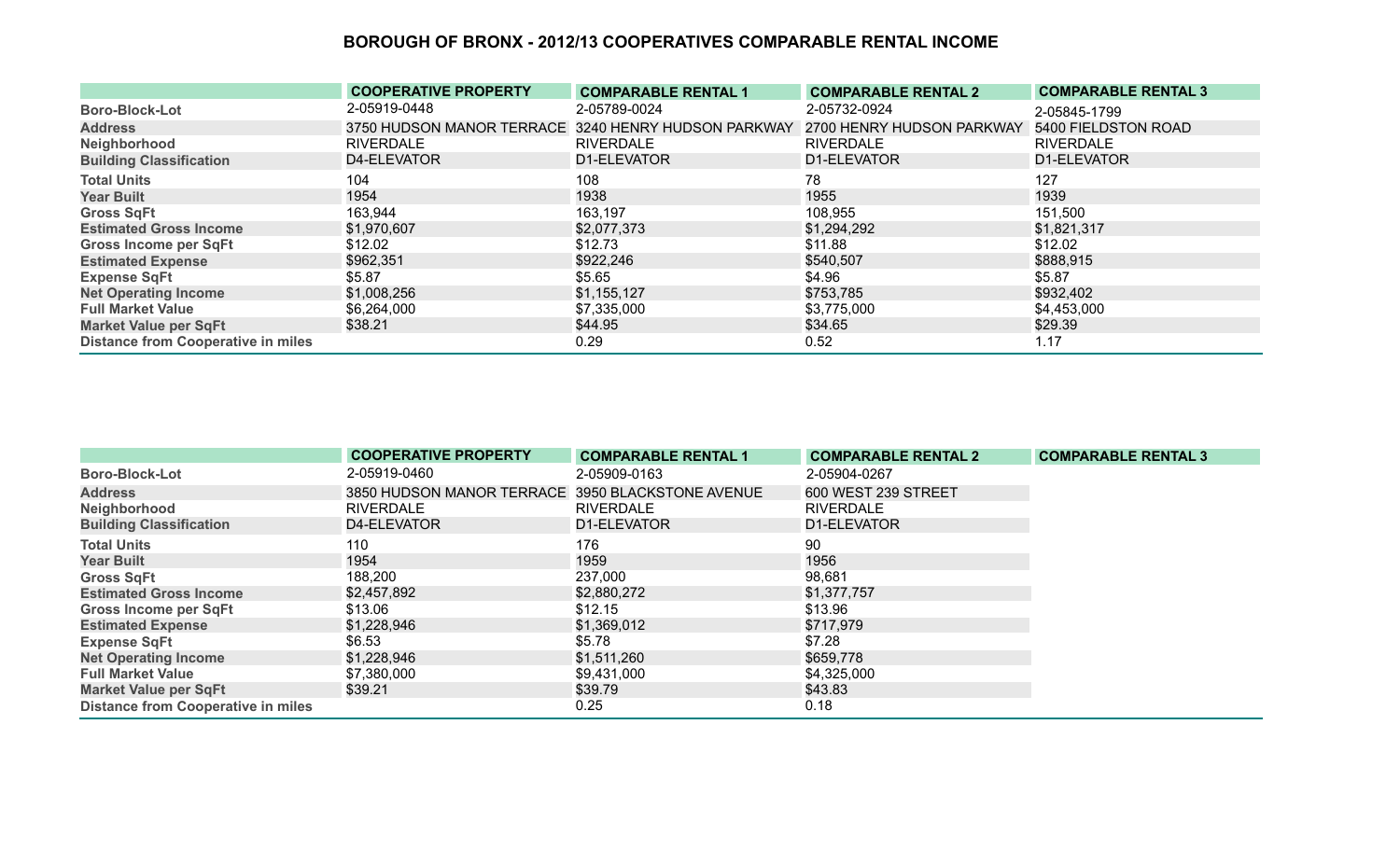|                                           | <b>COOPERATIVE PROPERTY</b> | <b>COMPARABLE RENTAL 1</b> | <b>COMPARABLE RENTAL 2</b> | <b>COMPARABLE RENTAL 3</b> |
|-------------------------------------------|-----------------------------|----------------------------|----------------------------|----------------------------|
| <b>Boro-Block-Lot</b>                     | 2-05920-0500                | 2-05904-0267               | 2-05787-0137               |                            |
| <b>Address</b>                            | 3901 INDEPENDENCE AVENUE    | 600 WEST 239 STREET        | 3220 NETHERLAND AVENUE     |                            |
| Neighborhood                              | <b>RIVERDALE</b>            | <b>RIVERDALE</b>           | <b>RIVERDALE</b>           |                            |
| <b>Building Classification</b>            | D4-ELEVATOR                 | D1-ELEVATOR                | D1-ELEVATOR                |                            |
| <b>Total Units</b>                        | 106                         | 90                         | 85                         |                            |
| <b>Year Built</b>                         | 1963                        | 1956                       | 1954                       |                            |
| <b>Gross SqFt</b>                         | 109,152                     | 98,681                     | 100,498                    |                            |
| <b>Estimated Gross Income</b>             | \$1,487,742                 | \$1,377,757                | \$1,335,746                |                            |
| <b>Gross Income per SqFt</b>              | \$13.63                     | \$13.96                    | \$13.29                    |                            |
| <b>Estimated Expense</b>                  | \$683,292                   | \$717,979                  | \$526,854                  |                            |
| <b>Expense SqFt</b>                       | \$6.26                      | \$7.28                     | \$5.24                     |                            |
| <b>Net Operating Income</b>               | \$804,450                   | \$659,778                  | \$808,892                  |                            |
| <b>Full Market Value</b>                  | \$5,232,000                 | \$4,325,000                | \$4,174,000                |                            |
| <b>Market Value per SqFt</b>              | \$47.93                     | \$43.83                    | \$41.53                    |                            |
| <b>Distance from Cooperative in miles</b> |                             | 0.23                       | 0.46                       |                            |

|                                           | <b>COOPERATIVE PROPERTY</b> | <b>COMPARABLE RENTAL 1</b> | <b>COMPARABLE RENTAL 2</b> | <b>COMPARABLE RENTAL 3</b> |
|-------------------------------------------|-----------------------------|----------------------------|----------------------------|----------------------------|
| <b>Boro-Block-Lot</b>                     | 2-05920-0510                | 2-05792-0430               | 2-05798-0086               |                            |
| <b>Address</b>                            | 679 WEST 239 STREET         | 530 WEST 236 STREET        | 3640 JOHNSON AVENUE        |                            |
| Neighborhood                              | <b>RIVERDALE</b>            | <b>RIVERDALE</b>           | <b>RIVERDALE</b>           |                            |
| <b>Building Classification</b>            | D4-ELEVATOR                 | D7-ELEVATOR                | D7-ELEVATOR                |                            |
| <b>Total Units</b>                        | 76                          | 86                         | 86                         |                            |
| <b>Year Built</b>                         | 1960                        | 1954                       | 1954                       |                            |
| <b>Gross SqFt</b>                         | 125,526                     | 103,392                    | 120,650                    |                            |
| <b>Estimated Gross Income</b>             | \$1,618,030                 | \$1,485,010                | \$1,376,510                |                            |
| <b>Gross Income per SqFt</b>              | \$12.89                     | \$14.36                    | \$11.41                    |                            |
| <b>Estimated Expense</b>                  | \$721,775                   | \$605,495                  | \$679,846                  |                            |
| <b>Expense SqFt</b>                       | \$5.75                      | \$5.86                     | \$5.63                     |                            |
| <b>Net Operating Income</b>               | \$896,255                   | \$879,515                  | \$696,664                  |                            |
| <b>Full Market Value</b>                  | \$5,717,000                 | \$5,818,000                | \$3,545,000                |                            |
| <b>Market Value per SqFt</b>              | \$45.54                     | \$56.27                    | \$29.38                    |                            |
| <b>Distance from Cooperative in miles</b> |                             | 0.46                       | 0.36                       |                            |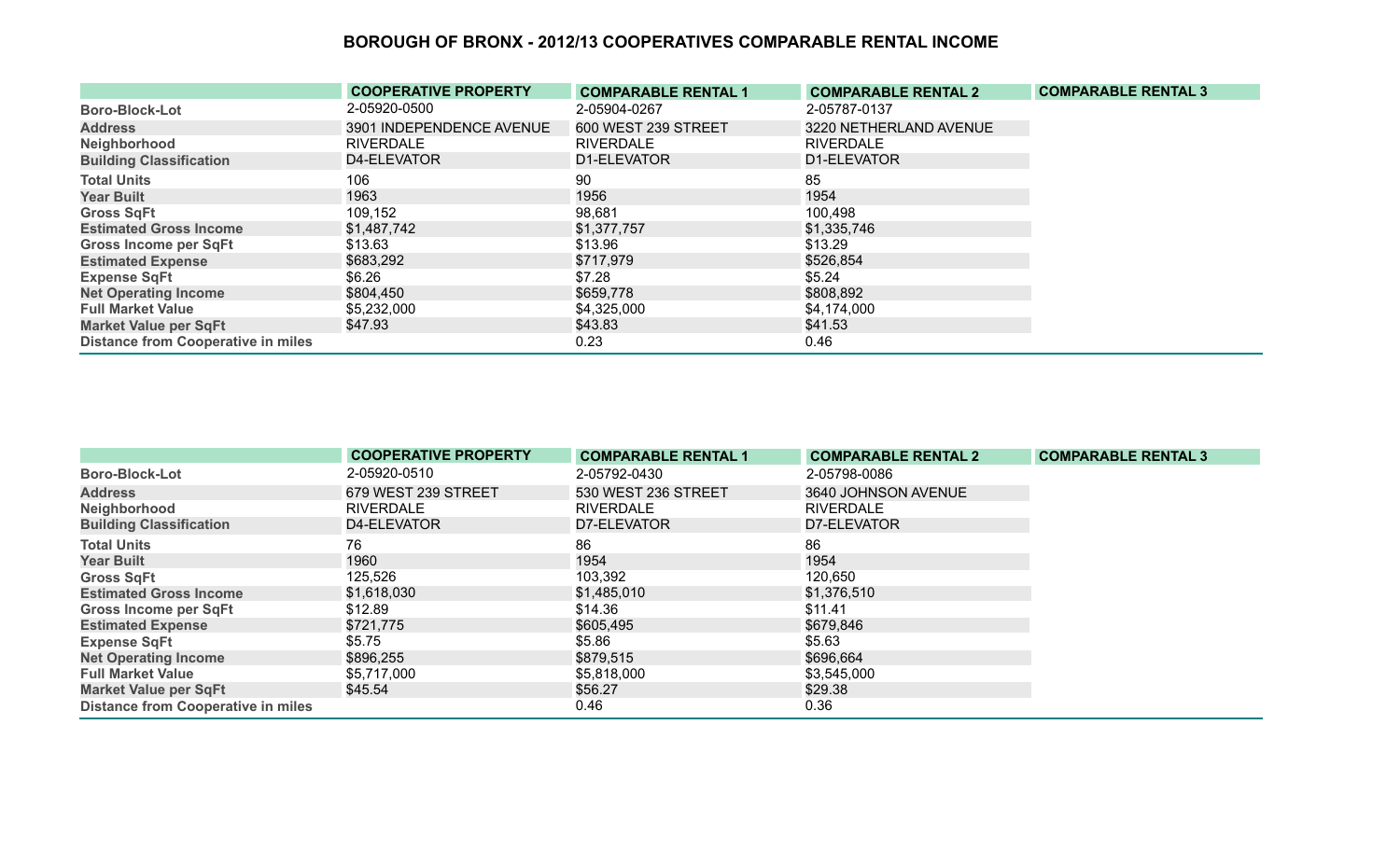|                                           | <b>COOPERATIVE PROPERTY</b>                   | <b>COMPARABLE RENTAL 1</b> | <b>COMPARABLE RENTAL 2</b> | <b>COMPARABLE RENTAL 3</b> |
|-------------------------------------------|-----------------------------------------------|----------------------------|----------------------------|----------------------------|
| <b>Boro-Block-Lot</b>                     | 2-05920-0653                                  | 2-05792-0430               | 2-05950-0429               | 2-05789-0024               |
| <b>Address</b>                            | 3671 HUDSON MANOR TERRACE 530 WEST 236 STREET |                            | 5530 NETHERLAND AVENUE     | 3240 HENRY HUDSON PARKWAY  |
| Neighborhood                              | RIVERDALE                                     | <b>RIVERDALE</b>           | <b>RIVERDALE</b>           | <b>RIVERDALE</b>           |
| <b>Building Classification</b>            | D4-ELEVATOR                                   | D7-ELEVATOR                | D1-ELEVATOR                | D1-ELEVATOR                |
| <b>Total Units</b>                        | 185                                           | 86                         | 270                        | 108                        |
| <b>Year Built</b>                         | 1963                                          | 1954                       | 1948                       | 1938                       |
| <b>Gross SqFt</b>                         | 216,720                                       | 103,392                    | 235,467                    | 163,197                    |
| <b>Estimated Gross Income</b>             | \$2,999,405                                   | \$1,485,010                | \$3,259,372                | \$2,077,373                |
| <b>Gross Income per SqFt</b>              | \$13.84                                       | \$14.36                    | \$13.84                    | \$12.73                    |
| <b>Estimated Expense</b>                  | \$1,397,844                                   | \$605,495                  | \$1,517,665                | \$922,246                  |
| <b>Expense SqFt</b>                       | \$6.45                                        | \$5.86                     | \$6.45                     | \$5.65                     |
| <b>Net Operating Income</b>               | \$1,601,561                                   | \$879,515                  | \$1,741,707                | \$1,155,127                |
| <b>Full Market Value</b>                  | \$10,470,000                                  | \$5,818,000                | \$11,387,000               | \$7,335,000                |
| <b>Market Value per SqFt</b>              | \$48.31                                       | \$56.27                    | \$48.36                    | \$44.95                    |
| <b>Distance from Cooperative in miles</b> |                                               | 0.46                       | 0.95                       | 0.40                       |

|                                           | <b>COOPERATIVE PROPERTY</b> | <b>COMPARABLE RENTAL 1</b> | <b>COMPARABLE RENTAL 2</b> | <b>COMPARABLE RENTAL 3</b> |
|-------------------------------------------|-----------------------------|----------------------------|----------------------------|----------------------------|
| <b>Boro-Block-Lot</b>                     | 2-05946-0052                | 2-05792-0430               | 2-05796-0129               | 2-05780-0940               |
| <b>Address</b>                            | 5355 HENRY HUDSON PARKWAY   | 530 WEST 236 STREET        | 3660 OXFORD AVENUE         | 3900 GREYSTONE AVENUE      |
| Neighborhood                              | <b>RIVERDALE</b>            | <b>RIVERDALE</b>           | <b>RIVERDALE</b>           | <b>RIVERDALE</b>           |
| <b>Building Classification</b>            | D4-ELEVATOR                 | D7-ELEVATOR                | D3-ELEVATOR                | D1-ELEVATOR                |
| <b>Total Units</b>                        | 106                         | 86                         | 77                         | 127                        |
| <b>Year Built</b>                         | 1952                        | 1954                       | 1967                       | 1928                       |
| <b>Gross SqFt</b>                         | 126,000                     | 103,392                    | 106,934                    | 134,703                    |
| <b>Estimated Gross Income</b>             | \$1,524,600                 | \$1,485,010                | \$1,293,459                | \$1,551,982                |
| <b>Gross Income per SqFt</b>              | \$12.10                     | \$14.36                    | \$12.10                    | \$11.52                    |
| <b>Estimated Expense</b>                  | \$777,420                   | \$605,495                  | \$659,664                  | \$797,676                  |
| <b>Expense SqFt</b>                       | \$6.17                      | \$5.86                     | \$6.17                     | \$5.92                     |
| <b>Net Operating Income</b>               | \$747,180                   | \$879,515                  | \$633,795                  | \$754,306                  |
| <b>Full Market Value</b>                  | \$4,654,000                 | \$5,818,000                | \$3,949,000                | \$4,608,000                |
| <b>Market Value per SqFt</b>              | \$36.94                     | \$56.27                    | \$36.93                    | \$34.21                    |
| <b>Distance from Cooperative in miles</b> |                             | 1.03                       | 0.92                       | 0.82                       |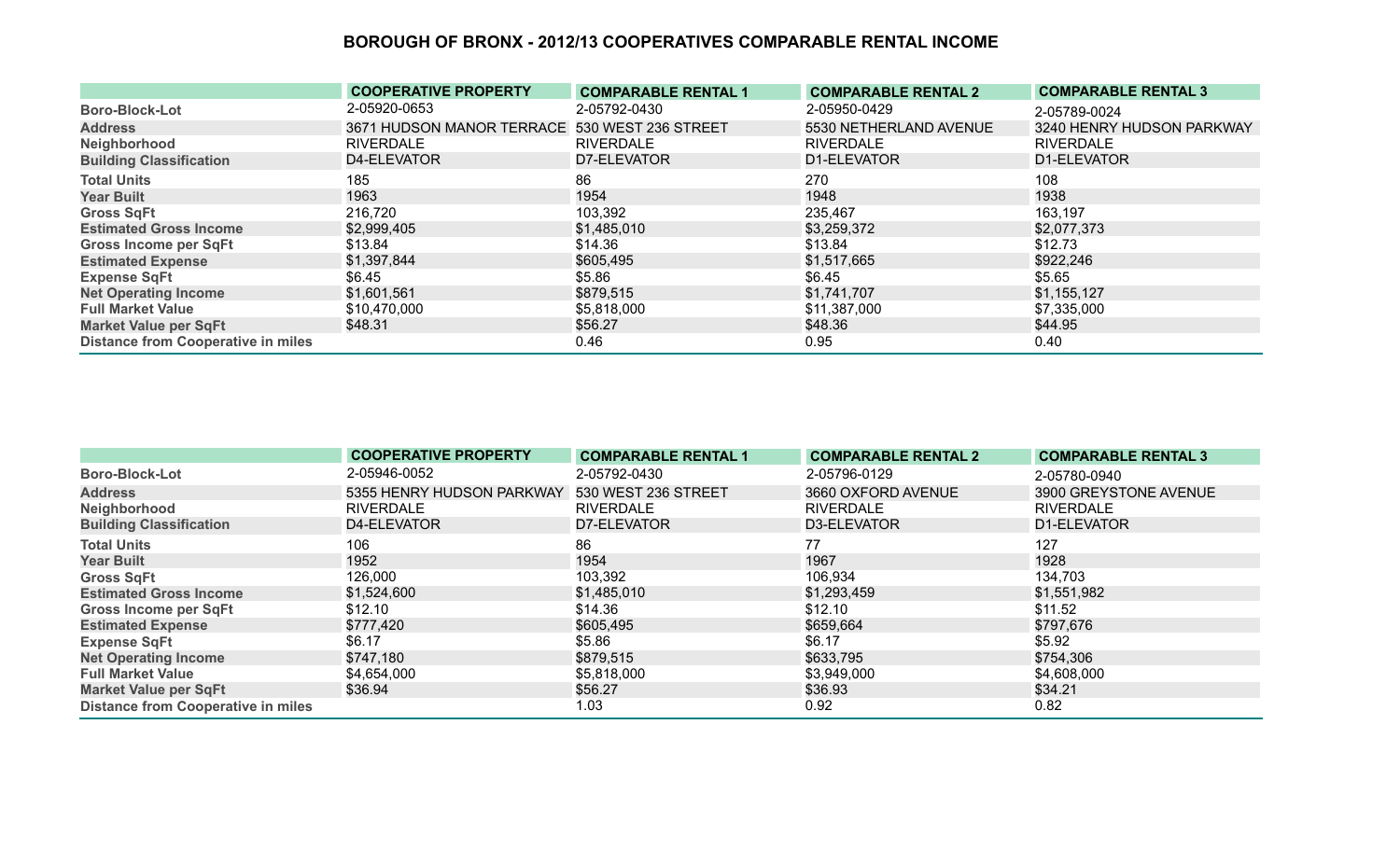|                                           | <b>COOPERATIVE PROPERTY</b> | <b>COMPARABLE RENTAL 1</b> | <b>COMPARABLE RENTAL 2</b> | <b>COMPARABLE RENTAL 3</b> |
|-------------------------------------------|-----------------------------|----------------------------|----------------------------|----------------------------|
| <b>Boro-Block-Lot</b>                     | 2-05950-0406                | 2-05950-0430               | 2-05845-1799               | 2-05789-0024               |
| <b>Address</b>                            | 5410 NETHERLAND AVENUE      | 5535 NETHERLAND AVENUE     | 5400 FIELDSTON ROAD        | 3240 HENRY HUDSON PARKWAY  |
| Neighborhood                              | RIVERDALE                   | <b>RIVERDALE</b>           | <b>RIVERDALE</b>           | <b>RIVERDALE</b>           |
| <b>Building Classification</b>            | D4-ELEVATOR                 | D1-ELEVATOR                | D1-ELEVATOR                | D1-ELEVATOR                |
| <b>Total Units</b>                        | 144                         | 168                        | 127                        | 108                        |
| <b>Year Built</b>                         | 1939                        | 1948                       | 1939                       | 1938                       |
| <b>Gross SqFt</b>                         | 189,592                     | 175,726                    | 151,500                    | 163,197                    |
| <b>Estimated Gross Income</b>             | \$2,278,896                 | \$1,997,680                | \$1,821,317                | \$2,077,373                |
| <b>Gross Income per SqFt</b>              | \$12.02                     | \$11.37                    | \$12.02                    | \$12.73                    |
| <b>Estimated Expense</b>                  | \$1,112,905                 | \$878,266                  | \$888,915                  | \$922,246                  |
| <b>Expense SqFt</b>                       | \$5.87                      | \$5.00                     | \$5.87                     | \$5.65                     |
| <b>Net Operating Income</b>               | \$1,165,991                 | \$1,119,414                | \$932,402                  | \$1,155,127                |
| <b>Full Market Value</b>                  | \$7,244,000                 | \$6,804,000                | \$4,453,000                | \$7,335,000                |
| <b>Market Value per SqFt</b>              | \$38.21                     | \$38.72                    | \$29.39                    | \$44.95                    |
| <b>Distance from Cooperative in miles</b> |                             | 0.05                       | 0.34                       | 1.29                       |

|                                           | <b>COOPERATIVE PROPERTY</b> | <b>COMPARABLE RENTAL 1</b> | <b>COMPARABLE RENTAL 2</b> | <b>COMPARABLE RENTAL 3</b> |
|-------------------------------------------|-----------------------------|----------------------------|----------------------------|----------------------------|
| <b>Boro-Block-Lot</b>                     | 2-05950-0475                | 2-05845-1799               | 2-05792-0430               | 2-05780-0940               |
| <b>Address</b>                            | 5415 NETHERLAND AVENUE      | 5400 FIELDSTON ROAD        | 530 WEST 236 STREET        | 3900 GREYSTONE AVENUE      |
| Neighborhood                              | <b>RIVERDALE</b>            | <b>RIVERDALE</b>           | <b>RIVERDALE</b>           | <b>RIVERDALE</b>           |
| <b>Building Classification</b>            | D4-ELEVATOR                 | D1-ELEVATOR                | D7-ELEVATOR                | D1-ELEVATOR                |
| <b>Total Units</b>                        | 126                         | 127                        | 86                         | 127                        |
| <b>Year Built</b>                         | 1939                        | 1939                       | 1954                       | 1928                       |
| <b>Gross SqFt</b>                         | 139,416                     | 151,500                    | 103,392                    | 134,703                    |
| <b>Estimated Gross Income</b>             | \$1,675,780                 | \$1,821,317                | \$1,485,010                | \$1,551,982                |
| <b>Gross Income per SqFt</b>              | \$12.02                     | \$12.02                    | \$14.36                    | \$11.52                    |
| <b>Estimated Expense</b>                  | \$818,372                   | \$888,915                  | \$605,495                  | \$797,676                  |
| <b>Expense SqFt</b>                       | \$5.87                      | \$5.87                     | \$5.86                     | \$5.92                     |
| <b>Net Operating Income</b>               | \$857,408                   | \$932,402                  | \$879,515                  | \$754,306                  |
| <b>Full Market Value</b>                  | \$5,327,000                 | \$4,453,000                | \$5,818,000                | \$4,608,000                |
| <b>Market Value per SqFt</b>              | \$38.21                     | \$29.39                    | \$56.27                    | \$34.21                    |
| <b>Distance from Cooperative in miles</b> |                             | 0.29                       | 1.19                       | 0.97                       |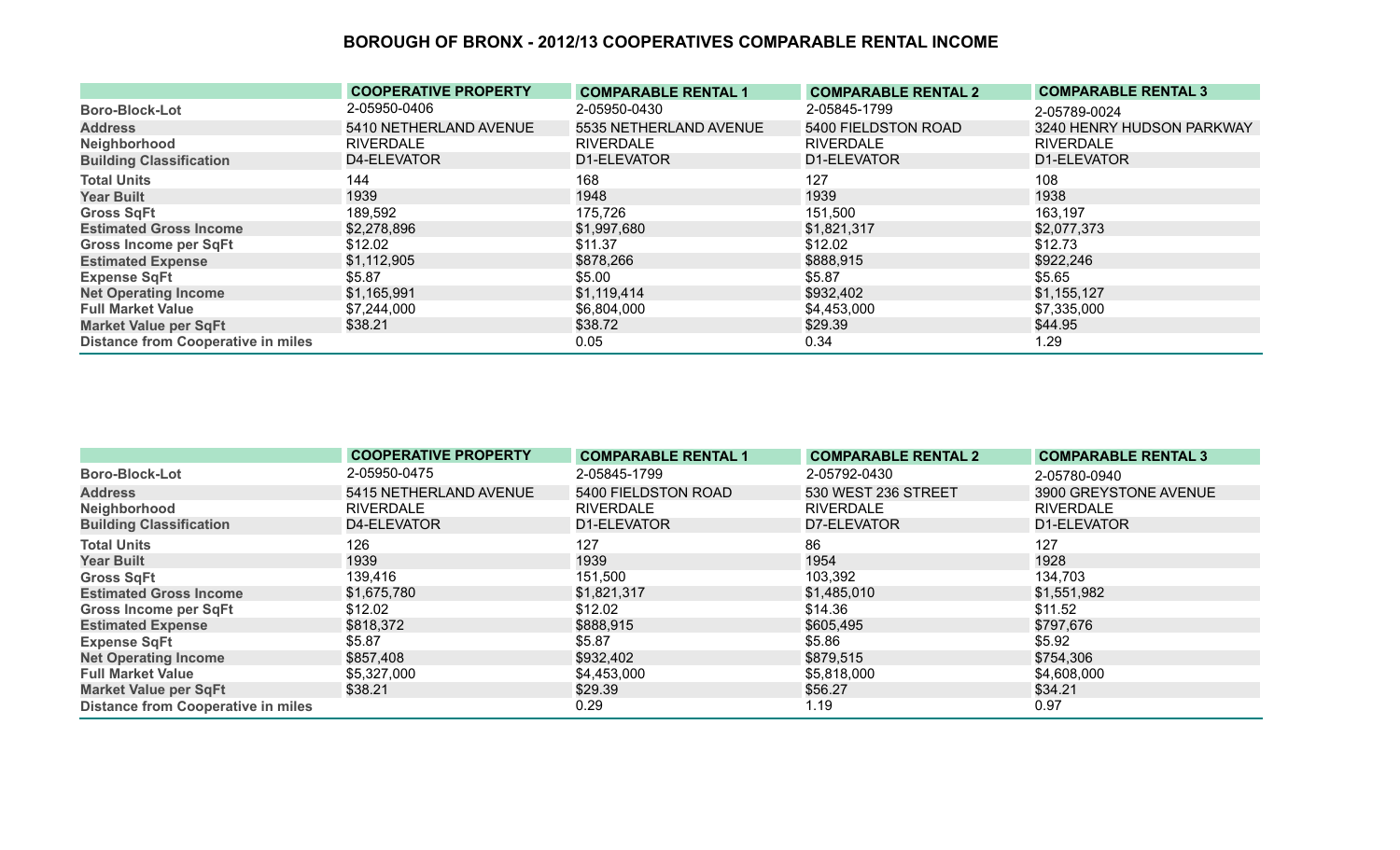|                                           | <b>COOPERATIVE PROPERTY</b> | <b>COMPARABLE RENTAL 1</b> | <b>COMPARABLE RENTAL 2</b> | <b>COMPARABLE RENTAL 3</b> |
|-------------------------------------------|-----------------------------|----------------------------|----------------------------|----------------------------|
| <b>Boro-Block-Lot</b>                     | 2-05953-0038                | 2-05950-0429               | 2-05909-0163               | 2-05792-0430               |
| <b>Address</b>                            | 5700 ARLINGTON AVENUE       | 5530 NETHERLAND AVENUE     | 3950 BLACKSTONE AVENUE     | 530 WEST 236 STREET        |
| Neighborhood                              | <b>RIVERDALE</b>            | <b>RIVERDALE</b>           | <b>RIVERDALE</b>           | <b>RIVERDALE</b>           |
| <b>Building Classification</b>            | D4-ELEVATOR                 | D1-ELEVATOR                | D1-ELEVATOR                | D7-ELEVATOR                |
| <b>Total Units</b>                        | 437                         | 270                        | 176                        | 86                         |
| <b>Year Built</b>                         | 1961                        | 1948                       | 1959                       | 1954                       |
| <b>Gross SqFt</b>                         | 404,890                     | 235,467                    | 237,000                    | 103,392                    |
| <b>Estimated Gross Income</b>             | \$5,603,678                 | \$3,259,372                | \$2,880,272                | \$1,485,010                |
| <b>Gross Income per SqFt</b>              | \$13.84                     | \$13.84                    | \$12.15                    | \$14.36                    |
| <b>Estimated Expense</b>                  | \$2,611,541                 | \$1,517,665                | \$1,369,012                | \$605,495                  |
| <b>Expense SqFt</b>                       | \$6.45                      | \$6.45                     | \$5.78                     | \$5.86                     |
| <b>Net Operating Income</b>               | \$2,992,137                 | \$1,741,707                | \$1,511,260                | \$879,515                  |
| <b>Full Market Value</b>                  | \$19,562,000                | \$11,387,000               | \$9,431,000                | \$5,818,000                |
| <b>Market Value per SqFt</b>              | \$48.31                     | \$48.36                    | \$39.79                    | \$56.27                    |
| <b>Distance from Cooperative in miles</b> |                             | 0.30                       | 1.14                       | 1.50                       |

|                                           | <b>COOPERATIVE PROPERTY</b> | <b>COMPARABLE RENTAL 1</b> | <b>COMPARABLE RENTAL 2</b> | <b>COMPARABLE RENTAL 3</b> |
|-------------------------------------------|-----------------------------|----------------------------|----------------------------|----------------------------|
| <b>Boro-Block-Lot</b>                     | 2-05953-0230                | 2-05950-0429               | 2-05909-0163               | 2-05920-0687               |
| <b>Address</b>                            | 5800 ARLINGTON AVENUE       | 5530 NETHERLAND AVENUE     | 3950 BLACKSTONE AVENUE     | 699 WEST 239 STREET        |
| Neighborhood                              | <b>RIVERDALE</b>            | <b>RIVERDALE</b>           | <b>RIVERDALE</b>           | <b>RIVERDALE</b>           |
| <b>Building Classification</b>            | D4-ELEVATOR                 | D1-ELEVATOR                | D1-ELEVATOR                | D1-ELEVATOR                |
| <b>Total Units</b>                        | 435                         | 270                        | 176                        | 132                        |
| <b>Year Built</b>                         | 1961                        | 1948                       | 1959                       | 1962                       |
| <b>Gross SqFt</b>                         | 400,180                     | 235,467                    | 237,000                    | 162,000                    |
| <b>Estimated Gross Income</b>             | \$5,538,491                 | \$3,259,372                | \$2,880,272                | \$2,454,747                |
| <b>Gross Income per SqFt</b>              | \$13.84                     | \$13.84                    | \$12.15                    | \$15.15                    |
| <b>Estimated Expense</b>                  | \$2,581,161                 | \$1,517,665                | \$1,369,012                | \$1,030,994                |
| <b>Expense SqFt</b>                       | \$6.45                      | \$6.45                     | \$5.78                     | \$6.36                     |
| <b>Net Operating Income</b>               | \$2,957,330                 | \$1,741,707                | \$1,511,260                | \$1,423,753                |
| <b>Full Market Value</b>                  | \$19,334,000                | \$11,387,000               | \$9,431,000                | \$9,581,000                |
| <b>Market Value per SqFt</b>              | \$48.31                     | \$48.36                    | \$39.79                    | \$59.14                    |
| <b>Distance from Cooperative in miles</b> |                             | 0.30                       | 1.14                       | 1.25                       |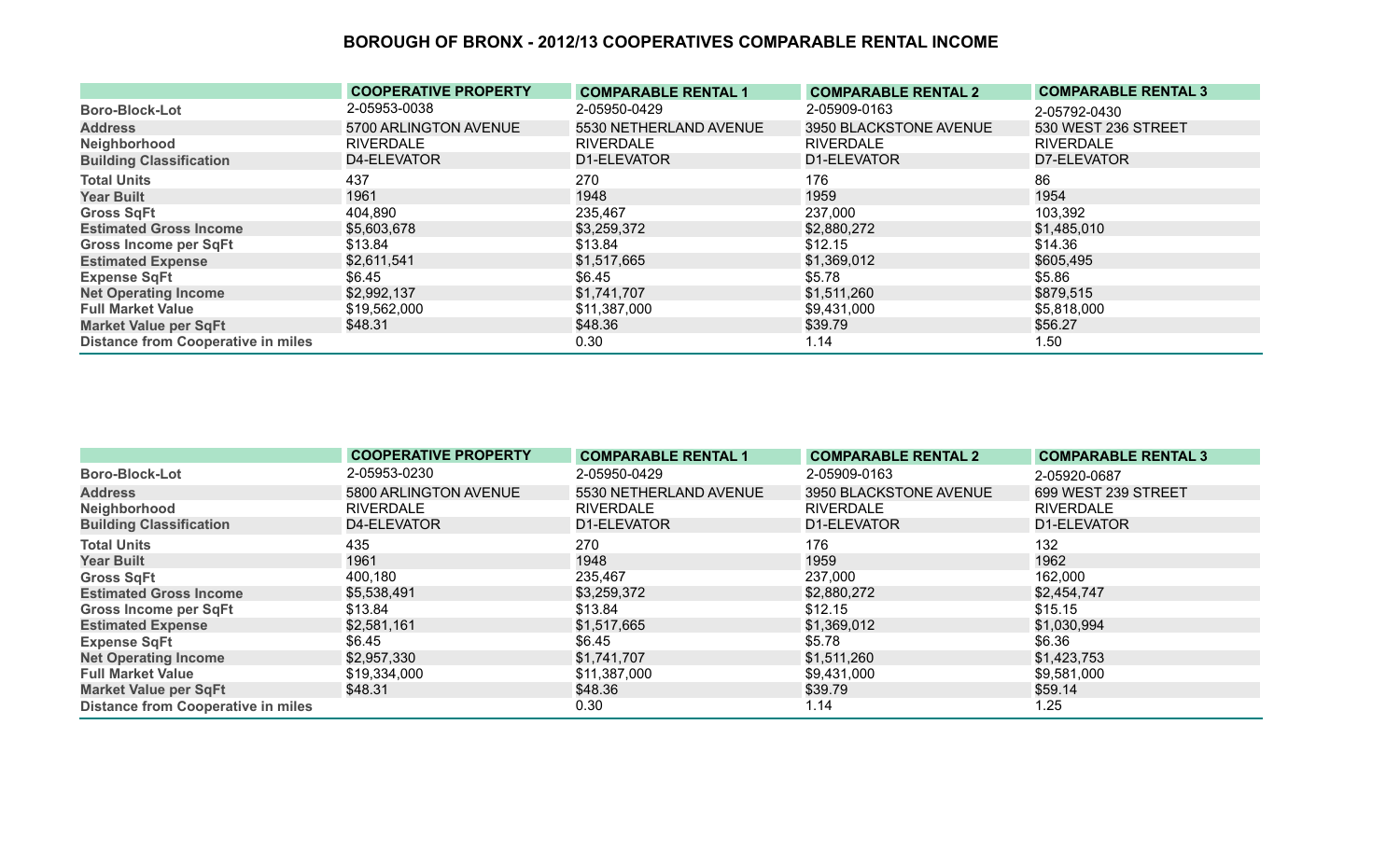|                                           | <b>COOPERATIVE PROPERTY</b> | <b>COMPARABLE RENTAL 1</b> | <b>COMPARABLE RENTAL 2</b> | <b>COMPARABLE RENTAL 3</b> |
|-------------------------------------------|-----------------------------|----------------------------|----------------------------|----------------------------|
| <b>Boro-Block-Lot</b>                     | 2-05953-0240                | 2-05950-0429               | 2-05909-0163               |                            |
| <b>Address</b>                            | 5900 ARLINGTON AVENUE       | 5530 NETHERLAND AVENUE     | 3950 BLACKSTONE AVENUE     |                            |
| Neighborhood                              | <b>RIVERDALE</b>            | <b>RIVERDALE</b>           | <b>RIVERDALE</b>           |                            |
| <b>Building Classification</b>            | D4-ELEVATOR                 | D1-ELEVATOR                | D1-ELEVATOR                |                            |
| <b>Total Units</b>                        | 437                         | 270                        | 176                        |                            |
| <b>Year Built</b>                         | 1962                        | 1948                       | 1959                       |                            |
| <b>Gross SqFt</b>                         | 407,920                     | 235,467                    | 237,000                    |                            |
| <b>Estimated Gross Income</b>             | \$5,302,960                 | \$3,259,372                | \$2,880,272                |                            |
| <b>Gross Income per SqFt</b>              | \$13.00                     | \$13.84                    | \$12.15                    |                            |
| <b>Estimated Expense</b>                  | \$2,496,470                 | \$1,517,665                | \$1,369,012                |                            |
| <b>Expense SqFt</b>                       | \$6.12                      | \$6.45                     | \$5.78                     |                            |
| <b>Net Operating Income</b>               | \$2,806,490                 | \$1,741,707                | \$1,511,260                |                            |
| <b>Full Market Value</b>                  | \$17,951,000                | \$11,387,000               | \$9,431,000                |                            |
| <b>Market Value per SqFt</b>              | \$44.01                     | \$48.36                    | \$39.79                    |                            |
| <b>Distance from Cooperative in miles</b> |                             | 0.30                       | 1.14                       |                            |

|                                           | <b>COOPERATIVE PROPERTY</b> | <b>COMPARABLE RENTAL 1</b> | <b>COMPARABLE RENTAL 2</b> | <b>COMPARABLE RENTAL 3</b> |
|-------------------------------------------|-----------------------------|----------------------------|----------------------------|----------------------------|
| <b>Boro-Block-Lot</b>                     | 2-05953-0545                | 2-05792-0430               | 2-05845-1799               | 2-05904-0267               |
| <b>Address</b>                            | 5601 RIVERDALE AVENUE       | 530 WEST 236 STREET        | 5400 FIELDSTON ROAD        | 600 WEST 239 STREET        |
| Neighborhood                              | <b>RIVERDALE</b>            | <b>RIVERDALE</b>           | RIVERDALE                  | <b>RIVERDALE</b>           |
| <b>Building Classification</b>            | D4-ELEVATOR                 | D7-ELEVATOR                | D1-ELEVATOR                | D1-ELEVATOR                |
| <b>Total Units</b>                        | 116                         | 86                         | 127                        | 90                         |
| <b>Year Built</b>                         | 1954                        | 1954                       | 1939                       | 1956                       |
| <b>Gross SqFt</b>                         | 150,700                     | 103,392                    | 151,500                    | 98,681                     |
| <b>Estimated Gross Income</b>             | \$2,103,772                 | \$1,485,010                | \$1,821,317                | \$1,377,757                |
| <b>Gross Income per SqFt</b>              | \$13.96                     | \$14.36                    | \$12.02                    | \$13.96                    |
| <b>Estimated Expense</b>                  | \$1,097,096                 | \$605,495                  | \$888,915                  | \$717,979                  |
| <b>Expense SqFt</b>                       | \$7.28                      | \$5.86                     | \$5.87                     | \$7.28                     |
| <b>Net Operating Income</b>               | \$1,006,676                 | \$879,515                  | \$932,402                  | \$659,778                  |
| <b>Full Market Value</b>                  | \$6,600,000                 | \$5,818,000                | \$4,453,000                | \$4,325,000                |
| <b>Market Value per SqFt</b>              | \$43.80                     | \$56.27                    | \$29.39                    | \$43.83                    |
| <b>Distance from Cooperative in miles</b> |                             | 1.50                       | 0.43                       | 1.31                       |